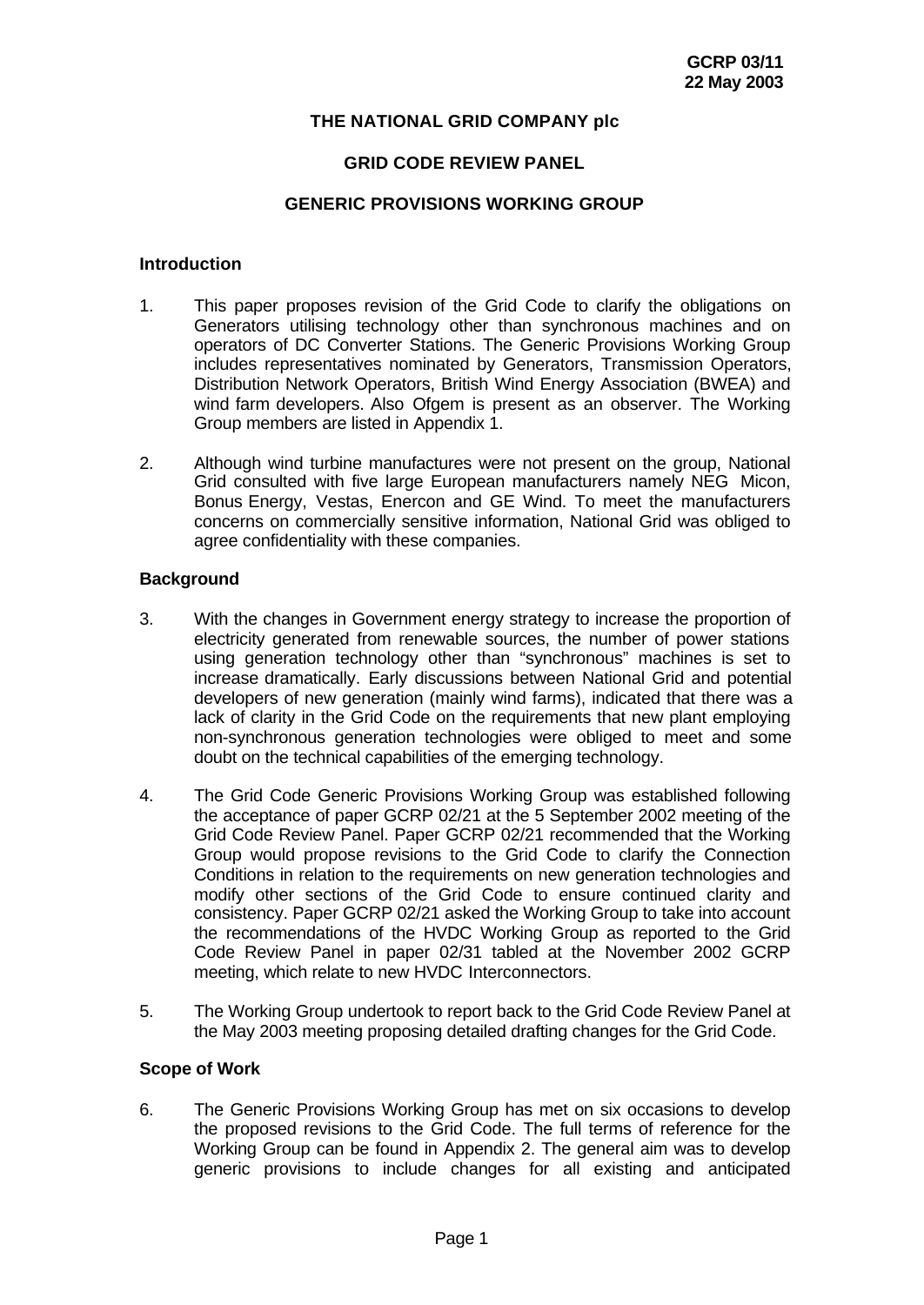generation systems and interconnector technology developments for both constant and intermittent energy sources.

- 7. The high level principles followed in order to meet this objective were:-
	- (a) Maintain transmission system security, stability and quality of supply,
	- (b) Avoid undue discrimination between Users and classes of Users taking due regard of the economic impact of requirements,
	- (c) Phase in the requirements to allow the generation technology to continue to develop and mature consistent with transmission system security needs,
	- (d) Involve input from all stakeholders including Generators, BWEA, wind farm developers, DNOs, and other transmission operators,
	- (e) Be aware of existing technical requirements of overseas utilities and their relevance to the England and Wales technical context,
	- (f) Ensure that the requirements help to facilitate the growth in renewable generation technologies in the medium and long term in line with the Government target, and
	- (g) Ensure that the requirements are transparent and clear and attempt to minimise Grid Code wording changes a practically as possible,
	- (h) Specify requirements functionally at the connection point, where possible, in order to maximise the Generators flexibility in choosing how to meet the requirements.
- 8. As a consequence the final proposals can be summarised as follows:
	- i) no change to the requirements on "synchronous" generating units,
	- ii) redrafting to clarify the application of existing requirements in relation to DC Converters and developing renewable generation technology,
	- iii) codifying capabilities required for secure system operation that are inherent for synchronous machines but cannot be assumed for other technologies.

## **Discussion of Major Issues**

9. The Generic Provisions Working Group explored a number of issues regarding the current and future capabilities of the new generation technologies. These issues are summarised below and discussed in detail in the Appendices. Of these, Fault Ride Through, Stability and Loss of Power Infeed and Frequency Range remained requirements that some members of the working group were unable to endorse.

#### Reactive Capability

10. In order to transmit active power on an AC transmission system there is a technical need for reactive support to be provided. In the case of synchronous generators, the need to remain transiently stable results in some inherent reactive capability being available within the generator. This may not be the case with some non-synchronous generation technologies where additional equipment may have to be provided to give a controllable reactive power capability range. In addition, the user network that may be associated with non-synchronous generation developments may have a significant effect on the reactive characteristics seen at the interface with the transmission system.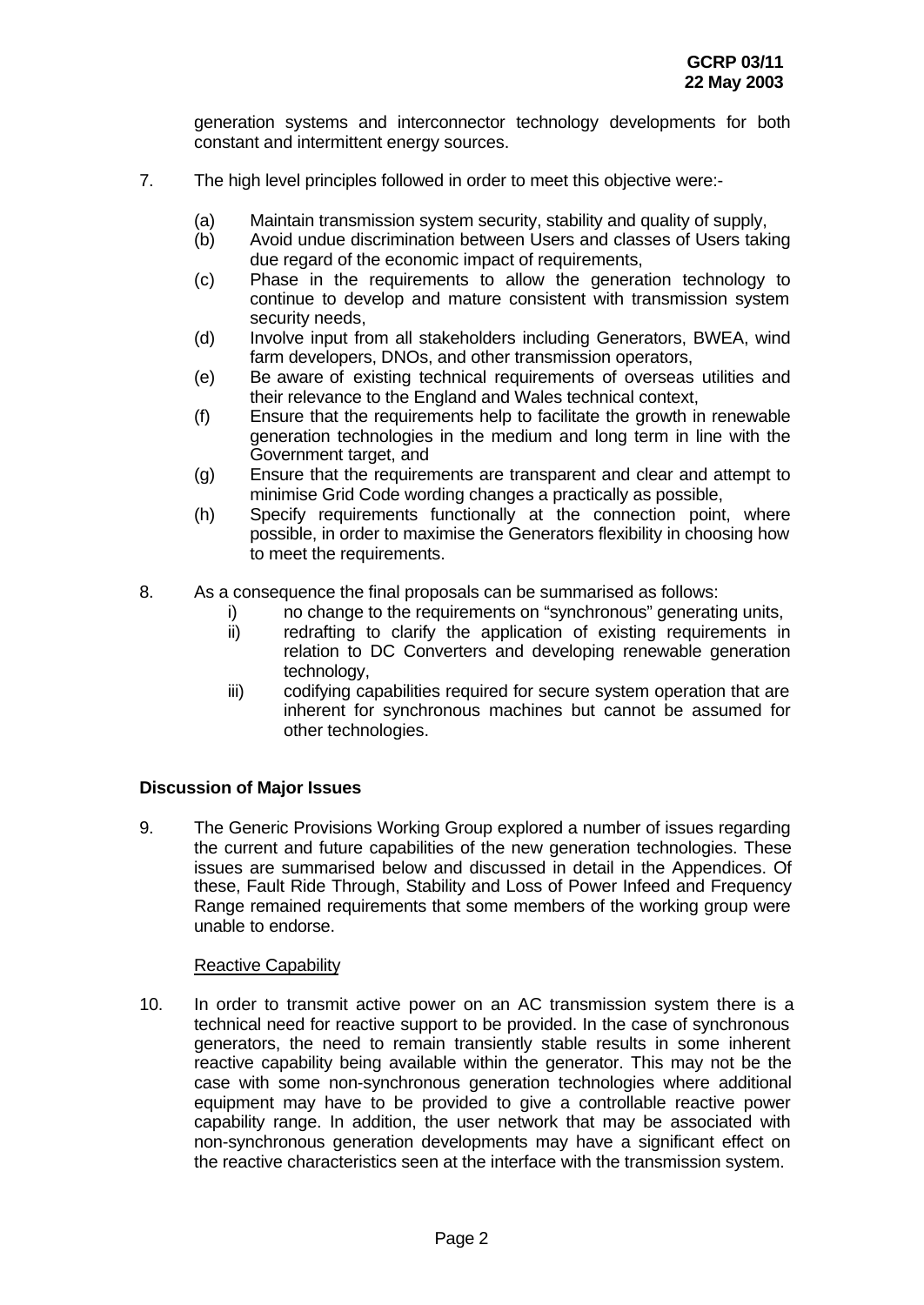- 11. The attached reactive capability proposals (CC6.3.2) have been drafted to reflect both the needs of the transmission system in terms of security and quality of supply and the need to allow the continued development of the new technologies to provide improved capability. To allow time for this and to provide an appropriate signal of the transmission system requirement in the longer term, a staged introduction of the requirements is proposed. Initially, the non-synchronous generation would be required to be capable of operating at unity power factor at the connection point. From 1<sup>st</sup> January 2006, the requirement to have a symmetrical capability between a leading and lagging power factor of 0.95 at the connection point would be introduced in line with the Reactive Power Working Group's recommendations.
- 12. The proposals for conventional current-sourced DC Interconnecters are based on the recommendations of the HVDC Working Group. A more detailed discussion of the issues can be found in Appendix 3.

#### Frequency Range

- 13. Under normal system operating conditions NGC is required to control the system frequency within the statutory range of 49.5Hz to 50.5Hz. However, the Grid Code specifies that all generating plant should also be able to operate between a wider frequency range of 47Hz to 52Hz. This requirement is tied to the national transmission system frequency defence plan where low frequency demand disconnection relays are provided as an emergency network security protection and resilience plan against a full or partial system blackout situation.
- 14. During a severe incident such as a break up of the transmission system into power islands with deficits in generation can cause system frequency to fall to 47Hz causing demand to be shed by operation of the national transmission system frequency defence plan. The discrete nature of this scheme can, in turn, cause system frequency to overshoot and rise transiently to 52Hz. Therefore, it is very important that wind farms are not disconnected down to 47Hz or up to 52Hz otherwise the number of consumers whose supply would be disconnected would be increased leading, in the worst case, to a total system blackout situation. A more detailed discussion of the issues can be found in Appendix 4.

## Frequency Response

- 15. The NGC Security and Quality of Supply Standard reflect the obligations on National Grid to maintain system frequency in line with The Electricity Safety, Quality and Continuity Regulations 2002. In order to achieve this, Generators are required by the Grid Code to have the capability to vary power output in response to changes in system frequency. Substantial and ongoing advances in wind farm generation technologies are reaching the point such that frequency response capability can be designed into modern wind farms. Also the anticipated number of such plant to be connected is such that there is a system need to ensure that response capability is provided. Overseas utilities have already begun specifying a requirement for a frequency response capability and at least one renewable generation project has been commissioned with such a facility.
- 16. National Grid proposes that the full existing requirements in the Grid Code to encompass non-synchronous generating technologies from 1<sup>st</sup> January 2006 with plant capable of providing limited frequency sensitive mode operation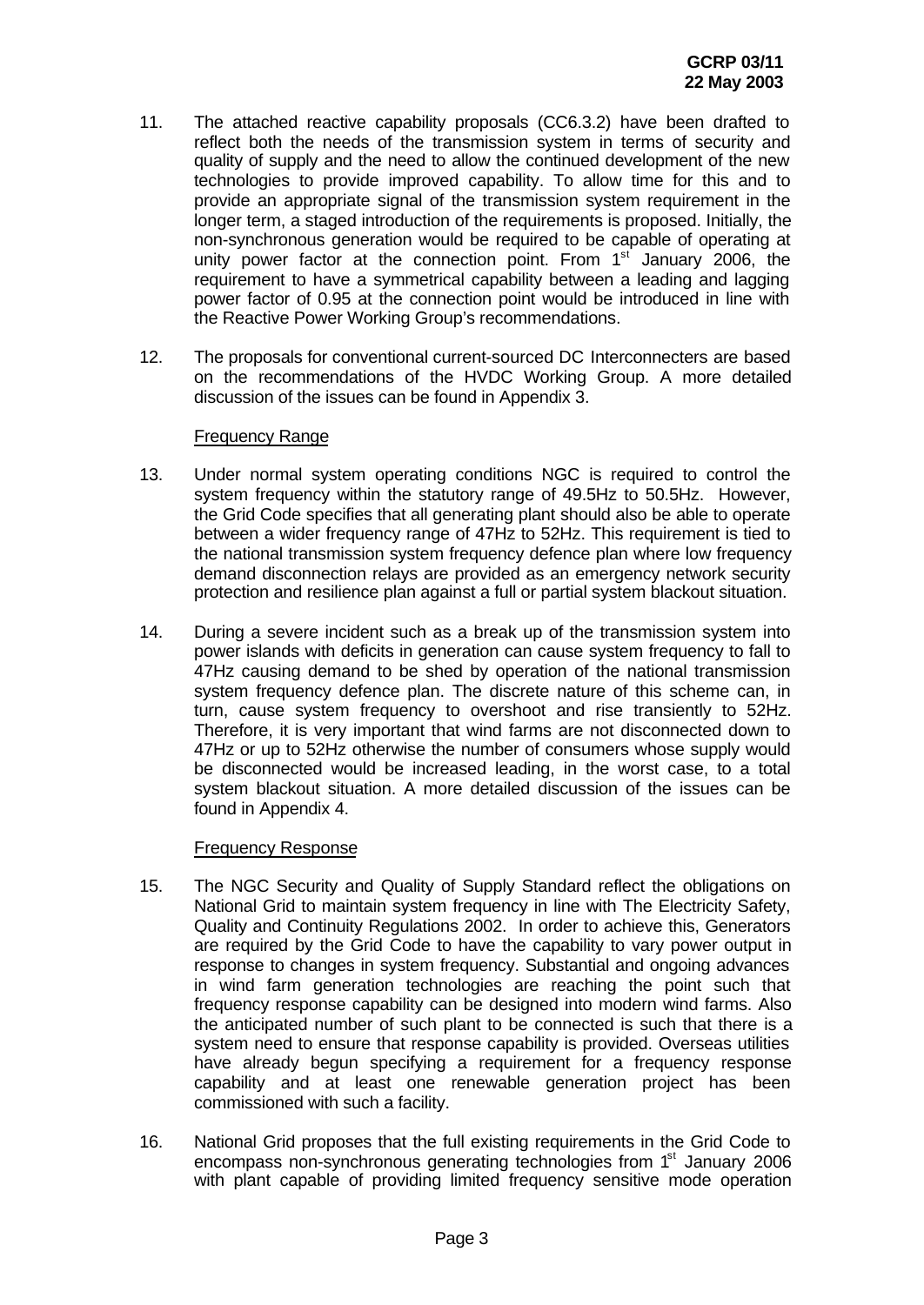immediately. A more detailed discussion of the issues can be found in Appendix 5.

Fault Ride Through

- 17. The NGC Security and Quality of Supply Standard (SQSS) used for planning and operating the transmission system restricts the maximum generation loss for any secured event to 1320MW. The system is therefore designed and operated so that any credible fault (and subsequent switching out of transmission system plant to clear the fault) will not cause the disconnection of more than 1320MW of generation. Since a fault may cause large system voltage depression down to as low as zero at the point of fault, any neighbouring generation will see a short term reduction in voltage which is dependent on the proximity of the fault. While a synchronous generator is inherently able to "ride through" such transient conditions, some types of nonsynchronous technologies may trip. Manufacturers have been made aware of this requirement not to trip by NGC and developers and have been developing and improving the technology to overcome this issue. Similar capabilities are now required by many overseas utilities. Disconnection of generation in excess of 1320 MW could cause widespread customer demand disconnection by the national frequency defence plan.
- 18. The consequences of not having a fault ride through capability would result in one or more of the following:-
	- increased risk of widespread customer disconnection.
	- restriction on generation development in some geographic areas.
	- substantial increase in balancing costs for holding additional frequency response, ultimately paid for by customers.
- 19. As described above, fault ride through has important implications for the security and economics of electricity supply in England and Wales. In view of this and the development of similar requirements by other utilities, National Grid believes these requirements to be reasonable, even though it is acknowledged that there may be technical issues associated in meeting this requirement for a particular type of non-synchronous generator technology. A more detailed discussion of the issues can be found in Appendix 6.

## Stability and Loss of Power Infeed

- 20. The NGC SQSS includes criteria for the connection of a power station which have particular relevance here. Following a secured Fault Outage, there shall not be :
	- i) Insufficient Voltage Performance Margins
	- ii) System Instability
	- iii) Any Loss of Power Infeed. Note : The above terms are defined in the SQSS
- 21. In general, the inherent characteristics of synchronous machines are such that these requirements are rarely an issue and therefore no specific, explicit requirements are deemed to be necessary in the Grid Code. However, for other types of technology where the response to a Fault Outage is less clear, it is important to ensure that the requirements in the SQSS continue to be satisfied, particularly those identified above.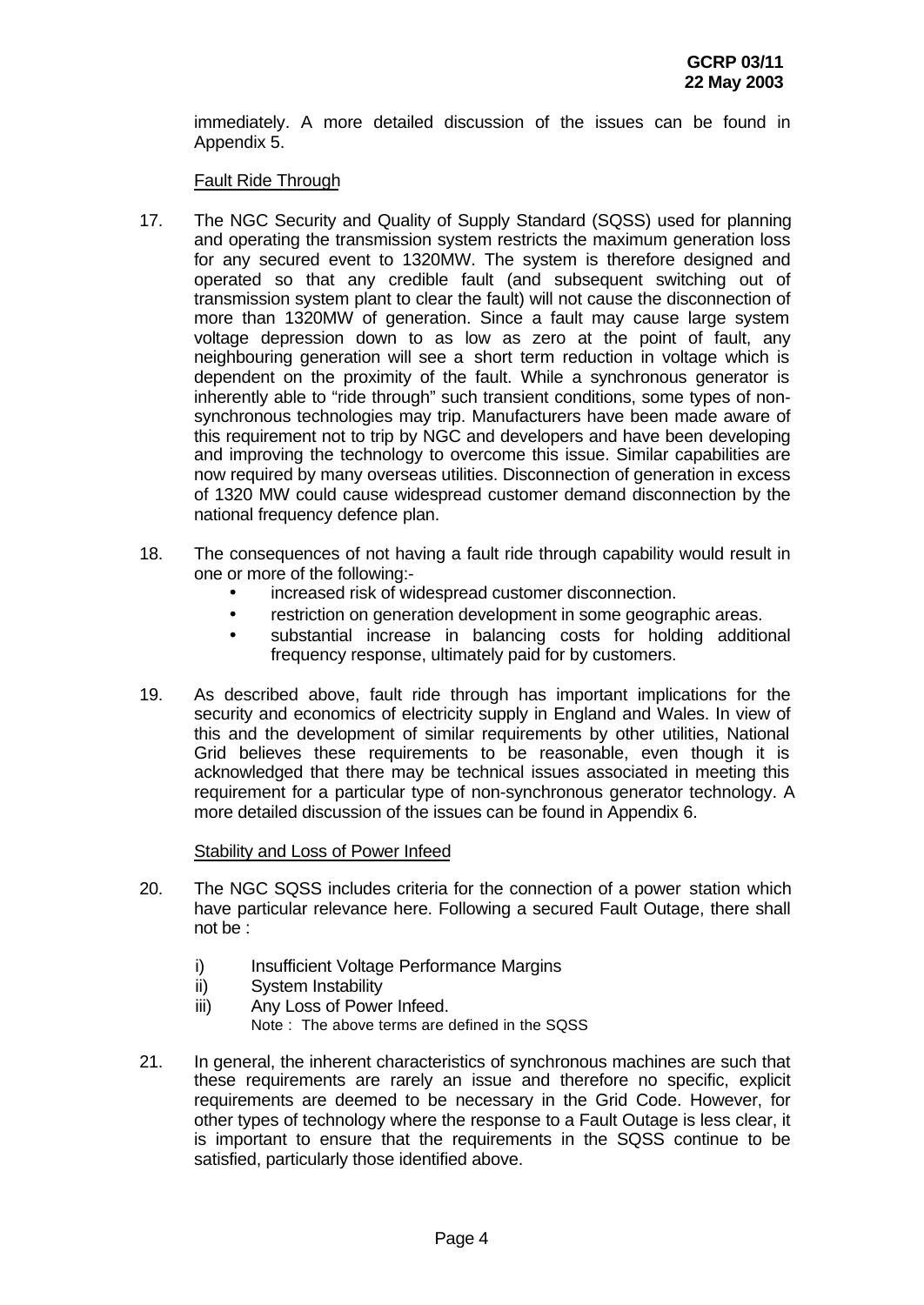- 22. It should be noted that 20(iii) above in practice requires the mechanical power during and immediately after a fault to be nominally constant. This is virtually the case for synchronous machines where the mechanical power slightly and very transiently, reduces through normal governor action as the speed transiently increases by a small amount. Similarly, if it were the case for induction machine technology that no deliberate control action in response to a fault to reduce mechanical power was taken during and immediately after the fault duration, it is apparent that no significant Loss of Power Infeed would occur. Obviously, a certain amount of natural or normal control action could occur for other purposes during the short time of the fault and immediately after. However, as with governor action for synchronous machines, this should be relatively small.
- 23. It was decided to include the specific requirement regarding no deliberate action to be taken to reduce prime mover mechanical power output as it is apparent that some wind-turbine manufacturers could consider doing so by fast pitch control to prevent over-speeding in some circumstances. In order to prevent a Loss of Power Infeed occurring, such control action would need to be inhibited for the relatively small speed deviation which would occur during a fault condition.
- 24. All of the above is relevant to non-synchronous generating units. However, for DC Converters, these can easily be designed to recover from faults very quickly both in terms of power and voltage but this may be too quick for the system in the vicinity. It would therefore seem reasonable that the fault recovery characteristics should be site specific and therefore specified in the Bilateral Agreement. The purpose of the site specific requirements is therefore to ensure the co-ordination of the converter recovery with the capabilities of the system by controlling the recovery characteristics. In practice, this will always mean slowing down recovery rates from what could actually be achieved and therefore should not impose any constraints on the converter design.

## **Outline of Proposed Grid Code Revisions**

- 25. While the full text of the proposed Grid Code revisions can be found in Appendix 8 the proposed changes are outlined as follows:-
- 26. Glossary & Definitions Additional and revised definitions to cover windfarms and other renewable energy parks (Power Park Modules) and DC Interconnectors (DC Converter Stations)
- 27. Planning Code Addition of the detailed data required for Power Park Modules and DC Converter Stations added in the Appendices.
- 28. Connection Conditions Generally clarifications to explicitly include Power Park Modules and DC Converter stations in existing clauses. Additions in CC6.3 to clearly state requirements on non-synchronous technology.
- 29. Operating Codes

Generally clarifications to explicitly include Power Park Modules and DC Converter stations in existing clauses. Addition of Power Park Planning Matrix and generator performance chart at HV connection point in OC2.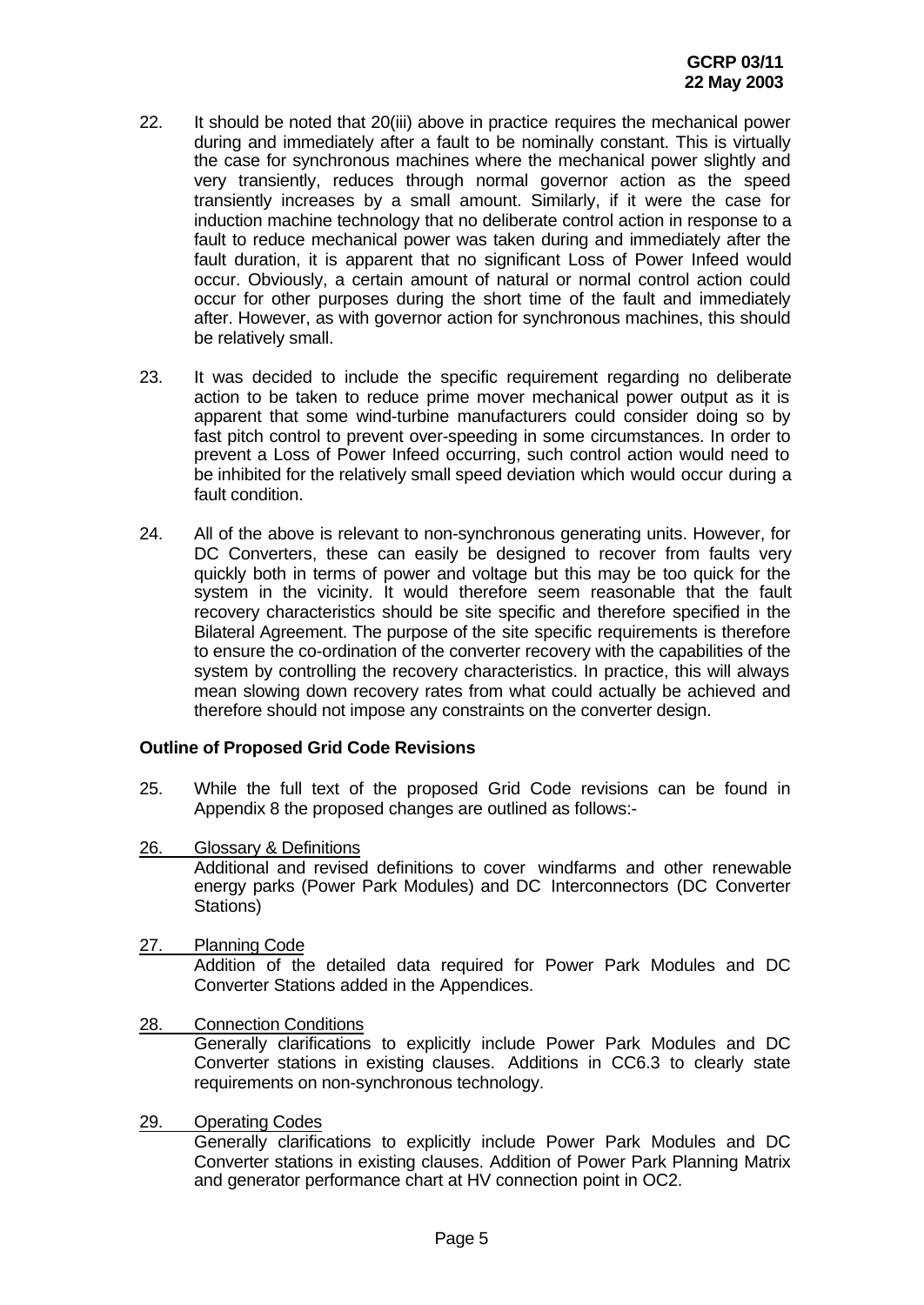## 30. Balancing Codes

Generally clarifications to explicitly include Power Park Modules and DC Converter stations in existing clauses. Addition of requirement for Power Park Matrix in BC2. BC3 updated to include recommendations of HVDC Working Group.

31. Data Registration Code Additional data items for Power Park Modules and DC Converters added.

## **Recommendation**

- 32. The Grid Code Review Panel is invited to
	- consider the proposed Grid Code revisions
	- comment on the proposed revisions
- 33. Having considered comments from GCRP members, National Grid intends to initiate a wider consultation on the proposed Grid Code provisions.

National Grid Company plc Date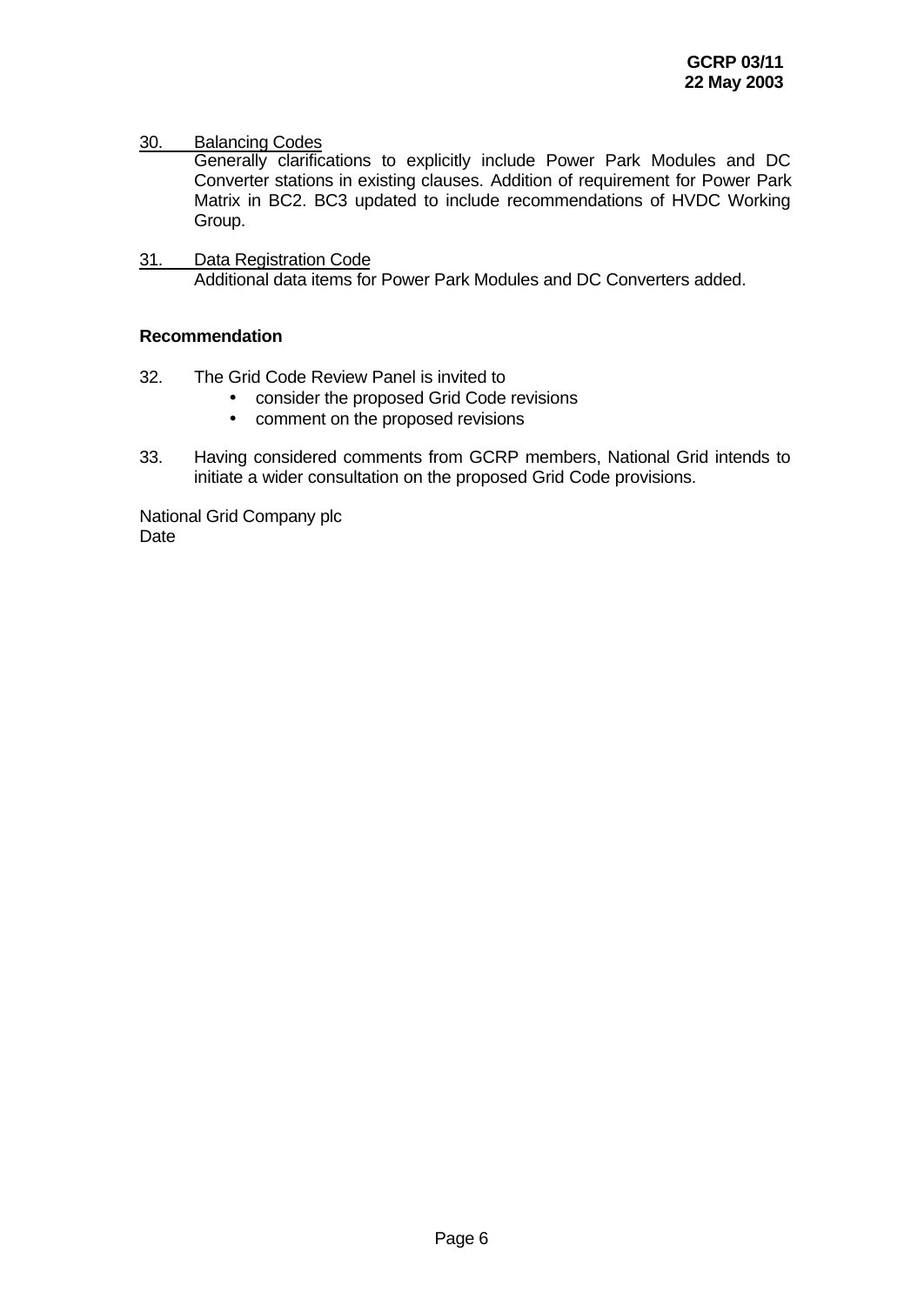# **Appendix 1 – Membership of Generic Provisions Working Group**

| Name                   |      | Company                  |
|------------------------|------|--------------------------|
| David Payne            | (DP) | National Grid (Chairman) |
| <b>Nasser Tleis</b>    | (NT) | <b>National Grid</b>     |
| <b>Steve Mortimer</b>  | (SM) | <b>National Grid</b>     |
| <b>Mark Horley</b>     | (MH) | <b>National Grid</b>     |
| <b>Mike Thorne</b>     | (MT) | <b>National Grid</b>     |
| Hamish Dallachy        | (HD) | <b>Scottish Power</b>    |
| Peter Lang             | (PL) | Seeboard                 |
| John Norbury           | (JN) | Innogy                   |
| Ham Hamza              | (HH) | Innogy                   |
| <b>John France</b>     | (JF) | Powergen                 |
| Paul Newton            | (PN) | PowerTech                |
| Dave Ward              | (DW) | Magnox                   |
| John Morris            | (MI) | <b>British Energy</b>    |
| Charlie Zhang          | (CZ) | London Power Company     |
| <b>Francois Boulet</b> | (FB) | <b>RTE</b>               |
| <b>James Glennie</b>   | (JG) | <b>BWEA</b>              |
| <b>Elaine Grieg</b>    | (EG) | <b>AMEC</b>              |
| <b>Bridget Morgan</b>  | (BM) | Ofgem (Observer)         |
|                        |      |                          |
| Additional input:      |      |                          |

| John Gaffney | (JG) | Innogy     |
|--------------|------|------------|
| Joe Duddy    | (JD) | <b>RES</b> |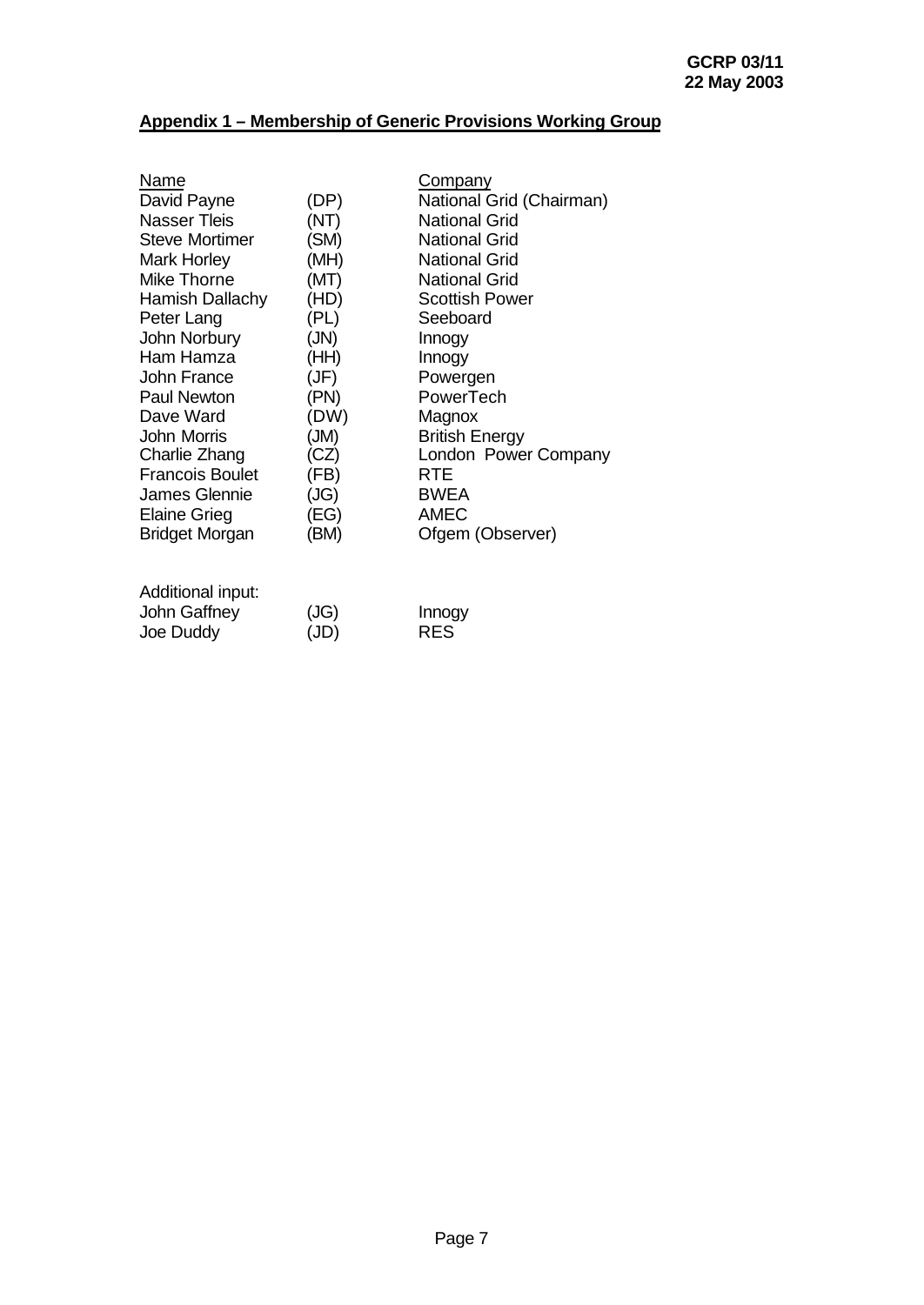## **Appendix 2 – Terms of Reference**

## **Grid Code Review Panel - Generic Provisions Working Group (GPWG)**

#### **TERMS OF REFERENCE**

#### **1. Objectives**

The following two basic objectives have been identified as a viable starting point. However, subsequent investigations may lead to these being modified depending on outcomes :

- Develop generic provisions to include for all existing and anticipated generation systems and interconnector technology developments where a 'constant' source or sink of energy is normally available. This will consider embedded and direct transmission system connection together with the technical interaction and operational co-ordination issues.
- As above, but where an 'intermittent' source or sink of energy is normally available.

## **2. Membership and Reporting**

The group **GPWG** will comprise: -

Chairman (National Grid ) Secretary (National Grid)

A N Others – GCRP Representatives or other nominees

The Chairman of the group will report to the **GCRP** on the work progress.

#### **3. Deliverables**

The group will produce: -

Grid Code change proposals as part of a report that covers the objectives of the Working Group and how these were met.

#### **4. Timescales**

A kick –off meeting is planned for mid-October 2002 at National Grid House.

A brief progress report would be produced for the 6th February 2003 GCRP meeting.

A final report and Grid Code change proposals would be produced for the 22nd May 2003 GCRP meeting.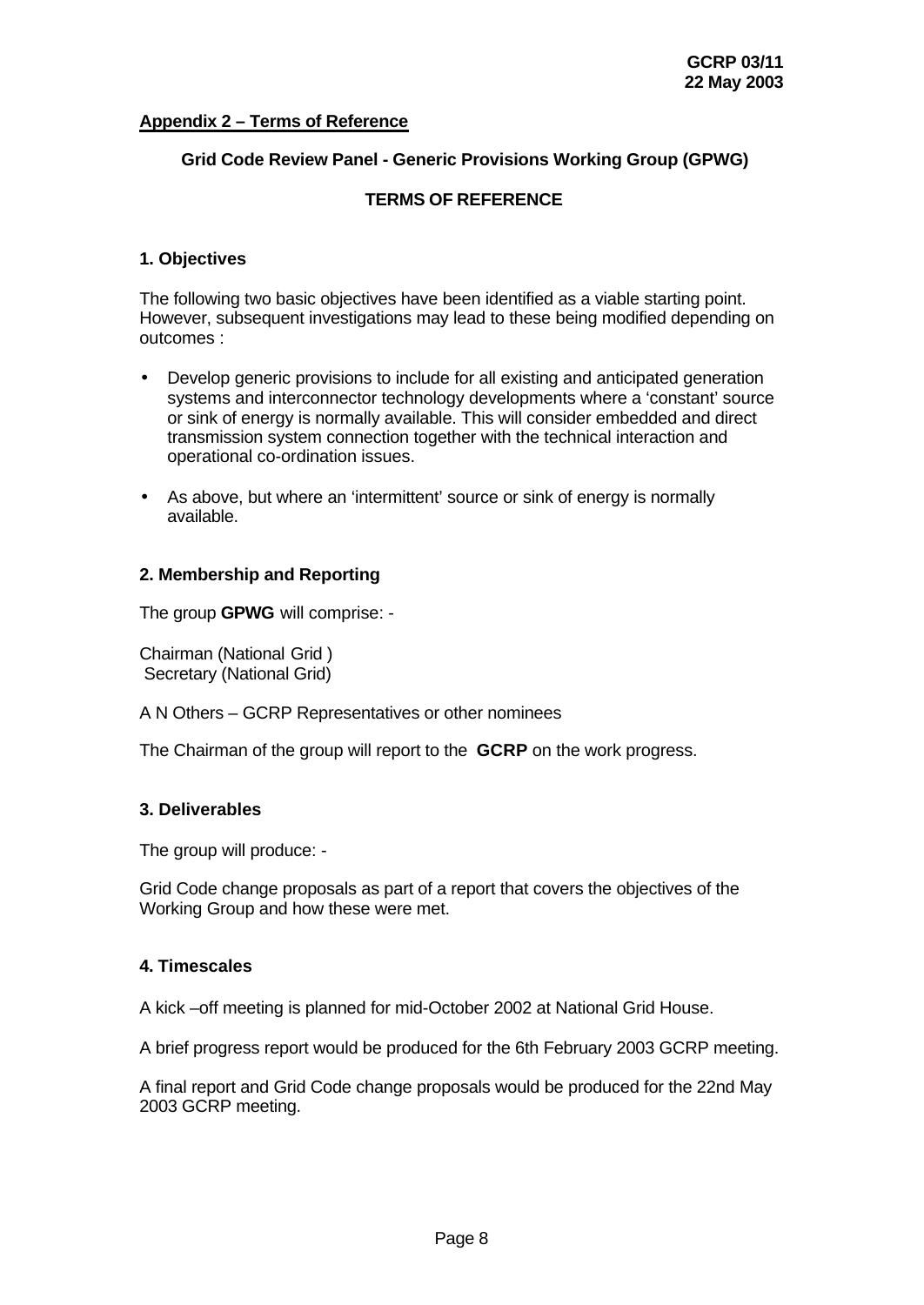## **Appendix 3 - Reactive Capability**

The Working Group considered at length the way in which reactive power capability should be specified.

## **Background**

Voltage and reactive power control are required for the following reasons;

- a) protect plant and equipment from damaging over voltages,
- b) facilitate transfer of active power,
- c) maintain adequate voltage quality at the point of connection to customers.

Unlike active power, reactive power cannot be transmitted efficiently across large distances and has to be supplied locally to meet the above three reasons.

While a synchronous machine has an inherent capability to provide a controlled reactive power output resulting from the need to ensure stable synchronous operation, the basic induction generator employed in many existing small size wind farms does not. An induction generator absorbs reactive power from the host network. Further, a wind farm may contain a considerable network that will have it's own reactive characteristics that will vary with loading. Where large cable lengths are present, the wind farm may naturally spill reactive power on to the host network.

The uncontrolled absorption of reactive power from the host network by a wind farm would have the effect of depressing system voltage in the local area of connection. Conversely the uncontrolled generation of reactive power by a wind farm would have the effect of raising local system voltage. In order to control voltage quality to customers additional reactive support may then be needed from other generators or from dedicated reactive compensation plant assuming this is available in the area. National Grid believes that to maintain quality of system voltage and avoid unfairness to other users of the transmission system, some reactive capability requirement should be placed on wind farm generators. This provides the opportunity to share in reactive market opportunities.

#### Method of Specification

Although including a minimum capability specification in the Bilateral Agreement on a site specific basis was considered, the Working Group considered that this was undesirable for the following reasons:

- not transparent to users
- could result in unequal treatment
- is difficult for a connecting Generator to assess potential requirement
- could result in a Generator having a very large reactive requirement in excess of the current Grid Code limits placed upon it, although this could be capped
- unclear division of reactive power capability provision responsibilities between Generator and Network Operator.

Including a clear generic minimum requirement in the Grid Code was seen to offer the following benefits:

- transparent to all system users
- ensures fair and equitable treatment
- limits the obligation on a generator to provide reactive power capability range
- provides a clear division in responsibility between network operator and generator to provide reactive power capability
- clear specification to developers.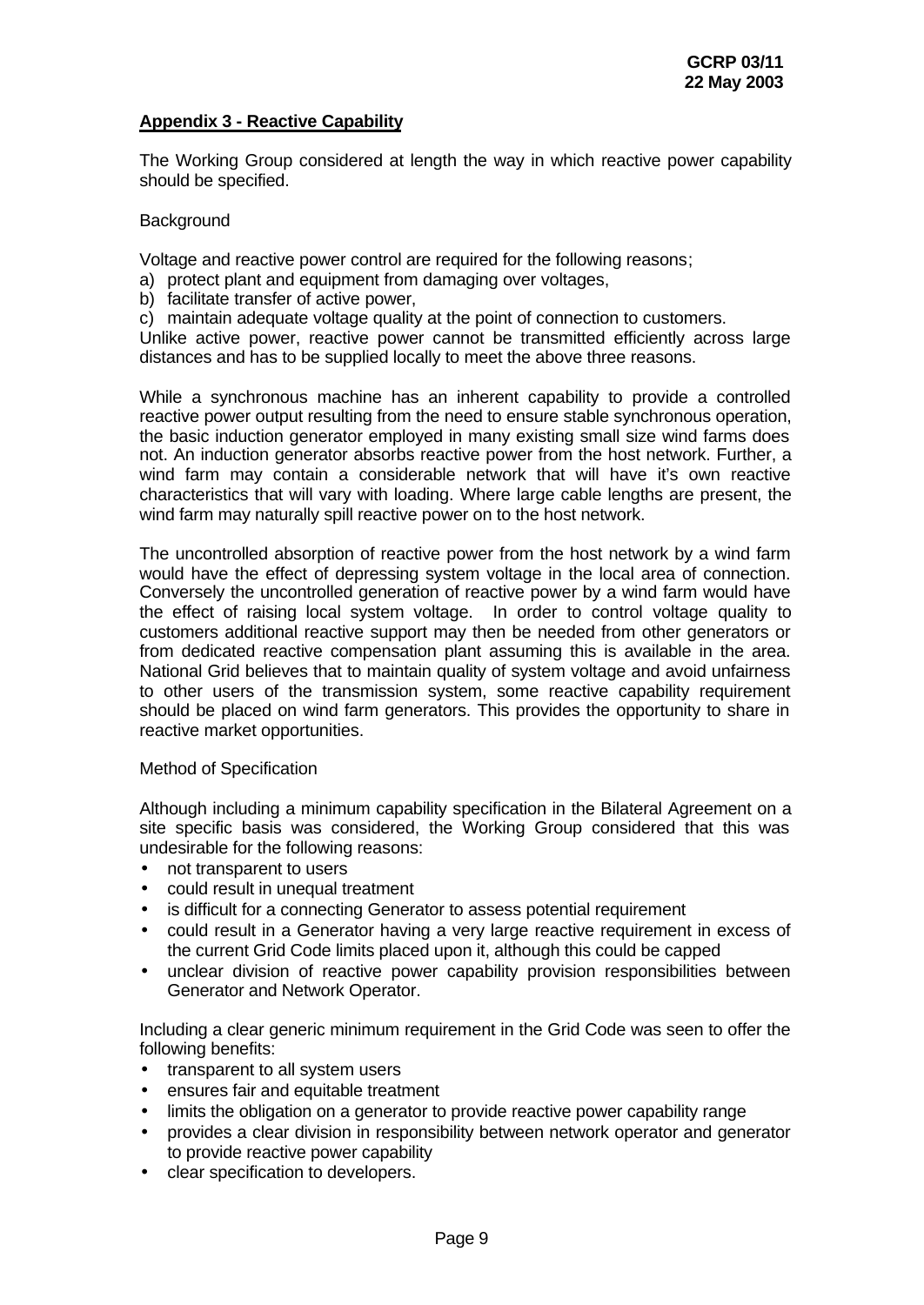## Proposals Considered

A number of reactive capability proposals were considered by the Working Group for inclusion in the Grid Code.

These can be summarised as:

- Option 1 Capability of +/- 0.92 power factor at the HV connection point. This is nominally equivalent to the current requirement for synchronous machines.
- Option 2 Capability of  $+/-$  0.95 power factor at the HV connection point. This is similar to Option 1 but with the range reduced in line with Grid Code Reactive Power Working Group recommendations.
- Option 3 Capability of unity power factor. Based on the recommendations of the Grid Code HVDC Working Group and similar to the bare minimum operational requirements of the Grid Code Reactive Power Working Group.
- Option  $4 -$  Capability at the connection point resulting from  $+/-$  0.95 power factor at the individual unit LV terminals. The capability always includes unity power factor at the connection point.

The four options are illustrated below.



The advantages and disadvantages of the four options are considered below

| Option | Pros                                                                                                                                | Cons                                                                                                                |
|--------|-------------------------------------------------------------------------------------------------------------------------------------|---------------------------------------------------------------------------------------------------------------------|
|        | Consistent with the current requirements<br>for synchronous machines.                                                               | Difficult to justify as in excess of<br>recommendations of the Grid Code Reactive<br>Power Working Group.           |
|        | Positive long term signals to developers.                                                                                           | May need some thyristor control of reactive<br>compensation if older generation of wind turbine<br>generators used. |
|        | Avoids long term issues on reactive<br>power provision.                                                                             | Maybe potentially costly on developers                                                                              |
|        | Less cost implications for developers<br>particularly if current generation of wind<br>turbine technology used.                     | Inconsistent with the current requirements for<br>synchronous machines.                                             |
|        | Consistent with bulk of manufacturers<br>claim that they can provide at least this<br>range at the individual machine<br>terminals. | May need some thyristor control of reactive<br>compensation if older generation of wind turbine<br>generators used. |
|        | Easier to meet for controllable<br>equipment than option 1.                                                                         | May be some issues on future reactive power<br>provision for National Grid.                                         |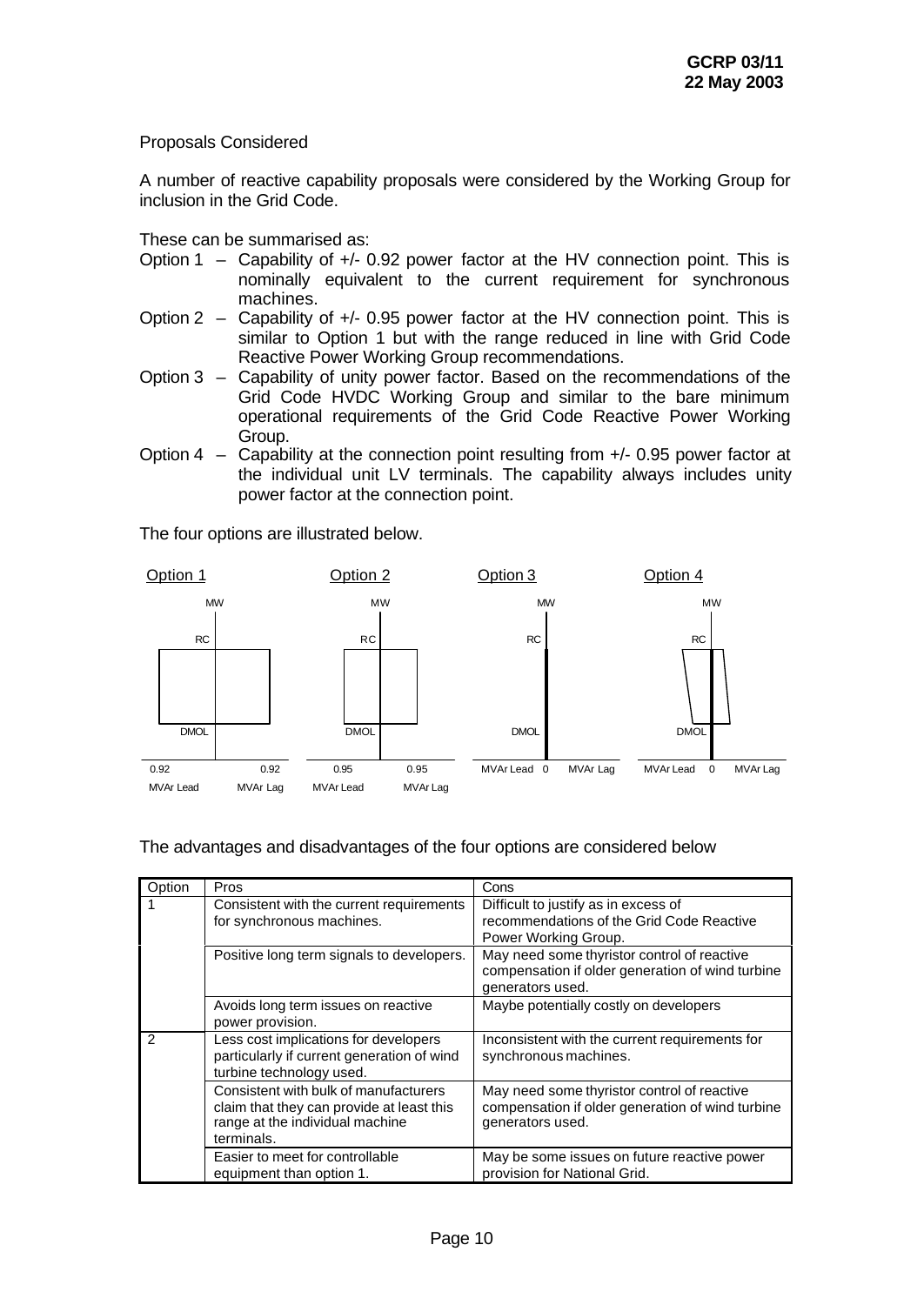| 3 | Minimum demand on developers and<br>therefore least developer cost.                                  | Potential for major implications on long term<br>procurement of reactive power by the<br>transmission operator.                                                  |
|---|------------------------------------------------------------------------------------------------------|------------------------------------------------------------------------------------------------------------------------------------------------------------------|
|   | Suitable for older generation of non-<br>synchronous generation technology.                          | Potential cost penalties on transmission<br>operation.                                                                                                           |
|   | Consistent with bare minimum<br>operational recommendations of the<br>Reactive Power Working Group.  | Operational difficulties for control of<br>transmission system voltage.                                                                                          |
| 4 | Development of Option 3.                                                                             | The lead & lag reactive capability not known to<br>National Grid at the application stage.                                                                       |
|   | Simple specification for developer and<br>manufacturer.                                              | Range eventually made available may not be of<br>practical use to network operator.                                                                              |
|   | Capability incorporated at machine<br>terminals may give better dynamic<br>performance               | Less useable capability than options 1 & 2.                                                                                                                      |
|   | May provide some consequential<br>capability at the Connection Point based<br>on machine capability. | Appears to be designed around a specific<br>existing generator type so potential<br>disadvantages to some manufacturers or<br>developers using other technology. |

Having considered these four options, National Grid has proposed a time staged development of the Grid Code based on Options 2 and 3. This can be summarised as:

> Wind farms, non-synchronous generating units and DC converters with completion dates prior to 1 January 2006 would be required, as a minimum, to be capable of operating to an instruction for zero MVAr transfer at the connection point. To ease this requirement further, a tolerance around the dispatch instruction would be acceptable and this would be specified at the connection offer stage in the Bilateral Agreement.

> Wind farms, non-synchronous generating units and voltage-sourced DC converters with completion dates after 1 January 2006 would be required to meet the requirements of Option 2.

The decision not to increase the reactive capability requirement on conventional current-sourced DC converter technology is based on the following:

- compared to wind farms, the expected future market penetration is very low. No current-sourced DC converter station has connected to the NGC transmission system since 1986 and only one such DC converter station has a commitment for connection.
- DC converter stations utilising developing voltage-sourced technology are capable of reactive power regulation in a similar manner to most wind farm technologies.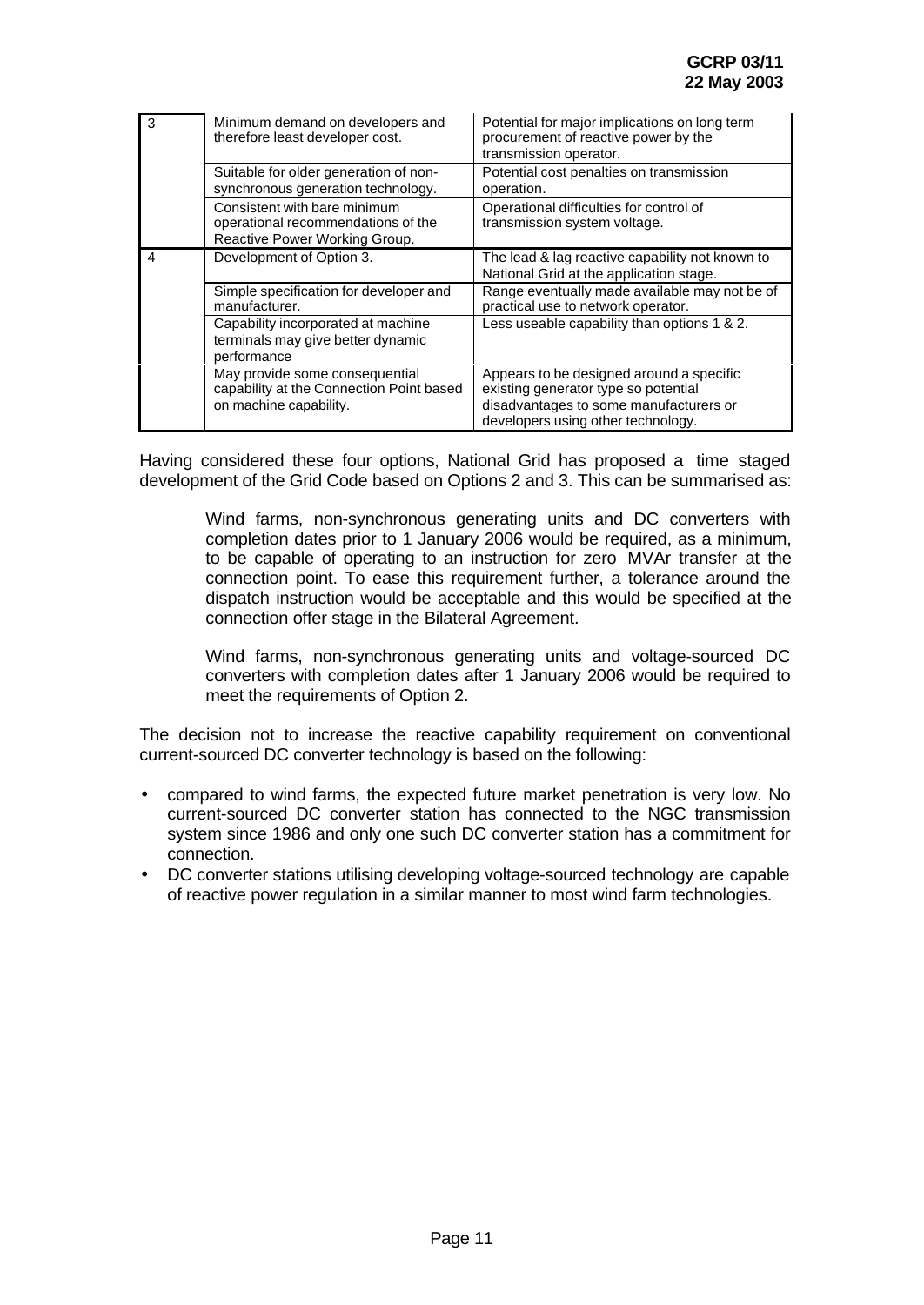## **Appendix 4 – Frequency Range**

The National Grid transmission system operates to a nominal frequency of 50Hz by balancing generation and demand continuously on a second by second basis. System frequency is uniform across the total electricity system in Great Britain and at privatisation the obligation to control system frequency was placed on NGC.

NGC is required to control the system frequency within the statutory range of 49.5Hz to 50.5Hz under normal system operating conditions. However to ensure continued transmission network security under some abnormal operating conditions, the Grid Code specifies that all generating plant should also be able to operate, i.e. not to be disconnected, between a wider frequency range of 47Hz to 52Hz.

This requirement is tied to the national transmission system frequency defence plan where low frequency demand disconnection relays are provided as an emergency network security protection and resilience plan against a full or partial system blackout situation. Therefore, it is very important that wind farms are not disconnected down to 47Hz otherwise the number of consumers whose supply would be disconnected would be increased leading, in the worst case, to a total system blackout situation.

The discrete nature of the operation of the national transmission system frequency defence plan can in turn cause system frequency to overshoot and rise transiently to 52Hz. Therefore, it is very important that wind farms are not disconnected up to 52Hz otherwise the number of consumers whose supply would be disconnected would be increased leading, in the worst case, to a total system blackout situation.

Under the Grid Code, all generation projects above 50MW, irrespective of type, that connect to the transmission or distribution networks, are required not to be disconnected over this 47Hz to 52Hz frequency range. Although a slight relaxation from the upper frequency range, where evidence from developers showing the plant not to have the full capability, might be judged as acceptable, substantial relaxation would increase the risk of additional customer demand disconnection and size of blackout.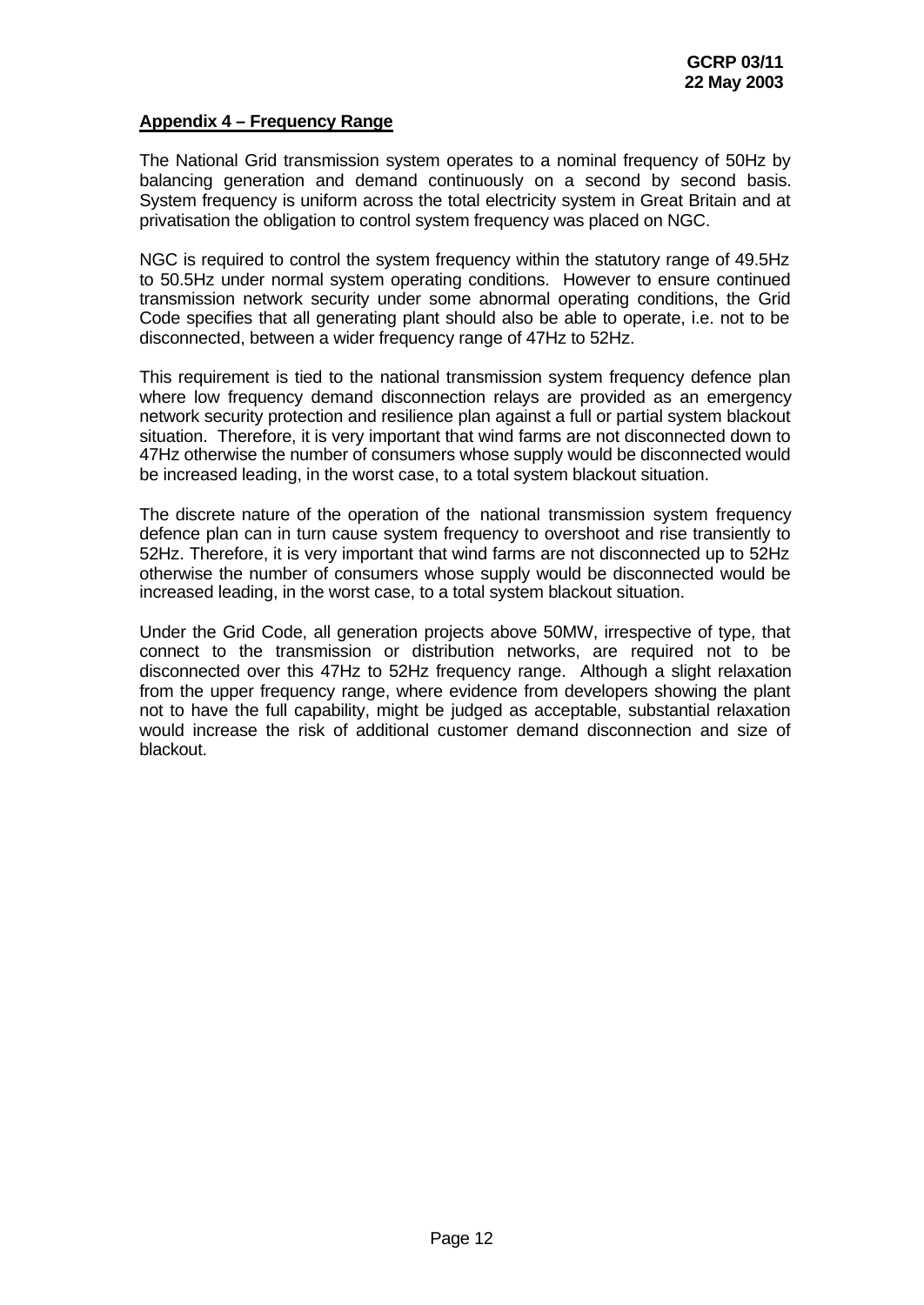## **Appendix 5 – Frequency Response**

## **Background**

One of the principal requirements of the Electricity Safety, Quality and Continuity Regulations 2002requires that there should not be a permanent change in system frequency outside the statutory limits of 50 Hz +/- 0.5Hz in the event of any of the contingencies defined in the licence standards occurring.

In order to achieve this, a frequency response service is required from generating plant. Generating plant providing this service is required to vary active power output in response to changes in system frequency. Because electricity cannot be stored in sufficient quantities, supply and demand have to be balanced instantaneously so automatic frequency control is necessary.

Under the Grid Code, all Power Stations with an installed capacity of 50MW or more are required to be capable of providing frequency response. Some nuclear generation designed and built before 1990 was exempted on design safety grounds from frequency response provision but not from limited frequency sensitive operation.

## Wind Farm Frequency Response Capability

Historically generating units within wind farms have been simple induction generators with no control over the power extracted from the wind (commonly referred to as passive stall turbines). However, in recent years to improve efficiency, developments have taken place allowing turbines to control the power extracted (commonly known as active stall or variable speed pitch controlled turbines). Therefore this generation technology has a latent capability to providing frequency response by controlling the electrical power output in relation to the maximum energy that can be extracted from the wind.

Published material from recently commissioned international wind farms such as Horns Rev have demonstrated that wind farms can be designed and operated to provide a "balancing" service to the transmission operator. Discussions over the last year between National Grid and a cross section of European manufacturers indicate that the frequency response technology should currently be considered as developmental. However all the manufacturers have reasonable expectations of marketing a commercial product with a full frequency response capability early in 2004. Therefore developers placing orders for wind farms in 2004 for commissioning 12 to 18 months later should be able to provide full frequency response.

#### Wind Farm Market Penetration

The first phase of off-shore wind farms comprising 18 sites are each limited to a maximum of 30 turbines by the dti and developers are choosing capacities between 60 and 99 MW. It is expected that these developments will not be required to have a generation licence, thereby relieving them from complying with the requirements of the Grid Code. The development programme published by the dti shows that the government is expecting these wind farms to start commissioning over 2004/2005. The total potential development is expected to be around 1.6 GW by 2006.

For the second phase of off-shore wind farms recent press releases from the government indicate that the dti has received applications for a total of 21 GW of off shore wind farm licences. The development programme published by the dti shows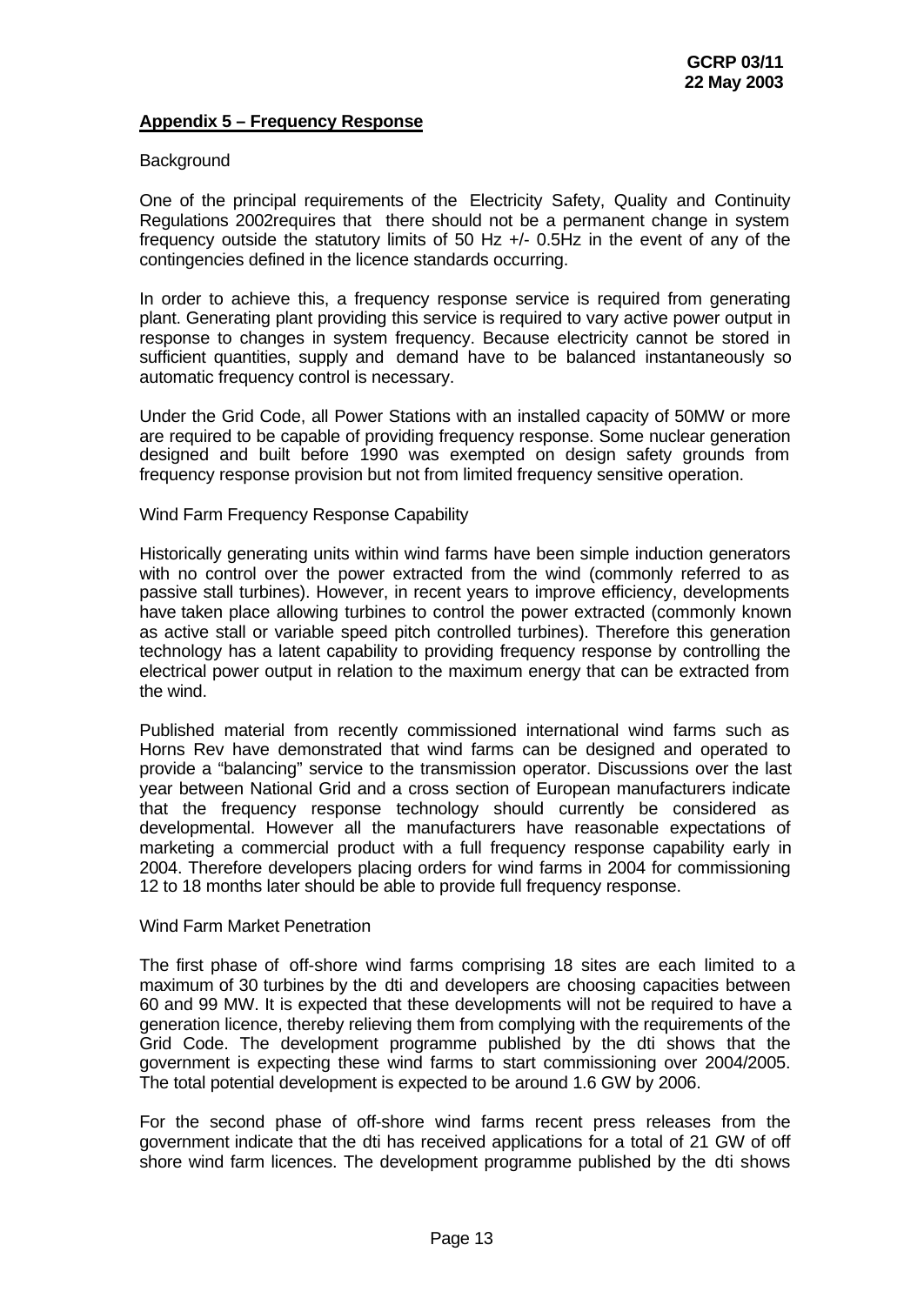that the government is expecting at least 4 GW of these wind farms to start commissioning in 2006.

The scale of this development should be considered in relation to the total system demand. Currently the typical overnight minimum summer demand is approximately 20 GW. In relation to this, it can be seen that wind farms have the potential to provide a large proportion of this generation. Given the clean nature of this generation it would seem illogical for it to be displaced with less environmentally friendly (fossil fuelled) generation in order to provide the necessary frequency control to enable NGC to continue to manage system frequency performance securely.

Proposed Requirements on Wind Farms

National Grid believes that it is reasonable to require the new generation technologies with completion dates after  $f<sup>st</sup>$  January 2006 to provide a full frequency response capability. This view takes into account the following:

- the current state of wind farm technology and the lead times in project development
- the potential future market penetration of wind farms
- the need to maintain frequency control and system security in the future
- to minimise operation of less environmentally friendly generation
- to allow frequency response levels to be maintained independent of plant mix.

New generation technologies with commissioning before the  $1<sup>st</sup>$  January 2006 will be required to be capable of limited frequency sensitive operation. Essentially this requires generators to be capable of reducing active power by at least 2 percent of output per 0.1Hz deviation of system frequency above 50.4 Hz. This can be delivered from wind farms either by controlling the power output from individual wind turbines or by reducing the number of wind turbines generating within the wind farm.

#### Discussion of frequency response delivery

National Grid understands that active power from a wind farm will vary with wind speed however this is not a bar to providing frequency response. In the figure below the top red line indicates the power that could potentially be exported by a wind farm extracting maximum power from the wind energy. The lower blue line indicates initial part loading of the wind farm and shows that when system frequency falls the power output from the wind farm rises to its theoretical maximum and falls again as system frequency recovers.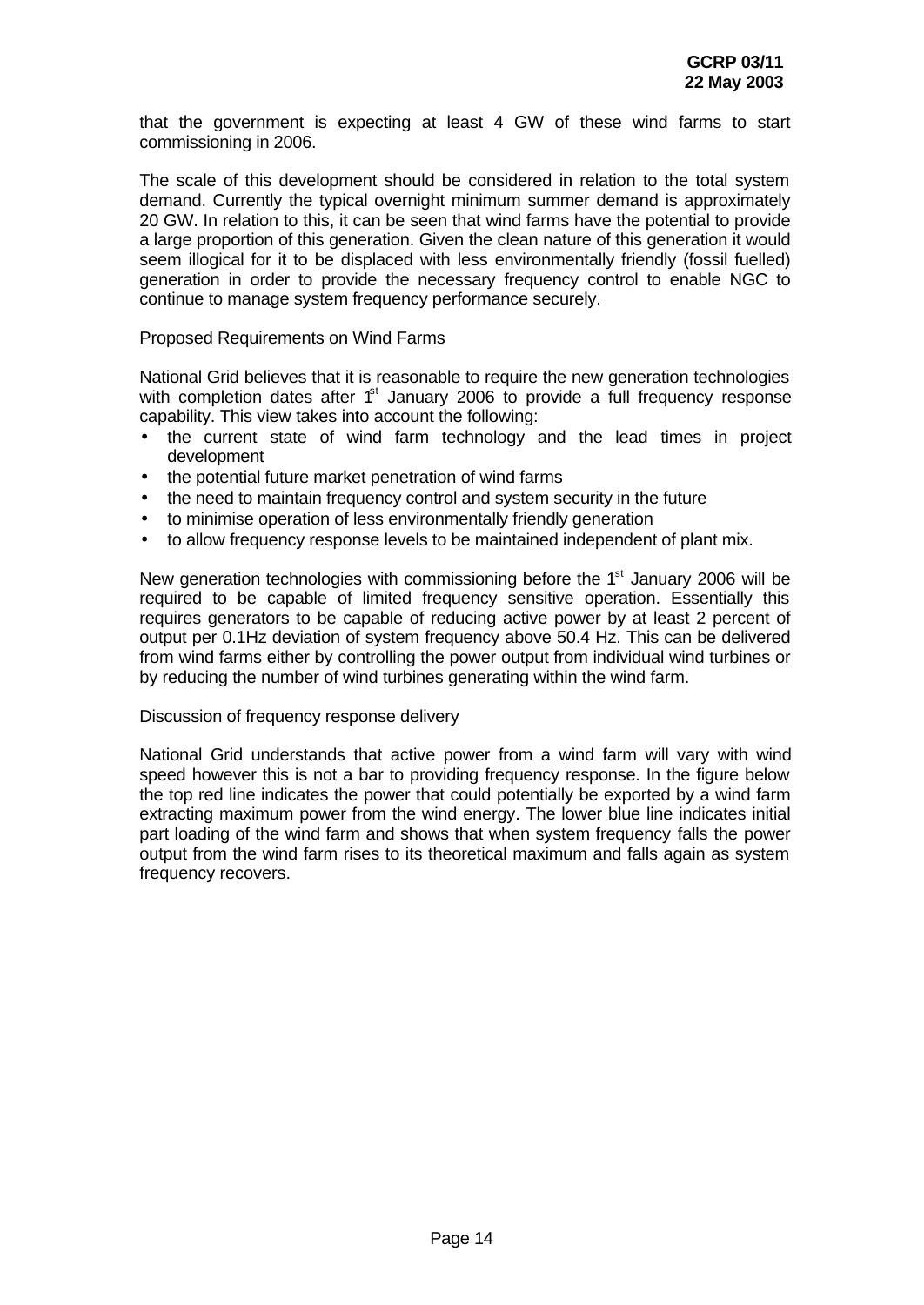

Assessment of the delivery of the frequency response service from a wind farm will require the variation in available energy at a site to be monitored in addition to active power output. From this data, the performance can be checked using an agreed power / wind speed curve for the site.

One area of discussion at the Working Group was the variability in wind speed within any individual site and the effect this would have on the holding of frequency response provision. This was raised from information tabled for a small five-turbine wind farm. While an issue if only one wind farm was providing response, National Grid would expect a number wind farms at geographically diverse locations to be providing frequency response to smooth out sudden losses in response due to local wind speed changes, maintaining an acceptable level of overall frequency control service. In addition, in the Balancing Market, the Generator would be submitting Maximum Export Limits and Physical Notifications for each half hour settlement period based on forecasts of wind speed giving some expectation of output level.

With self-dispatch under NETA, the output level is declared by the Generator. If National Grid requires plant to operate at a higher or lower level in order to provide frequency response, the change in output is instructed by accepting the bid or offer at the price declared by the generator. This market mechanism ensures that the economics of renewable energy production are reflected in the scheduling of frequency response.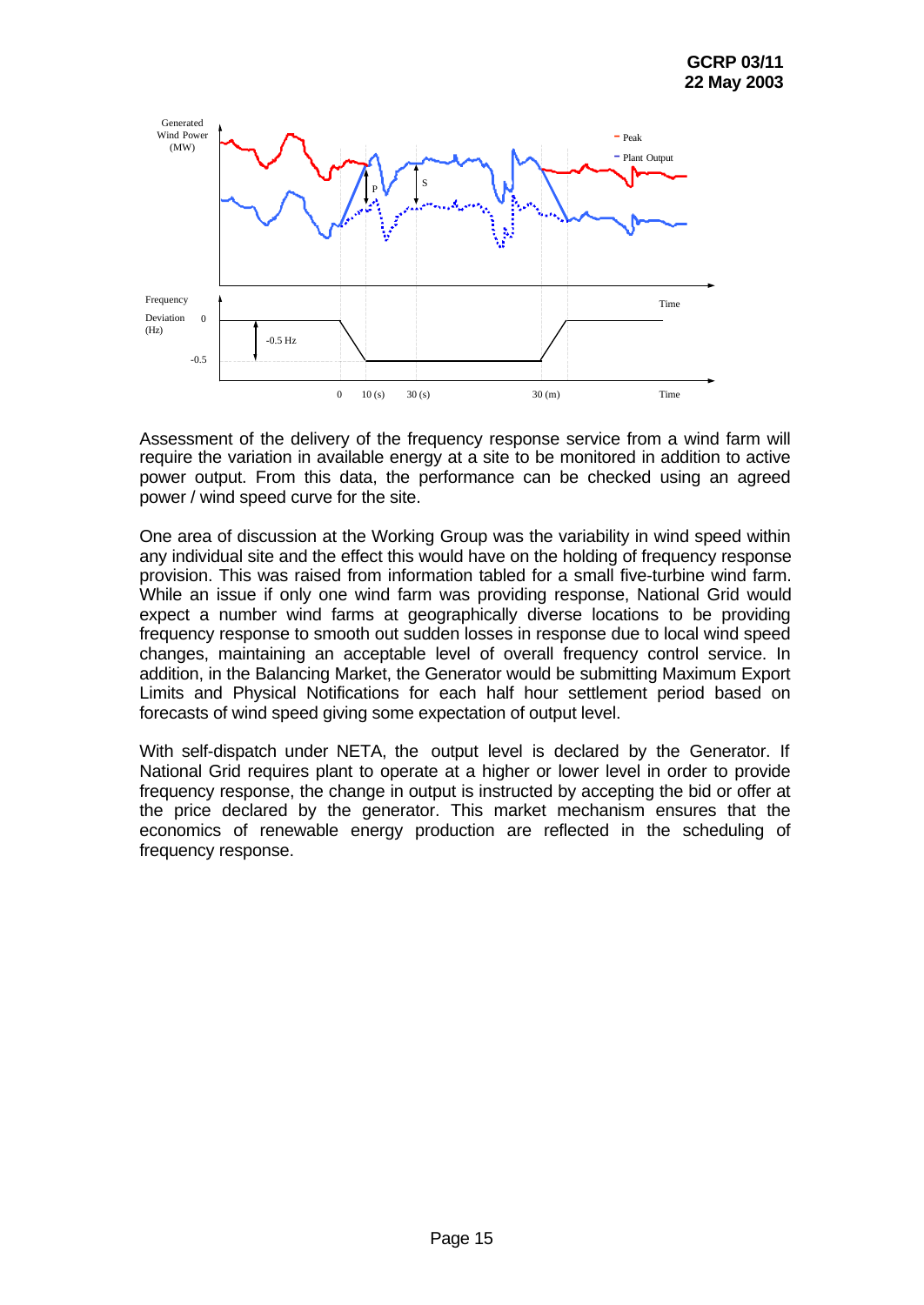## **Appendix 6 – Fault Ride Through, Stability and Loss of Power Infeed**

Under the NGC Security and Quality of Supply Standard referenced from the Transmission Licence, the National Grid Transmission System is designed, planned and operated so that the maximum loss of generation for a secured event will not exceed 1320MW. Should a loss of generation occur exceeding 1320MW, the fall in system frequency is likely to cause widespread customer demand disconnection by the national network low frequency defence plan.

Traditional "synchronous" generating units are inherently capable of continuing to operate through the transient voltage depression that accompanies any system fault event. Therefore a fault on a generating unit or it's connections will not cause the loss of any other generating unit outside the fault clearance zone. The transmission system is designed and operated on this basis.

For clarity, the requirement to withstand faults on the transmission system has been added to the Grid Code. Without this ability there will either be a significant increase in the risk of customer disconnection spread across the whole country following a single fault, or there will be severe restrictions on the future concentrations of wind farm development in local areas.

This is illustrated by the figure below where the voltage across the system during a 3 phase fault applied at Cowley 400 kV substation is shown. It can be seen that all substations in England and Wales are temporarily exposed to levels of less than 90 % of nominal voltage. The area where transmission system voltages are depressed below 10% covers a large part of Oxfordshire despite the presence of a large synchronous generator connected to the adjacent substation.

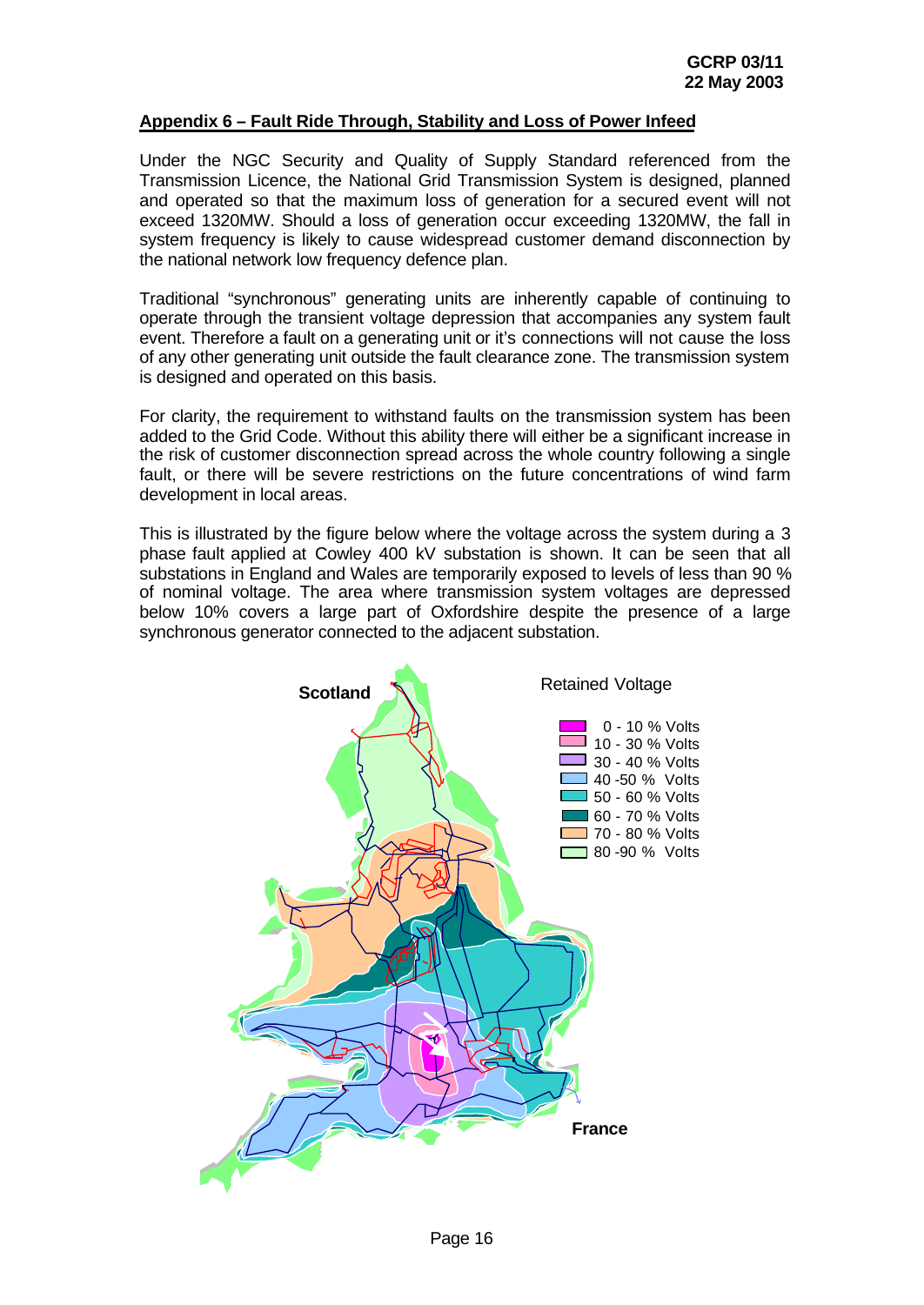Some wind turbine technologies are reported to be susceptible to tripping even if the voltage transiently falls to levels as high as 70 %. The outcome of this would be significant volumes of generation would be lost. In this example all wind farms in the South of England and Wales would disconnect.

In order to relax and ease this requirement as far a practicable, fault ride-through capability is only required for faults on the 400/275 kV transmission system because of the wide propagation of the voltage disturbance. For faults at 132 kV and lower voltages the impedance of the supergrid transformers limits the severe transient voltage depression across the transmission network. However the voltage on the distribution system will be depressed. Current expectations are that it is unlikely that very large amounts of wind farm generation (exceeding 1320MW) can practically be connected within such a 132kV distribution group. From the transmission operators point of view, fault-ride through capability for distribution faults should not be an issue because the simultaneous loss of large amounts of centrally connected generation would be very unlikely to be beyond the credible loss limit of 1320 MW.

The Disconnection Option

As discussed, several wind farm technologies are reported to be susceptible to tripping in the event of a remote fault. The option of disconnecting wind farm generators during a fault condition and reconnecting after the fault was cleared has been considered. Whilst this might avoid a 'permanent' trip due to the fault, liaison with manufacturers and developers indicates that the duration of disconnection would be in the order of 5-10 seconds.

An analysis has been carried out into the impact of disconnecting wind farms following a fault coincident with a 1320MW generation loss and instantaneously reconnecting the wind farms at full power output. The table below shows the additional fall in transient frequency caused by wind farms disconnecting.

| Table showing additional frequency fall (Hz)         |                                    |       |       |       |
|------------------------------------------------------|------------------------------------|-------|-------|-------|
|                                                      | Wind Generation Disconnecting (MW) |       |       |       |
| Wind Generation post fault<br>disconnection time (s) | 500                                | 1000  | 2000  | 4000  |
|                                                      | 0.118                              | 0.336 | 0.928 | 1.948 |
|                                                      | 0.437                              | 0.965 | 2 147 | 4.659 |

When considering the results in the table it should be noted that there is only a 0.2 Hz margin between the lowest frequency for a secured generation loss and (first stage) disconnection of 5% of total national demand. It can clearly be seen that even a temporary additional loss of wind farm output for a short duration will impact on customer security.

While the disconnection and reconnection option may be acceptable on large interconnected overseas networks where the impact on system frequency would be small, National Grid does not believe that this option is acceptable on the England and Wales system.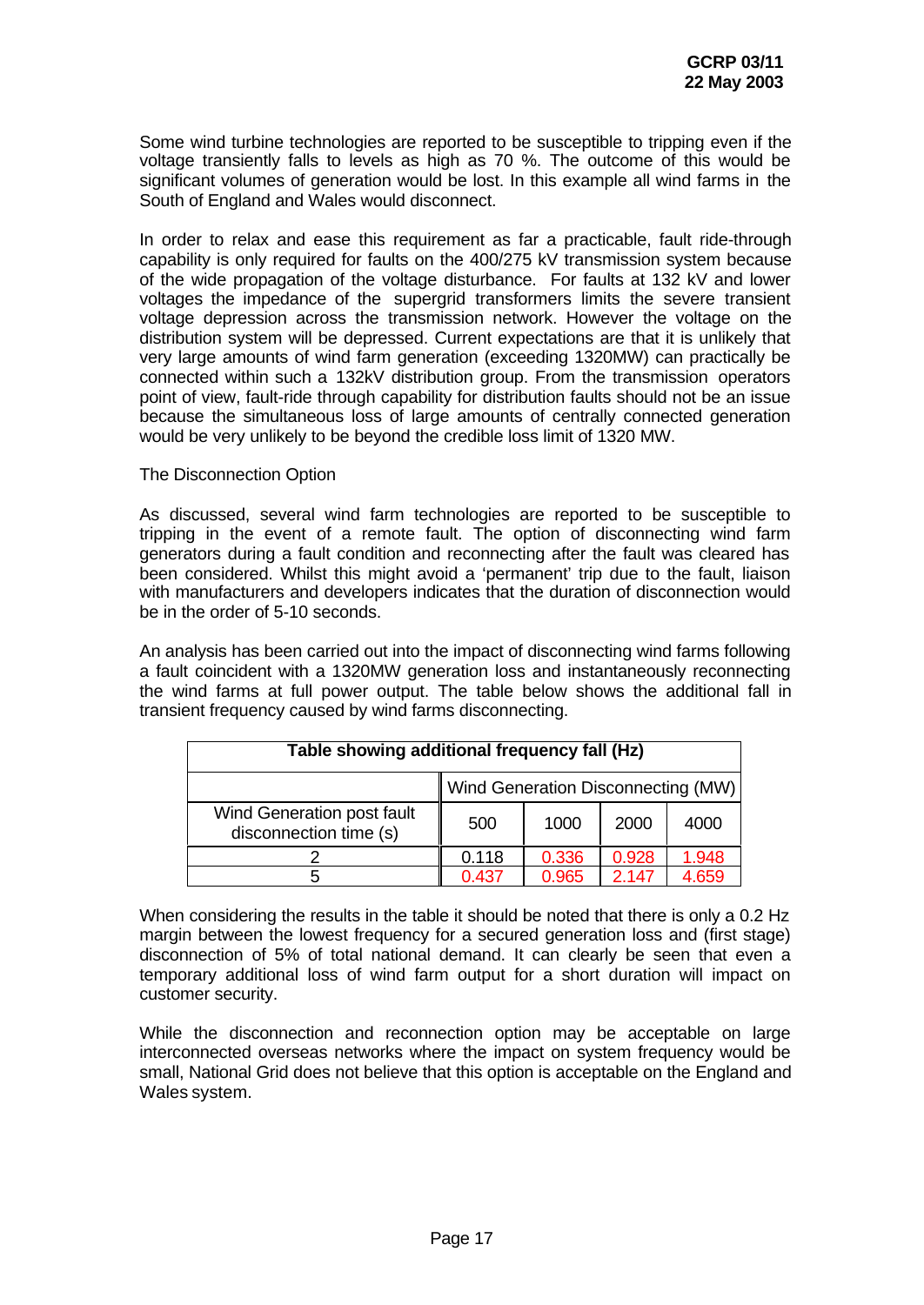## **Appendix 7**

## **References to Documents on Requirements of Overseas Utilities**

Specifications for Connecting Wind Farms to the Transmission Network - Second Edition - Eltra - Transmission System Planning - 26 April 2000, Document Number 74557. (Denmark)

"E.ON Netz - Supplementary Grid Connection Rules for Wind Energy Plants - Supplementary Technical and Organisational Regulations for Connecting Wind Energy Converters to the Grid within the E.ON Netz Regulatory Zone. Dated - 01/12/2001" (Note we have three copies of this each being an unofficial translation from German to English) (German)

NEG Micon - Electrical Grid Requirements Dowec - NM 6000 - Document Number R090-JBZ-R0107. Jan Brozelie Dated 29/10/02 [Note that this is a comparison of European Grid Code Requirements and includes the Netherlands, Germany, Denmark, Scotland and England / Wales by NEG Micon.]

Estonian Requirements "Technical Requirements for Connecting Wind Turbine Installations to the Power Network - Reference EE 1042162 ST 7:2001"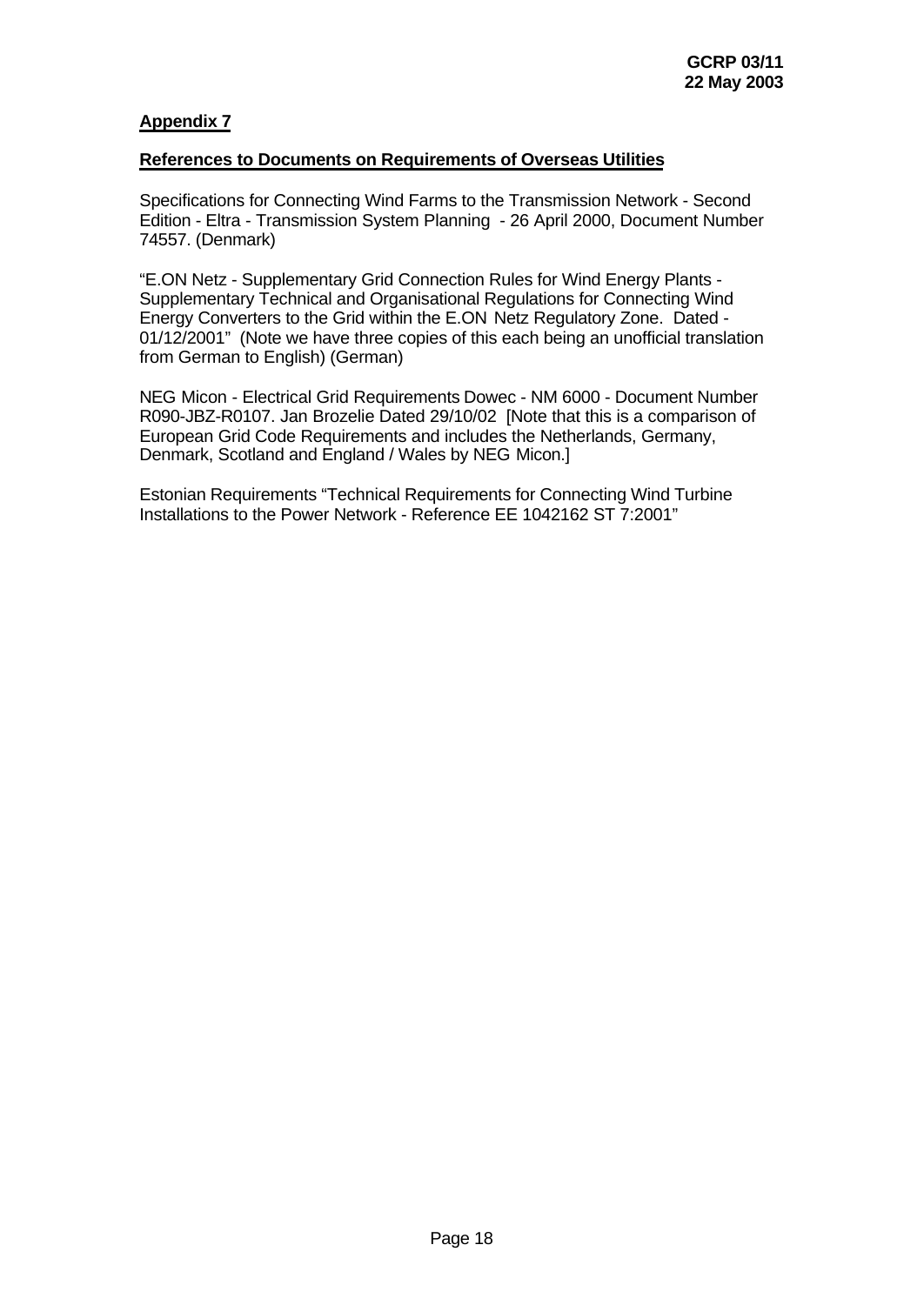## **Appendix 8**

## **Grid Code Change Proposals**

## **EXTRACTS FROM PREFACE** (Not forming part of the Grid Code)

1. The operating procedures and principles governing **NGC's** relationship with all **Users** of the **NGC Transmission System**, be they **Generators, DC Converter** Owners, **Suppliers** or **Non-Embedded Customers** are set out in the **Grid Code**. The **Grid Code** specifies day-to-day procedures for both planning and operational purposes and covers both normal and exceptional circumstances.

……………

- 3. The **Grid Code** is divided into the following sections:-
	- (a) a **Planning Code** which provides generally for the supply of certain information by **Users** in order for **NGC** to undertake the planning and development of the **NGC Transmission System**;
	- (b) **Connection Conditions**, which specify the minimum technical, design and operational criteria which must be complied with by **NGC** at **Connection Sites** and by **Users** connected to or seeking connection with the **NGC Transmission System** or by **Generators** (other than in respect of **Small Power Stations**) or **DC Converter** Owners connected to or seeking connection to a **User's System**;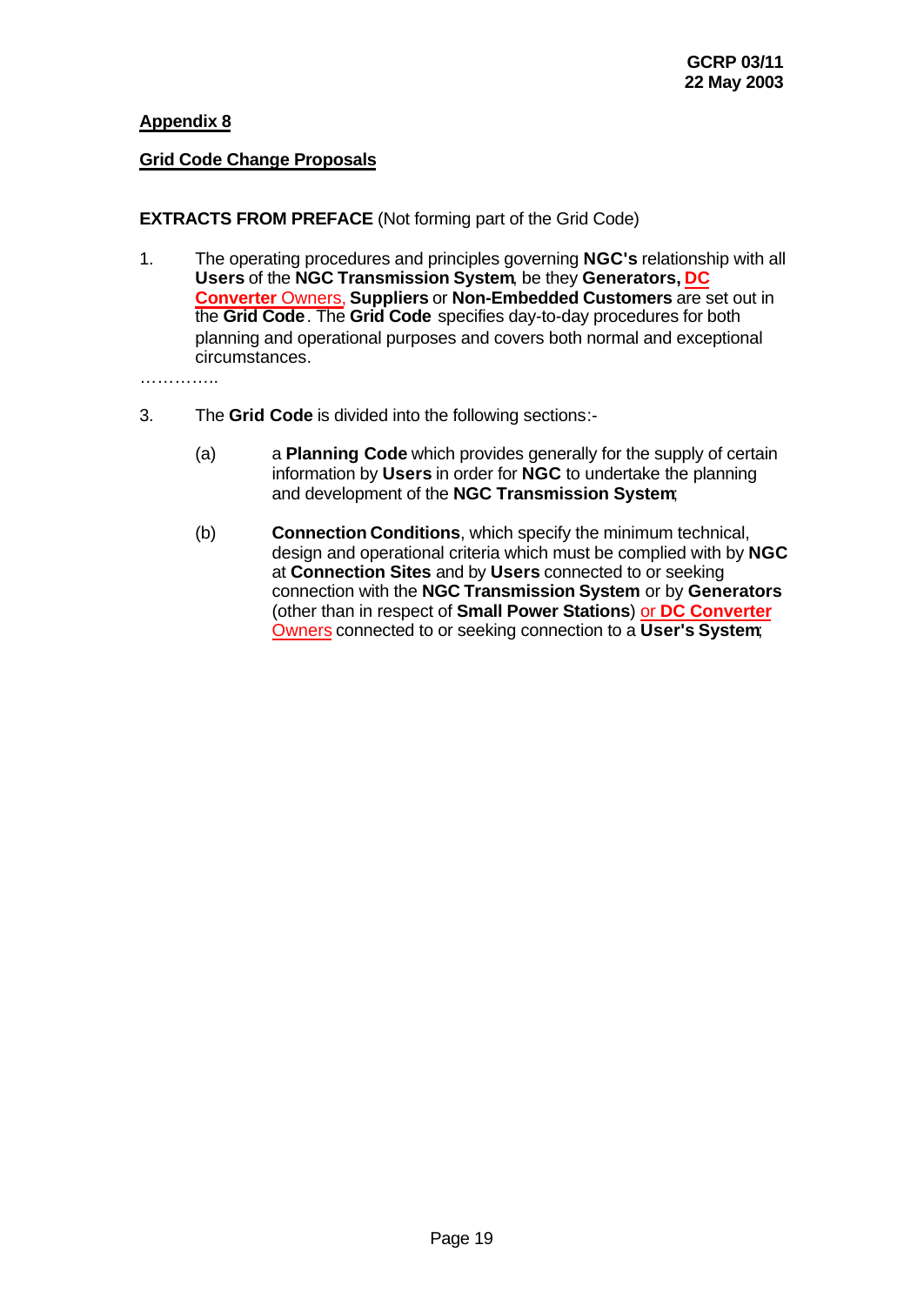# **Extracts from Glossary and Definitions**

| Term                   | Definition                                                                                                                                                                                                       |
|------------------------|------------------------------------------------------------------------------------------------------------------------------------------------------------------------------------------------------------------|
| <b>Auxiliaries</b>     | Any item of Plant and/or Apparatus not directly a part of the boiler plant                                                                                                                                       |
|                        | or Generating Unit or DC Converter or Power Park Module, but                                                                                                                                                     |
|                        | required for the boiler plant's or Generating Unit's or DC Converter's                                                                                                                                           |
|                        | or Power Park Module's functional operation.                                                                                                                                                                     |
| <b>Control Centre</b>  | A location used for the purpose of control and operation of the NGC                                                                                                                                              |
|                        | Transmission System or a User System other than a Generator's or                                                                                                                                                 |
|                        | DC Converter Station owner's System or an External System.                                                                                                                                                       |
| <b>Control Point</b>   | The point from which:-                                                                                                                                                                                           |
|                        | A Non-Embedded Customer's Plant and Apparatus is controlled; or                                                                                                                                                  |
|                        | A BM Unit, in England or Wales at a Large Power Station or at a                                                                                                                                                  |
|                        | Medium Power Station or with a Demand Capacity with a magnitude                                                                                                                                                  |
|                        | of 50MW or more, is physically controlled by a BM Participant; or                                                                                                                                                |
|                        | In the case of any other BM Unit, data submission is co-ordinated for a<br>BM Participant and instructions are received from NGC,                                                                                |
|                        | as the case may be. For a Generator this will normally be at a Power<br>Station and for a DC Converter Station owner, the Control Point will<br>be at a location agreed with NGC. In the case of a BM Unit of an |
|                        | Interconnector User, the Control Point will be the Control Centre of                                                                                                                                             |
| <b>DC Converter</b>    | the relevant Externally Interconnected System Operator.                                                                                                                                                          |
|                        | Any Apparatus with a Completion Date after 1 January 2004 used to<br>convert alternating current electricity to direct current electricity, or vice-                                                             |
|                        | versa. A DC Converter is a standalone operative configuration at a                                                                                                                                               |
|                        | single site comprising one or more converter bridges, together with one                                                                                                                                          |
|                        | or more converter transformers, converter control equipment, essential                                                                                                                                           |
|                        | protective and switching devices and auxiliaries, if any, use for                                                                                                                                                |
|                        | conversion. In a bipolar arrangement, a DC Converter represents the                                                                                                                                              |
|                        | bipolar configuration.                                                                                                                                                                                           |
|                        |                                                                                                                                                                                                                  |
| <b>DC Converter</b>    | An installation comprising one or more DC Converters connecting a                                                                                                                                                |
| <b>Station</b>         | direct current interconnector:                                                                                                                                                                                   |
|                        | to the NGC Transmission System; or,                                                                                                                                                                              |
|                        |                                                                                                                                                                                                                  |
|                        | (if the installation has a rating of 50MW or more) to a User System.                                                                                                                                             |
|                        | comprising part of an External Interconnection.                                                                                                                                                                  |
| <b>DC Network</b>      | All items of Plant and Apparatus connected together on the direct                                                                                                                                                |
|                        | current side of a DC Converter.                                                                                                                                                                                  |
|                        |                                                                                                                                                                                                                  |
| <b>Designed</b>        | The output (in whole MW) below which a Genset or a DC Converter at                                                                                                                                               |
| <b>Minimum</b>         | a DC Converter Station (in any of its operating configurations) has no                                                                                                                                           |
| <b>Operating Level</b> | High Frequency Response capability.                                                                                                                                                                              |
|                        |                                                                                                                                                                                                                  |
| De-Synchronise         | The act of taking a Generating Unit. Power Park Module or DC<br>a)                                                                                                                                               |
|                        | <b>Converter</b> off a System to which it has been Synchronised, by                                                                                                                                              |
|                        | opening any connecting circuit breaker; or                                                                                                                                                                       |
|                        |                                                                                                                                                                                                                  |
|                        | The act of ceasing to consume electricity at an importing BM Unit;<br>b)                                                                                                                                         |
|                        | and the term "De-Synchronising" shall be construed accordingly.                                                                                                                                                  |
|                        |                                                                                                                                                                                                                  |
| <b>External</b>        | In relation to an Externally Interconnected System Operator means                                                                                                                                                |
|                        | the transmission or distribution system which it owns or operates which                                                                                                                                          |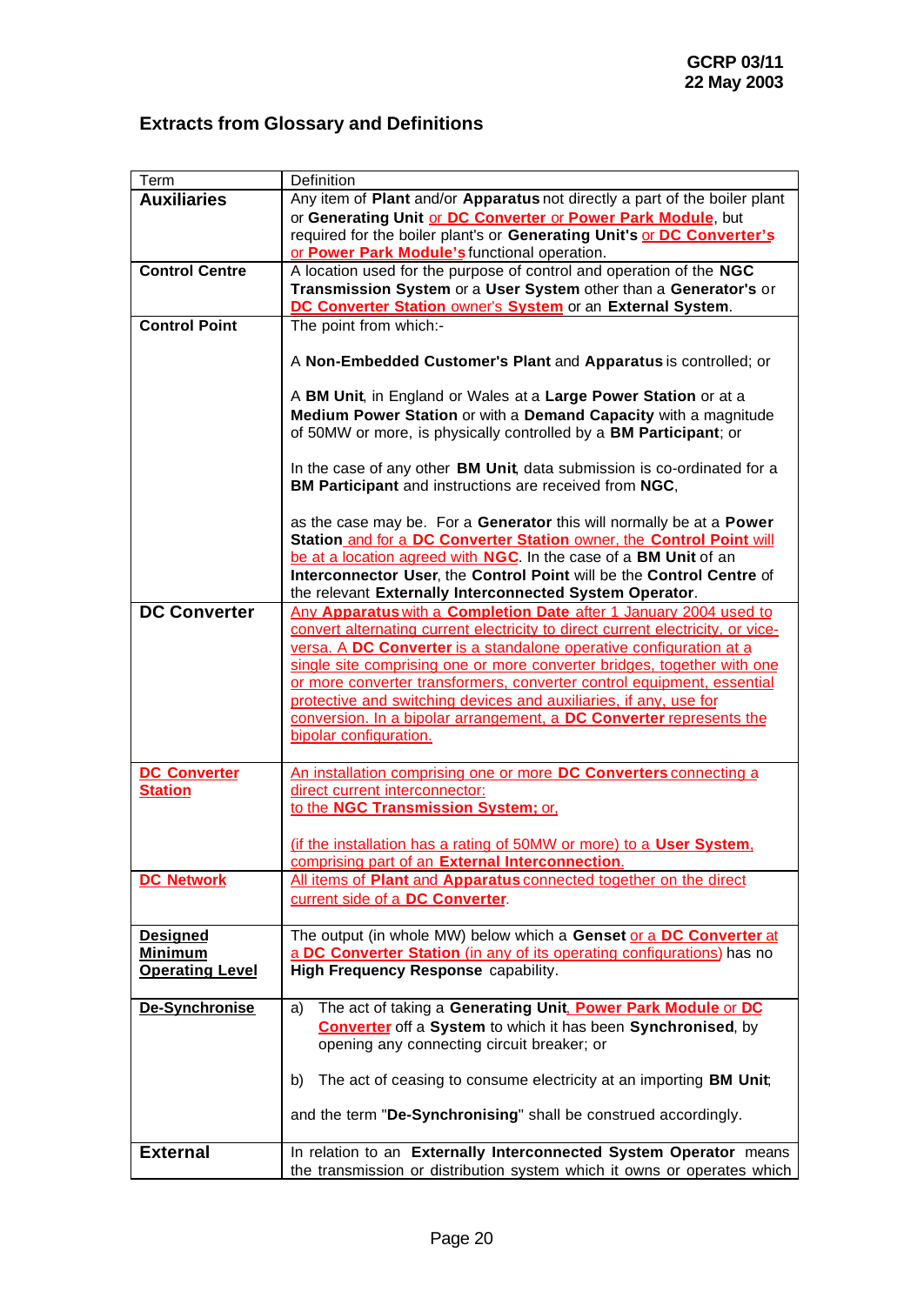ä,

| Term                               | Definition                                                                                                                               |
|------------------------------------|------------------------------------------------------------------------------------------------------------------------------------------|
| <b>System</b>                      | is located outside England and Wales and any Apparatus or Plant                                                                          |
|                                    | which connects that system to the External Interconnection and which                                                                     |
|                                    | is owned or operated by such Externally Interconnected System                                                                            |
|                                    | Operator.                                                                                                                                |
|                                    |                                                                                                                                          |
|                                    |                                                                                                                                          |
| Genset                             | A Generating Unit, Power Park Module or CCGT Module at a Large                                                                           |
|                                    | <b>Power Station.</b>                                                                                                                    |
| <b>Generating Unit</b>             | Unless otherwise provided in the Grid Code, any Apparatus which                                                                          |
|                                    | produces electricity, including, for the avoidance of doubt, a CCGT Unit                                                                 |
|                                    | a Synchronous Generating Unit and Non-synchronous Generating                                                                             |
|                                    | Unit.                                                                                                                                    |
| <b>Grid Entry Point</b>            | A point at which a Generating Unit or a CCGT Module or a CCGT Unit                                                                       |
|                                    | or a DC Converter or a Power Park Module, as the case may be,                                                                            |
|                                    | which is directly connected to the NGC Transmission System,                                                                              |
|                                    | connects to the NGC Transmission System.                                                                                                 |
|                                    |                                                                                                                                          |
| <b>HV Generator</b>                | Apparatus connected at the same voltage as that of the NGC                                                                               |
| <b>Connections</b>                 | Transmission System, including Users' circuits, the higher voltage                                                                       |
|                                    | windings of Users' transformers and associated connection Apparatus.                                                                     |
| <b>Import Usable</b>               | That portion of Registered Import Capacity which is not unavailable                                                                      |
|                                    | due to a Planned Outage or breakdown.                                                                                                    |
| <b>Intermittent</b>                | The primary source of power for a Generating Unit that can not be                                                                        |
| <b>Power Source</b>                | considered as controllable, e.g. wind, wave or solar.                                                                                    |
| Limited                            | A mode whereby the operation of the Genset (or DC Converter at a                                                                         |
| <b>Frequency</b>                   | <b>DC Converter Station exporting Active Power to the Total System)</b> is                                                               |
| <b>Sensitive Mode</b>              | Frequency insensitive except when the System Frequency exceeds                                                                           |
|                                    | 50.4Hz, from which point Limited High Frequency Response must be                                                                         |
|                                    | provided.                                                                                                                                |
|                                    |                                                                                                                                          |
| <b>Limited High</b>                |                                                                                                                                          |
|                                    | A response of a Genset (or DC Converter at a DC Converter Station                                                                        |
| <b>Frequency</b>                   | exporting Active Power to the Total System) to an increase in System                                                                     |
| <b>Response</b>                    | Frequency above 50.4Hz leading to a reduction in Active Power in                                                                         |
|                                    | accordance with the provisions of BC3.7.2.                                                                                               |
| <b>Minimum</b>                     | The minimum output (in whole MW) which a Genset or DC Converter at                                                                       |
| <b>Generation</b>                  | a DC Converter Station can generate or export to the Total System                                                                        |
|                                    | under stable operating conditions, as registered with NGC under the PC                                                                   |
|                                    | (and amended pursuant to the PC). For the avoidance of doubt, the                                                                        |
|                                    | output may go below this level as a result of operation in accordance                                                                    |
|                                    | with BC3.7.                                                                                                                              |
| <b>Minimum Import</b>              | The minimum input (in whole MW) into a DC Converter at a DC                                                                              |
| <b>Capacity</b>                    | <b>Converter Station</b> (in any of its operating configurations) at the Grid                                                            |
|                                    | <b>Entry Point (or in the case of an Embedded DC Converter at the User</b>                                                               |
|                                    | System Entry Point) at which a DC Converter can operate in a stable                                                                      |
|                                    | manner, as registered with NGC under the PC (and amended pursuant                                                                        |
|                                    | to the PC).                                                                                                                              |
|                                    |                                                                                                                                          |
| <b>Non-synchronous</b>             | A Generating Unit that is not a Synchronous Generating Unit.                                                                             |
| <b>Generating Unit</b>             |                                                                                                                                          |
| <b>Operational</b>                 | The automatic tripping of circuit-breakers to prevent abnormal system                                                                    |
| Intertripping                      | conditions occurring, such as over voltage, overload, System instability,                                                                |
|                                    | etc. after the tripping of other circuit-breakers following power System                                                                 |
|                                    | fault(s) which includes System to Generating Unit, System to CCGT                                                                        |
|                                    | Module, System to Power Park Module, System to DC Converter and                                                                          |
|                                    | System to Demand intertripping schemes.                                                                                                  |
|                                    |                                                                                                                                          |
| <b>Power Park</b><br><b>Module</b> | A collection of Non-synchronous Generating Units (registered as a<br>Power Park Module under the PC) that are powered by an Intermittent |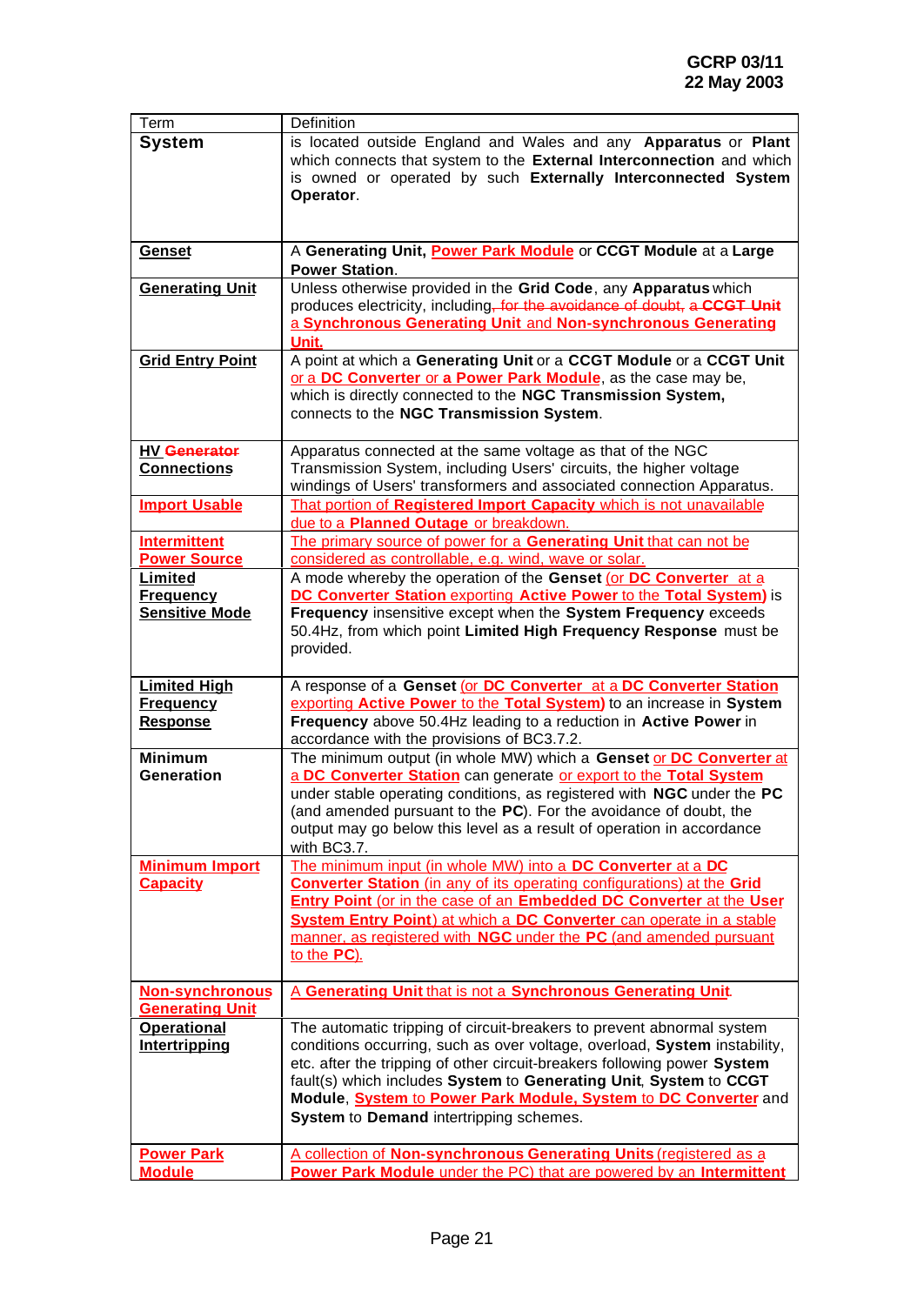| point of connection to the NGC Transmission System (or User System<br>if Embedded). The connection to the NGC Transmission System (or<br>User System if Embedded) may include a DC Converter.<br>The matrix described in Appendix 1 to BC1 under the heading Power<br><b>Power Park</b><br><b>Module Matrix</b><br><b>Park Module Matrix.</b><br><b>Power Park</b><br>A matrix in the form set out in Appendix 4 of OC2 showing the<br><b>Module Planning</b><br>combination of Power Park Units within a Power Park Module which<br>would be expected to be running under normal conditions.<br><b>Matrix</b><br><b>Power Park Unit</b><br>A Generating Unit within a Power Park Module.<br><b>Rated MW</b><br>The "rating-plate" MW output of a Generating Unit. Power Park<br><b>Module or DC Converter, being:</b><br>(a) that output up to which the Generating Unit was designed to operate<br>(Calculated as specified in British Standard BS EN 60034 - 1: 1995); or<br>(b) the nominal rating for the MW output of a Power Park Module being<br>the maximum continuous electric output power which the Power Park<br>Module was designed to achieve under normal operating conditions; or<br>(c) the nominal rating for the MW import capacity and export capacity (if<br>at a DC Converter Station) of a DC Converter.<br>In the case of a Generating Unit other than that forming part of a<br>Registered<br>(a)<br>CCGT Module or Power Park Module, the normal full load<br>Capacity<br>capacity of a Generating Unit as declared by the Generator, less<br>the MW consumed by the Generating Unit through the<br>Generating Unit's Unit Transformer when producing the same<br>(the resultant figure being expressed in whole MW).<br>In the case of a CCGT Module or Power Park Module, the<br>(b)<br>normal full load capacity of thea CCGT Module or Power Park<br>Module (as the case may be) as declared by the Generator,<br>being the Active Power declared by the Generator as being<br>deliverable by the CCGT Module or Power Park Module at the<br>Grid Entry Point (or in the case of an Embedded CCGT Module<br>or Power Park Module, at the User System Entry Point),<br>expressed in whole MW.<br>In the case of a Power Station, the maximum amount of Active<br>(c)<br>Power deliverable by the Power Station at the Grid Entry Point<br>(or in the case of an Embedded Power Station at the User<br>System Entry Point), as declared by the Generator, expressed<br>in whole MW. The maximum Active Power deliverable is the<br>maximum amount deliverable simultaneously by the Generating<br>Units and/or CCGT Modules and/or Power Park Modules less<br>the MW consumed by the Generating Units and/or CCGT<br>Modules and/or Power Park Modules in producing that Active<br>Power.<br>In the case of a DC Converter at a DC Converter Station, the<br>(d)<br>normal full load amount of Active Power transferable from a DC<br>Converter at the Grid Entry Point (or in the case of an<br><b>Embedded DC Converter Station at the User System Entry</b><br>Point), as declared by the DC Converter Station owner.<br>expressed in whole MW.<br>In the case of a DC Converter Station, the maximum amount of<br>(e)<br>Active Power transferable from a DC Converter Station at the | Term | Definition                                                          |  |
|------------------------------------------------------------------------------------------------------------------------------------------------------------------------------------------------------------------------------------------------------------------------------------------------------------------------------------------------------------------------------------------------------------------------------------------------------------------------------------------------------------------------------------------------------------------------------------------------------------------------------------------------------------------------------------------------------------------------------------------------------------------------------------------------------------------------------------------------------------------------------------------------------------------------------------------------------------------------------------------------------------------------------------------------------------------------------------------------------------------------------------------------------------------------------------------------------------------------------------------------------------------------------------------------------------------------------------------------------------------------------------------------------------------------------------------------------------------------------------------------------------------------------------------------------------------------------------------------------------------------------------------------------------------------------------------------------------------------------------------------------------------------------------------------------------------------------------------------------------------------------------------------------------------------------------------------------------------------------------------------------------------------------------------------------------------------------------------------------------------------------------------------------------------------------------------------------------------------------------------------------------------------------------------------------------------------------------------------------------------------------------------------------------------------------------------------------------------------------------------------------------------------------------------------------------------------------------------------------------------------------------------------------------------------------------------------------------------------------------------------------------------------------------------------------------------------------------------------------------------------------------------------------------------------------------------------------------------------------------------------------------------------------------------------------------------------------------------------------------------------------------------------------------------------------------------------------------------------------------------------------------------------------------------------------------------------|------|---------------------------------------------------------------------|--|
|                                                                                                                                                                                                                                                                                                                                                                                                                                                                                                                                                                                                                                                                                                                                                                                                                                                                                                                                                                                                                                                                                                                                                                                                                                                                                                                                                                                                                                                                                                                                                                                                                                                                                                                                                                                                                                                                                                                                                                                                                                                                                                                                                                                                                                                                                                                                                                                                                                                                                                                                                                                                                                                                                                                                                                                                                                                                                                                                                                                                                                                                                                                                                                                                                                                                                                                        |      | Power Source, joined together by a System with a single electrical  |  |
|                                                                                                                                                                                                                                                                                                                                                                                                                                                                                                                                                                                                                                                                                                                                                                                                                                                                                                                                                                                                                                                                                                                                                                                                                                                                                                                                                                                                                                                                                                                                                                                                                                                                                                                                                                                                                                                                                                                                                                                                                                                                                                                                                                                                                                                                                                                                                                                                                                                                                                                                                                                                                                                                                                                                                                                                                                                                                                                                                                                                                                                                                                                                                                                                                                                                                                                        |      |                                                                     |  |
|                                                                                                                                                                                                                                                                                                                                                                                                                                                                                                                                                                                                                                                                                                                                                                                                                                                                                                                                                                                                                                                                                                                                                                                                                                                                                                                                                                                                                                                                                                                                                                                                                                                                                                                                                                                                                                                                                                                                                                                                                                                                                                                                                                                                                                                                                                                                                                                                                                                                                                                                                                                                                                                                                                                                                                                                                                                                                                                                                                                                                                                                                                                                                                                                                                                                                                                        |      |                                                                     |  |
|                                                                                                                                                                                                                                                                                                                                                                                                                                                                                                                                                                                                                                                                                                                                                                                                                                                                                                                                                                                                                                                                                                                                                                                                                                                                                                                                                                                                                                                                                                                                                                                                                                                                                                                                                                                                                                                                                                                                                                                                                                                                                                                                                                                                                                                                                                                                                                                                                                                                                                                                                                                                                                                                                                                                                                                                                                                                                                                                                                                                                                                                                                                                                                                                                                                                                                                        |      |                                                                     |  |
|                                                                                                                                                                                                                                                                                                                                                                                                                                                                                                                                                                                                                                                                                                                                                                                                                                                                                                                                                                                                                                                                                                                                                                                                                                                                                                                                                                                                                                                                                                                                                                                                                                                                                                                                                                                                                                                                                                                                                                                                                                                                                                                                                                                                                                                                                                                                                                                                                                                                                                                                                                                                                                                                                                                                                                                                                                                                                                                                                                                                                                                                                                                                                                                                                                                                                                                        |      |                                                                     |  |
|                                                                                                                                                                                                                                                                                                                                                                                                                                                                                                                                                                                                                                                                                                                                                                                                                                                                                                                                                                                                                                                                                                                                                                                                                                                                                                                                                                                                                                                                                                                                                                                                                                                                                                                                                                                                                                                                                                                                                                                                                                                                                                                                                                                                                                                                                                                                                                                                                                                                                                                                                                                                                                                                                                                                                                                                                                                                                                                                                                                                                                                                                                                                                                                                                                                                                                                        |      |                                                                     |  |
|                                                                                                                                                                                                                                                                                                                                                                                                                                                                                                                                                                                                                                                                                                                                                                                                                                                                                                                                                                                                                                                                                                                                                                                                                                                                                                                                                                                                                                                                                                                                                                                                                                                                                                                                                                                                                                                                                                                                                                                                                                                                                                                                                                                                                                                                                                                                                                                                                                                                                                                                                                                                                                                                                                                                                                                                                                                                                                                                                                                                                                                                                                                                                                                                                                                                                                                        |      |                                                                     |  |
|                                                                                                                                                                                                                                                                                                                                                                                                                                                                                                                                                                                                                                                                                                                                                                                                                                                                                                                                                                                                                                                                                                                                                                                                                                                                                                                                                                                                                                                                                                                                                                                                                                                                                                                                                                                                                                                                                                                                                                                                                                                                                                                                                                                                                                                                                                                                                                                                                                                                                                                                                                                                                                                                                                                                                                                                                                                                                                                                                                                                                                                                                                                                                                                                                                                                                                                        |      |                                                                     |  |
|                                                                                                                                                                                                                                                                                                                                                                                                                                                                                                                                                                                                                                                                                                                                                                                                                                                                                                                                                                                                                                                                                                                                                                                                                                                                                                                                                                                                                                                                                                                                                                                                                                                                                                                                                                                                                                                                                                                                                                                                                                                                                                                                                                                                                                                                                                                                                                                                                                                                                                                                                                                                                                                                                                                                                                                                                                                                                                                                                                                                                                                                                                                                                                                                                                                                                                                        |      |                                                                     |  |
|                                                                                                                                                                                                                                                                                                                                                                                                                                                                                                                                                                                                                                                                                                                                                                                                                                                                                                                                                                                                                                                                                                                                                                                                                                                                                                                                                                                                                                                                                                                                                                                                                                                                                                                                                                                                                                                                                                                                                                                                                                                                                                                                                                                                                                                                                                                                                                                                                                                                                                                                                                                                                                                                                                                                                                                                                                                                                                                                                                                                                                                                                                                                                                                                                                                                                                                        |      |                                                                     |  |
|                                                                                                                                                                                                                                                                                                                                                                                                                                                                                                                                                                                                                                                                                                                                                                                                                                                                                                                                                                                                                                                                                                                                                                                                                                                                                                                                                                                                                                                                                                                                                                                                                                                                                                                                                                                                                                                                                                                                                                                                                                                                                                                                                                                                                                                                                                                                                                                                                                                                                                                                                                                                                                                                                                                                                                                                                                                                                                                                                                                                                                                                                                                                                                                                                                                                                                                        |      |                                                                     |  |
|                                                                                                                                                                                                                                                                                                                                                                                                                                                                                                                                                                                                                                                                                                                                                                                                                                                                                                                                                                                                                                                                                                                                                                                                                                                                                                                                                                                                                                                                                                                                                                                                                                                                                                                                                                                                                                                                                                                                                                                                                                                                                                                                                                                                                                                                                                                                                                                                                                                                                                                                                                                                                                                                                                                                                                                                                                                                                                                                                                                                                                                                                                                                                                                                                                                                                                                        |      |                                                                     |  |
|                                                                                                                                                                                                                                                                                                                                                                                                                                                                                                                                                                                                                                                                                                                                                                                                                                                                                                                                                                                                                                                                                                                                                                                                                                                                                                                                                                                                                                                                                                                                                                                                                                                                                                                                                                                                                                                                                                                                                                                                                                                                                                                                                                                                                                                                                                                                                                                                                                                                                                                                                                                                                                                                                                                                                                                                                                                                                                                                                                                                                                                                                                                                                                                                                                                                                                                        |      |                                                                     |  |
|                                                                                                                                                                                                                                                                                                                                                                                                                                                                                                                                                                                                                                                                                                                                                                                                                                                                                                                                                                                                                                                                                                                                                                                                                                                                                                                                                                                                                                                                                                                                                                                                                                                                                                                                                                                                                                                                                                                                                                                                                                                                                                                                                                                                                                                                                                                                                                                                                                                                                                                                                                                                                                                                                                                                                                                                                                                                                                                                                                                                                                                                                                                                                                                                                                                                                                                        |      |                                                                     |  |
|                                                                                                                                                                                                                                                                                                                                                                                                                                                                                                                                                                                                                                                                                                                                                                                                                                                                                                                                                                                                                                                                                                                                                                                                                                                                                                                                                                                                                                                                                                                                                                                                                                                                                                                                                                                                                                                                                                                                                                                                                                                                                                                                                                                                                                                                                                                                                                                                                                                                                                                                                                                                                                                                                                                                                                                                                                                                                                                                                                                                                                                                                                                                                                                                                                                                                                                        |      |                                                                     |  |
|                                                                                                                                                                                                                                                                                                                                                                                                                                                                                                                                                                                                                                                                                                                                                                                                                                                                                                                                                                                                                                                                                                                                                                                                                                                                                                                                                                                                                                                                                                                                                                                                                                                                                                                                                                                                                                                                                                                                                                                                                                                                                                                                                                                                                                                                                                                                                                                                                                                                                                                                                                                                                                                                                                                                                                                                                                                                                                                                                                                                                                                                                                                                                                                                                                                                                                                        |      |                                                                     |  |
|                                                                                                                                                                                                                                                                                                                                                                                                                                                                                                                                                                                                                                                                                                                                                                                                                                                                                                                                                                                                                                                                                                                                                                                                                                                                                                                                                                                                                                                                                                                                                                                                                                                                                                                                                                                                                                                                                                                                                                                                                                                                                                                                                                                                                                                                                                                                                                                                                                                                                                                                                                                                                                                                                                                                                                                                                                                                                                                                                                                                                                                                                                                                                                                                                                                                                                                        |      |                                                                     |  |
|                                                                                                                                                                                                                                                                                                                                                                                                                                                                                                                                                                                                                                                                                                                                                                                                                                                                                                                                                                                                                                                                                                                                                                                                                                                                                                                                                                                                                                                                                                                                                                                                                                                                                                                                                                                                                                                                                                                                                                                                                                                                                                                                                                                                                                                                                                                                                                                                                                                                                                                                                                                                                                                                                                                                                                                                                                                                                                                                                                                                                                                                                                                                                                                                                                                                                                                        |      |                                                                     |  |
|                                                                                                                                                                                                                                                                                                                                                                                                                                                                                                                                                                                                                                                                                                                                                                                                                                                                                                                                                                                                                                                                                                                                                                                                                                                                                                                                                                                                                                                                                                                                                                                                                                                                                                                                                                                                                                                                                                                                                                                                                                                                                                                                                                                                                                                                                                                                                                                                                                                                                                                                                                                                                                                                                                                                                                                                                                                                                                                                                                                                                                                                                                                                                                                                                                                                                                                        |      |                                                                     |  |
|                                                                                                                                                                                                                                                                                                                                                                                                                                                                                                                                                                                                                                                                                                                                                                                                                                                                                                                                                                                                                                                                                                                                                                                                                                                                                                                                                                                                                                                                                                                                                                                                                                                                                                                                                                                                                                                                                                                                                                                                                                                                                                                                                                                                                                                                                                                                                                                                                                                                                                                                                                                                                                                                                                                                                                                                                                                                                                                                                                                                                                                                                                                                                                                                                                                                                                                        |      |                                                                     |  |
|                                                                                                                                                                                                                                                                                                                                                                                                                                                                                                                                                                                                                                                                                                                                                                                                                                                                                                                                                                                                                                                                                                                                                                                                                                                                                                                                                                                                                                                                                                                                                                                                                                                                                                                                                                                                                                                                                                                                                                                                                                                                                                                                                                                                                                                                                                                                                                                                                                                                                                                                                                                                                                                                                                                                                                                                                                                                                                                                                                                                                                                                                                                                                                                                                                                                                                                        |      |                                                                     |  |
|                                                                                                                                                                                                                                                                                                                                                                                                                                                                                                                                                                                                                                                                                                                                                                                                                                                                                                                                                                                                                                                                                                                                                                                                                                                                                                                                                                                                                                                                                                                                                                                                                                                                                                                                                                                                                                                                                                                                                                                                                                                                                                                                                                                                                                                                                                                                                                                                                                                                                                                                                                                                                                                                                                                                                                                                                                                                                                                                                                                                                                                                                                                                                                                                                                                                                                                        |      |                                                                     |  |
|                                                                                                                                                                                                                                                                                                                                                                                                                                                                                                                                                                                                                                                                                                                                                                                                                                                                                                                                                                                                                                                                                                                                                                                                                                                                                                                                                                                                                                                                                                                                                                                                                                                                                                                                                                                                                                                                                                                                                                                                                                                                                                                                                                                                                                                                                                                                                                                                                                                                                                                                                                                                                                                                                                                                                                                                                                                                                                                                                                                                                                                                                                                                                                                                                                                                                                                        |      |                                                                     |  |
|                                                                                                                                                                                                                                                                                                                                                                                                                                                                                                                                                                                                                                                                                                                                                                                                                                                                                                                                                                                                                                                                                                                                                                                                                                                                                                                                                                                                                                                                                                                                                                                                                                                                                                                                                                                                                                                                                                                                                                                                                                                                                                                                                                                                                                                                                                                                                                                                                                                                                                                                                                                                                                                                                                                                                                                                                                                                                                                                                                                                                                                                                                                                                                                                                                                                                                                        |      |                                                                     |  |
|                                                                                                                                                                                                                                                                                                                                                                                                                                                                                                                                                                                                                                                                                                                                                                                                                                                                                                                                                                                                                                                                                                                                                                                                                                                                                                                                                                                                                                                                                                                                                                                                                                                                                                                                                                                                                                                                                                                                                                                                                                                                                                                                                                                                                                                                                                                                                                                                                                                                                                                                                                                                                                                                                                                                                                                                                                                                                                                                                                                                                                                                                                                                                                                                                                                                                                                        |      |                                                                     |  |
|                                                                                                                                                                                                                                                                                                                                                                                                                                                                                                                                                                                                                                                                                                                                                                                                                                                                                                                                                                                                                                                                                                                                                                                                                                                                                                                                                                                                                                                                                                                                                                                                                                                                                                                                                                                                                                                                                                                                                                                                                                                                                                                                                                                                                                                                                                                                                                                                                                                                                                                                                                                                                                                                                                                                                                                                                                                                                                                                                                                                                                                                                                                                                                                                                                                                                                                        |      |                                                                     |  |
|                                                                                                                                                                                                                                                                                                                                                                                                                                                                                                                                                                                                                                                                                                                                                                                                                                                                                                                                                                                                                                                                                                                                                                                                                                                                                                                                                                                                                                                                                                                                                                                                                                                                                                                                                                                                                                                                                                                                                                                                                                                                                                                                                                                                                                                                                                                                                                                                                                                                                                                                                                                                                                                                                                                                                                                                                                                                                                                                                                                                                                                                                                                                                                                                                                                                                                                        |      |                                                                     |  |
|                                                                                                                                                                                                                                                                                                                                                                                                                                                                                                                                                                                                                                                                                                                                                                                                                                                                                                                                                                                                                                                                                                                                                                                                                                                                                                                                                                                                                                                                                                                                                                                                                                                                                                                                                                                                                                                                                                                                                                                                                                                                                                                                                                                                                                                                                                                                                                                                                                                                                                                                                                                                                                                                                                                                                                                                                                                                                                                                                                                                                                                                                                                                                                                                                                                                                                                        |      |                                                                     |  |
|                                                                                                                                                                                                                                                                                                                                                                                                                                                                                                                                                                                                                                                                                                                                                                                                                                                                                                                                                                                                                                                                                                                                                                                                                                                                                                                                                                                                                                                                                                                                                                                                                                                                                                                                                                                                                                                                                                                                                                                                                                                                                                                                                                                                                                                                                                                                                                                                                                                                                                                                                                                                                                                                                                                                                                                                                                                                                                                                                                                                                                                                                                                                                                                                                                                                                                                        |      |                                                                     |  |
|                                                                                                                                                                                                                                                                                                                                                                                                                                                                                                                                                                                                                                                                                                                                                                                                                                                                                                                                                                                                                                                                                                                                                                                                                                                                                                                                                                                                                                                                                                                                                                                                                                                                                                                                                                                                                                                                                                                                                                                                                                                                                                                                                                                                                                                                                                                                                                                                                                                                                                                                                                                                                                                                                                                                                                                                                                                                                                                                                                                                                                                                                                                                                                                                                                                                                                                        |      |                                                                     |  |
|                                                                                                                                                                                                                                                                                                                                                                                                                                                                                                                                                                                                                                                                                                                                                                                                                                                                                                                                                                                                                                                                                                                                                                                                                                                                                                                                                                                                                                                                                                                                                                                                                                                                                                                                                                                                                                                                                                                                                                                                                                                                                                                                                                                                                                                                                                                                                                                                                                                                                                                                                                                                                                                                                                                                                                                                                                                                                                                                                                                                                                                                                                                                                                                                                                                                                                                        |      |                                                                     |  |
|                                                                                                                                                                                                                                                                                                                                                                                                                                                                                                                                                                                                                                                                                                                                                                                                                                                                                                                                                                                                                                                                                                                                                                                                                                                                                                                                                                                                                                                                                                                                                                                                                                                                                                                                                                                                                                                                                                                                                                                                                                                                                                                                                                                                                                                                                                                                                                                                                                                                                                                                                                                                                                                                                                                                                                                                                                                                                                                                                                                                                                                                                                                                                                                                                                                                                                                        |      |                                                                     |  |
|                                                                                                                                                                                                                                                                                                                                                                                                                                                                                                                                                                                                                                                                                                                                                                                                                                                                                                                                                                                                                                                                                                                                                                                                                                                                                                                                                                                                                                                                                                                                                                                                                                                                                                                                                                                                                                                                                                                                                                                                                                                                                                                                                                                                                                                                                                                                                                                                                                                                                                                                                                                                                                                                                                                                                                                                                                                                                                                                                                                                                                                                                                                                                                                                                                                                                                                        |      |                                                                     |  |
|                                                                                                                                                                                                                                                                                                                                                                                                                                                                                                                                                                                                                                                                                                                                                                                                                                                                                                                                                                                                                                                                                                                                                                                                                                                                                                                                                                                                                                                                                                                                                                                                                                                                                                                                                                                                                                                                                                                                                                                                                                                                                                                                                                                                                                                                                                                                                                                                                                                                                                                                                                                                                                                                                                                                                                                                                                                                                                                                                                                                                                                                                                                                                                                                                                                                                                                        |      |                                                                     |  |
|                                                                                                                                                                                                                                                                                                                                                                                                                                                                                                                                                                                                                                                                                                                                                                                                                                                                                                                                                                                                                                                                                                                                                                                                                                                                                                                                                                                                                                                                                                                                                                                                                                                                                                                                                                                                                                                                                                                                                                                                                                                                                                                                                                                                                                                                                                                                                                                                                                                                                                                                                                                                                                                                                                                                                                                                                                                                                                                                                                                                                                                                                                                                                                                                                                                                                                                        |      |                                                                     |  |
|                                                                                                                                                                                                                                                                                                                                                                                                                                                                                                                                                                                                                                                                                                                                                                                                                                                                                                                                                                                                                                                                                                                                                                                                                                                                                                                                                                                                                                                                                                                                                                                                                                                                                                                                                                                                                                                                                                                                                                                                                                                                                                                                                                                                                                                                                                                                                                                                                                                                                                                                                                                                                                                                                                                                                                                                                                                                                                                                                                                                                                                                                                                                                                                                                                                                                                                        |      |                                                                     |  |
|                                                                                                                                                                                                                                                                                                                                                                                                                                                                                                                                                                                                                                                                                                                                                                                                                                                                                                                                                                                                                                                                                                                                                                                                                                                                                                                                                                                                                                                                                                                                                                                                                                                                                                                                                                                                                                                                                                                                                                                                                                                                                                                                                                                                                                                                                                                                                                                                                                                                                                                                                                                                                                                                                                                                                                                                                                                                                                                                                                                                                                                                                                                                                                                                                                                                                                                        |      |                                                                     |  |
|                                                                                                                                                                                                                                                                                                                                                                                                                                                                                                                                                                                                                                                                                                                                                                                                                                                                                                                                                                                                                                                                                                                                                                                                                                                                                                                                                                                                                                                                                                                                                                                                                                                                                                                                                                                                                                                                                                                                                                                                                                                                                                                                                                                                                                                                                                                                                                                                                                                                                                                                                                                                                                                                                                                                                                                                                                                                                                                                                                                                                                                                                                                                                                                                                                                                                                                        |      |                                                                     |  |
|                                                                                                                                                                                                                                                                                                                                                                                                                                                                                                                                                                                                                                                                                                                                                                                                                                                                                                                                                                                                                                                                                                                                                                                                                                                                                                                                                                                                                                                                                                                                                                                                                                                                                                                                                                                                                                                                                                                                                                                                                                                                                                                                                                                                                                                                                                                                                                                                                                                                                                                                                                                                                                                                                                                                                                                                                                                                                                                                                                                                                                                                                                                                                                                                                                                                                                                        |      |                                                                     |  |
|                                                                                                                                                                                                                                                                                                                                                                                                                                                                                                                                                                                                                                                                                                                                                                                                                                                                                                                                                                                                                                                                                                                                                                                                                                                                                                                                                                                                                                                                                                                                                                                                                                                                                                                                                                                                                                                                                                                                                                                                                                                                                                                                                                                                                                                                                                                                                                                                                                                                                                                                                                                                                                                                                                                                                                                                                                                                                                                                                                                                                                                                                                                                                                                                                                                                                                                        |      |                                                                     |  |
|                                                                                                                                                                                                                                                                                                                                                                                                                                                                                                                                                                                                                                                                                                                                                                                                                                                                                                                                                                                                                                                                                                                                                                                                                                                                                                                                                                                                                                                                                                                                                                                                                                                                                                                                                                                                                                                                                                                                                                                                                                                                                                                                                                                                                                                                                                                                                                                                                                                                                                                                                                                                                                                                                                                                                                                                                                                                                                                                                                                                                                                                                                                                                                                                                                                                                                                        |      |                                                                     |  |
|                                                                                                                                                                                                                                                                                                                                                                                                                                                                                                                                                                                                                                                                                                                                                                                                                                                                                                                                                                                                                                                                                                                                                                                                                                                                                                                                                                                                                                                                                                                                                                                                                                                                                                                                                                                                                                                                                                                                                                                                                                                                                                                                                                                                                                                                                                                                                                                                                                                                                                                                                                                                                                                                                                                                                                                                                                                                                                                                                                                                                                                                                                                                                                                                                                                                                                                        |      |                                                                     |  |
|                                                                                                                                                                                                                                                                                                                                                                                                                                                                                                                                                                                                                                                                                                                                                                                                                                                                                                                                                                                                                                                                                                                                                                                                                                                                                                                                                                                                                                                                                                                                                                                                                                                                                                                                                                                                                                                                                                                                                                                                                                                                                                                                                                                                                                                                                                                                                                                                                                                                                                                                                                                                                                                                                                                                                                                                                                                                                                                                                                                                                                                                                                                                                                                                                                                                                                                        |      |                                                                     |  |
|                                                                                                                                                                                                                                                                                                                                                                                                                                                                                                                                                                                                                                                                                                                                                                                                                                                                                                                                                                                                                                                                                                                                                                                                                                                                                                                                                                                                                                                                                                                                                                                                                                                                                                                                                                                                                                                                                                                                                                                                                                                                                                                                                                                                                                                                                                                                                                                                                                                                                                                                                                                                                                                                                                                                                                                                                                                                                                                                                                                                                                                                                                                                                                                                                                                                                                                        |      |                                                                     |  |
|                                                                                                                                                                                                                                                                                                                                                                                                                                                                                                                                                                                                                                                                                                                                                                                                                                                                                                                                                                                                                                                                                                                                                                                                                                                                                                                                                                                                                                                                                                                                                                                                                                                                                                                                                                                                                                                                                                                                                                                                                                                                                                                                                                                                                                                                                                                                                                                                                                                                                                                                                                                                                                                                                                                                                                                                                                                                                                                                                                                                                                                                                                                                                                                                                                                                                                                        |      |                                                                     |  |
|                                                                                                                                                                                                                                                                                                                                                                                                                                                                                                                                                                                                                                                                                                                                                                                                                                                                                                                                                                                                                                                                                                                                                                                                                                                                                                                                                                                                                                                                                                                                                                                                                                                                                                                                                                                                                                                                                                                                                                                                                                                                                                                                                                                                                                                                                                                                                                                                                                                                                                                                                                                                                                                                                                                                                                                                                                                                                                                                                                                                                                                                                                                                                                                                                                                                                                                        |      |                                                                     |  |
|                                                                                                                                                                                                                                                                                                                                                                                                                                                                                                                                                                                                                                                                                                                                                                                                                                                                                                                                                                                                                                                                                                                                                                                                                                                                                                                                                                                                                                                                                                                                                                                                                                                                                                                                                                                                                                                                                                                                                                                                                                                                                                                                                                                                                                                                                                                                                                                                                                                                                                                                                                                                                                                                                                                                                                                                                                                                                                                                                                                                                                                                                                                                                                                                                                                                                                                        |      |                                                                     |  |
|                                                                                                                                                                                                                                                                                                                                                                                                                                                                                                                                                                                                                                                                                                                                                                                                                                                                                                                                                                                                                                                                                                                                                                                                                                                                                                                                                                                                                                                                                                                                                                                                                                                                                                                                                                                                                                                                                                                                                                                                                                                                                                                                                                                                                                                                                                                                                                                                                                                                                                                                                                                                                                                                                                                                                                                                                                                                                                                                                                                                                                                                                                                                                                                                                                                                                                                        |      |                                                                     |  |
|                                                                                                                                                                                                                                                                                                                                                                                                                                                                                                                                                                                                                                                                                                                                                                                                                                                                                                                                                                                                                                                                                                                                                                                                                                                                                                                                                                                                                                                                                                                                                                                                                                                                                                                                                                                                                                                                                                                                                                                                                                                                                                                                                                                                                                                                                                                                                                                                                                                                                                                                                                                                                                                                                                                                                                                                                                                                                                                                                                                                                                                                                                                                                                                                                                                                                                                        |      |                                                                     |  |
|                                                                                                                                                                                                                                                                                                                                                                                                                                                                                                                                                                                                                                                                                                                                                                                                                                                                                                                                                                                                                                                                                                                                                                                                                                                                                                                                                                                                                                                                                                                                                                                                                                                                                                                                                                                                                                                                                                                                                                                                                                                                                                                                                                                                                                                                                                                                                                                                                                                                                                                                                                                                                                                                                                                                                                                                                                                                                                                                                                                                                                                                                                                                                                                                                                                                                                                        |      |                                                                     |  |
|                                                                                                                                                                                                                                                                                                                                                                                                                                                                                                                                                                                                                                                                                                                                                                                                                                                                                                                                                                                                                                                                                                                                                                                                                                                                                                                                                                                                                                                                                                                                                                                                                                                                                                                                                                                                                                                                                                                                                                                                                                                                                                                                                                                                                                                                                                                                                                                                                                                                                                                                                                                                                                                                                                                                                                                                                                                                                                                                                                                                                                                                                                                                                                                                                                                                                                                        |      | <b>Grid Entry Point (or in the case of an Embedded DC Converter</b> |  |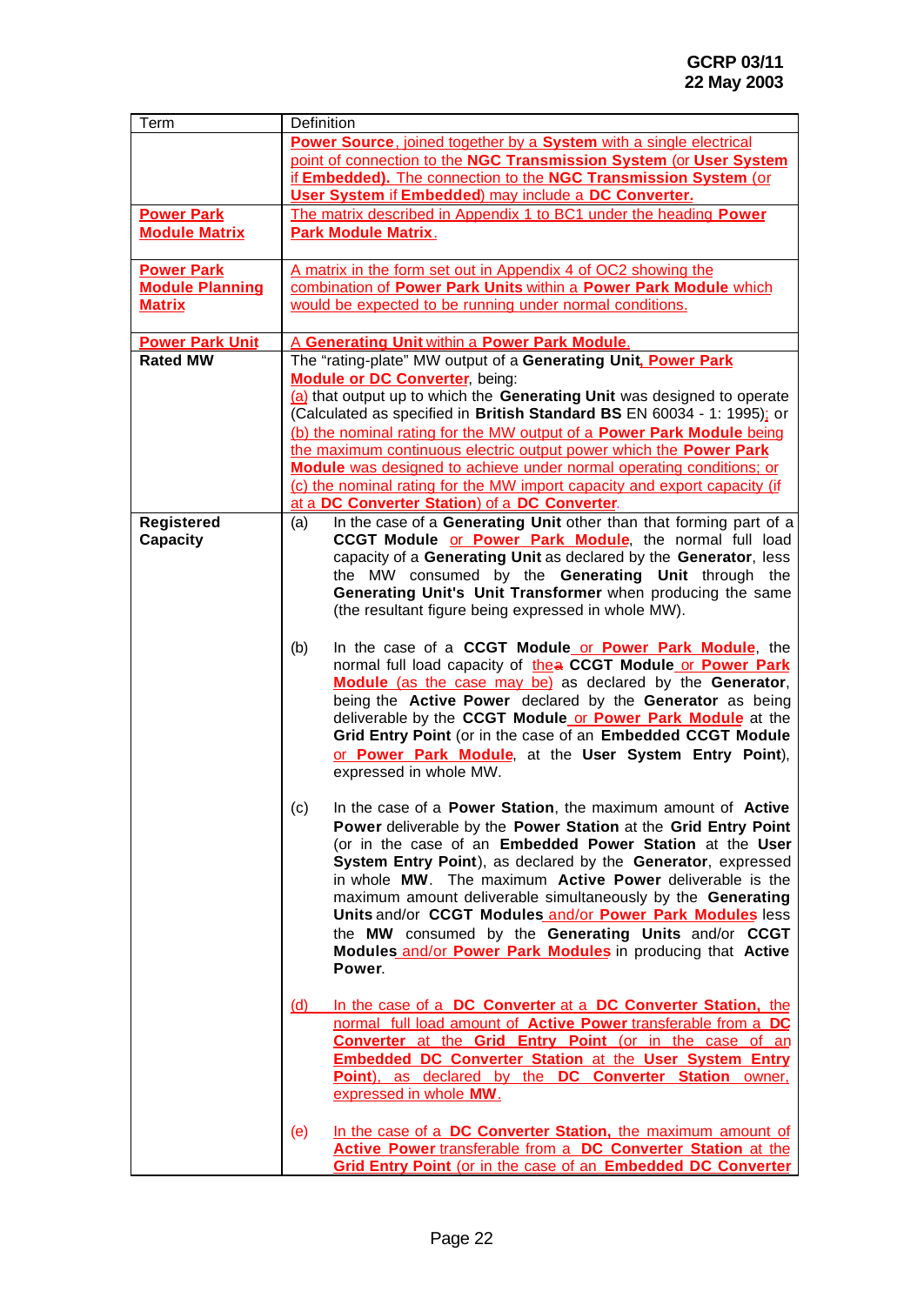| Term                     | Definition                                                                      |
|--------------------------|---------------------------------------------------------------------------------|
|                          | Station at the User System Entry Point), as declared by the DC                  |
|                          | <b>Converter Station owner, expressed in whole MW.</b>                          |
|                          |                                                                                 |
| <b>Registered Import</b> | In the case of a DC Converter Station containing DC Converters                  |
| <b>Capability</b>        | connected to an external system, the maximum amount of Active                   |
|                          | Power transferable into a DC Converter Station at the Grid Entry                |
|                          | Point (or in the case of an Embedded DC Converter Station at the                |
|                          | <b>User System Entry Point), as declared by the DC Converter Station</b>        |
|                          | owner, expressed in whole MW.                                                   |
|                          |                                                                                 |
|                          | In the case of a DC Converter in a DC Converter Station, the normal             |
|                          | full load amount of Active Power transferable into a DC Converter at            |
|                          | the Grid Entry Point (or in the case of an Embedded DC Converter                |
|                          | Station at the User System Entry Point), as declared by the DC                  |
|                          | <b>Converter owner, expressed in whole MW.</b>                                  |
| <b>Station</b>           | A transformer supplying electrical power to the Auxiliaries of:                 |
| <b>Transformer</b>       |                                                                                 |
|                          | a Power Station, which is not directly connected to the Generating<br>$\bullet$ |
|                          | Unit terminals (typical voltage ratios being 132/11kV or 275/11kV),             |
|                          | <u>or</u>                                                                       |
|                          |                                                                                 |
|                          | a DC Converter Station.                                                         |
|                          |                                                                                 |
| Synchronised             | The condition where an incoming Generating Unit, Power Park<br>a)               |
|                          | Module. DC Converter or System is connected to the busbars of                   |
|                          | another System so that the Frequencies and phase relationships of               |
|                          | that Generating Unit. Power Park Module. DC Converter or                        |
|                          | System, as the case may be, and the System to which it is                       |
|                          | connected are identical, like terms shall be construed accordingly.             |
|                          |                                                                                 |
|                          | The condition where an importing BM Unit is consuming electricity.<br>b)        |
| <b>Synchronous</b>       | A Generating Unit which operates in synchronism with the System.                |
| <b>Generating Unit</b>   | including, for the avoidance of doubt, a CCGT Unit                              |
| <b>System</b>            | That portion of Registered Capacity or Registered Import Capacity               |
| <b>Constrained</b>       | not available due to a System Constraint.                                       |
| <b>Capacity</b>          |                                                                                 |
|                          |                                                                                 |
| <b>User System</b>       | A point at which a Generating Unit, a CCGT Module, a CCGT Unit, a               |
| <b>Entry Point</b>       | Power Park Module or a DC Converter, as the case may be, which is               |
|                          | Embedded connects to the User System.                                           |
|                          |                                                                                 |
|                          |                                                                                 |
|                          |                                                                                 |
|                          |                                                                                 |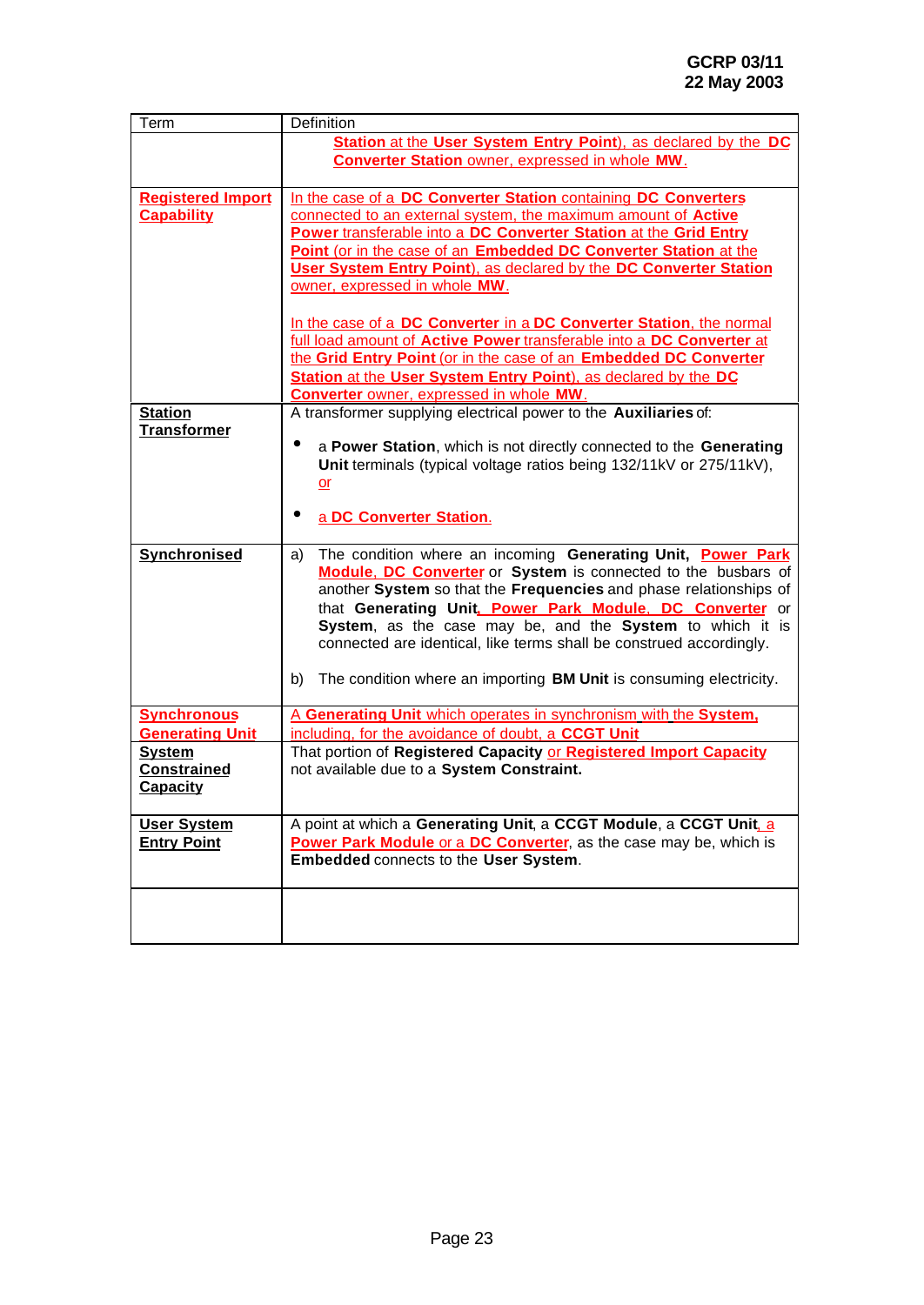# **Extracts From The Planning Code**

…………

- PC.3 SCOPE
- PC.3.1 The **PC** applies to **NGC** and to **Users,** which in the **PC** means:
	- (a) **Generators**;
	- (b) **Network Operators**; and
	- (c) **Non-Embedded Customers;** and
	- (d) **DC Converter Station** owners**.**

The above categories of **User** will become bound by the **PC** prior to them generating, supplying  $_{1}$ er consuming or importing/exporting. as the case may be, and references to the various categories (or to the general category) of **User** should, therefore, be taken as referring to them in that prospective role as well as to **Users** actually connected.

PC.3.2 In the case of **Embedded Power Stations** and **Embedded DC Converters**, unless provided otherwise, the following provisions apply with regard to the provision of data under this **PC**:

- (a) each **Generator** shall provide the data direct to **NGC** in respect of **Embedded Large Power Stations** and **EmbeddedMedium Power Stations**;
- (b) each **DC Converter** owner shall provide the data direct to **NGC** in respect of **Embedded DC Converter Stations**;
- $(**bc**)$  although data is not normally required specifically on **Embedded Small Power Stations** or on **Embedded** installations of direct current converters which do not form a **DC Converter Station** under this **PC**, each **Network Operator** in whose **System** they are **Embedded** should provide the data (contained in the Appendix) to **NGC** in respect of **Embedded Small Power Stations** or **Embedded** installations of direct current converters which do not form a **DC Converter Station** if:
	- (i) it falls to be supplied pursuant to the application for a **CUSC Contract** or in the **Statement of Readiness** to be supplied in connection with a **Bilateral Agreement** and/or **Construction Agreement,** by the **Network Operator**; or
	- (ii) it is specifically requested by **NGC** in the circumstances provided for under this **PC**.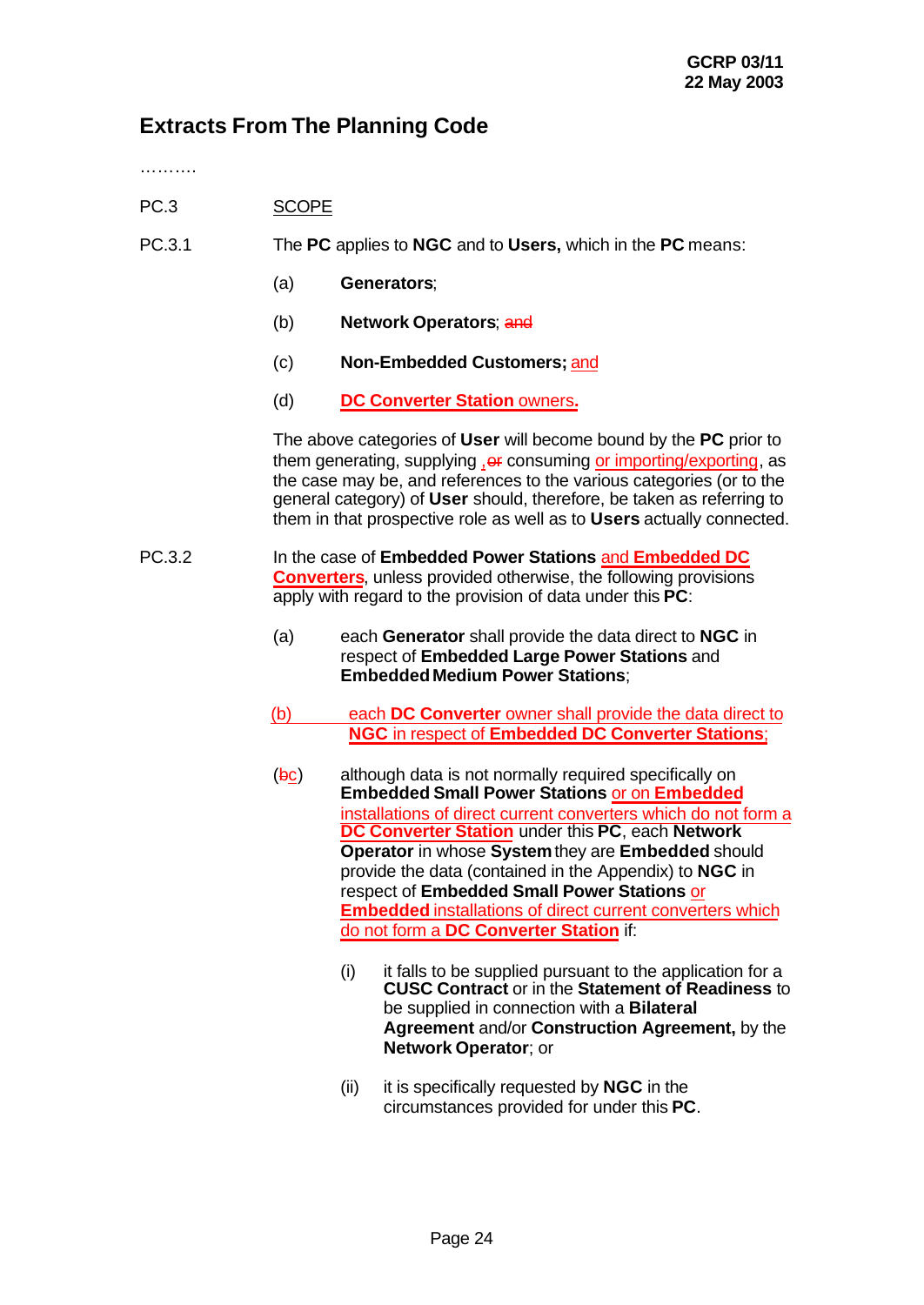- PC.3.3 Certain data does not normally need to be provided in respect of certain **Embedded Power Stations** or **Embedded DC Converter Stations**, as provided in PC.A.1.12.
- PC.4 PLANNING PROCEDURES
- PC.4.1 Pursuant to Supplementary Standard Condition C7G of the **Transmission Licence**, the means by which **Users** and proposed **Users** of the **NGC Transmission System** are able to assess opportunities for connecting to, and using, the **NGC Transmission System** comprise two distinct parts, namely:
	- (a) a statement, prepared by **NGC** under the **Transmission Licence**, showing for each of the seven succeeding **NGC Financial Years**, the opportunities available for connecting to and using the **NGC Transmission System** and indicating those parts of the **NGC Transmission System** most suited to new connections and transport of further quantities of electricity (the "**Seven Year Statement**"); and
	- (b) an offer, in accordance with the **Transmission Licence**, by **NGC** to enter into a **CUSC Contract** for connection to (or, in the case of **Embedded Large Power Stations** and, **EmbeddedMedium Power Stations** and **Embedded DC Converter Stations**, use of) the **NGC Transmission System**. A **Bilateral Agreement** is to be entered into for every **Connection Site** (and for certain **Embedded Power Stations** and for **Embedded DC Converter Stations**, as explained above) within the first two of the following categories and the existing **Bilateral Agreement** may be required to be varied in the case of the third category:
		- (i) existing **Connection Sites** (and for certain **Embedded Power Stations**, as detailed above) as at the **Transfer Date;**
		- (ii) new **Connection Sites** (and for certain **Embedded Power Stations**, and for **Embedded DC Converter Stations** as detailed above) with effect from the **Transfer Date**;
		- (iii) a **Modification** at a **Connection Site** (or in relation to the connection of certain **Embedded Power Stations** and for **Embedded DC Converter Stations**, as detailed above) (whether such **Connection Site** or connection exist on the **Transfer Date** or are new thereafter) with effect from the **Transfer Date**.

In this **PC**, unless the context otherwise requires, "connection" means any of these 3 categories.

. . . . . . . . . . . . . . . .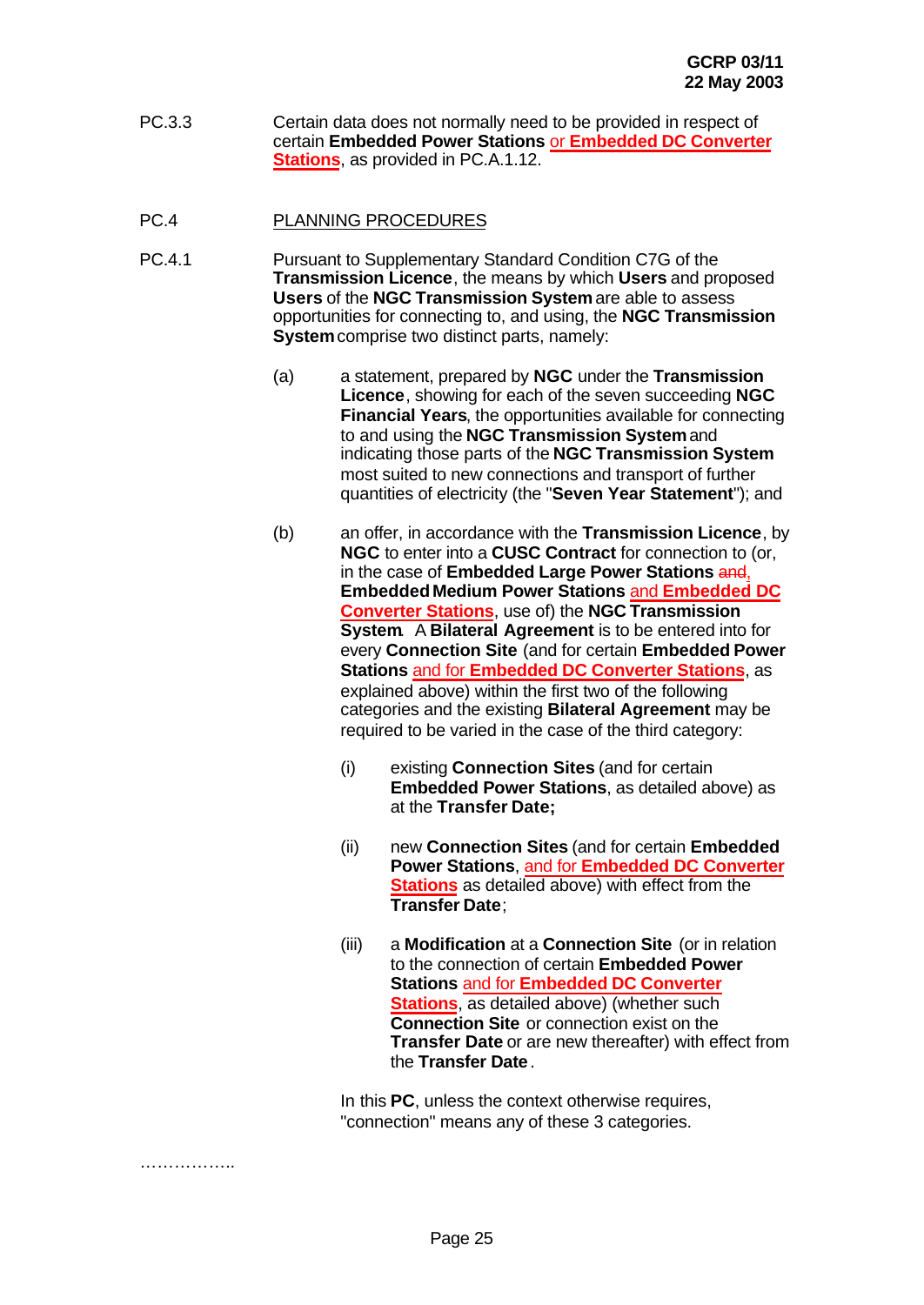PC.4.2.4 Clearly, an existing **User** proposing a new **Connection Site** (or **Embedded Power Station** or **Embedded DC Converter Station** in the circumstances outlined in PC.4.1) will need to supply data both in an application for a **Bilateral Agreement** and under the **PC** in relation to that proposed new **Connection Site** (or **Embedded Power Station** or **Embedded DC Converter Station** in the circumstances outlined in PC.4.1) and that will be treated as **Preliminary Project Planning Data** or **Committed Project Planning Data** (as the case may be), but the data it supplies under the **PC** relating to its existing **Connection Sites** will be treated as **Connected Planning Data**.

………

PC.4.3.1 Seven Year Statement

To enable the **Seven Year Statement** to be prepared, each **User** is required to submit to **NGC** (subject to the provisions relating to **Embedded Power Stations** and **Embedded DC Converter Stations** in PC.3.2) both the **Standard Planning Data** and the **Detailed Planning Data** as listed in parts l and 2 of the Appendix. This data should be submitted in calendar week 24 of each year (although **Network Operators** may delay the submission until calendar week 28) and should cover each of the seven succeeding **NGC Financial Years** (and in certain instances, the current year). Where, from the date of one submission to another, there is no change in the data (or in some of the data) to be submitted, instead of re-submitting the data, a **User** may submit a written statement that there has been no change from the data (or in some of the data) submitted the previous time.

## Submissions by **Users**

……

- PC.A.1.2 (b) Where there is any change (or anticipated change) in **Committed Project Planning Data** or a significant change in **Connected Planning Data** in the category of **Forecast Data** or any change (or anticipated change) in **Connected Planning Data** in the categories of **Registered Data** or **Estimated Registered Data** supplied to **NGC** under the **PC**, notwithstanding that the change may subsequently be notified to **NGC** under the **PC** as part of the routine annual update of data (or that the change may be a **Modification** under the **CUSC**), the **User** shall, subject to PC.A.3.2.3 and PC.A.3.2.4 notify **NGC** in writing without delay.
- …………………..

………………………

PC.A.1.2 (d) The routine annual update of data, referred to in (a)(iii) above, need not be submitted in respect of **Small Power Stations** or **Embedded** installations of direct current converters which do not form a **DC Converter Station** (except as provided in PC.3.2.(b)), or unless specifically requested by **NGC**, or unless otherwise specifically provided.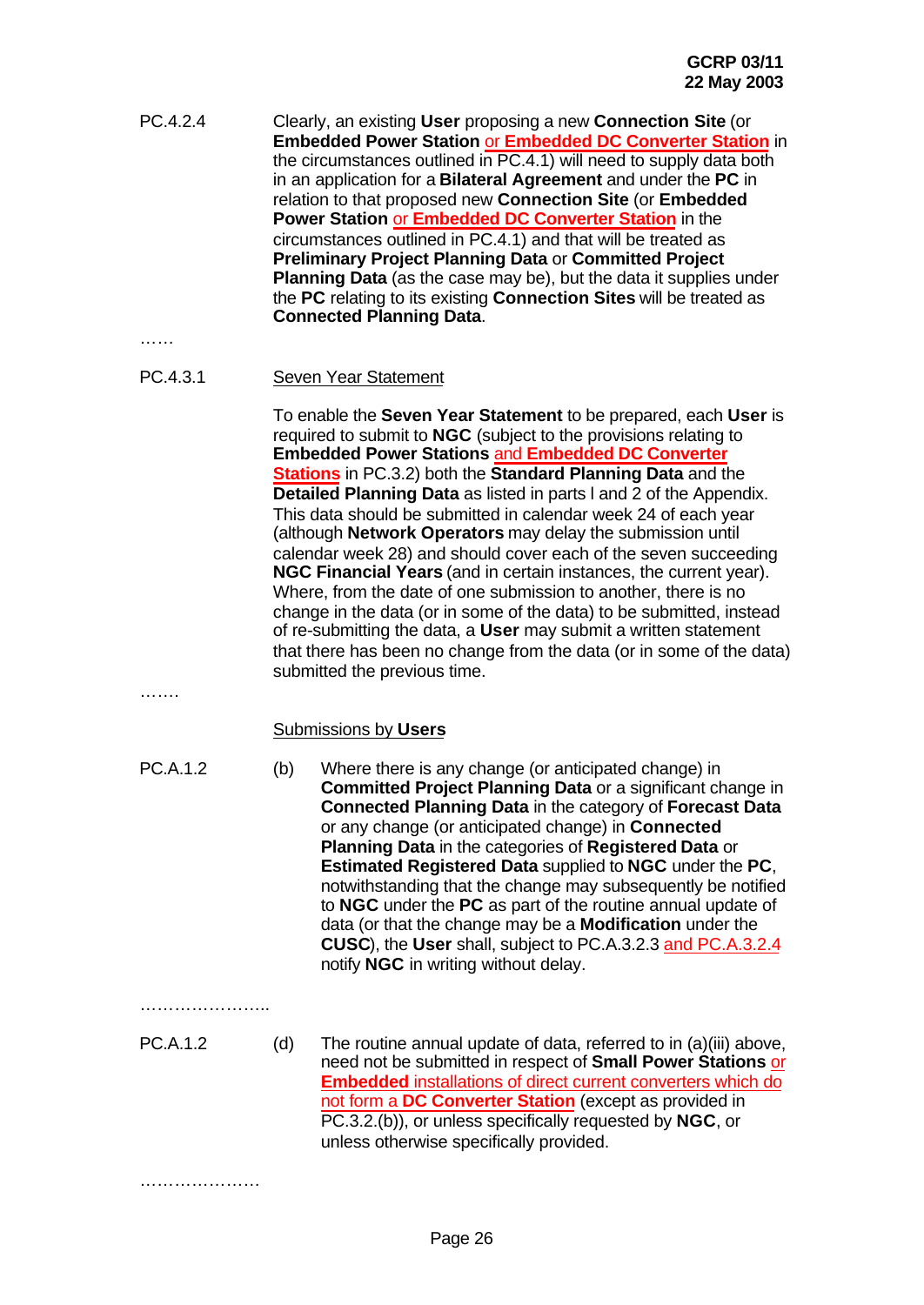PC.A.1.6 The following paragraphs in this Appendix relate to **Forecast Data**:

3.2.2(b), (h), (i) and (j)(part) 4.2.1 4.3.1 4.3.2 4.3.3 4.3.4 4.3.5  $4.5(a)(ii)$  and  $(b)(ii)$ 4.7.1 5.2.1. 5.2.2

- PC.A.1.7 The following paragraphs in this Appendix relate to **Registered Data** and **Estimated Registered Data**:
	- 2.2.1 2.2.4 2.2.5 2.2.6 2.3.1 2.4.1 2.4.2 3.2.2(a), (c), (d), (e), (f), (g), (j) (part) and (k) 3.4.1 3.4.2 4.2.3 4.5(a)(i), (a)(iii), (b)(i) and (b)(iii) 4.6 5.3.2 5.4.2 5.4.3 5.45 6.2 6.3

………………….

PC.A.1.12 Certain data does not need to be supplied in relation to **Embedded Power Stations** or **Embedded DC Converter Stations** where these are connected at a voltage level below the voltage level directly connected to the **NGC Transmission System** except in connection with a **CUSC Contract**, or unless specifically requested by **NGC**.

………………….

PART 1

## **STANDARD PLANNING DATA**

PC.A.2 **USER'S SYSTEM** DATA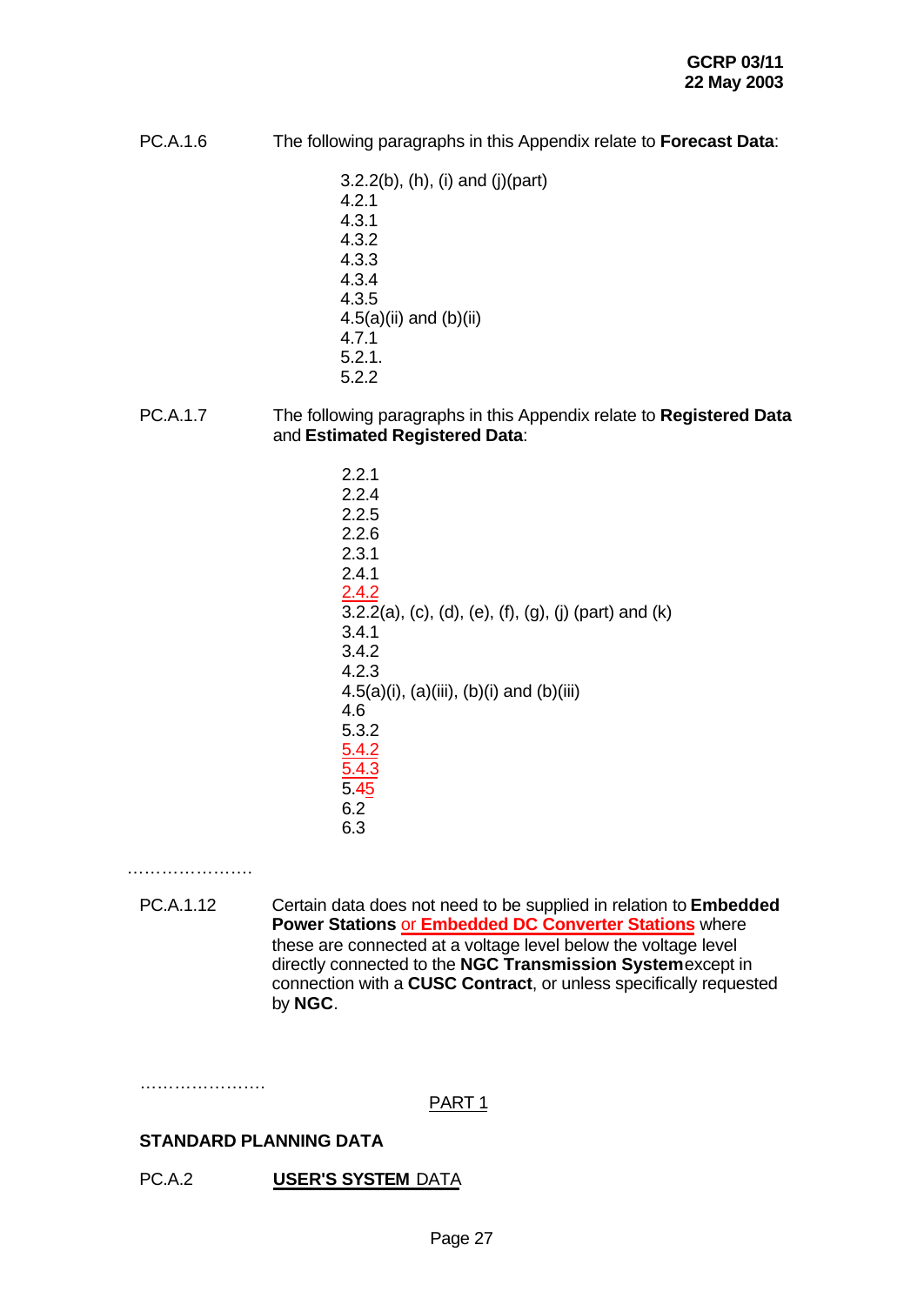## PC.A.2.1 Introduction

- PC.A.2.1.1 Each **User**, whether connected directly via an existing **Connection Point** to the **NGC Transmission System,** or seeking such a direct connection, shall provide **NGC** with data on its **User System** which relates to the **Connection Site** and/or which may have a system effect on the performance of the **NGC Transmission System**. Such data, current and forecast, is specified in PC.A.2.2 to PC.A.2.5. In addition each **Generator** with **Embedded Large Power Stations** or **Embedded Medium Power Stations** connected to the **Subtransmission System,** shall provide **NGC** with fault infeed data as specified in PC.A.2.5.5, and each **DC Converter** owner with **Embedded DC Converter Stations** connected to the **Subtransmission System** shall provide **NGC** with fault infeed data as specified in PC.A.2.5.6.
- PC.A.2.1.2 Each **User** must reflect the system effect at the **Connection Site(s)** of any third party **Embedded** within its **User System** whether existing or proposed.
- PC.A.2.1.3 Although not itemised here, each **User** with an existing or proposed **Embedded Small Power Station** or **Medium Power Station** or **Embedded DC Converter Station** with a **Registered Capacity** of less than 100MW or an **Embedded** installation of direct current converters which does not form a **DC Converter Station** in its **User System** may, at **NGC's** reasonable discretion, be required to provide additional details relating to the **User's System** between the **Connection Site** and the existing or proposed **Embedded Small Power Station** or **Medium Power Station** or **Embedded DC Converter Station** or **Embedded** installation of direct current converters which does not form a **DC Converter Station**.
- PC.A.2.1.4 At **NGC'**s reasonable request, additional data on the **User's System** will need to be supplied. Some of the possible reasons for such a request, and the data required, are given in PC.A.6.2, PC.A.6.4, PC.A.6.5 and PC.A.6.6.
- PC.A.2.2 **User's System** Layout
- PC.A.2.2.1 Each **User** shall provide a **Single Line Diagram**, depicting both its existing and proposed arrangement(s) of load current carrying **Apparatus** relating to both existing and proposed **Connection Points**.
- PC.A.2.2.2 The **Single Line Diagram** (two three examples are shown in Appendix B) must include all parts of the **User System** operating at **Supergrid Voltage**, and those parts of its **Subtransmission System** at any **NGC Site**. In addition, the **Single Line Diagram** must include all parts of the **User's Subtransmission System** operating at a voltage greater than 50kV which, under either intact network or **Planned Outage** conditions:-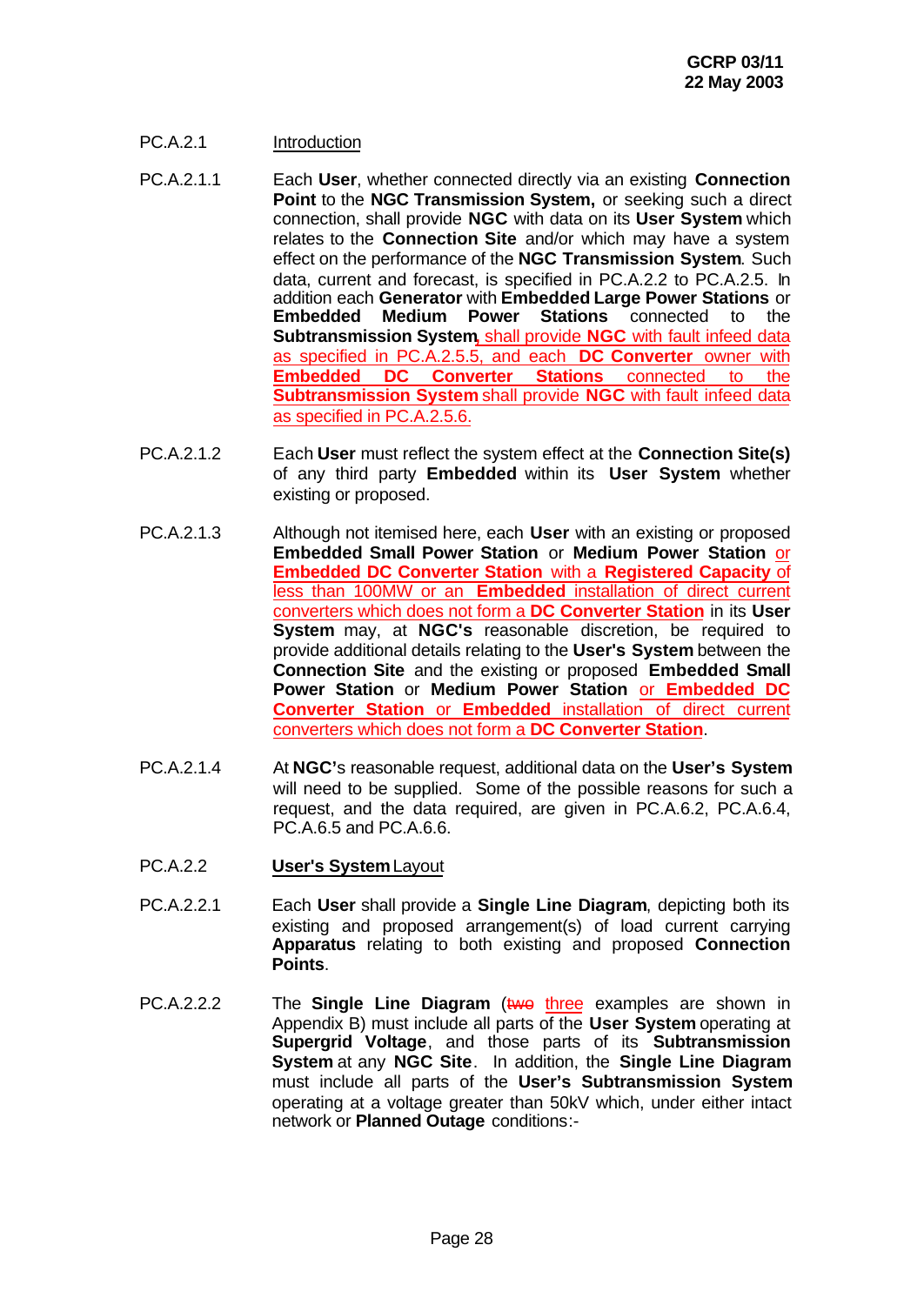- (a) normally interconnects separate **Connection Points**, or busbars at a **Connection Point** which are normally run in separate sections; or
- (b) connects **Embedded Large Power Stations,** or **Embedded Medium Power Stations**, or **Embedded DC Converter Stations** connected to the User's Subtransmission **System**, to a **Connection Point.**

At the **User's** discretion, the **Single Line Diagram** can also contain additional details of the **User's Subtransmission System** not already included above, and also details of the transformers connecting the **User's Subtransmission System** to a lower voltage. With **NGC'**s agreement, the **Single Line Diagram** can also contain information about the **User's System** at a voltage below the voltage of the **Subtransmission System**.

The **Single Line Diagram** for a **Power Park Module** must include all parts of the System connecting generating equipment to the Grid Entry Point or (User System Entry Point if Embedded). As an alternative the **User** may choose to submit a **Single Line Diagram** of an electrically equivalent system connecting generating equipment to the **Grid Entry Point** (or **User System Entry Point** if **Embedded**). An example of a **Single Line Diagram** for a **Power Park Module** electrically equivalent system is shown in Appendix B.

The **Single Line Diagram** must include the points at which **Demand** data (provided under PC.A.4.3.4) and fault infeed data (provided under PC.A.2.5) are supplied.

- PC.A.2.2.3 The above mentioned **Single Line Diagram** shall include:
	- (a) electrical circuitry (ie. overhead lines, identifying which circuits are on the same towers, underground cables, power transformers, reactive compensation equipment and similar equipment); and
	- (b) substation names (in full or abbreviated form) with operating voltages.

In addition, for all load current carrying **Apparatus** operating at **Supergrid Voltage**, the **Single Line Diagram** shall include:-

- (a) circuit breakers
- (b) phasing arrangements.
- PC.A.2.2.3.1 For the avoidance of doubt, the **Single Line Diagram** to be supplied is in addition to the **Operation Diagram** supplied pursuant to CC.7.4.
- PC.A.2.2.4 For each circuit shown on the **Single Line Diagram** provided under PC.A.2.2.1, each **User** shall provide the following details relating to that part of its **User System:**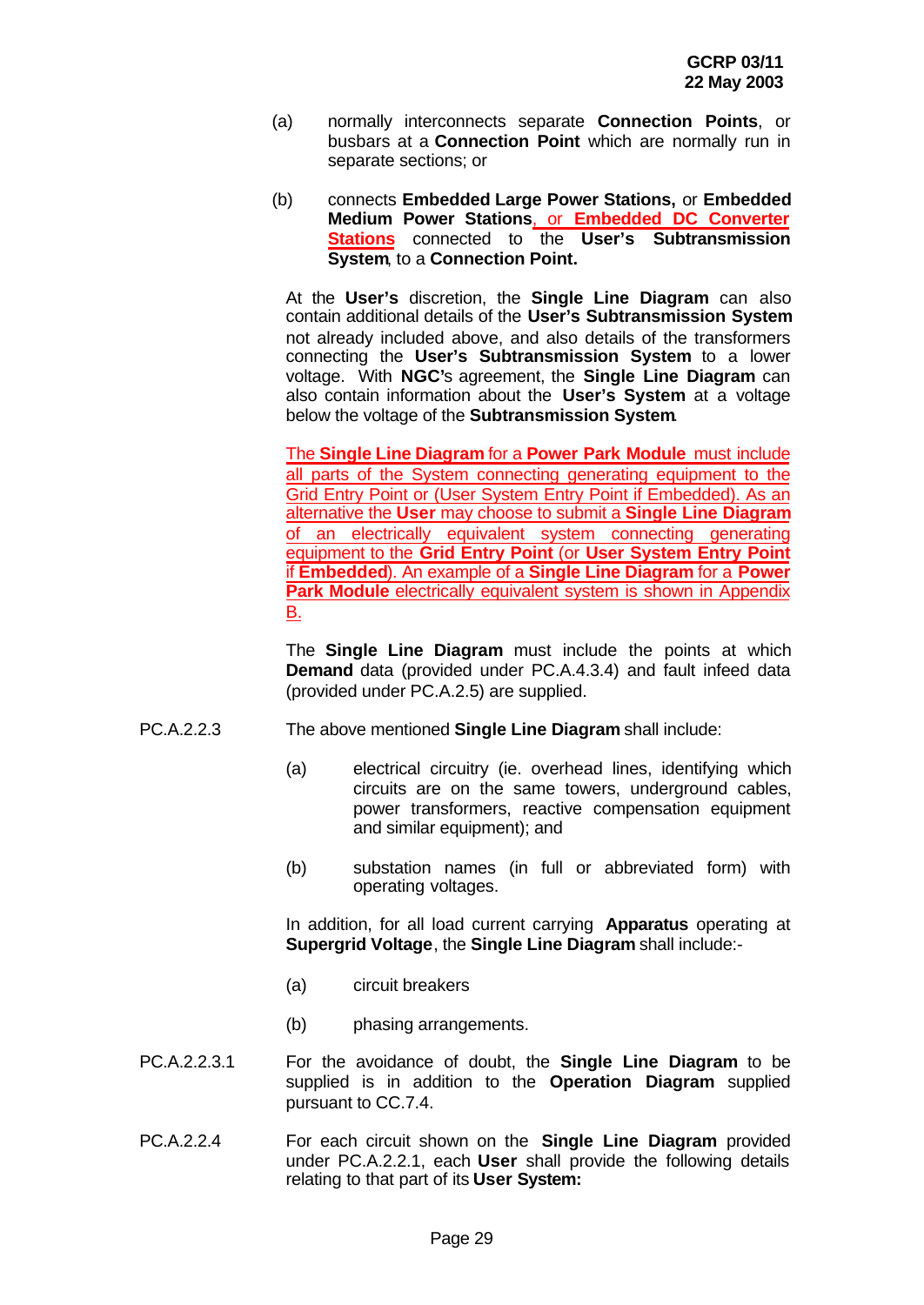## Circuit Parameters:

Rated voltage (kV) Operating voltage (kV) Positive phase sequence reactance Positive phase sequence resistance Positive phase sequence susceptance Zero phase sequence reactance (both self and mutual) Zero phase sequence resistance (both self and mutual) Zero phase sequence susceptance (both self and mutual)

In the case of a **Single line Diagram** for a **Power Park Module** electrically equivalent system the data should be on a 100MVA base. Depending on the equivalent system supplied an equivalent tap changer range may need to be supplied. Similarly mutual values, rated voltage and operating voltage may be inappropriate.

PC.A.2.2.5 For each transformer shown on the **Single Line Diagram** provided under PC.A.2.2.1, each **User** shall provide the following details:

> Rated MVA Voltage Ratio Winding arrangement Positive sequence reactance (max, min and nominal tap) Positive sequence resistance (max, min and nominal tap) Zero sequence reactance

PC.A.2.2.5.1. In addition, for all interconnecting transformers between the **User's Supergrid Voltage System** and the **User's Subtransmission System** the **User** shall supply the following information:-

> Tap changer range Tap change step size Tap changer type: on load or off circuit Earthing method: Direct, resistance or reactance Impedance (if not directly earthed )

- PC.A.2.2.6 Each **User** shall supply the following information about the **User's** equipment installed at a **Connection Site** which is owned, operated or managed by **NGC**:-
	- (a) Switchgear. For all circuit breakers:-

Rated voltage (kV) Operating voltage (kV) Rated 3-phase rms short-circuit breaking current, (kA) Rated 1-phase rms short-circuit breaking current, (kA) Rated 3-phase peak short-circuit making current, (kA) Rated 1-phase peak short-circuit making current, (kA) Rated rms continuous current (A) DC time constant applied at testing of asymmetrical breaking abilities (secs)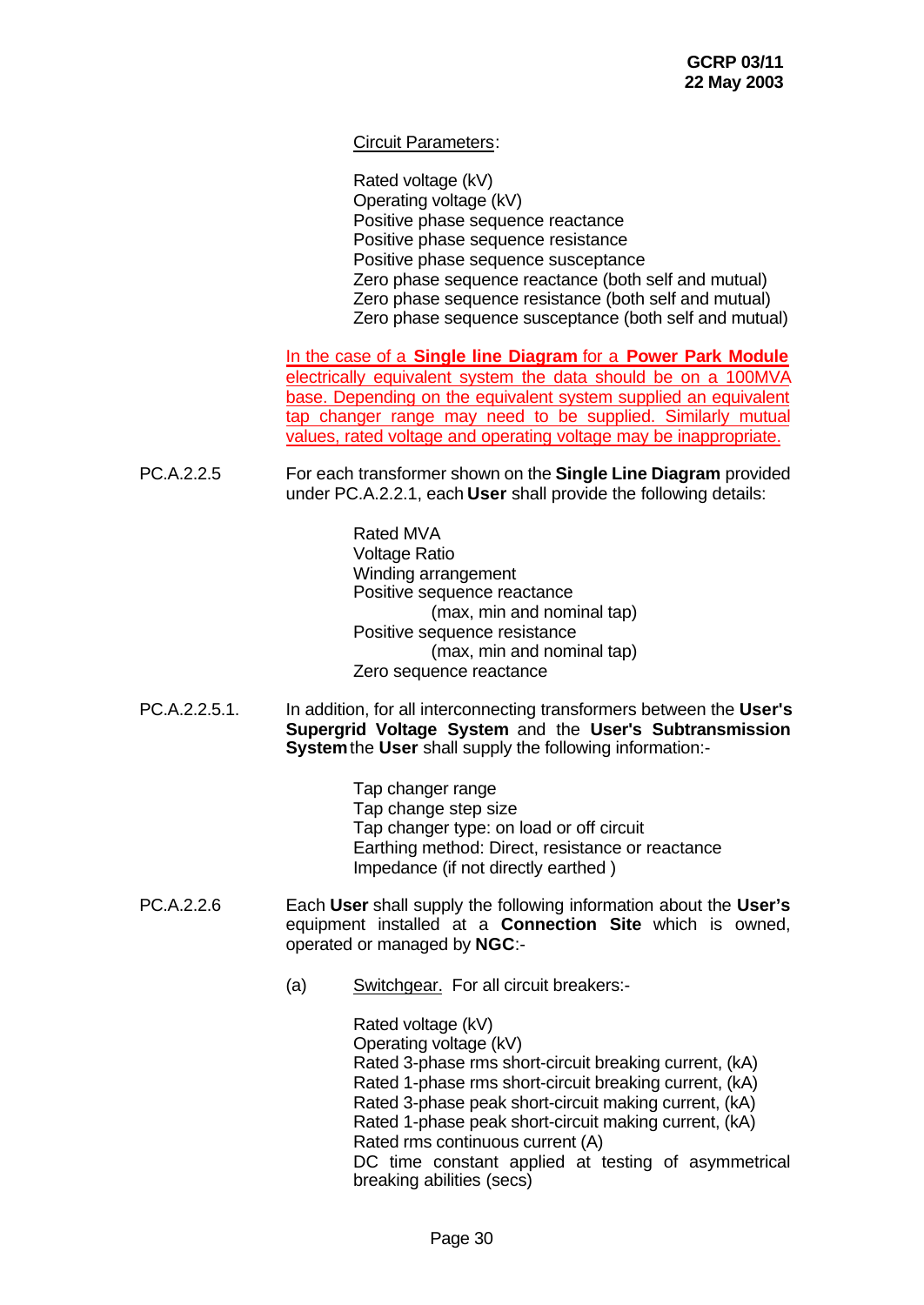(b) Substation Infrastructure. For the substation infrastructure (including, but not limited to, switch disconnectors, disconnectors, current transformers, line traps, busbars, through bushings, etc):-

> Rated 3-phase rms short-circuit withstand current (kA) Rated 1-phase rms short-circuit withstand current (kA). Rated 3-phase short-circuit peak withstand current (kA) Rated 1- phase short-circuit peak withstand current (kA) Rated duration of short circuit withstand (secs) Rated rms continuous current (A)

A single value for the entire substation may be supplied, provided it represents the most restrictive item of current carrying apparatus.

- PC.A.2.3 Lumped **System** Susceptance
- PC.A.2.3.1 For all parts of the **User's Subtransmission System** which are not included in the **Single Line Diagram** provided under PC.A.2.2.1, each **User** shall provide the equivalent lumped shunt susceptance at nominal **Frequency**.
- PC.A.2.3.1.1 This should include shunt reactors connected to cables which are not normally in or out of service independent of the cable (ie. they are regarded as part of the cable).
- PC.A.2.3.1.2 This should not include:
	- (a) independently switched reactive compensation equipment connected to the **User's System** specified under PC.A.2.4, or;
	- (b) any susceptance of the **User's System** inherent in the **Demand (Reactive Power)** data specified under PC.A.4.3.1.
- PC.A.2.4 Reactive Compensation Equipment
- PC.A.2.4.1 For all independently switched reactive compensation equipment, including that shown on the **Single Line Diagram**, not owned by **NGC** and connected to the **User's System** at 132kV and above, other than power factor correction equipment associated directly with **Customers' Plant** and **Apparatus**, the following information is required:
	- (a) type of equipment (eg. fixed or variable);
	- (b) capacitive and/or inductive rating or its operating range in Mvar;
	- (c) details of any automatic control logic to enable operating characteristics to be determined;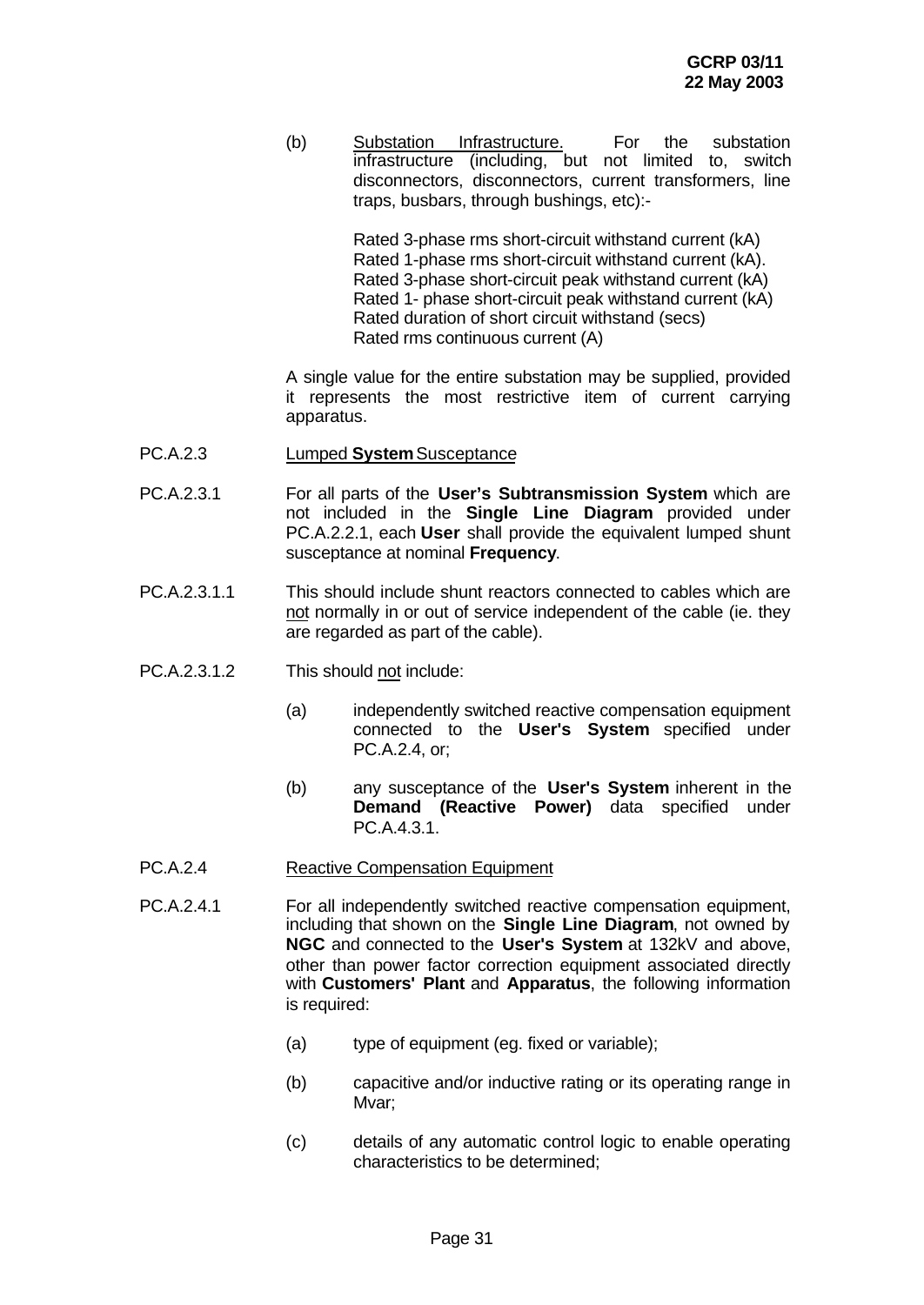- (d) the point of connection to the **User's System** in terms of electrical location and **System** voltage.
- PC.A.2.4.2 **DC Converter Station** owners are also required to provide information about the reactive compensation and harmonic filtering equipment required to ensure that their **Plant** and **Apparatus** complies with the criteria set out in CC.6.1.5.

## PC.A.2.5 Short Circuit Contribution to **NGC Transmission System**

## PC.A.2.5.1 General

- (a) To allow **NGC** to calculate fault currents, each **User** is required to provide data, calculated in accordance with **Good Industry Practice**, as set out in the following paragraphs of PC.A.2.5.
- (b) The data should be provided for the **User's System** with all **Generating Units, Power Park Units** and **DC Converters Synchronised** to that **User's System**. The **User** must ensure that the pre-fault network conditions reflect a credible **System** operating arrangement.
- (c) The list of data items required, in whole or part, under the following provisions, is set out in PC.A.2.5.6. Each of the relevant following provisions identifies which data items in the list are required for the situation with which that provision deals.

The fault currents in sub-paragraphs (a) and (b) of the data list in PC.A.2.5.6 should be based on an a.c. load flow that takes into account any pre-fault current flow across the **Point of Connection** being considered.

Measurements made under appropriate **System** conditions may be used by the **User** to obtain the relevant data.

- (d) **NGC** may at any time, in writing, specifically request for data to be provided for an alternative **System** condition, for example minimum plant, and the **User** will, insofar as such request is reasonable, provide the information as soon as reasonably practicable following the request.
- PC.A.2.5.2 **Network Operators** and **Non-Embedded Customers** are required to submit data in accordance with PC.A.2.5.4. **Generators** and **DC Converter Station** owners are required to submit data in accordance with PC.A.2.5.5.
- PC.A.2.5.3 Where prospective short-circuit currents on equipment owned, operated or managed by **NGC** are close to the equipment rating, and in **NGC'**s reasonable opinion more accurate calculations of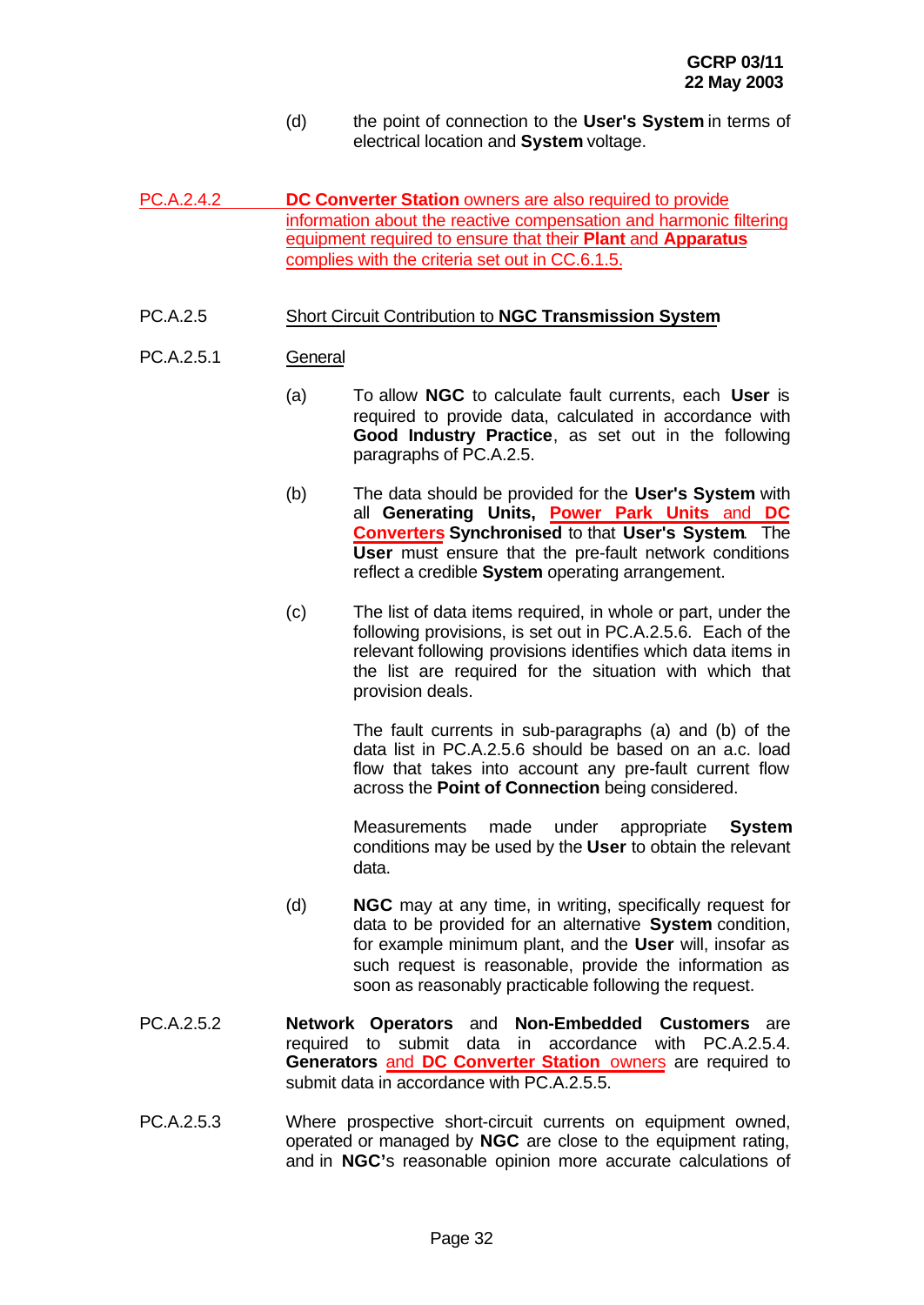the prospective short circuit currents are required, then **NGC** will request additional data as outlined in PC.A.6.6 below.

## PC.A.2.5.4 Data from **Network Operators** and **Non-Embedded Customers**

Data is required to be provided at each node on the **Single Line Diagram** provided under PC.A.2.2.1 at which motor loads and/or **Embedded Small Power Stations** and/or **Embedded Medium Power Stations** and/or **Embedded** installations of direct current converters which do not form a **DC Converter Station** are connected, assuming a fault at that location, as follows:-

The data items listed under the following parts of PC.A.2.5.6:-

- (a) (i), (ii), (iii), (iv), (v) and (vi);
- and the data items shall be provided in accordance with the detailed provisions of PC.A.2.5.6(c) - (f).
- PC.A.2.5.5 Data from **Generators** and **DC Converter Station** owners
- PC.A.2.5.5.1 For each **Generating Unit** with one or more associated **Unit Transformers**, the **Generator** is required to provide values for the contribution of the **Power Station Auxiliaries** (including **Auxiliary Gas Turbines** or **Auxiliary Diesel Engines**) to the fault current flowing through the **Unit Transformer(s)**.
	- The data items listed under the following parts of PC.A.2.5.6(a) should be provided:-

 $(i)$ ,  $(ii)$  and  $(v)$ ;

- (iii) if the associated **Generating Unit** step-up transformer can supply zero phase sequence current from the **Generating Unit** side to the **NGC Transmission System;**
- (iv) if the value is not 1.0 p.u;
- and the data items shall be provided in accordance with the detailed provisions of PC.A.2.5.6(c) - (f), and with the following parts of this PC.A.2.5.5.
- PC.A.2.5.5.2 Auxiliary motor short circuit current contribution and any **Auxiliary Gas Turbine Unit** contribution through the **Unit Transformers** must be represented as a combined short circuit current contribution at the **Generating Unit's** terminals, assuming a fault at that location.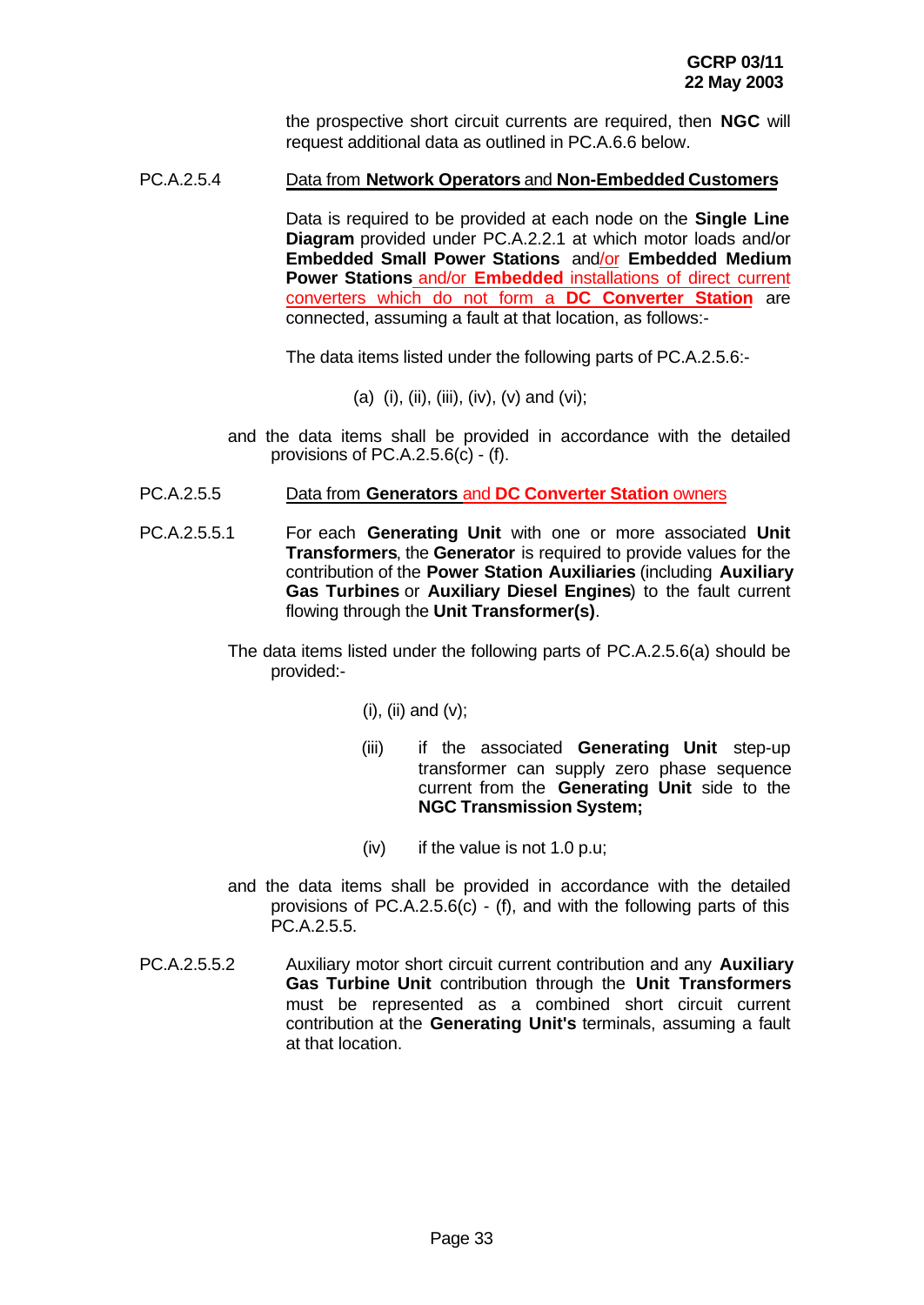PC.A.2.5.5.3 If the **Power Station** or **DC Converter Station** has separate **Station Transformers**, data should be provided for the fault current contribution from each transformer at its high voltage terminals, assuming a fault at that location, as follows:-

The data items listed under the following parts of PC.A.2.5.6

(a) (i), (ii), (iii), (iv), (v) and (vi);

and the data items shall be provided in accordance with the detailed provisions of PC.A.2.5.6(b) - (f).

- PC.A.2.5.5.4 Data for the fault infeeds through both **Unit Transformers** and **Station Transformers** shall be provided for the normal running arrangement when the maximum number of **Gensets Generating Units** are **Synchronised** to the **System** or when all the **DC Converters** at a **DC Converter Station** are transferring **rated MW** in either direction. Where there is an alternative running arrangement (or transfer in the case of a **DC Converter Station**) which can give a higher fault infeed through the **Station Transformers**, then a separate data submission representing this condition shall be made.
- PC.A.2.5.5.5 Unless the normal operating arrangement within the **Power Station** is to have the **Station** and **Unit Boards** interconnected within the **Power Station**, no account should be taken of the interconnection between the **Station Board** and the **Unit Board**.
- PC.A.2.5.5.6 Auxiliary motor short circuit current contribution and any auxiliary **DC Converter Station** contribution through the **Station Transformers** must be represented as a combined short circuit current contribution through the **Station Transformers.**
- PC.A.2.5.6 Data Items
	- (a) The following is the list of data utilised in this part of the **PC**. It also contains rules on the data which generally apply:-
		- (i) Root mean square of the symmetrical threephase short circuit current infeed at the instant of fault,  $(h")$ ;
		- (ii) Root mean square of the symmetrical threephase short circuit current after the subtransient fault current contribution has substantially decayed,  $(I_1')$ ;
		- (iii) the zero sequence source resistance and reactance values of the **User's System** as seen from the node on the **Single Line Diagram** provided under PC.A.2.2.1 (or **Station Transformer** high voltage terminals or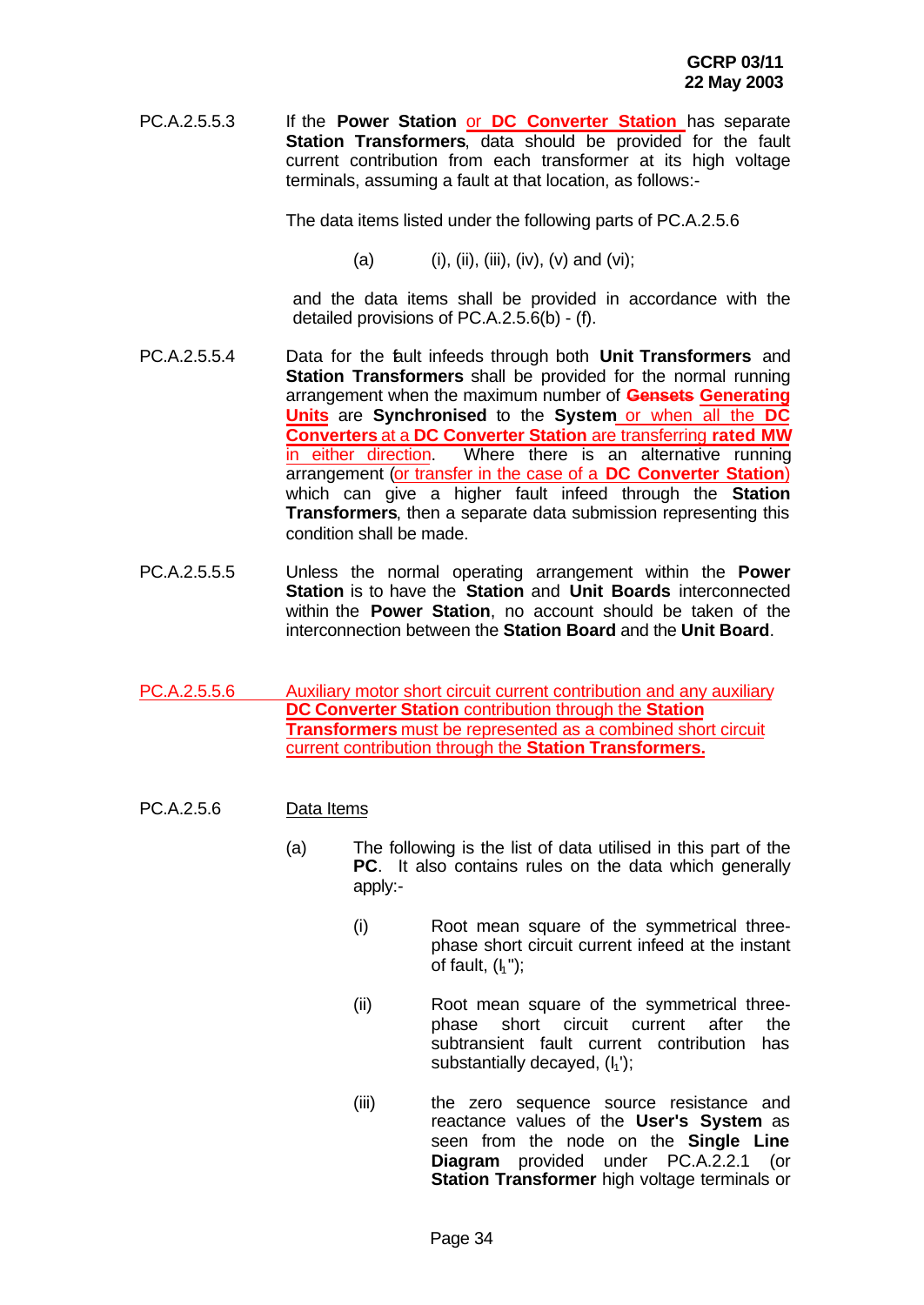**Generating Unit** terminals or **DC Converter** terminals, as appropriate) consistent with the infeed described in PC.A.2.5.1.(b);

- (iv) root mean square of the pre-fault voltage at which the maximum fault currents were calculated;
- (v) the positive sequence X/R ratio at the instant of fault;
- (vi) the negative sequence resistance and reactance values of the **User's System** seen from the node on the **Single Line Diagram** provided under PC.A.2.2.1 (or **Station Transformer** high voltage terminals, or **Generating Unit** terminals, or **DC Converter** terminals if appropriate) if substantially different from the values of positive sequence resistance and reactance which would be derived from the data provided above.
- (b) In considering this data, unless the **User** notifies **NGC** accordingly at the time of data submission, **NGC** will assume that the time constant of decay of the subtransient fault current corresponding to the change from  $I^*$  to  $I_1^*$ , (T") is not significantly different from 40ms. If that assumption is not correct in relation to an item of data, the **User** must inform **NGC** at the time of submission of the data.
- (c) The value for the X/R ratio must reflect the rate of decay of the d.c. component that may be present in the fault current and hence that of the sources of the initial fault current. All shunt elements and loads must therefore be deleted from any system model before the X/R ratio is calculated.
- (d) In producing the data, the **User** may use "time step analysis" or "fixed-point-in-time analysis" with different impedances.
- (e) If a fixed-point-in-time analysis with different impedances method is used, then in relation to the data submitted under (a) (i) above, the data will be required for "time zero" to give  $I_1$ ". The figure of 120ms is consistent with a decay time constant T" of 40ms, and if that figure is different, then the figure of 120ms must be changed accordingly.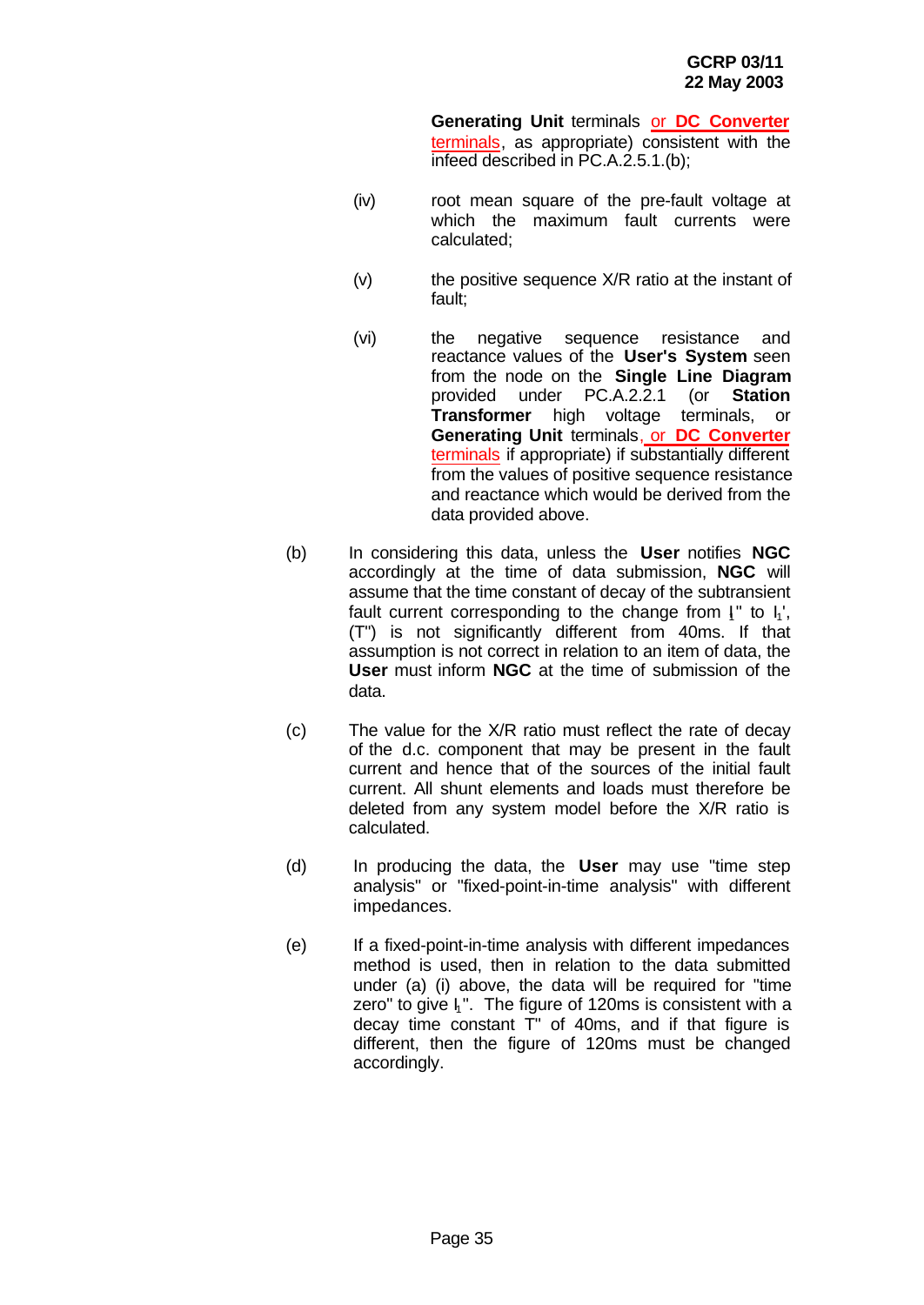(f) Where a "time step analysis" is carried out, the X/R ratio may be calculated directly from the rate of decay of the d.c. component. The X/R ratio is not that given by the phase angle of the fault current if this is based on a system calculation with shunt loads, but from the Thévenin equivalent of the system impedance at the instant of fault with all non-source shunts removed.

## PC.A.3 **GENERATING UNIT AND DC CONVERTER DATA**

PC.A.3.1 Introduction

Directly Connected

PC.A.3.1.1 Each **Generator** and **DC Converter Station** owner with an existing, or proposed, **Power Station** or **DC Converter Station** directly connected, or to be directly connected, to the **NGC Transmission System**, shall provide **NGC** with data relating to that **Power Station** or **DC Converter Station**, both current and forecast, as specified in PC.A.3.2 to PC.A.3.4.

## Embedded

- PC.A.3.1.2 (a) Each **Generator** and **DC Converter Station** owner with an existing, or proposed, **Embedded Large Power Station** and/or an **Embedded Medium Power Station** and/or **Embedded DC Converter Station** connected to the **Sub Transmission System**, shall provide **NGC** with data relating to that **Power Station,** both current and forecast, as specified in PC.A.3.2 to PC.A.3.4.
	- (b) No data need be supplied in relation to any **Small Power Station** or any **Medium Power Station** or installations of direct current converters which does not form a **DC Converter Station,** connected at a voltage level below the voltage level of the **Subtransmission System** except:-
		- (i) in connection with an application for, or under, a **CUSC Contract**, or
		- (ii) unless specifically requested by **NGC** under PC.A.3.1.4.
- PC.A.3.1.3 (a) Each **Network Operator** shall provide **NGC** with the data specified in PC.A.3.2.2(c).
	- (b) **Network Operators** need not submit planning data in respect of an **Embedded Small Power Station** unless required to do so under PC.A.1.2(b) or unless specifically requested under PC.A.3.1.4 below, in which case they will supply such data.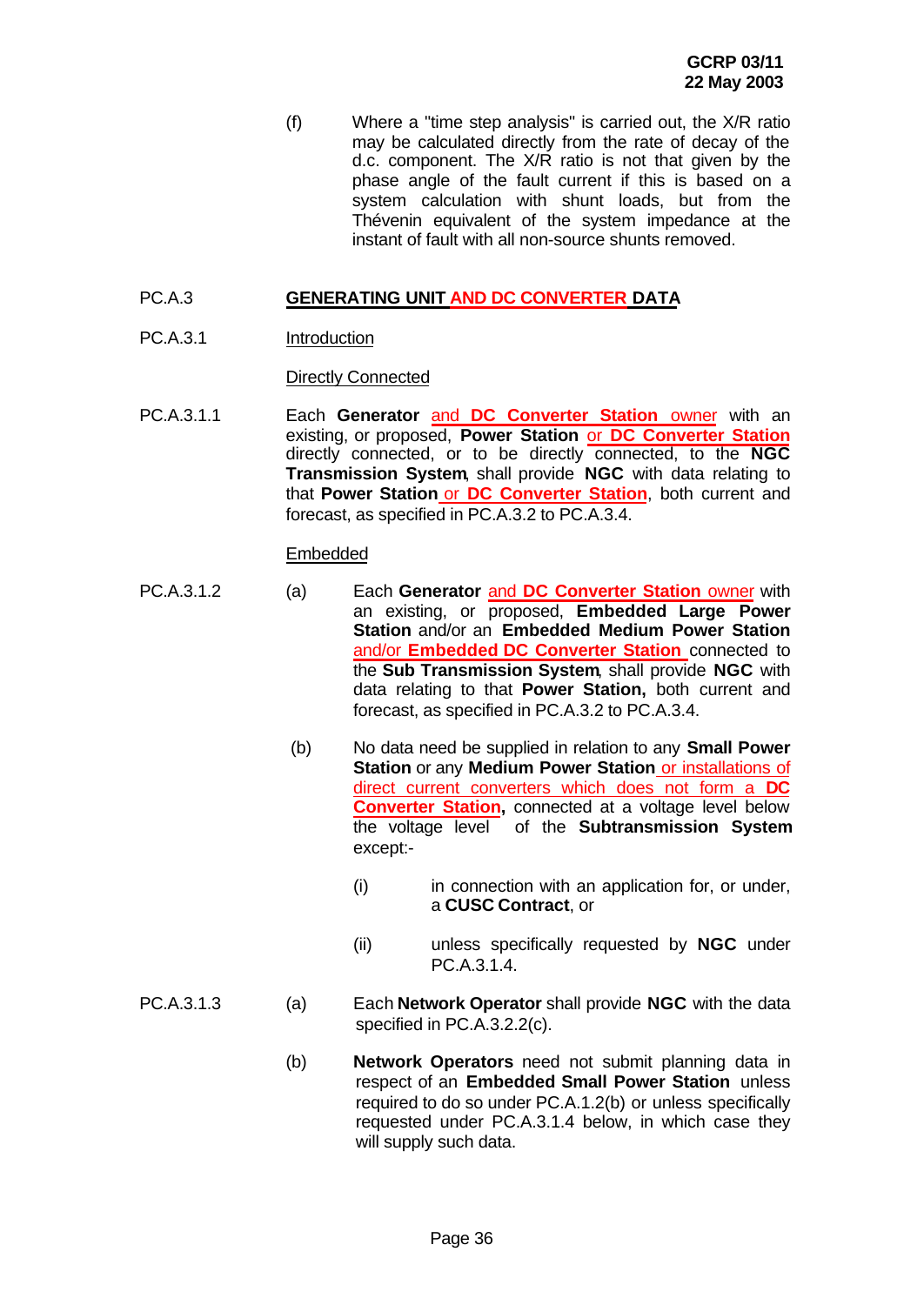- PC.A.3.1.4 (a) PC.A.4.2.3(b) and PC.A.4.3.2(a) explain that the forecast **Demand** submitted by each **Network Operator** must be net of the output of all **Small Power Stations** and **Medium Power Stations** and **Customer Generating Plant** and all installations of direct current converters which do not form a **DC Converter Station Embedded** in that **Network Operator's System**. The **Network Operator** must inform **NGC** of the number of such **Embedded Power Stations** and such **Embedded** installations of direct current converters (including the number of **Generating Units** or **Power Park Modules** or **DC Converters**) together with their summated capacity.
	- (b) On receipt of this data, the **Network Operator** or **Generator** (if the data relates to **Power Stations** referred to in PC.A.3.1.2) may be further required, at **NGC's** reasonable discretion, to provide details of **Embedded Small Power Stations** and **Embedded Medium Power Stations** and **Customer Generating Plant** and **Embedded** installations of direct current converters which do not form a **DC Converter Station**, both current and forecast, as specified in PC.A.3.2 to PC.A.3.4. Such requirement would arise where **NGC** reasonably considers that the collective effect of a number of such **Embedded Power Stations** and **Customer Generating Plants** and **Embedded** installations of direct current converters may have a significant system effect on the **NGC Transmission System**.
- PC.A.3.1.5 Where **Generating Units**, which term includes **CCGT Units, Power Park Modules** and**DC Converters** are connected to the **NGC Transmission System** via a busbar arrangement which is or is expected to be operated in separate sections, the section of busbar to which each **Generating Unit, DC Converter** or **Power Park Module** is connected is to be identified in the submission.
- PC.A.3.2 Output Data

### PC.A.3.2.1 (a) **Large Power Stations**

Data items PC.A.3.2.2 (a), (b), (c), (d), (e), (f) and (h) are required with respect to each **Large Power Station** and each **Generating Unit** and **Power Park Module** of each **Large Power Station** (although (a) is not required for **CCGT Units** and (b), (d) and (e) are not normally required for **CCGT Units** and (a), (b), (c), (d), (e), (f) (g) and (h) are not required for **Power Park Units**).

(b) **Small Power Stations** and **Medium Power Stations** Data item PC.A.3.2.2 (a) is required with respect to each **Small Power Station** and **Medium Power Station** and each **Generating Unit** and **Power Park Module** of each **Small Power Station** and **Medium Power Station** (although (a) is not required for **CCGT Units** or **Power Park Units**).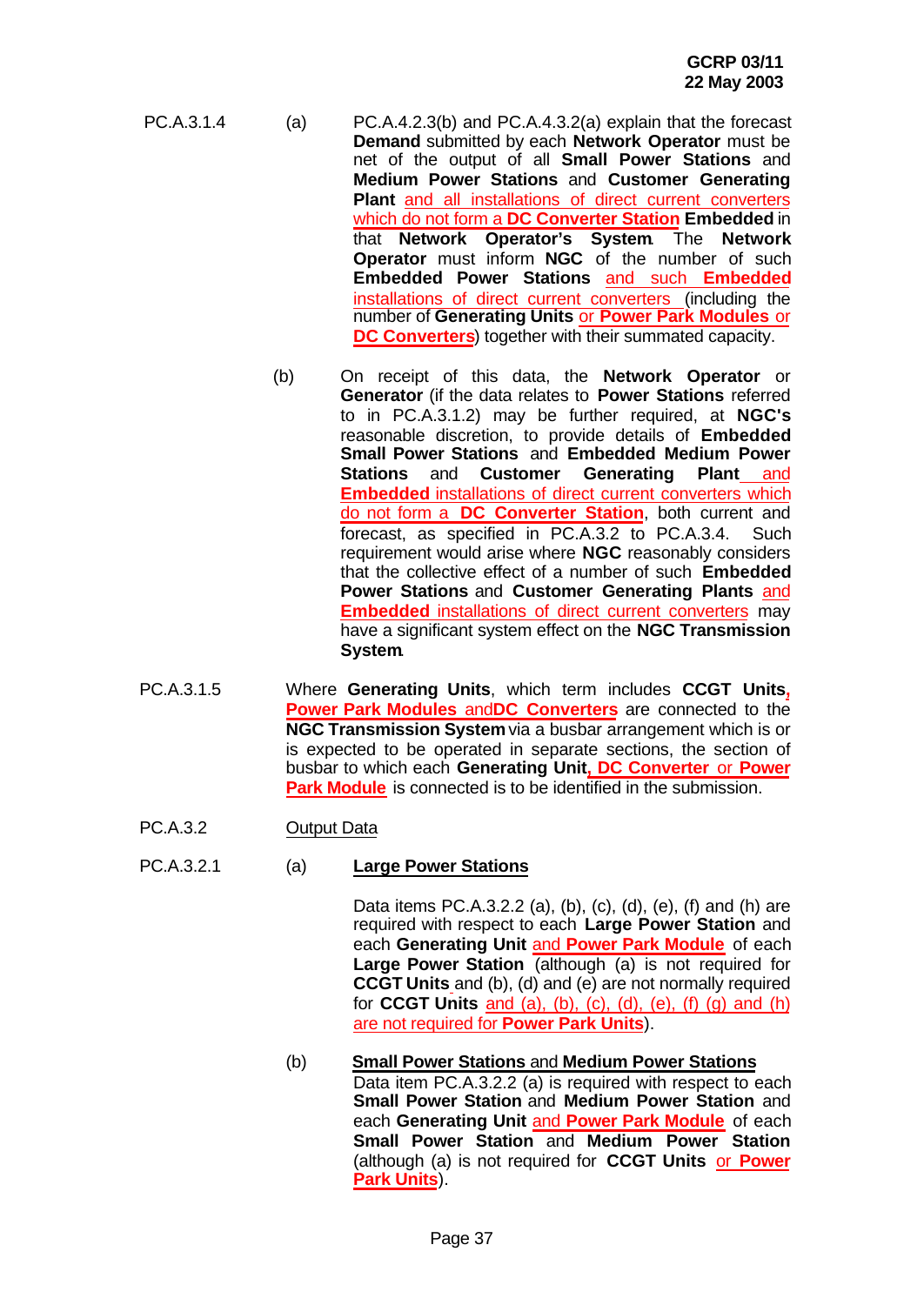# (c) **CCGT Units/Modules**

- (i) Data item PC.A.3.2.2 (g) is required with respect to each **CCGT Unit**;
- (ii) data item PC.A.3.2.2 (a) is required with respect to each **CCGT Module**; and
- $(iii)$  data items PC.A.3.2.2 (b), (c), (d) and (e) are required with respect to each **CCGT Module** unless **NGC** informs the relevant **User** in advance of the submission that it needs the data items with respect to each **CCGT Unit** for particular studies, in which case it must be supplied on a **CCGT Unit** basis.

Where any definition utilised or referred to in relation to any of the data items does not reflect **CCGT Units**, such definition shall be deemed to relate to **CCGT Units** for the purposes of these data items. Any **Schedule** in the DRC which refers to these data items shall be interpreted to incorporate the **CCGT Unit** basis where appropriate;

# (d) **Power Park Units/Modules**

Data items PC.A.3.2.2 (a), (b), (c), (d) (e) (f) (h) and (j) are required with respect to each **Power Park Module**

# (e) **DC Converters**

Data items PC.A.3.2.2 (a), (b), (c), (d) (e) (f) (h) and (i) are required with respect to each **DC Converters** in a **DC Converter Stations. For installations of direct** current converters which do not form a **DC Converter Station** only data item PC.A.3.2.2.(a) is required.

- PC.A.3.2.2 Items (a), (b), (d), (e), (f), (g)  $\frac{\partial}{\partial x}$  (h) (i) and (i) are to be supplied by each **Generator, DC Converter Station** owner or **Network Operator** (as the case may be) in accordance with PC.A.3.1.1, PC.A.3.1.2, PC.A.3.1.3 and PC.A.3.1.4. Item (c) is to be supplied by each **Network Operator** in all cases:-
	- (a) **Registered Capacity** (MW);
	- (b) **Output Usable** (MW) on a monthly basis;
	- (c) **System Constrained Capacity** (MW) ie. any constraint placed on the capacity of the **Embedded Generating Unit, Embedded Power Park Module,** or **DC Converter** at an **Embedded DC Converter Station** due to the **Network Operator's System** in which it is embedded. Where **Generating Units** (which term includes **CCGT**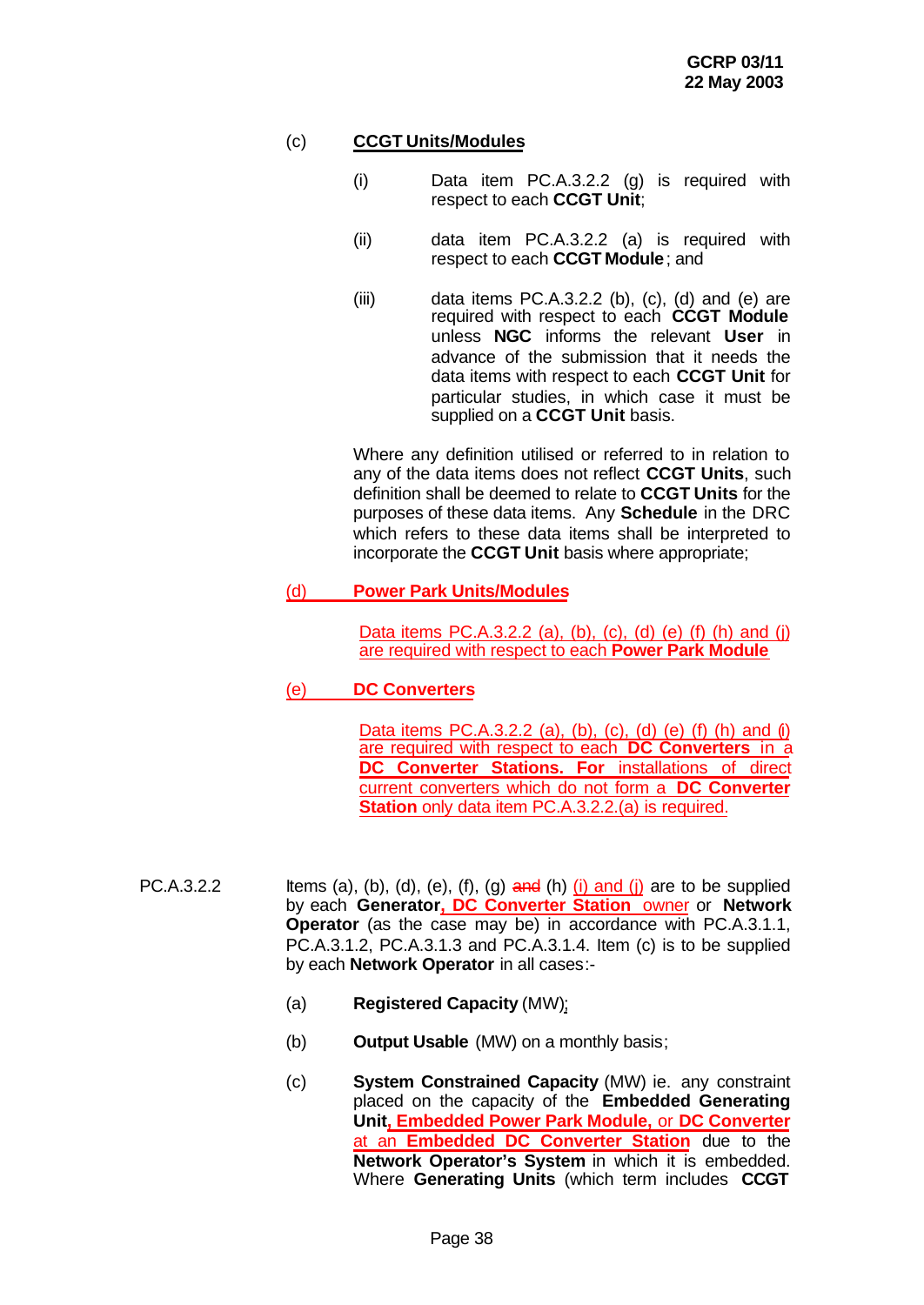**Units**), **Power Park Modules** or **DC Converters** are connected to a **Network Operator's User System** via a busbar arrangement which is or is expected to be operated in separate sections, details of busbar running arrangements and connected circuits at the substation to which the **Embedded Generating Unit, Embedded Power Park Module** or **Embedded DC Converter** is connected sufficient for **NGC** to determine where the **MW** generated by each **Generating Unit**), **Power Park Module** or **DC Converter** at that **Power Station** or **DC Converter Station** would appear onto the **NGC Transmission System**;

- (d) **Minimum Generation** (MW);
- (e) MW obtainable from **Generating Units, Power Park Modules** or **DC Converters** at a **DC Converter Station** in excess of **Registered Capacity**;
- (f) **Generator Performance Chart** (i) at the **Synchronous Generating Unit** stator terminals (ii) at the electrical point of connection to the **NGC Transmission System** (or **User System** if **Embedded**) for **a Non Synchronous Generating Unit (**excluding a **Power Park Unit), Power Park Module** and **DC Converter** at a **DC Converter Station**;
- (g) a list of the **CCGT Units** within a **CCGT Module**, identifying each **CCGT Unit**, and the **CCGT Module** of which it forms part, unambiguously. In the case of a **Range CCGT Module**, details of the possible configurations should also be submitted, together:-
	- (i) (in the case of a **Range CCGT Module** connected to the **NGC Transmission System)** with details of the single **Grid Entry Point** (there can only be one) at which power is provided from the **Range CCGT Module**;
	- (ii) (in the case of an **Embedded Range CCGT Module**) with details of the single **User System Entry Point** (there can only be one) at which power is provided from the **Range CCGT Module**;

Provided that, nothing in this sub-paragraph (g) shall prevent the busbar at the relevant point being operated in separate sections;

(h) expected running regime(s) at each **Power Station** or **DC Converter Station** and type of **Generating Unit**, eg. **Steam Unit**, **Gas Turbine Unit**, **Combined Cycle Gas Turbine Unit**, **Power Park Module**, **Novel Units** (specify by type), etc;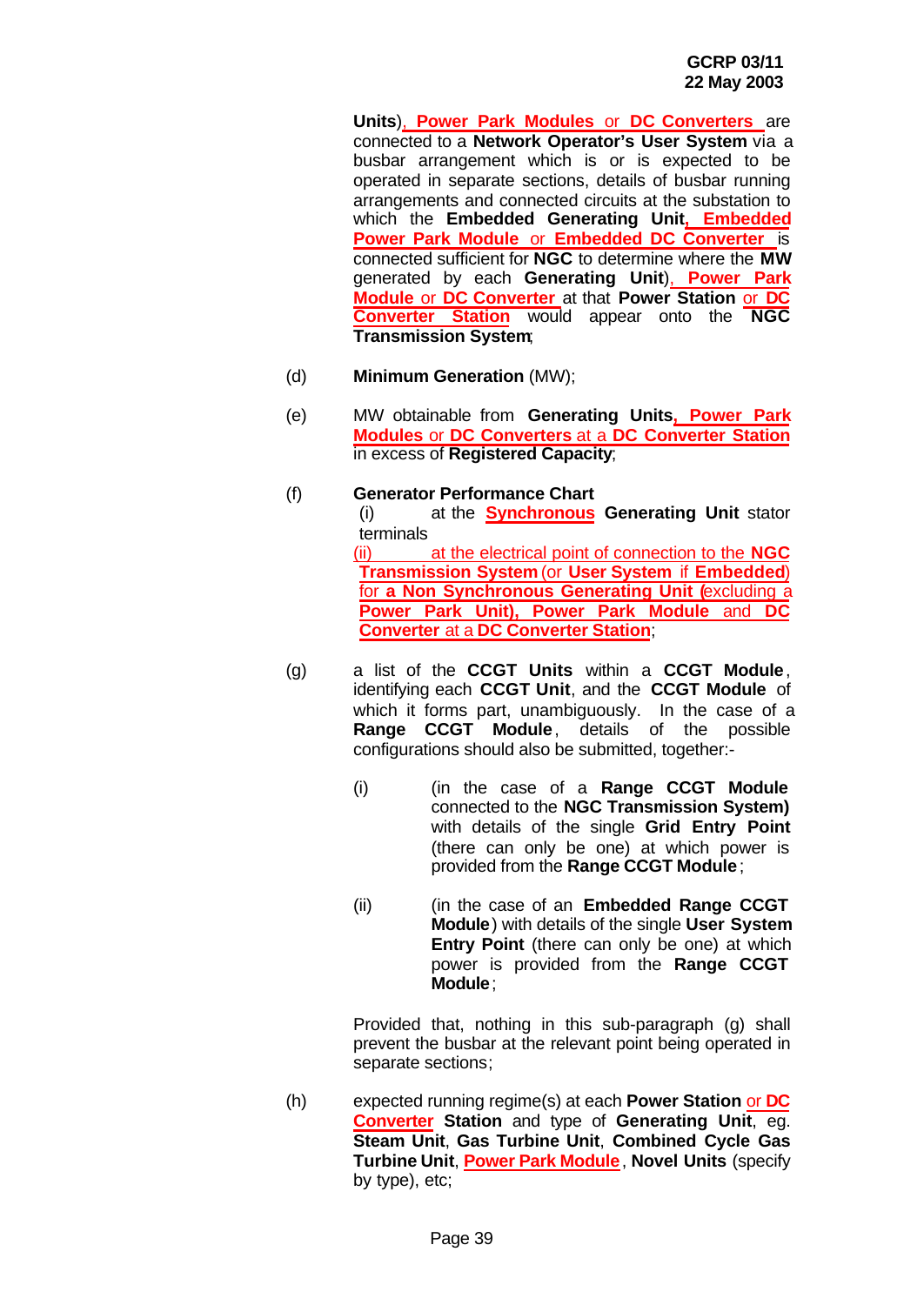(i) The following additional items are only applicable to **DC Converters at DC Converter Stations**.

**Registered Import Capacity** (MW);

**Import Usable** (MW) on a monthly basis;

**Minimum Import Capacity** (MW);

MW that may be absorbed by a **DC Converter** in excess of **Registered Import Capacity** and the duration for which this is available:

- (j) the number and types of the **Power Park Units** within a **Power Park Module**, identifying each **Power Park Unit**, and the **Power Park Module** of which it forms part, unambiguously. In the case of a **Power Station** directly connected to the **NGC Transmission System** with multiple **Power Park Modules** where **Power Park Units** can be selected to run in different **Power Park Modules**, details of the possible configurations should also be submitted.
- PC.A.3.2.3 Notwithstanding any other provision of this PC, the **CCGT Units** within a **CCGT Module**, details of which are required under paragraph (g) of PC.A.3.2.2, can only be amended in accordance with the following provisions:-
	- (a) if the **CCGT Module** is a **Normal CCGT Module**, the **CCGT Units** within that **CCGT Module** can only be amended such that the **CCGT Module** comprises different **CCGT Units** if **NGC** gives its prior consent in writing. Notice of the wish to amend the **CCGT Units** within such a **CCGT Module** must be given at least 6 months before it is wished for the amendment to take effect;
	- (b) if the **CCGT Module** is a **Range CCGT Module**, the **CCGT Units** within that **CCGT Module** and the **Grid Entry Point** at which the power is provided can only be amended as described in BC1.A1.6.4.
- PC.A.3.2.4 Notwithstanding any other provision of this PC, the **Power Park Units** within a **Power Park Module**, details of which are required under paragraph (j) of PC.A.3.2.2, can only be amended in accordance with the following provisions:-
	- (a) if the **Power Park Units** within that **Power Park Module** can only be amended such that the **Power Park Module** comprises different **Power Park Units** due to repair/replacement of individual **Power Park Units** if **NGC** gives its prior consent in writing. Notice of the wish to amend a **Power Park Unit** within such a **Power Park**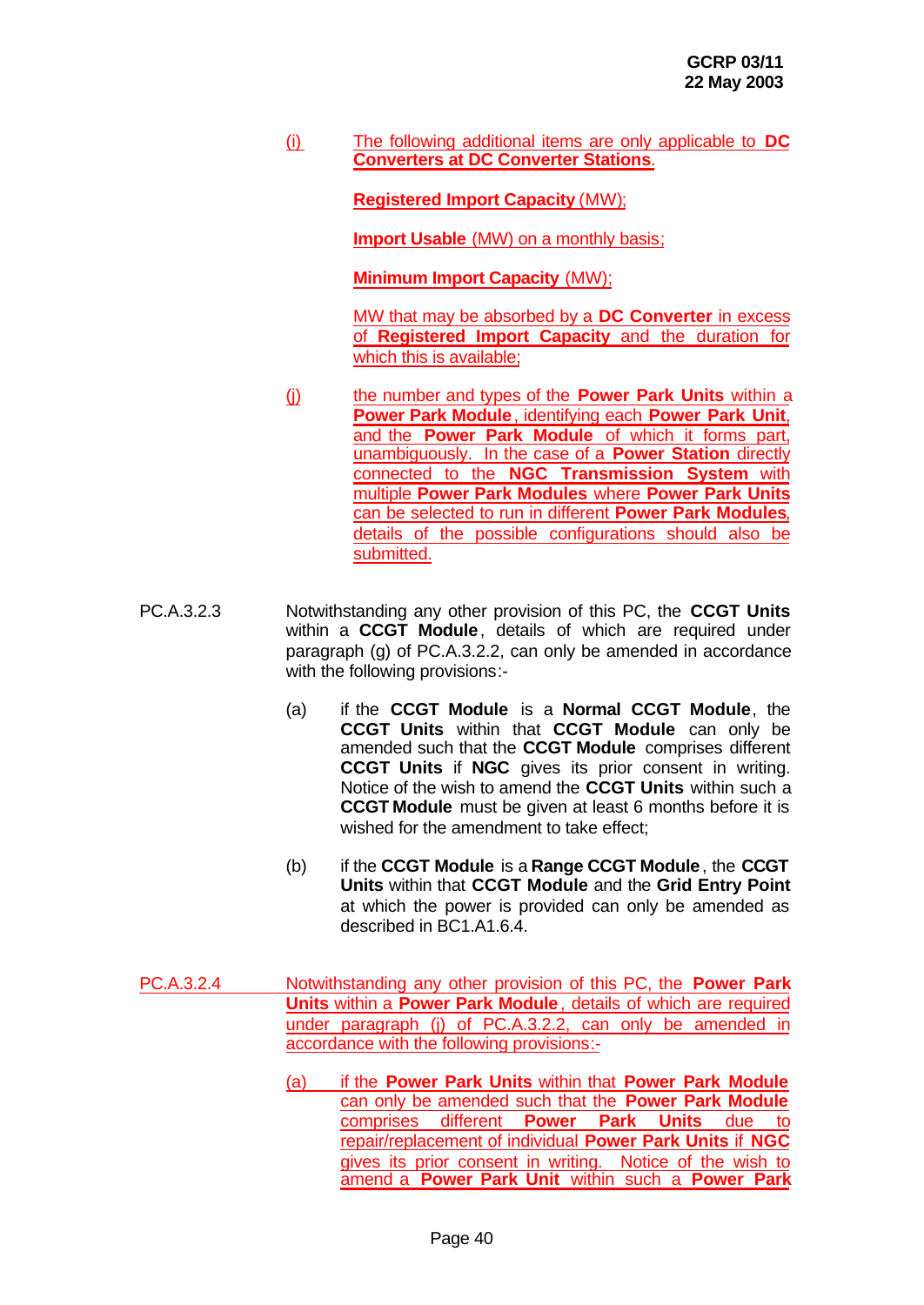**Module** must be given at least 4 weeks before it is wished for the amendment to take effect;

- (b) if the **Power Park Units** within that **Power Park Module** can be selected to run in different **Power Park Modules** as an alternative operational running arrangement the **Power Park Units** within the **Power Park Module** and the **Grid Entry Point** at which the power is provided can only be amended as described in BC1.A1.7.4.
- PC.A.3.3. Rated Parameters Data
- PC.A.3.3.1 The following information is required to facilitate an early assessment, by **NGC**, of the need for more detailed studies;
	- (a) for all **Generating Units and Power Park Modules**:

Rated MVA; **Rated MW;** Direct axis transient reactance; Inertia constant, MWsecs/MVA (for whole machine);

(b) for each **Synchronous Generating Unit**:

Short circuit ratio; Direct axis transient reactance;

Inertia constant (for whole machine), MWsecs/MVA;

(c) for each **Synchronous Generating Unit** step-up transformer:

> Rated MVA; Positive sequence reactance (at max, min and nominal tap).

(d) for each **DC Converter** at a **DC Converter Station** or **DC Converter** connecting a **Power Park Module**

> DC Converter type (e.g. current/voltage sourced) Rated MW per pole Number of poles and pole arrangement Rated DC voltage/pole (kV) Return Path Arrangement Remote AC connection arrangement

(e) for each type of **Power Park Unit** in a **Power Park Module** not connected to the **Total System** by a **DC Converter**

> Rated MVA Inertia Constant (MWsec/MVA) Stator Reactance.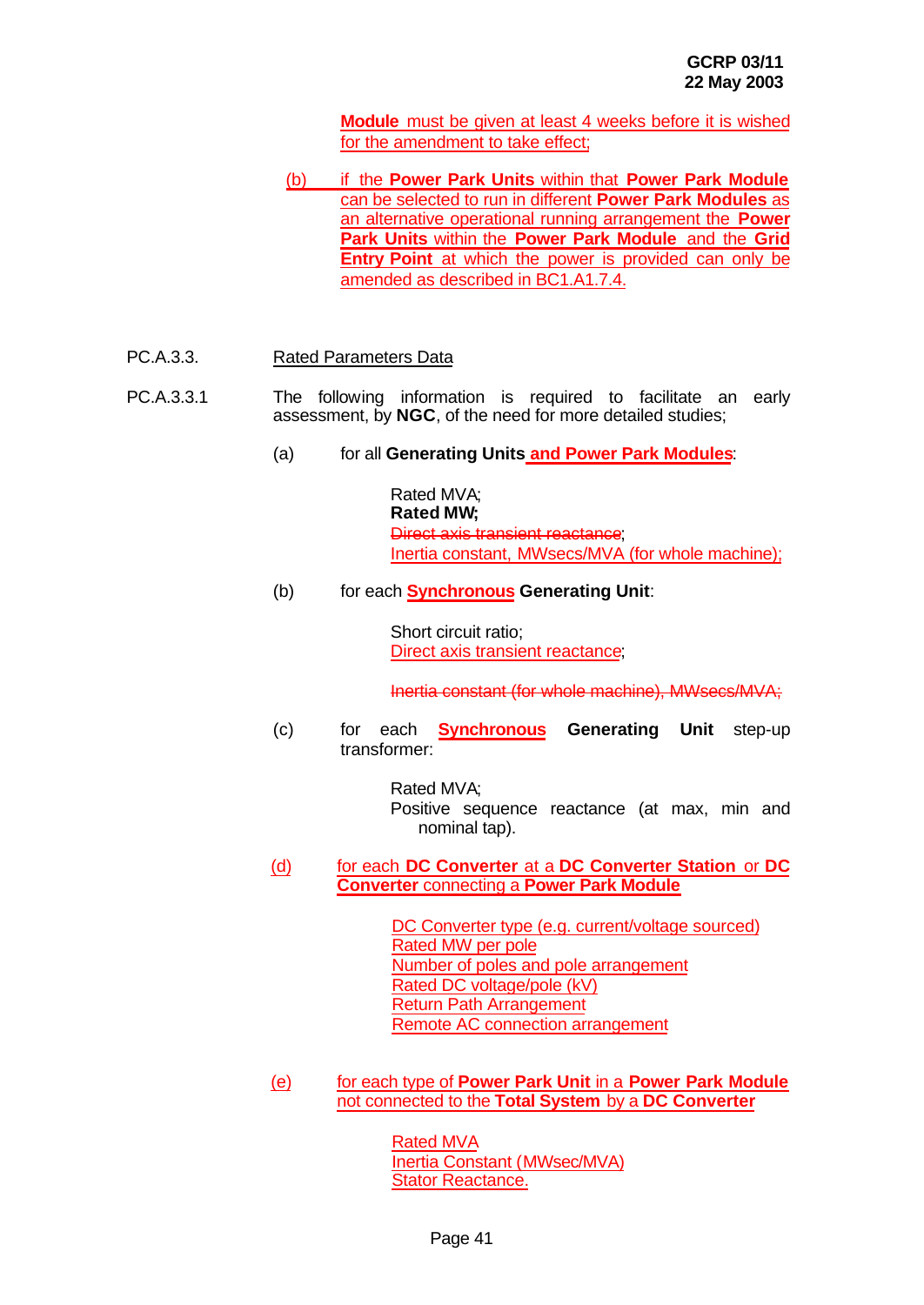Magnetising Reactance. Rotor Resistance. Rotor Reactance. Rotor Speed Range (Doubly Fed Induction only) Converter Rating (Doubly Fed Induction only)

This information should only be given in the data supplied with the application for a **CUSC Contract** (if appropriate for any variation), as the case may be.

- PC.A.3.4 General **Generating Unit, Power Park Module** and **DC Converter** Data
- PC.A.3.4.1 The point of connection to the **NGC Transmission System** or the **Total System**, if other than to the **NGC Transmission System**, in terms of geographical and electrical location and system voltage is also required.
- PC.A.3.4.2 (a) Type of **Generating Unit** (ie **Synchronous Generating Unit, Non-synchronous Generating Unit , DC Converter** or **Power Park Module).**
	- (ab) In the case of a **Synchronous Generating Unit** details of the **Exciter** category, for example whether it is a rotating **Exciter** or a static **Exciter** or in the case of a **Non**synchronous Generating Unit the voltage control system**.**
	- (bc) Whether a **Power System Stabiliser** is fitted.

### PC.A.4 **DEMAND** AND **ACTIVE ENERGY** DATA

- PC.A.4.1 Introduction
- PC.A.4.1.1 Each **User** directly connected to the **NGC Transmission System** with **Demand** shall provide **NGC** with the **Demand** data, historic, current and forecast, as specified in PC.A.4.2, PC.A.4.3 and PC.A.4.5. Paragraphs PC.A.4.1.2 and PC.A.4.1.3 apply equally to **Active Energy** requirements as to **Demand** unless the context otherwise requires.
- PC.A.4.1.2 Data will need to be supplied by:
	- (a) each **Network Operator**, in relation to **Demand** and **Active Energy** requirements on its **User System**;
	- (b) each **Non-Embedded Customer** (including **Pumped Storage Generators** with respect to Pumping **Demand**) in relation to its **Demand** and **Active Energy** requirements.

(c) each **DC Converter Station** owner, in relation to **Demand** and **Active Energy** transferred (imported) to its **DC Converter Station**.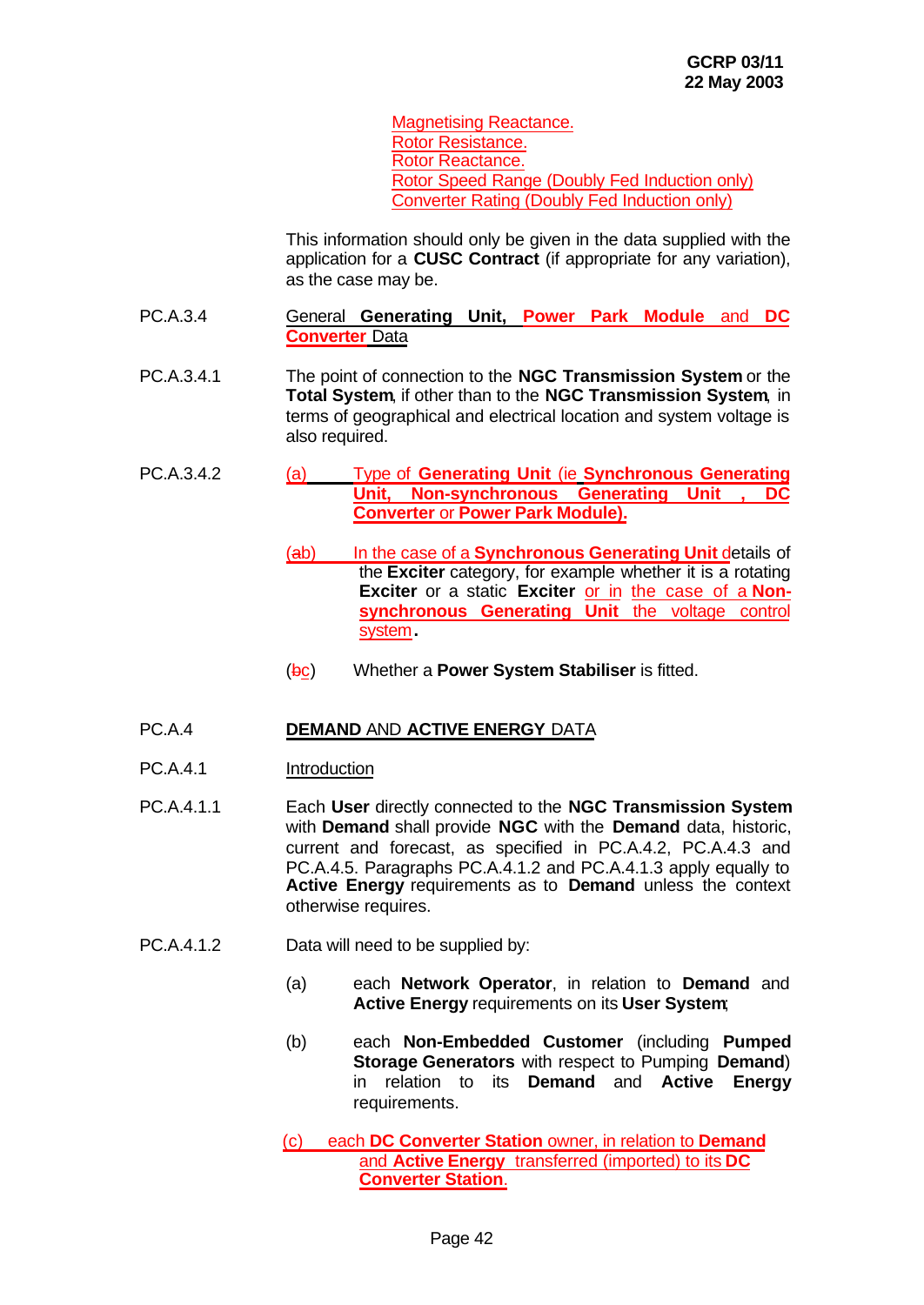**Demand** of **Power Stations** directly connected to the **NGC Transmission System** is to be supplied by the **Generator** under PC.A.5.2.

PC.A.4.1.3 References in this **PC** to data being supplied on a half hourly basis refer to it being supplied for each period of 30 minutes ending on the hour or half-hour in each hour.

#### PC.A.4.2 **Demand** (**Active Power**) and **Active Energy** Data

- PC.A.4.2.1 Forecast daily **Demand** (**Active Power**) profiles, as specified in (a), (b) and (c) below, in respect of each of the **User's User Systems** (each summated over all **Grid Supply Points** in each **User System**) are required for:
	- (a) peak day on each of the **User's User Systems** (as determined by the **User**) giving the numerical value of the maximum **Demand** (**Active Power**) that in the **Users'** opinion could reasonably be imposed on the **NGC Transmission System**;
	- (b) day of peak **NGC Demand** (**Active Power**) as notified by **NGC** pursuant to PC.A.4.2.2;
	- (c) day of minimum **NGC Demand** (**Active Power**) as notified by **NGC** pursuant to PC.A.4.2.2.

In addition, the total **Demand** (**Active Power**) in respect of the time of peak **NGC Demand** in the preceding **NGC Financial Year** in respect of each of the **User's User Systems** (each summated over all **Grid Supply Points** in each **User System**) both outturn and weather corrected shall be supplied.

- PC.A.4.2.2 No later than calendar week 17 each year **NGC** shall notify each **Network Operator** and **Non-Embedded Customer** in writing of the following, for the current **NGC Financial Year** and for each of the following seven **NGC Financial Years,** which will, until replaced by the following year's notification, be regarded as the relevant specified days and times under PC.A.4.2.1:
	- a) the date and time of the annual peak of the **NGC Demand;**
	- b) the date and time of the annual minimum of the **NGC Demand**.
- PC.A.4.2.3 The total **Active Energy** used on each of the **Network Operators'** or **Non-Embedded Customers' User Systems** (each summated over all **Grid Supply Points** in each **User System**) in the preceding **NGC Financial Year**, both outturn and weather corrected, together with a prediction for the current financial year,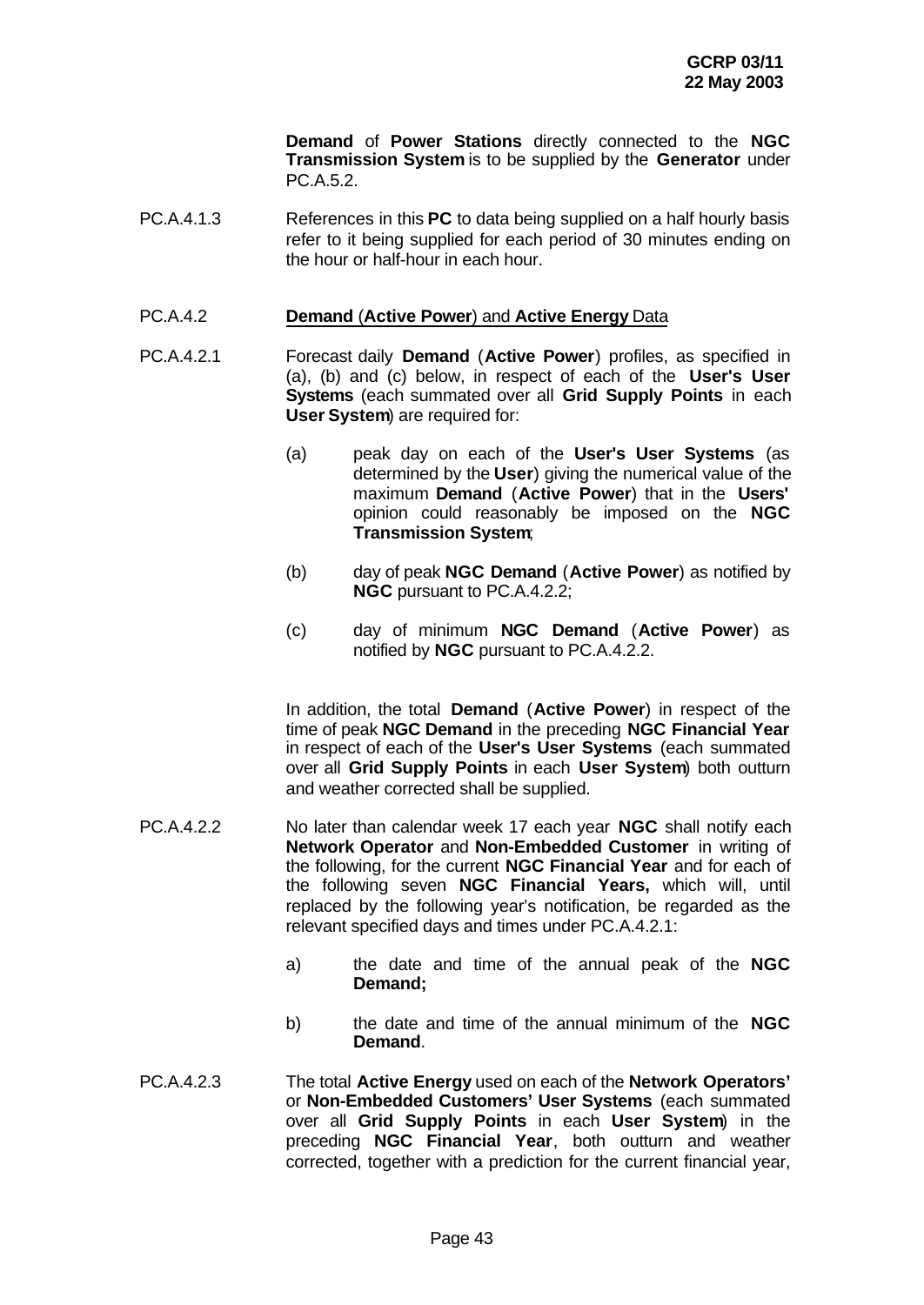is required. Each **Active Energy** submission shall be subdivided into the following categories of **Customer** tariff:

> LV1 LV2 LV3 HV EHV **Traction Lighting**

In addition, the total **User System** losses and the **Active Energy** provided by **Embedded Small Power Stations** and **Embedded Medium Power Stations** shall be supplied.

- PC.A.4.2.4 All forecast **Demand** (**Active Power**) and **Active Energy** specified in PC.A.4.2.1 and PC.A.4.2.3 shall:
	- (a) in the case of PC.A.4.2.1(a), (b) and (c), be such that the profiles comprise average **Active Power** levels in 'MW' for each time marked half hour throughout the day;
	- (b) in the case of PC.A.4.2.1(a), (b) and (c), be that remaining after any deductions reasonably considered appropriate by the **User** to take account of the output profile of all **Embedded Small Power Stations** and **Embedded Medium Power Stations** and **Customer Generating Plant** and imports across **Embedded External Interconnections** including imports across **Embedded** installations of direct current converters which do not form a **DC Converter Station** and **Embedded DC Converter Stations** with a **Registered Capacity** of less than 100MW;
	- (c) in the case of PC.A.4.2.1(a) and (b), be based on **Annual ACS Conditions** and in the case of PC.A.4.2.1(c) and the details of the annual **Active Energy** required under PC.A.4.2.3 be based on **Average Conditions**.

### PC.A.4.3 **Connection Point Demand** (**Active** and **Reactive Power**)

- PC.A.4.3.1 Forecast **Demand** (**Active Power**) and **Power Factor** (values of the **Power Factor** at maximum and minimum continuous excitation may be given instead where more than 95% of the total **Demand** at a **Connection Point** is taken by synchronous motors) to be met at each are required for:
	- (a) the time of the maximum **Demand** (**Active Power**) at the **Connection Point** (as determined by the **User**) that in the **User's** opinion could reasonably be imposed on the **NGC Transmission System**;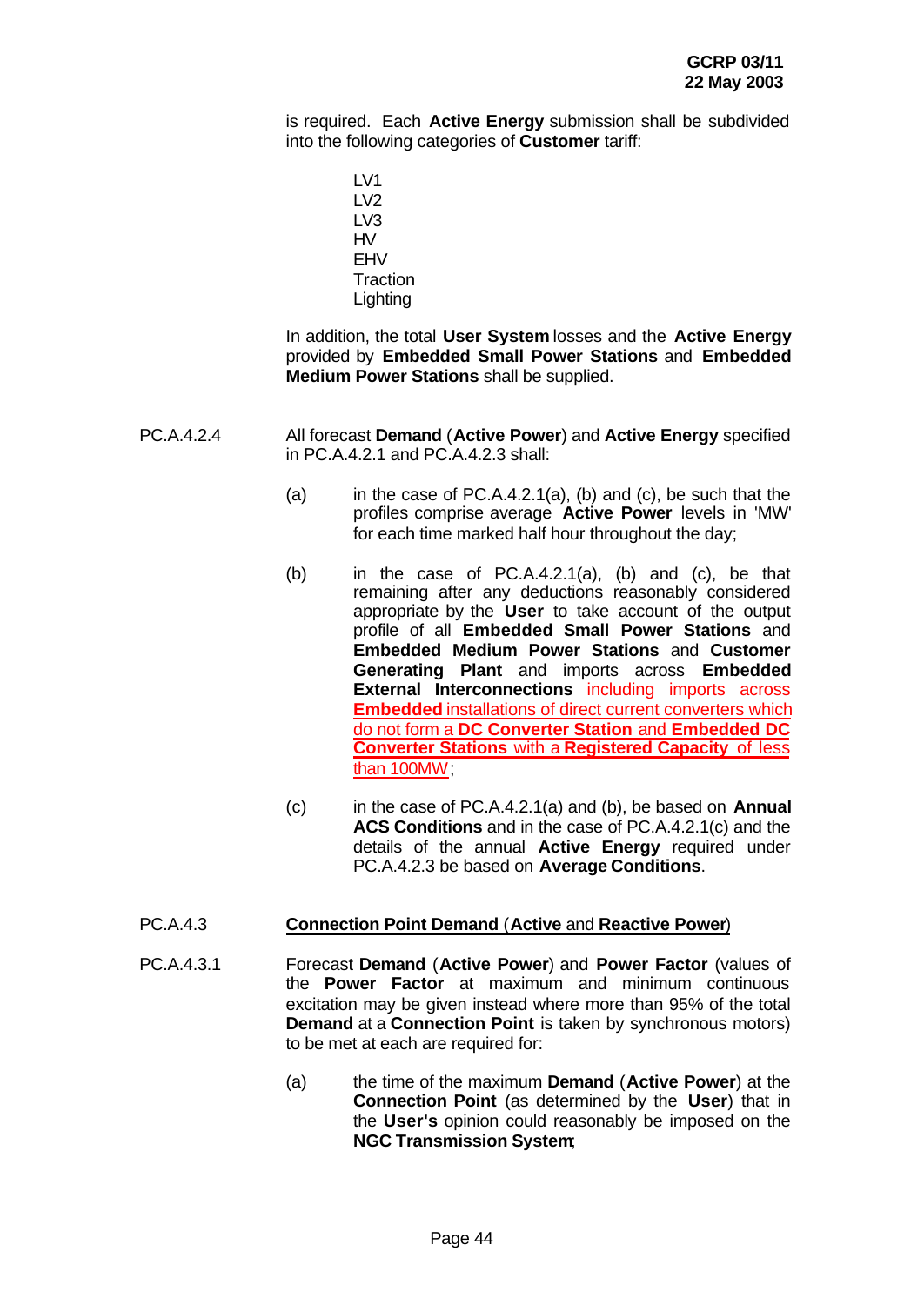- (b) the time of peak **NGC Demand** as provided by **NGC** under PC.A.4.2.2;
- (c) the time of minimum **NGC Demand** as provided by **NGC** under PC.A.4.2.2.
- PC.A.4.3.2 All forecast **Demand** specified in PC.A.4.3.1 shall:
	- (a) be that remaining after any deductions reasonably considered appropriate by the **User** to take account of the output of all **Embedded Small Power Stations** and **Embedded Medium Power Stations** and **Customer Generating Plant** and imports across **Embedded External Interconnections**, including **Embedded** installations of direct current converters which do not form a **DC Converter Station** and **Embedded DC Converter Stations** and such deductions should be separately stated;
	- (b) include any **User's System** series reactive losses but exclude any reactive compensation equipment specified in PC.A.2.4 and exclude any network susceptance specified in PC.A.2.3;
	- (c) in the case of PC.A.4.3.1(a) and (b) be based on **Annual ACS Conditions** and in the case of PC.A.4.3.1(c) be based on **Average Conditions**.
- PC.A.4.3.3 Where two or more **Connection Points** normally run in parallel with the **NGC Transmission System** under intact network conditions, and a **Single Line Diagram** of the interconnection has been provided under PC.A.2.2.2, the **User** may provide a single submission covering the aggregate **Demand** for all such **Connection Points**.
- PC.A.4.3.4 Each **Single Line Diagram** provided under PC.A.2.2.2 shall include the **Demand (Active Power)** and **Power Factor** (values of the **Power Factor** at maximum and minimum continuous excitation may be given instead where more than 95% of the **Demand** is taken by synchronous motors) at the time of the peak **NGC Demand** (as provided under PC.A.4.2.2) at each node on the **Single Line Diagram**. These **Demands** shall be consistent with those provided under PC.A.4.3.1(b) above for the relevant year.
- PC.A.4.3.5 So that **NGC** is able to assess the impact on the **NGC Transmission System** of the diversified **NGC Demand** at various periods throughout the year, each **User** shall provide additional forecast **Demand** data as specified in PC.A.4.3.1 and PC.A.4.3.2 but with respect to times to be specified by **NGC**. However, **NGC** shall not make such a request for additional data more than once in any calendar year.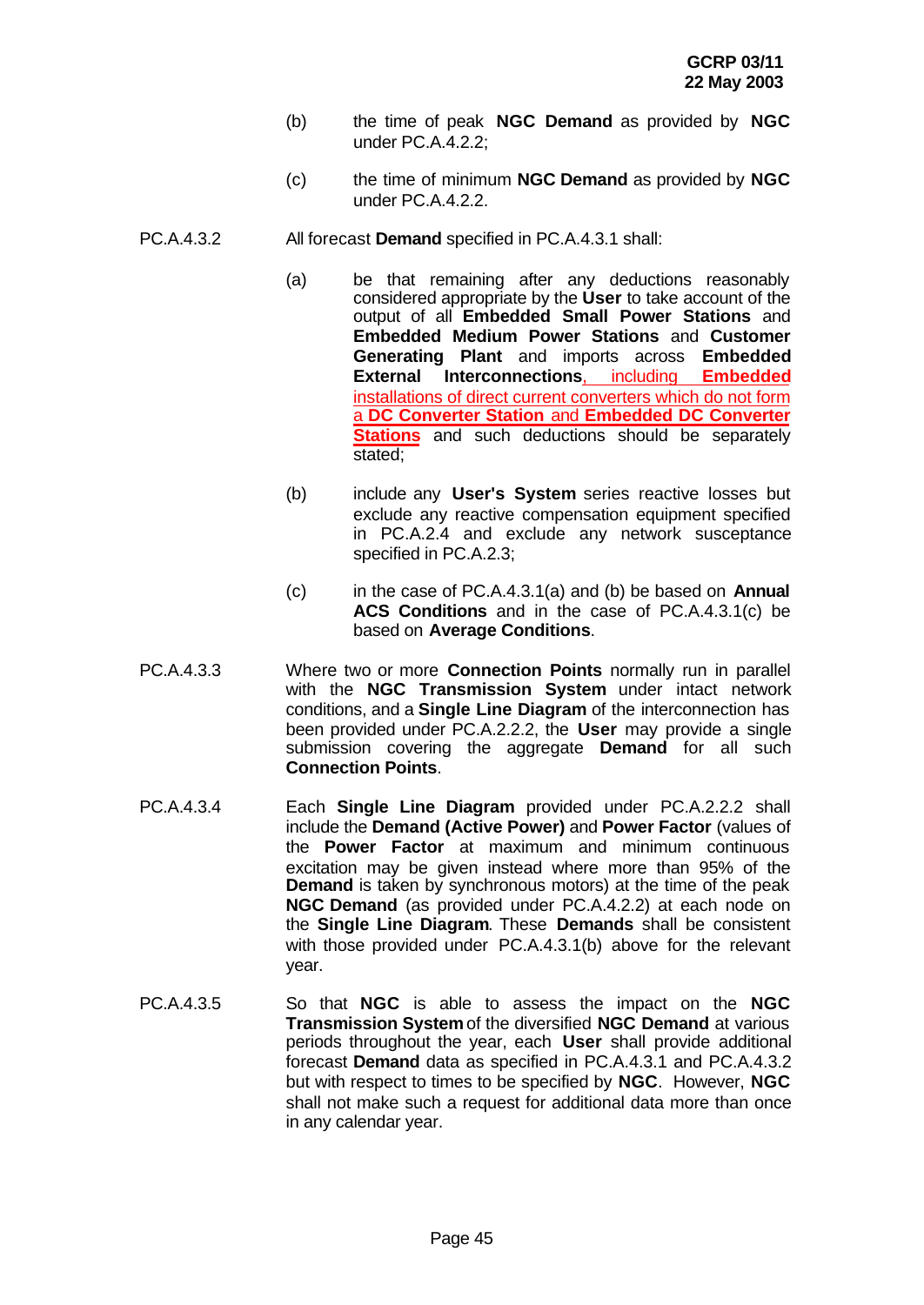PC.A.4.4 **NGC** will assemble and derive in a reasonable manner, the forecast information supplied to it under PC.A.4.2.1, PC.A.4.3.1. and PC.A.4.3.4 above into a cohesive forecast and will use this in preparing **Forecast Demand** information in the **Seven Year Statement** and for use in **NGC's Operational Planning**. If any **User** believes that the cohesive forecast **Demand** information in the **Seven Year Statement** does not reflect its assumptions on **Demand**, it should contact **NGC** to explain its concerns and may require **NGC**, on reasonable request, to discuss these forecasts. In the absence of such expressions, **NGC** will assume that **Users** concur with **NGC's** cohesive forecast.

### **Demand** Transfer Capability

- PC.A.4.5 Where a **User's Demand** or group of **Demands (Active and Reactive Power)** may be offered by the **User** to be supplied from alternative **Connection Point(s)**, (either through non-**NGC** interconnections or through **Demand** transfer facilities) and the **User** reasonably considers it appropriate that this should be taken into account (by **NGC**) in designing the **Connection Site** the following information is required:
	- (a) First Circuit (Fault) Outage Conditions
		- (i) the alternative **Connection Point(s)**;
			- (ii) the **Demand (Active and Reactive Power)** which may be transferred under the loss of the most critical circuit from or to each alternative<br> **Connection** Point (to the nearest **Connection Point** (to the nearest 5MW/5Mvar);
			- (iii) the arrangements (eg. manual or automatic) for transfer together with the time required to effect the transfer.

### (b) Second Circuit (Planned) Outage Conditions

- (i) the alternative **Connection Point(s)**;
- (ii) the **Demand (Active and Reactive Power)** which may be transferred under the loss of the most critical circuit from or to each alternative **Connection Point** (to the nearest 5MW/5Mvar);
- (iii) the arrangements (eg. manual or automatic) for transfer together with the time required to effect the transfer.

### PC.A.4.6 Control of **Demand** or Reduction of Pumping Load Offered as Reserve

- Magnitude of **Demand** or pumping load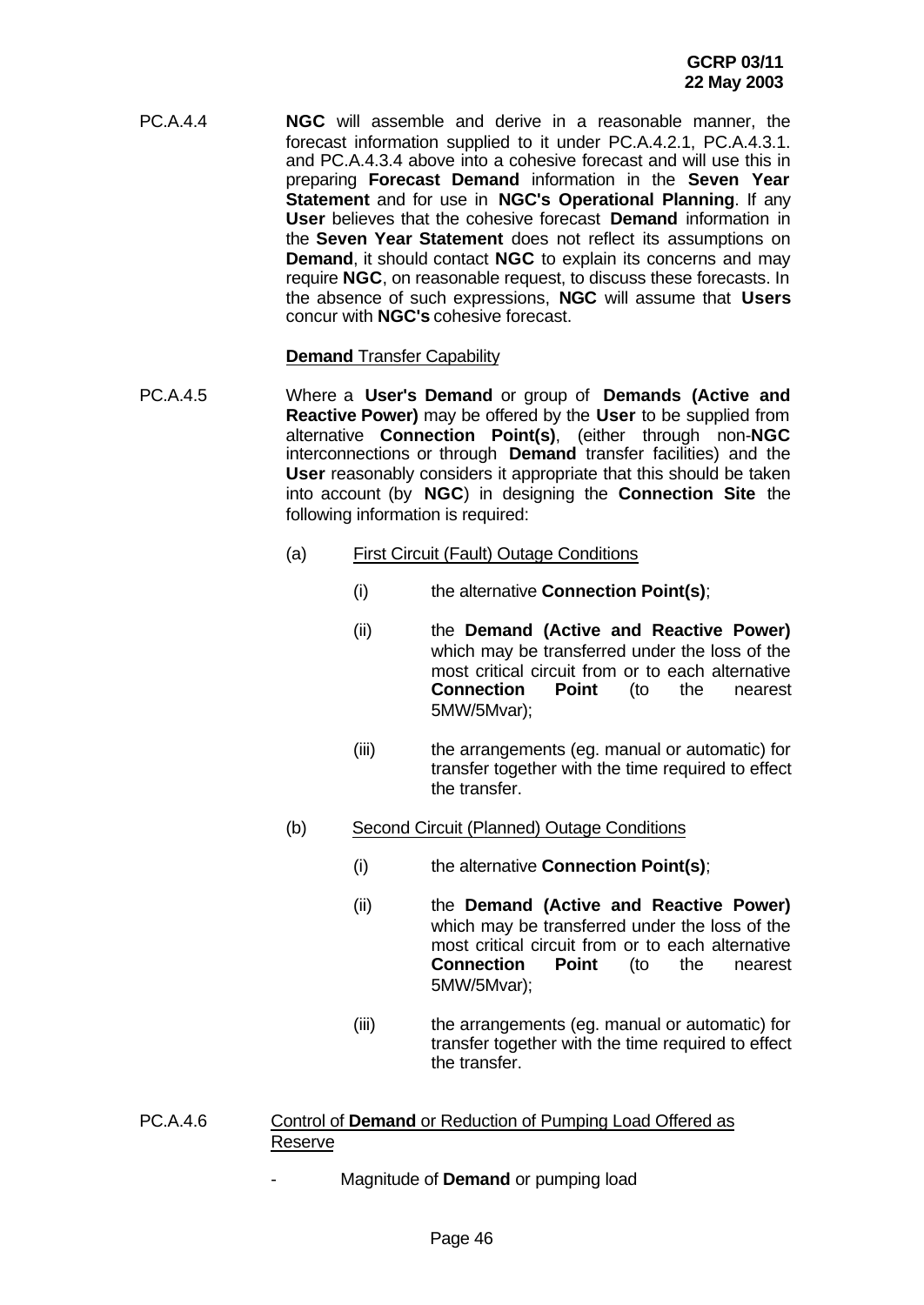#### which is tripped

|                                                                                         | м<br>w |
|-----------------------------------------------------------------------------------------|--------|
| <b>System Frequency at which tripping</b><br>is initiated                               | Hz     |
| Time duration of System Frequency<br>below trip setting for tripping to<br>be initiated | s      |
| Time delay from trip initiation to tripping                                             | s      |
|                                                                                         |        |

# PC.A.4.7 General **Demand** Data

- PC.A.4.7.1 The following information is infrequently required and should be supplied (wherever possible) when requested by **NGC**:
	- (a) details of any individual loads which have characteristics significantly different from the typical range of Domestic, Commercial or Industrial loads supplied;
	- (b) the sensitivity of the **Demand (Active and Reactive Power)** to variations in voltage and **Frequency** on the **NGC Transmission System** at the time of the peak **Demand (Active Power)**. The sensitivity factors quoted for the **Demand (Reactive Power)** should relate to that given under PC.A.4.3.1 and, therefore, include any **User's System** series reactive losses but exclude any reactive compensation equipment specified in PC.A.2.4 and exclude any network susceptance specified in PC.A.2.3;
	- (c) details of any traction loads, e.g. connection phase pairs and continuous load variation with time;
	- (d) the average and maximum phase unbalance, in magnitude and phase angle, which the **User** would expect its **Demand** to impose on the **NGC Transmission System**;
	- (e) the maximum harmonic content which the **User** would expect its **Demand** to impose on the **NGC Transmission System**;
	- (f) details of all loads which may cause **Demand** fluctuations greater than those permitted under **Engineering Recommendation** P28, Stage 1 at a **Point of Common Coupling** including the **Flicker Severity (Short Term)** and the **Flicker Severity (Long Term)**.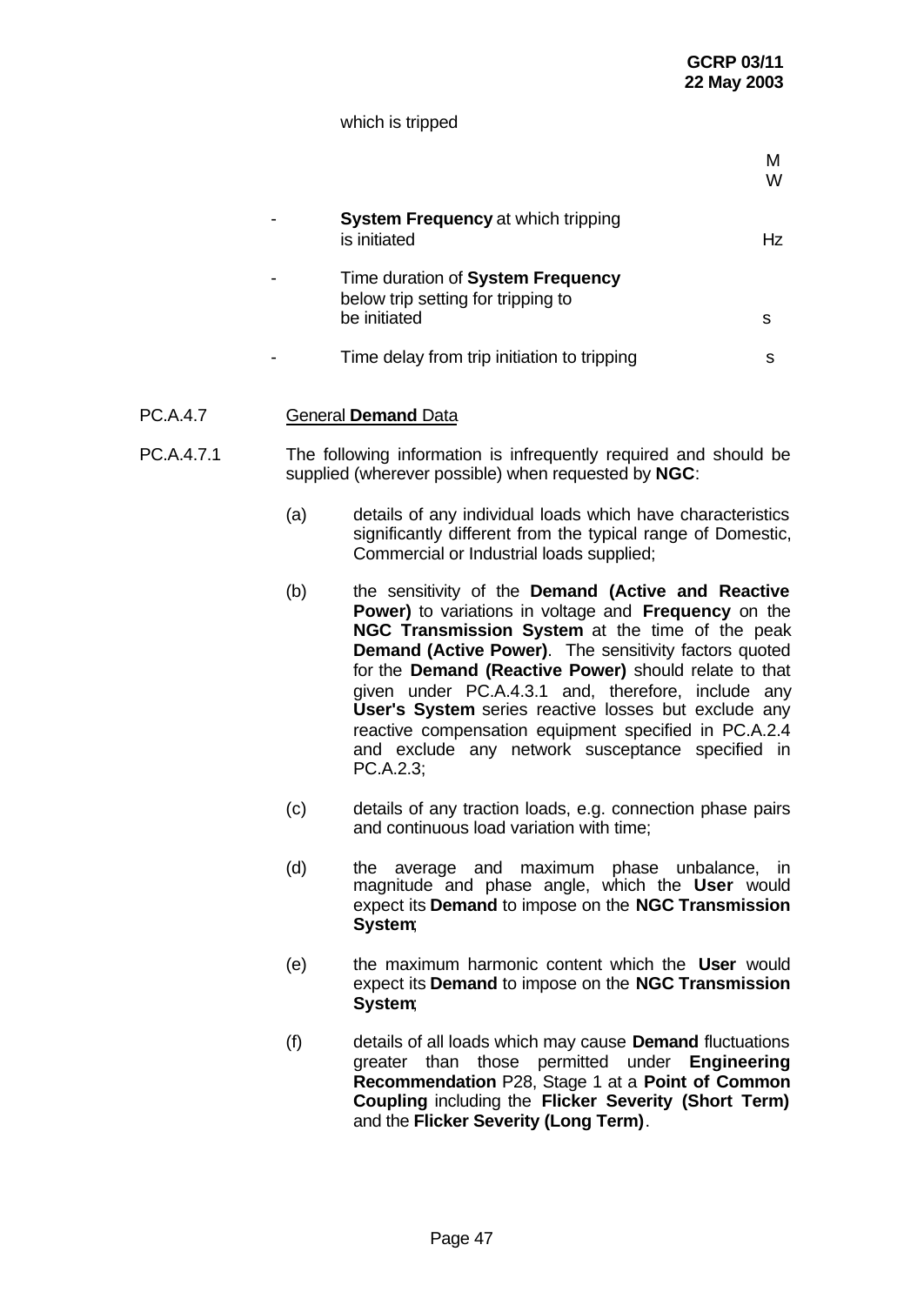PART 2

# **DETAILED PLANNING DATA**

### PC.A.5 **GENERATING UNIT, POWER PARK MODULE** AND **DC CONVERTER** DATA

PC.A.5.1 Introduction

#### *Directly Connected*

PC.A.5.1.1 Each **Generator**, with existing or proposed **Power Stations** directly connected, or to be directly connected, to the **NGC Transmission System**, shall provide **NGC** with data relating to that **Plant** and **Apparatus**, both current and forecast, as specified in PC.A.5.2 and PC.A.5.3.

#### Embedded

- PC.A.5.1.2 Each **Generator**, with existing or proposed **Embedded Large Power Stations** and **Embedded Medium Power Stations** shall provide **NGC** with data relating to each of those **Large Power Stations** and/or **Medium Power Stations**, both current and forecast, as specified in PC.A.5.2 and PC.A.5.3. However, no data need be supplied in relation to those **Embedded Medium Power Stations** if they are connected at a voltage level below the voltage level of the **Subtransmission System** except in connection with an application for, or under a, **CUSC Contract** or unless specifically requested by **NGC** under PC.A.5.1.4.
- PC.A.5.1.3 Each **Network Operator** need not submit **Planning Data** in respect of **Embedded Small Power Stations** unless required to do so under PC.A.1.2(b) or unless specifically requested under PC.A.5.1.4 below, in which case they will supply such data.
- PC.A.5.1.4 PC.A.4.2.3(b) and PC.A.4.3.2(a) explained that the forecast **Demand** submitted by each **Network Operator** must be net of the output of all **Medium Power Stations** and **Small Power Stations** and **Customer Generating Plant Embedded** in that **User's System**. In such cases (PC.A.3.1.4 also refers), the **Network Operator** must inform **NGC** of the number of such **Power Stations** (including the number of **Generating Units**) together with their summated capacity. On receipt of this data, the **Network Operator** or **Generator** (if the data relates to **Power Stations** referred to in PC.A.5.1.2) may be further required at **NGC's** discretion to provide details of **Embedded Small Power Stations** and **Embedded Medium Power Stations** and **Customer Generating Plant**, both current and forecast, as specified in PC.A.5.2 and PC.A.5.3. Such requirement would arise when **NGC** reasonably considers that the collective effect of a number of such **Embedded Small Power Stations and Embedded Medium Power Stations** and **Customer Generating Plants** may have a significant system effect on the **NGC Transmission System**.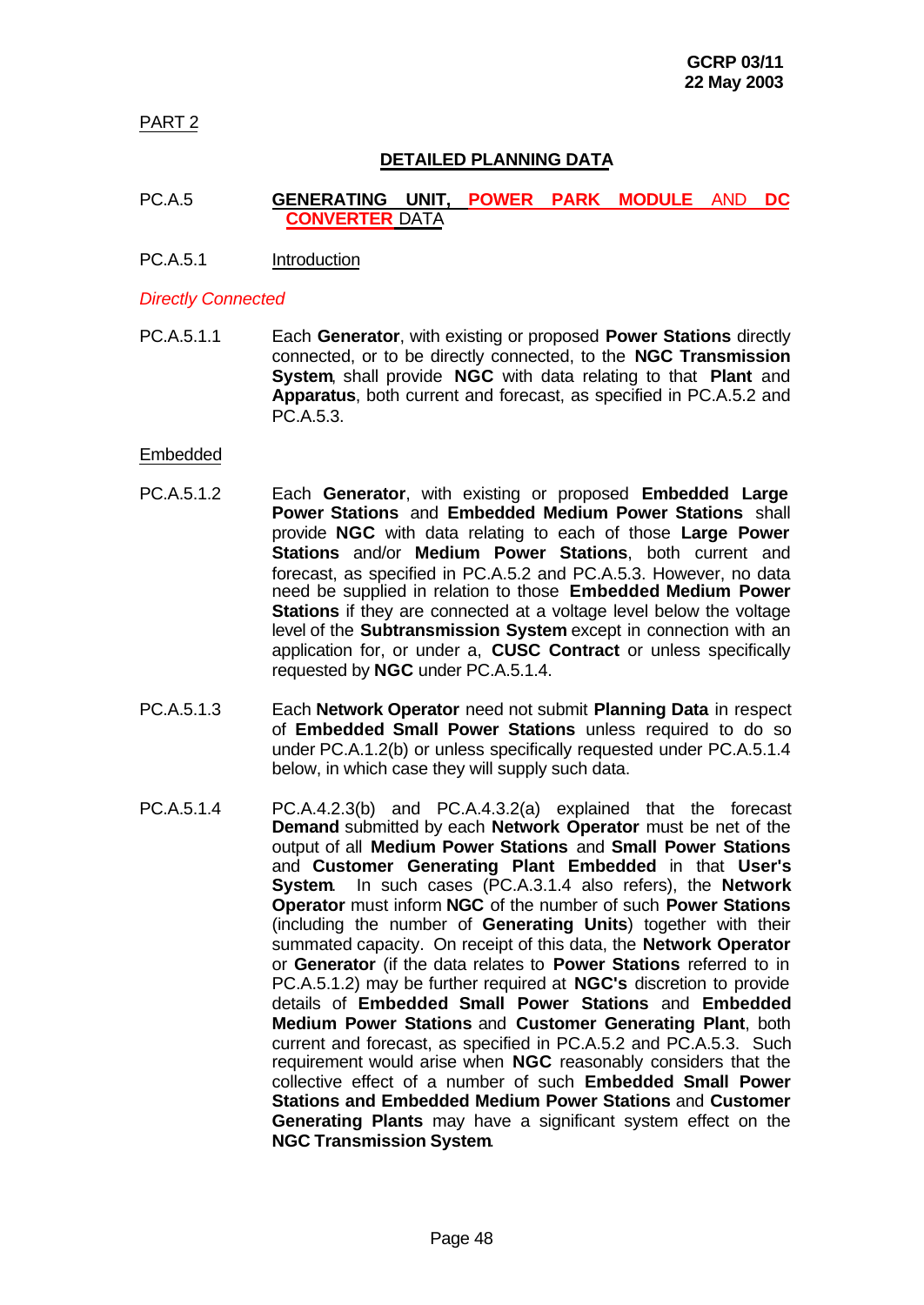### PC.A.5.2 **Demand**

- PC.A.5.2.1 For each **Generating Unit** which has an associated **Unit Transformer**, the value of the **Demand** supplied through this **Unit Transformer** when the **Generating Unit** is at **Rated MW** output is to be provided.
- PC.A.5.2.2 Where the **Power Station** has associated **Demand** additional to the unit-supplied **Demand** of PC.A.5.2.1 which is supplied from either the **NGC Transmission System** or the **Generator's User System** the **Generator** shall supply forecasts for each **Power Station** of:
	- a) the maximum **Demand** that, in the **User's** opinion, could reasonably be imposed on the **NGC Transmission System** or the **Generator's User System** as appropriate;
	- b) the **Demand** at the time of the peak **NGC Demand**;
	- c) the **Demand** at the time of minimum **NGC Demand.**
- PC.A.5.2.3 No later than calendar week 17 each year **NGC** shall notify each **Generator** with **Large Power Stations** and/or **Medium Power Stations** in writing of the following, for the current **NGC Financial Year** and for each of the following seven **NGC Financial Years,** which will be regarded as the relevant specified days and times under PC.A.5.2.2:
	- a) the date and time of the annual peak of the **NGC Demand** at **Annual ACS Conditions;**
	- b) the date and time of the annual minimum of the **NGC Demand** at **Average Conditions.**
	- PC.A.5.2.4 At its discretion, **NGC** may also request further details of the **Demand** as specified in PC.A.4.6
	- PC.A.5.3 Synchronous **Generating Unit** and Associated Control System Data
	- PC.A.5.3.1 The data submitted below are not intended to constrain any **Ancillary Services Agreement**
	- PC.A.5.3.2 The following **Synchronous Generating Unit** and **Power Station** data should be supplied:
		- (a) **Synchronous Generating Unit** Parameters

Rated terminal volts (kV)

- \* Rated MVA
- **\* Rated MW**
- \* Minimum Generation MW
- Short circuit ratio Direct axis synchronous reactance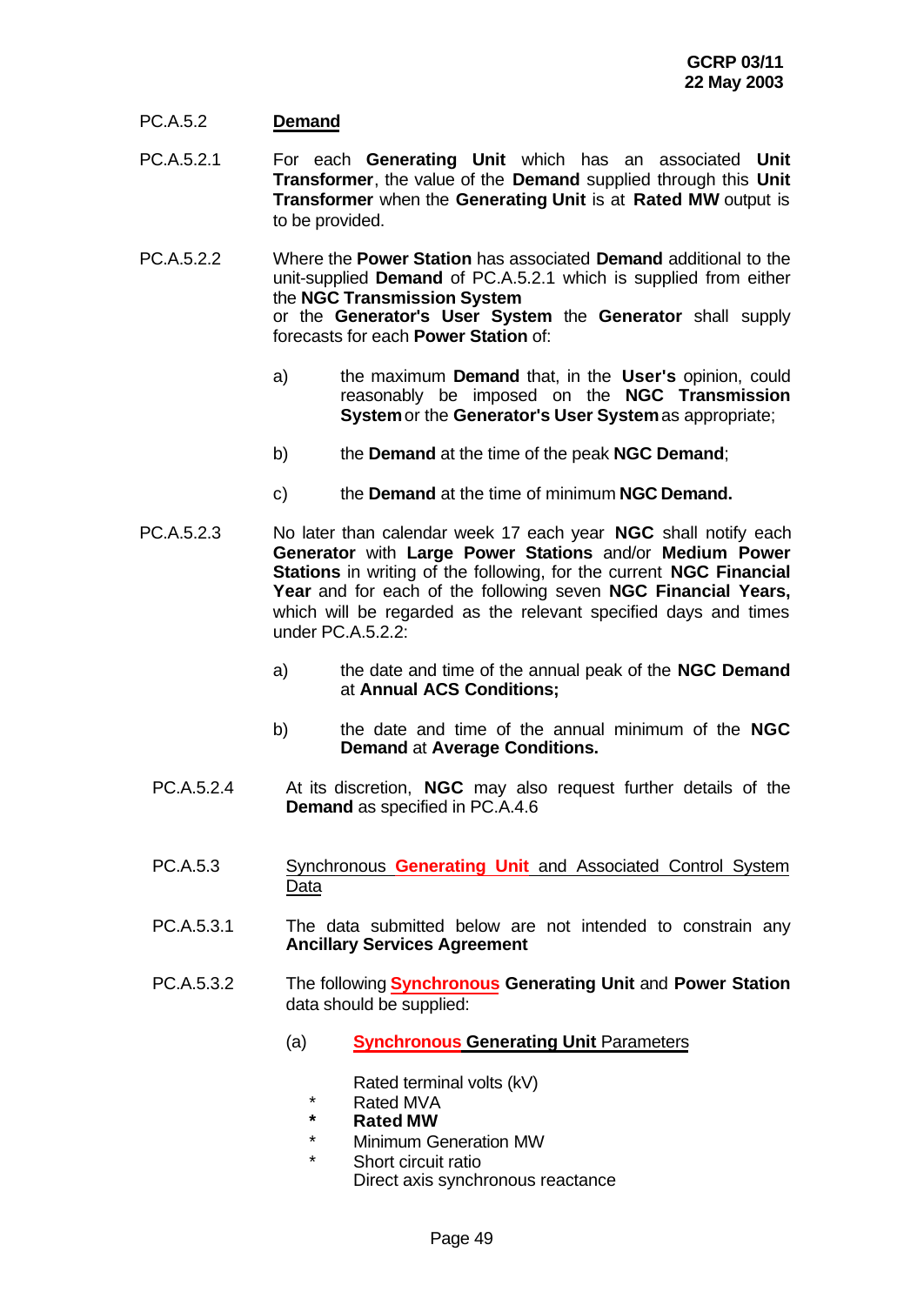\* Direct axis transient reactance Direct axis sub-transient reactance Direct axis short-circuit transient time constant. Direct axis short-circuit sub-transient time constant. Quadrature axis synchronous reactance Quadrature axis sub-transient reactance Quadrature axis short-circuit sub-transient time constant. Stator time constant Stator leakage reactance Armature winding direct-current resistance.

- **Note:** The above data item relating to armature winding direct-current resistance need only be supplied by **Generators** with respect to **Generating Units** commissioned after 1st March 1996 and in cases where, for whatever reason, the **Generator** is aware of the value of the relevant parameter.
- Turbogenerator inertia constant (MWsec/MVA) Rated field current (amps) at **Rated MW** and Mvar output and at rated terminal voltage.

Field current (amps) open circuit saturation curve for **Generating Unit** terminal voltages ranging from 50% to 120% of rated value in 10% steps as derived from appropriate manufacturers test certificates.

#### (b) Parameters for **Generating Unit** Step-up Transformers

- Rated MVA
	- Voltage ratio
	- Positive sequence reactance (at max, min, & nominal tap) Positive sequence resistance (at max, min, & nominal tap) Zero phase sequence reactance Tap changer range Tap changer step size Tap changer type: on load or off circuit
- (c) Excitation Control System parameters
	- **Note:** The data items requested under Option 1 below may continue to be provided by **Generators** in relation to **Generating Units** on the **System** at 09 January 1995 (in this paragraph, the "relevant date") or they may provide the new data items set out under Option 2. **Generators** must supply the data as set out under Option 2 (and not those under Option 1) for **Generating Unit** excitation control systems commissioned after the relevant date, those **Generating Unit** excitation control systems recommissioned for any reason such as refurbishment after the relevant date and **Generating Unit** excitation control systems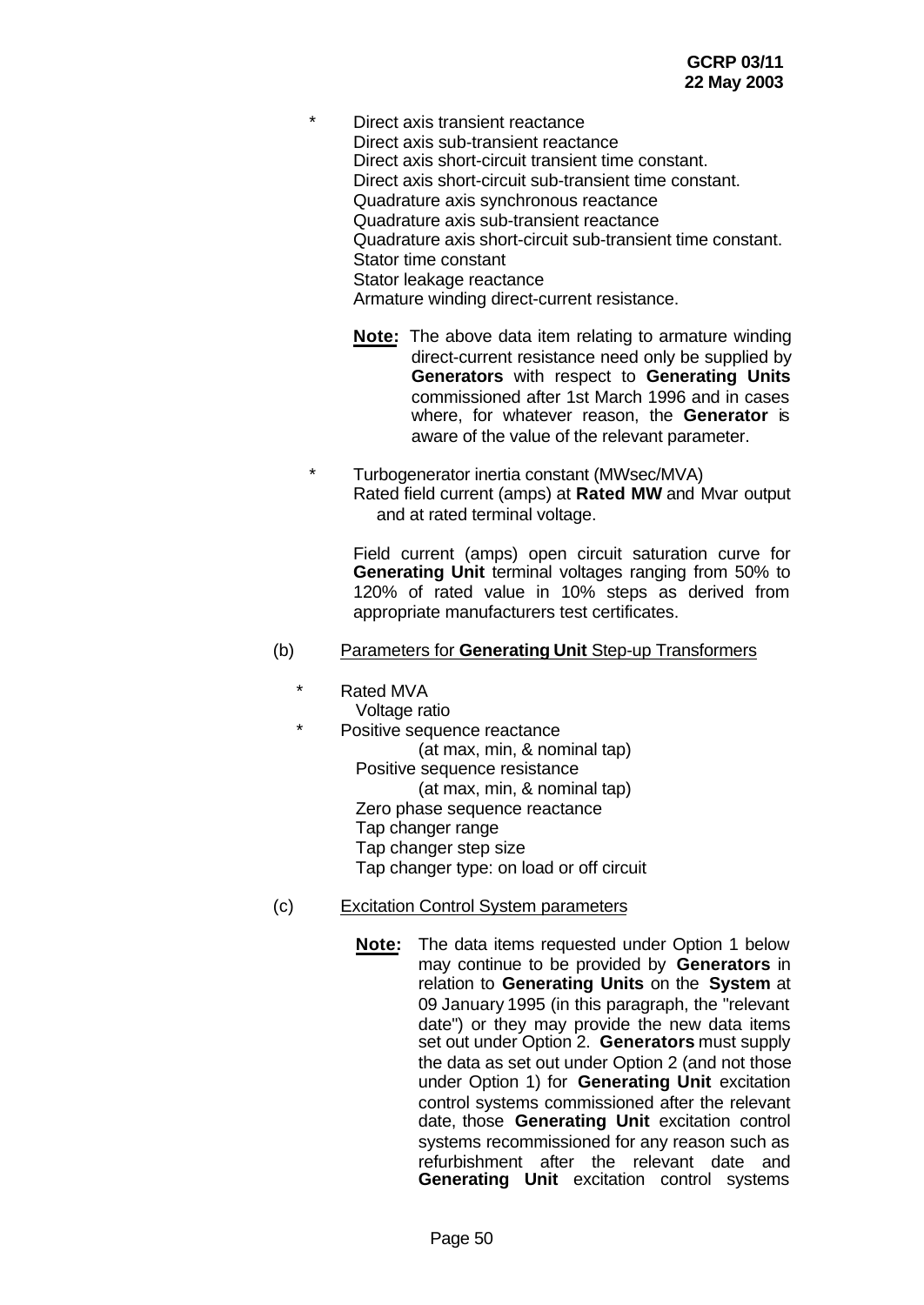where, as a result of testing or other process, the **Generator** is aware of the data items listed under Option 2 in relation to that **Generating Unit**.

#### Option 1

DC gain of **Excitation Loop** Rated field voltage Maximum field voltage Minimum field voltage Maximum rate of change of field voltage (rising) Maximum rate of change of field voltage (falling) Details of **Excitation Loop** described in block diagram form showing transfer functions of individual elements. Dynamic characteristics of **Over-excitation Limiter**. Dynamic characteristics of **Under-excitation Limiter**

Option 2

## **Excitation System Nominal Response Rated Field Voltage No-Load Field Voltage Excitation System On-Load Positive Ceiling Voltage Excitation System No-Load Positive Ceiling Voltage Excitation System No-Load Negative Ceiling Voltage**

Details of **Excitation System** (including **PSS** if fitted) described in block diagram form showing transfer functions of individual elements.

Details of **Over-excitation Limiter** described in block diagram form showing transfer functions of individual elements.

Details of **Under-excitation Limiter** described in block diagram form showing transfer functions of individual elements.

#### (d) Governor Parameters

Incremental Droop values (in %) are required for each **Generating Unit** at six MW loading points (MLP1 to MLP6) as detailed in PC.A.5.4.1 (this data item needs only be provided for **Large Power Stations**)

**Note:** The data items requested under Option 1 below may continue to be provided by **Generators** in relation to **Generating Units** on the **System** at 09 January 1995 (in this paragraph, the "relevant date") or they may provide the new data items set out under Option 2. **Generators** must supply the data as set out under Option 2 (and not those under Option 1) for **Generating Unit** governor control systems commissioned after the relevant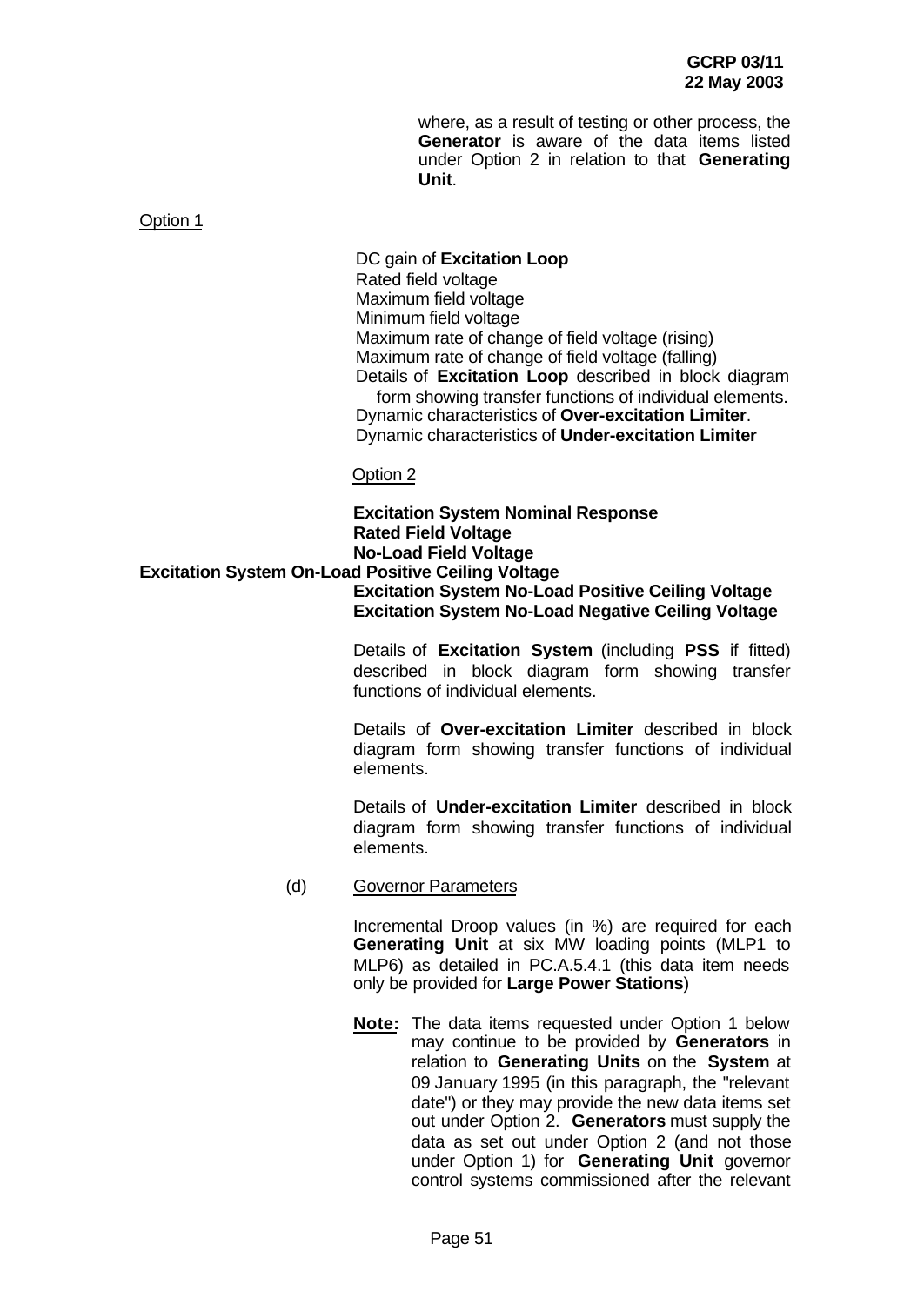date, those **Generating Unit** governor control systems recommissioned for any reason such as refurbishment after the relevant date and **Generating Unit** governor control systems where, as a result of testing or other process, the **Generator** is aware of the data items listed under Option 2 in relation to that **Generating Unit**.

### Option 1

### (i) Governor Parameters (for Reheat **Steam Units**)

HP governor average gain MW/Hz Speeder motor setting range HP governor valve time constant HP governor valve opening limits HP governor valve rate limits Reheater time constant (**Active Energy** stored in reheater)

- IP governor average gain MW/Hz
- IP governor setting range
- IP governor valve time constant
- IP governor valve opening limits
- IP governor valve rate limits

Details of acceleration sensitive elements in HP & IP governor loop.

A governor block diagram showing transfer functions of individual elements.

#### (ii) Governor Parameters (for Non-Reheat **Steam Units** and **Gas Turbine Units**)

Governor average gain Speeder motor setting range Time constant of steam or fuel governor valve Governor valve opening limits Governor valve rate limits Time constant of turbine Governor block diagram

#### The following data items need only be supplied for **Large Power Stations:-**

(iii) Boiler & Steam Turbine Data

Boiler Time Constant (Stored **Active Energy**) s HP turbine response ratio: proportion of **Primary Response** % arising from HP turbine.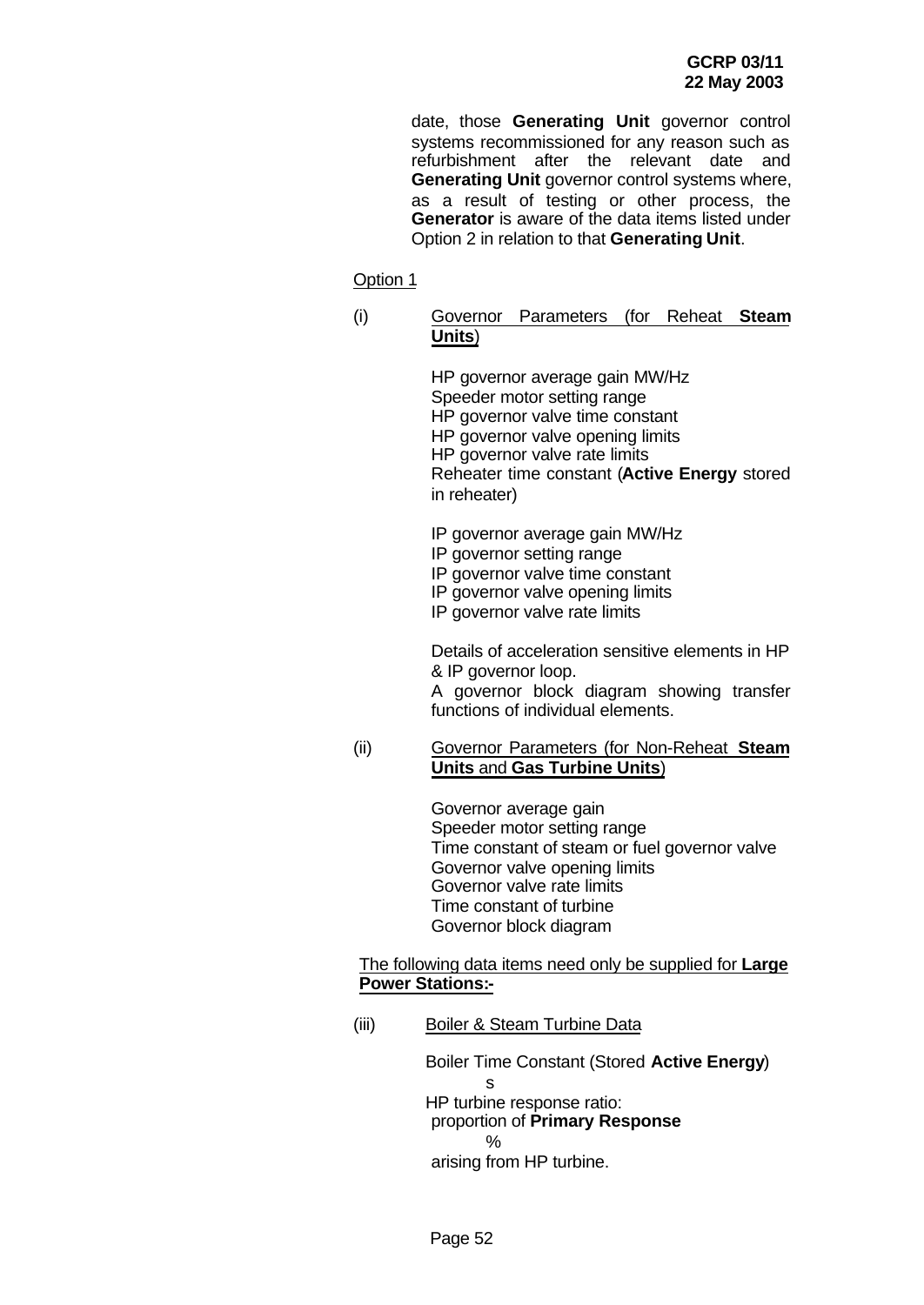HP turbine response ratio: proportion of **High Frequency Response** % arising from HP turbine.

[End of Option 1]

Option 2

(i) Governor and associated prime mover Parameters - All **Generating Units** Governor Block Diagram showing transfer function of individual elements including acceleration sensitive elements. Governor Time Constant (in seconds) Speeder Motor Setting Range (%) Average Gain (MW/Hz) Governor Deadband (this data item need only be provided for **Large Power Stations**) - Maximum Setting  $+H<sub>z</sub>$ - Normal Setting  $+Hz$ - Minimum Setting ±Hz Where the **Generating Unit** governor does not have a selectable deadband facility, then the actual value of the deadband need only be provided (ii) Governor and associated prime mover Parameters - **Steam Units** HP Valve Time Constant (in seconds) HP Valve Opening Limits (%) HP Valve Opening Rate Limits (%/second) HP Value Closing Rate Limits (%/second) HP Turbine Time Constant (in seconds) IP Valve Time Constant (in seconds) IP Valve Opening Limits (%) IP Valve Opening Rate Limits (%/second) IP Value Closing Rate Limits (%/second) IP Turbine Time Constant (in seconds) LP Valve Time Constant (in seconds) LP Valve Opening Limits (%) LP Valve Opening Rate Limits (%/second) LP Value Closing Rate Limits (%/second) LP Turbine Time Constant (in seconds) Reheater Time Constant (in seconds) Boiler Time Constant (in seconds)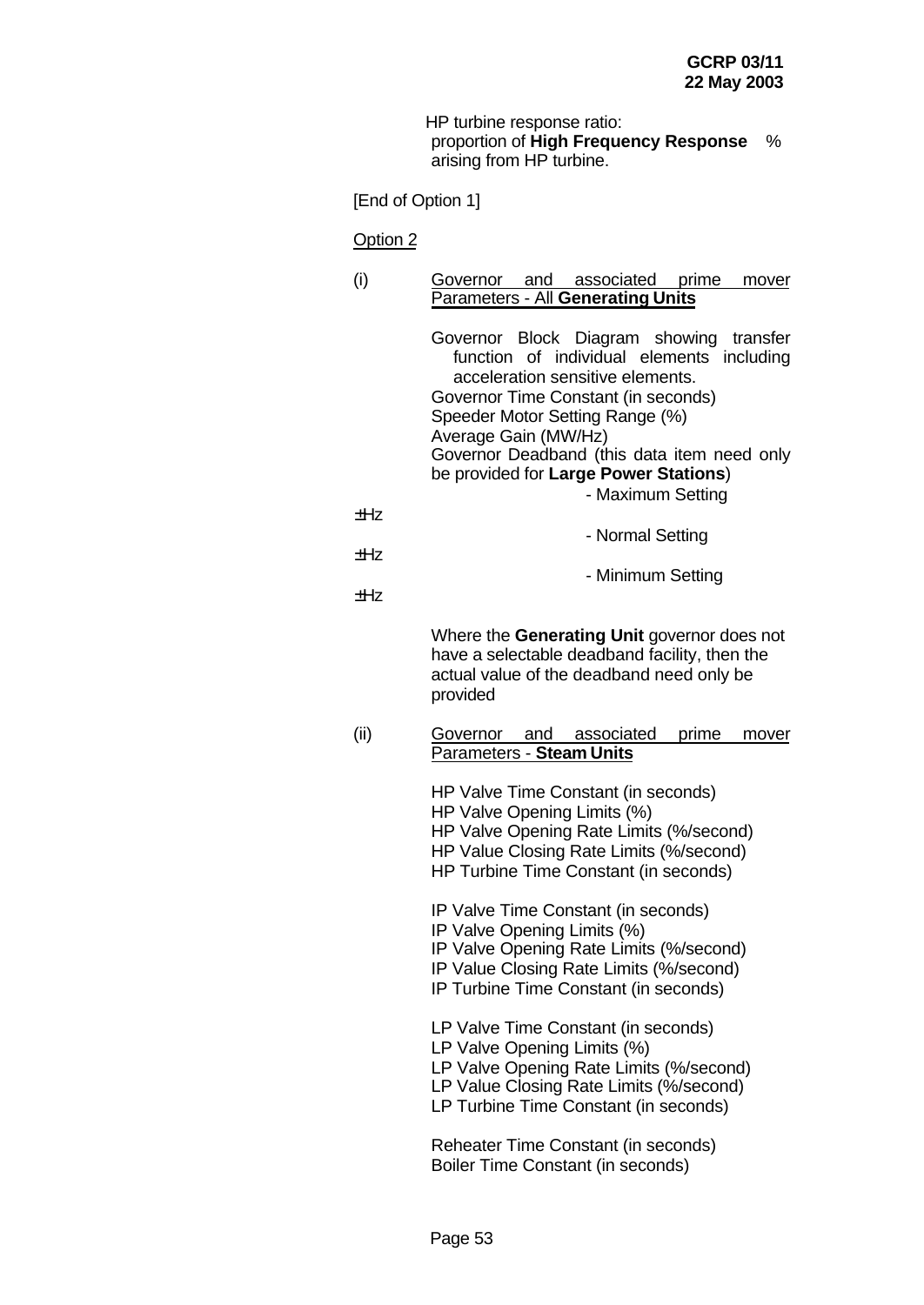HP Power Fraction (%) IP Power Fraction (%)

(iii) Governor and associated prime mover Parameters - **Gas Turbine Units**

> Inlet Guide Vane Time Constant (in seconds) Inlet Guide Vane Opening Limits (%) Inlet Guide Vane Opening Rate Limits (%/second) Inlet Guide Vane Closing Rate Limits (%/second) Fuel Valve Constant (in seconds) Fuel Valve Opening Limits (%) Fuel Valve Opening Rate Limits (%/second) Fuel Valve Closing Rate Limits (%/second)

Waste Heat Recovery Boiler Time Constant (in seconds)

(iv) Governor and associated prime mover Parameters - Hydro Generating Units

> Guide Vane Actuator Time Constant (in seconds) Guide Vane Opening Limits (%) Guide Vane Opening Rate Limits (%/second) Guide Vane Closing Rate Limits (%/second) Water Time Constant (in seconds)

[End of Option 2]

(e) Unit Control Options

The following data items need only be supplied with respect to **Large Power Stations**:

Maximum droop % Normal droop % Minimum droop % Maximum **Frequency** deadband  $+Hz$ Normal **Frequency** deadband ±Hz Minimum **Frequency** deadband ±Hz Maximum output deadband

±MW Normal output deadband ±MW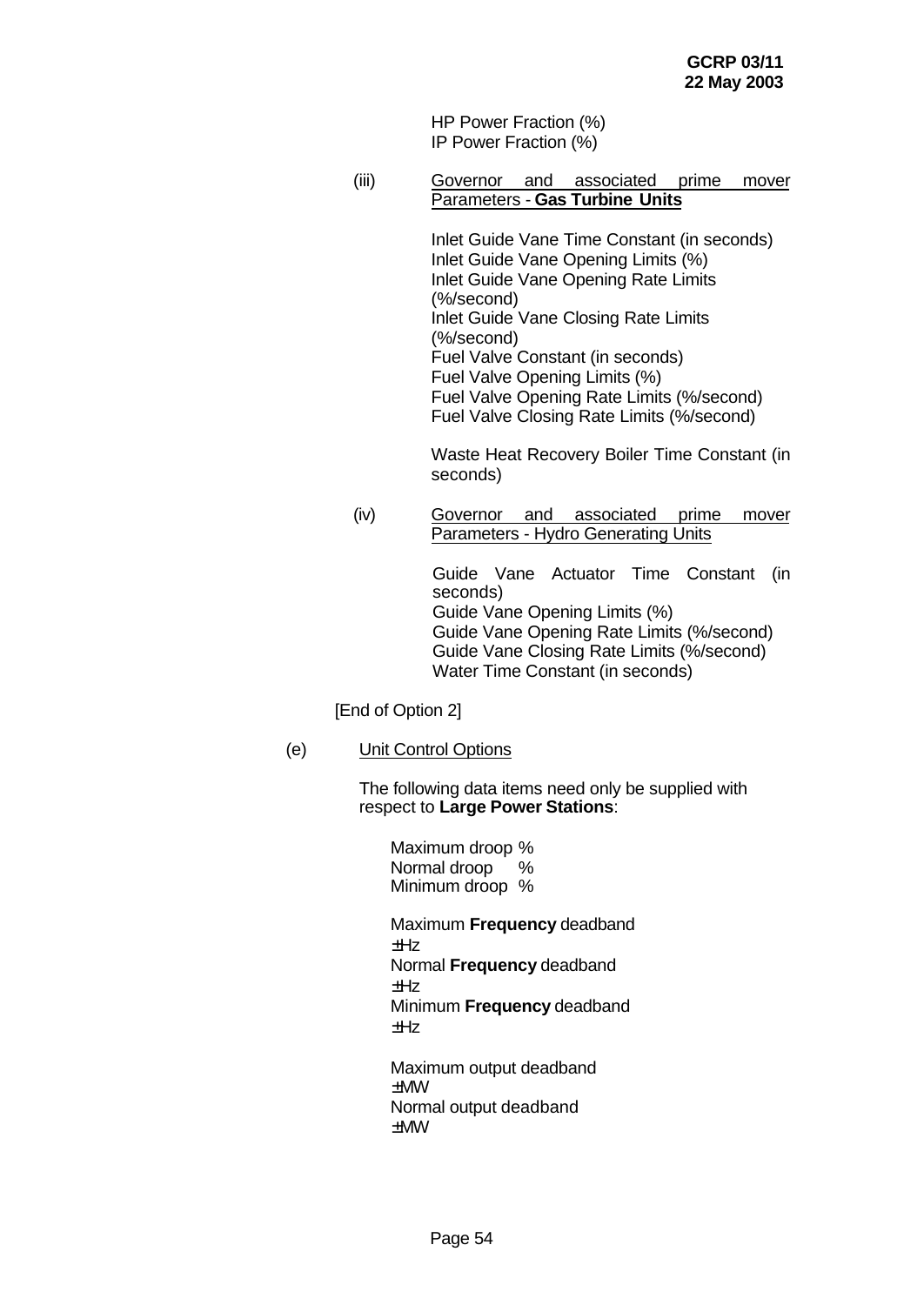#### **Minimum output deadband ±MW**

**Frequency** settings between which Unit Load Controller droop applies:

| - | <b>Maximum</b> |  |
|---|----------------|--|
| - | <b>Normal</b>  |  |
| - | <b>Minimum</b> |  |

State if sustained response is normally selected.

#### (f) Plant Flexibility Performance

The following data items need only be supplied with respect to **Large Power Stations,** and should be provided with respect to each **Genset:**

- # Run-up rate to **Registered Capacity,**
- # Run-down rate from **Registered Capacity**,

# # **Synchronising Generation**,

Regulating range **Load** rejection capability while still **Synchronised** and able to supply **Load.**

Data items marked with a hash (#) should be applicable to a **Genset** which has been **Shutdown** for 48 hours.

- Data items marked with an asterisk are already requested under part 1, PC.A.3.3.1, to facilitate an early assessment by **NGC** as to whether detailed stability studies will be required before an offer of terms for a **CUSC Contract** can be made. Such data items have been repeated here merely for completeness and need not, of course, be resubmitted unless their values, known or estimated, have changed.
- PC.A.5.4 **Non-Synchronous Generating Unit** and Associated Control System Data
- PC.A.5.4.1 The data submitted below are not intended to constrain any **Ancillary Services Agreement**
- PC.A.5.4.2 The following **Power Park Unit, Power Park Module** and **Power Station** parameters data should be supplied in the case of a **Power Park Module** not connected to the **Total System** by a **DC Converter**:
	- (a) **Power Park Unit** parameters

Rated MVA Rated Terminal Voltage Inertia Constant (MWsec/MVA)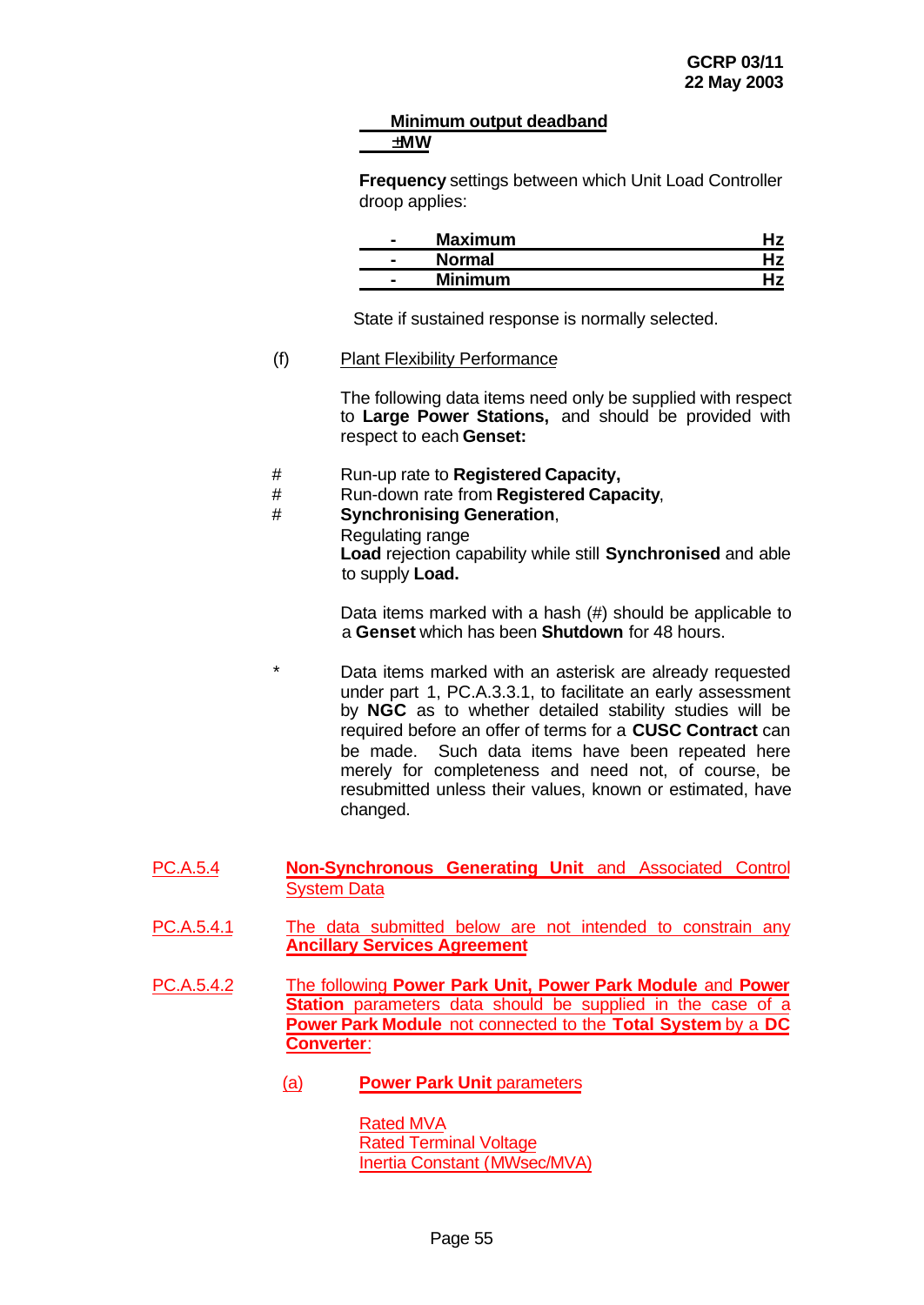Stator Resistance. Stator Reactance. Magnetising Reactance. Rotor Resistance. Rotor Reactance.

The optimal rotor power coefficient  $(C_p)$  versus tip speed ratio curve where applicable. The tip speed ratio is defined as  $\Omega$ R/U where  $\Omega$  is the angular velocity of the rotor, R is the radius of the wind turbine rotor and U is the wind speed.

Where applicable the electrical power versus rotor speed for a range of wind speeds. Where applicable, the transfer function block diagram including parameters should be provided including the torque speed controller (maximum power tracking control system)

Note: Rotor resistance and reactance values should be given for both starting and running conditions.

Additionally for Doubly Fed Induction Generators the following information is also required:

- (i) The rotor speed range.
- (ii) Power Converter Rating (MVA)
- (iii) Transfer function block diagram, parameters and description of the operation of the power electronic converter including the torque speed controller.

For a **Power Park Unit** consisting of a synchronous machine in combination with a back to back **DC Converter** the information should be given in accordance with the applicable sections of PC.A.5.4.3.1 and PC.A.5.4.3.2 together with the inertia constant and symmetrical three phase short-circuit current infeed after subtransient contribution has significantly decayed at the machine side of the back to back **DC Converter**.

(b) Voltage/Reactive Power/Power Factor Control System parameters

> For the **Power Park Unit** and **Power Park Module** details of Voltage/Reactive Power/Power Factor controller (and PSS if fitted) described in block diagram form showing transfer functions and parameters of individual elements.

(c) Frequency Control System parameters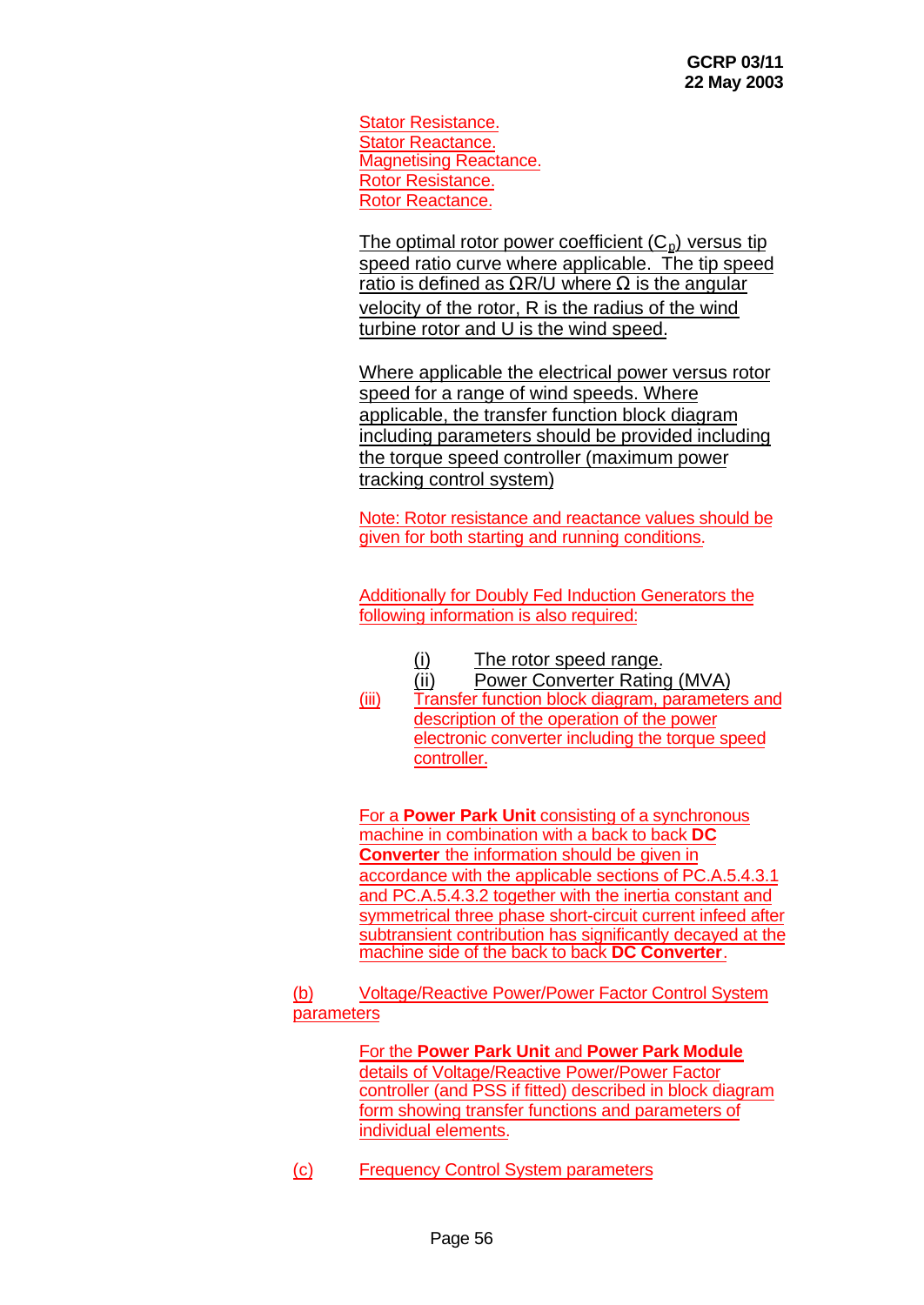For the **Power Park Unit** and **Power Park Module** details of the frequency controller described in block diagram form showing transfer functions and parameters of individual elements.

(d) Protection

Details of settings for the following protection relays: Under frequency, Over Frequency, Under Voltage, Over Voltage, Rate of Change of Frequency, Rotor Over current, Stator Over current, High Wind Speed Shut Down Level.

### (e) Harmonic and Flicker Parameters

When connecting a Power Park Module, it is necessary for NGC to evaluate the production of flicker and harmonics on NGC and User's Systems. At NGC's reasonable request, the User is required to submit the following data (as defined in IEC 61400-21 (2001)) for each Power Park Unit:- Flicker coefficient for continuous operation. Flicker step factor. Number of switching operations in a 10 minute window. Number of switching operations in a 2 hour window. Voltage change factor. Harmonic Current Injection.

- PC.A.5.4.3 **DC Converter**
- PC.A.5.4.3.1 For a **DC Converter** at a **DC Converter Station** or a **Power Park Module** connected to the **Total System** by a **DC Converter** the following information for **DC Converter** and **DC Network** should be supplied:
	- (a) **DC Converter** Parameters **Rated MW** per pole for transfer in each direction: **DC Converter** type (i.e. current or voltage source); Number of poles and pole arrangement; Rated DC voltage/pole (kV); Return path arrangement;
	- (b) **DC Converter** Transformer Parameters Rated MVA Nominal primary voltage (kV); Nominal secondary (converter-side) voltage(s) (kV); Winding and earthing arrangement; Positive phase sequence reactance at minimum. maximum and nominal tap;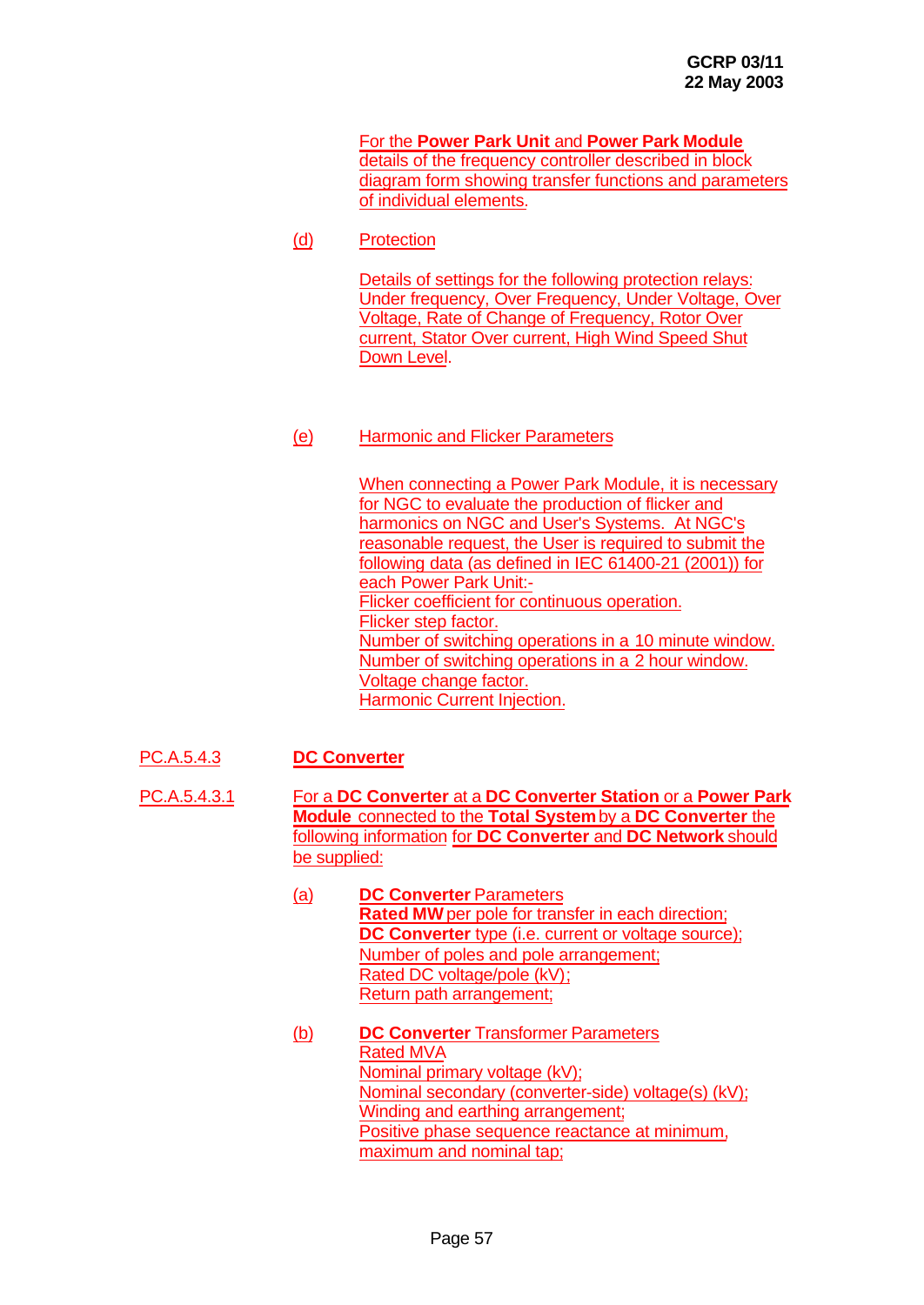Positive phase sequence resistance at minimum, maximum and nominal tap; Zero phase sequence reactance; Tap-changer range in %; number of tap-changer steps;

- (c) **DC Network** Parameters Rated DC Voltage per pole; Rated DC Current per pole; Single line diagram of the complete **DC Network**; Details of the complete **DC Network**, including resistance, inductance and capacitance of all DC cables and/or DC lines; Details of any DC reactors (including DC reactor resistance), DC capacitors and/or DC-side filters that form part of the **DC Network**;
- (d) AC Filter Reactive Compensation Equipment Parameters

Note: The data provided pursuant to this paragraph must not include any contribution from reactive compensation plant owned by **NGC.**

Total number of AC filter banks. Single line diagram of filter arrangement and

connections;

**Reactive Power** rating for each AC filter bank ,capacitor bank or operating range of each item of reactive compensation equipment, at rated voltage; Performance Chart showing **Reactive Power** capability of the **DC Converter,** as a function of MW transfer, with all filters and reactive compensation plant, belonging to the **DC Converter Station** working correctly.

Note: Details in PC.A.5.4.3.1 are required for each **DC Converter** connected to the **DC Network**, unless each is identical or where the data has already been submitted for an identical **DC Converter** at another **Connection Point**.

Note: For a **Power Park Module** connected to the **Grid Entry point** or (**User System Entry Point** if Embedded) by a **DC Converter** the equivalent inertia and fault infeed at the **Power Park Unit** should be given.

**DC Converter** Control System Models

PC.A.5.4.3.2 The following data is required by **NGC** to represent **DC Converters** and associated **DC Networks** in dynamic power system simulations, in which the AC power system is typically represented by a positive sequence equivalent. **DC Converters** are represented by simplified equations and are not modelled to switching device level.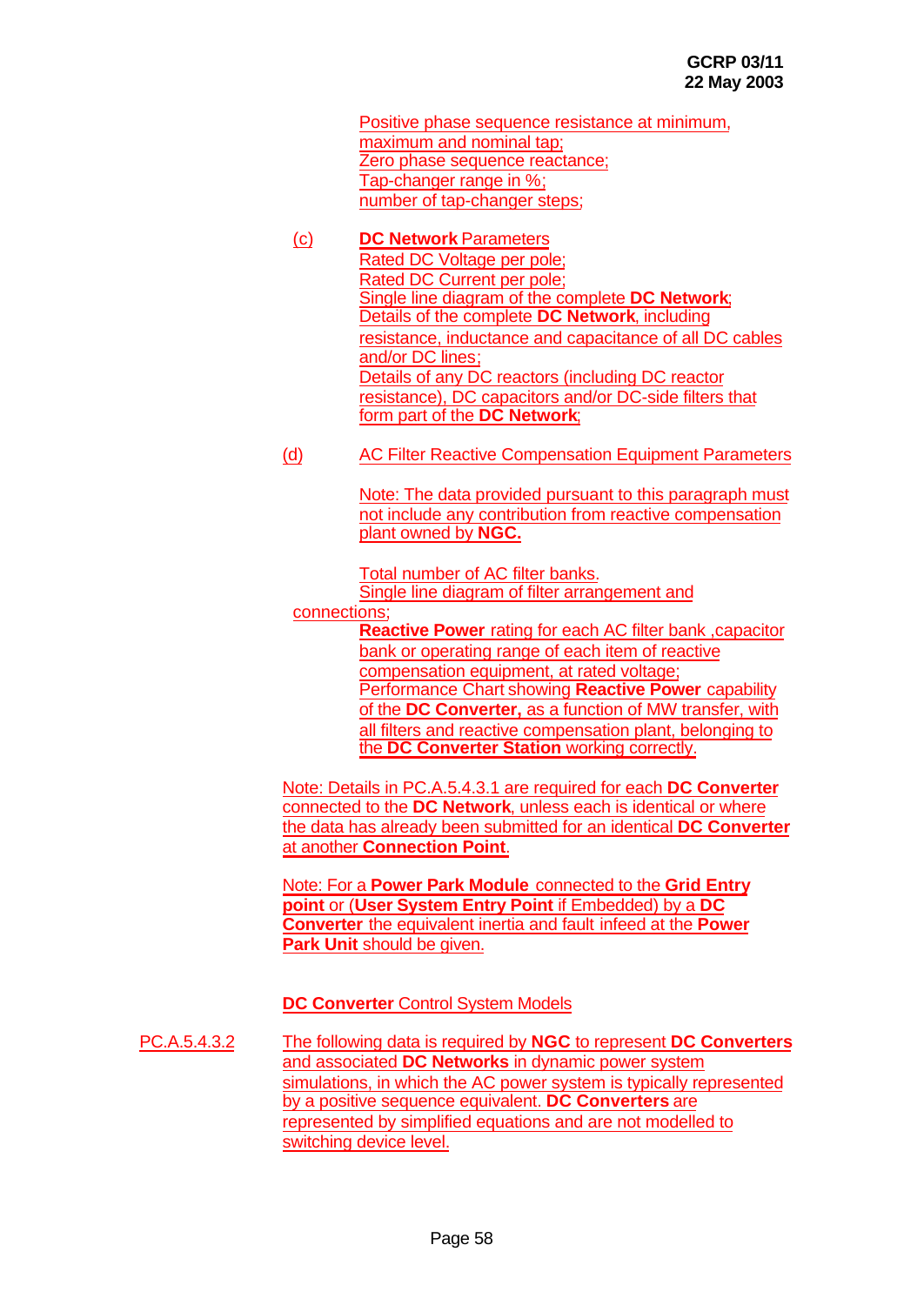- (i) Static  $V_{DC}$ - $I_{DC}$  (DC voltage DC current) characteristics, for both the rectifier and inverter modes for a current source converter. Static  $V_{DC}$ - $P_{DC}$  (DC voltage - DC power) characteristics, for both the rectifier and inverter modes for a voltage source converter. Transfer function block diagram including parameters representation of the control systems of each **DC Converter** and of the **DC Converter Station**, for both the rectifier and inverter modes. A suitable model would feature the **DC Converter** firing angle as the output variable.
- (ii) Transfer function block diagram representation including parameters of the **DC Converter** transformer tap changer control systems, including time delays
- (iii) Transfer function block diagram representation including parameters of AC filter and reactive compensation equipment control systems, including any time delays.
- (iv) Transfer function block diagram representation including parameters of any frequency and/or load control systems.
- (v) Transfer function block diagram representation including parameters of any small signal modulation controls such as power oscillation damping controls or subsynchronous oscillation damping controls, that have not been submitted as part of the above control system data
- (vi) Transfer block diagram representation of the reactive power control at converter ends for a voltage source converter.

Plant Flexibility Performance

- PC.A.5.4.3.3 The following information on plant flexibility and performance should be supplied:
	- (i) Nominal and maximum (emergency) loading rate with the **DC Converter** in rectifier mode.
	- (ii) Nominal and maximum (emergency) loading rate with the **DC Converter** in inverter mode.
	- (iii) Maximum recovery time, to 90% of pre-fault loading, following an AC system fault or severe voltage depression.
	- (iv) Maximum recovery time, to 90% of pre-fault loading, following a transient **DC Network** fault.
- PC.A.5.4.3.4 Harmonic Assessment Information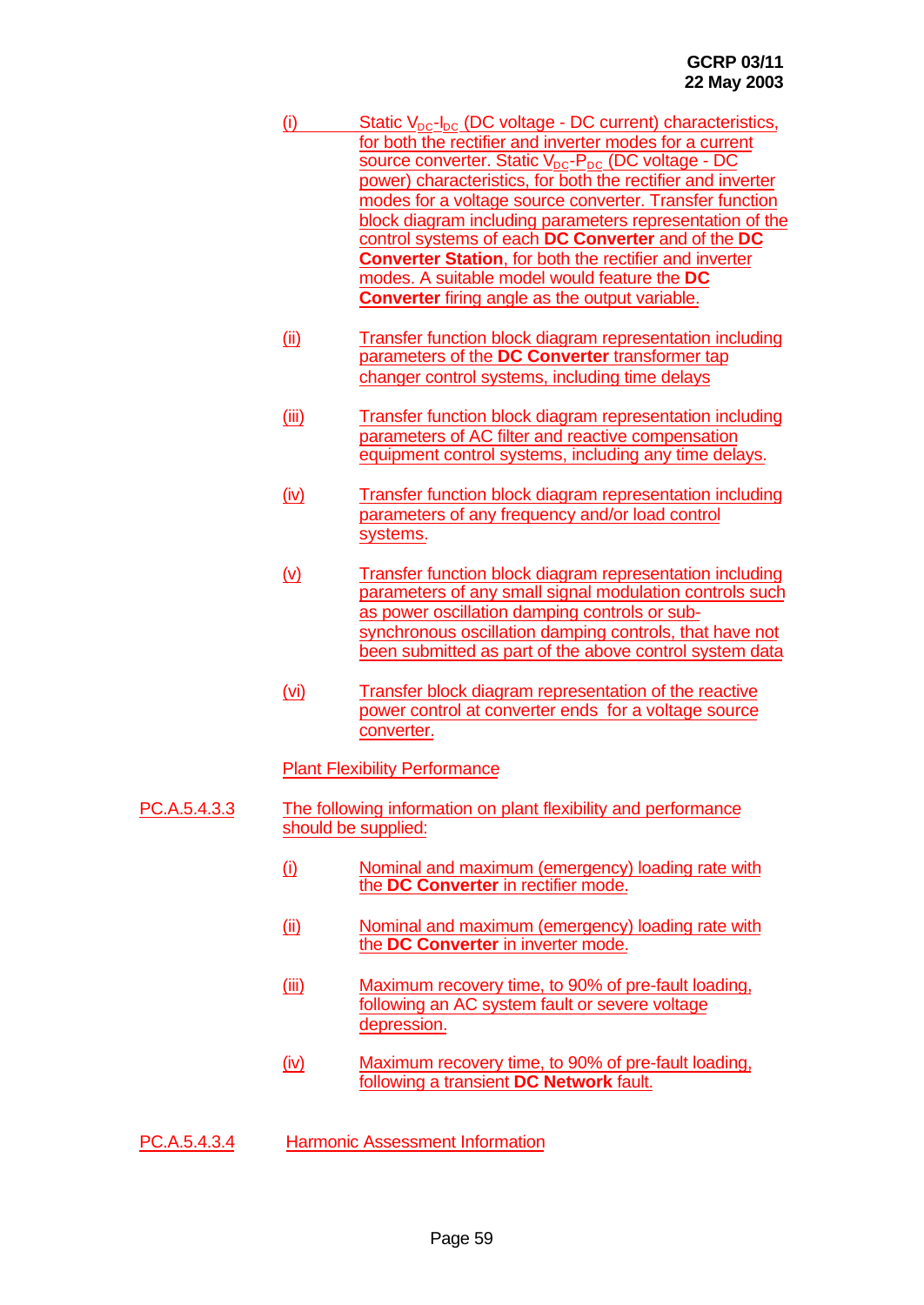**DC Converter** owners shall provide such additional further information as required by **NGC** in order that compliance with CC.6.1.5 can be demonstrated.

#### PC.A.5.45 Response data for **Frequency** changes

The information detailed below is required to describe the actual frequency response capability profile as illustrated in Figure CC.A.3.1 of the **Connection Conditions,** and need only be provided for each **Genset** at a **Large Power Stations.**

In this **PC.A.5.4**, for a **CCGT Module** with more than one **Generating Unit**, the phrase **Minimum Generation** applies to the entire **CCGT Module** operating with all **Generating Units Synchronised** to the **System**. Similarly for a **Power Park Module** with more than one **Power Park Unit**, the phrase **Minimum Generation** applies to the entire **Power Park Module** operating with all **Power Park Units Synchronised** to the **System.**

#### PC.A.5. 45.1 MW loading points at which data is required

Response values are required at six MW loading points (MLP1 to MLP6) for each **Genset**. **Primary** and **Secondary Response** values need not be provided for MW loading points which are below **Minimum Generation**. MLP1 to MLP6 must be provided to the nearest MW.

Prior to the **Genset** being first **Synchronised**, the MW loading points must take the following values :-

| MLP1             | <b>Designed Minimum Operating Level</b> |
|------------------|-----------------------------------------|
| MLP <sub>2</sub> | <b>Minimum Generation</b>               |
| MLP3             | 70% of Registered Capacity              |
| MLP4             | 80% of Registered Capacity              |
| MLP <sub>5</sub> | 95% of Registered Capacity              |
| MLP6             | <b>Registered Capacity</b>              |
|                  |                                         |

When data is provided after the **Genset** is first **Synchronised**, the MW loading points may take any value between **Designed Minimum Operating Level** and **Registered Capacity** but the value of the **Designed Minimum Operating Level** must still be provided if it does not form one of the MW loading points.

#### PC.A.5. 45.2 **Primary** and **Secondary Response** to **Frequency** fall

**Primary** and **Secondary Response** values for a -0.5Hz ramp are required at six MW loading points (MLP1 to MLP6) as detailed above

#### PC.A.5. 45.3 **High Frequency Response** to **Frequency** rise

**High Frequency Response** values for a +0.5Hz ramp are required at six MW loading points (MLP1 to MLP6) as detailed above.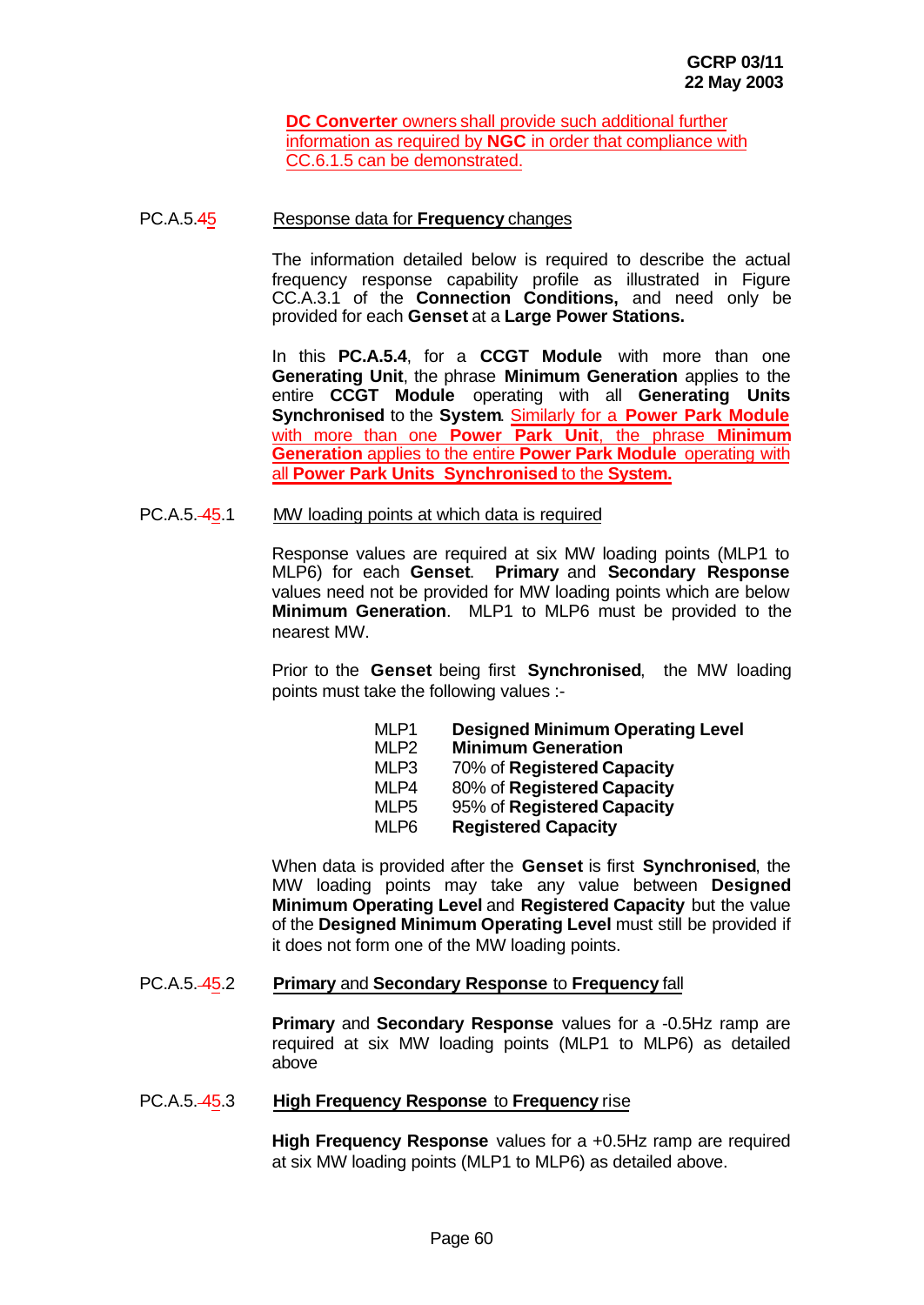# PC.A.6 **USERS' SYSTEM** DATA

- PC.A.6.1 Introduction
- PC.A.6.1.1 Each **User**, whether connected directly via an existing **Connection Point** to the **NGC Transmission System** or seeking such a direct connection, shall provide **NGC** with data on its **User System** which relates to the **Connection Site** containing the **Connection Point** both current and forecast, as specified in PC.A.6.2 to PC.A.6.6.
- PC.A.6.1.2 Each **User** must reflect the system effect at the **Connection Site(s)** of any third party **Embedded** within its **User System** whether existing or proposed.
- PC.A.6.1.3 PC.A.6.2, and PC.A.6.4 to PC.A.6.6 consist of data which is only to be supplied to **NGC** at **NGC's** reasonable request. In the event that **NGC** identifies a reason for requiring this data, **NGC** shall write to the relevant **User**(s), requesting the data, and explaining the reasons for the request. If the **User**(s) wishes, **NGC** shall also arrange a meeting at which the request for data can be discussed, with the objective of identifying the best way in which **NGC**'s requirements can be met.

#### PC.A.6.2 Transient Overvoltage Assessment Data

- PC.A.6.2.1 It is occasionally necessary for **NGC** to undertake transient overvoltage assessments (e.g. capacitor switching transients, switchgear transient recovery voltages, etc). At **NGC'**s reasonable request, each **User** is required to provide the following data with respect to the **Connection Site**, current and forecast, together with a **Single Line Diagram** where not already supplied under PC.A.2.2.1, as follows:-
	- (a) busbar layout plan(s), including dimensions and geometry showing positioning of any current and voltage transformers, through bushings, support insulators, disconnectors, circuit breakers, surge arresters, etc. Electrical parameters of any associated current and voltage transformers, stray capacitances of wall bushings and support insulators, and grading capacitances of circuit breakers;
	- (b) Electrical parameters and physical construction details of lines and cables connected at that busbar. Electrical parameters of all plant e.g., transformers (including neutral earthing impedance or zig-zag transformers, if any), series reactors and shunt compensation equipment connected at that busbar (or to the tertiary of a transformer) or by lines or cables to that busbar;
	- (c) Basic insulation levels (BIL) of all **Apparatus** connected directly, by lines or by cables to the busbar;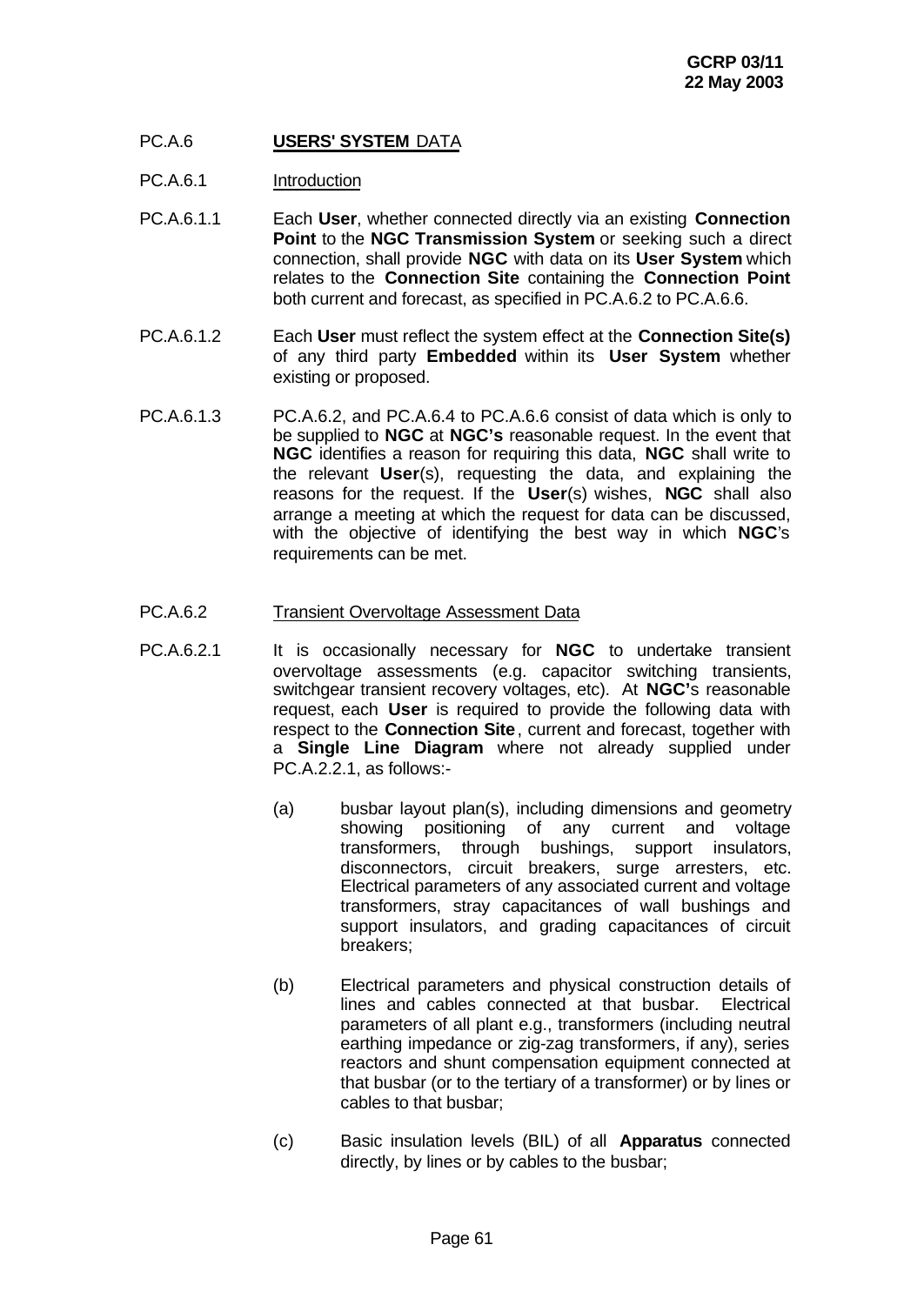- (d) characteristics of overvoltage **Protection** devices at the busbar and at the termination points of all lines, and all cables connected to the busbar;
- (e) fault levels at the lower voltage terminals of each transformer connected directly or indirectly to the **NGC Transmission System** without intermediate transformation;
- (f) the following data is required on all transformers operating at **Supergrid Voltage**: three or five limb cores or single phase units to be specified, and operating peak flux density at nominal voltage;
- (g) an indication of which items of equipment may be out of service simultaneously during **Planned Outage** conditions.

#### PC.A.6.3 **User's Protection Data**

#### PC.A.6.3.1 **Protection**

The following information is required which relates only to **Protection** equipment which can trip or inter-trip or close any **Connection Point** circuit-breaker or any **NGC** circuit-breaker. This information need only be supplied once, in accordance with the timing requirements set out in PC.A.1.4(b), and need not be supplied on a routine annual basis thereafter, although **NGC** should be notified if any of the information changes

- (a) a full description, including estimated settings, for all relays and **Protection** systems installed or to be installed on the **User's System;**
- (b) a full description of any auto-reclose facilities installed or to be installed on the **User's System**, including type and time delays;
- (c) a full description, including estimated settings, for all relays and **Protection** systems or to be installed on the generator, generator transformer, **Station Transformer** and their associated connections;
- (d) for **Generating Units** (other than **Power Park Units**) or **Power Park Modules** having (or intended to have) a circuit breaker at the generator terminal voltage, clearance times for electrical faults within the **Generating Unit** (other than a **Power Park Unit**) or **Power Park Module** zone;
- (e) the most probable fault clearance time for electrical faults on any part of the **User's System** directly connected to the **NGC Transmission System.**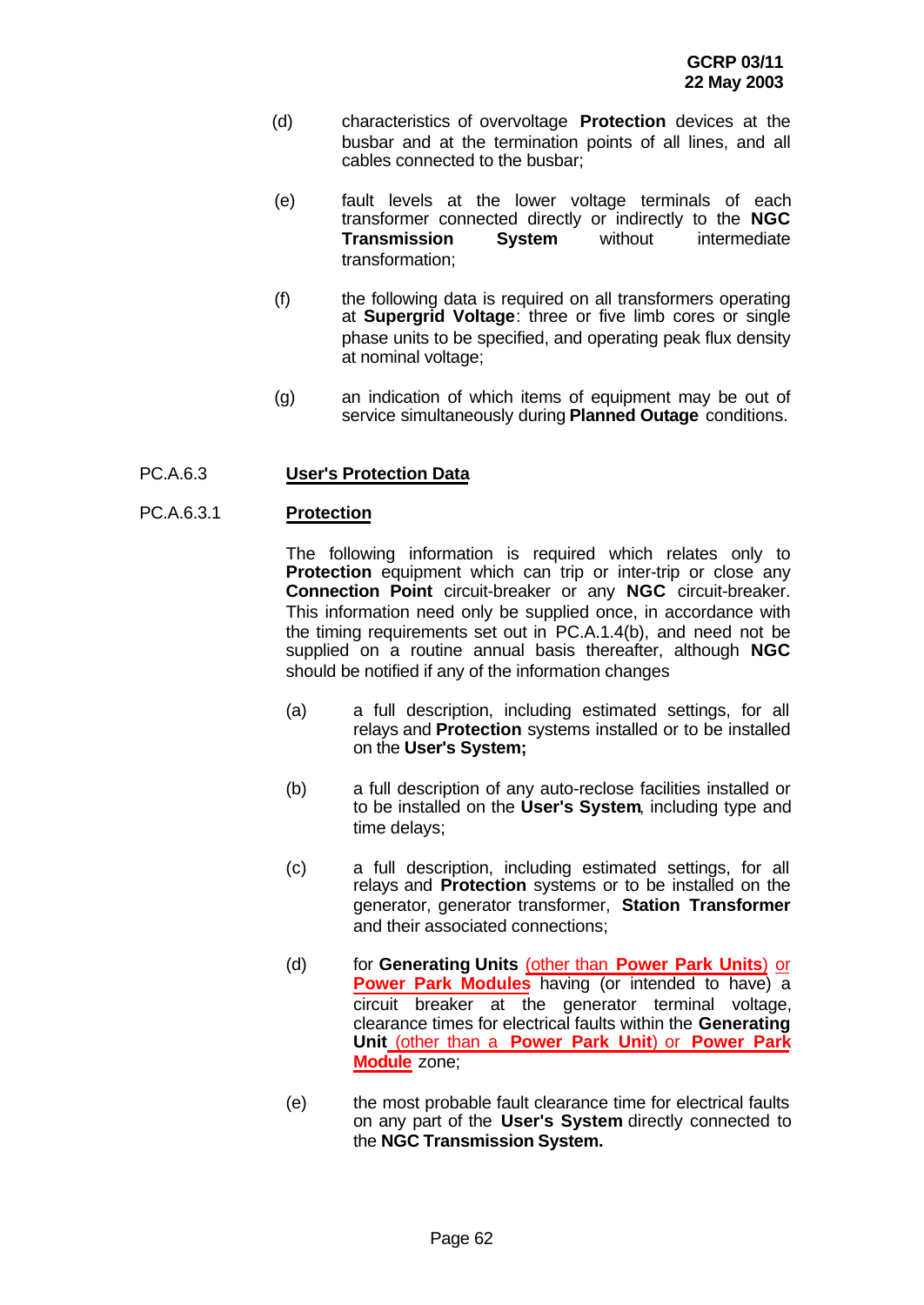- PC.A.6.4 Harmonic Studies
- PC.A.6.4.1 It is occasionally necessary for **NGC** to evaluate the production/magnification of harmonic distortion on **NGC** and **User's Systems**, especially when **NGC** is connecting equipment such as capacitor banks. At **NGC**'s reasonable request, each **User** is required to submit data with respect to the **Connection Site**, current and forecast, and where not already supplied under PC.A.2.2.4 and PC.A.2.2.5, as follows:-
- PC.A.6.4.2 Overhead lines and underground cable circuits of the **User's Subtransmission System** must be differentiated and the following data provided separately for each type:-

Positive phase sequence resistance; Positive phase sequence reactance: Positive phase sequence susceptance;

and for all transformers connecting the **User's Subtransmission System** to a lower voltage:-

> Rated MVA; Voltage Ratio; Positive phase sequence resistance; Positive phase sequence reactance;

and at the lower voltage points of those connecting transformers:-

Equivalent positive phase sequence susceptance;

- Connection voltage and Mvar rating of any capacitor bank and component design parameters if configured as a filter;
- Equivalent positive phase sequence interconnection impedance with other lower voltage points;
- The minimum and maximum **Demand** (both MW and Mvar) that could occur;
- Harmonic current injection sources in Amps at the Connection voltage points. Where the harmonic injection current comes from a diverse group of sources, the equivalent contribution may be established from appropriate measurements;
- Details of traction loads, eg connection phase pairs, continuous variation with time, etc;
- An indication of which items of equipment may be out of service simultaneously during **Planned Outage** conditions.

#### PC.A.6.5 Voltage Assessment Studies

It is occasionally necessary for **NGC** to undertake detailed voltage assessment studies (e.g., to examine potential voltage instability, voltage control co-ordination or to calculate voltage step changes). At **NGC'**s reasonable request, each **User** is required to submit the following data where not already supplied under PC.A.2.2.4 and  $PCA.2.2.5$ :-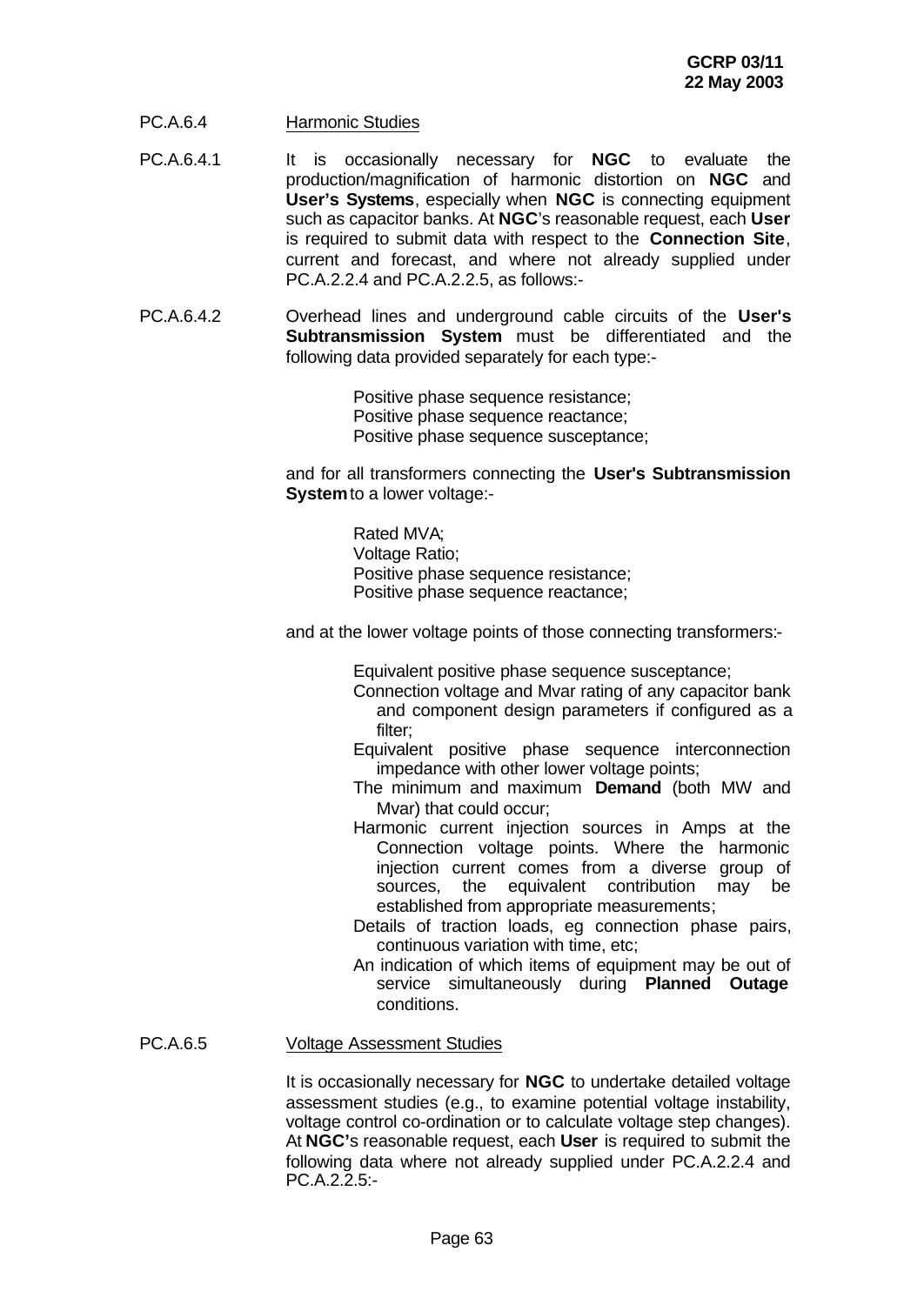#### For all circuits of the **User's Subtransmission System**:-

Positive Phase Sequence Reactance; Positive Phase Sequence Resistance; Positive Phase Sequence Susceptance; Mvar rating of any reactive compensation equipment;

and for all transformers connecting the **User's Subtransmission System** to a lower voltage:-

> Rated MVA; Voltage Ratio; Positive phase sequence resistance; Positive Phase sequence reactance; Tap-changer range; Number of tap steps; Tap-changer type: on-load or off-circuit; AVC/tap-changer time delay to first tap movement; AVC/tap-changer inter-tap time delay;

and at the lower voltage points of those connecting transformers:-

Equivalent positive phase sequence susceptance; Mvar rating of any reactive compensation equipment; Equivalent positive phase sequence interconnection impedance with other lower voltage points;

The maximum **Demand** (both MW and Mvar) that could occur;

Estimate of voltage insensitive (constant power) load content in % of total load at both winter peak and 75% off-peak load conditions.

- PC.A.6.6 Short Circuit Analysis:
- PC.A.6.6.1 Where prospective short-circuit currents on equipment owned, operated or managed by **NGC** are greater than 90% of the equipment rating, and in **NGC'**s reasonable opinion more accurate calculations of short-circuit currents are required, then at **NGC'**s request each **User** is required to submit data with respect to the **Connection Site**, current and forecast, and where not already supplied under PC.A.2.2.4 and PC.A.2.2.5, as follows:

#### PC.A.6.6.2 For all circuits of the **User's Subtransmission System**:-

Positive phase sequence resistance; Positive phase sequence reactance; Positive phase sequence susceptance; Zero phase sequence resistance (both self and mutuals); Zero phase sequence reactance (both self and mutuals); Zero phase sequence susceptance (both self and mutuals);

and for all transformers connecting the **User's Subtransmission System** to a lower voltage:-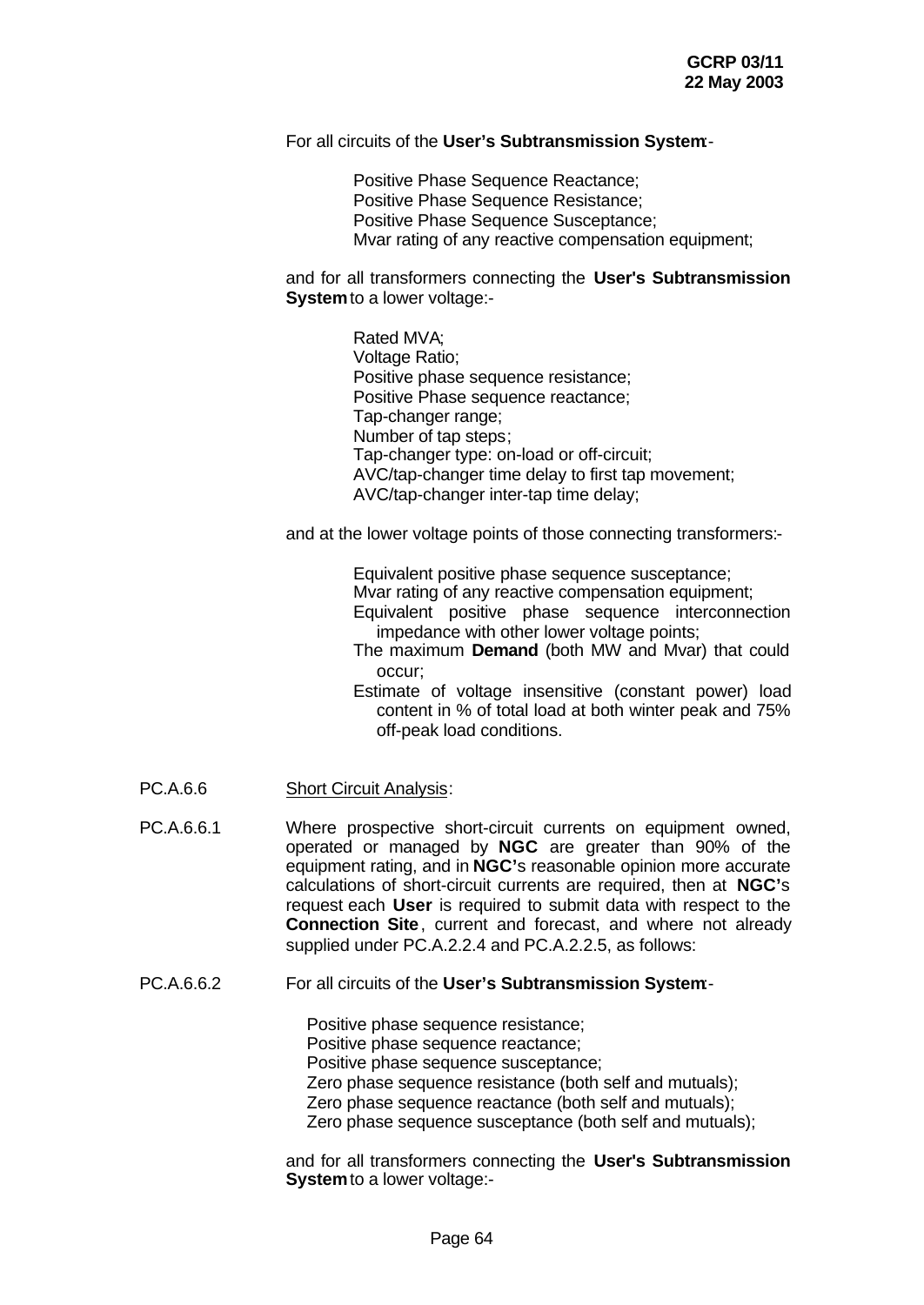Rated MVA; Voltage Ratio; Positive phase sequence resistance (at max, min and nominal tap); Positive Phase sequence reactance (at max, min and nominal tap); Zero phase sequence reactance (at nominal tap); Tap changer range; Earthing method: direct, resistance or reactance; Impedance if not directly earthed;

and at the lower voltage points of those connecting transformers:-

The maximum **Demand** (in MW and Mvar) that could occur; Short-circuit infeed data in accordance with PC.A.2.5.6 unless the **User**'s lower voltage network runs in parallel with the **User**'s **Subtransmission System**, when to prevent double counting in each node infeed data, a  $\pi$  equivalent comprising the data items of PC.A.2.5.6 for each node together with the positive phase sequence interconnection impedance between the nodes shall be submitted.

#### PC.A.7 ADDITIONAL DATA FOR NEW TYPES OF **POWER STATIONS**, **DC CONVERTER STATIONS** AND CONFIGURATIONS

Notwithstanding the **Standard Planning Data** and **Detailed Planning Data** set out in this Appendix, as new types of configurations and operating arrangements of **Power Stations** and **DC Converter Stations** emerge in future, **NGC** may reasonably require additional data to represent correctly the performance of such **Plant** and **Apparatus** on the **System**, where the present data submissions would prove insufficient for the purpose of producing meaningful **System** studies for the relevant parties.

### PLANNING CODE APPENDIX B

#### Single Line Diagram

The diagrams below show two three examples of single line diagrams, showing the detail that should be incorporated in the diagram. The first example is for an **Network Operator** connection, the second for a **Generator** connection, the third for a **Power Park Module** electrically equivalent system.

………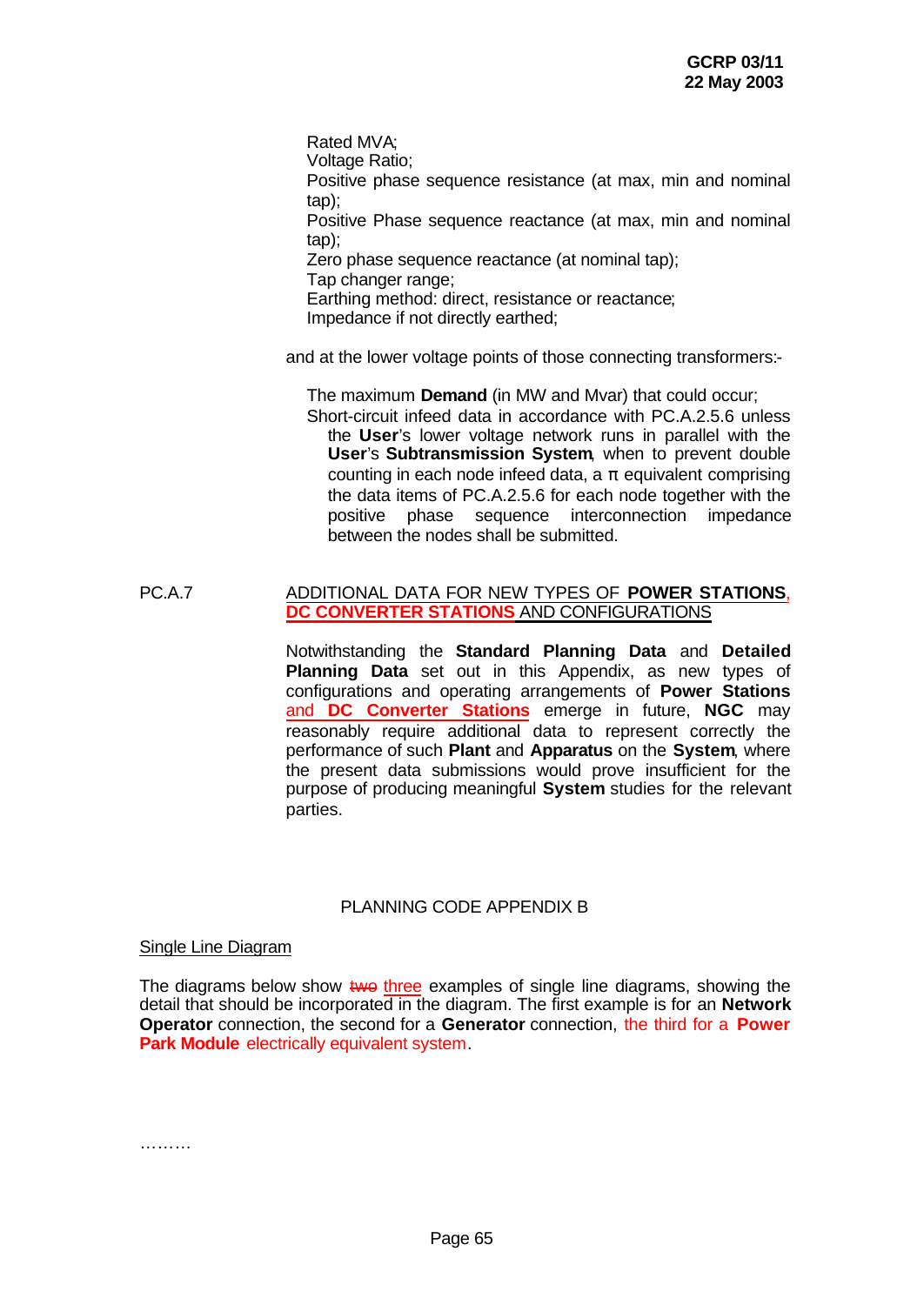# **Power Park Module** Single Line Diagram

………



- Notes : 1) It is recommended that this consists of 'N' actual generators i.e. any equipment external to the generator terminals is considered as part of the Equivalent Network
	- 2) Where a Power Park Module consists of different Power Park Units, the equivalent machine and network can be repeated for each different unit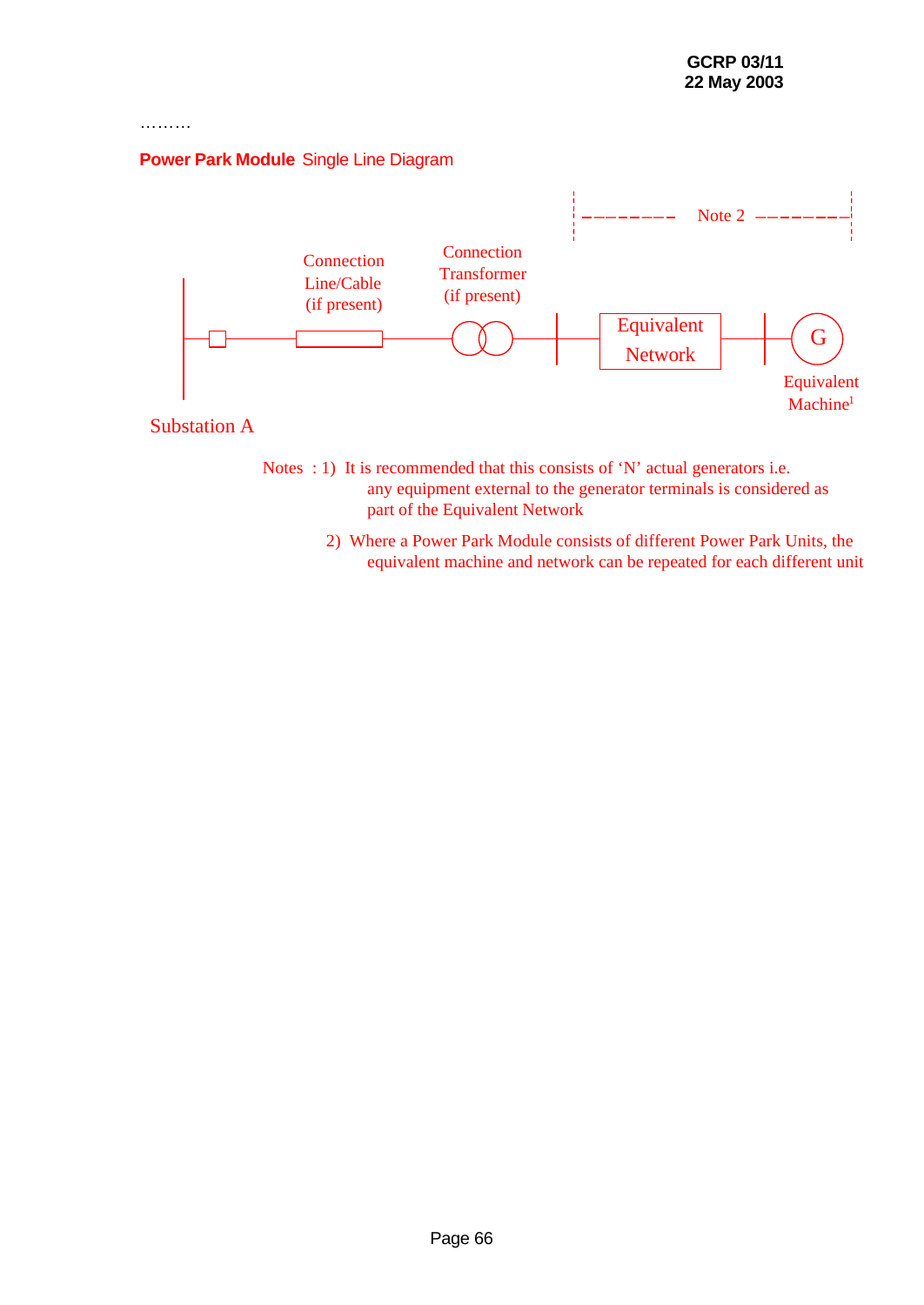# **Definitions**

| $+$ erm | <b>CASABINIANA E</b> |  |          |  | <b>THE REPAIR AND</b> |  |
|---------|----------------------|--|----------|--|-----------------------|--|
|         | --                   |  | .<br>. . |  |                       |  |

**Extracts From The Generating UnitUnless otherwise provided in the Grid Code, any Apparatus which produces electricity, including, for the avoidance of doubt, a CCGT Unit**

# **Connection Conditions**

| CC.1.1 | The Connection Conditions ("CC") specify both the minimum technical,<br>design and operational criteria which must be complied with by any User<br>connected to or seeking connection with the NGC Transmission System<br>or Generators (other than in respect of Small Power Stations) or DC<br><b>Converter Station owners</b> connected to or seeking connection to a User's<br>System which is located in England and/or Wales, and the minimum<br>technical, design and operational criteria with which NGC will comply in<br>relation to the part of the NGC Transmission System at the Connection<br>Site with Users.                                                                                                                                                                                   |
|--------|----------------------------------------------------------------------------------------------------------------------------------------------------------------------------------------------------------------------------------------------------------------------------------------------------------------------------------------------------------------------------------------------------------------------------------------------------------------------------------------------------------------------------------------------------------------------------------------------------------------------------------------------------------------------------------------------------------------------------------------------------------------------------------------------------------------|
| CC.3.1 | The CC applies to NGC and to Users, which in the CC means:<br>Generators (other than those which only have Embedded Small<br>(a)<br><b>Power Stations)</b><br>(b)<br><b>Network Operators</b>                                                                                                                                                                                                                                                                                                                                                                                                                                                                                                                                                                                                                  |
|        | (c)<br><b>Non-Embedded Customers;</b><br><b>DC Converter Station owners: and</b><br><u>(d)</u>                                                                                                                                                                                                                                                                                                                                                                                                                                                                                                                                                                                                                                                                                                                 |
|        | (d)(e) BM Participants and Externally Interconnected System<br>Operators in respect of CC.6.6 only.                                                                                                                                                                                                                                                                                                                                                                                                                                                                                                                                                                                                                                                                                                            |
| CC.4.1 | The CUSC contains provisions relating to the procedure for connection to<br>the NGC Transmission System or, in the case of Embedded Power<br>Stations or <b>Embedded DC Converter Stations</b> , becoming operational<br>and includes provisions relating to certain conditions to be complied with by<br><b>Users</b> prior to NGC notifying the User that it has the right to become<br>operational.                                                                                                                                                                                                                                                                                                                                                                                                         |
| CC.5.1 | The provisions relating to connecting to the NGC Transmission System<br>(or to a User's System in the case of a connection of an Embedded Large<br>Power Station or Embedded Medium Power Station or Embedded DC<br><b>Converter Station</b> ) are contained in the CUSC and/or CUSC Contract (or<br>in the relevant application form or offer for a CUSC Contract), and include<br>provisions relating to both the submission of information and reports relating<br>to compliance with the relevant Connection Conditions for that User,<br>Safety Rules, commissioning programmes, Operation Diagrams and<br>approval to connect. References in this CC to the "Bilateral Agreement"<br>and/or "Construction Agreement" shall be deemed to include references<br>to the application form or offer therefor. |
| CC.5.3 | As explained in the Bilateral Agreement and/or Construction Agreement,<br>of the list:<br>items $\underline{CC.5.2}$ (c), (e), (g), (h) and (k) need not be supplied in respect<br><u>(a)</u><br>of Embedded Power Stations or Embedded DC Converter<br><b>Stations</b>                                                                                                                                                                                                                                                                                                                                                                                                                                                                                                                                        |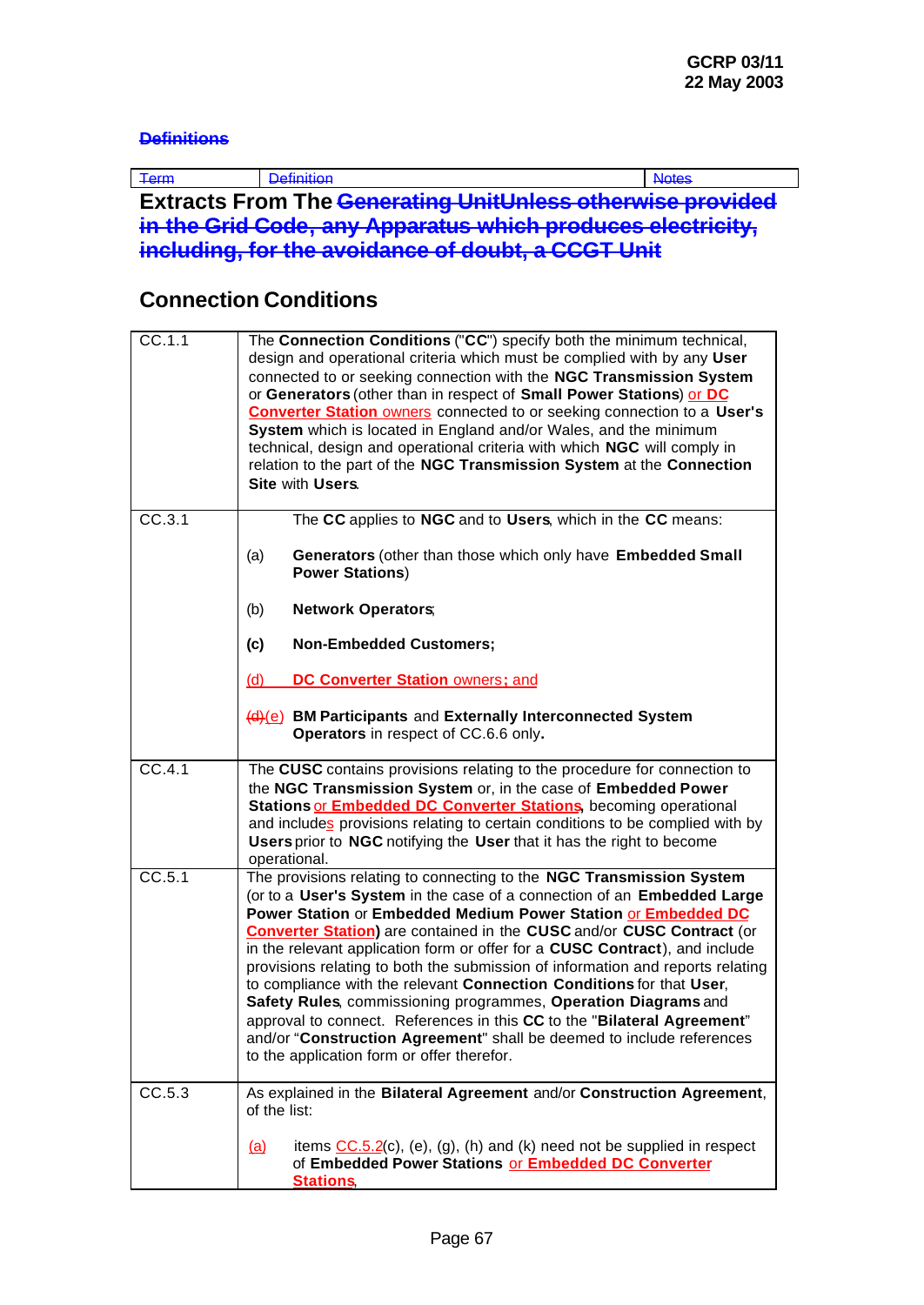| CC.6.2.1.1   | item CC.5.2(i) need not be supplied in respect of Embedded Small<br><u>(b)</u><br>Power Stations or Embedded Medium Power Stations or<br><b>Embedded DC Converter Stations with a Registered Capacity of</b><br>less than 100MW, and<br>items $CC.5.2(d)$ and (j) are only needed in the case where the<br>(c)<br><b>Embedded Power Station or the Embedded DC Converter</b><br><b>Station</b> is within a Connection Site with another User.<br>The design of connections between the NGC Transmission System<br>(a)<br>$and:-$<br>(i)<br>any Generating Unit (other than a CCGT Unit or Power Park<br><b>Unit). DC Converter, Power Park Module or CCGT Module,</b><br>or<br>(ii)<br>any Network Operator's User System, or<br>(iii)<br>Non-Embedded Customers equipment, or |
|--------------|--------------------------------------------------------------------------------------------------------------------------------------------------------------------------------------------------------------------------------------------------------------------------------------------------------------------------------------------------------------------------------------------------------------------------------------------------------------------------------------------------------------------------------------------------------------------------------------------------------------------------------------------------------------------------------------------------------------------------------------------------------------------------------|
|              |                                                                                                                                                                                                                                                                                                                                                                                                                                                                                                                                                                                                                                                                                                                                                                                |
|              | will be consistent with the Licence Standards.                                                                                                                                                                                                                                                                                                                                                                                                                                                                                                                                                                                                                                                                                                                                 |
| CC.6.2.2     | Requirements relating to Generator or DC Converter Station owner/NGC<br><b>Connection Points</b>                                                                                                                                                                                                                                                                                                                                                                                                                                                                                                                                                                                                                                                                               |
| CC.6.2.2.1   | Each connection between a Generating Unit (other than a CCGT Unit or<br>Power Park Unit), or a CCGT Module, DC Converter or Power Park<br>Module and the NGC Transmission System must be controlled by a<br>circuit breaker capable of interrupting the maximum short circuit current at<br>the point of connection. The Seven Year Statement gives values of short<br>circuit current and the rating of NGC circuit breakers at existing and<br>committed Connection Points for future years.                                                                                                                                                                                                                                                                                 |
| CC.6.2.2.2.1 | <b>Minimum Requirements</b>                                                                                                                                                                                                                                                                                                                                                                                                                                                                                                                                                                                                                                                                                                                                                    |
|              | Protection of Generating Units (other than Power Park Units), DC<br><b>Converters or Power Park Modules and their connections to the NGC</b><br>Transmission System must meet the minimum requirements given below.<br>These are necessary to reduce to a practical minimum the impact on the<br>NGC Transmission System of faults on circuits owned                                                                                                                                                                                                                                                                                                                                                                                                                           |
| CC.6.2.2.2.2 | <b>Fault Clearance Times</b>                                                                                                                                                                                                                                                                                                                                                                                                                                                                                                                                                                                                                                                                                                                                                   |
|              | .<br>(b)<br>.<br>On a Generating Unit (other than Power Park Units), DC<br><b>Converter or Power Park Module</b> connected to the NGC<br>Transmission System where only one Main Protection is provided<br>to clear faults on the HV Generator Connections within the required<br>fault clearance time, the Back-Up Protection provided by the<br>Generators or DC Converter Station owners shall operate to give a                                                                                                                                                                                                                                                                                                                                                            |
|              | fault clearance time of no slower than 300 ms at the minimum infeed<br>for normal operation for faults on the HV Generator Connections.<br>On Generating Units (other than Power Park Units), DC<br><b>Converters or Power Park Modules connected to the NGC</b><br>Transmission System at 400 kV and 275 kV where two Main<br>Protections are provided and on Generating Units (other than<br><b>Power Park Units), DC Converters or Power Park Modules</b><br>connected to the NGC Transmission System at 132 kV and below,<br>the Back-Up Protection shall operate to give a fault clearance time<br>of no slower than 800 ms at the minimum infeed for normal operation<br>for faults on the HV Generator Connections.                                                     |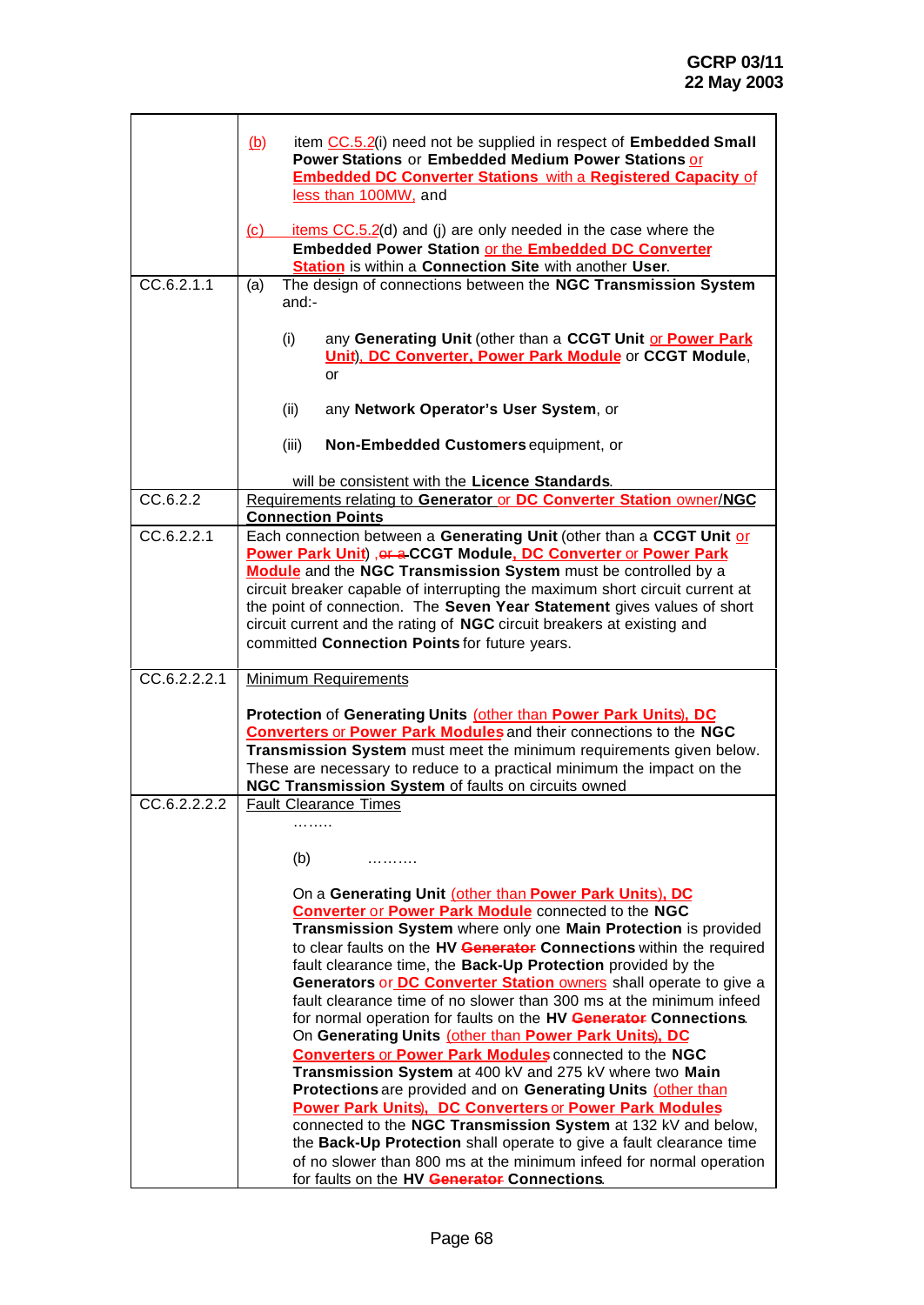L,

|              | (c)<br>When the Generating Unit (other than Power Park Unit), DC<br><b>Converter or Power Park Module</b> is connected to the NGC<br>Transmission System at 400kV or 275kV and a circuit breaker is<br>provided by the Generator, DC Converter Station owner or NGC,<br>as the case may be, to interrupt fault current interchange with the<br>NGC Transmission System, or Generator's System, DC<br><b>Converter Station owner's System, as the case may be, circuit</b><br>breaker fail Protection shall be provided by the Generator, DC<br><b>Converter Station owner, or NGC, as the case may be, on this</b><br>circuit breaker. In the event, following operation of a Protection<br>system, of a failure to interrupt fault current by these circuit-breakers<br>within the Fault Current Interruption Time, the circuit breaker fail<br>Protection is required to initiate tripping of all the necessary<br>electrically adjacent circuit-breakers so as to interrupt the fault<br>current within the next 200 ms. |
|--------------|-----------------------------------------------------------------------------------------------------------------------------------------------------------------------------------------------------------------------------------------------------------------------------------------------------------------------------------------------------------------------------------------------------------------------------------------------------------------------------------------------------------------------------------------------------------------------------------------------------------------------------------------------------------------------------------------------------------------------------------------------------------------------------------------------------------------------------------------------------------------------------------------------------------------------------------------------------------------------------------------------------------------------------|
| CC.6.2.2.3.2 | <b>Circuit-breaker fail Protection</b>                                                                                                                                                                                                                                                                                                                                                                                                                                                                                                                                                                                                                                                                                                                                                                                                                                                                                                                                                                                      |
|              | The Generator_or DC Converter Station owner will install circuit breaker<br>fail Protection equipment in accordance with the requirements of the<br>Bilateral Agreement. The Generator or DC Converter Station owner will<br>also provide a back-trip signal in the event of loss of air from its pressurised<br>head circuit breakers, during the Generating Unit (other than a CCGT Unit<br>or Power Park Unit), er CCGT Module, DC Converter or Power Park<br>Module run-up sequence, where these circuit breakers are installed.                                                                                                                                                                                                                                                                                                                                                                                                                                                                                        |
| CC.6.2.2.3.5 | <b>Signals for Tariff Metering</b>                                                                                                                                                                                                                                                                                                                                                                                                                                                                                                                                                                                                                                                                                                                                                                                                                                                                                                                                                                                          |
|              | Generators and DC Converter Station owners will install current and<br>voltage transformers supplying all tariff meters at a voltage to be specified<br>in, and in accordance with, the Bilateral Agreement.                                                                                                                                                                                                                                                                                                                                                                                                                                                                                                                                                                                                                                                                                                                                                                                                                |
| CC.6.2.2.4   | <b>Work on Protection Equipment</b>                                                                                                                                                                                                                                                                                                                                                                                                                                                                                                                                                                                                                                                                                                                                                                                                                                                                                                                                                                                         |
|              | No busbar Protection, mesh corner Protection, circuit-breaker fail<br>Protection relays, AC or DC wiring (other than power supplies or DC<br>tripping associated with the Generating Unit. DC Converter or Power<br>Park Module itself) may be worked upon or altered by the Generator or DC<br><b>Converter Station</b> owner personnel in the absence of a representative of<br>NGC.                                                                                                                                                                                                                                                                                                                                                                                                                                                                                                                                                                                                                                      |
|              | <b>Voltage Waveform Quality</b>                                                                                                                                                                                                                                                                                                                                                                                                                                                                                                                                                                                                                                                                                                                                                                                                                                                                                                                                                                                             |
| CC.6.1.5     | All Plant and Apparatus connected to the NGC Transmission System,<br>and that part of the NGC Transmission System at each Connection Site,<br>should be capable of withstanding the following distortions of the voltage<br>waveform in respect of harmonic content and phase unbalance:                                                                                                                                                                                                                                                                                                                                                                                                                                                                                                                                                                                                                                                                                                                                    |
|              | (a)<br><b>Harmonic Content</b>                                                                                                                                                                                                                                                                                                                                                                                                                                                                                                                                                                                                                                                                                                                                                                                                                                                                                                                                                                                              |
|              | .                                                                                                                                                                                                                                                                                                                                                                                                                                                                                                                                                                                                                                                                                                                                                                                                                                                                                                                                                                                                                           |
|              | <b>Engineering Recommendation G5/4 contains planning criteria</b><br>which NGC will apply to the connection of non-linear <b>Load</b> to the<br>NGC Transmission System, which may result in harmonic emission<br>limits being specified for these <b>Loads</b> in the relevant <b>Bilateral</b><br>Agreement. The application of the planning criteria will take into<br>account the position of existing and prospective Users' Plant and                                                                                                                                                                                                                                                                                                                                                                                                                                                                                                                                                                                 |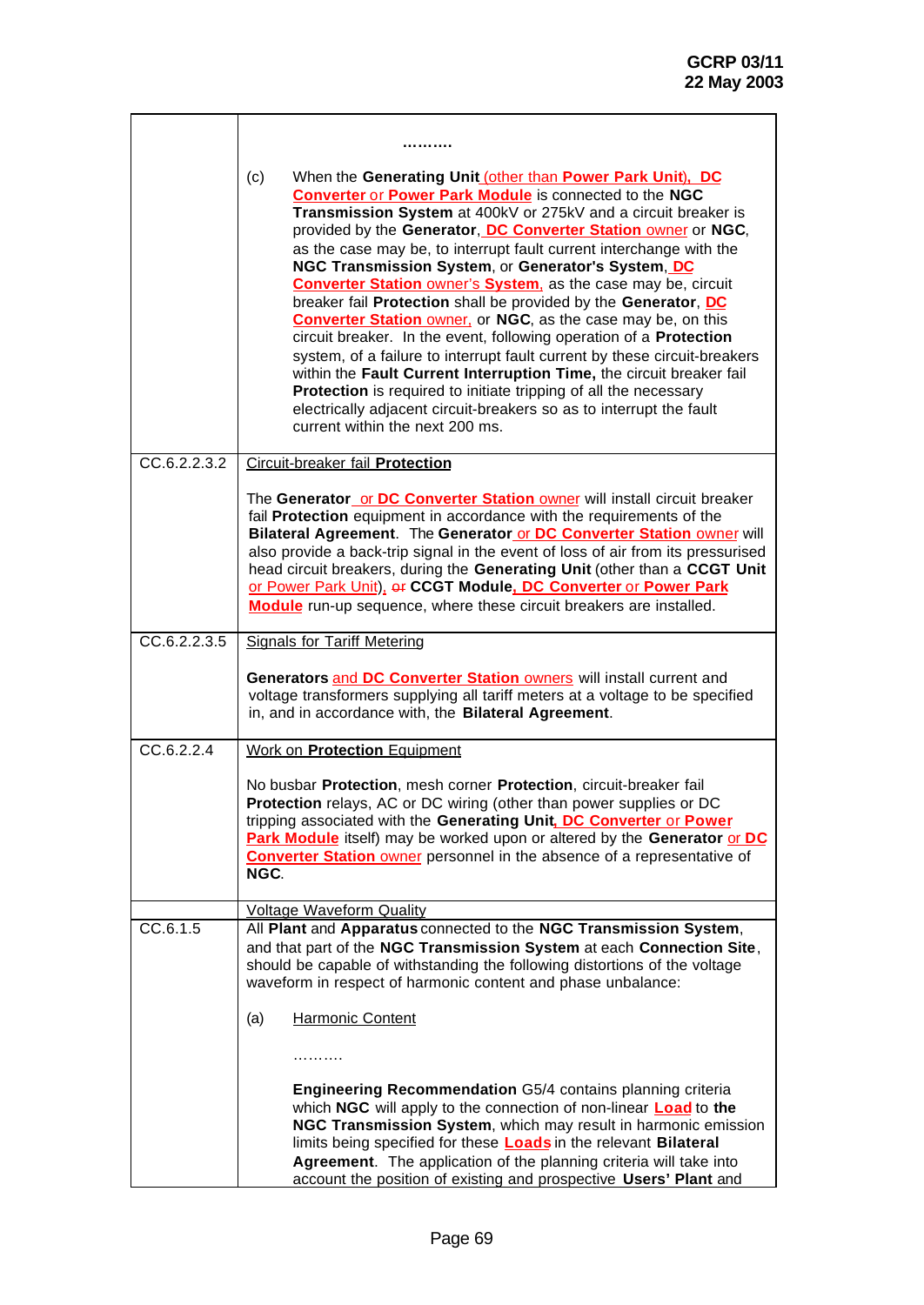|             | Apparatus in relation to harmonic emissions. Users must ensure                                                                                              |  |  |
|-------------|-------------------------------------------------------------------------------------------------------------------------------------------------------------|--|--|
|             | that connection of distorting loads to their User Systems do not<br>cause any harmonic emission limits specified in the Bilateral                           |  |  |
|             | Agreement to be exceeded.                                                                                                                                   |  |  |
|             |                                                                                                                                                             |  |  |
| CC.6.3      | GENERAL GENERATING UNIT, POWER PARK MODULE AND DC<br><b>CONVERTER REQUIREMENTS</b>                                                                          |  |  |
| CC.6.3.1    | This section sets out the technical and design criteria and performance                                                                                     |  |  |
|             | requirements for Generating Units, DC Converters and Power Park<br>Modules (whether directly connected to the NGC Transmission System or                    |  |  |
|             | Embedded) which each Generator or DC Converter Station owner must                                                                                           |  |  |
|             | ensure are complied with in relation to its Generating Units, DC                                                                                            |  |  |
|             | <b>Converters and Power Park Modules but does not apply to Small Power</b>                                                                                  |  |  |
|             | Stations or individually to Power Park Units, hydro units and renewable<br>energy plant not designed for Frequency and voltage control. References          |  |  |
|             | to Generating Units, DC Converters and Power Park Modules in this                                                                                           |  |  |
|             | CC.6.3 should be read accordingly.                                                                                                                          |  |  |
|             |                                                                                                                                                             |  |  |
|             |                                                                                                                                                             |  |  |
| CC.6.3.2(a) | All <b>Synchronous Generating Units</b> must be capable of supplying rated                                                                                  |  |  |
|             | power output (MW) at any point between the limits 0.85 power factor                                                                                         |  |  |
|             | lagging and 0.95 power factor leading at the Generating Unit terminals.<br>The short circuit ratio of <b>Synchronous Generating Units</b> shall be not less |  |  |
|             | than 0.5.                                                                                                                                                   |  |  |
|             |                                                                                                                                                             |  |  |
| <u>(b)</u>  | Subject to paragraph (c) below, all Non-synchronous Generating Units.<br>DC Converters and Power Park Modules must be capable of maintaining                |  |  |
|             | zero transfer of Reactive Power at the Grid Entry Point (or User System                                                                                     |  |  |
|             | <b>Entry Point if embedded) at all times and at all active power output levels.</b>                                                                         |  |  |
|             | The tolerance on Reactive Power transfer to and from the NGC<br>Transmission System will be specified in the Bilateral Agreement.                           |  |  |
|             |                                                                                                                                                             |  |  |
|             |                                                                                                                                                             |  |  |
| $\omega$    | All Non-synchronous Generating Units, DC Converters (excluding<br>current source technology) and Power Park Modules (excluding those                        |  |  |
|             | connected to the Total System by a current source DC Converter) with a                                                                                      |  |  |
|             | <b>Completion Date</b> after 1 January 2006 must be capable of supplying rated                                                                              |  |  |
|             | power output (MW) at any point between the limits 0.95 power factor                                                                                         |  |  |
|             | lagging and 0.95 power factor leading at the Grid Entry Point (or User<br><b>System Entry Point if Embedded).</b> With all plant in service, the reactive   |  |  |
|             | power limits defined at rated power will apply at all active power output                                                                                   |  |  |
|             | levels above the Designed Minimum Operating Level. These reactive                                                                                           |  |  |
|             | power limits will be reduced pro rata to the amount of plant in service.                                                                                    |  |  |
|             |                                                                                                                                                             |  |  |
| CC.6.3.3    | Each Generating Unit. DC Converter. Power Park Module and/or CCGT                                                                                           |  |  |
|             | Module of must be capable of                                                                                                                                |  |  |
| (a)         |                                                                                                                                                             |  |  |
|             |                                                                                                                                                             |  |  |
| (b)         | continuously maintaining constant Active Power output for System<br>Frequency changes within the range 50.5 to 49.5 Hz; and                                 |  |  |
|             |                                                                                                                                                             |  |  |
|             | maintaining its Active Power output at a level not lower than the figure                                                                                    |  |  |
|             | determined by the linear relationship shown in Figure 1 for System                                                                                          |  |  |
|             | Frequency changes within the range 49.5 to 47 Hz, such that if the System<br>Frequency drops to 47 Hz the Active Power output does not decrease by          |  |  |
| <u>(c)</u>  | more than 5%.                                                                                                                                               |  |  |
|             |                                                                                                                                                             |  |  |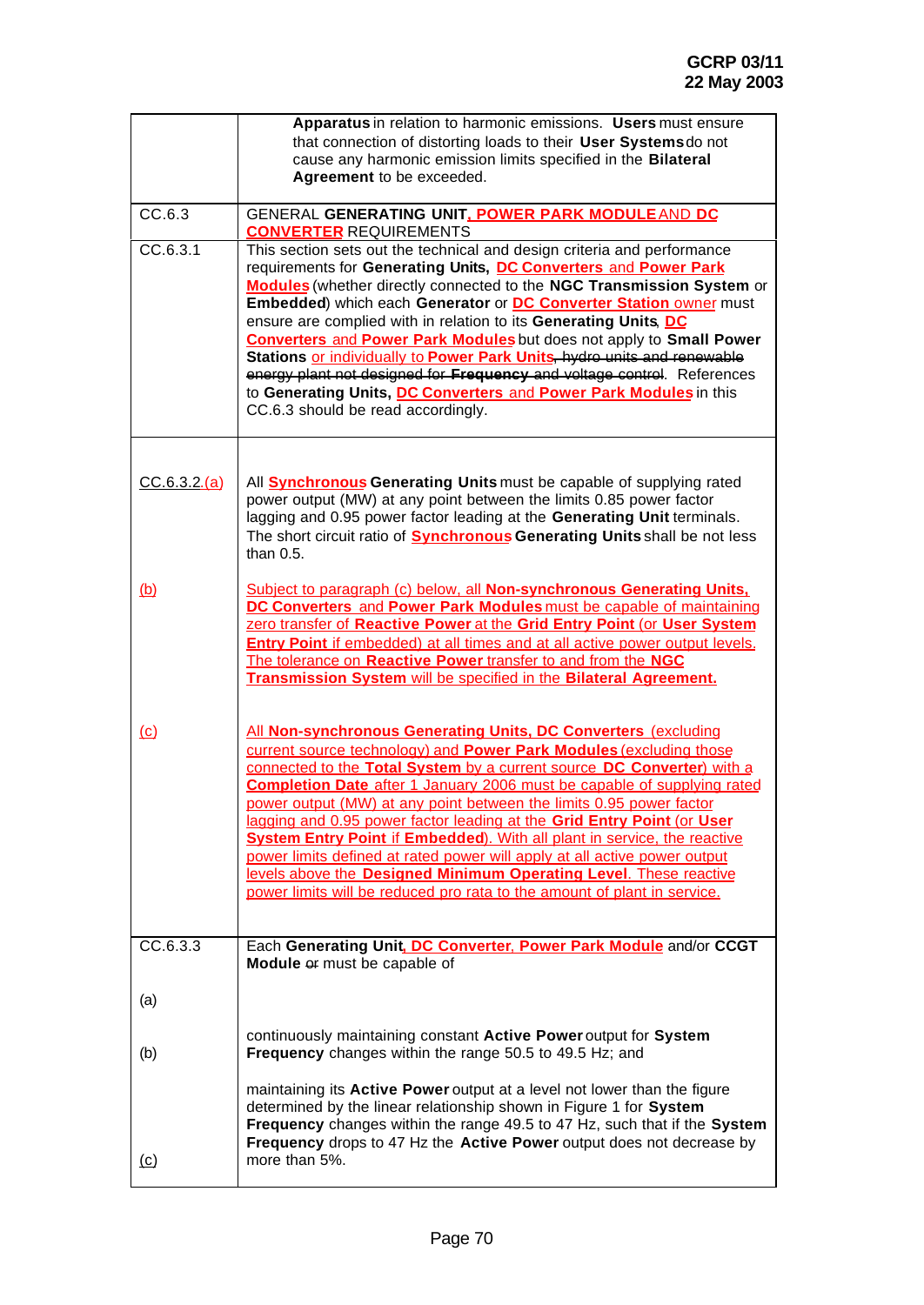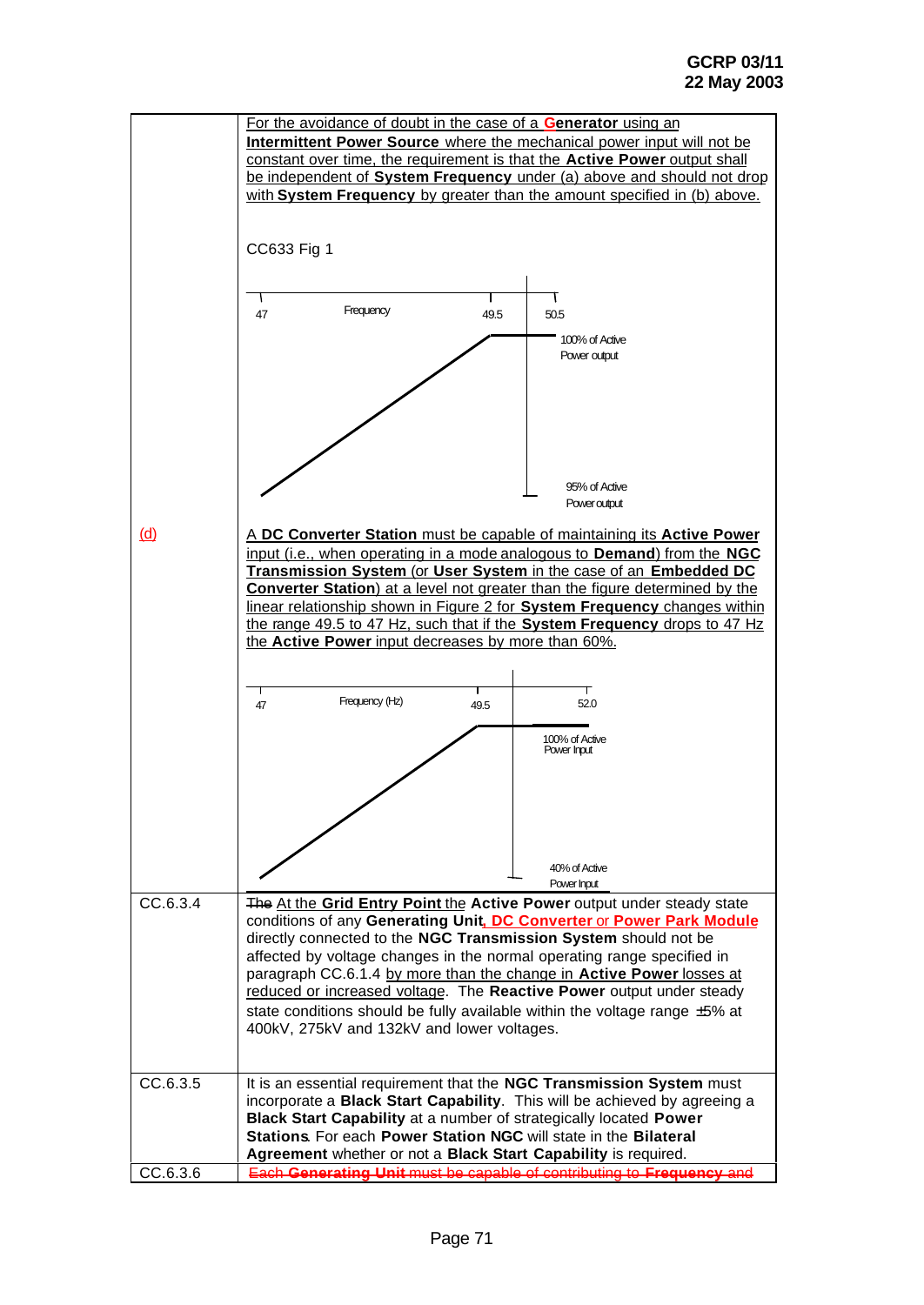|                | voltage control by continuous modulation of Active Power and Reactive                                                                           |  |  |  |  |
|----------------|-------------------------------------------------------------------------------------------------------------------------------------------------|--|--|--|--|
|                | Power supplied to the NGC Transmission System or the User System in                                                                             |  |  |  |  |
|                | which it is <b>Embedded</b> .                                                                                                                   |  |  |  |  |
|                |                                                                                                                                                 |  |  |  |  |
|                | (a) Each Generating Unit, DC Converter (with a Completion Date after 1                                                                          |  |  |  |  |
|                | January 2004) or Power Park Module (with a Completion Date after 1                                                                              |  |  |  |  |
|                | January 2006) must be capable of contributing to Frequency control by                                                                           |  |  |  |  |
|                | continuous modulation of Active Power supplied to the NGC                                                                                       |  |  |  |  |
|                | <b>Transmission System or the User System in which it is Embedded.</b>                                                                          |  |  |  |  |
|                |                                                                                                                                                 |  |  |  |  |
|                | (b) Each Generating Unit, DC Converter (excluding current source                                                                                |  |  |  |  |
|                | technologies or those with a Completion Date before 1 January 2004) or<br>Power Park Module (with a Completion Date after 1 January 2004) must  |  |  |  |  |
|                | be capable of contributing to voltage control by continuous changes to the                                                                      |  |  |  |  |
|                | Reactive Power supplied to the NGC Transmission System or the User                                                                              |  |  |  |  |
|                | <b>System in which it is Embedded.</b>                                                                                                          |  |  |  |  |
|                |                                                                                                                                                 |  |  |  |  |
|                |                                                                                                                                                 |  |  |  |  |
|                | <b>GOVERNOR SYSTEMS</b>                                                                                                                         |  |  |  |  |
| CC.6.3.7(a)    | Each Generating Unit. DC Converter or Power Park Module must be                                                                                 |  |  |  |  |
|                | fitted with a fast acting proportional frequency control device (or turbine                                                                     |  |  |  |  |
|                | speed governor) and unit load controller or equivalent control device to                                                                        |  |  |  |  |
|                | provide Frequency response under normal operational conditions in                                                                               |  |  |  |  |
|                | accordance with Balancing Code 3 (BC3). - The frequency control device<br>(or speed governor) must be designed and operated to the appropriate: |  |  |  |  |
|                |                                                                                                                                                 |  |  |  |  |
|                |                                                                                                                                                 |  |  |  |  |
|                | (i)<br>European Specification; or                                                                                                               |  |  |  |  |
|                | in the absence of a relevant European Specification, such other<br>(ii)                                                                         |  |  |  |  |
|                | standard which is in common use within the European Community;                                                                                  |  |  |  |  |
|                | as at the time when the installation of which it forms part was designed or                                                                     |  |  |  |  |
|                | (in the case of modification or alteration to the frequency control device (or                                                                  |  |  |  |  |
|                | turbine speed governor)) when the modification or alteration was designed.                                                                      |  |  |  |  |
|                |                                                                                                                                                 |  |  |  |  |
|                | The European Specification or other standard utilised in accordance with                                                                        |  |  |  |  |
|                | sub-paragraph CC.6.3.7 (a) (ii) will be notified to NGC as:                                                                                     |  |  |  |  |
|                |                                                                                                                                                 |  |  |  |  |
|                | part of the application for a Bilateral Agreement; or<br>(i)                                                                                    |  |  |  |  |
|                | (ii)<br>part of the application for a varied Bilateral Agreement; or                                                                            |  |  |  |  |
|                | (iii)<br>soon as possible prior to any modification or alteration to the                                                                        |  |  |  |  |
|                | frequency control device or governor;                                                                                                           |  |  |  |  |
| $CC.6.3.7$ (b) | The frequency control device (or speed governor) in co-ordination with                                                                          |  |  |  |  |
|                | other control devices must control the Generating Unit. DC Converter or                                                                         |  |  |  |  |
|                | Power Park Module Active Power Output with stability over the entire                                                                            |  |  |  |  |
|                | operating range of the Generating Unit. DC Converter or Power Park                                                                              |  |  |  |  |
|                | Module; and                                                                                                                                     |  |  |  |  |
|                |                                                                                                                                                 |  |  |  |  |
| CC.6.3.7(c)    | The frequency control device (or speed governor) must meet the following                                                                        |  |  |  |  |
|                | minimum requirements:                                                                                                                           |  |  |  |  |
|                |                                                                                                                                                 |  |  |  |  |
|                | Where a Generating Unit, DC Converter or Power Park Module<br>(i)                                                                               |  |  |  |  |
|                | becomes isolated from the rest of the Total System but is still supplying                                                                       |  |  |  |  |
|                | Customers, the frequency control device (or speed governor) must also be                                                                        |  |  |  |  |
|                | able to control System Frequency below 52Hz unless this causes the                                                                              |  |  |  |  |
|                | Generating Unit, DC Converter or Power Park Module_-to operate below                                                                            |  |  |  |  |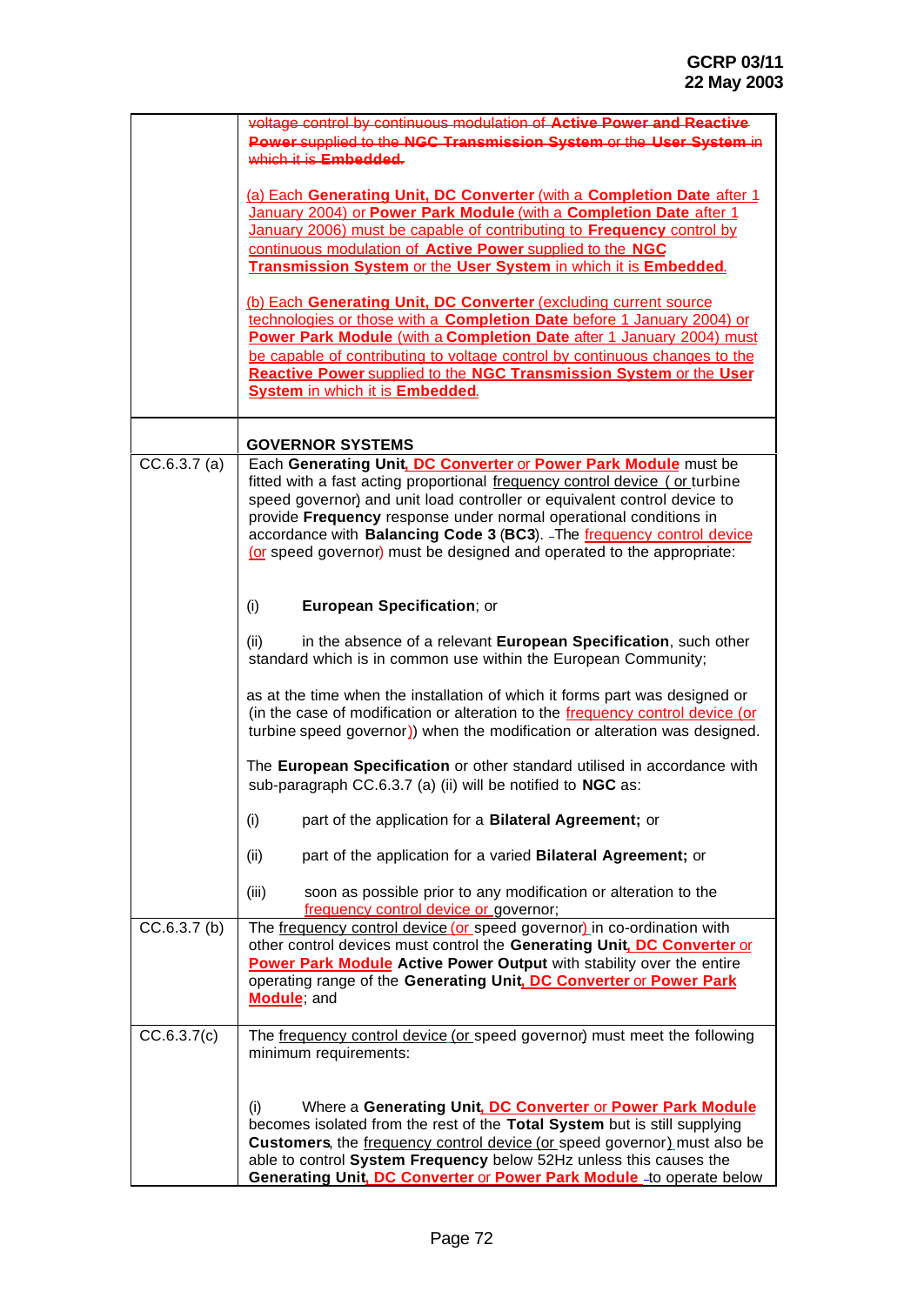|             | its Designed Minimum Operating Level when it is possible that it may, as        |
|-------------|---------------------------------------------------------------------------------|
|             | detailed in BC 3.7.3, trip after a time;                                        |
|             |                                                                                 |
|             |                                                                                 |
|             | the speed governor frequency control<br>(ii)                                    |
|             | device (or speed governor) must be capable of being set so that it operates     |
|             | with an overall speed droop of between 3% and 5%;                               |
|             |                                                                                 |
|             | in the case of all Generating Units, DC Converters or Power Park<br>(iii)       |
|             | <b>Modules-other than the Steam Unit within a CCGT Module the frequency</b>     |
|             | control device (or speed governor) deadband should be no greater than           |
|             | 0.03Hz (for the avoidance of doubt, $\pm$ 0.015Hz). In the case of the Steam    |
|             | Unit within a CCGT Module, the speed governor deadband should be set            |
|             | to an appropriate value consistent with the requirements of CC.6.3.7(c)(i)      |
|             | and the requirements of BC3.7.2 for the provision of Limited High               |
|             | <b>Frequency Response;</b>                                                      |
|             |                                                                                 |
|             | For the avoidance of doubt, the minimum requirements in (ii) and (iii) for the  |
|             | provision of System Ancillary Services do not restrict the negotiation of       |
|             | Commercial Ancillary Services between NGC and the User using other              |
|             | parameters; and                                                                 |
| CC.6.3.7(d) | A facility to modify, so as to fulfil the requirements of the Balancing Codes,  |
|             | the Target Frequency setting either continuously or in a maximum of 0.05        |
|             | Hz steps over at least the range 50 $\pm$ 0.1 Hz should be provided in the unit |
|             | load controller or equivalent device.                                           |
| CC.6.3.7(e) | Each Generating Unit and/or CCGT Module which has a<br><u>(i)</u>               |
|             | <b>Completion Date</b> after 1 January 2001 must be capable of meeting          |
|             | the minimum frequency response requirement profile subject to and               |
|             | in accordance with the provisions of Appendix 3.                                |
|             | Each DC Converter at a DC Converter Station which has a<br><u>(ii)</u>          |
|             | <b>Completion Date</b> after 1 January 2004 must be capable of meeting          |
|             | the minimum frequency response requirement profile subject to and               |
|             | in accordance with the provisions of Appendix 3.                                |
|             | Each Power Park Module which has a Completion Date after 1<br>(iii)             |
|             | January 2006 must be capable of meeting the minimum frequency                   |
|             | response requirement profile subject to and in accordance with the              |
|             | provisions of Appendix 3.                                                       |
|             |                                                                                 |
| CC.6.3.7(f) | For the avoidance of doubt, the requirements of Appendix 3 do not apply         |
|             | to:-                                                                            |
|             | (i) Generating Units and/or CCGT Modules which have a Completion                |
|             | Date before 1 January 2001, for whom the remaining requirements of this         |
|             | clause CC.6.3.7 shall continue to apply unchanged: or                           |
|             | (ii) DC Converters at a DC Converter Station which has a Completion             |
|             | Date before 1 January 2004; or                                                  |
|             | (iii) Power Park Modules which have a Completion Date before 1                  |
|             | January 2006, for whom only the requirements of clause CC.6.3.7 relevant        |
|             | to the provision of Limited Frequency Sensitive Mode (BC.3.5.2)                 |
|             | operation shall continue to apply unchanged.                                    |

| <b>EXCITATION SYSTEMS</b> |
|---------------------------|
|                           |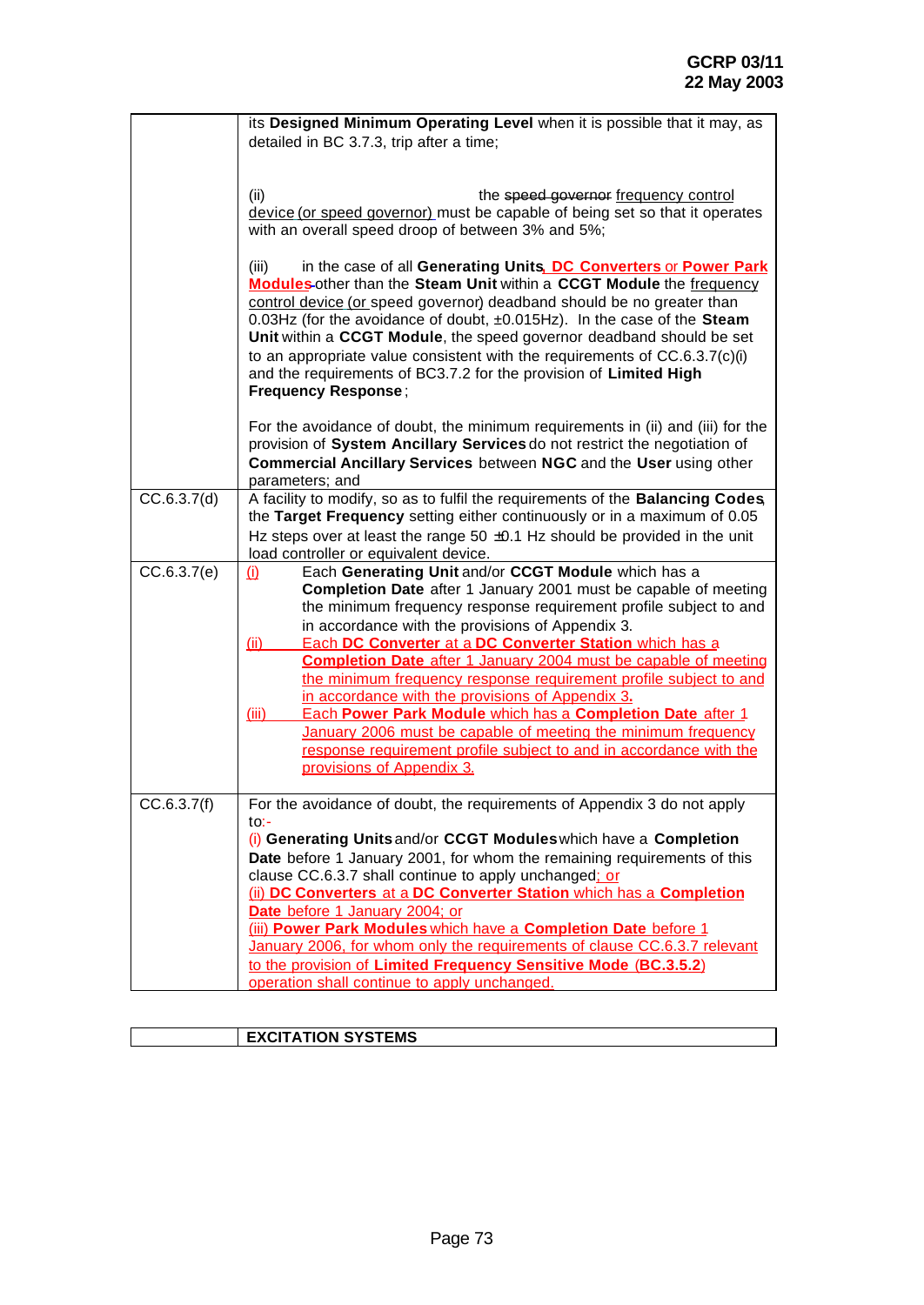| $\overline{CC.6.3.8}$ (a) | A continuously-acting automatic excitation control system is required to<br>provide constant terminal voltage control of the <b>Synchronous Generating</b><br>Unit without instability over the entire operating range of the Generating<br>Unit.                                                                                                                                                                                                                                             |
|---------------------------|-----------------------------------------------------------------------------------------------------------------------------------------------------------------------------------------------------------------------------------------------------------------------------------------------------------------------------------------------------------------------------------------------------------------------------------------------------------------------------------------------|
| <u>(b)</u>                | In the case of a Non-synchronous Generating Unit, DC Converter or<br>Power Park Module a continuously-acting automatic control system is<br>required to provide control of the voltage (or power factor as applicable to<br>CC.6.3.2) at the Grid Entry Point or User System Entry Point without<br>instability over the entire operating range of the Non-synchronous<br><b>Generating Unit, DC Converter or Power Park Module.</b>                                                          |
| $\omega$                  | -The requirements for excitation or voltage control facilities, including power<br>system stabilisers, where in NGC's view these are necessary for system<br>reasons, will be specified in the Bilateral Agreement. Reference is made to<br>on-load commissioning witnessed by NGC in BC2.11.2.                                                                                                                                                                                               |
| (bd)                      | In particular, other control facilities, including constant Reactive Power<br>output control modes and constant power factor control modes (but<br>excluding VAR limiters) are not required. However, if present in the<br>excitation or voltage control system they will be disabled unless recorded in<br>the Bilateral Agreement. Operation of such control facilities will be in<br>accordance with the provisions contained in BC2.                                                      |
| CC.6.3.9                  | The standard deviation of Load error at steady state Load over a 30 minute<br>period must not exceed 2.5 per cent of a Genset's Registered Capacity.<br>Where a Genset is instructed to Frequency sensitive operation, allowance<br>will be made in determining whether there has been an error according to<br>the governor droop characteristic registered under the PC.                                                                                                                    |
|                           | For the avoidance of doubt in the case of a <b>Power Park Module</b> allowance<br>will be made for variation of mechanical power input.                                                                                                                                                                                                                                                                                                                                                       |
| CC.6.3.10                 | <b>Negative Phase Sequence Loadings</b>                                                                                                                                                                                                                                                                                                                                                                                                                                                       |
|                           | In addition to meeting the conditions specified in CC.6.1.5(b), each<br>Generating Unit, DC Converter, Power Park Module or constituent<br>element will be required to withstand, without tripping, the negative phase<br>sequence loading incurred by clearance of a close-up phase-to-phase fault,<br>by System Back-Up Protection on the NGC Transmission System or<br>User System in which it is Embedded.                                                                                |
| CC.6.3.11                 | <b>Neutral Earthing</b>                                                                                                                                                                                                                                                                                                                                                                                                                                                                       |
|                           | At nominal System voltages of 132kV and above the higher voltage<br>windings of a transformer of a Generating Unit, DC Converter or Power<br>Park Module must be star connected with the star point suitable for<br>connection to earth. The earthing and lower voltage winding arrangement<br>shall be such as to ensure that the Earth Fault Factor requirement of<br>paragraph CC.6.2.1.1 (b) will be met on the NGC Transmission System at<br>nominal System voltages of 132kV and above. |
| CC.6.3.12                 | <b>Frequency Sensitive Relays</b>                                                                                                                                                                                                                                                                                                                                                                                                                                                             |
|                           | As stated in CC.6.1.3, the System Frequency could rise to 52Hz or<br>fall to 47Hz. Each Generating Unit, DC Converter, Power Park Module or<br>constituent element must continue to operate within this Frequency range<br>for at least the periods of time given in CC.6.1.3 unless NGC has agreed to<br>any Frequency-level relays and/or rate-of-change-of-Frequency relays<br>which will trip such Generating Unit. DC Converter or Power Park                                            |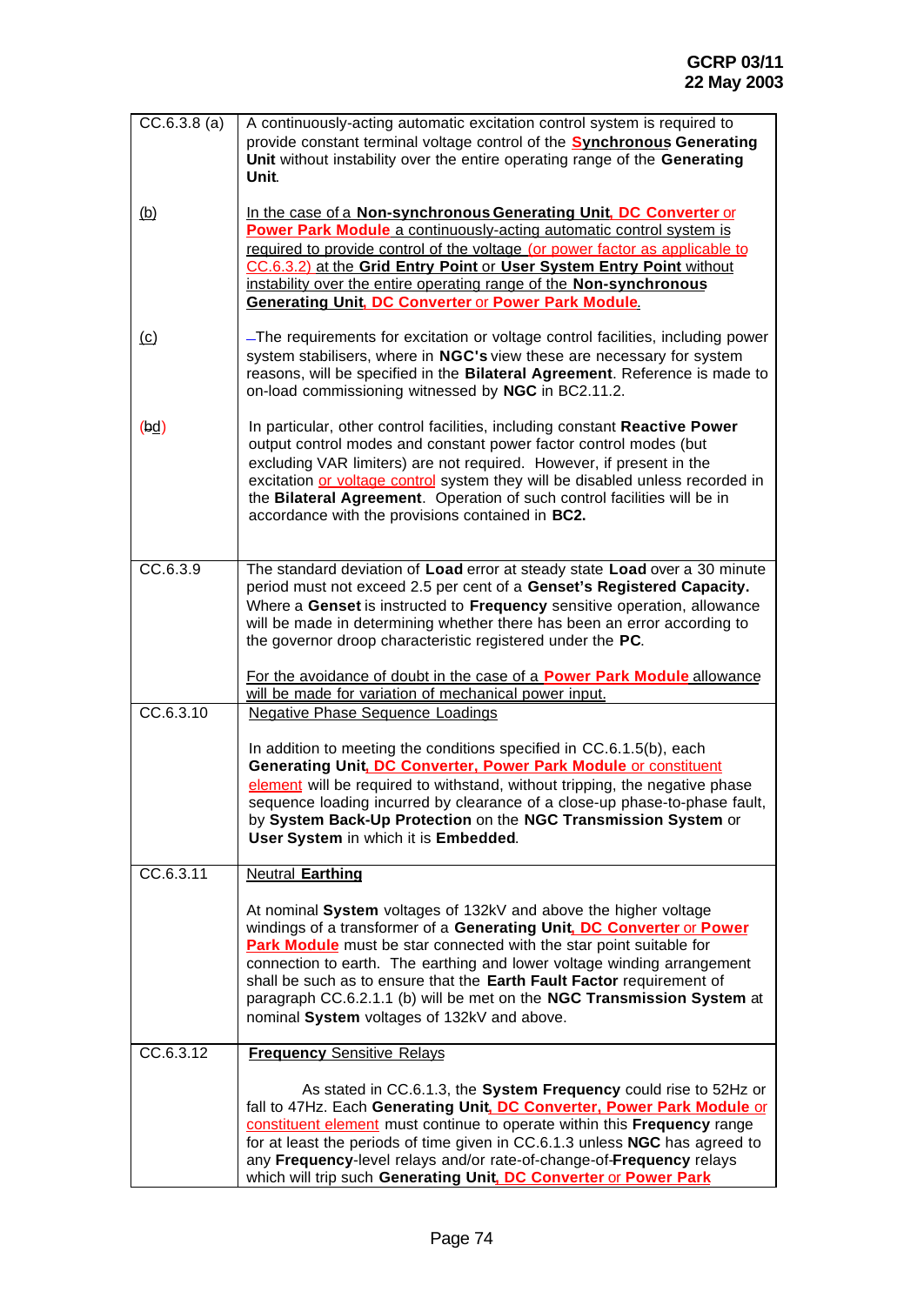|                         | Module within this Frequency range, under the Bilateral Agreement.                                                                                                                                                                                                                                                                                                                                                                                                                                                                                                                                                                                                                                                                                                                                                                                                                                                                                                                                                                                                                                                                                                                                                                                                                                                                                           |
|-------------------------|--------------------------------------------------------------------------------------------------------------------------------------------------------------------------------------------------------------------------------------------------------------------------------------------------------------------------------------------------------------------------------------------------------------------------------------------------------------------------------------------------------------------------------------------------------------------------------------------------------------------------------------------------------------------------------------------------------------------------------------------------------------------------------------------------------------------------------------------------------------------------------------------------------------------------------------------------------------------------------------------------------------------------------------------------------------------------------------------------------------------------------------------------------------------------------------------------------------------------------------------------------------------------------------------------------------------------------------------------------------|
| CC.6.3.13               | Generators and DC Converter owners will be responsible for protecting all<br>their Generating Units, DC Converters or Power Park Modules against<br>damage should Frequency excursions outside the range 52Hz to 47Hz<br>ever occur. Should such excursions occur, it is up to the Generator to<br>decide whether to disconnect his Apparatus for reasons of safety of<br>Apparatus, Plant and/or personnel.                                                                                                                                                                                                                                                                                                                                                                                                                                                                                                                                                                                                                                                                                                                                                                                                                                                                                                                                                 |
| CC.6.3.14               | It may be agreed in the Bilateral Agreement that a Genset shall have a<br>Fast-Start Capability. Such Gensets may be used for Operating<br>Reserve and their Start-Up may be initiated by Frequency-level relays with<br>settings in the range 49Hz to 50Hz as specified pursuant to OC2.                                                                                                                                                                                                                                                                                                                                                                                                                                                                                                                                                                                                                                                                                                                                                                                                                                                                                                                                                                                                                                                                    |
|                         | <b>NGC Transmission System Short Circuit faults</b>                                                                                                                                                                                                                                                                                                                                                                                                                                                                                                                                                                                                                                                                                                                                                                                                                                                                                                                                                                                                                                                                                                                                                                                                                                                                                                          |
| CC.6.3.15               | (a) Fault Ride Through<br><b>Each Generating Unit, DC Converter or Power Park Module shall remain</b><br>transiently stable and connected to the system without tripping of any<br><b>Generating Unit, DC Converter or Power Park Module or constituent</b><br>element, for a close-up solid three-phase fault on the NGC Transmission<br>System operating at Supergrid Voltage for a total fault clearance time of<br>up to 140 ms. It should be noted that a solid three-phase fault results in<br>zero voltage at the point of fault at the instant of fault. Where the sequential<br>clearance of the fault by circuit-breakers results in the duration of zero<br>voltage being less than 140ms this will be specified in the Bilateral<br>Agreement.<br>(b) Stability and Loss of Power Infeed<br><b>Each Non-synchronous Generating Unit or Power Park Module</b><br>shall be designed such that the prime mover mechanical power<br>output is not deliberately reduced in response to an NGC<br><b>Transmission System fault which is cleared within the normal</b><br>clearance time as indicated in (a) above. It is acknowledged that a<br>small change in prime mover mechanical power output may occur<br>naturally during and immediately after a fault as a result of action<br>taken by controls which may be in operation for other control |
|                         | reasons. Each DC Converter shall be designed to meet the fault<br>recovery characteristics as specified in the Bilateral Agreement                                                                                                                                                                                                                                                                                                                                                                                                                                                                                                                                                                                                                                                                                                                                                                                                                                                                                                                                                                                                                                                                                                                                                                                                                           |
| CC.6.3.16<br><u>(a)</u> | <b>Additional Damping Control Facilities for DC Converters</b><br>DC Converter Owners must ensure that any of their DC Converters will<br>not cause a Sub-Synchronous Resonance problem on the Total System.<br><b>Each DC Converter</b> is required to be provided with Sub-Synchronous<br>Resonance damping control facilities.                                                                                                                                                                                                                                                                                                                                                                                                                                                                                                                                                                                                                                                                                                                                                                                                                                                                                                                                                                                                                            |
| <u>(b)</u>              | Where specified in the Bilateral Agreement, each DC Converter is<br>required to be provided with Power Oscillation damping or any other<br>identified additional control facilities.                                                                                                                                                                                                                                                                                                                                                                                                                                                                                                                                                                                                                                                                                                                                                                                                                                                                                                                                                                                                                                                                                                                                                                         |
|                         | <b>Control Telephony</b>                                                                                                                                                                                                                                                                                                                                                                                                                                                                                                                                                                                                                                                                                                                                                                                                                                                                                                                                                                                                                                                                                                                                                                                                                                                                                                                                     |
| CC.6.5.4                | Where NGC requires Control Telephony, Users are required to use the<br>Control Telephony with NGC in respect of all Connection Points with the<br>NGC Transmission System and in respect of all Embedded Large Power<br>Stations and Embedded DC Converter Stations. NGC will install Control                                                                                                                                                                                                                                                                                                                                                                                                                                                                                                                                                                                                                                                                                                                                                                                                                                                                                                                                                                                                                                                                |
|                         | Telephony at the User's location where the User's telephony equipment is                                                                                                                                                                                                                                                                                                                                                                                                                                                                                                                                                                                                                                                                                                                                                                                                                                                                                                                                                                                                                                                                                                                                                                                                                                                                                     |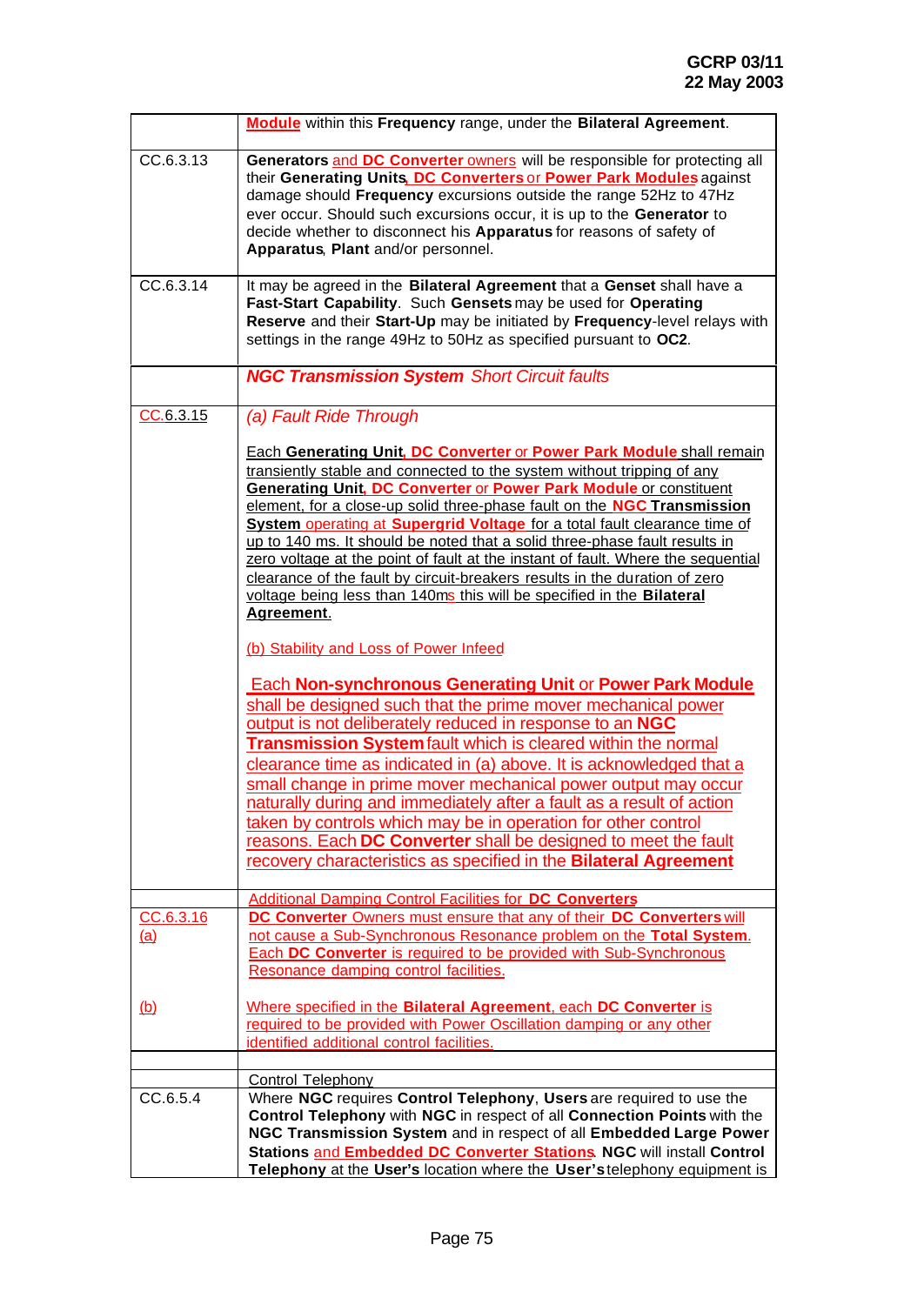|           | not capable of providing the required facilities or is otherwise incompatible                                                                                                                                                                                                                                                                                                                                                                                    |
|-----------|------------------------------------------------------------------------------------------------------------------------------------------------------------------------------------------------------------------------------------------------------------------------------------------------------------------------------------------------------------------------------------------------------------------------------------------------------------------|
|           | with the NGC Control Telephony. Details of and relating to the Control<br>Telephony required are contained in the Bilateral Agreement                                                                                                                                                                                                                                                                                                                            |
|           | <b>Operational Metering</b>                                                                                                                                                                                                                                                                                                                                                                                                                                      |
| CC.6.5.6  | NGC shall provide system control and data acquisition (SCADA)<br>(a)<br>outstation interface equipment. The User shall provide such voltage,<br>current, Frequency, Active Power and Reactive Power<br>measurement outputs and plant status indications and alarms to the<br>NGC SCADA outstation interface equipment as required by NGC in<br>accordance with the terms of the Bilateral Agreement.                                                             |
|           | For the avoidance of doubt, for Active Power and Reactive Power<br>(b)<br>measurements, circuit breaker and disconnector status indications<br>from:                                                                                                                                                                                                                                                                                                             |
|           | (i) CCGT Modules at Large Power Stations, the outputs and<br>status indications must each be provided to NGC on an<br>individual CCGT Unit basis. In addition, where identified in the<br>Bilateral Agreement, Active Power and Reactive Power<br>measurements from unit and/or station transformers must be<br>provided.                                                                                                                                        |
|           | DC Converters at DC Converter Stations, the outputs and<br><u>(i)</u><br>status indications must each be provided to NGC on an<br>individual DC Converter basis. In addition, where identified in<br>the Bilateral Agreement, Active Power and Reactive Power<br>measurements from converter and/or station transformers must<br>be provided.                                                                                                                    |
|           | <b>Power Park Modules at Embedded Large Power Stations</b><br>(ii)<br>and at directly connected Power Stations the outputs and<br>status indications must each be provided to NGC on an<br>individual Power Park Module basis. In addition, where<br>identified in the Bilateral Agreement, Active Power and<br><b>Reactive Power</b> measurements from station transformers must<br>be provided.                                                                |
|           | In the case of a Power Park Module an additional energy input<br>(c)<br>signal (e.g. wind speed) may be specified in the Bilateral<br>Agreement . The signal may be used to establish the level of energy<br>input from the Intermittent Power Source for monitoring pursuant to<br>CC.6.6.1 and Ancillary Services and will, in the case of a wind farm.<br>be used to provide the system operator with advanced warning of<br>excess wind speed shutdown.      |
|           | <b>Facsimile Machines</b>                                                                                                                                                                                                                                                                                                                                                                                                                                        |
| CC.6.5.9  | Each User and NGC shall provide a facsimile machine or machines:-                                                                                                                                                                                                                                                                                                                                                                                                |
|           | (c)<br>in the case of Non-Embedded Customers and DC Converter<br><b>Station owners, at the Control Point.</b>                                                                                                                                                                                                                                                                                                                                                    |
| CC.6.5.10 | <b>Busbar Voltage</b>                                                                                                                                                                                                                                                                                                                                                                                                                                            |
|           | NGC shall, subject as provided below, provide each Generator or DC<br><b>Converter Station owner at each Grid Entry Point where one of its Large</b><br>Power Stations or DC Converter Stations is connected with appropriate<br>voltage signals to enable the Generator or DC Converter Station owner to<br>obtain the necessary information to synchronisepermit its Gensets or DC<br><b>Converters to be Synchronised to the NGC Transmission System.</b> The |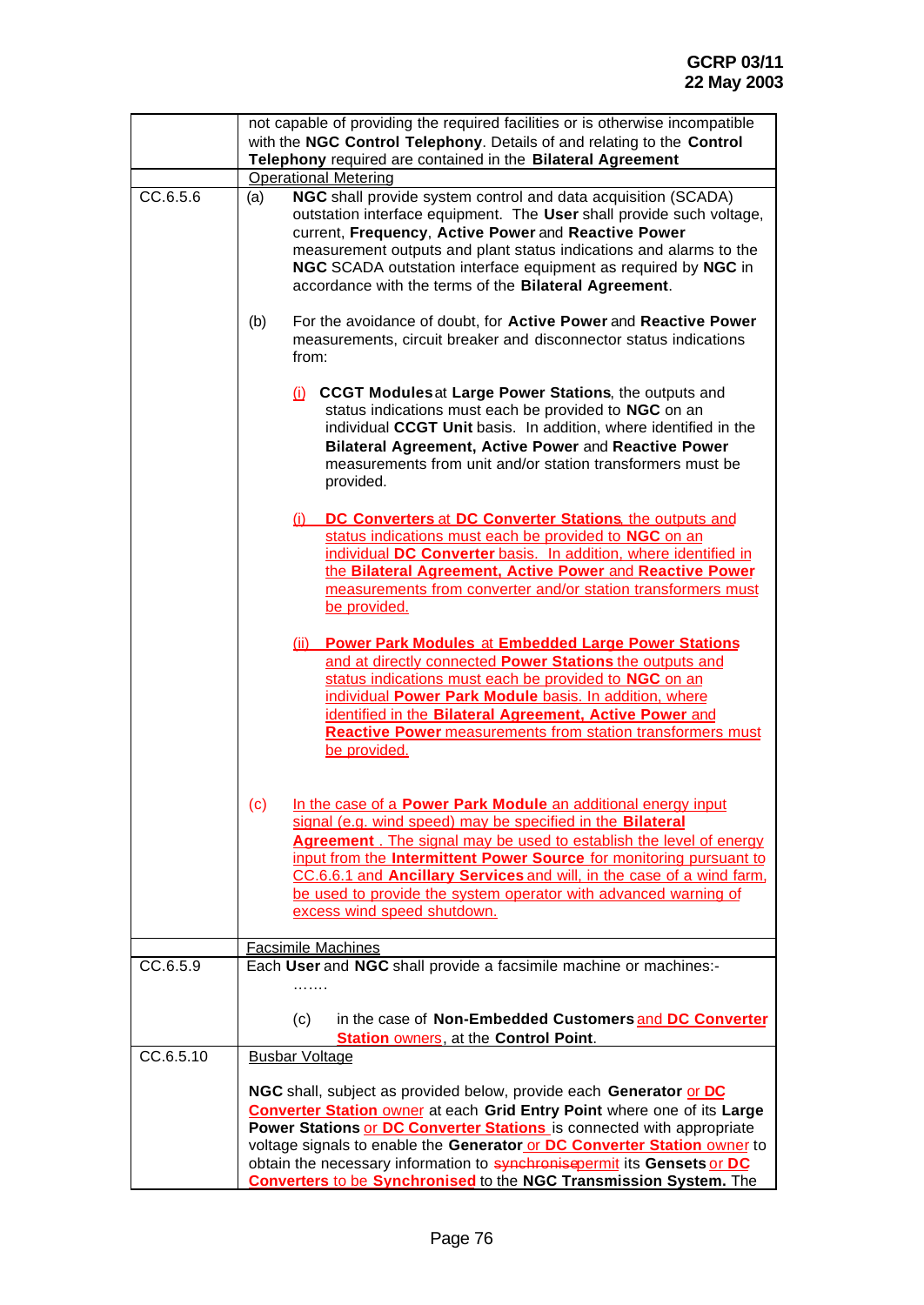|                | term "voltage signal" shall mean in this context, a point of connection on<br>(or wire or wires from) a relevant part of NGC's Plant and/or Apparatus at<br>the Grid Entry Point, to which the Generator or DC Converter Station<br>owner, with NGC's agreement (not to be unreasonably withheld) in relation<br>to the Plant and/or Apparatus to be attached, will be able to attach its<br>Plant and/or Apparatus (normally a wire or wires) in order to obtain<br>measurement outputs in relation to the busbar.                                                                                                                                                                                                                                                  |
|----------------|----------------------------------------------------------------------------------------------------------------------------------------------------------------------------------------------------------------------------------------------------------------------------------------------------------------------------------------------------------------------------------------------------------------------------------------------------------------------------------------------------------------------------------------------------------------------------------------------------------------------------------------------------------------------------------------------------------------------------------------------------------------------|
| 6.5.11         | <b>Bilingual Message Facilities</b><br>A Bilingual Message Facility is the method by which the User's<br>(a)<br>Responsible Engineer/Operator, the Externally Interconnected<br><b>System Operator and NGC Control Engineers communicate clear</b><br>and unambiquous information in two languages for the purposes of<br>control of the Total System in both normal and emergency operating<br>conditions.                                                                                                                                                                                                                                                                                                                                                          |
|                | A Bilingual Message Facility, where required, will provide up to<br>(b)<br>two hundred pre-defined messages with up to five hundred and<br>sixty characters each. A maximum of one minute is allowed for<br>the transmission to, and display of, the selected message at any<br>destination. The standard messages must be capable of being<br>displayed at any combination of locations and can originate from<br>any of these locations. Messages displayed in the UK will be<br>displayed in the English language.                                                                                                                                                                                                                                                |
|                | Detailed information on a Bilingual Message Facility and suitable<br>(c)<br>equipment required for individual User applications will be provided by<br><b>NGC</b> upon request.                                                                                                                                                                                                                                                                                                                                                                                                                                                                                                                                                                                      |
| CC.6.6.1       | Monitoring equipment is provided on the NGC Transmission System to<br>enable NGC to monitor its power system dynamic performance conditions.<br>Where this monitoring equipment requires voltage and current signals on<br>the Generating Unit (other than Power Park Unit). DC Converter or<br>Power Park Module circuit from the User, NGC will inform the User and<br>they will be provided by the User with both the timing of the installation of<br>the equipment for receiving such signals and its exact position being agreed<br>(the User's agreement not to be unreasonably withheld) and the costs<br>being dealt with, pursuant to the terms of the Bilateral Agreement.                                                                                |
| CC.7<br>CC.7.9 | <b>SITE RELATED CONDITIONS</b><br><b>Generators and DC Converter Station owners shall provide a</b><br>continuously manned Control Point in respect of each Power Station<br>directly connected to the NGC Transmission System. Embedded Large<br>Power Station or DC Converter Station to receive and act upon<br>instructions pursuant to OC7 and BC2.                                                                                                                                                                                                                                                                                                                                                                                                             |
| CC.8.1         | <b>System Ancillary Services</b><br>The CC contain requirements for the capability for certain Ancillary<br>Services, which are needed for System reasons ("System<br>Ancillary Services"). There follows a list of these System<br>Ancillary Services, together with the paragraph number of the CC<br>(or other part of the Grid Code) in which the minimum capability is<br>required or referred to. The list is divided into two categories: Part 1<br>lists the System Ancillary Services which Generators are obliged<br>to provide and DC Converter Station Owners are obliged to have<br>the capability to supply, and Part 2 lists the System Ancillary<br>Services which Generators will provide only if agreement to provide<br>them is reached with NGC: |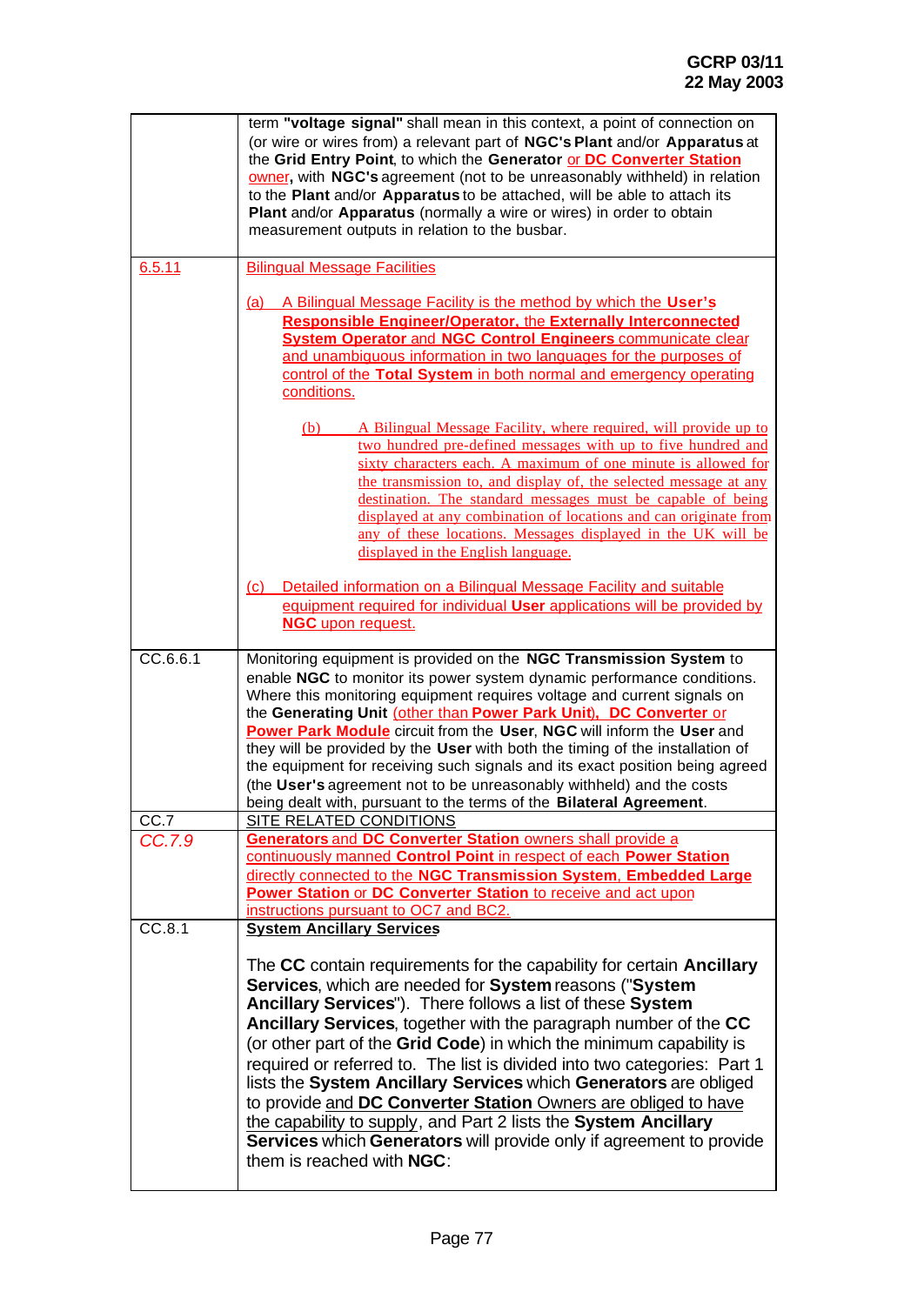|            | Part 1                                                                                                                                                                                                                                                                                                                                                                                                                                                                                                                                                                                                                                                                                                                                                                                                                                                                                                                                                                                                                                                                                                                               |
|------------|--------------------------------------------------------------------------------------------------------------------------------------------------------------------------------------------------------------------------------------------------------------------------------------------------------------------------------------------------------------------------------------------------------------------------------------------------------------------------------------------------------------------------------------------------------------------------------------------------------------------------------------------------------------------------------------------------------------------------------------------------------------------------------------------------------------------------------------------------------------------------------------------------------------------------------------------------------------------------------------------------------------------------------------------------------------------------------------------------------------------------------------|
|            | (a) <b>Reactive Power</b> supplied otherwise than by means of<br>synchronous or static compensators (except in the case of a <b>Power</b><br>Park Module) $-$ CC.6.3.2                                                                                                                                                                                                                                                                                                                                                                                                                                                                                                                                                                                                                                                                                                                                                                                                                                                                                                                                                               |
| CC.A.1.1.1 | <b>Types of Schedules</b>                                                                                                                                                                                                                                                                                                                                                                                                                                                                                                                                                                                                                                                                                                                                                                                                                                                                                                                                                                                                                                                                                                            |
|            | At all Complexes the following Site Responsibility Schedules shall be<br>drawn up using the proforma attached or with such variations as may be<br>agreed between NGC and Users, but in the absence of agreement the<br>proforma attached will be used:                                                                                                                                                                                                                                                                                                                                                                                                                                                                                                                                                                                                                                                                                                                                                                                                                                                                              |
|            | Schedule of HV Apparatus<br>(a)                                                                                                                                                                                                                                                                                                                                                                                                                                                                                                                                                                                                                                                                                                                                                                                                                                                                                                                                                                                                                                                                                                      |
|            | Schedule of Plant, LV/MV Apparatus, services and supplies;<br>(b)                                                                                                                                                                                                                                                                                                                                                                                                                                                                                                                                                                                                                                                                                                                                                                                                                                                                                                                                                                                                                                                                    |
|            | Schedule of telecommunications and measurements Apparatus.<br>(c)                                                                                                                                                                                                                                                                                                                                                                                                                                                                                                                                                                                                                                                                                                                                                                                                                                                                                                                                                                                                                                                                    |
|            | Other than at Generating Unit, DC Converter, Power Park Module and<br>Power Station locations, the schedules referred to in (b) and (c) may be<br>combined.                                                                                                                                                                                                                                                                                                                                                                                                                                                                                                                                                                                                                                                                                                                                                                                                                                                                                                                                                                          |
|            | <b>APPENDIX 3</b>                                                                                                                                                                                                                                                                                                                                                                                                                                                                                                                                                                                                                                                                                                                                                                                                                                                                                                                                                                                                                                                                                                                    |
|            | <b>MINIMUM FREQUENCY RESPONSE REQUIREMENT PROFILE</b><br><b>AND OPERATING RANGE</b><br>for new Generating Units and/or CCGT Modules with a<br><b>Completion Date after 1 January 2001 and DC Converter</b><br><b>Stations which have a Completion Date after 1 January 2004</b><br>and for Power Park Modules which have a Completion Date<br>after 1 January 2006                                                                                                                                                                                                                                                                                                                                                                                                                                                                                                                                                                                                                                                                                                                                                                   |
| CC.A.3.1   | <b>SCOPE</b>                                                                                                                                                                                                                                                                                                                                                                                                                                                                                                                                                                                                                                                                                                                                                                                                                                                                                                                                                                                                                                                                                                                         |
|            | The frequency response capability is defined in terms of Primary<br>Response, Secondary Response and High Frequency Response. This<br>appendix defines the minimum frequency response requirement profile for<br>each Generating Unit and/or CCGT Module_which has a Completion<br>Date after 1 January 2001 and each DC Converter at a DC Converter<br><b>Station</b> which has a <b>Completion Date</b> after 1 January 2004 and each<br>Power Park Module which has a Completion Date after 1 January 2006.<br>For the avoidance of doubt, this appendix does not apply to Generating<br>Units and/or CCGT Modules which have a Completion Date before 1<br>January 2001 or DC Converters at a DC Converter Stations which have a<br><b>Completion Date before 1 January 2004 or Power Park Modules which</b><br>have a Completion Date before 1 January 2006 or to Small Power<br>Stations. The functional definition provides appropriate performance<br>criteria relating to the provision of frequency control by means of frequency<br>sensitive generation in addition to the other requirements identified in<br>CC.6.3.7. |
|            | In this Appendix 3 to the CC, for a CCGT Module or a Power Park Module<br>with more than one Generating Unit, the phrase Minimum Generation<br>applies to the entire CCGT Module or Power Park Module operating with<br>all Generating Units Synchronised to the System.                                                                                                                                                                                                                                                                                                                                                                                                                                                                                                                                                                                                                                                                                                                                                                                                                                                             |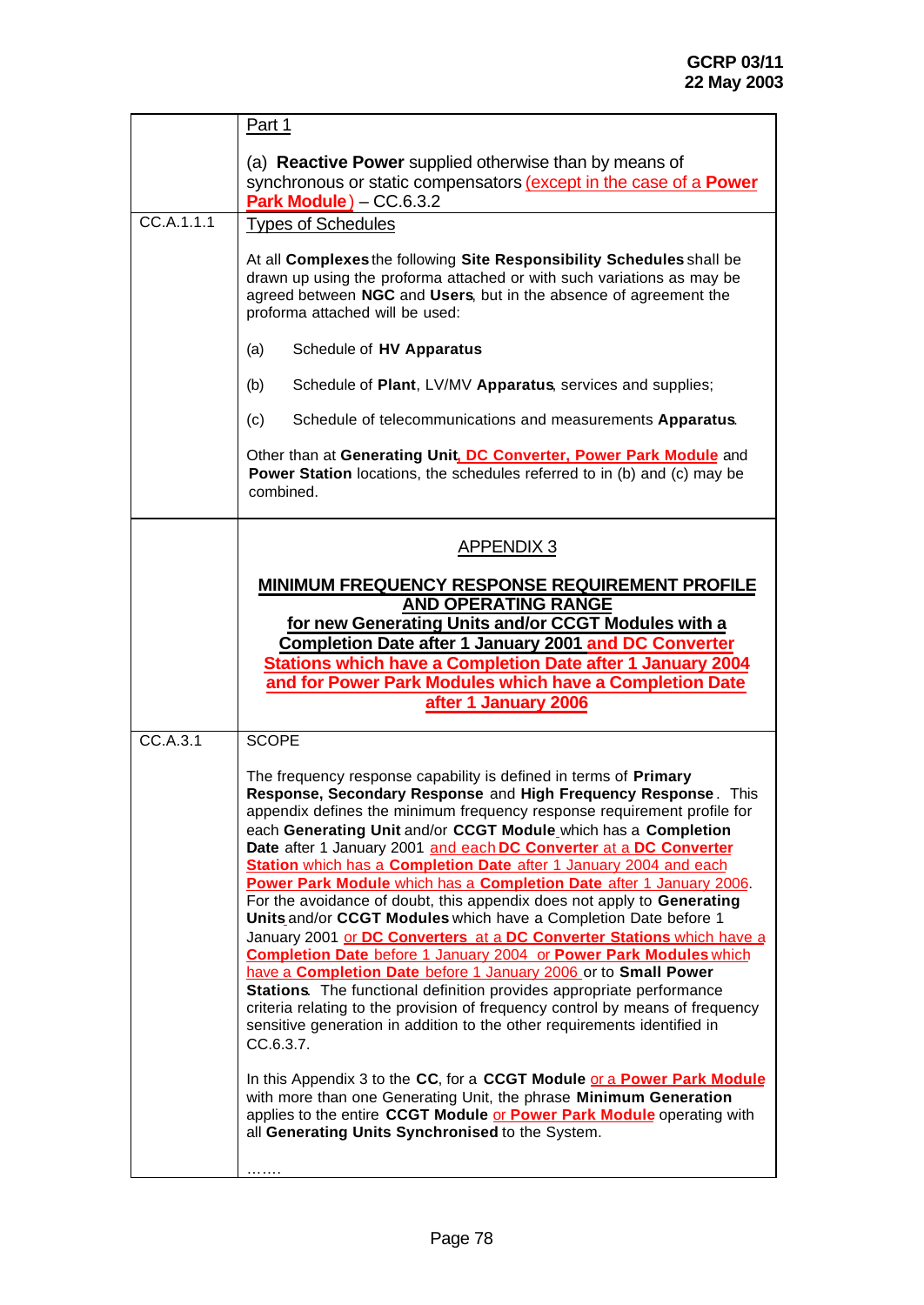| CC.A.3.2 | PLANT OPERATING RANGE                                                                                                                                                                                                                                                                                                                                                                                                                                                                                                                                                                                                                                                                                                                                                                                                                                                                                                                                                                                                                                           |
|----------|-----------------------------------------------------------------------------------------------------------------------------------------------------------------------------------------------------------------------------------------------------------------------------------------------------------------------------------------------------------------------------------------------------------------------------------------------------------------------------------------------------------------------------------------------------------------------------------------------------------------------------------------------------------------------------------------------------------------------------------------------------------------------------------------------------------------------------------------------------------------------------------------------------------------------------------------------------------------------------------------------------------------------------------------------------------------|
|          | The upper limit of the operating range is the Registered Capacity of the<br>Generating Unit, DC Converter, Power Park Module or CCGT Module.                                                                                                                                                                                                                                                                                                                                                                                                                                                                                                                                                                                                                                                                                                                                                                                                                                                                                                                    |
|          | The Minimum Generation level may be less than, but must not be more<br>than, 65% of the Registered Capacity. Each Generating Unit, DC<br><b>Converter, Power Park Module</b> and/or CCGT Module must be capable of<br>operating satisfactorily down to the Designed Minimum Operating Level<br>as dictated by System operating conditions, although it will not be<br>instructed to below its Minimum Generation level. If a Generating Unit,<br>DC Converter, Power Park Module or CCGT Module is operating below<br>Minimum Generation because of high System Frequency, it should<br>recover adequately to its Minimum Generation level as the System<br>Frequency returns to Target Frequency so that it can provide Primary<br>and Secondary Response from Minimum Generation if the System<br>Frequency continues to fall. For the avoidance of doubt, under normal<br>operating conditions steady state operation below Minimum Generation is<br>not expected. The Designed Minimum Operating Level must not be more<br>than 55% of Registered Capacity. |
|          | In the event of a Generating Unit, DC Converter, Power Park Module or<br>CCGT Module load rejecting down to no less than its Designed Minimum<br>Operating Level it should not trip as a result of automatic action as detailed<br>in BC3.7. If the load rejection is to a level less than the Designed<br>Minimum Operating Level then it is accepted that the condition might be<br>so severe as to cause it to be disconnected from the System.                                                                                                                                                                                                                                                                                                                                                                                                                                                                                                                                                                                                              |
| CC.A.3.3 | <b>MINIMUM FREQUENCY RESPONSE REQUIREMENT PROFILE</b>                                                                                                                                                                                                                                                                                                                                                                                                                                                                                                                                                                                                                                                                                                                                                                                                                                                                                                                                                                                                           |
|          | Figure CC.A.3.1 shows the minimum frequency response requirement<br>profile diagrammatically for a 0.5 Hz change in Frequency. The<br>percentage response capabilities and loading levels are defined on the<br>basis of the Registered Capacity of the Generating Unit. DC Converter.<br>Power Park Module or CCGT Module. Each Generating Unit. DC<br><b>Converter, Power Park Module</b> and/or CCGT Module must be capable of<br>operating in a manner to provide frequency response at least to the solid<br>boundaries shown in the figure. If the frequency response capability falls<br>within the solid boundaries, the Generating Unit, DC Converter, Power<br>Park Module or CCGT Module is providing response below the minimum<br>requirement which is not acceptable. Nothing in this appendix is intended<br>to prevent a Generating Unit. DC Converter, Power Park Module or<br><b>CCGT Module</b> from being designed to deliver a frequency response in<br>excess of the identified minimum requirement.                                      |
|          | .                                                                                                                                                                                                                                                                                                                                                                                                                                                                                                                                                                                                                                                                                                                                                                                                                                                                                                                                                                                                                                                               |
|          | Each Generating Unit, DC Converter, Power Park Module and/or CCGT<br>Module must be capable of providing some response, in keeping with its<br>specific operational characteristics, when operating between 95% to 100%<br>of Registered Capacity as illustrated by the dotted lines in Figure<br>CC.A.3.1.                                                                                                                                                                                                                                                                                                                                                                                                                                                                                                                                                                                                                                                                                                                                                     |
|          | At the Minimum Generation level, each Generating Unit, DC Converter.<br>Power Park Module and/or CCGT Module is required to provide high and<br>low frequency response depending on the System Frequency conditions.<br>Where the Frequency is high, the Active Power output is therefore<br>expected to fall below the Minimum Generation level.                                                                                                                                                                                                                                                                                                                                                                                                                                                                                                                                                                                                                                                                                                               |
|          | The Designed Minimum Operating Level is the output at which a                                                                                                                                                                                                                                                                                                                                                                                                                                                                                                                                                                                                                                                                                                                                                                                                                                                                                                                                                                                                   |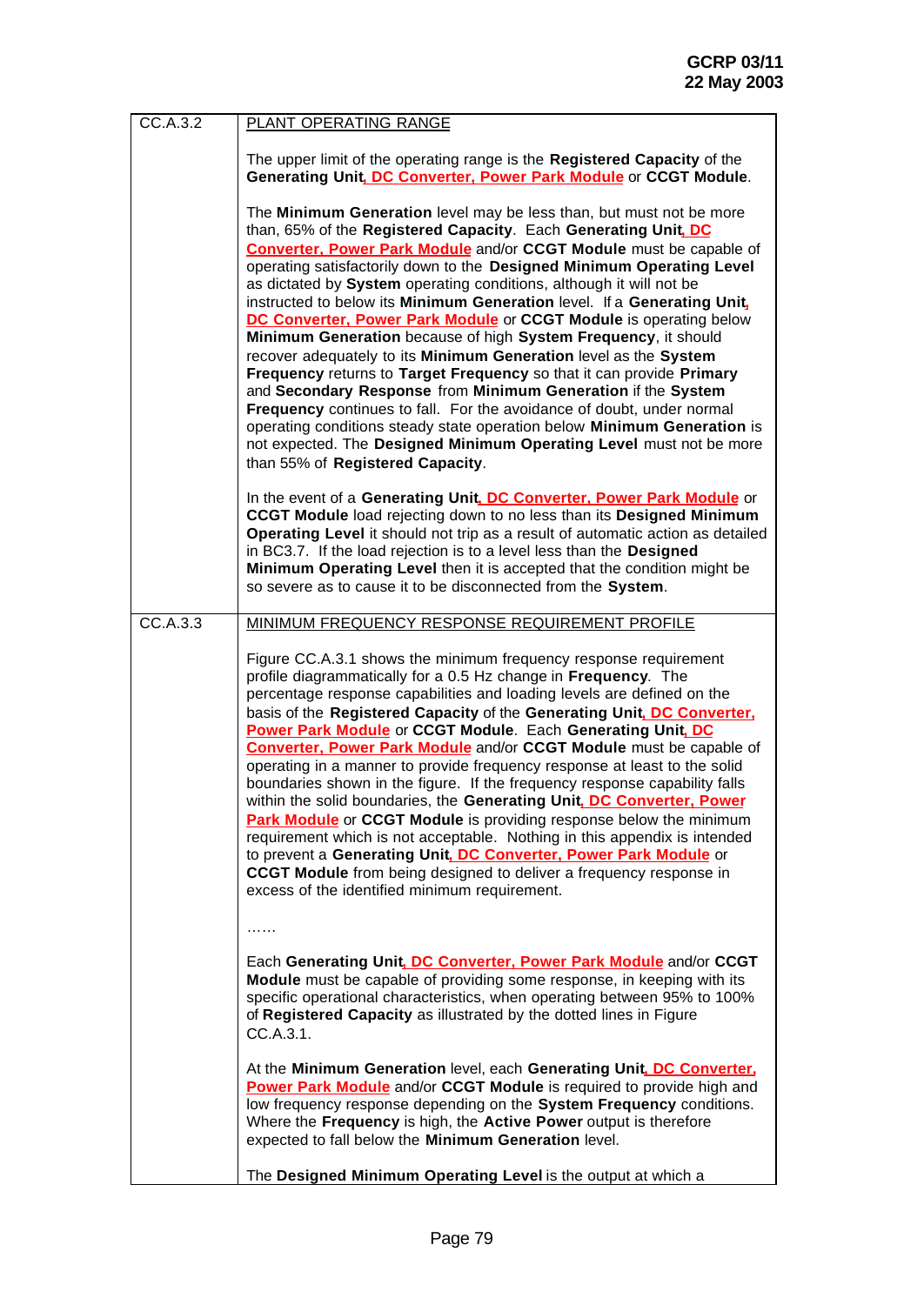|          | Generating Unit, DC Converter, Power Park Module and/or CCGT                                                                        |
|----------|-------------------------------------------------------------------------------------------------------------------------------------|
|          | Module has no High Frequency Response capability. It may be less than,                                                              |
|          | but must not be more than, 55% of the Registered Capacity. This implies                                                             |
|          | that a Generating Unit, DC Converter, Power Park Module or CCGT                                                                     |
|          | Module is not obliged to reduce its output to below this level unless the                                                           |
| CC.A.3.4 | Frequency is at or above 50.5 Hz (cf BC3.7).                                                                                        |
|          | TESTING OF FREQUENCY RESPONSE CAPABILITY                                                                                            |
|          |                                                                                                                                     |
|          | .                                                                                                                                   |
|          | The Primary Response capability (P) of a Generating Unit, DC                                                                        |
|          | <b>Converter, Power Park Module</b> or a CCGT Module is the minimum                                                                 |
|          | increase in Active Power output between 10 and 30 seconds after the start                                                           |
|          | of the ramp injection as illustrated diagrammatically in Figure CC.A.3.2.                                                           |
|          |                                                                                                                                     |
|          | The Secondary Response capability (S) of a Generating Unit .DC                                                                      |
|          | <b>Converter, Power Park Module</b> or a CCGT Module is the minimum                                                                 |
|          | increase in Active Power output between 30 seconds and 30 minutes after                                                             |
|          | the start of the ramp injection as illustrated diagrammatically in Figure                                                           |
|          | CC.A.3.2.                                                                                                                           |
|          | The High Frequency Response capability (H) of a Generating Unit, DC                                                                 |
|          | <b>Converter, Power Park Module</b> or a CCGT Module is the decrease in                                                             |
|          | Active Power output provided 10 seconds after the start of the ramp                                                                 |
|          | injection and sustained thereafter as illustrated diagrammatically in Figure                                                        |
|          | CC.A.3.3.                                                                                                                           |
|          |                                                                                                                                     |
| CC.A.3.5 | <b>REPEATABILITY OF RESPONSE</b>                                                                                                    |
|          |                                                                                                                                     |
|          | When a Generating Unit, DC Converter, Power Park Module or CCGT<br>Module has responded to a significant Frequency disturbance, its |
|          | response capability must be fully restored as soon as technically possible.                                                         |
|          | Full response capability should be restored no later than 20 minutes after                                                          |
|          | the initial change of System Frequency arising from the Frequency                                                                   |
|          | disturbance.                                                                                                                        |
|          |                                                                                                                                     |
|          |                                                                                                                                     |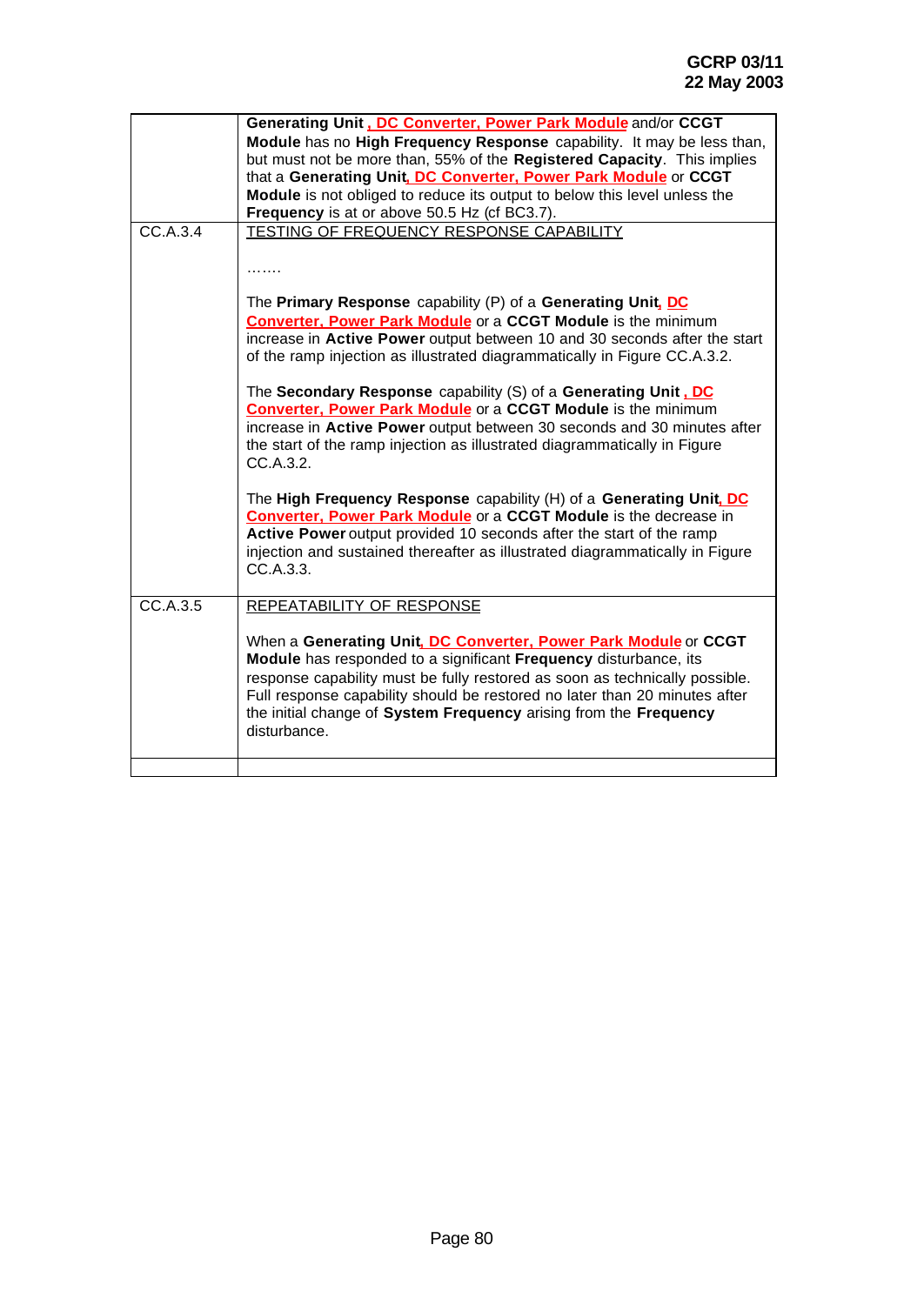# **EXTRACTS FROM OPERATING CODE NO.2**

# OC2.1 INTRODUCTION

- OC2.1.1 **Operating Code No. 2** ("**OC2**") is concerned with:
	- (a) the co-ordination of the release of **Gensets**, the **NGC Transmission System** and **Network Operators' Systems** for construction, repair and maintenance;
	- (b) provision by **NGC** of the **Surpluses** both for the **NGC Transmission System** and **System Zones**;
	- (c) the provision by **Generators** of **Generation Planning Parameters** for **Gensets**, including **CCGT Module Planning Matrices** and **Power Park Module Planning Matrices**, to **NGC** for planning purposes only; and
	- (d) the agreement for release of **Existing Gas Cooled Reactor Plant** for outages in certain circumstances.
- OC2.1.2 (a) **Operational Planning** involves planning, through various timescales, the matching of generation output with forecast **NGC Demand** together with a reserve of generation to provide a margin, taking into account outages of certain **Generating Units**, **Power Park Modules** and **DC Converters**, and of parts of the **NGC Transmission System** and of parts of **Network Operators' Systems** which is carried out to achieve, so far as possible, the standards of security set out in the **Transmission Licence** or **Electricity Distribution Licence** as the case may be.
	- (b) In general terms there is an "envelope of opportunity" for the release of **Gensets** and for the release of parts of the **NGC Transmission System** and parts of the **Network Operator's User Systems** for outages. The envelope is defined by the difference between the total generation output expected from **Large Power Stations**, **Medium Power Stations** and **Demand**, the operational planning margin and taking into account **External Interconnections**.

…………

# OC2.4.1.2.3 **Operational Planning Phase** - Planning for Year 0

The basis for **Operational Planning** for Year 0 will be the revised **Final Generation Outage Programme** agreed for Year 1:

In each week: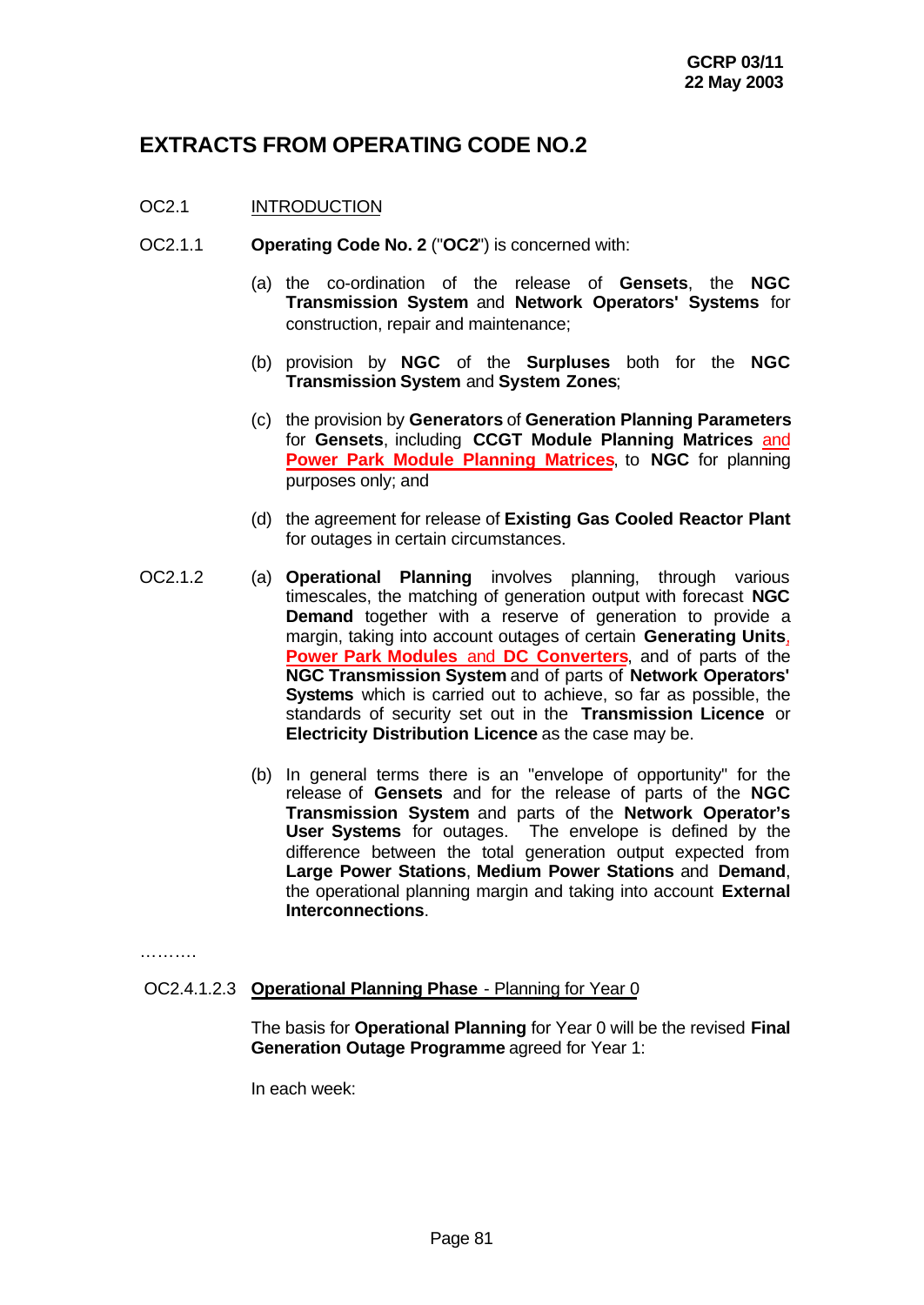# (a) By 1600 hours each Wednesday

Each **Generator** will provide **NGC** in writing with an update of the **Final Generation Outage Programme** and a best estimate **Output Usable** forecast (without allowance being made for **Generating Unit** or **Power Park Module** breakdown) for each of its **Gensets** from the 2nd week ahead to the 7th week ahead and a best estimate neutral **Output Usable** forecast (with allowance being made for **Generating Unit** or **Power Park Module** breakdown) for each of its **Gensets** from the 8th week ahead to the 52nd week ahead.

…………

#### OC2.4.1.2.4 Programming Phase

(a) By 1200 hours each Friday

**NGC** will notify in writing each **Generator** with **Large Power Stations** and **Network Operator** if it considers the **Output Usable** forecasts will give MW shortfalls both nationally and for constrained groups for the period 2-7 weeks ahead.

(b) By 1100 hours each **Business Day**

Each **Generator** shall provide **NGC** in writing (or by such electronic data transmission facilities as have been agreed with **NGC**) with the best estimate of **Output Usable** for each **Genset** for the period from and including day 2 ahead to day 14 ahead, including the forecast return to service date for any such **Generating Unit** or **Power Park Module** subject to **Planned Outage** or breakdown. For the period 2 to 7 weeks ahead, each **Generator** shall provide **NGC** in writing with changes (start and finish dates) to **Planned Outage** or to the return to service times of each **Genset** which is subject to breakdown.

…………

#### OC2.4.2 DATA REQUIREMENTS

- OC2.4.2.1 When a **Statement** of **Readiness** under the **Bilateral Agreement** and/or **Construction Agreement** is submitted, and thereafter in calendar week 24 in each calendar year,
	- (a) each **Generator** shall in respect of each of its:-
		- (i) **Gensets** (in the case of the **Generation Planning Parameters**); and
		- (ii) **CCGT Units** within each of its **CCGT Modules** at a **Large Power Station** (in the case of the **Generator Performance Chart**)

submit to **NGC** in writing the **Generation Planning Parameters** and the **Generator Performance Chart**.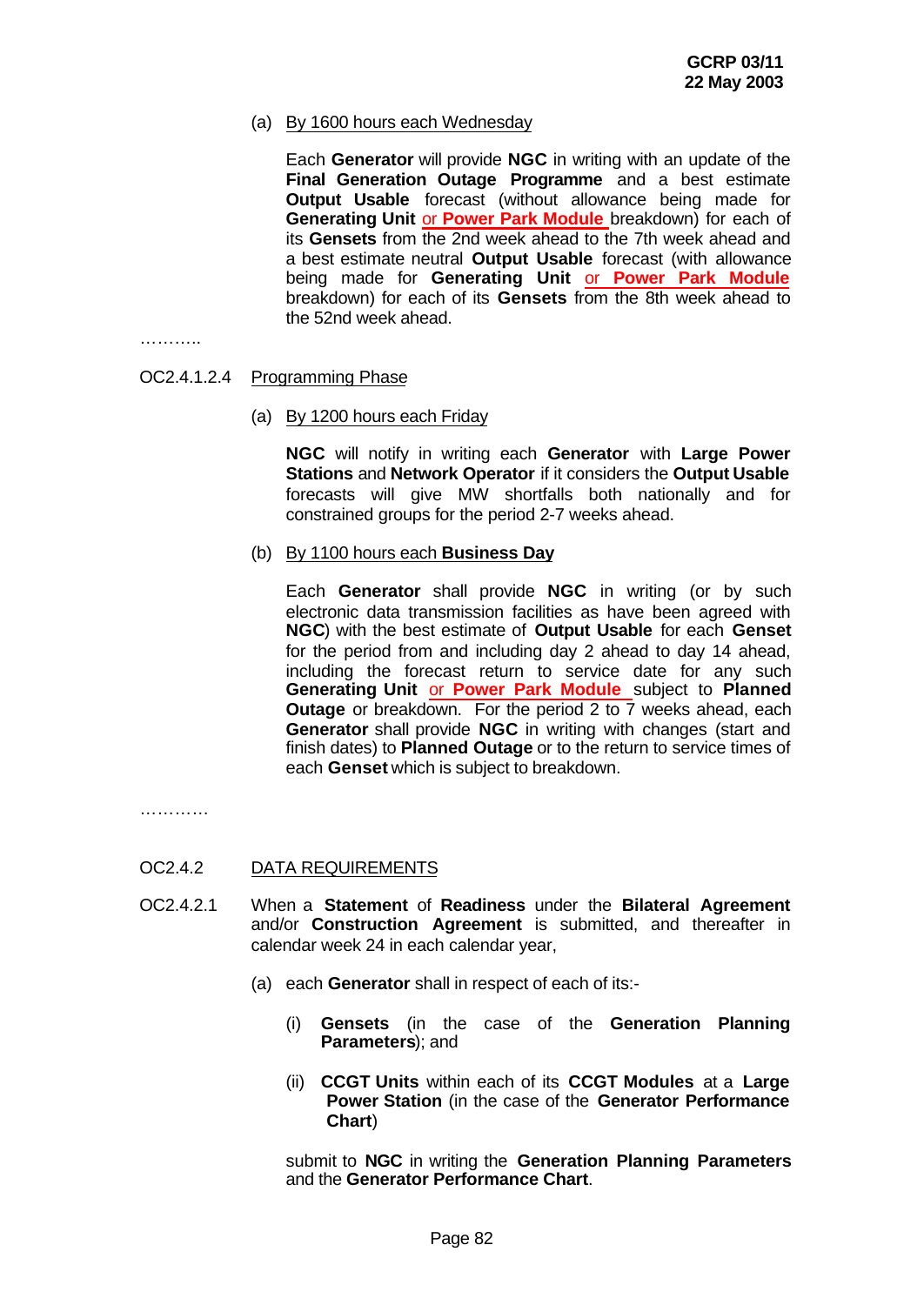- (b) Each shall meet the requirements of CC.6.3.2 and shall reasonably reflect the true operating characteristics of the **Genset**.
- (c) They shall be applied (unless revised under this **OC2** or (in the case of the **Generator Performance Chart** only) **BC1** in relation to **Other Relevant Data**) from the **Completion Date,** in the case of the ones submitted with the **Statement of Readiness,** and in the case of the ones submitted in calendar week 24, from the beginning of week 25 onwards.
- (d) They shall be in the format indicated in Appendix 1 for these charts and as set out in Appendix 2 for the **Generation Planning Parameters**.
- (e) Any changes to the **Generator Performance Chart** or **Generation Planning Parameters** should be notified to **NGC** promptly.
- (f) **Generators** should note that amendments to the composition of the **CCGT Module** or **Power Park Module** at **Large Power Stations** may only be made in accordance with the principles set out in PC.A.3.2.23 or PC.A.3.2.4 respectively. If in accordance with PC.A.3.2.23 or PC.A.3.2.4 an amendment is made, any consequential changes to the **Generation Planning Parameters** should be notified to **NGC** promptly.
- (g) The **Generator Performance Chart** must be on as described below and demonstrate the limitation on reactive capability of the **System** voltage at 3% above nominal. It must also include any limitations on output due to the prime mover (both maximum and minimum), **Generating Unit** step up transformer or **User System**.
	- (i) For a **Synchronous Generating Unit**, on a **Generating Unit** specific basis at the **Generating Unit** Stator Terminals and. It must include details of the **Generating Unit** transformer parameters. and demonstrate the limitation on reactive capability of the **System** voltage at 3% above nominal. It must include any limitations on output due to the prime mover (both maximum and minimum) and **Generating Unit** step-up transformer.
	- (ii) For a **Non-synchronous Generating Unit**, (excluding a **Power Park Unit)** on a **Generating Unit** specific basis at the **Grid Entry Point** (or **User System Entry Point** if **Embedded**).
	- (iii) For a **Power Park Module,** on a **Power Park Module** specific basis at the **Grid Entry Point** (or **User System Entry Point** if **Embedded**).
	- (iv) For a **DC Converter** on a **DC Converter** specific basis at the **Grid Entry Point** (or **User System Entry Point** if **Embedded**).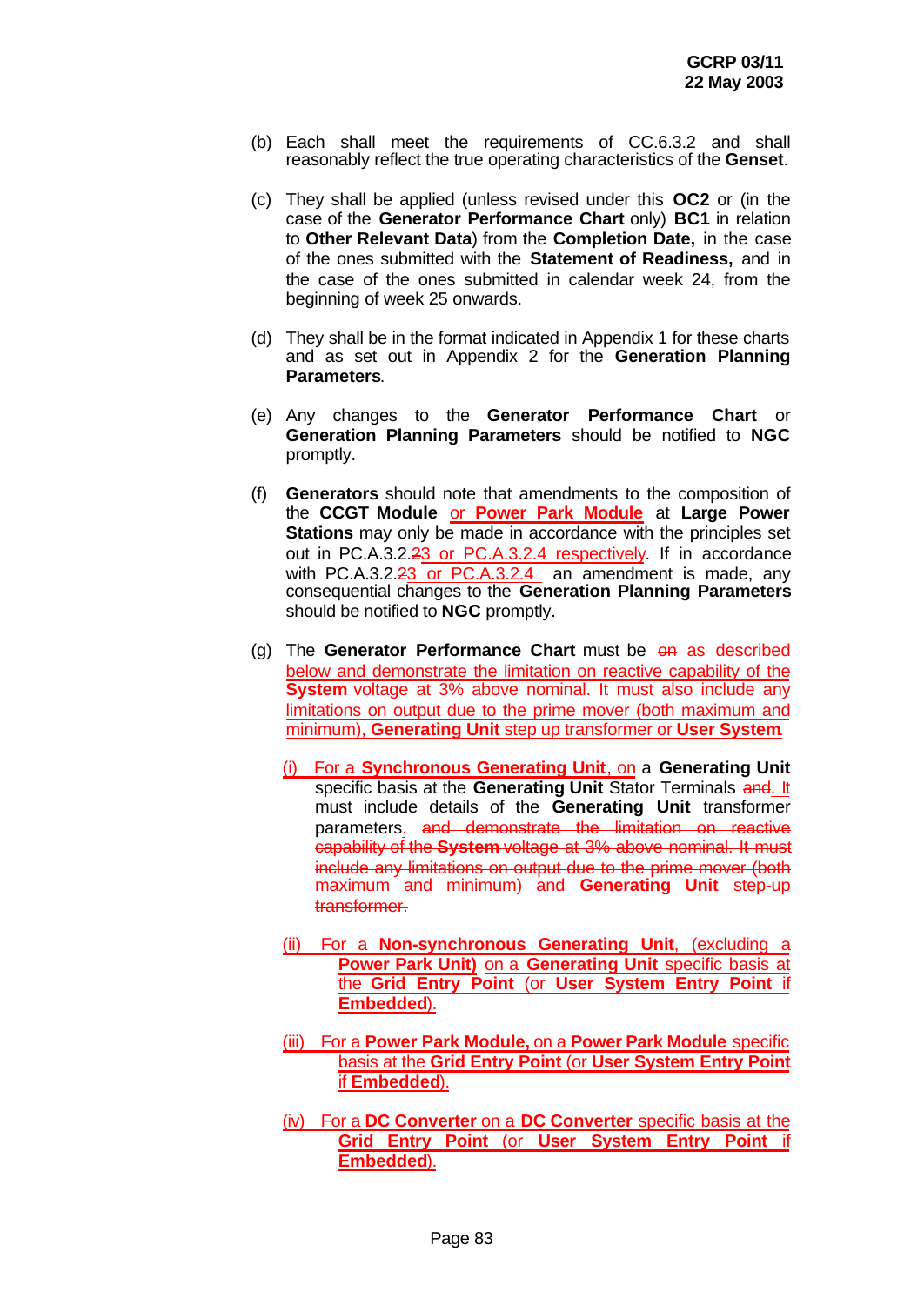- (h) For each **CCGT Unit**, and any other **Generating Unit** whose performance varies significantly with ambient temperature, the **Generator Performance Chart** shall show curves for at least two values of ambient temperature so that **NGC** can assess the variation in performance over all likely ambient temperatures by a process of linear interpolation or extrapolation. One of these curves shall be for the ambient temperature at which the **Generating Unit**'s output, or **CCGT Module** at a **Large Power Station** output, as appropriate, equals its **Registered Capacity.**
- (i) The **Generation Planning Parameters** supplied under OC2.4.2.1 shall be used by **NGC** for operational planning purposes only and not in connection with the operation of the **Balancing Mechanism** (subject as otherwise permitted in the **BCs**).
- (j) Each **Generator** shall in respect of each of its **CCGT Modules** at **Large Power Stations** submit to **NGC** in writing a **CCGT Module Planning Matrix**. It shall be prepared on a best estimate basis relating to how it is anticipated the **CCGT Module** will be running and which shall reasonably reflect the true operating characteristics of the **CCGT Module.** It will be applied (unless revised under this OC2) from the **Completion Date,** in the case of the one submitted with the **Statement of Readiness,** and in the case of the one submitted in calendar week 24, from the beginning of week 31 onwards. It must show the combination of **CCGT Units** which would be running in relation to any given MW output, in the format indicated in Appendix 3.

Any changes must be notified to **NGC** promptly. **Generators** should note that amendments to the composition of the **CCGT Module** at **Large Power Stations** may only be made in accordance with the principles set out in PC.A.3.2. $-23$ . If in accordance with PC.A.3.2.23 an amendment is made, an updated **CCGT Module Planning Matrix** must be immediately submitted to **NGC** in accordance with this OC2.4.2.1(b).

The **CCGT Module Planning Matrix** will be used by **NGC** for operational planning purposes only and not in connection with the operation of the **Balancing Mechanism**.

(k) Each **Generator** shall in respect of each of its **Power Park Modules** at **Large Power Stations** submit to **NGC** in writing a **Power Park Module Planning Matrix**. It shall be prepared on a best estimate basis relating to how it is anticipated the **Power Park Module** will be running and which shall reasonably reflect the operating characteristics of the **Power Park Module.** It will be applied (unless revised under this OC2) from the **Completion Date,** in the case of the one submitted with the **Statement of Readiness,** and in the case of the one submitted in calendar week 24, from the beginning of week 31 onwards. It must show the number of each type of **Power Park Unit** in the **Power Park Module** typically expected to be available to generate, in the format indicated in Appendix 4. The **Power Park Module Planning**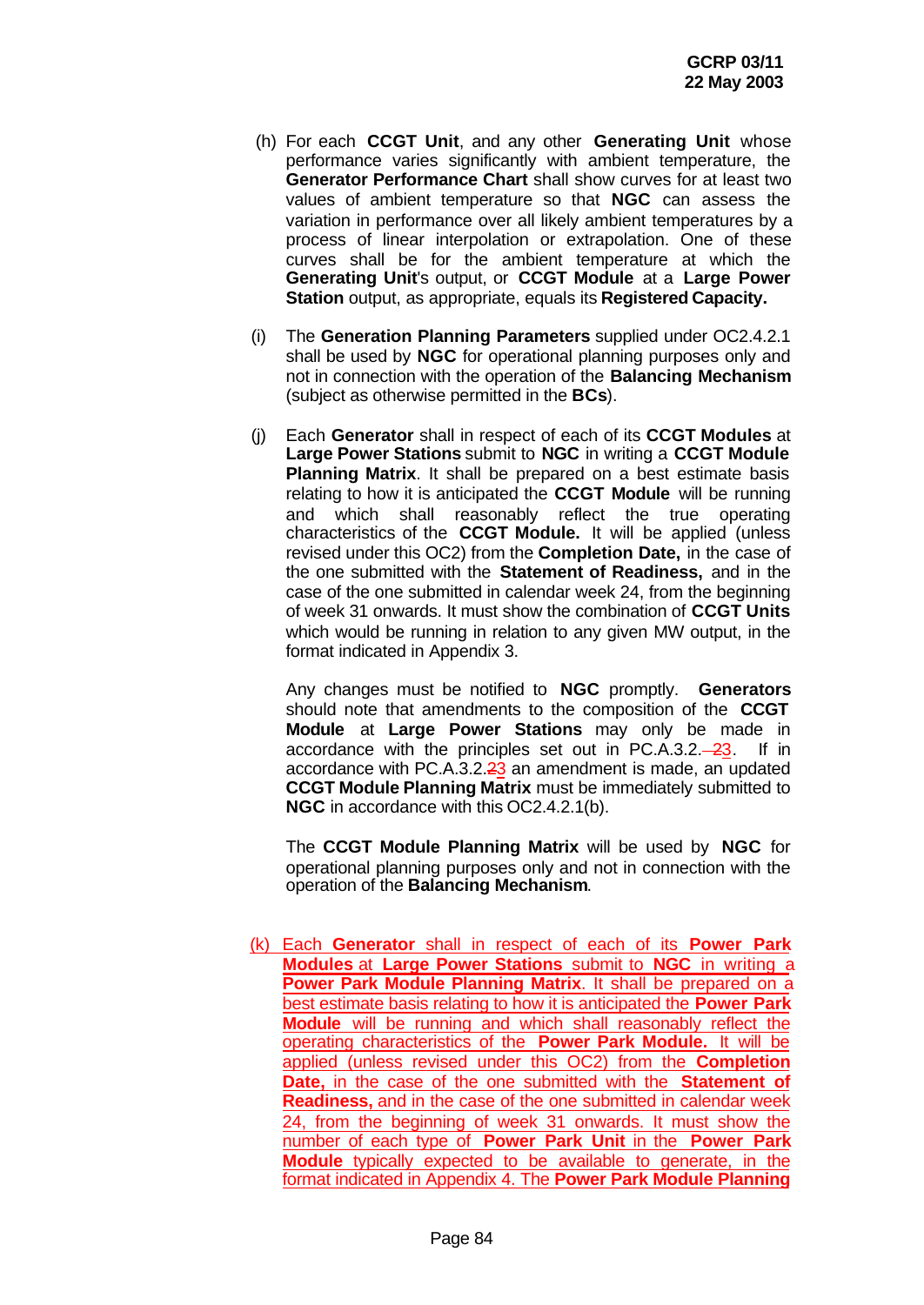**Matrix** shall be accompanied by a graph showing the variation in MW output with **Intermittent Power Source** (e.g. MW vs wind speed) for the **Power Park Module**. The graph shall indicate the typical value of the **Intermittent Power Source** for the **Power Park Module**.

Any changes must be notified to **NGC** promptly. **Generators** should note that amendments to the composition of the **Power Park Module** at **Large Power Stations** may only be made in accordance with the principles set out in PC.A.3.2.4. If in accordance with PC.A.3.2.4 an amendment is made, an updated **Power Park Module Planning Matrix** must be immediately submitted to **NGC** in accordance with this OC2.4.2.1(a).

The **Power Park Module Planning Matrix** will be used by **NGC** for operational planning purposes only and not in connection with the operation of the **Balancing Mechanism**.

OC2.4.2.2 Each **Network Operator** shall by 1000 hrs on the day falling seven days before each **Operational Day** inform **NGC** in writing of any changes to the circuit details called for in PC.A.2.2.1 which it is anticipated will apply on that **Operational Day** (under **BC1** revisions can be made to this data).

…………

#### OC2.4.4 FREQUENCY SENSITIVE OPERATION

#### By 1600 hours each Wednesday

- OC2.4.4.1 Using such information as **NGC** shall consider relevant including, if appropriate, forecast **Demand**, any estimates provided by **Generators** of **Genset** inflexibility and anticipated plant mix relating to operation in **Frequency Sensitive Mode**, **NGC** shall determine for the period 2 to 7 weeks ahead (inclusive) whether it is possible that there will be insufficient **Gensets** (other than those **Gensets** within **Existing Gas Cooled Reactor Plant** which are permitted to operate in **Limited Frequency Sensitive Mode** at all times under BC3.5.3) to operate in **Frequency Sensitive Mode** for all or any part of that period.
- OC2.4.4.2 BC3.5.3 explains that **NGC** permits **Existing Gas Cooled Reactor Plant** other than **Frequency Sensitive AGR Units** to operate in a **Limited Frequency Sensitive Mode** at all times.
- OC2.4.4.3 If **NGC** foresees that there will be an insufficiency in **Gensets** operating in a **Frequency Sensitive Mode**, it will contact **Generators** in order to seek to agree (as soon as reasonably practicable) that all or some of the **Gensets Generating Units** comprising each **Generator's** relevant **Large Power Stations** (the MW amount being determined by **NGC** but the **Gensets Generating Units** involved being determined by the **Generator**) will take outages to coincide with such period as **NGC** shall specify to enable replacement by other **Gensets** which can operate in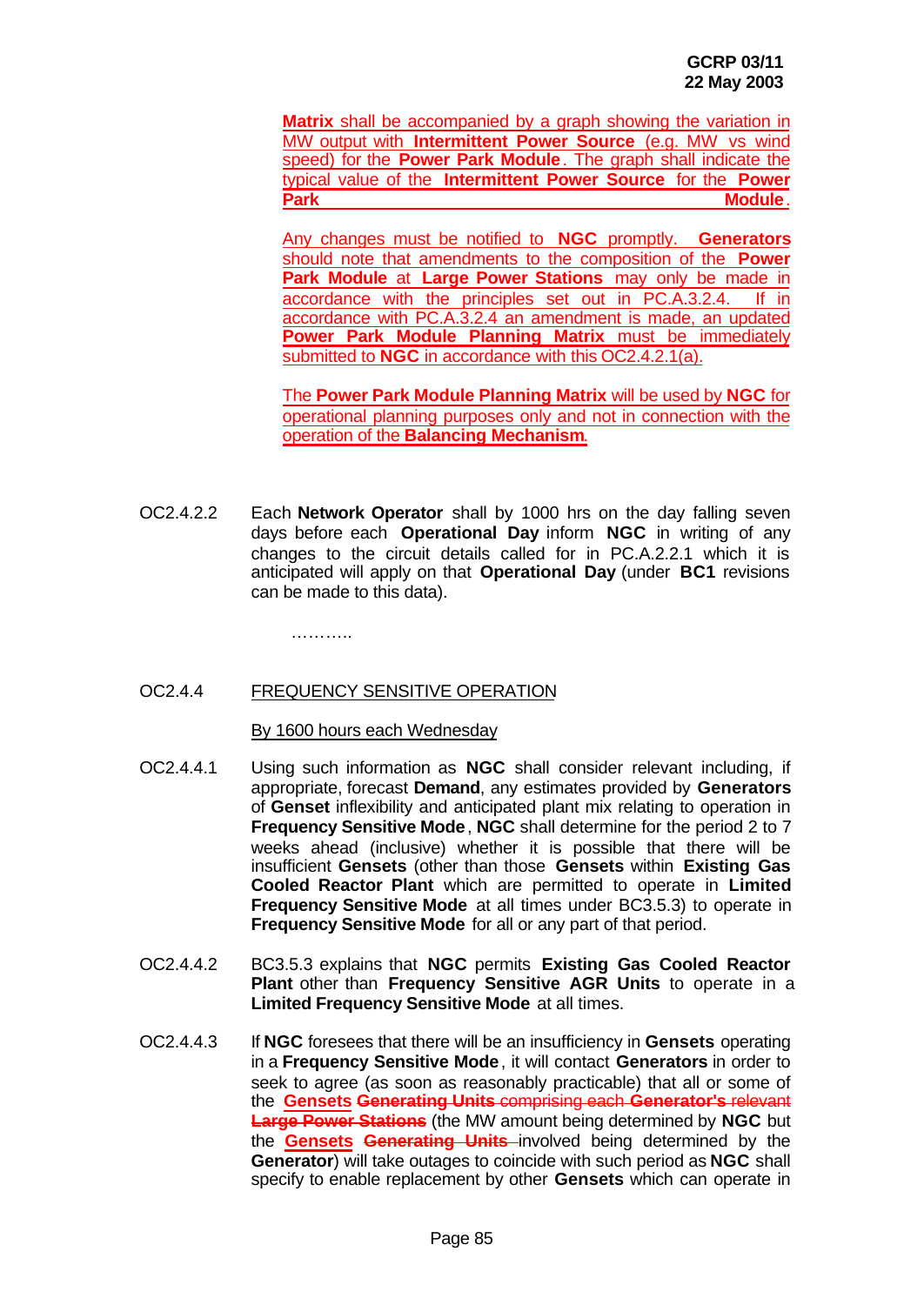a **Frequency Sensitive Mode**. If agreement is reached (which unlike the remainder of OC2 will constitute a binding agreement) then such **Generator** will take such outage as agreed with **NGC**. If agreement is not reached, then the provisions of BC2.9.5 may apply.

OC2.4.5 If in **NGC's** reasonable opinion it is necessary for both the procedure set out in OC2.4.3 (relating to **System NRAPM** and **Localised NRAPM**) and in OC2.4.4 (relating to operation in **Frequency Sensitive Mode**) to be followed in any given situation, the procedure set out in OC2.4.3 will be followed first, and then the procedure set out in OC2.4.4. For the avoidance of doubt, nothing in this paragraph shall prevent either procedure from being followed separately and independently of the other.

………………

# **OC2 APPENDIX 4**

| <b>POWER PARK</b>      | <b>POWER PARK UNITS</b> |        |        |        |
|------------------------|-------------------------|--------|--------|--------|
| <b>UNITS AVAILABLE</b> | Tvpe A                  | Tvpe B | Tvpe C | Tvpe D |
| <b>Description</b>     |                         |        |        |        |
| Number of units        |                         |        |        |        |

#### **Power Park Module Planning Matrix** example form

The **Power Park Module Planning Matrix** may have as many columns as are required to provide information on the different types of **Power Park Unit** at the **Power Park Module**. The description is required to assist identification of the **Power Park Units** within the **Power Park Module** and correlation with data provided under the **Planning Code**.

< End of OC2 >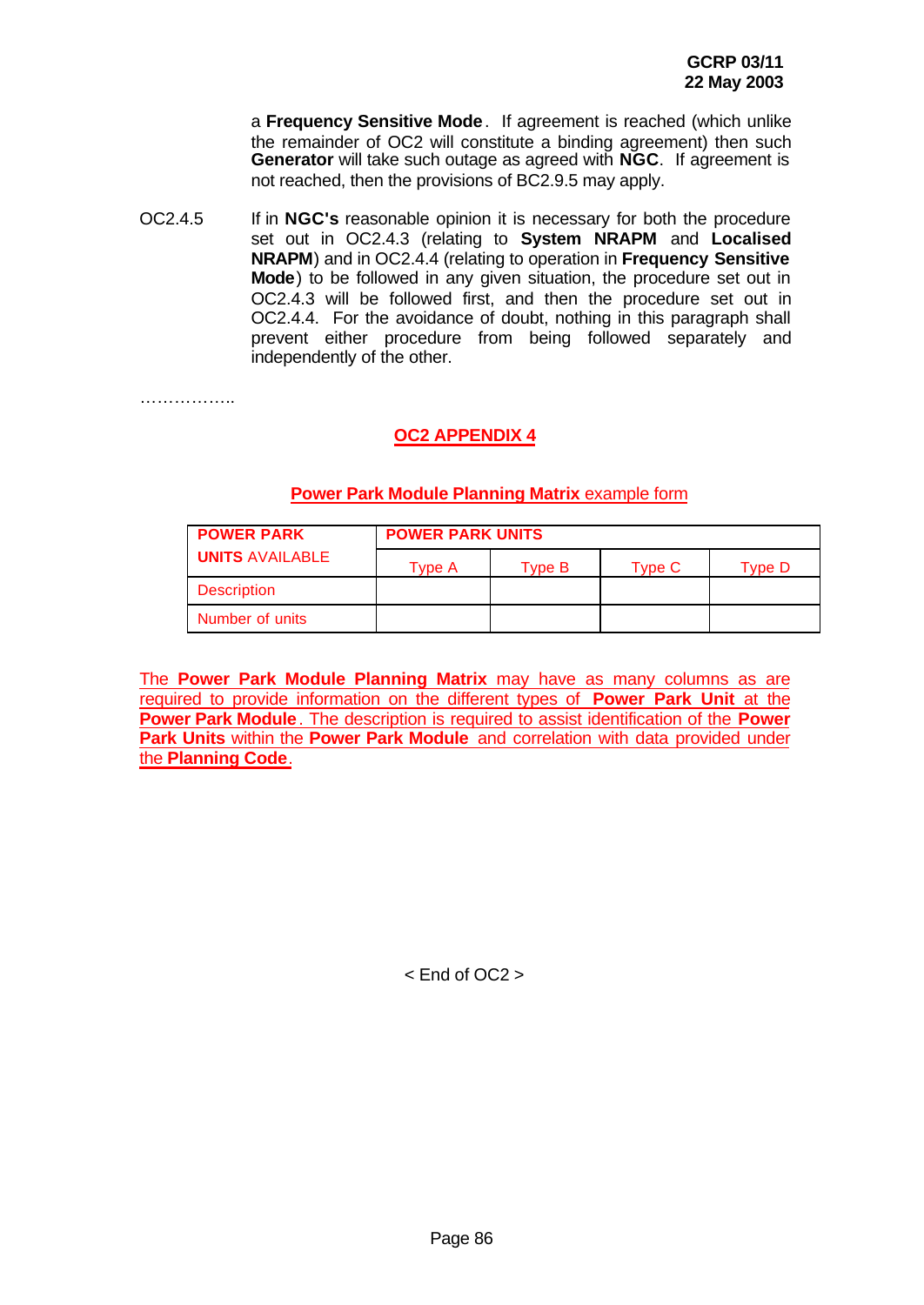# **Extracts From Operating Code 5**

# OC5.1 INTRODUCTION

**Operating Code No. 5** ("**OC5**") specifies the procedures to be followed by **NGC** in carrying out:

- (a) monitoring
	- (i) of **BM Units** against their expected input or output;
	- (ii) of compliance by **Users** with the **CC** and in the case of response to **Frequency**, **BC3**; and
	- (iii) of the provision by **Users** of **Ancillary Services** which they are required or have agreed to provide; and
- (b) the following tests (which are subject to **System** conditions prevailing on the day):
	- (i) tests on **Gensets** and **DC Converters** to test that they have the capability to comply with the **CC** and, in the case of response to **Frequency**, **BC3** and to provide the **Ancillary Services** that they are either required or have agreed to provide;
	- (ii) tests on **BM Units**, to ensure that the **BM Units** are available in accordance with their submitted **Export and Import Limits, QPNs, Joint BM Unit Data** and **Dynamic Parameters**.

The **OC5** tests include the **Black Start Test** procedure.

# OC5.2 OBJECTIVE

The objectives of **OC5** are to establish:

- (a) that **Users** comply with the **CC**;
- (b) whether **BM Units** operate in accordance with their expected input or output derived from their **Final Physical Notification Data** and agreed **Bid-Offer Acceptances** issued under **BC2**;
- (c) whether each **BM Unit** is available as declared in accordance with its submitted **Export and Import Limits, QPN, Joint BM Unit Data** and **Dynamic Parameters**; and
- (d) whether **Generators, DC Converter Station** owners and **Suppliers** can provide those **Ancillary Services** which they are either required or have agreed to provide.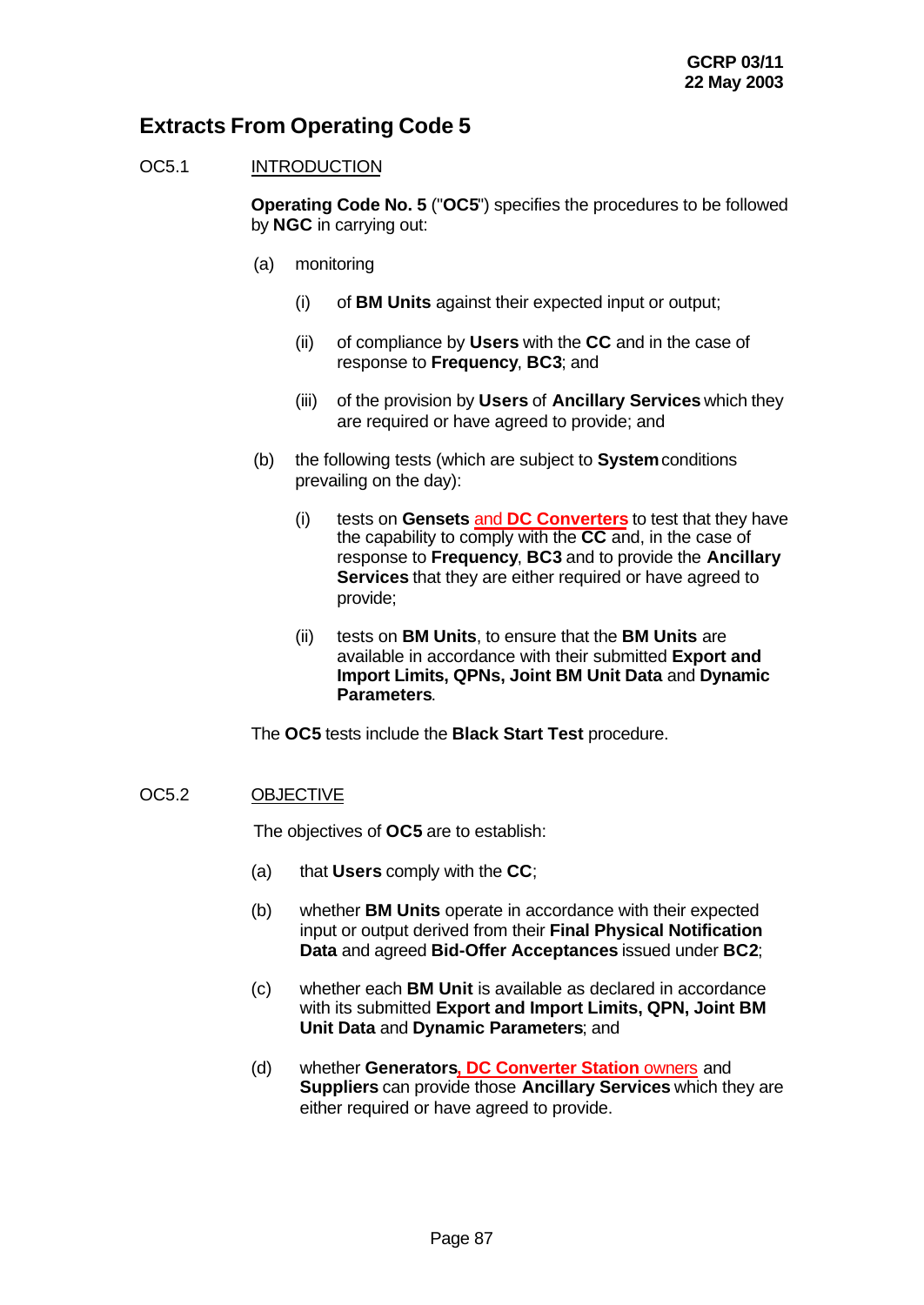In certain limited circumstances as specified in this **OC5** the output of **CCGT Units** may be verified, namely the monitoring of the provision of **Ancillary Services** and the testing of **Reactive Power** and automatic **Frequency Sensitive Operation**.

# OC5.3 SCOPE

**OC5** applies to **NGC** and to **Users**, which in **OC5** means:

- (a) **Generators**;
- (b) **Network Operators;**
- (c) **Non-Embedded Customers**; and
- (d) **Suppliers**. ; and
- (e) **DC Converter Station** owners.

#### ………

- OC5.4.2.2 The relevant **User** will, as soon as possible, provide **NGC** with an explanation of the reasons for the failure and details of the action that it proposes to take to:
	- (a) enable the **BM Unit** to meet its expected input or output or to provide the **Ancillary Services** it is required or has agreed to provide, within a reasonable period, or
	- (b) in the case of a **Generating Unit** (excluding a **Power Park Unit), or CCGT Module, Power Park Module or DC Converter** to comply with the **CC** and in the case of response to **Frequency**, **BC3** or to provide the **Ancillary Services** it is required or has agreed to provide, within a reasonable period.

#### …………

- OC5.5.1.2 The test, referred to in OC5.5.1.1 and carried out at a time no sooner than 48 hours from the time that the instruction was issued, on any one or more of the **User's BM Units** should only be to demonstrate that the relevant **BM Unit**:
	- (a) if active in the **Balancing Mechanism**, meets the ability to operate in accordance with its submitted **Export and Import Limits**, **QPN, Joint BM Unit Data** and **Dynamic Parameters** and achieve its expected input or output which has been monitored under OC5.4; and
	- (b) meets the requirements of the paragraphs in the **CC** which are applicable to such **BM Units**; and

in the case of a **BM Unit** comprising a Generating Unit, or a CCGT **Module**, a **Power Park Module** or a **DC Converter** meets,

(c) the requirements for operation in **Frequency Sensitive Mode** and compliance with the requirements for operation in **Limited**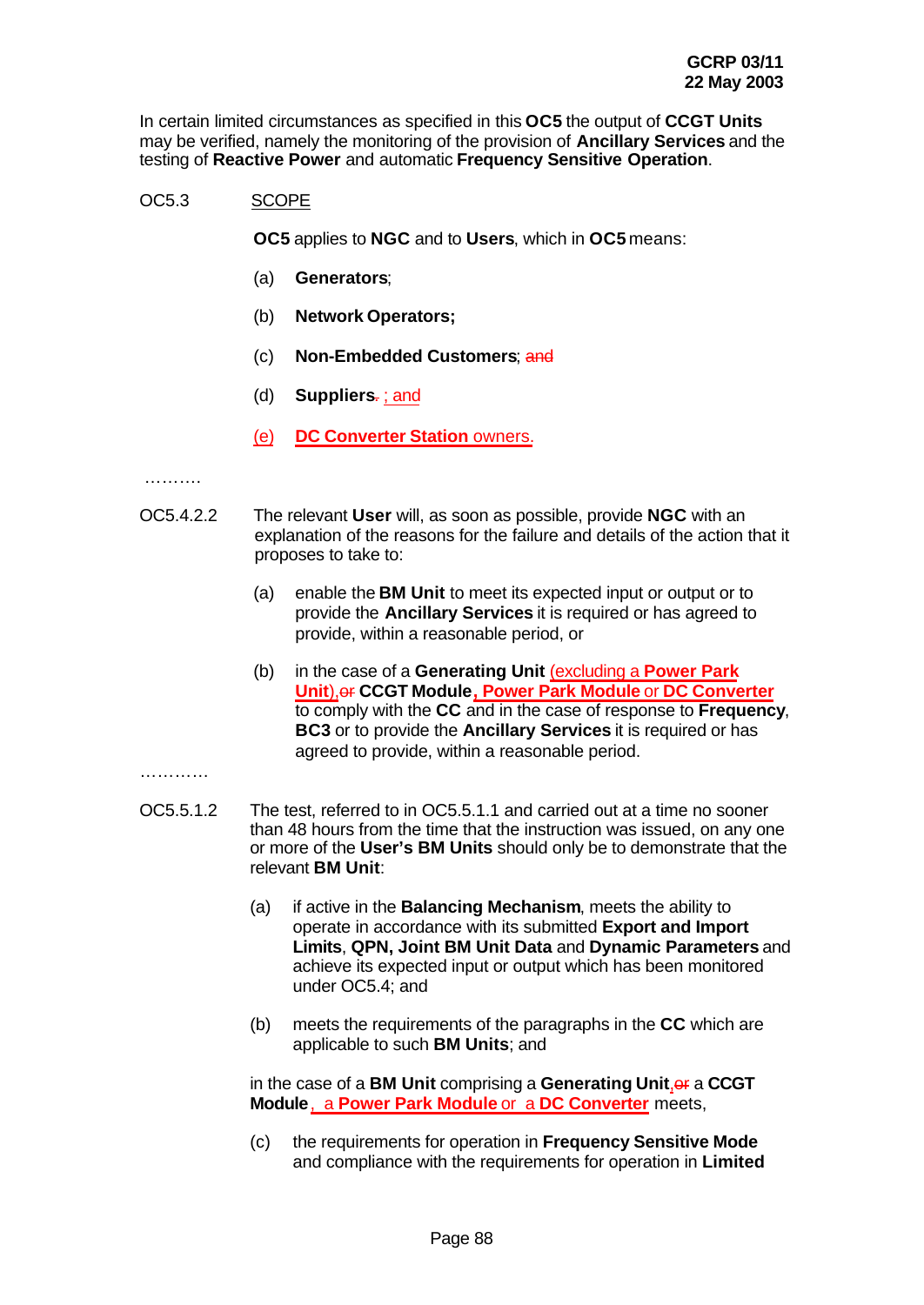**Frequency Sensitive Mode** in accordance with CC.6.3.3, BC3.5.2 and BC3.7.2; or

- (d) the terms of the applicable **Supplemental Agreement** agreed with the **Generator** to have a **Fast Start Capability**; or
- (e) the **Reactive Power** capability registered with **NGC** under **OC2** which shall meet the requirements set out in CC.6.3.2. In the case of a test on a **Generating Unit** within a **CCGT Module** the instruction need not identify the particular **CCGT Unit** within the **CCGT Module** which is to be tested, but instead may specify that a test is to be carried out on one of the **CCGT Units** within the **CCGT Module**.

#### ……………

- OC5.5.2.2 If monitoring at site is undertaken, the performance of the **BM Unit** will be recorded on a suitable recorder (with measurements, in the case of a **Synchronous Generating Unit**, taken on the **Generating Unit** Stator Terminals / on the **LV** side of the generator transformer) or in the case of a **Non-synchronous Generating Unit**, **Power Park Module** or **DC Converter** at the point of connection, in the relevant **User's Control Room**, in the presence of a reasonable number of representatives appointed and authorised by **NGC**. If **NGC** or the **User** requests, monitoring at site will include measurement of the following parameters:
	- (a) for Steam Turbines: governor pilot oil pressure, valve position and steam pressure; or
	- (b) for Gas Turbines: Inlet Guide Vane position, Fuel Valve positions, Fuel Demand signal and Exhaust Gas temperature; or
	- (c) for Hydro Turbines: Governor Demand signal, Actuator Output signal, Guide Vane position; and/or
	- (d) for Excitation Systems: Generator Field Voltage and **Power System Stabiliser** signal where appropriate.
	- (e) for **Power Park Modules**: appropriate signals related to the voltage/reactive/power factor control system and the frequency control system as agreed at the time of connection.
	- (f) for **DC Converters**: appropriate signals related to the voltage/reactive/power factor control system and the frequency control system as agreed at the time of connection.

………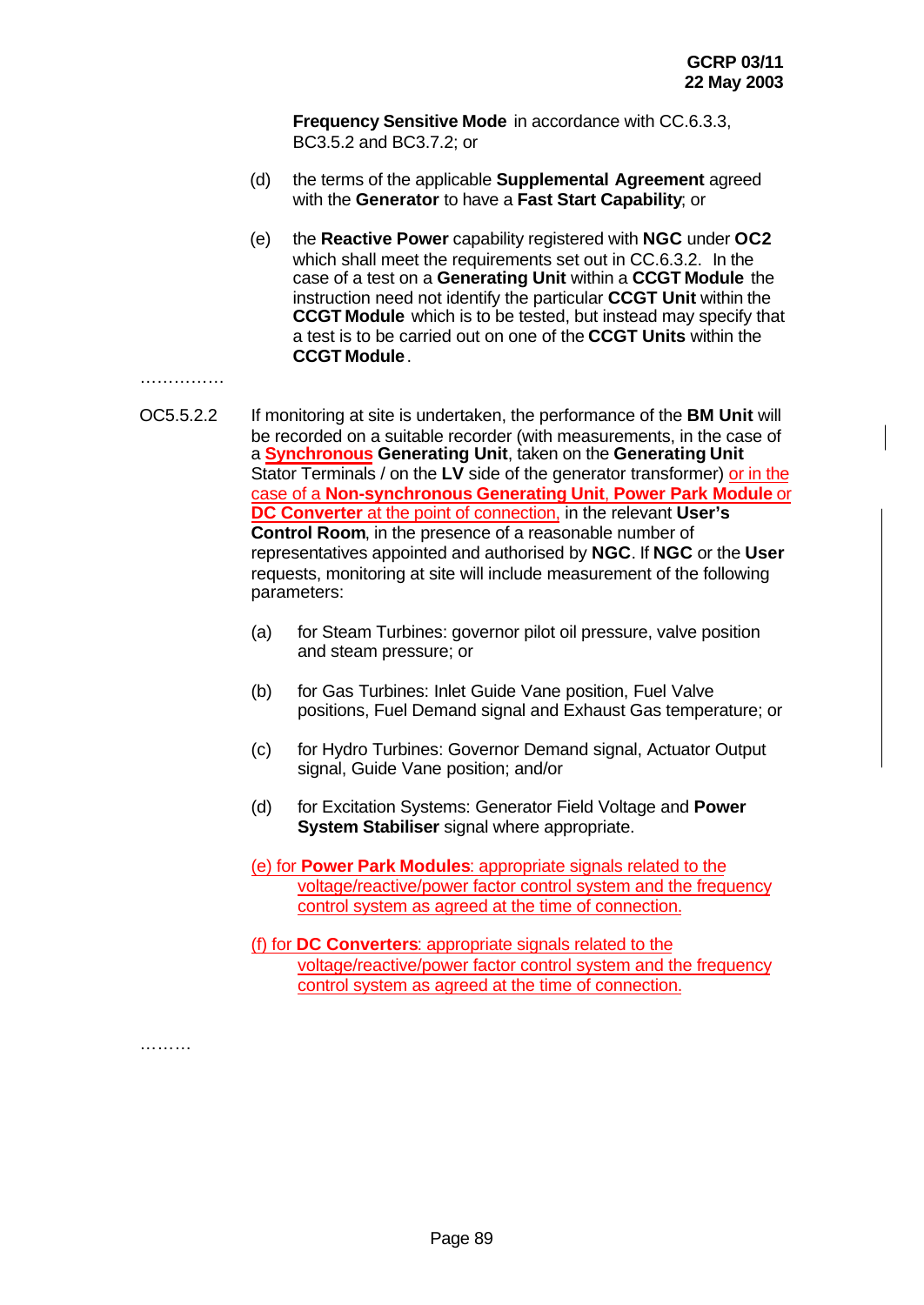|                         | (to be read in conjunction with the full text under the Grid Code reference)<br>Pass Criteria | Measured harmonic emissions do not exceed the limits specified in the Bilateral<br>Agreement. | The measured maximum Phase (Voltage) Unbalance on the NGC Transmission<br>System should remain below 1%. | Measured infrequent short duration peaks in phase unbalance should not exceed the<br>maximum value stated in the Bilateral Agreement. | Measured voltage fluctuations at the <b>Point of Common Coupling</b> shall not exceed<br>1% of the voltage level for step changes. Measured voltage excursions other than<br>step changes may be allowed up to a level of 3%. | Measured voltage fluctuations at the <b>Point of Common Coupling</b> shall not exceed<br>the Flicker Severity (Short Term) of 0.8 Unit and a Flicker Severity (Long Term)<br>of 0.6 Unit, as set out in Engineering Recommendation P28 as current at the<br><b>Transfer Date.</b> |
|-------------------------|-----------------------------------------------------------------------------------------------|-----------------------------------------------------------------------------------------------|----------------------------------------------------------------------------------------------------------|---------------------------------------------------------------------------------------------------------------------------------------|-------------------------------------------------------------------------------------------------------------------------------------------------------------------------------------------------------------------------------|-----------------------------------------------------------------------------------------------------------------------------------------------------------------------------------------------------------------------------------------------------------------------------------|
|                         | Reference<br>Grid Code                                                                        | CC.6.1.5(a)                                                                                   | CC.6.1.5(b)                                                                                              | CC.6.1.6                                                                                                                              | CC.6.1.7(a)                                                                                                                                                                                                                   | CC.6.1.7(b)                                                                                                                                                                                                                                                                       |
| criteria below are met: | Parameter to be<br>Tested                                                                     | Harmonic Content                                                                              | Phase Unbalance                                                                                          | Phase Unbalance                                                                                                                       | Voltage Fluctuations                                                                                                                                                                                                          | Flicker                                                                                                                                                                                                                                                                           |
|                         |                                                                                               |                                                                                               |                                                                                                          |                                                                                                                                       | Voltage Quality                                                                                                                                                                                                               |                                                                                                                                                                                                                                                                                   |

The pass criteria must be read in conjunction with the full text under the Grid Code reference. The BM Unit will pass the test if the The pass criteria must be read in conjunction with the full text under the Grid Code reference. The **BM Unit** will pass the test if the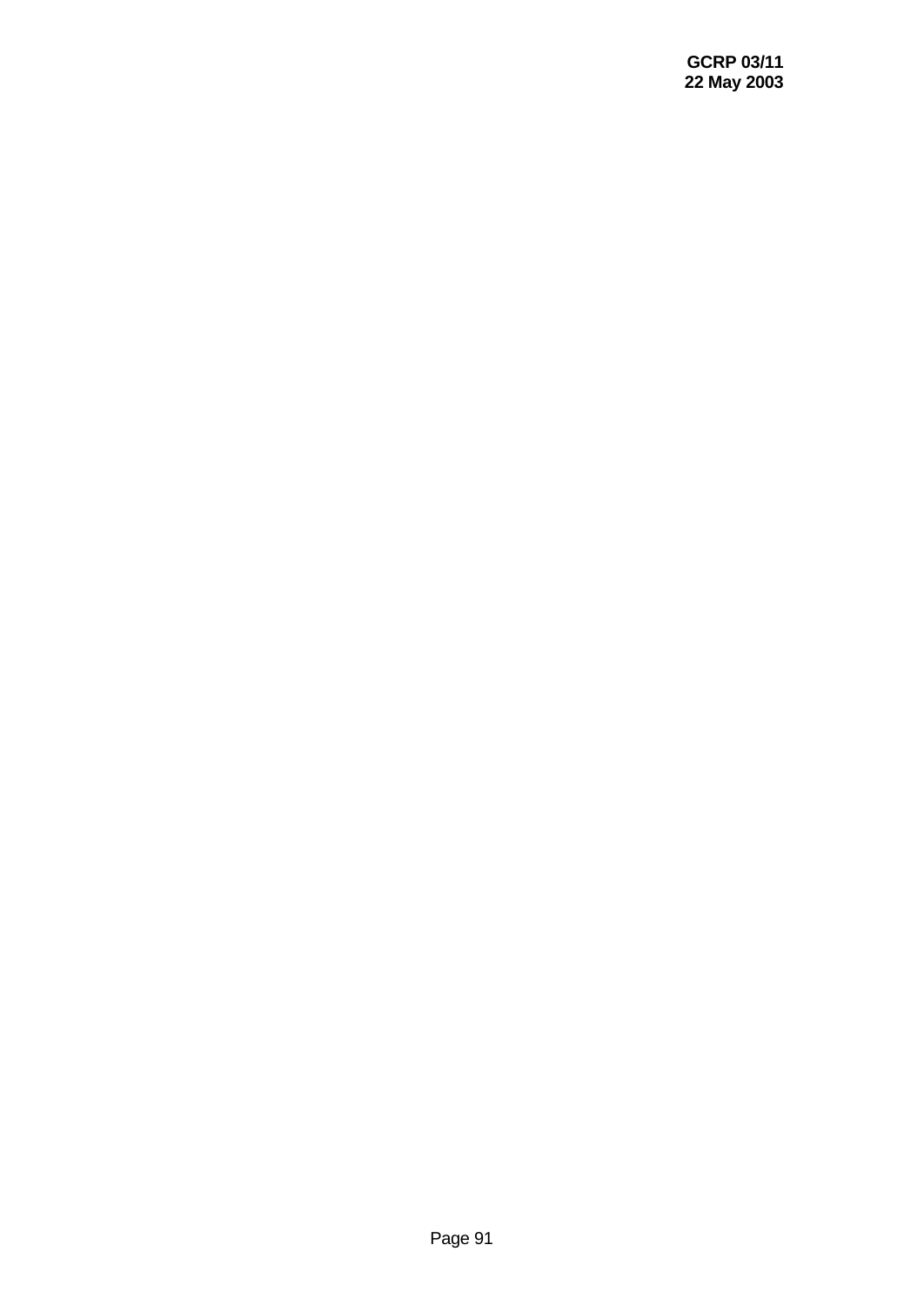|                            | Parameter to be<br>Tested          | Reference<br><b>Grid Code</b>      | (to be read in conjunction with the full text under the Grid Code reference)<br>Pass Criteria                                                                                                                                                                                                                                                                                                                       |
|----------------------------|------------------------------------|------------------------------------|---------------------------------------------------------------------------------------------------------------------------------------------------------------------------------------------------------------------------------------------------------------------------------------------------------------------------------------------------------------------------------------------------------------------|
|                            | Fault Clearance<br>Times           | CC.6.2.2.2.2(a)<br>CC.6.2.3.1.1(a) | The fault clearance times shall be in accordance with the Bilateral Agreement.                                                                                                                                                                                                                                                                                                                                      |
| Fault Clearance            | Back-Up Protection                 | CC.6.2.2.2.2(b)<br>CC.6.2.3.1.1(b) | Embedded Customers operates in the times specified in CC.6.2.3.1.1(b) and with<br>The Back-Up Protection system provided by Generators operates in the times<br>The Back-Up Protection system provided by Network Operators and Non-<br>Discrimination as specified in the Bilateral Agreement.<br>specified in CC.6.2.2.2.2(b).                                                                                    |
|                            | Circuit Breaker fail<br>Protection | CC.6.2.2.2.2(c)<br>CC.6.2.3.1.1(c) | The circuit breaker fail Protection shall initiate tripping so as to interrupt the fault<br>current within 200ms.                                                                                                                                                                                                                                                                                                   |
|                            | Reactive Capability                | CC.6.3.2                           | The Generating Unit, DC Converter or Power Park Module will pass the test if it is<br>within $\pm 5\%$ of the reactive capability registered with NGC under OC2 which shall<br>meet the requirements set out in CC.6.3.2.                                                                                                                                                                                           |
| <b>Reactive Capability</b> |                                    | CC.6.3.4                           | remaining Generating Units, DC Converter or Power Park Module, if necessary.<br>The duration of the test will be for a period of up to 60 minutes during which period<br>the System voltage at the Grid Entry Point for the relevant Generating Unit. DC<br>Converter or Power Park Module will be maintained by the Generator at the<br>voltage specified pursuant to BC2.8 by adjustment of Reactive Power on the |
|                            |                                    |                                    | be consistent with Grid Code requirements i.e. fully available within the voltage range<br>Measurements of the Reactive Power output under steady state conditions should<br>±5% at 400kV, 275kV and 132kV and lower voltages.                                                                                                                                                                                      |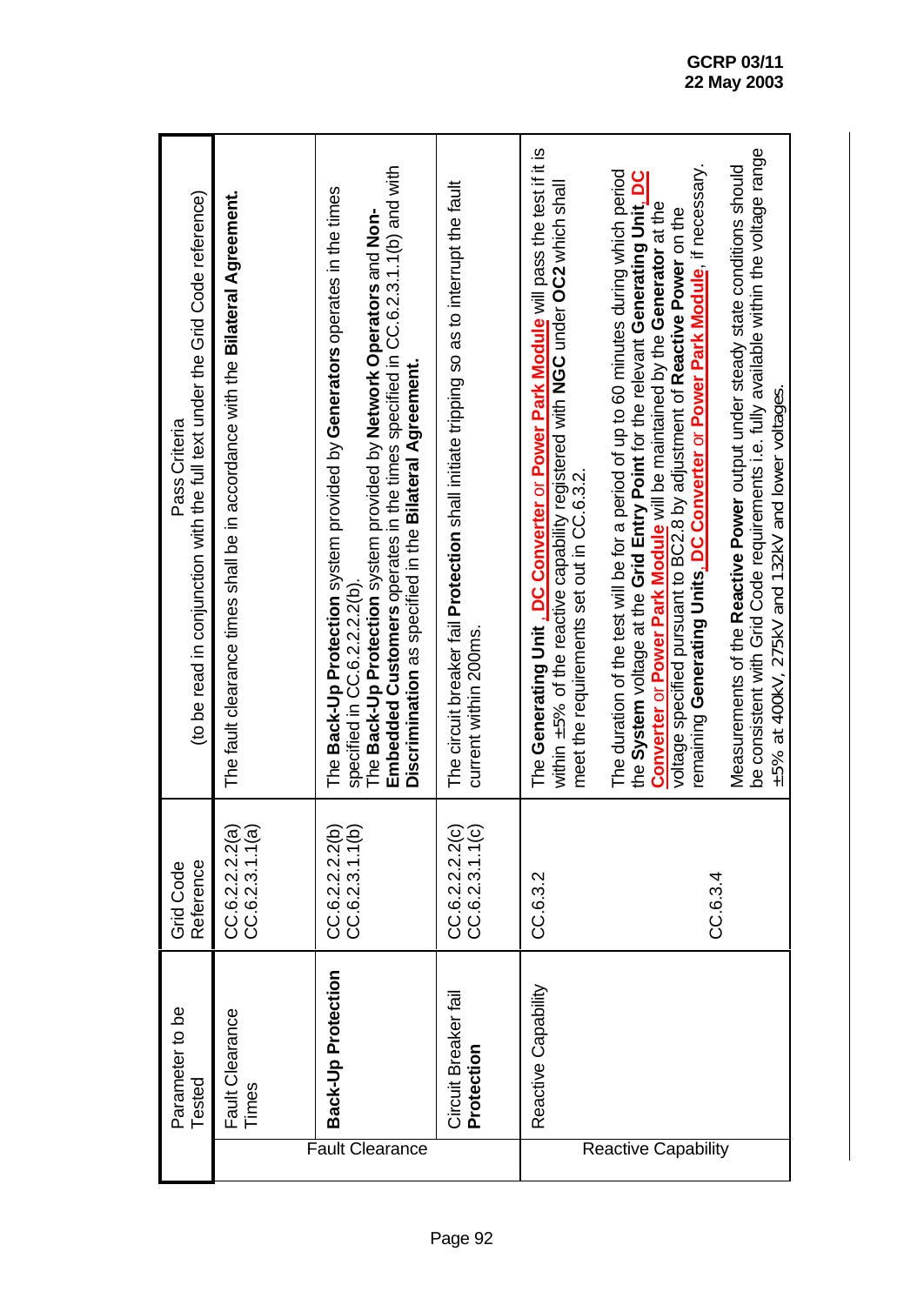| (to be read in conjunction with the full text under the Grid Code reference)<br>Pass Criteria | The measured response in MW/Hz is within ±5% of the level of response specified in<br>the Ancillary Services Agreement for that Genset | Generating Unit, DC Converter or Power Park Module directly connected to the<br>NGC Transmission System should not be affected by voltage changes in the<br>The measured Active Power output under steady state conditions of any<br>normal operating range | Measurements indicate that the Governor/Ffrequency control system parameters are<br>within the criteria set out in the appropriate governor/frequency control system<br>standard (the version of which to apply being determined within CC.6.3.7). | The measured Generating Unit, DC Converter or Power Park Module Active Power<br><b>Output shall be stable over the entire operating range of the Generating Unit. DC</b><br>Converter or Power Park Module | The measured speed governor <i>i</i> frequency control overall speed droop should be<br>between 3% and 5%. | frequency control deadband shall be no greater than 0.03Hz (for the avoidance of<br>Except for the Steam Unit within a CCGT Module, the measured speed governor<br>doubt, ±0.015Hz) | Target Frequency settings over at least the range 50 ±0.1 Hz shall be available. | ᢐ<br>Completion Date after 1 January 2001 shall meet requirement profile contained in Connection<br>The measured frequency response of each Generating Unit and/or CCGT Module which has<br>Conditions Appendix 3. Similarly for DC Converters with Completion Dates after 1 January<br>2004 and Power Park Modules with Completion Dates after 1 January 2006. | The measured response is within the requirements of BC3.7.2. i.e. the measured rate<br>of change of Active Power output must be at least 2% of output per 0.1Hz deviation<br>of System Frequency above 50.4Hz. | For variations in System Frequency exceeding 0.1Hz within a period of less than 10<br>seconds, the Active Power output is within ±0.2% of the requirements of CC.6.3.3<br>when monitored at prevailing external air temperatures of up to 25°C. |
|-----------------------------------------------------------------------------------------------|----------------------------------------------------------------------------------------------------------------------------------------|-------------------------------------------------------------------------------------------------------------------------------------------------------------------------------------------------------------------------------------------------------------|----------------------------------------------------------------------------------------------------------------------------------------------------------------------------------------------------------------------------------------------------|------------------------------------------------------------------------------------------------------------------------------------------------------------------------------------------------------------|------------------------------------------------------------------------------------------------------------|-------------------------------------------------------------------------------------------------------------------------------------------------------------------------------------|----------------------------------------------------------------------------------|-----------------------------------------------------------------------------------------------------------------------------------------------------------------------------------------------------------------------------------------------------------------------------------------------------------------------------------------------------------------|----------------------------------------------------------------------------------------------------------------------------------------------------------------------------------------------------------------|-------------------------------------------------------------------------------------------------------------------------------------------------------------------------------------------------------------------------------------------------|
| Reference<br>Grid Code                                                                        |                                                                                                                                        | CC.6.3.4                                                                                                                                                                                                                                                    | CC.6.3.7(a)                                                                                                                                                                                                                                        | CC.6.3.7(b)                                                                                                                                                                                                | CC.G.3.7(c)(ii)                                                                                            | CC.6.3.7.(c)(iii)                                                                                                                                                                   | CC.6.3.7(d)                                                                      | CC.6.3.7(e)<br>CC.A.3                                                                                                                                                                                                                                                                                                                                           | BC3.7.2(b)                                                                                                                                                                                                     | CC.6.3.3<br>BC3.5.1                                                                                                                                                                                                                             |
| Parameter to be<br>Tested                                                                     | Primary, Secondary<br>and High Frequency<br>Response                                                                                   | Stability with Voltage                                                                                                                                                                                                                                      | <b>Frequency</b><br>Control System<br>Governor<br>Standard                                                                                                                                                                                         | Governor / Frequency<br>Control System<br>Stability                                                                                                                                                        | Governor /Frequency<br>Control Droop                                                                       | Governor/ <u>Frequency</u><br><b>Control Deadband</b>                                                                                                                               | Target Frequency                                                                 | Response Capability                                                                                                                                                                                                                                                                                                                                             | Limited High<br>Frequency<br>Response                                                                                                                                                                          | System Frequency<br>Output at reduced                                                                                                                                                                                                           |
|                                                                                               | Governor / Frequency Control System Compliance                                                                                         |                                                                                                                                                                                                                                                             |                                                                                                                                                                                                                                                    |                                                                                                                                                                                                            |                                                                                                            |                                                                                                                                                                                     |                                                                                  |                                                                                                                                                                                                                                                                                                                                                                 |                                                                                                                                                                                                                |                                                                                                                                                                                                                                                 |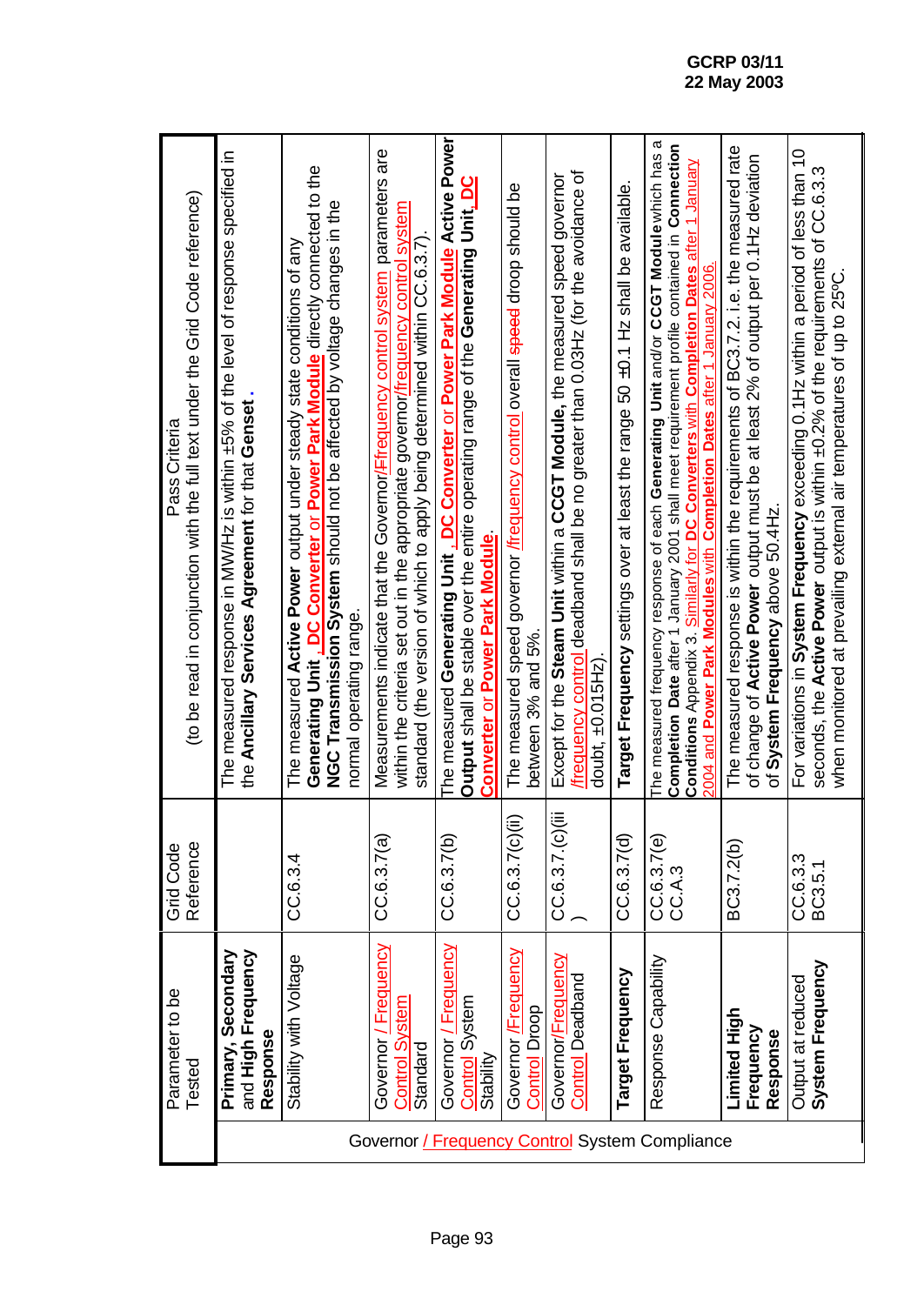| (to be read in conjunction with the full text under the Grid Code reference)<br>Pass Criteria | The Fast Start Capability requirements of the Ancillary Services Agreement for<br>that Genset are met. | The relevant Generating Unit or Power Park Module is Synchronised to the<br>System within two hours of the Auxiliary Gas Turbine(s) or Auxiliary Diesel<br>Engine(s) being required to start. | power factor control of the Generating Unit, DC Converter or Power Park Module<br>as applicable without instability over the entire operating range of the Generating<br>Unit, DC Converter or Power Park Module. The measured performance of the<br>system are required to demonstrate the provision of constant terminal voltage or<br>automatic excitation/voltage control system should also meet the requirements<br>Measurements of the continuously acting automatic excitation/voltage control<br>(including Power System Stabiliser performance) specified in the Bilateral<br>Agreement. |
|-----------------------------------------------------------------------------------------------|--------------------------------------------------------------------------------------------------------|-----------------------------------------------------------------------------------------------------------------------------------------------------------------------------------------------|----------------------------------------------------------------------------------------------------------------------------------------------------------------------------------------------------------------------------------------------------------------------------------------------------------------------------------------------------------------------------------------------------------------------------------------------------------------------------------------------------------------------------------------------------------------------------------------------------|
| Reference<br>Grid Code                                                                        |                                                                                                        | OC.5.7.1                                                                                                                                                                                      | CC.6.3.8(a)<br>BC2.11.2                                                                                                                                                                                                                                                                                                                                                                                                                                                                                                                                                                            |
| Parameter to be<br>Tested                                                                     | Fast Start                                                                                             | <b>Black Start</b>                                                                                                                                                                            | Excitation / Voltage<br><b>Control System</b>                                                                                                                                                                                                                                                                                                                                                                                                                                                                                                                                                      |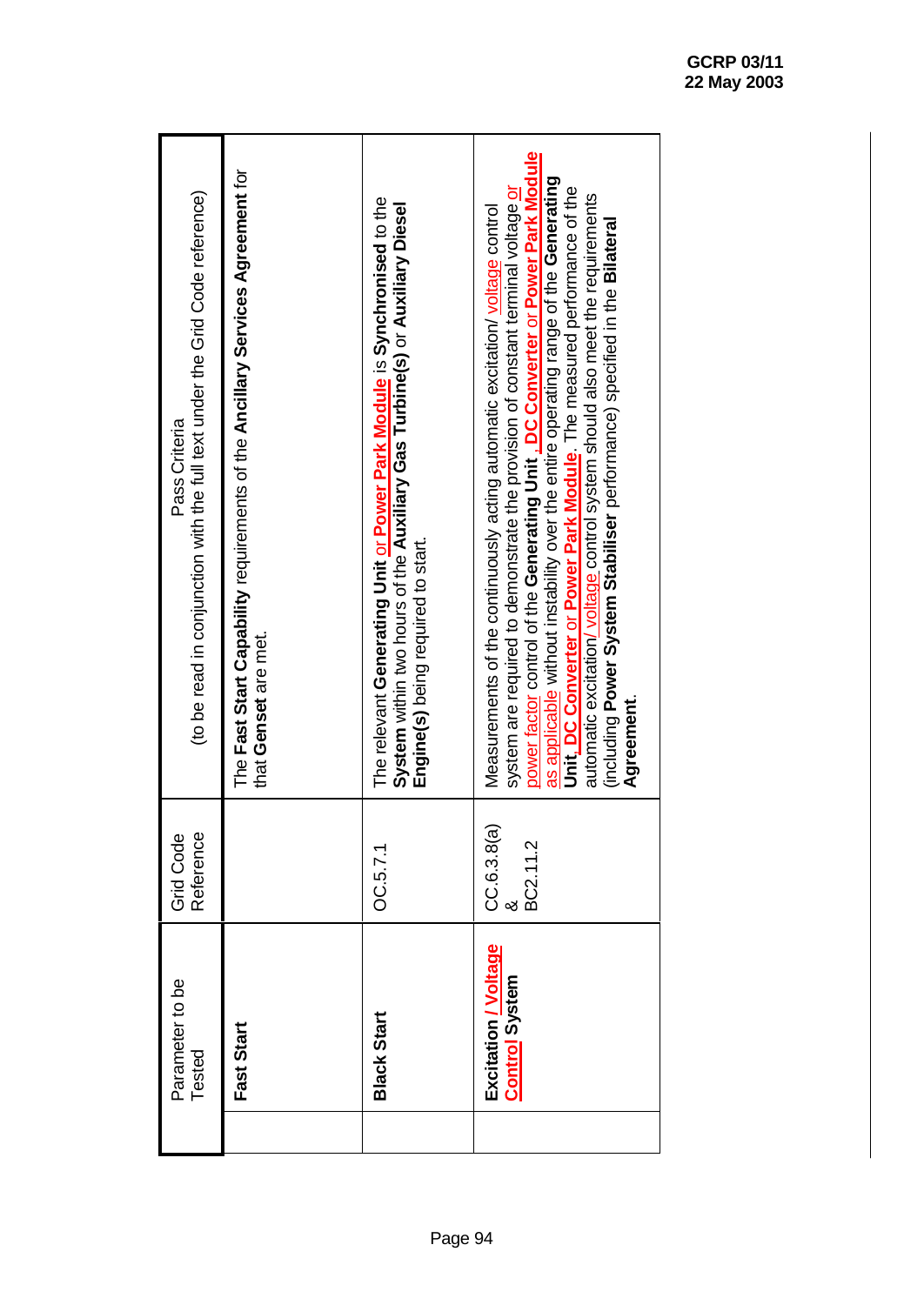| Pass Criteria                 | The Export and Import Limits, QPN, Joint BM Unit Data and Dynamic Parameters<br>under test are within 2/ <sub>2</sub> % of the declared value being tested. | Offer Acceptances issued under BC2 which are still in dispute following the procedure<br>expected input or output derived from the Final Physical Notification Data and Bid-<br>The duration of the test will be consistent with and sufficient to measure the relevant<br>in OC5.4.2 | Synchronisation takes place within ±5 minutes of the time it should have achieved<br>Synchronisation | Offer Acceptances issued under BC2 which are still in dispute following the procedure<br>expected input or output derived from the Final Physical Notification Data and Bid-<br>The duration of the test will be consistent with and sufficient to measure the relevant<br>in OC5.4.2. | such output and breakpoints from Synchronisation (or break point, as the case may<br>intermediate breakpoints, each within ±3 minutes of the time it should have reached<br>Achieves the instructed output and, where applicable, the first and/or second<br>be), calculated from the run-up rates in its Dynamic Parameters. | Offer Acceptances issued under BC2 which are still in dispute following the procedure<br>expected input or output derived from the Final Physical Notification Data and Bid-<br>The duration of the test will be consistent with and sufficient to measure the relevant<br>in OC5.4.2 | Achieves the instructed output within ±5 minutes of the time, calculated from the run-<br>down rates in its Dynamic Parameters. | Offer Acceptances issued under BC2 which are still in dispute following the procedure<br>expected input or output derived from the Final Physical Notification Data and Bid-<br>The duration of the test will be consistent with and sufficient to measure the relevant<br>in OC5.4.2 |
|-------------------------------|-------------------------------------------------------------------------------------------------------------------------------------------------------------|---------------------------------------------------------------------------------------------------------------------------------------------------------------------------------------------------------------------------------------------------------------------------------------|------------------------------------------------------------------------------------------------------|----------------------------------------------------------------------------------------------------------------------------------------------------------------------------------------------------------------------------------------------------------------------------------------|-------------------------------------------------------------------------------------------------------------------------------------------------------------------------------------------------------------------------------------------------------------------------------------------------------------------------------|---------------------------------------------------------------------------------------------------------------------------------------------------------------------------------------------------------------------------------------------------------------------------------------|---------------------------------------------------------------------------------------------------------------------------------|---------------------------------------------------------------------------------------------------------------------------------------------------------------------------------------------------------------------------------------------------------------------------------------|
| <b>Grid Code</b><br>Reference | OC5                                                                                                                                                         |                                                                                                                                                                                                                                                                                       | BC2.5.2.3                                                                                            |                                                                                                                                                                                                                                                                                        | OC5                                                                                                                                                                                                                                                                                                                           |                                                                                                                                                                                                                                                                                       | OC5                                                                                                                             |                                                                                                                                                                                                                                                                                       |
| Parameter to be<br>Tested     | Limits, QPN, Joint<br>Export and Import<br><b>BM Unit Data and</b>                                                                                          | Parameters<br>Dynamic                                                                                                                                                                                                                                                                 | Synchronisation<br>time                                                                              |                                                                                                                                                                                                                                                                                        | Run-up rates<br><b>Dynamic Parameters</b>                                                                                                                                                                                                                                                                                     |                                                                                                                                                                                                                                                                                       | Run-down rates                                                                                                                  |                                                                                                                                                                                                                                                                                       |

Due account will be taken of any conditions on the **System** which may affect the results of the test. The relevant **User** must, if requested, demonstrate, to **NGC's**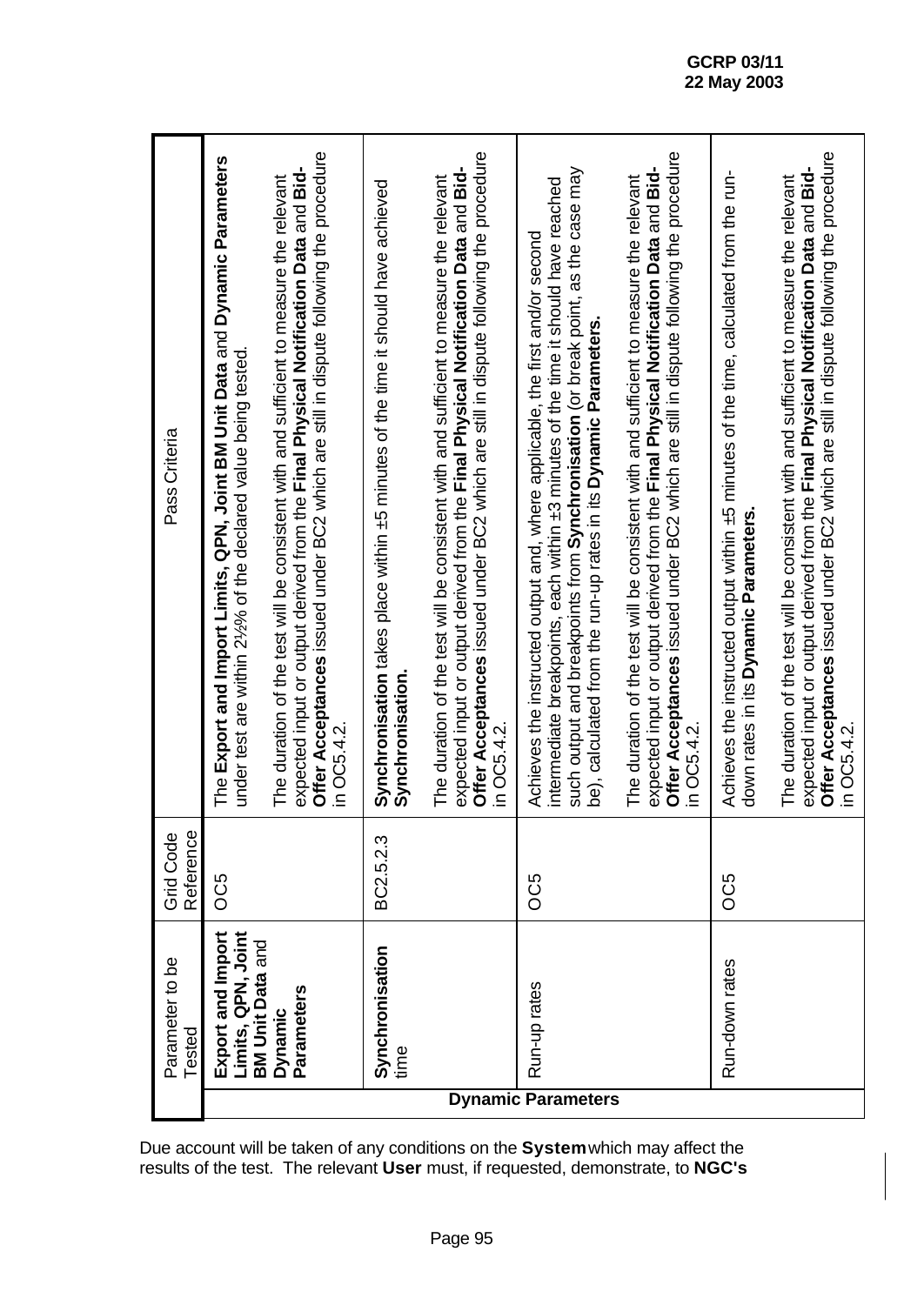reasonable satisfaction, the reliability of the suitable recorders, disclosing calibration records to the extent appropriate.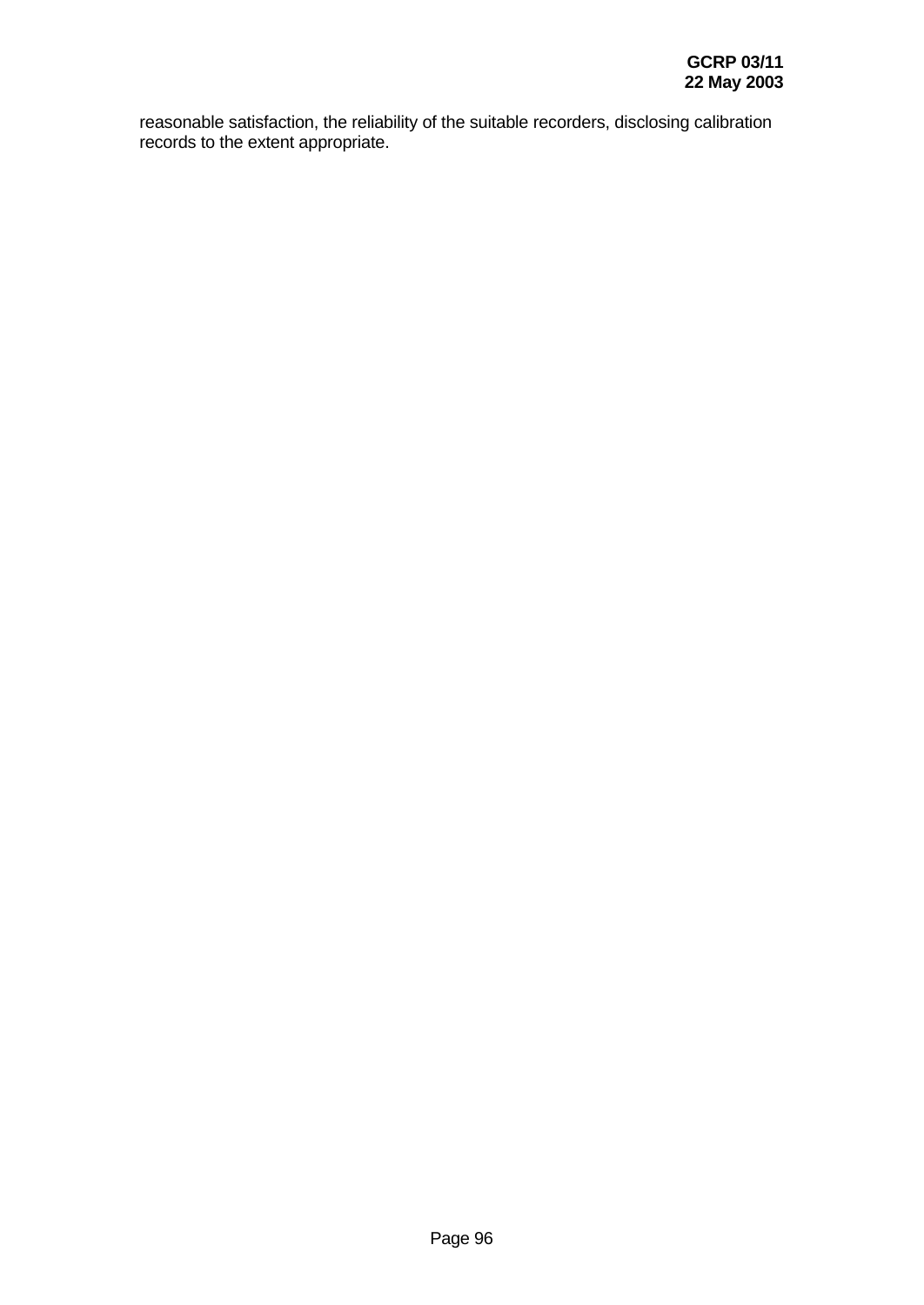OC5.6.2 If a **BM Unit** fails the test, the **User** shall submit revised **Export and Import Limits, QPN, Joint BM Unit Data** and/or **Dynamic Parameters**, or in the case of a **BM Unit** comprising a **Generating Unit,** or a **CCGT Module**, **DC Converter** or **Power Park Module,** the **User** may amend, with **NGC**'s approval, the relevant registered parameters of that **Generating Unit ,** or **CCGT Module**, **DC Converter** or **Power Park Module**, as the case may be, relating to the criteria, for the period of time until the **BM Unit** can achieve the parameters previously registered, as demonstrated in a re-test.

……….

<End of OC5>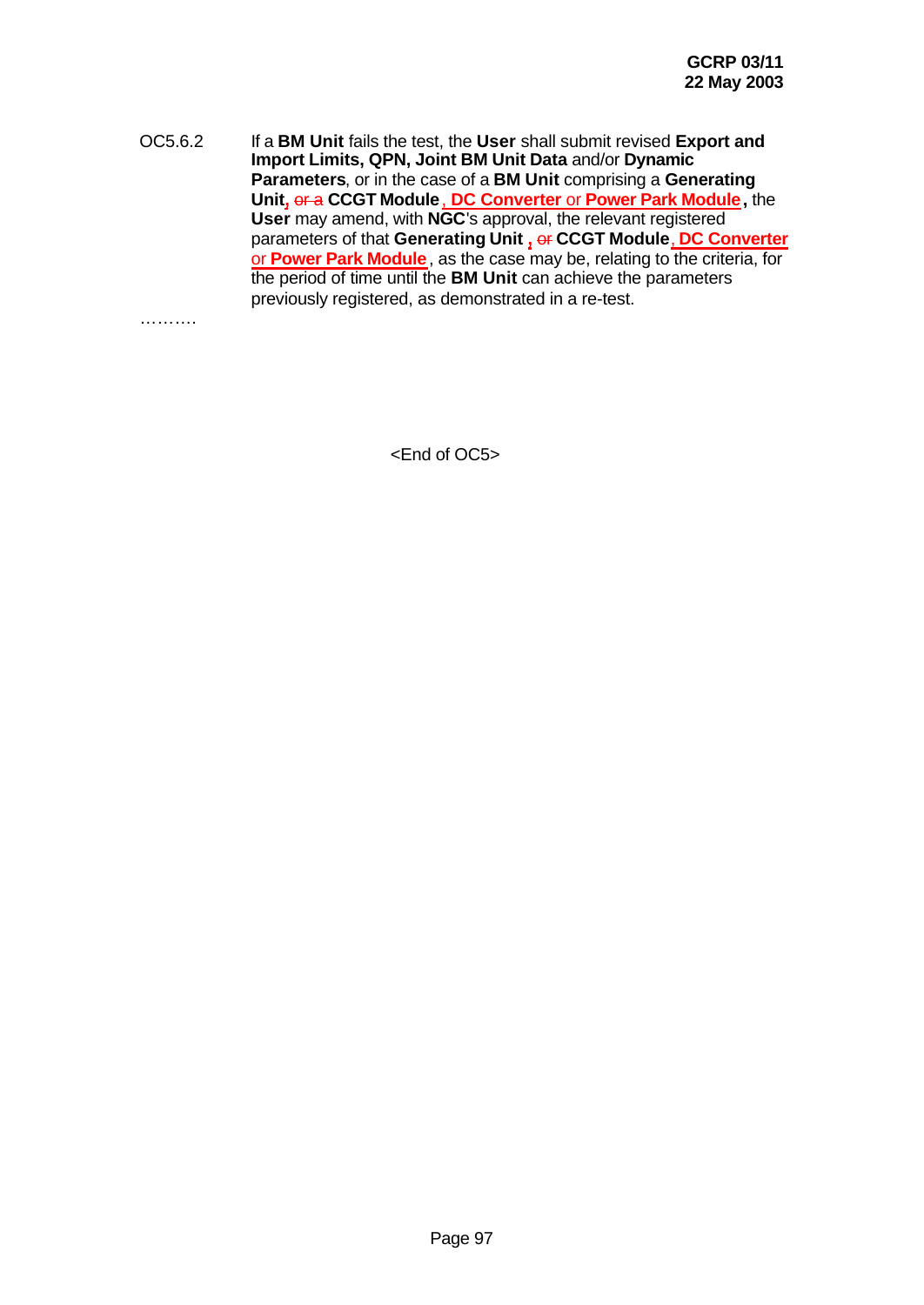# **EXTRACTS FROM OPERATING CODE NO.7**

### OPERATIONAL LIAISON

…………

- OC7.3 SCOPE
- OC7.3.1 **OC7** applies to **NGC** and to **Users,** which in **OC7** means:-
	- (a) **Generators** (other than those which only have **Embedded Small Power Stations** or **Embedded Medium Power Stations**);
	- (b) **Network Operators;**
	- (c) **Non-Embedded Customers**;
	- (d) **Suppliers** (for the purposes of **NGC System Warnings**)**;** and
	- (e) **Externally Interconnected System Operators** (for the purposes of **NGC System Warnings**).; and
	- (f) **DC Converter Station** owners**.**

The procedure for operational liaison by **NGC** with **Externally Interconnected System Operators** is set out in the **Interconnection Agreement** with each **Externally Interconnected System Operator**.

……..

#### OC7.4.5.4 **Operations** caused by another **Operation** or by an **Event**

………

- OC7.4.5.7 Where an **Operation** on the **NGC Transmission System** falls to be reported by **NGC** under an **Interconnection Agreement** and the **Operation** has been caused by another **Operation** (the "first **Operation**") or by an **Event** on a **User's System**, **NGC** will include in that report the information which **NGC** has been given in relation to the first **Operation** or that **Event** by the **User** (including any information relating to an incident or scheduled or planned action, as provided in OC7.4.5.6).
- OC7.4.5.8 (a) A notification to a **User** by **NGC** of an **Operation** under OC7.4.5.1 which has been caused by the equivalent of an **Operation** or of an **Event** on the equivalent of a **System** of an **Externally Interconnected System Operator** or **Interconnector User**, will describe the **Operation** on the **NGC Transmission System** and will contain the information which **NGC** has been given, in relation to the equivalent of an **Operation** or of an **Event** on the equivalent of a **System** of an **Externally Interconnected System Operator** or **Interconnector User**, by that **Externally Interconnected System Operator** or **Interconnector User**.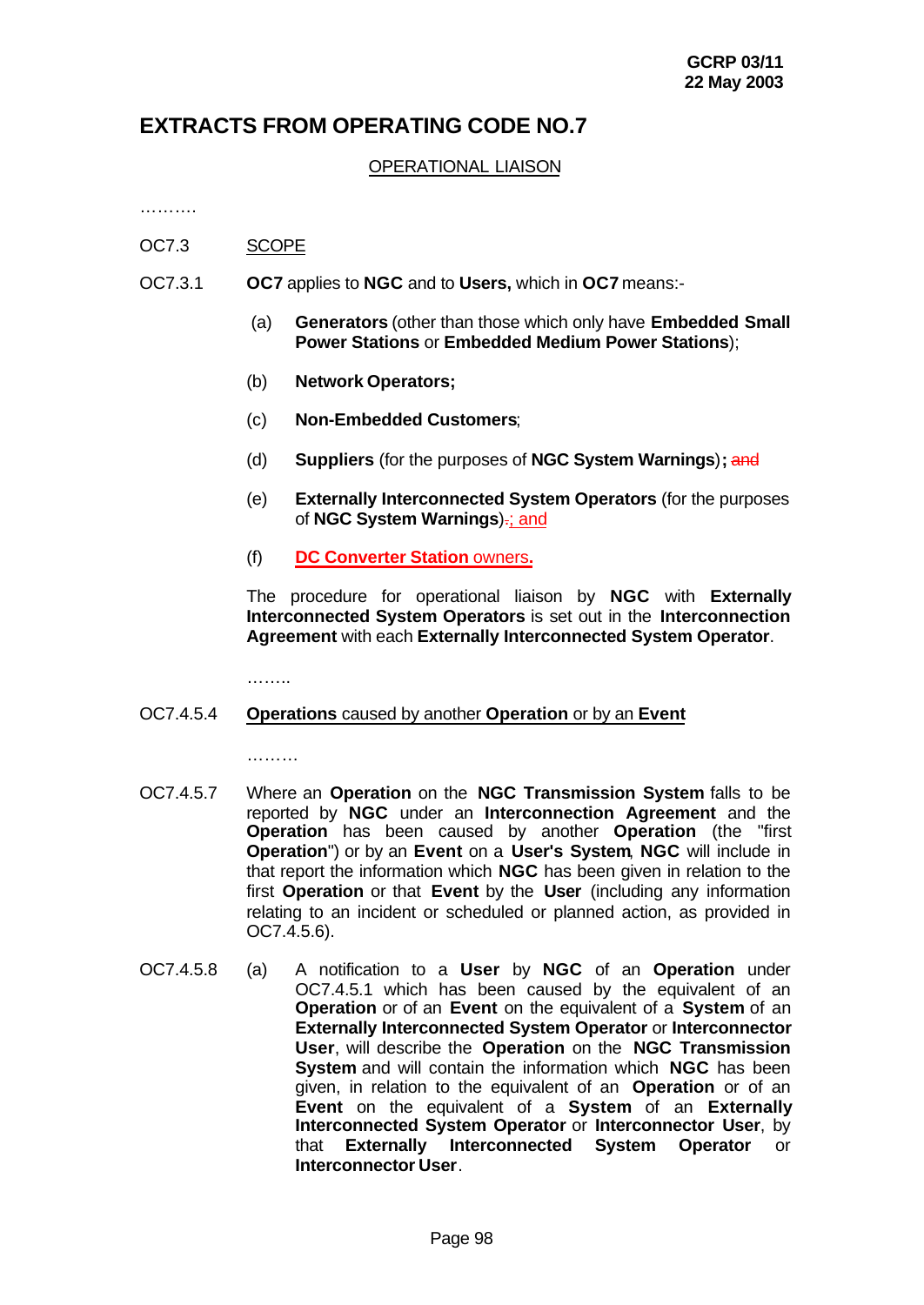- (b) The notification and any response to any question asked (other than in relation to the information which **NGC** is merely passing on from that **Externally Interconnected System Operator** or **Interconnector User**) will be of sufficient detail to enable the recipient of the notification reasonably to consider and assess the implications and risks arising from the **Operation** on the **NGC Transmission System** and will include the name of the individual reporting the **Operation** on behalf of **NGC**. The recipient may ask questions to clarify the notification and **NGC** will, insofar as it is able, answer any questions raised, provided that, in relation to the information which **NGC** is merely passing on from an **Externally Interconnected System Operator** or **Interconnector User**, in answering any question **NGC** will not pass on anything further than that which it has been told by the **Externally Interconnected System Operator** or **Interconnector User** which has notified it.
- OC7.4.5.9 (a) A **Network Operator** may pass on the information contained in a notification to it from **NGC** under OC7.4.5.1, to a **Generator** with a **Generating Unit** or **Power Park Module** connected to its **System**, or to a **DC Converter Station** owner with a **DC Converter** connected to its **System**, or to the operator of another **User System** connected to its **System** (which, for the avoidance of doubt, could be another **Network Operator**), in connection with reporting the equivalent of an **Operation** under the **Distribution Code** (or the contract pursuant to which that **Generating Unit** or **Power Park Module** or other **User System**, or to a **DC Converter Station** is connected to the **System** of that **Network Operator**) (if the **Operation** on the **NGC Transmission System** caused it).
	- (b) A **Generator** may pass on the information contained in a notification to it from **NGC** under OC7.4.5.1, to another **Generator** with a **Generating Unit** or **Power Park Module** connected to its **System,** or to the operator of a **User System** connected to its **System** (which, for the avoidance of doubt, could be a **Network Operator**), if it is required (by a contract pursuant to which that **Generating Unit** or that **Power Park Module** or that **User System** is connected to its **System**) to do so in connection with the equivalent of an **Operation** on its **System** (if the **Operation** on the **NGC Transmission System** caused it).
- OC7.4.5.10 (a) Other than as provided in OC7.4.5.9, a **Network Operator** or a **Generator** or a **DC Converter Station** owner may not pass on any information contained in a notification to it from **NGC** under OC7.4.5.1 (and an operator of a **User System** or **Generator** or **DC Converter Station** owner receiving information which was contained in a notification to a **Generator** or **DC Converter Station** owner or a **Network Operator**, as the case may be, from **NGC** under OC7.4.5.1, as envisaged in OC7.4.5.9 may not pass on this information) to any other person, but may inform persons connected to its **System** (or in the case of a **Generator** or a **DC Converter Station** owner which is also a **Supplier**, inform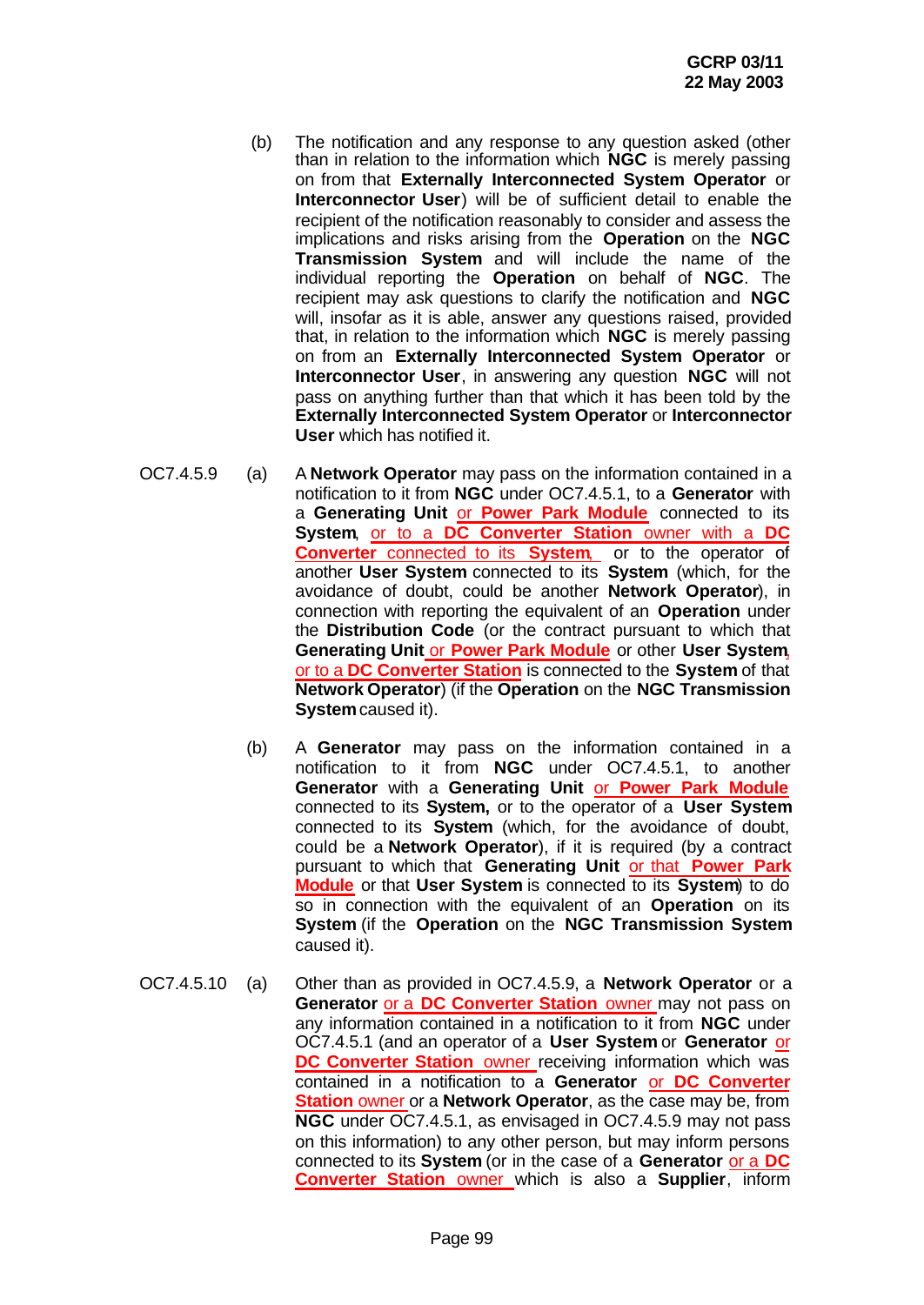persons to which it supplies electricity which may be affected) that there has been an incident on the **Total System**, the general nature of the incident (but not the cause of the incident) and (if known and if power supplies have been affected) an estimated time of return to service.

- (b) In the case of a **Generator** or a **DC Converter Station** owner which has an **Affiliate** which is a **Supplier**, the **Generator** or a **DC Converter Station** owner may inform it that there has been an incident on the **Total System**, the general nature of the incident (but not the cause of the incident) and (if known and if power supplies have been affected in a particular area) an estimated time of return to service in that area, and that **Supplier** may pass this on to persons to which it supplies electricity which may be affected).
- (c) Each **Network Operator** and **Generator** and **DC Converter Station** owner shall use its reasonable endeavours to procure that any **Generator** or operator of a **User System** receiving information which was contained in a notification to a **Generator** or **Network Operator** or **DC Converter Station** owner, as the case may be, from **NGC** under OC7.4.5.1, which is not bound by the **Grid Code**, does not pass on any information other than as provided above.

……….

- OC7.4.6.8 Where an **Event** on the **NGC Transmission System** falls to be reported by **NGC** under an **Interconnection Agreement** and the **Event** has been caused by (or exacerbated by) another **Event** (the "first **Event**") or by an **Operation** on a **User's System**, **NGC** will include in that report the information which **NGC** has been given in relation to the first **Event** or that **Operation** by the **User** (including any information relating to an incident or scheduled or planned action on that **User's System**, as provided in OC7.4.6.7).
- OC7.4.6.9 (a) A notification to a **User** (and any response to any questions asked under OC7.4.6.1) by **NGC** of (or relating to) an **Event** under OC7.4.6.1 which has been caused by (or exacerbated by) the equivalent of an **Event** or of an **Operation** on the equivalent of a **System** of an **Externally Interconnected System Operator** or **Interconnector User**, will describe the **Event** on the **NGC Transmission System** and will contain the information which **NGC** has been given, in relation to the equivalent of an **Event** or of an **Operation** on the equivalent of a **System** of an **Externally Interconnected System Operator** or **Interconnector User**, by that **Externally Interconnected System Operator** or **Interconnector User** (but otherwise need not state the cause of the **Event**).
	- (b) The notification and any response to any questions asked (other than in relation to the information which **NGC** is merely passing on from that **Externally Interconnected System Operator** or **Interconnector User**) will be of sufficient detail to enable the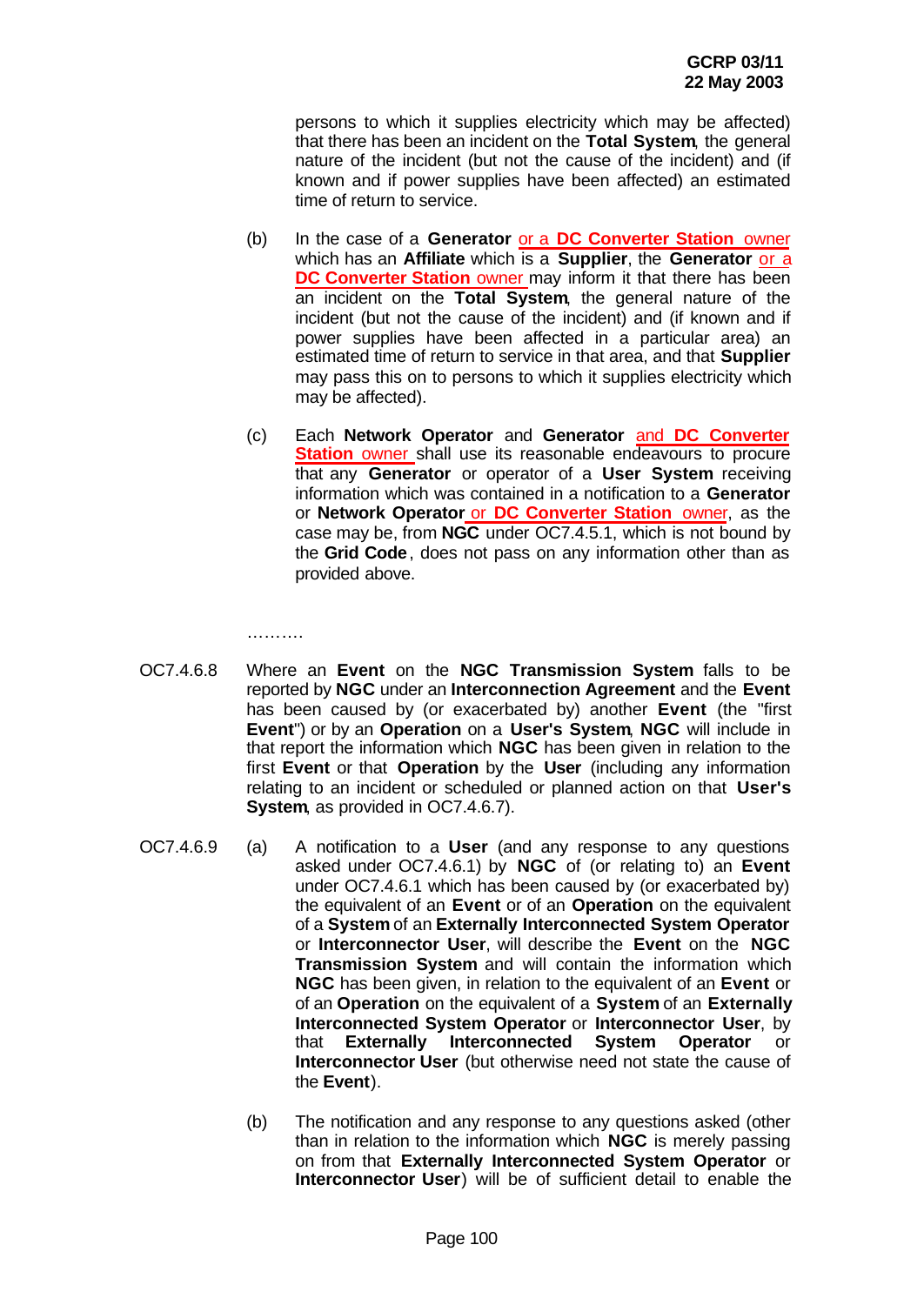recipient of the notification reasonably to consider and assess the implications and risks arising from the **Event** on the **NGC Transmission System** and will include the name of the individual reporting the **Event** on behalf of **NGC**. The recipient may ask questions to clarify the notification and **NGC** will, insofar as it is able (although it need not state the cause of the **Event**) answer any questions raised, provided that, in relation to the information which **NGC** is merely passing on from an **Externally Interconnected System Operator** or **Interconnector User**, in answering any question **NGC** will not pass on anything further than that which it has been told by the **Externally Interconnected System Operator** or **Interconnector User** which has notified it.

- OC7.4.6.10 (a) A **Network Operator** may pass on the information contained in a notification to it from **NGC** under OC7.4.6.1, to a **Generator** with a **Generating Unit** or a **Power Park Module** connected to its **System** or to a **DC Converter Station** owner with a **DC Converter** connected to its **System**or to the operator of another **User System** connected to its **System** (which, for the avoidance of doubt, could be a **Network Operator**), in connection with reporting the equivalent of an **Event** under the **Distribution Code** (or the contract pursuant to which that **Generating Unit** or **Power Park Module** or **DC Converter** or other **User System** is connected to the **System** of that **Network Operator**) (if the **Event** on the **NGC Transmission System** caused or exacerbated it).
	- (b) A **Generator** may pass on the information contained in a notification to it from **NGC** under OC7.4.6.1, to another **Generator** with a **Generating Unit** or a **Power Park Module** connected to its **System** or to the operator of a **User System** connected to its **System** (which, for the avoidance of doubt, could be a **Network Operator**), if it is required (by a contract pursuant to which that **Generating Unit** or that **Power Park Module** or that **User System** is connected to its **System**) to do so in connection with the equivalent of an **Event** on its **System** (if the **Event** on the **NGC Transmission System** caused or exacerbated it).
- OC7.4.6.11 (a) Other than as provided in OC7.4.6.10, a **Network Operator** or a **Generator or a DC Converter Station** owner, may not pass on any information contained in a notification to it from **NGC** under OC7.4.6.1 (and an operator of a **User System** or **Generator** or **DC Converter Station** owner receiving information which was contained in a notification to a **Generator** , **DC Converter Station** owner or a **Network Operator**, as the case may be, from **NGC** under OC7.4.6.1, as envisaged in OC7.4.6.10 may not pass on this information) to any other person, but may inform persons connected to its **System** (or in the case of a **Generator** or **DC Converter Station** owner which is also a **Supplier**, inform persons to which it supplies electricity which may be affected) that there has been an incident on the **Total System**, the general nature of the incident (but not the cause of the incident) and (if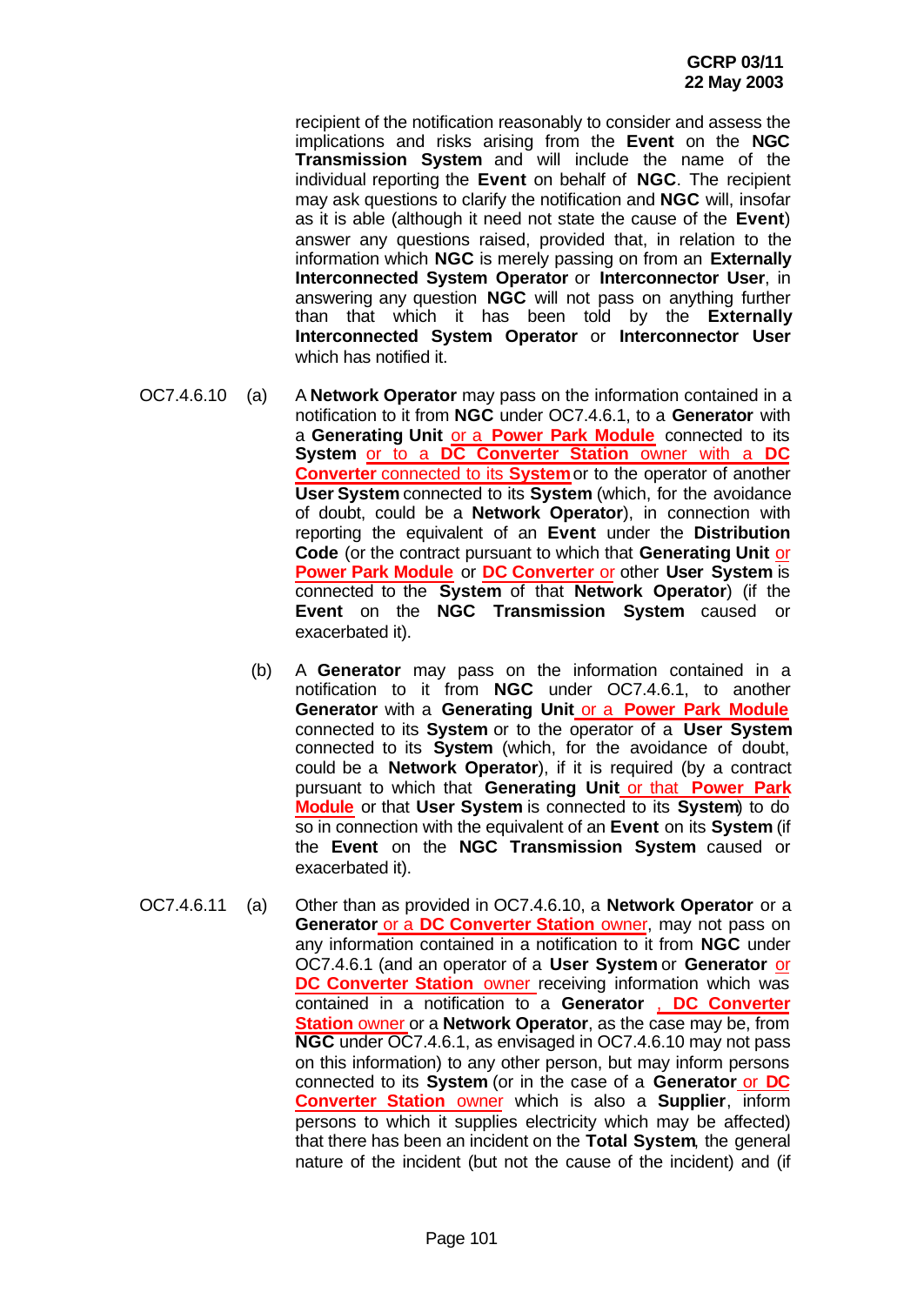known and if power supplies have been affected) an estimated time of return to service.

- (b) In the case of a **Generator** or **DC Converter Station** owner which has an **Affiliate** which is a **Supplier**, the **Generator** or **DC Converter Station** owner may inform it that there has been an incident on the **Total System**, the general nature of the incident (but not the cause of the incident) and (if known and if power supplies have been affected in a particular area) an estimated time of return to service in that area, and that **Supplier** may pass this on to persons to which it supplies electricity which may be affected).
- (c) Each **Network Operator** and **Generator** and **DC Converter Station** owner shall use its reasonable endeavours to procure that any **Generator** or operator of a **User System** receiving information which was contained in a notification to a **Generator** or **Network Operator** or **DC Converter Station** owner, as the case may be, from **NGC** under OC7.4.6.1, which is not bound by the **Grid Code**, does not pass on any information other than as provided above.
- OC7.4.6.12 When an **Event** relating to a **Generating Unit** , **Power Park Module** or **DC Converter**, has been reported to **NGC** by a **Generator** or **DC Converter Station** owner under OC7.4.6 and it is necessary in order for the **Generator** or **DC Converter Station** owner to assess the implications of the **Event** on its **System** more accurately, the **Generator** or **DC Converter Station** owner may ask **NGC** for details of the fault levels from the **NGC Transmission System** to that **Generating Unit** , **Power Park Module** or **DC Converter** at the time of the **Event**, and **NGC** will, as soon as reasonably practicable, give the **Generator** or **DC Converter Station** owner that information provided that **NGC** has that information.

………..

# OC7.5 PROCEDURE IN RELATION TO **INTEGRAL EQUIPMENT TESTS**

OC7.5.1 This section of the **Grid Code** deals with **Integral Equipment Tests**. It is designed to provide a framework for the exchange of relevant information and for discussion between **NGC** and certain **Users** in relation to **Integral Equipment Tests.**

#### OC7.5.2 An **Integral Equipment Test** :-

- (a) is carried out in accordance with the provisions of this OC7.5 at:
	- i) a **User Site**,
	- ii) an **NGC site**, or,
	- iii) an **Embedded Large Power Station**;or,
	- iv) an **Embedded DC Converter Station;**

………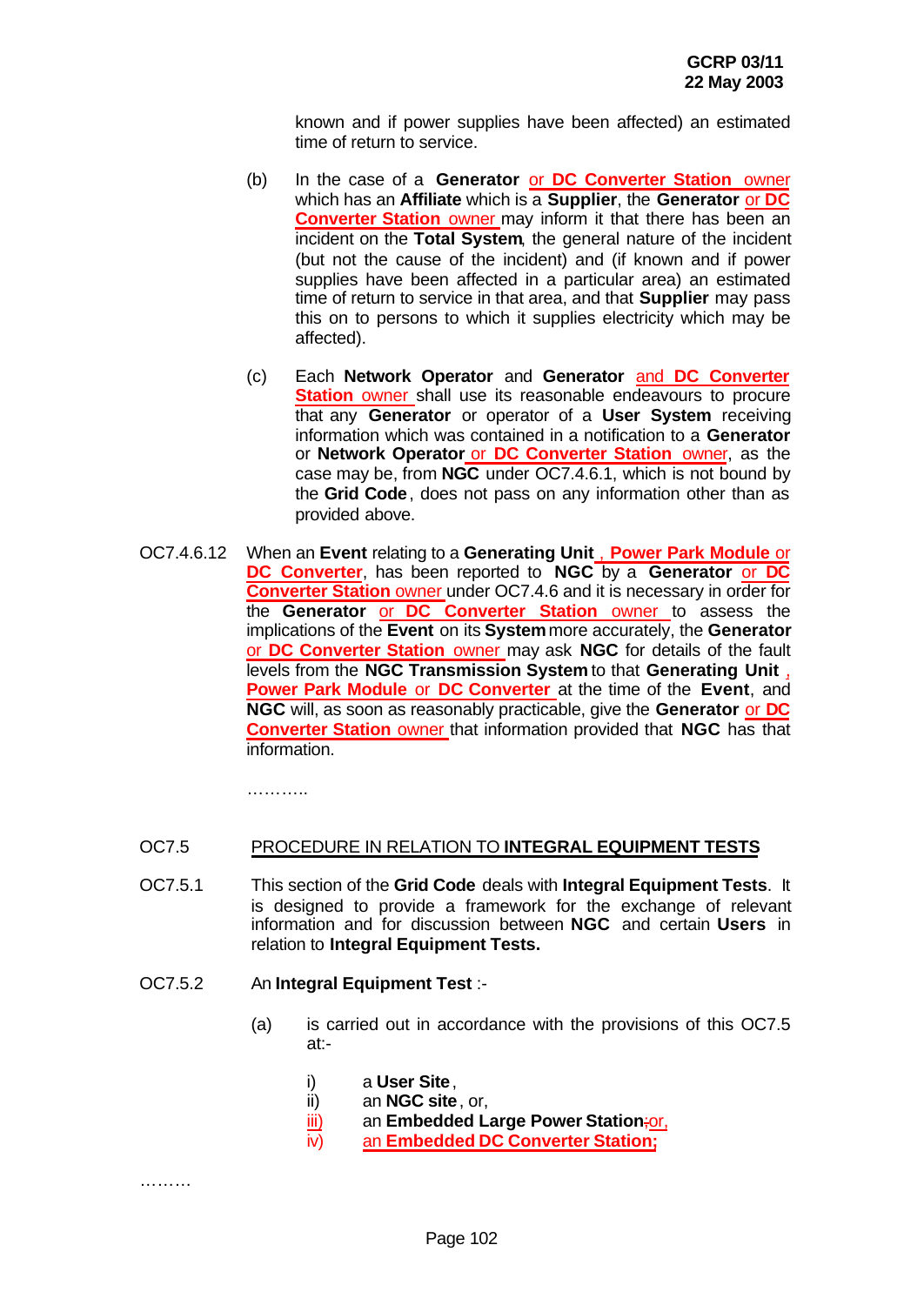# Response to notification of an **IET**

- OC7.5.7 The recipient of notification of an **IET** must respond within a reasonable timescale prior to the start time of the **IET** and will not unreasonably withhold or delay acceptance of the **IET** proposal.
- OC7.5.8 (a) Where **NGC** receives notification of a proposed **IET** from a **User**, **NGC** will consult those other **Users** whom it reasonably believes may be affected by the proposed **IET** to seek their views. Information relating to the proposed **IET** may be passed on by **NGC** with the prior agreement of the proposer. However it is not necessary for **NGC** to obtain the agreement of any such **User** as **IETs** should not involve the application of irregular, unusual or extreme conditions. **NGC** may however consider any comments received when deciding whether or not to agree to an **IET**.
	- (b) In the case of an **Embedded Large Power Station** or **Embedded DC Converter Station**, the **Generator** or **DC Converter Station** owner as the case may be must liaise with both **NGC** and the relevant **Network Operator**. **NGC** will not agree to an **IET** relating to such **Plant** until the **Generator** or **DC Converter Station** owner has shown that it has the agreement of the relevant **Network Operator**.
	- (c) A **Network Operator** will liaise with **NGC** as necessary in those instances where it is aware of an **Embedded Small Power Station** or an **Embedded Medium Power Station** which intends to perform tests which in the reasonable judgement of the **Network Operator** may cause an **Operational Effect** on the **NGC Transmission System**.

…………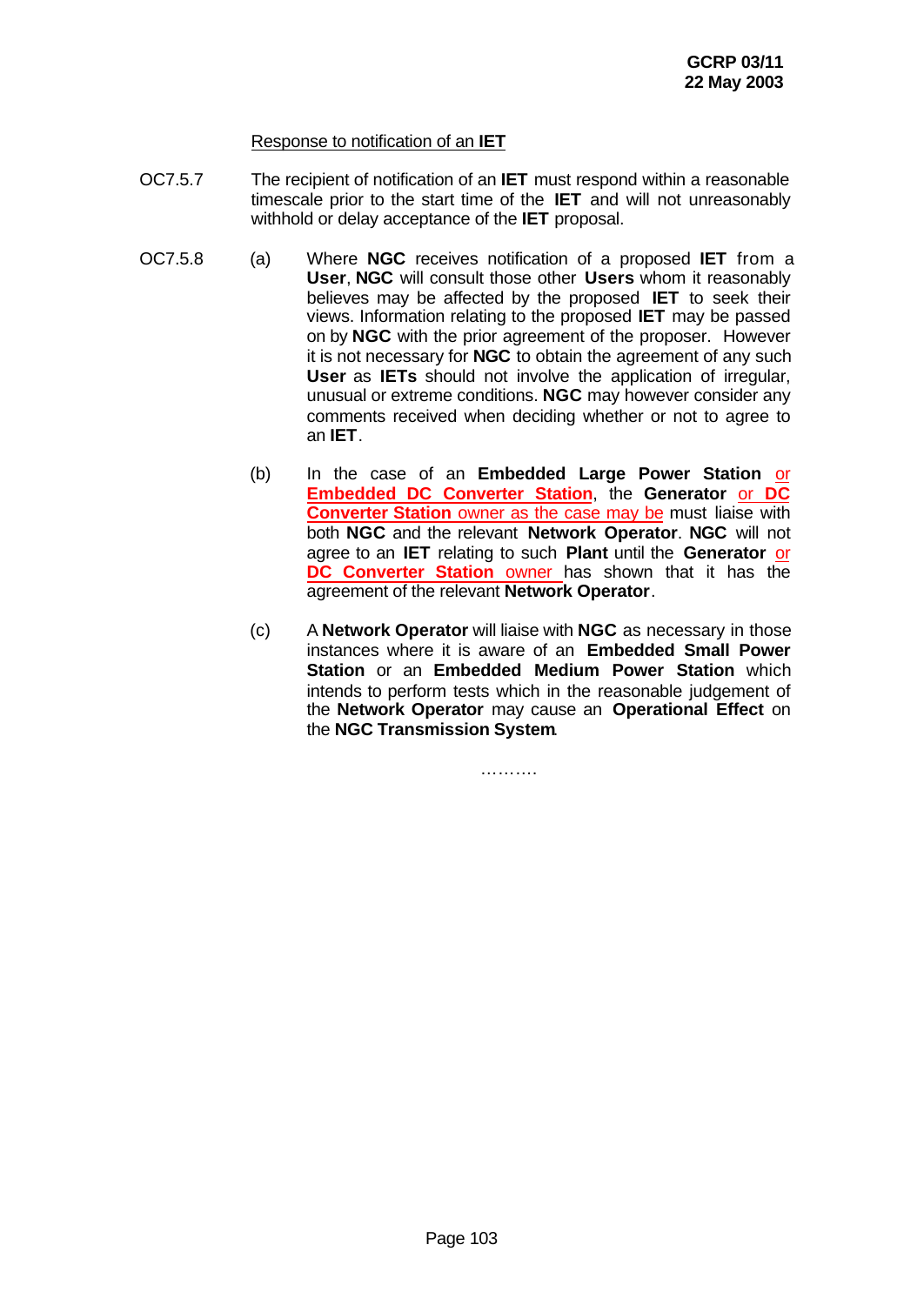|                                | <b>OC7 APPENDIX</b>                                                                                                                                                                                                                        |                                                                                                                                                                                                                                                                                                                                                                                                                                                                                                                                                                                 |                                                                                                                                                                |                                                                                                                                                            |
|--------------------------------|--------------------------------------------------------------------------------------------------------------------------------------------------------------------------------------------------------------------------------------------|---------------------------------------------------------------------------------------------------------------------------------------------------------------------------------------------------------------------------------------------------------------------------------------------------------------------------------------------------------------------------------------------------------------------------------------------------------------------------------------------------------------------------------------------------------------------------------|----------------------------------------------------------------------------------------------------------------------------------------------------------------|------------------------------------------------------------------------------------------------------------------------------------------------------------|
| Response From Recipients       | Offers of increased availability from Generators<br>Suppliers notify NGC of any additional<br>Customer Demand Management that they will<br>or DC Converter Station owner and<br>Interconnector Users.<br>initiate.                         | Offers of increased availability from Generators<br>% may not be achieved if NGC has not issued<br>the warning by 16.00 hours the previous day).<br>Customer Demand Management that they will<br>(Percentages of Demand reduction above 20<br>actions as necessary to enable compliance<br>with NGC instructions that may follow.<br>Demand reduction arrangements and take<br>Specified Network Operators and Non-<br>Embedded Customers to prepare their<br>Suppliers notify NGC of any additional<br>or DC Converter Station owner and<br>Interconnector Users.<br>initiate. | Network Operators specified to prepare to take<br>action as necessary to enable them to comply<br>with any subsequent NGC instruction for<br>Demand reduction. | Recipients take steps to warn operational staff<br>and maintain plant or apparatus such that they<br>are best able to withstand the disturbance            |
| WARNING OF/OR<br>CONSEQUENCE   | available to meet forecast<br>(Normal initial warning of<br>Demand plus Operating<br>Insufficient generation<br>Notification that if not<br>insufficient System<br>improved Demand<br>reduction may be<br>instructed.<br>Margin)<br>Margin | available to meet forecast<br>Margin and /or a high risk<br>(May be issued locally as<br>only for circuit overloads)<br>Demand plus Operating<br>Demand reduction risk<br>Insufficient generation<br>of Demand reduction<br>being instructed.                                                                                                                                                                                                                                                                                                                                   | Possibility of Demand<br>reduction within 30<br>minutes.                                                                                                       | Risk of, or widespread<br>system disturbance to<br>whole or part of NGC<br>system                                                                          |
| TIMESCALE                      | there is not a high<br>hours onwards for<br>when at the time<br>risk of Demand<br>a future period<br>Primarily 1200<br>All timescales<br>reduction.                                                                                        | hours onwards for<br>a<br>a future period.<br>where there is<br>Primarily 1200<br>All timescales<br>high risk of<br>reduction.<br>Demand                                                                                                                                                                                                                                                                                                                                                                                                                                        | within 30 minutes<br>of anticipated<br>instruction.                                                                                                            | Control room<br>timescales                                                                                                                                 |
| <b>INFORMATION</b><br>to : for | Network Operators,<br>Non-Embedded<br>Customers                                                                                                                                                                                            |                                                                                                                                                                                                                                                                                                                                                                                                                                                                                                                                                                                 | None                                                                                                                                                           | Suppliers                                                                                                                                                  |
| <b>ACTION</b><br>to: for       | X<br>$\mathbb U$<br>$\mathsf{H}$<br>囜<br>Ч<br>൯<br>↵<br>Generators,<br>Suppliers,                                                                                                                                                          | Network Operators,<br>System Operators<br>Non-Embedded<br><b>Station owners</b><br><b>DC</b> Converter<br>nterconnected<br>Generators,<br>Customers,<br>Suppliers,<br>Externally                                                                                                                                                                                                                                                                                                                                                                                                | Network Operators<br>instruction is to be<br><b>Specified Users</b><br>Non-Embedded<br>to whom an<br>Customers<br>given)<br>only:                              | Network Operators,<br>System Operators<br>Non-Embedded<br>Generators <b>DC</b><br>Interconnected<br>Customers,<br><b>Converter</b><br>Externally<br>owners |
| FORMAT                         | Fax or other<br>electronic<br>means                                                                                                                                                                                                        | Fax or other<br>electronic<br>means                                                                                                                                                                                                                                                                                                                                                                                                                                                                                                                                             | Telephone or<br>electronic<br>means<br>other<br>Fax/                                                                                                           | Telephone or<br>electronic<br>means<br>other<br>Fax/                                                                                                       |
| Code<br>Grid                   | OC7.4.8.5                                                                                                                                                                                                                                  | OC748.6                                                                                                                                                                                                                                                                                                                                                                                                                                                                                                                                                                         | OC748.7                                                                                                                                                        | OC748.8                                                                                                                                                    |

May 2003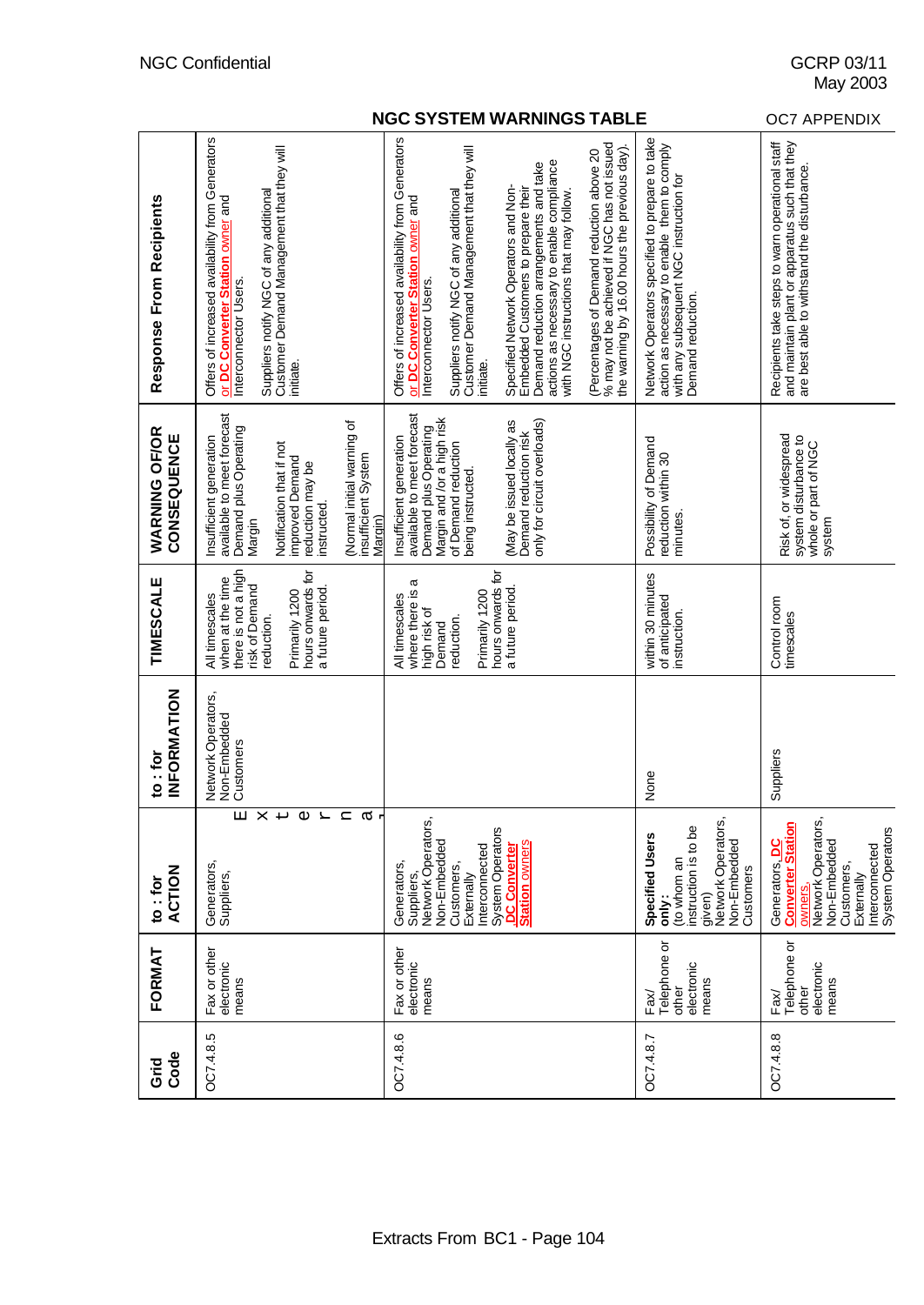# May 2003

| RNING<br>ш<br>മ<br>◢<br>⋝⊢ | ш<br>$\overline{ }$<br>O<br>Margir<br>⇁<br>U.<br>uate<br><u>_</u><br>$\overline{\phantom{0}}$<br>ഗ<br>$\sim$<br>Inadequ<br>System<br>◡ | λeq<br>ш<br>৳<br>⋍<br>Rish<br>⊵<br>≘<br>のっ<br>ট্র<br>≈<br>$\overline{\phantom{0}}$<br>÷<br>চ্চ<br>ه<br>قِ<br>⋖<br>≔ | ΕM<br>€<br>ā<br>⊢<br>S<br>◡<br>⊭<br>₫<br>፟፟፼<br>ラ<br>S<br>运<br>≂<br>È<br>তূ<br>ত<br>◅<br>흐<br>– | -<br>≂<br>⋍<br>ster<br>ш<br>Φ<br>−<br>σ<br>Ò.<br>. တိ<br>-<br>ಹ<br>_<br>ωI<br>ੱਠ ਦ੍ਰੋ<br>≈<br>9)<br>Risk<br>Dist |
|----------------------------|----------------------------------------------------------------------------------------------------------------------------------------|---------------------------------------------------------------------------------------------------------------------|-------------------------------------------------------------------------------------------------|------------------------------------------------------------------------------------------------------------------|
|----------------------------|----------------------------------------------------------------------------------------------------------------------------------------|---------------------------------------------------------------------------------------------------------------------|-------------------------------------------------------------------------------------------------|------------------------------------------------------------------------------------------------------------------|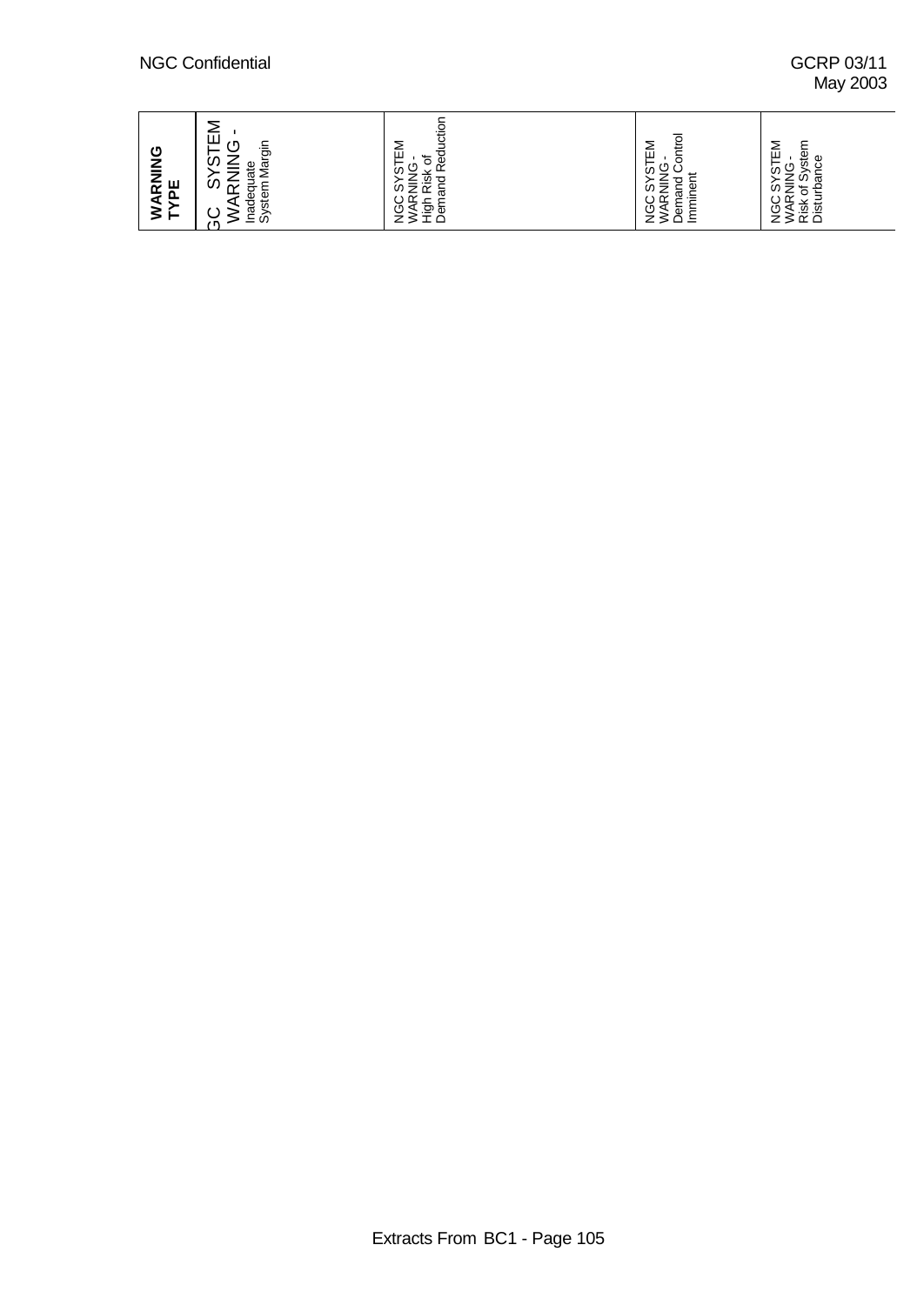# **EXTRACTS FROM OPERATING CODE NO.10**

#### EVENT INFORMATION SUPPLY

……………………

- OC10.3 SCOPE
- OC10.3.1 **OC10** applies to **NGC** and to **Users**, which in **OC10** means:-
	- (a) **Generators** (other than those which only have **Embedded Small Power Stations** and/or **Embedded Medium Power Stations**);
	- (b) **Network Operators**; and
	- (c) **Non-Embedded Customers**.; and

(d) **DC Converter Station** owners

The procedure for **Event** information supply between **NGC** and **Externally Interconnected System Operators** is set out in the **Interconnection Agreement** with each **Externally Interconnected System Operator**.

………………

#### OC10.4.1.2 Written Reporting of **Events** by **NGC** to **Users**

In the case of an **Event** which was initially reported by **NGC** to a **User** orally and subsequently determined by the **User** to be a **Significant Incident**, and accordingly notified by the **User** to **NGC** pursuant to **OC7**, **NGC** will give a written report to the **User**, in accordance with **OC10**. The **User** will not pass on the report to other affected **Users** but:

- (a) a **Network Operator** may use the information contained therein in preparing a written report to a **Generator** with a **Generating Unit** or **Power Park Module** connected to its **System** or to a **DC Convert Station** owner with a **DC Converter** connected to its **System** or to another operator of a **User System** connected to its **System** in connection with reporting the equivalent of a **Significant Incident** under the **Distribution Code** (or other contract pursuant to which that **Generating Unit** or that **Power Park Module** or that **DC Converter** or **User System** is connected to its **System**) (if the **Significant Incident** on the **NGC Transmission System** caused or exacerbated it); and
- (b) a **Generator** may use the information contained therein in preparing a written report to another **Generator** with a **Generating Unit** or **Power Park Module** connected to its **System** or to the operator of a **User System** connected to its **System** if it is required (by a contract pursuant to which that **Generating Unit** or **Power Park Module** or that is connected to its **System**) to do so in connection with the equivalent of a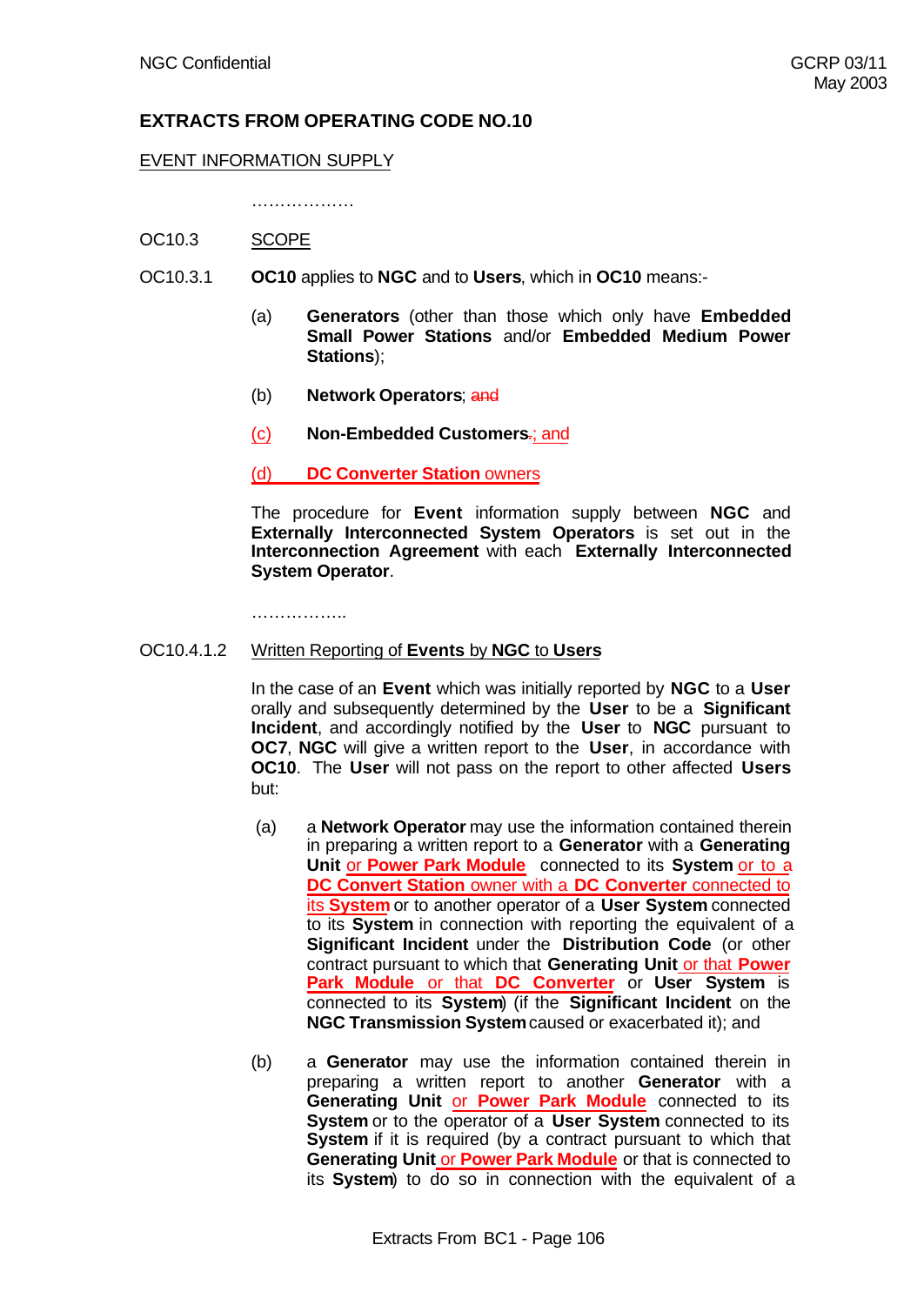#### **Significant Incident** on its **System** (if the **Significant Incident** on the **NGC Transmission System** caused or exacerbated it).

………………

OC10.4.2 Joint Investigations

………………..

- OC10.4.2.3 **NGC** or a **User** may also request that:-
	- (i) an **Externally Interconnected System Operator** and/or
	- (ii) **Interconnector User** or
	- (iii) (in the case of a **Network Operator**) a **Generator** with a **Generating Unit** or **Power Park Module** or a **DC Converter Station** owner with **DC Converter** connected to its **System** or another **User System** connected to its **System** or
	- (iv) (in the case of a **Generator**) another **Generator** with a **Generating Unit** or **Power Park Module** connected to its **System** or a **User System** connected to its **System**,

be included in the joint investigation.

………………………

# APPENDIX

# MATTERS, IF APPLICABLE TO THE **SIGNIFICANT INCIDENT**

# AND TO THE RELEVANT **USER** (OR **NGC**, AS THE CASE MAY BE,)

#### TO BE INCLUDED IN A WRITTEN REPORT

#### GIVEN IN ACCORDANCE WITH OC10.4.1 AND OC10.4.2

- 1. Time and date of **Significant Incident**.
- 2. Location.

3. **Plant** and/or **Apparatus** directly involved (and not merely affected by the **Event**).

4. Description of **Significant Incident**.

5. **Demand** (in MW) and/or generation (in MW) interrupted and duration of interruption.

6. **Generating Unit** , **Power Park Module** or **DC Converter** - **Frequency** response (MW correction achieved subsequent to the **Significant Incident**).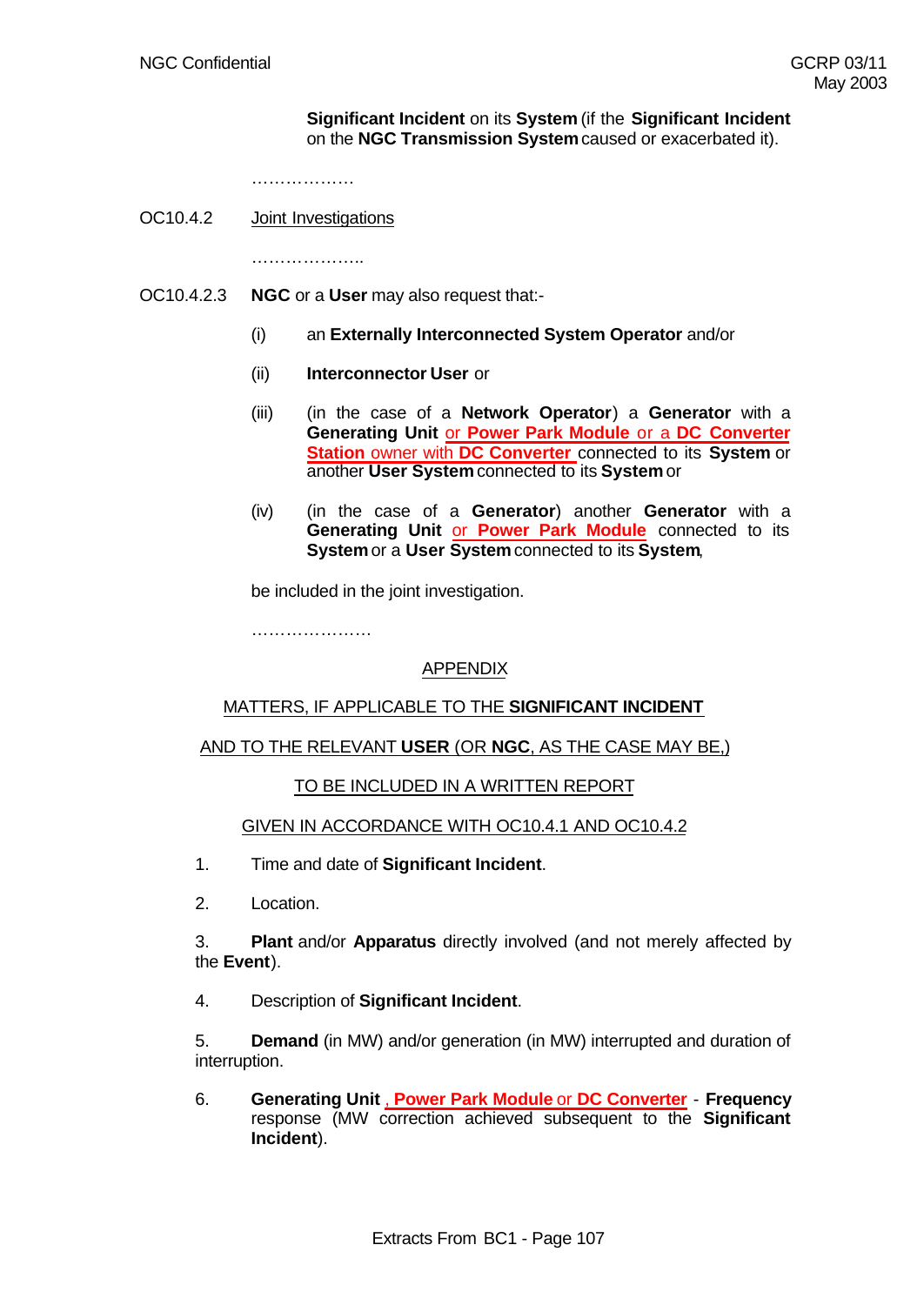- 7. **Generating Unit** , **Power Park Module** or **DC Converter** Mvar performance (change in output subsequent to the **Significant Incident**).
- 8. Estimated time and date of return to service.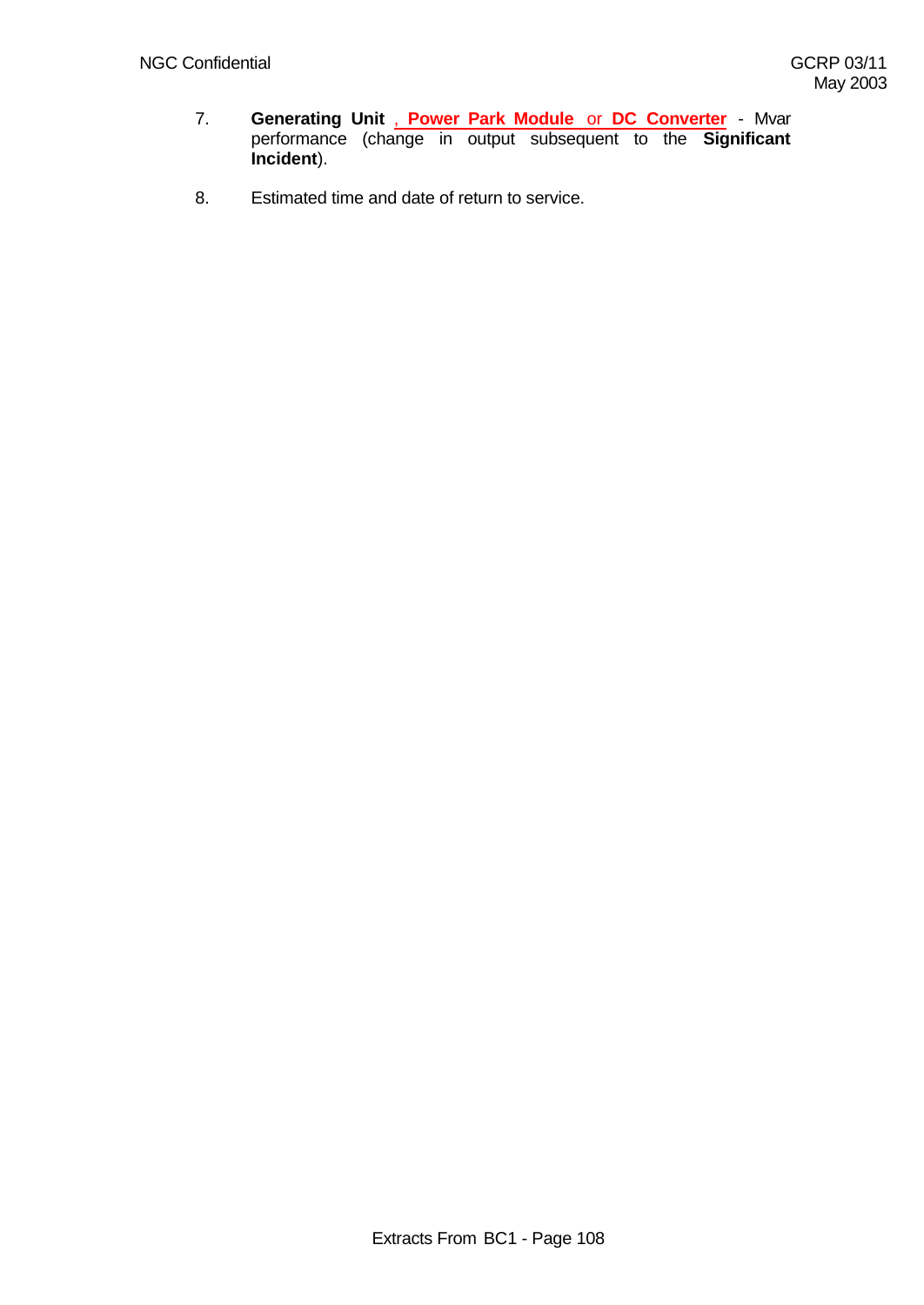# EXTRACTS FROM OPERATING CODE NO.11

# NUMBERING AND NOMENCLATURE OF **HIGH VOLTAGE APPARATUS** AT CERTAIN **SITES**

……………………..

# OC11.3 SCOPE

- OC11.3.1 **OC11** applies to **NGC** and to **Users**, which in **OC11** means:-
	- (a) **Generators;**
	- (b) **Network Operators**; and
	- (c) **Non-Embedded Customers**.; and
	- (d) **DC Converter Station** owners.

……………………….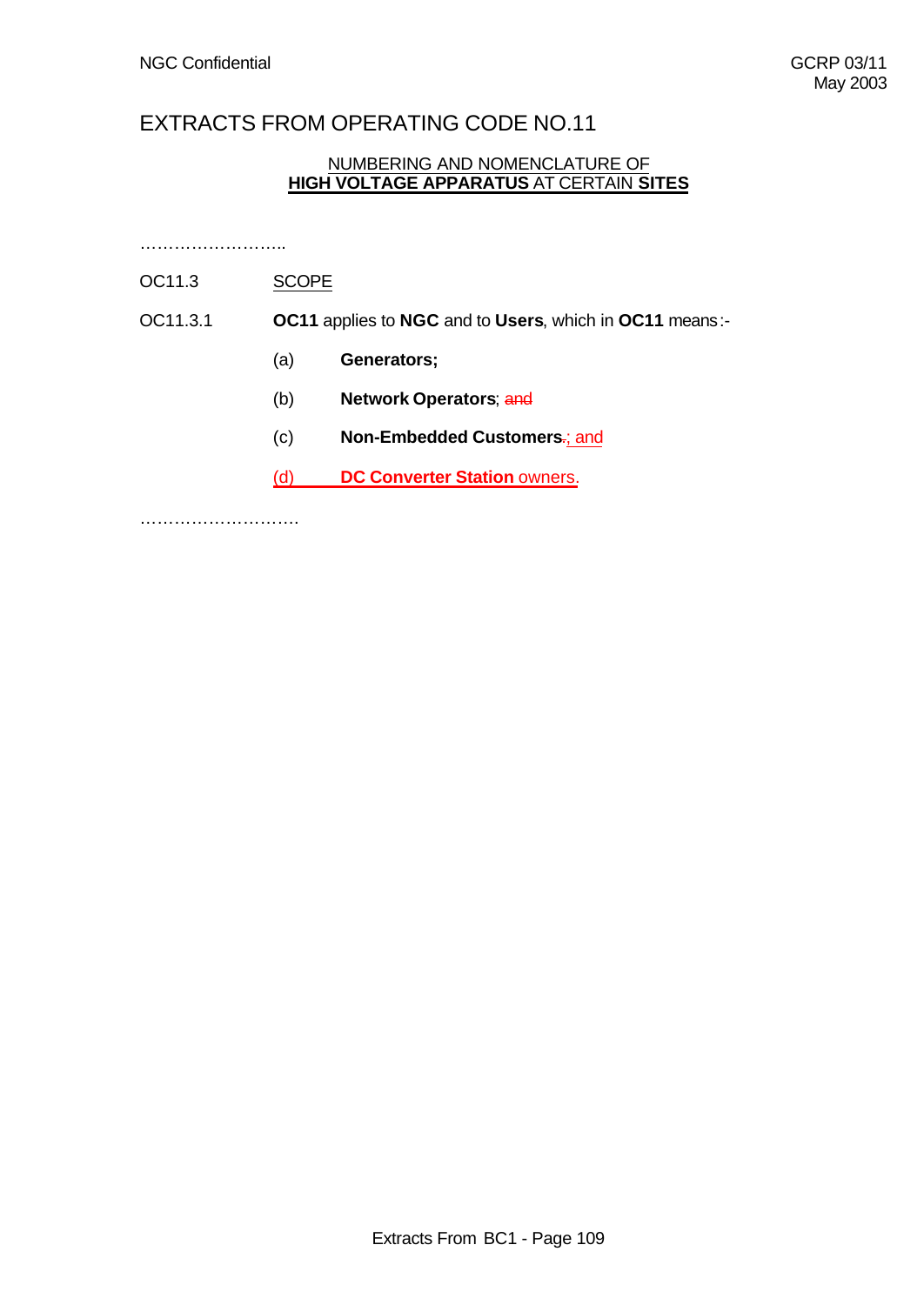# SYSTEM TESTS

……………

# OC12.3 SCOPE

**OC12** applies to **NGC** and to **Users**, which in **OC12** means:-

- (a) **Generators;**
- (b) **Network Operators**; and
- (c) **Non-Embedded Customers**. ; and
- (d) **DC Converter Station** owners.

The procedure for the establishment of **System Tests** on the **NGC Transmission System**, with **Externally Interconnected System Operators** which do not affect any **User,** is set out in the **Interconnection Agreement** with each **Externally Interconnected System Operator**. The position of **Externally Interconnected System Operators** and **Interconnector Users** is also referred to in OC12.4.2.

……………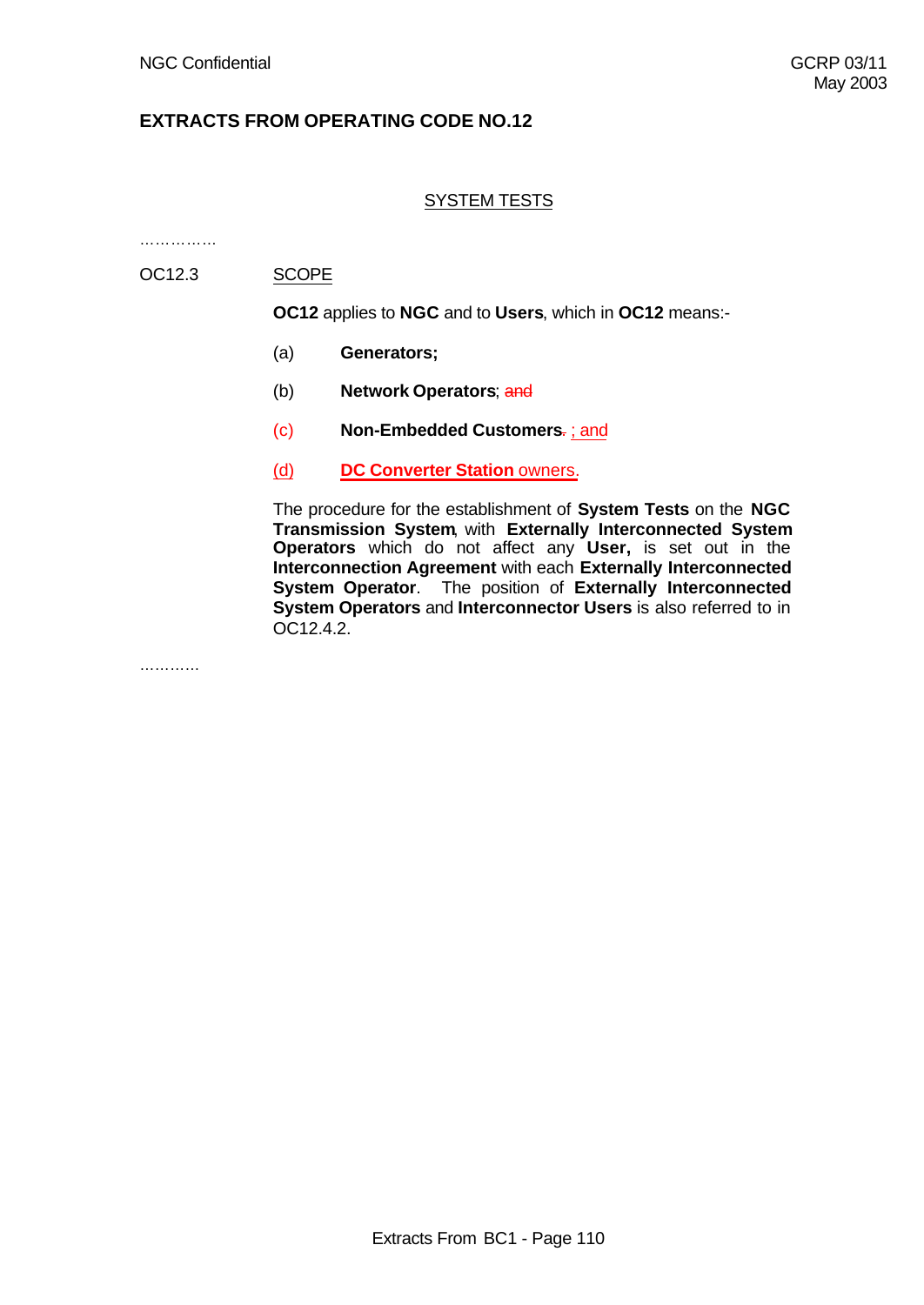# **EXTRACTS FROM BALANCING CODE No 1**

*……………..*

……………..

*BC1.4.2 Day Ahead Submissions*

- *(a) Physical Notifications* **Physical Notifications**, being the data listed in **BC1** Appendix 1 under that heading, are required by **NGC** at 11:00 hours each day for each **Settlement Period** of the next following **Operational Day,** in respect of **BM Units**:-
	- (i) with a **Demand Capacity** with a magnitude of 50MW or more; or
	- (ii) comprising **Generating Units, Power Park Modules** and/or **CCGT Modules** in each case at **Large Power Stations** and **Medium Power Stations;** or
	- (iii) where the **BM Participant** chooses to submit **Bid-Offer Data** in accordance with BC1.4.2(d) for **BM Units** not falling within (i) or (ii) above.

**Physical Notifications** may be submitted to **NGC** by **BM Participants,** for the **BM Units** specified in this BC1.4.2(a) at an earlier time, or **BM Participants** may rely upon the provisions of BC1.4.5 to create the **Physical Notifications** by data defaulting pursuant to the **Grid Code** utilising the rules referred to in that paragraph at 11:00 hours in any day.

**Physical Notifications** (which must comply with the limits on maximum rates of change listed in **BC1** Appendix 1) must, subject to the following operating limits, represent the **User's** best estimate of expected input or output of **Active Power** and shall be prepared in accordance with **Good Industry Practice**. **Physical Notifications** for any **BM Unit** should normally be consistent with the **Dynamic Parameters** and **Export and Import Limits** and must not reflect any **BM Unit** proposing to operate outside the limits of its **Demand Capacity** and **Generation Capacity** and, in the case of a **BM Unit** comprising a **Generating Unit, Power Park Module** or **CCGT Module**, its **Registered Capacity.**

These **Physical Notifications** provide, amongst other things, indicative **Synchronising** and **De-Synchronising** times to **NGC** in respect of any **BM Unit** comprising a **Generating Unit, Power Park Module** or **CCGT Module** and provide an indication of significant **Demand** changes in respect of other **BM Units**.

………………

(f) **Other Relevant Data**

By 11:00 hours each day each **BM Participant,** in respect of each of its **BM Units** for which **Physical Notifications** are being submitted, shall, if it has not already done so, submit to **NGC** in respect of the next following **Operational Day** the following: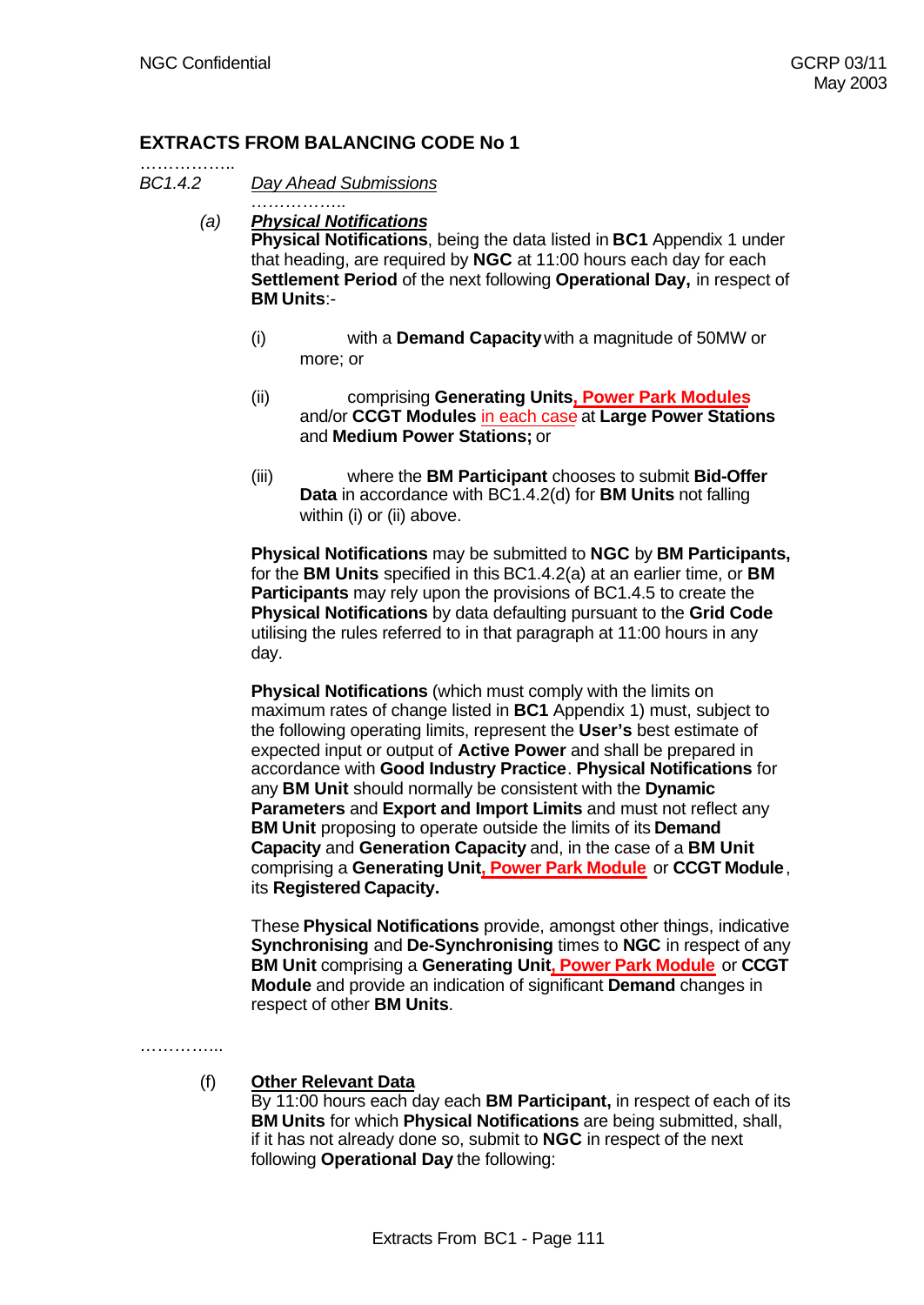- (i) in the case of a **CCGT Module**, a **CCGT Module Matrix** as described in **BC1** Appendix 1;
- (ii) details of any special factors which in the reasonable opinion of the **BM Participant** may have a material effect or present an enhanced risk of a material effect on the likely output (or consumption) of such **BM Unit(s)**. Such factors may include risks, or potential interruptions, to **BM Unit** fuel supplies, or developing plant problems, details of tripping tests, etc. This information will normally only be used to assist in determining the appropriate level of **Operating Margin** that is required under OC2.4.6;
- (iii) in the case of **Generators**, any temporary changes, and their possible duration, to the **Registered Data** of such **BM Unit**;
- (iv) in the case of **Suppliers**, details of **Customer Demand Management** taken into account in the preparation of its **BM Unit Data**; and
- (v) details of any other factors which **NGC** may take account of when issuing **Bid-Offer Acceptances** for a **BM Unit** (e.g., **Synchronising** or **De-Synchronising** Intervals, the minimum notice required to cancel a **Synchronisation**, etc).
- (vi) in the case of a **Power Park Module**, a **Power Park Module Matrix** as described in **BC1** Appendix 1.

……………

# BC1.6.1 **User System** Data from **Network Operators**

- (a) By 1000 hours each day each **Network Operator** will submit to **NGC** in writing, confirmation or notification of the following in respect of the next **Operational Day**:
	- (i) constraints on its **User System** which **NGC** may need to take into account in operating the **NGC Transmission System.** In this BC1.6.1 the term "constraints" shall include restrictions on the operation of **Embedded CCGT Units,** and/or **Power Park Modules** as a result of the **User System** to which the **CCGT Unit** and/or **Power Park Module** is connected at the **User System Entry Point** being operated or switched in a particular way, for example, splitting the relevant busbar. It is a matter for the **Network Operator** and the **Generator** to arrange the operation or switching, and to deal with any resulting consequences. The **Generator,** after consultation with the **Network Operator**, is responsible for ensuring that no **BM Unit Data** submitted to **NGC** can result in the violation of any such constraint on the **User System**.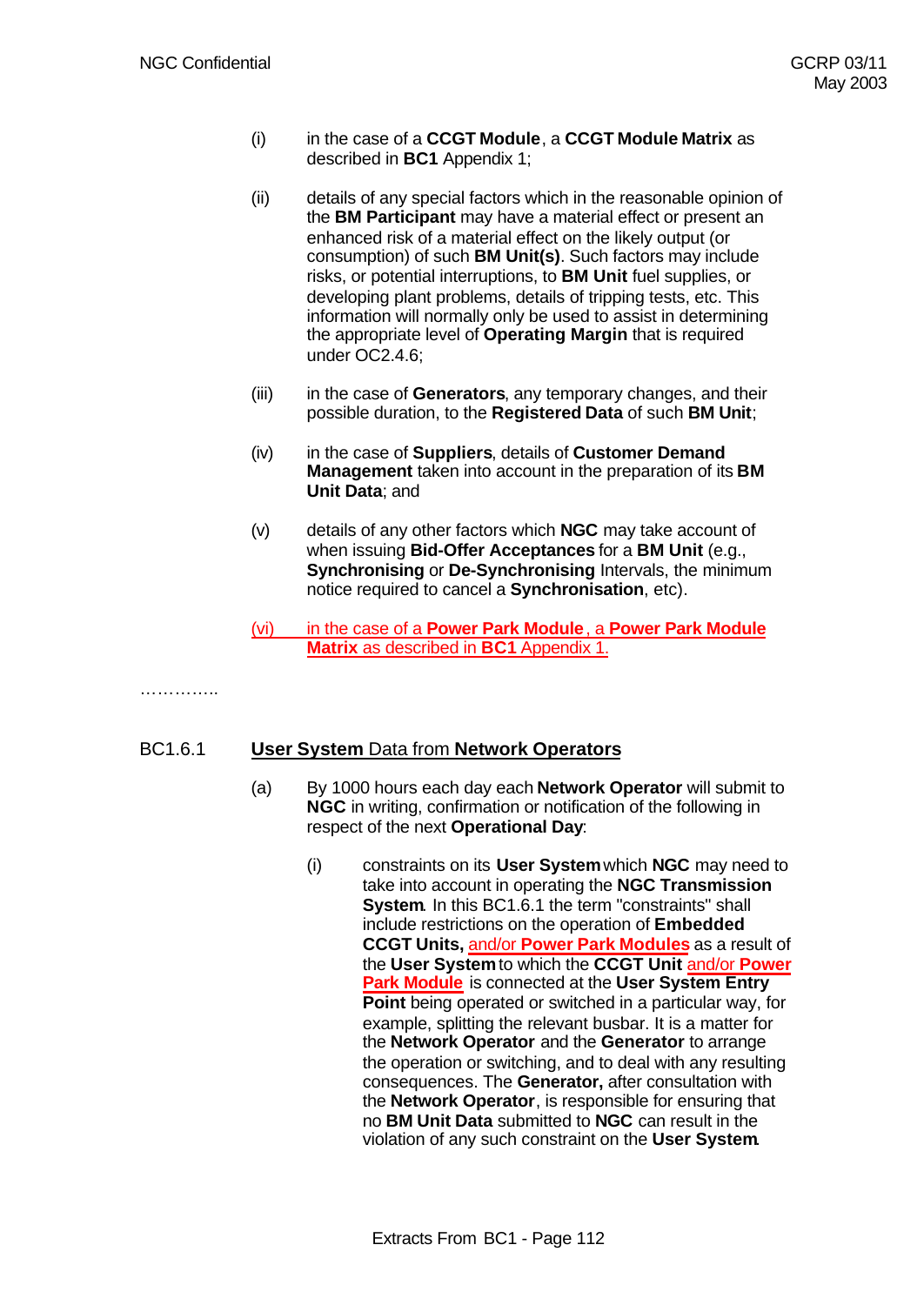- (ii) the requirements of voltage control and Mvar reserves which **NGC** may need to take into account for **System** security reasons.
- (b) The form of the submission will be:
	- (i) that of a **BM Unit** output or consumption (for MW and for Mvar, in each case a fixed value or an operating range, on the **User System** at the **User System Entry Point**, namely in the case of a **BM Unit** comprising a **Generating Unit** on the higher voltage side of the generator step-up transformer, or in the case of a **Power Park Module**, at the point of connection) required for particular **BM Units** (identified in the submission) connected to that **User System** for each **Settlement Period** of the next **Operational Day**;
	- (ii) adjusted in each case for MW by the conversion factors applicable for those **BM Units** to provide output or consumption at the relevant **Grid Supply Points**.
- (c) At any time and from time to time, between 1000 hours each day and the expiry of the next **Operational Day**, each **Network Operator** must submit to **NGC** in writing any revisions to the information submitted under this BC1.6.1.

# BC1.6.2 Notification of Times to **Network Operators**

**NGC** will make available indicative **Synchronising** and **De-Synchronising** times to each **Network Operator**, but only relating to **BM Units** comprising a **Generating Unit**, **Power Park Module** or a **CCGT Module Embedded** within that **Network Operator's User System** and those **Gensets** directly connected to the **NGC Transmission System** which **NGC** has identified under **OC2** as being those which may, in the reasonable opinion of **NGC**, affect the integrity of that **User System**. If in preparing for the operation of the **Balancing Mechanism**, **NGC** becomes aware that a **BM Unit** directly connected to the **NGC Transmission System** may, in its reasonable opinion, affect the integrity of that other **User System** which, in the case of a **BM Unit** comprising a **Generating Unit, Power Park Module** or a **CCGT Module,** it had not so identified under **OC2**, then **NGC** may make available details of its indicative **Synchronising** and **De-Synchronising** times to that other **User** and shall inform the relevant **BM Participant** that it has done so, identifying the **BM Unit** concerned.

………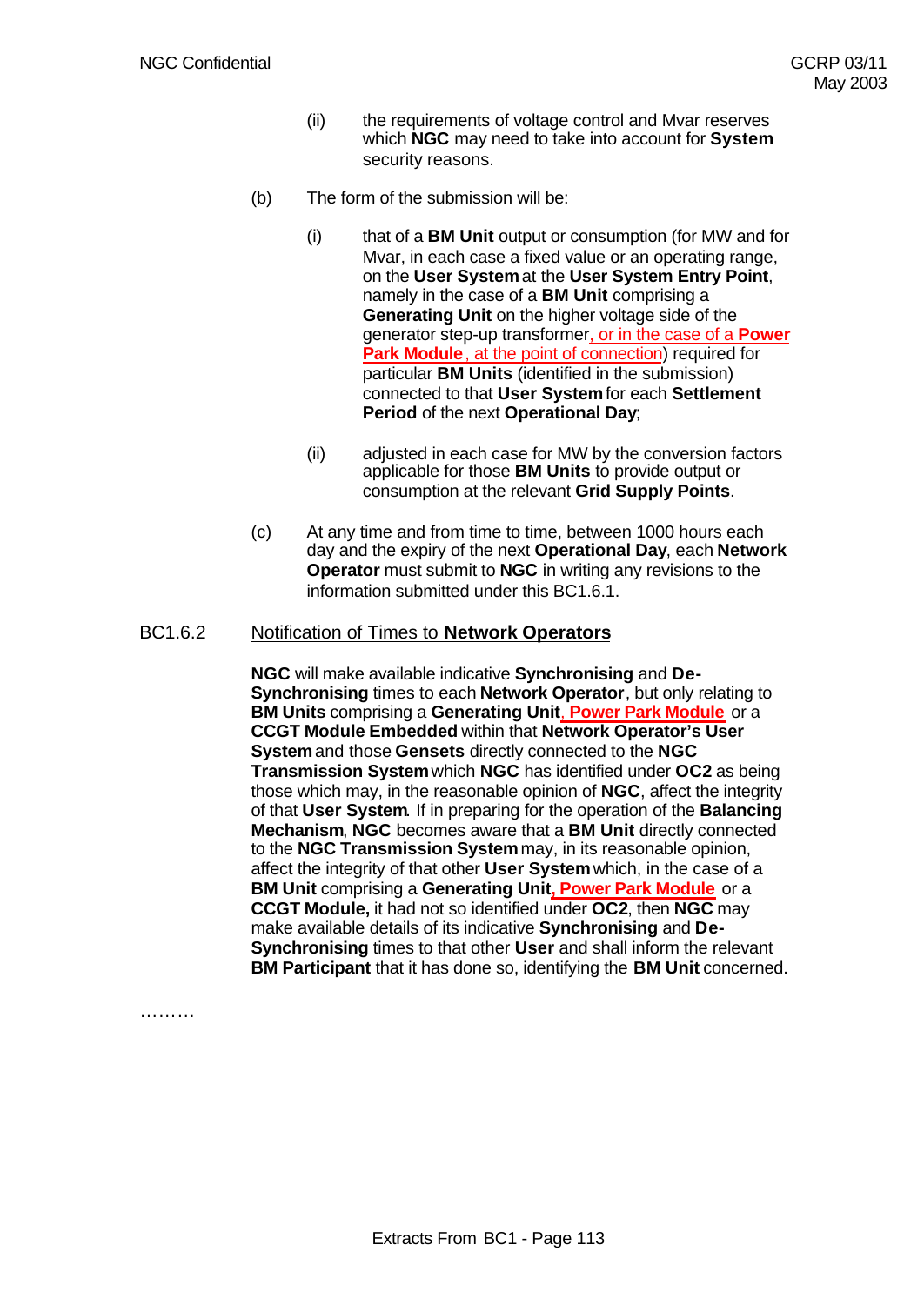# **APPENDIX 1**

# **BM UNIT DATA**

……………

BC1.A.1.7.1 **Power Park Module Matrix** showing the number of each type of **Power Park Units** expected to be available is illustrated in the example form below. The **Power Park Module Matrix** is designed to achieve certainty in knowing the number of **Power Park Units** synchronised to meet the **Physical Notification** and to achieve a **Bid-Offer Acceptance**. The **Power Park Module Matrix** may have as many columns as are required to provide information on the different types of **Power Park Unit** at the **Power Park Module**. The description is required to assist identification of the **Power Park Units** within the **Power Park Module** and correlation with data provided under the **Planning Code**.

# **Power Park Module Matrix** example form

| <b>POWER PARK</b>        | <b>POWER PARK UNITS</b> |        |        |  |  |  |  |  |
|--------------------------|-------------------------|--------|--------|--|--|--|--|--|
| <b>UNIT AVAILABILITY</b> | Tvpe A                  | ⊺vpe B | vne Li |  |  |  |  |  |
| <b>Description</b>       |                         |        |        |  |  |  |  |  |
| <b>Number of units</b>   |                         |        |        |  |  |  |  |  |

- BC1.A.1.7.2 In the absence of the correct submission of a **Power Park Module Matrix** the last submitted (or deemed submitted) **Power Park Module Matrix** shall be taken to be the **Power Park Module Matrix** submitted hereunder.
- BC1.A.1.7.3 **NGC** will rely on the **Power Park Units** specified in such **Power Park Module Matrix** running as indicated in the **Power Park Module Matrix** when it issues an instruction in respect of the **Power Park Module**;
- BC1.A.1.7.4 Subject as provided in PC.A.3.2.4 any changes to the **Power Park Module Matrix** must be notified immediately to **NGC** in accordance with the relevant provisions of **BC1**.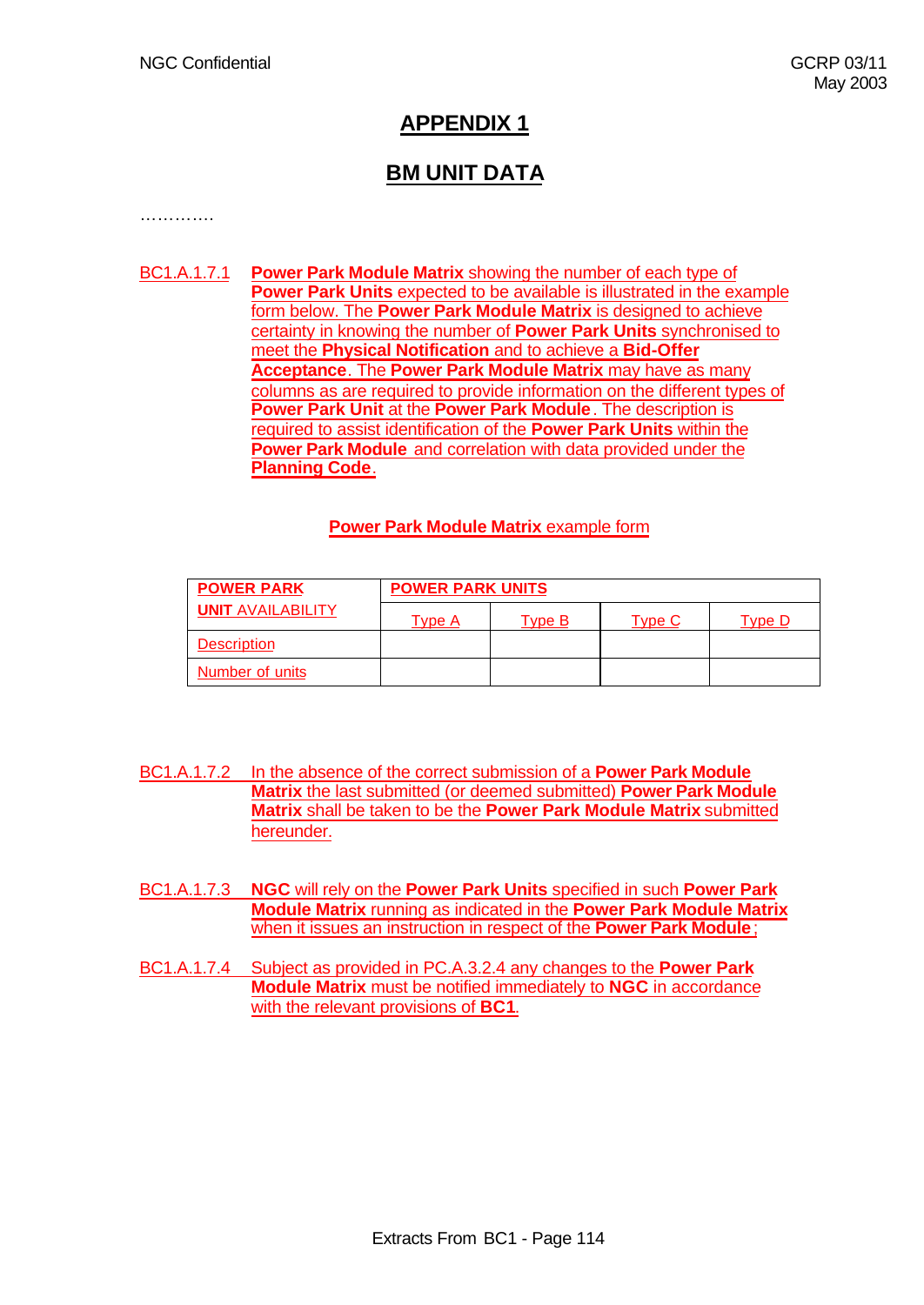# APPENDIX 2

# DATA TO BE MADE AVAILABLE BY NGC

………………..

# **BC1.A.2.2 Initial Day Ahead Market Information**

Normally by 12:00 hours each day, values (in MW) for each **Settlement Period** of the next following **Operational Day** of the following data items:-

i) Initial National **Indicated Margin** 

This is the difference between the sum of **BM Unit** MELs and the forecast of **NGC Demand**.

ii) Initial National **Indicated Imbalance** 

This is the difference between the sum of **Physical Notifications** for **BM Units** comprising **Generating Units, Power Park Modules** or **CCGT Modules** and the forecast of **NGC Demand**.

iii) Forecast of **NGC Demand.**

# **BC1.A.2.3 Current Day and Day Ahead Updated Market Information**

Data will normally be made available by the times shown below for the associated periods of time:

| <b>Target Data</b><br><b>Release Time</b> | <b>Period Start Time</b> | <b>Period End Time</b> |
|-------------------------------------------|--------------------------|------------------------|
| 02:00                                     | 02:00 DO                 | $05:00 D+1$            |
| 10:00                                     | 10:00 DO                 | $05:00 D+1$            |
| 16:00                                     | 05:00 D+1                | $05:00 D + 2$          |
| 16:30                                     | 16:30 DO                 | $05:00 D+1$            |
| 22.00                                     | 22:00 DO                 | $05:00 D+2$            |

In this table, D0 refers to the current day, D+1 refers to the next day and D+2 refers to the day following D+1.

In all cases, data will be ½ hourly average MW values calculated by **NGC**. Information to be released includes:-

#### National Information

- i) National **Indicated Margin**;
- ii) National **Indicated Imbalance**;
- iii) Updated forecast of **NGC Demand.**

Constraint Boundary Information (for each Constraint Boundary)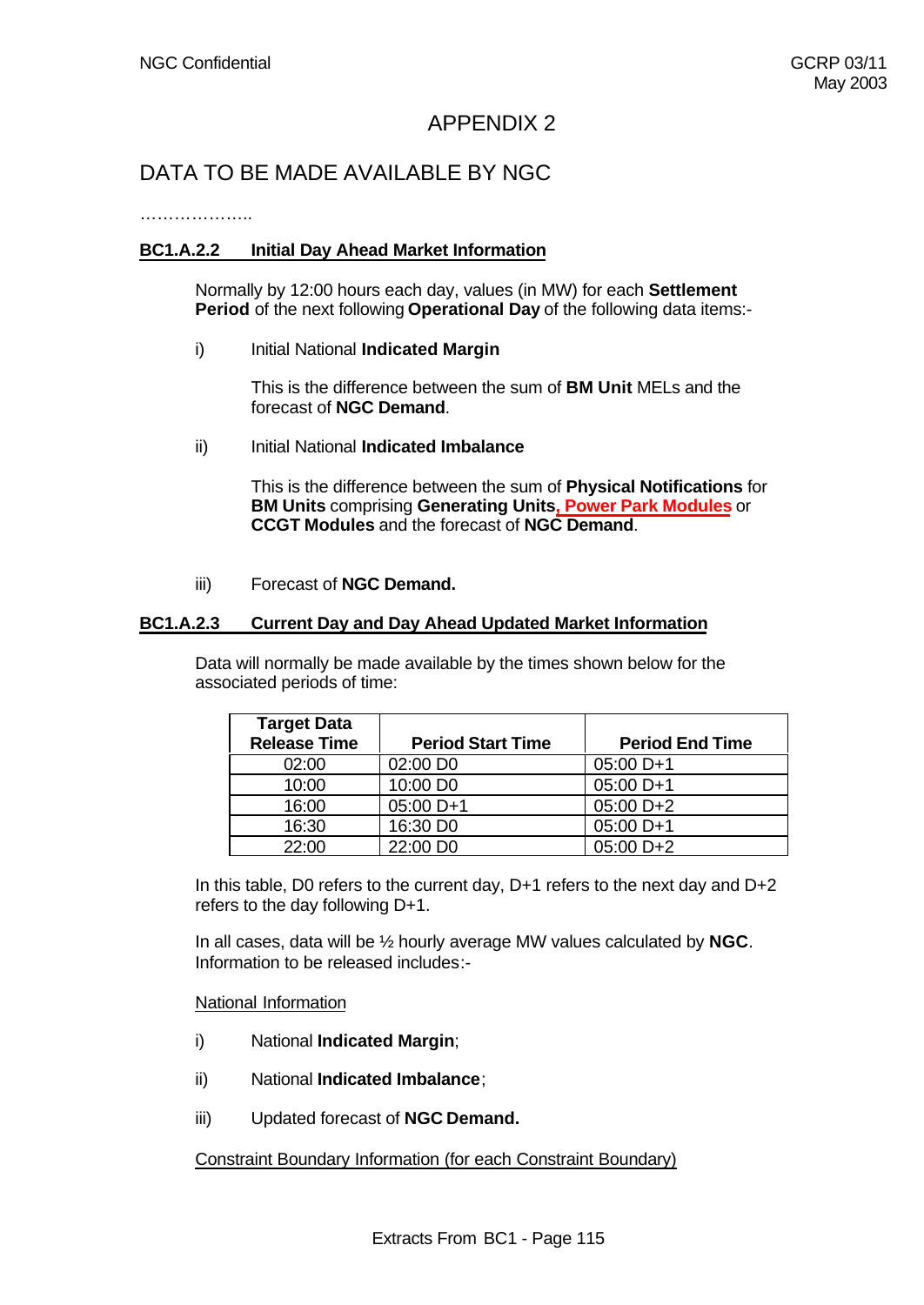# i) **Indicated Constraint Boundary Margin**;

This is the difference between the Constraint Boundary Transfer limit and the difference between the sum of **BM Unit** MELs and the forecast of local **Demand** within the constraint boundary.

# ii) Local **Indicated Imbalance**;

This is the difference between the sum of **Physical Notifications** for **BM Units** comprising **Generating Units, Power Park Modules** or **CCGT Modules** and the forecast of local **Demand** within the constraint boundary.

iii) Updated forecast of the local **Demand** within the constraint boundary**.**

 $<$  End of BC1  $>$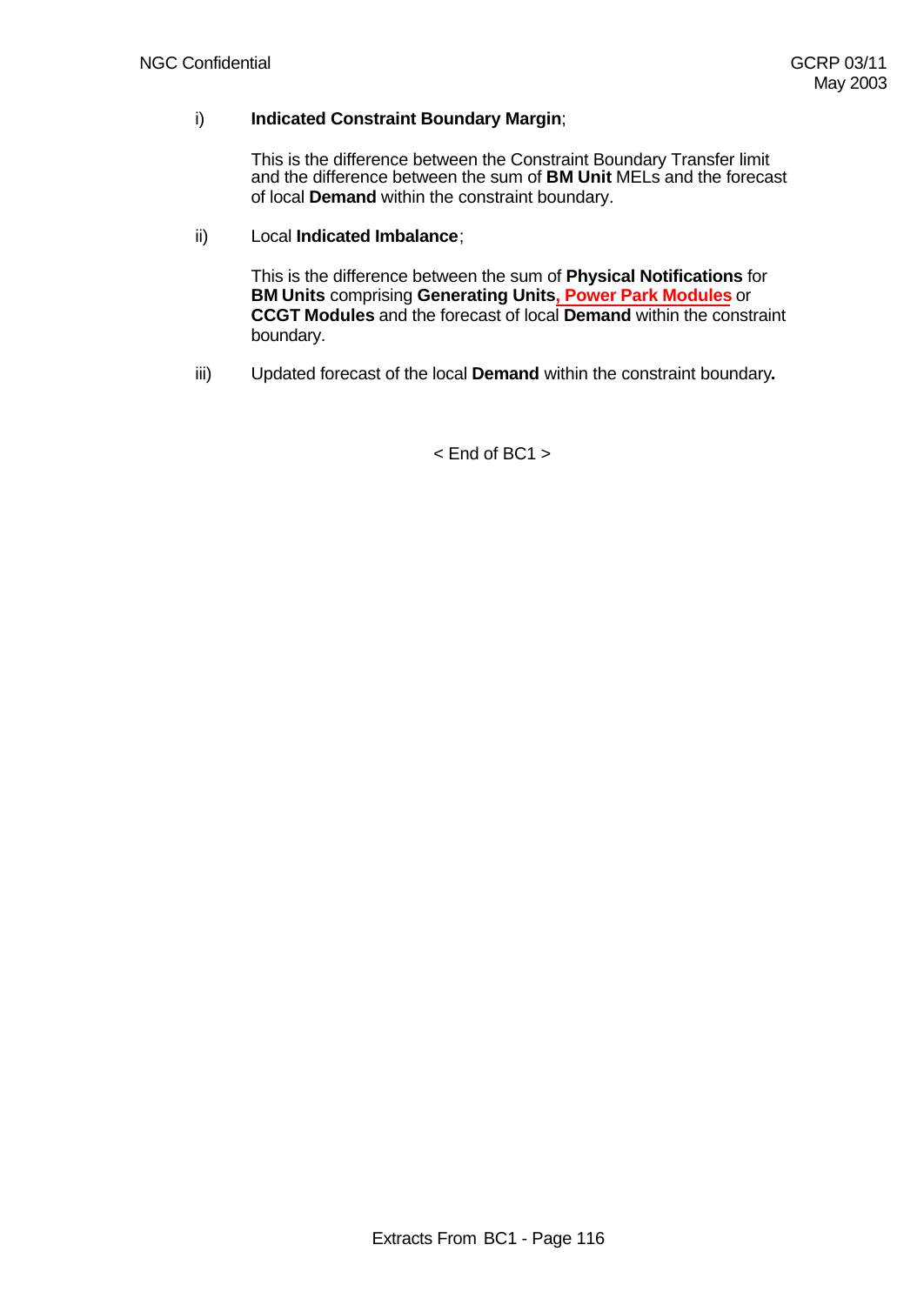# **EXTRACTS FROM BALANCING CODE No 2**

……………..

## BC2.5.4 Operation in the absence of instructions from **NGC**

In the absence of any **Bid-Offer Acceptances**, **Ancillary Service** instructions issued pursuant to BC2.8 or **Emergency Instructions** issued pursuant to BC2.9:

- (a) as provided for in BC3, each **Synchronised Genset** producing **Active Power** must operate at all times in **Limited Frequency Sensitive Mode** (unless instructed in accordance with BC3.5.4 to operate in **Frequency Sensitive Mode**);
- (b) in the absence of any Mvar **Ancillary Service** instructions, the Mvar output of each **Synchronised Genset** should be 0 Mvar upon **Synchronisation** at the circuit-breaker where the **Genset** is **Synchronised**;
- (c) the excitation system or the voltage control system, unless otherwise agreed with **NGC**, must be operated only in its constant terminal voltage mode of operation with VAR limiters in service, with any constant **Reactive Power** output control mode or constant **Power Factor** output control mode always disabled, unless agreed otherwise with **NGC**. In the event of any change in **System** voltage, a **Generator** must not take any action to override automatic Mvar response which is produced as a result of constant terminal voltage mode of operation of the automatic excitation control system unless instructed otherwise by **NGC** or unless immediate action is necessary to comply with **Stability Limits** or unless constrained by plant operational limits or safety grounds (relating to personnel or plant).
- (d) In the absence of any Mvar **Ancillary Service** instructions, the Mvar output of each **Genset** should be 0 Mvar immediately prior to **De-Synchronisation** at the circuitbreaker where the **Genset** is **Synchronised**, other than in the case of a rapid unplanned **De-Synchronisation**.
- (e) a **Generator** should at all times operate its **CCGT Units** in accordance with the applicable **CCGT Module Matrix**;
- (f) in the case of a **Range CCGT Module**, a **Generator** must operate that **CCGT Module** so that power is provided at the single **Grid Entry Point** identified in the data given pursuant to PC.A.3.2.1 or at the single **Grid Entry Point** to which **NGC** has agreed pursuant to BC1.4.2(f);
- (g) in the event of the **System Frequency** being above 50.3Hz or below 49.7Hz, **BM Participants** must not commence any reasonably avoidable action to regulate the input or output of any **BM Unit** in a manner that could cause the **System Frequency** to deviate further from 50Hz without first using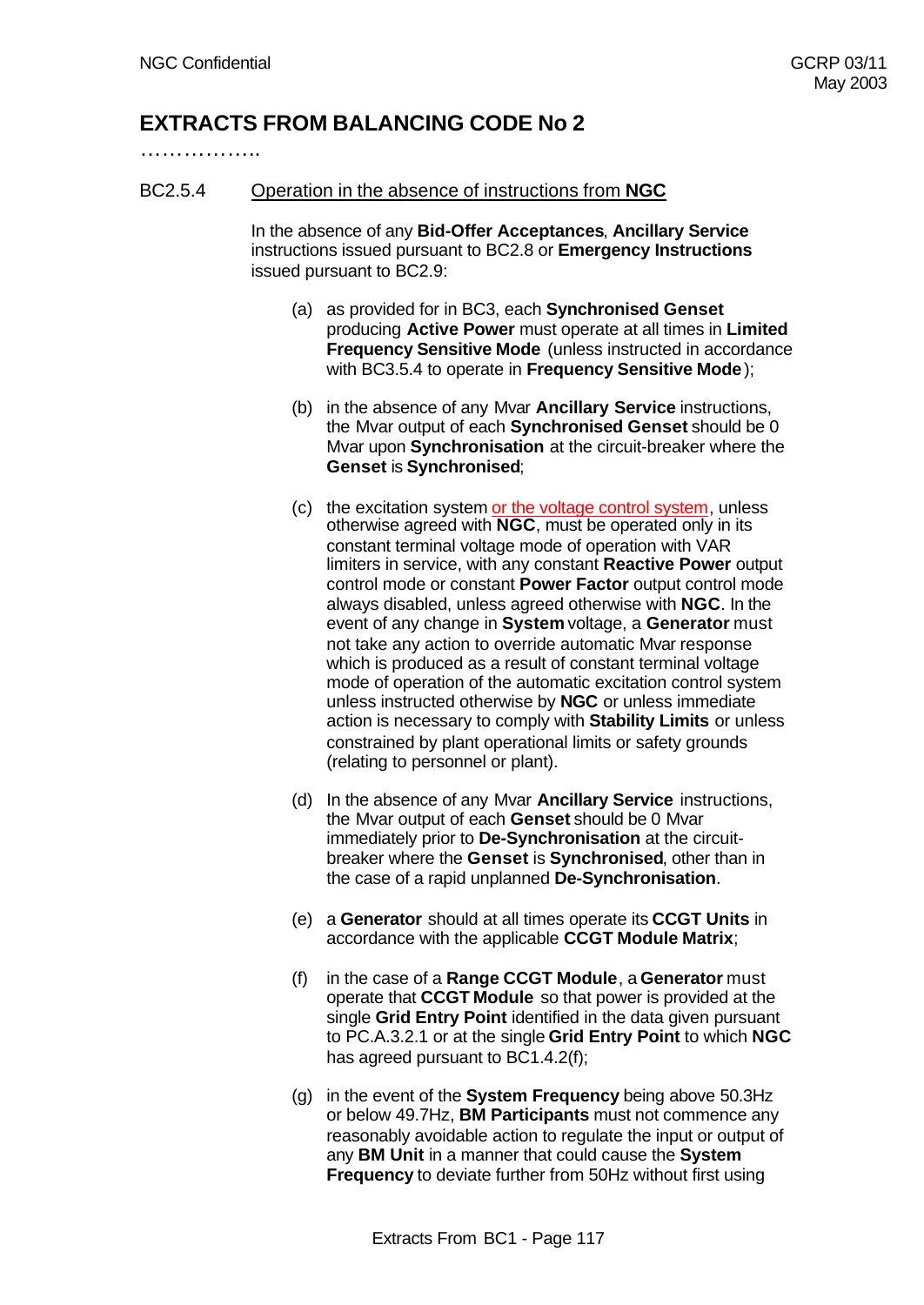. . . . . . . . . . .

reasonable endeavours to discuss the proposed actions with **NGC**. **NGC** shall either agree to these changes in input or output or issue a **Bid-Offer Acceptance** in accordance with BC2.7 to delay the change.

(h) a **Generator** should at all times operate its **Power Park Units** in accordance with the applicable **Power Park Module Matrix**.

# BC2.5.5 Commencement or Termination of Participation in the **Balancing Mechanism**

- BC2.5.5.1 In the event that a **BM Participant** in respect of a **BM Unit** with a **Demand Capacity** with a magnitude of less than 50MW or comprising **Generating Units**, **Power Park Modules** and/or **CCGT Modules** at a **Small Power Station** notifies **NGC** at least 30 days in advance that from a specified **Operational Day** it will:
	- (a) no longer submit **Bid-Offer Data** under BC1.4.2(d), then with effect from that **Operational Day** that **BM Participant** no longer has to meet the requirements of BC2.5.1 nor the requirements of CC6.5.8(b) in relation to that **BM Unit**. Also, with effect from that **Operational Day**, any defaulted **Physical Notification** and defaulted **Bid-Offer Data** in relation to that **BM Unit** arising from the **Data Validation, Consistency and Defaulting Rules** will be disregarded and the provisions of BC2.5.2 will not apply;
	- (b) submit **Bid-Offer Data** under BC1.4.2(d), then with effect from that **Operational Day** that **BM Participant** will need to meet the requirements of BC2.5.1 and the requirements of CC6.5.8(b) in relation to that **BM Unit**.
- BC2.5.5.2 In the event that a **BM Participant** in respect of a **BM Unit** with a **Demand Capacity** with a magnitude of 50MW or greater or comprising **Generating Units, Power Park Modules** and/or **CCGT Modules** at a **Medium Power Station** or **Large Power Station** notifies **NGC** at least 30 days in advance that from a specified **Operational Day** it will:
	- (a) no longer submit **Bid-Offer Data** under BC1.4.2(d), then with effect from that **Operational Day** that **BM Participant** no longer has to meet the requirements of CC6.5.8(b) in relation to that **BM Unit**; Also, with effect from that **Operational Day**, any defaulted **Bid-Offer Data** in relation to that **BM Unit** arising from the **Data Validation, Consistency and Defaulting Rules** will be disregarded;
	- (b) submit **Bid-Offer Data** under BC1.4.2(d), then with effect from that **Operational Day** that **BM Participant** will need to meet the requirements of CC6.5.8(b) in relation to that **BM Unit**.

Extracts From BC1 - Page 118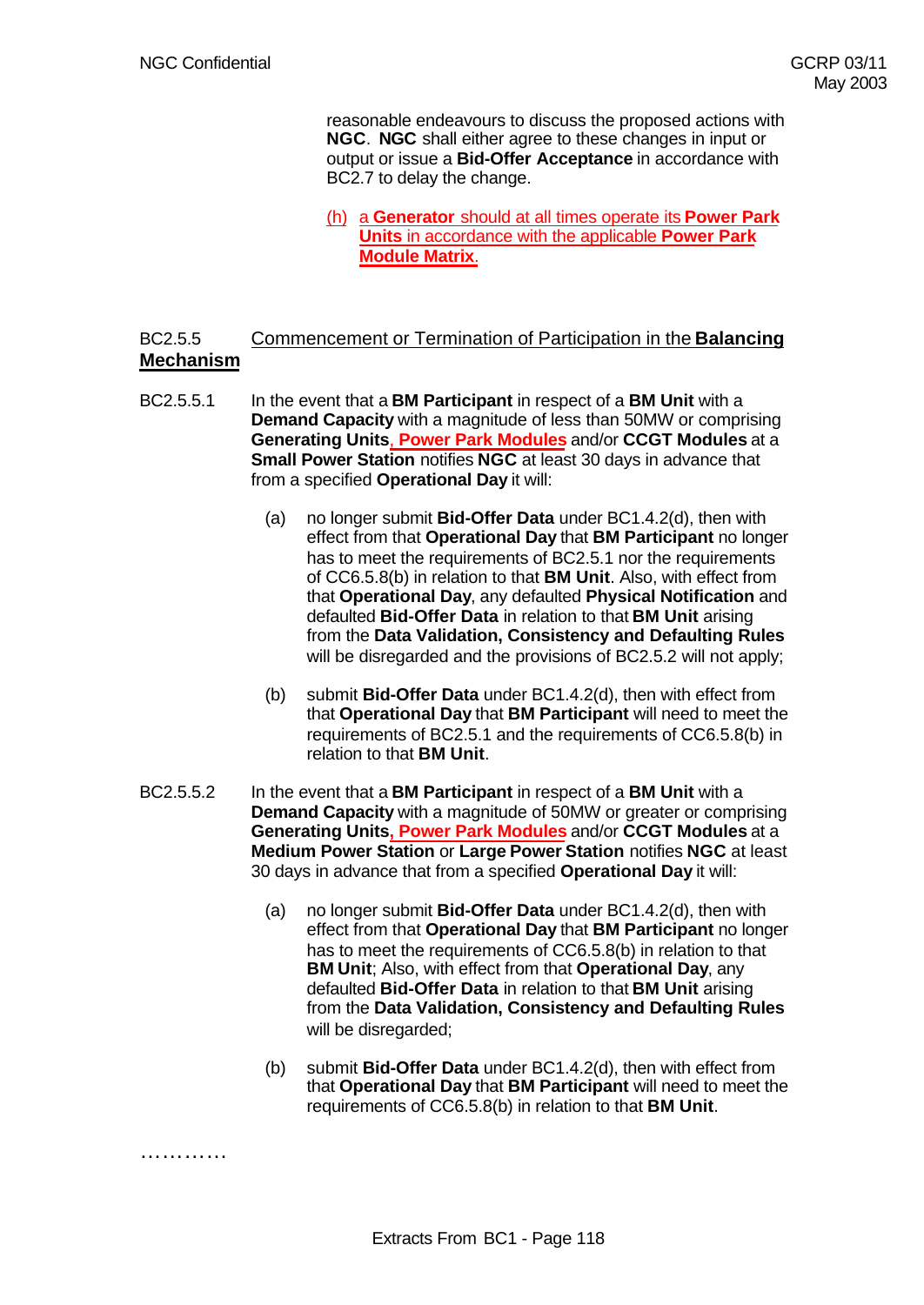# BC2.7.5 Additional Action Required from **Generators**

- (a) When complying with **Bid-Offer Acceptances** for a **CCGT Module** a **Generator** will operate its **CCGT Units** in accordance with the applicable **CCGT Module Matrix**.
- (b) When complying with **Bid-Offer Acceptances** for a **CCGT Module** which is a **Range CCGT Module**, a **Generator** must operate that **CCGT Module** so that power is provided at the single **Grid Entry Point** identified in the data given pursuant to PC.A.3.2.1 or at the single **Grid Entry Point** to which **NGC** has agreed pursuant to BC1.4.2 (f).
- (c) On receiving a new MW **Bid-Offer Acceptance**, no tap changing shall be carried out to change the Mvar output unless there is a new Mvar **Ancillary Service** instruction issued pursuant to BC2.8.
- (d) When complying with Bid-Offer Acceptances for a **Power Park Module** a **Generator** will operate its **Power Park Units** in accordance with the applicable **Power Park Module Matrix**.

…………

# BC2.9 EMERGENCY CIRCUMSTANCES

- BC2.9.1 Emergency Actions
- BC2.9.1.1 In certain circumstances (as determined by **NGC** in its reasonable opinion) it will be necessary, in order to preserve the integrity of the **NGC Transmission System** and any synchronously connected **External System**, for **NGC** to issue **Emergency Instructions.** In such circumstances, it may be necessary to depart from normal **Balancing Mechanism** operation in accordance with BC2.7 in issuing **Bid-Offer Acceptances**. **BM Participants** must also comply with the requirements of **BC3**.
- BC2.9.1.2 Examples of circumstances that may require the issue of **Emergency Instructions** include:-
	- (a) **Events** on the **NGC Transmission System** or the **System** of another **User**; or
	- (b) the need to maintain adequate **System** and **Localised NRAPM** in accordance with BC2.9.4 below; or
	- (c) the need to maintain adequate frequency sensitive **Generating Units Gensets** in accordance with BC2.9.5 below; or
	- (d) the need to implement **Demand Control** in accordance with OC6; or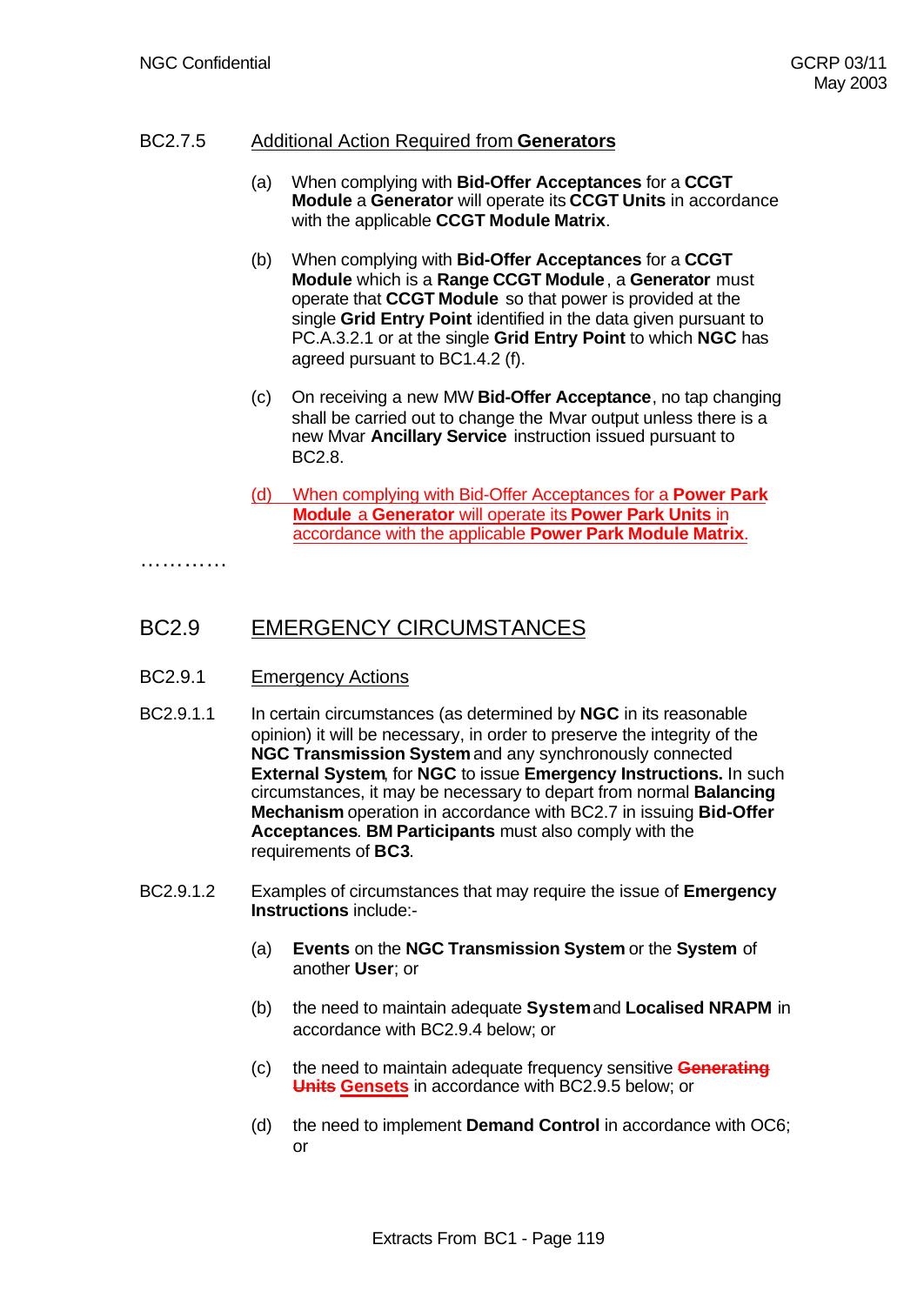(e) the need to invoke the **Black Start** process or the **Re-Synchronisation of De-Synchronised Island** process in accordance with OC9.

# BC2.9.3 Examples of **Emergency Instructions**

- BC2.9.3.1 In the case of a **BM Unit**, **Emergency Instructions** may include an instruction for the **BM Unit** to operate in a way that is not consistent with the **Dynamic Parameters**, **QPNs** and/or **Export and Import Limits**.
- BC2.9.3.2 In the case of a **Generator, Emergency Instructions** may include**:**
	- (a) an instruction to trip one or more **Gensets;** or
	- (b) an instruction to trip **Mills** or to **Part Load** a **Generating Unit;** or
	- (c) an instruction to **Part Load** a **CCGT Module** or **Power Park Module**; or
	- (d) an instruction for the operation of **CCGT Units** within a **CCGT Module** (on the basis of the information contained within the **CCGT Module Matrix**) when emergency circumstances prevail (as determined by **NGC** in **NGC's** reasonable opinion).
	- (e) an instruction for the operation of **Power Park Units** within a **Power Park Module** (on the basis of the information contained within the **Power Park Module Matrix**) when emergency circumstances prevail (as determined by **NGC** in **NGC's** reasonable opinion).
- BC2.9.3.3 Instructions to **Network Operators** relating to the **Operational Day** may include:
	- (a) a requirement for **Demand** reduction and disconnection or restoration pursuant to **OC6**;
		- (b) an instruction to effect a load transfer between **Grid Supply Points**;
		- (c) an instruction to switch in a **System to Demand Intertrip Scheme**;
		- (d) an instruction to split a network;
		- (e) an instruction to disconnect an item of **Plant** or **Apparatus** from the **System**.

………

# BC2.11 LIAISON WITH **GENERATORS** FOR RISK OF TRIP AND **AVR** TESTING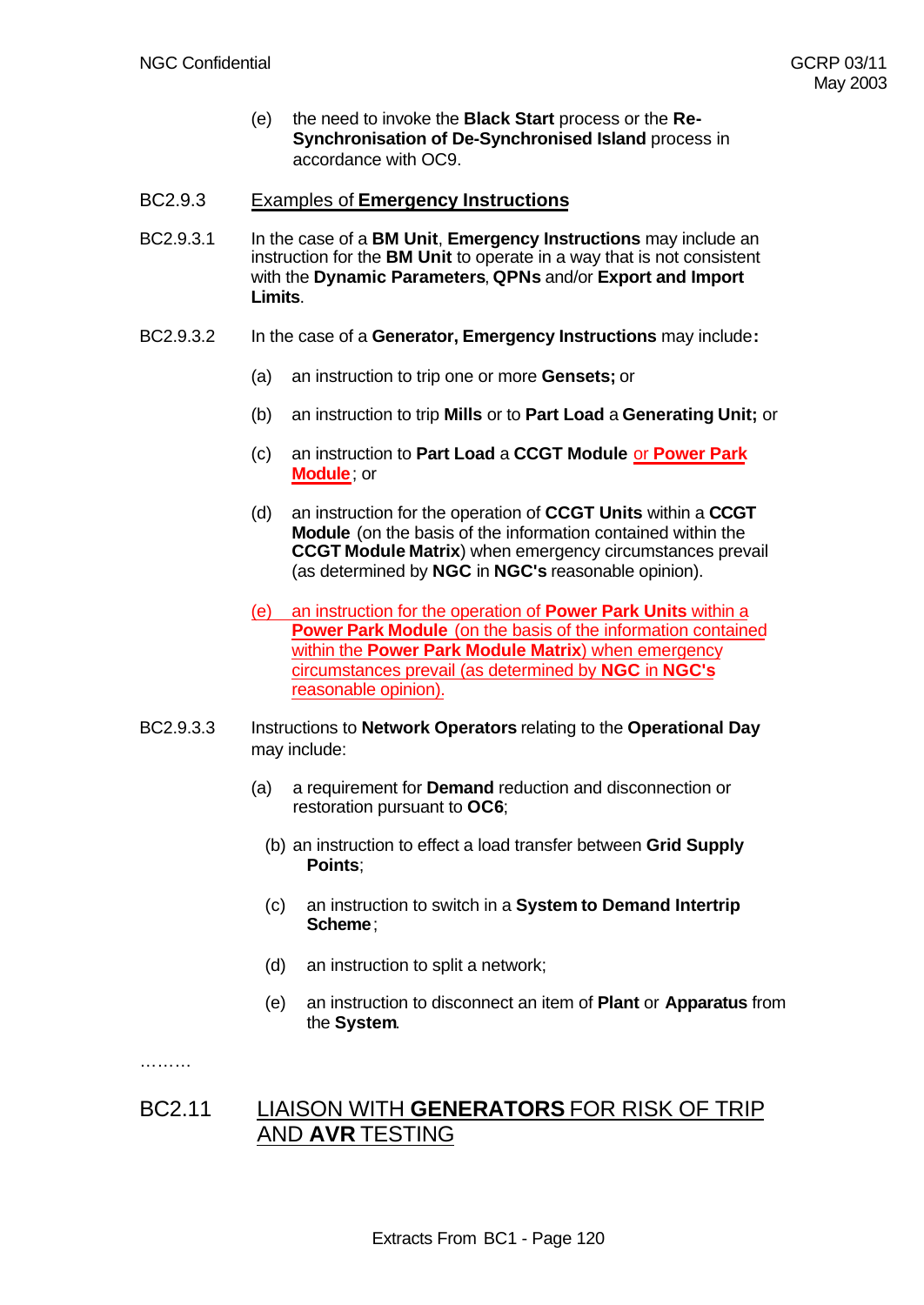- BC2.11.1 A **Generator** at the **Control Point** for any of its **Large Power Stations** may request **NGC's** agreement for one of the **Gensets** at that **Power Station** to be operated under a risk of trip. **NGC's** agreement will be dependent on the risk to the **NGC Transmission System** that a trip of the **Genset** would constitute.
- BC2.11.2 (a) Each **Generator** at the **Control Point** for any of its **Large Power Stations** will operate its **Synchronised Gensets** (excluding **Power Park Modules**) with:
	- (i) **AVRs** in constant terminal voltage mode with VAR limiters in service at all times. **AVR** constant **Reactive Power** or power factor mode should, if installed, be disabled; and
	- (ii) its generator step-up transformer tap changer selected to manual mode,

unless released from this obligation in respect of a particular **Genset** by **NGC**.

- (b) Each **Generator** at the **Control Point** for any of its **Large Power Stations** will operate its its **Power Park Modules** with a **Completion Date** before **1st January 2006** at unity power factor at the **Grid Entry Point** (or **User System Entry Point** if **Embedded).**
- (c) Each **Generator** at the **Control Point** for any of its **Large Power Stations** will operate its **Power Park Modules** with a **Completion Date** on or after **1st January 2006** in voltage control mode at the **Grid Entry Point** (or **User System Entry Point** if **Embedded**). Constant **Reactive Power** or power factor mode should, if installed, be disabled.
- (d) Where a power system stabiliser is fitted as part of anthe excitation system or voltage control system of a **Genset**, it requires on-load commissioning which must be witnessed by **NGC**. Only when the performance of the power system stabiliser has been approved by **NGC** shall it be switched into service by a **Generator** and then it will be kept in service at all times unless otherwise agreed with **NGC**. Further reference is made to this in CC.6.3.8.
- BC2.11.3 A **Generator** at the **Control Point** for any of its **Power Stations** may request **NGC's** agreement for one of its **Gensets** at that **Power Station** to be operated with the **AVR** in manual mode, or power system stabiliser switched out, or VAR limiter switched out. **NGC's** agreement will be dependent on the risk that would be imposed on the **NGC Transmission System** and any **User System**. Provided that in any event a **Generator** may take such action as is reasonably necessary on safety grounds (relating to personnel or plant) .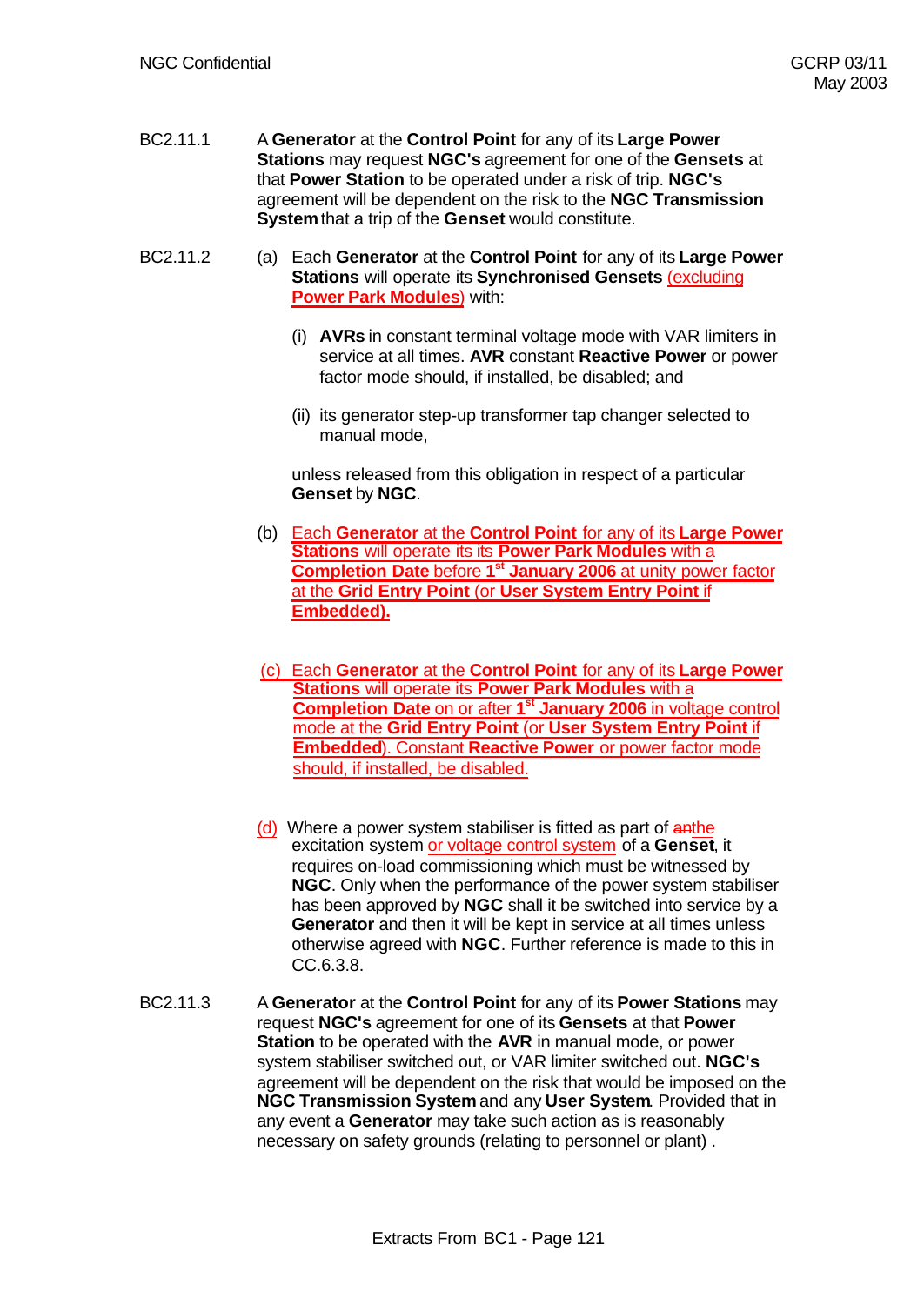…………

# Appendix 3 – Submission of Revised Mvar Capability

BC2.A.3.1 For the purpose of submitting revised Mvar data the following terms shall apply:

| <b>Full Output</b> | in the case of a Synchronous Generating Unit<br>is t <sub>The</sub> MW output of a Generating Unit<br>measured at the generator stator terminals<br>representing the LV equivalent of the Registered<br>Capacity at the Grid Entry Point-, and in the<br>case of a Non-synchronous Generating Unit,<br>DC Converter or Power Park Module is the<br><b>Registered Capacity at the Grid Entry Point.</b>      |
|--------------------|-------------------------------------------------------------------------------------------------------------------------------------------------------------------------------------------------------------------------------------------------------------------------------------------------------------------------------------------------------------------------------------------------------------|
| Minimum Output     | in the case of a Synchronous Generating Unit<br>is t <sub>The</sub> MW output of a <b>Generating Unit</b><br>measured at the generator stator terminals<br>representing the LV equivalent of the Minimum<br>Generation at the Grid Entry Point-, and in the<br>case of a Non-synchronous Generating Unit,<br>DC Converter or Power Park Module is the<br><b>Minimum Generation at the Grid Entry Point.</b> |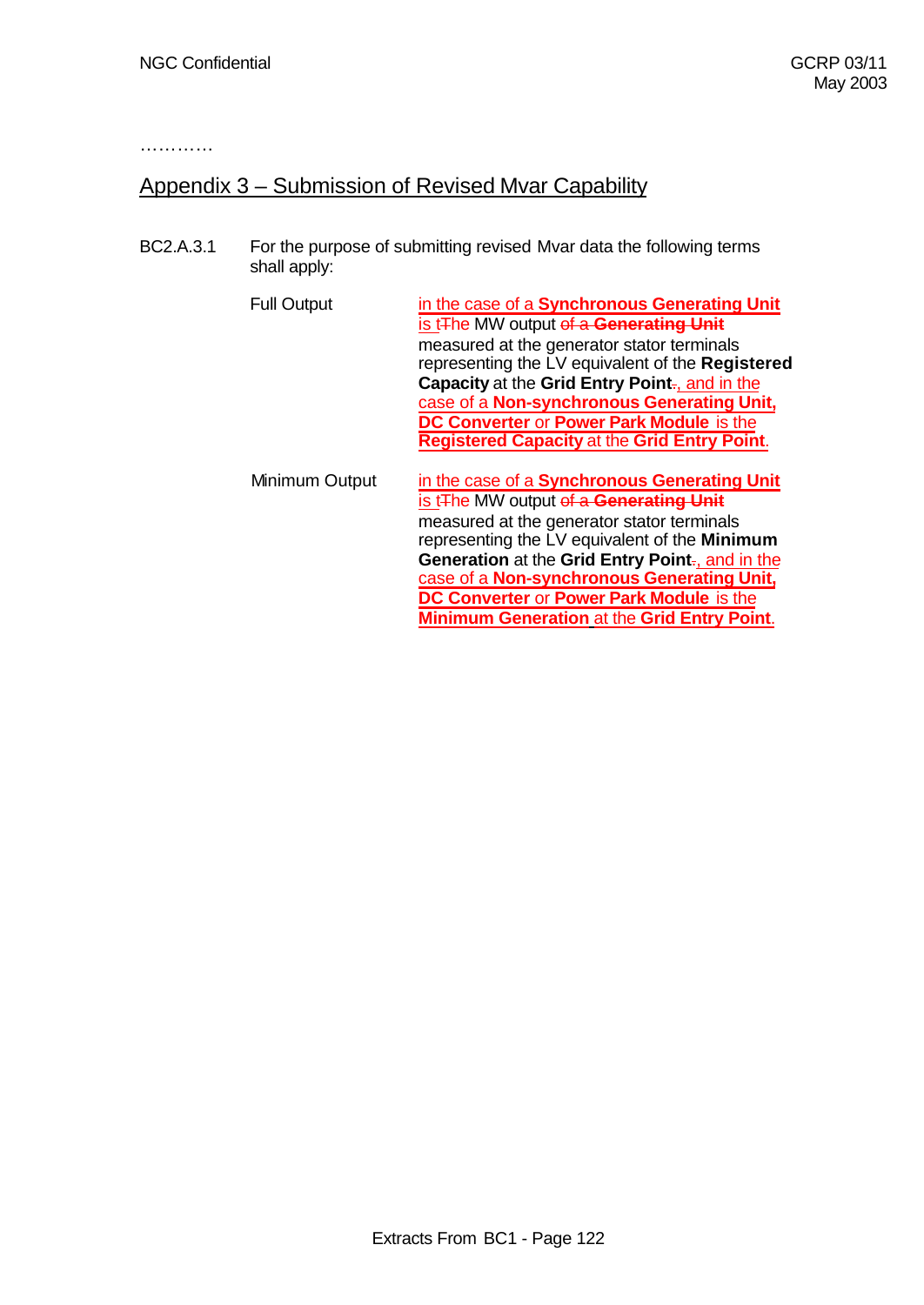## APPENDIX 3 - ANNEXURE 2 To: NGC National Grid Control Centre

From : [*Company Name & Location*]

**REVISED Mvar DATA**

NOTIFICATION TIME:

| HRS MINS DD MM YY |  |
|-------------------|--|
|                   |  |

GENERATING UNIT\* /POWER PARK MODULE DC CONVERTER

Start Time/Date (if not effective immediately)

# **REACTIVE POWER CAPABILITY AT SYNCHRONOUS GENERATING UNIT GENERATOR STATOR TERMINAL** (at rated terminal volts) **OR AT THE CONNECTION POINT FOR OTHER GENSETS AND DC CONVERTERS**

|                            | <b>MW</b> | LEAD (Mvar) | LAG (Mvar) |
|----------------------------|-----------|-------------|------------|
| AT RATED MW                |           |             |            |
| <b>AT FULL OUTPUT (MW)</b> |           |             |            |
| AT MINIMUM OUTPUT<br>(MW)  |           |             |            |

# **GENERATING UNIT STEP-UP TRANSFORMER DATA, WHERE APPLICABLE**

| <b>TAP CHANGE RANGE</b><br>$(+\%, -\%)$ | <b>TAP NUMBER RANGE</b> |
|-----------------------------------------|-------------------------|
|                                         |                         |

# **OPTIONAL INFORMATION** (for Ancillary Services use only) **-**

**REACTIVE POWER CAPABILITY AT COMMERCIAL BOUNDARY** (at rated stator terminal and nominal system volts)

|             | (Mvar)<br><b>LEAD</b> | 'Mvar)<br>AG |
|-------------|-----------------------|--------------|
| AT RATED MW |                       |              |

Predicted End Time/Date (to be confirmed by redeclaration)

 $\_$  , and the set of the set of the set of the set of the set of the set of the set of the set of the set of the set of the set of the set of the set of the set of the set of the set of the set of the set of the set of th

Redeclaration made by (Signature)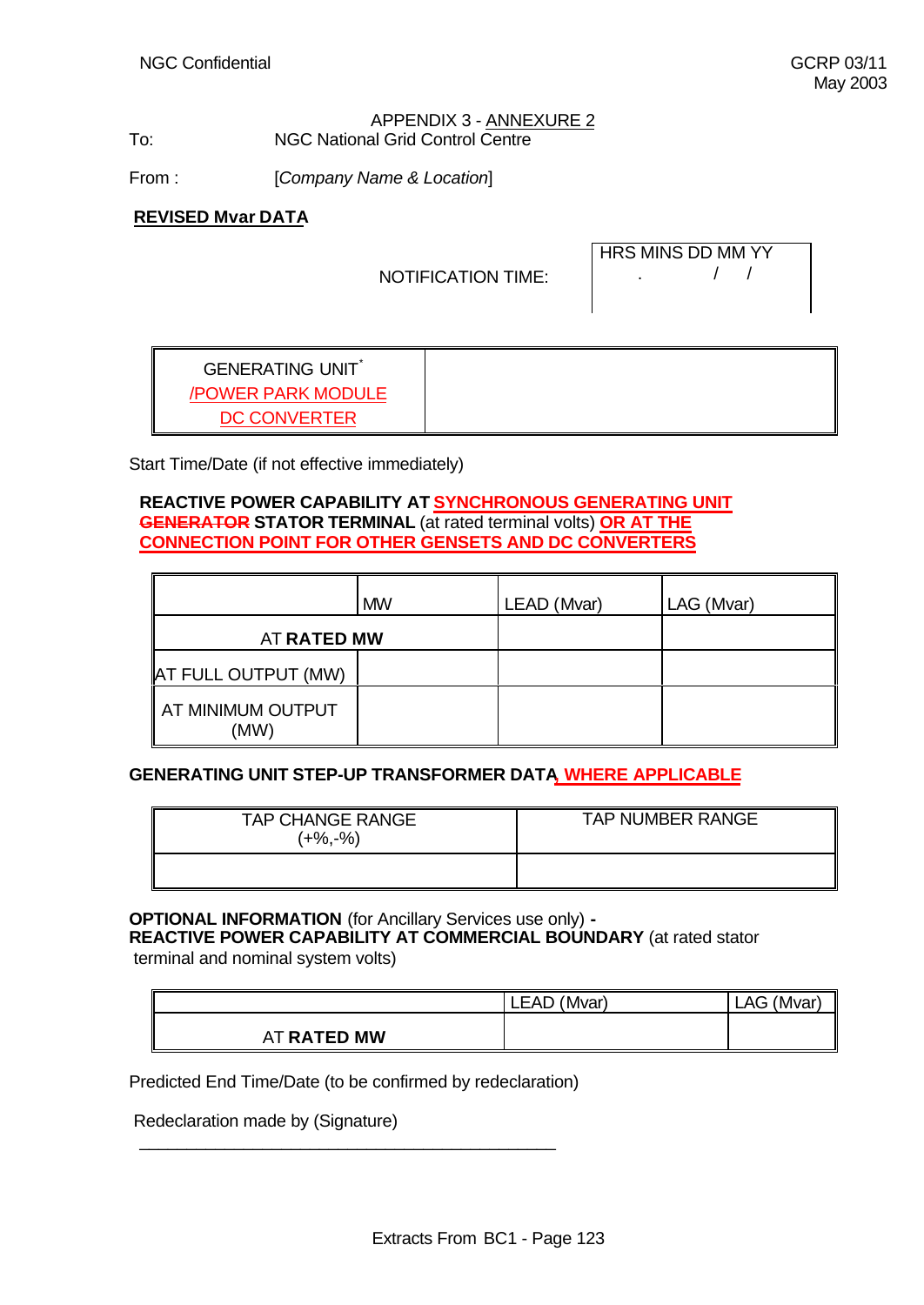\* For a CCGT, the redeclaration is for an individual CCGT unit and not the entire module.

< End of BC2 >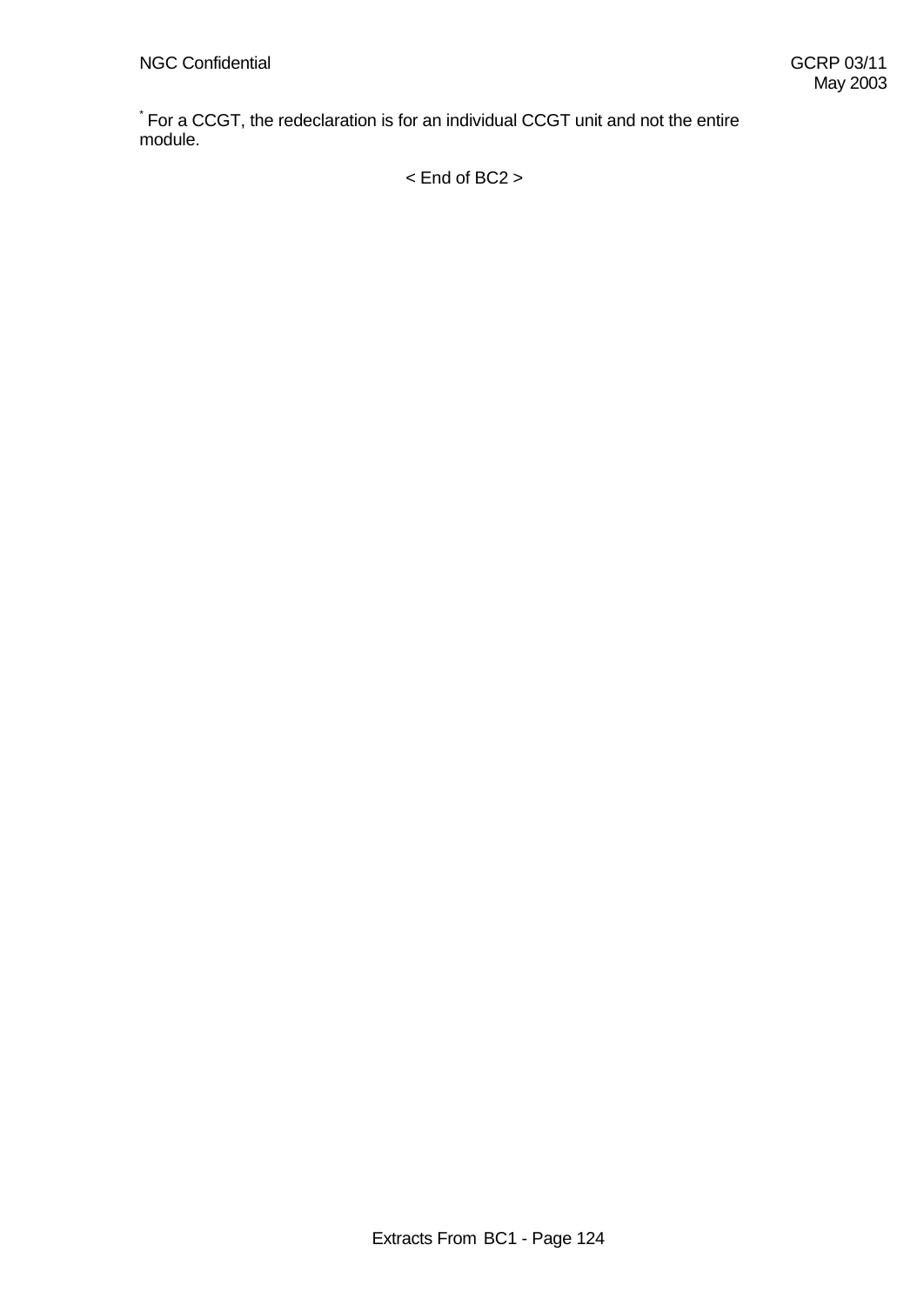# EXTRACTS FROM BALANCING CODE NO.3

# BC3.1 INTRODUCTION

BC3.1.1 **BC3** sets out the procedure for **NGC** to use in relation to **Users** to undertake **System Frequency** control. **System Frequency** will be controlled by response from **Gensets** (and **DC Converters** at **DC Converter Stations**) operating in **Limited Frequency Sensitive Mode** or **Frequency Sensitive Mode**, by the issuing of instructions to **Gensets** (and **DC Converters** at **DC Converter Stations**) and by control of **Demand**. The requirements for **Frequency** control are determined by the consequences and effectiveness of the **Balancing Mechanism**, and accordingly, **BC3** is complementary to **BC1** and **BC2**.

#### BC3.1.2 Inter-relationship with **Ancillary Services**

The provision of response (other than by operation in **Limited Frequency Sensitive Mode** or in accordance with BC3.7.1(c)) in order to contribute towards **Frequency** control, as described in **BC3**, by **Generators** or **DC Converter Station** owners will be an **Ancillary Service**. **Ancillary Services** are divided into three categories, **System Ancillary Services** Parts 1 and 2 and **Commercial Ancillary Services**. **System Ancillary Services**, Parts 1 and 2, are those **Ancillary Services** listed in CC.8.1; those in Part 1 of CC.8.1 are those for which the **Connection Conditions** require the capability as a condition of connection and those in Part 2 are those which may be agreed to be provided by **Users** and which can only be utilised by **NGC** if so agreed. **Commercial Ancillary Services** like those **System Ancillary Services** set out in Part 2 of CC.8.1, may be agreed to be provided by **Users** and which can only be utilised by **NGC** if so agreed.

BC3.1.3 The delivery of **Frequency** control services, if any, from an **External System** via a **DC Converter Station** will be provided for in the **Ancillary Services Agreement** and/or **Bilateral Agreement** with the **DC Converter Station** owner and/or any other relevant agreements with the relevant EISO.

# BC3.2 OBJECTIVE

The procedure for **NGC** to direct **System Frequency** control is intended to enable (as far as possible) **NGC** to meet the statutory requirements of **System Frequency** control.

#### BC3.3 SCOPE

**BC3** applies to **NGC** and to **Users**, which in this BC3 means:-

- (a) **Generators** with regard to their **Large Power Stations**,
- (b) **Network Operators,**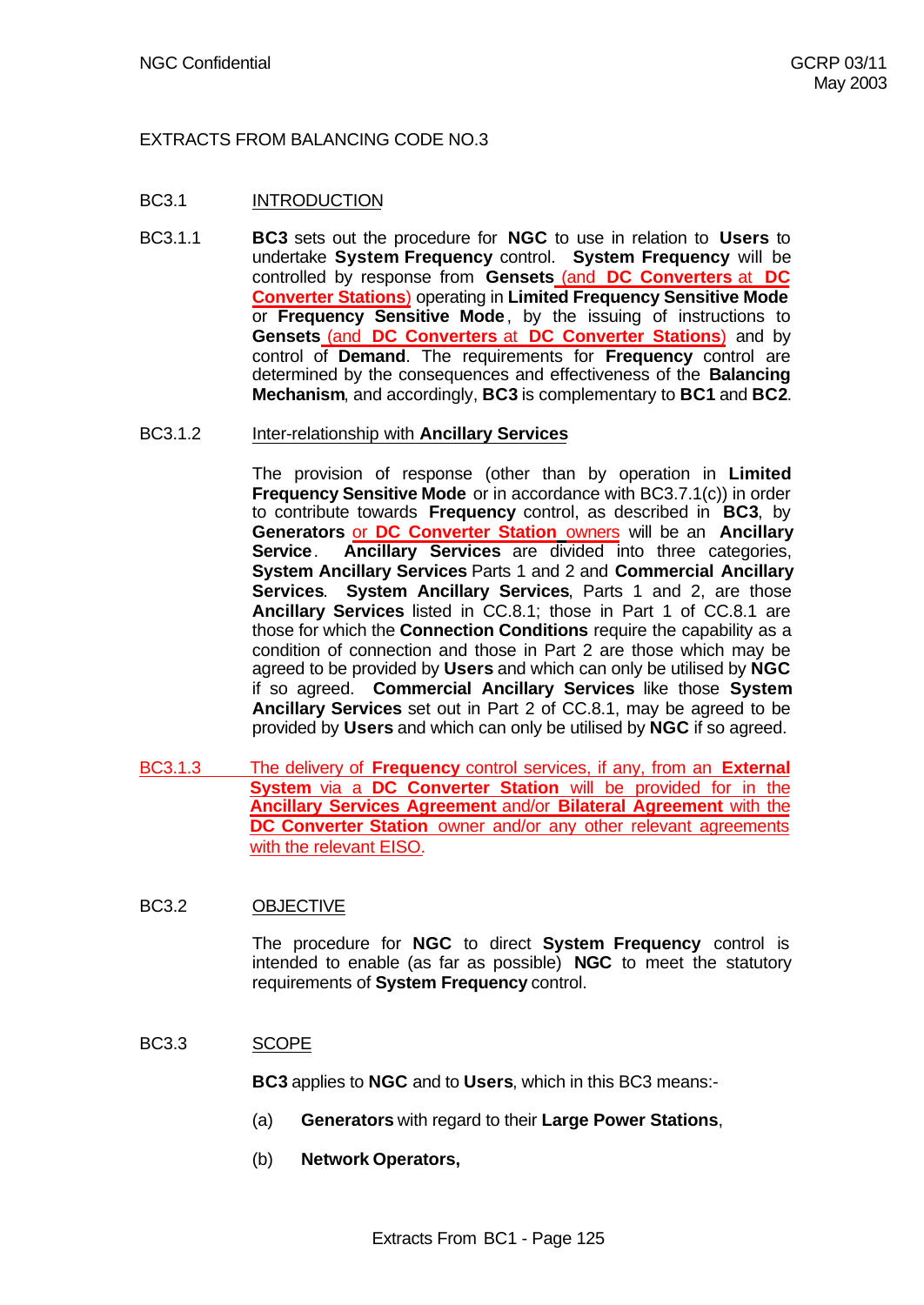- (c) **DC Converter Station** owners
- (d) other providers of **Ancillary Services**, and
- (e) **Externally Interconnected System Operators**.

## BC3.4 MANAGING **SYSTEM FREQUENCY**

#### BC3.4.1 Statutory Requirements When **NGC** determines it is necessary (by having monitored the **System Frequency**), it will, as part of the procedure set out in **BC2**, issue instructions (including instructions for **Commercial Ancillary Services**) in order to seek to regulate **System Frequency** to meet the statutory requirements of **Frequency** control. **Gensets** (and **DC Converters** at **DC Converter Stations** when transferring **Active Power** to the **Total System**) operating in **Frequency Sensitive Mode** will be instructed by **NGC** to operate taking due account of the **Target Frequency** notified by **NGC**.

……………………………

#### BC3.5 RESPONSE FROM **GENSETS** (AND **DC CONVERTERS** AT **DC CONVERTER STATIONS** WHEN TRANSFERRING **ACTIVE POWER** TO THE **TOTAL SYSTEM**)

## BC3.5.1 Capability

Each **Genset** (and each **DC Converter** at a **DC Converter Station**) must at all times have the capability to operate automatically so as to provide response to changes in **Frequency** in accordance with the requirements of CC.6.3.6 and CC.6.3.7 in order to contribute to containing and correcting the **System Frequency** within the statutory requirements of **Frequency** control. For **DC Converters** at **DC Converter Stations, BC.3.1.3** also applies**.** In addition each **Genset** (and each **DC Converter** at a **DC Converter Station**) must at all times have the capability to operate in a **Limited Frequency Sensitive Mode** by operating so as to provide **Limited High Frequency Response**.

#### .2 **Limited Frequency Sensitive Mode**

Each **Synchronised Genset** producing **Active Power** (and each **DC Converter** at a **DC Converter Station**) must operate at all times in a **Limited Frequency Sensitive Mode** (unless instructed in accordance with BC3.5.4 below to operate in **Frequency Sensitive Mode**). Operation in **Limited Frequency Sensitive Mode** must achieve the capability requirement described in CC.6.3.3 for **System Frequencies** up to 50.4Hz and shall be deemed not to be in contravention of CC.6.3.7.

# **BC3.5.3 (a)** Existing Gas Cooled Reactor Plant **NGC** will permit **Existing Gas Cooled Reactor Plant** other than **Frequency Sensitive AGR Units** to operate in **Limited Frequency Sensitive Mode** at all times.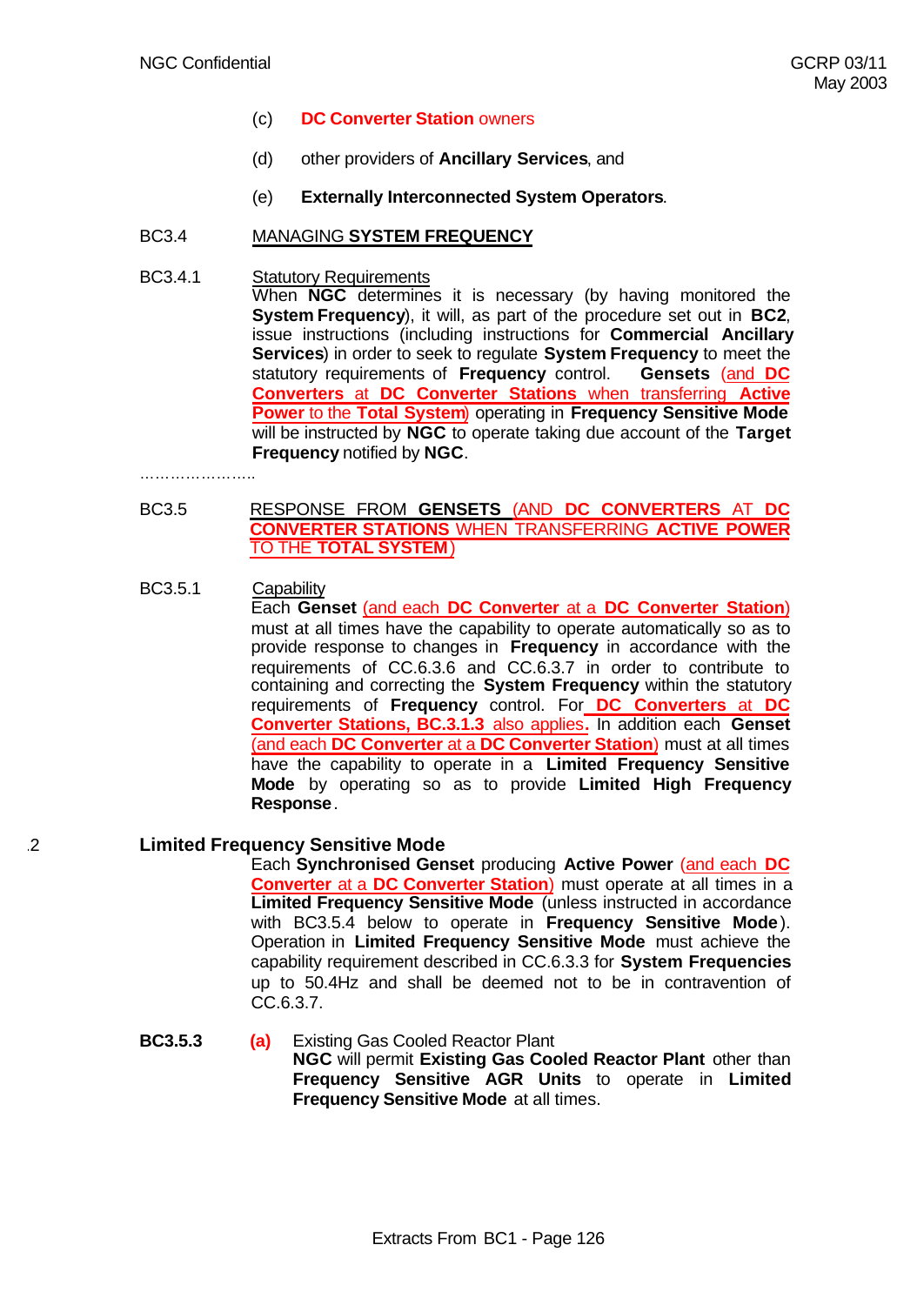#### **(b)** Power Park Modules **with** Completion Dates **before 1 January 2006** NGC **will permit** Power Park Modules **with** Completion Dates **before 1 January 2006 to operate in** Limited Frequency Sensitive Mode **at all times.**

## .4 **Frequency Sensitive Mode**

- (a) **NGC** may issue an instruction to a **Genset** (or **DC Converter** at a **DC Converter Station** if agreed as described in BC.3.1.3) to operate so as to provide **Primary Response** and/or **Secondary Response** and/or **High Frequency Response** (in the combinations agreed in the relevant **Ancillary Services Agreement**). When so instructed, the **Genset** or **DC Converter** at a **DC Converter Station** must operate in accordance with the instruction and will no longer be operating in **Limited Frequency Sensitive Mode**, but by being so instructed will be operating in **Frequency Sensitive Mode**.
- (b) **Frequency Sensitive Mode** is the generic description for a **Genset** (or **DC Converter** at a **DC Converter Station**) operating in accordance with an instruction to operate so as to provide **Primary Response** and/or **Secondary Response** and/or **High Frequency Response** (in the combinations agreed in the relevant **Ancillary Services Agreement**).
- (c) The magnitude of the response in each of those categories instructed will be in accordance with the relevant **Ancillary Services Agreement** with the **Generator** or **DC Converter Station** owner**.**
- (d) Such instruction will continue until countermanded by NGC or until;
	- (i) the **Genset** is **De**-**Synchronised**, or;
	- (ii) the **DC Converter** ceases to transfer **Active Power** to or from the **Total System** subject to the conditions of any relevant agreement relating to the operation of the **DC Converter Station**,

whichever is the first to occur.

- (e) NGC will not so instruct **Generators** in respect of **Existing Gas Cooled Reactor Plant** other than **Frequency Sensitive AGR Units**.
- BC3.5.5 **System Frequency** Induced Change A **System Frequency** induced change in the **Active Power** output of a **Genset** (or **DC Converter** at a **DC Converter Station**) which assists recovery to **Target Frequency** must not be countermanded by a **Generator** or **DC Converter Station** owner except where it is done purely on safety grounds (relating to either personnel or plant) or, where necessary, to ensure the integrity of the **Power Station** or **DC Converter Station**.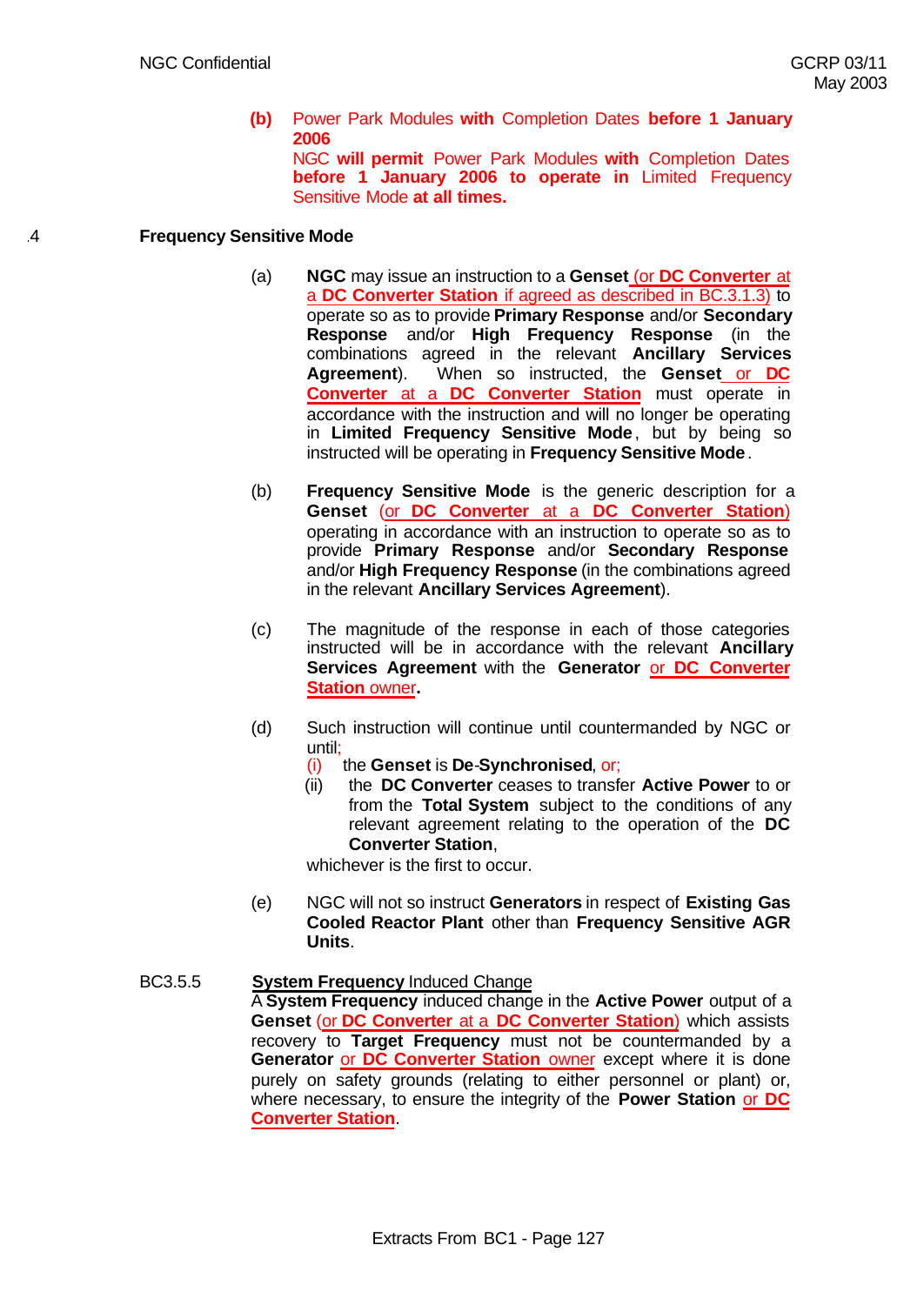# BC3.6 RESPONSE TO **LOW FREQUENCY**

- BC3.6.1 **Low Frequency Relay** Initiated Response from **Gensets** and (**DC Converters** at **DC Converter Stations**)
	- (a) **NGC** may utilise **Gensets** (and **DC Converters** at **DC Converter Stations**) with the capability of **Low Frequency Relay** initiated response as:
		- (i) synchronisation and generation from standstill;
		- (ii) generation from zero generated output;
		- (iii) increase in generated output;
		- (iv) increase in **DC Converter** output to the **Total System** (if so agreed as described in BC3.1.3);
		- (v) decrease in **DC Converter** input from the **Total System** (if so agreed as described in BC3.1.3);

in establishing its requirements for **Operating Reserve**.

- (b) (i) **NGC** will specify within the range agreed with **Generators** and/or **EISOs** and/or **DC Converter Station** owners (if so agreed as described in BC3.1.3), Low Frequency Relay settings to be applied to the **Gensets** or **DC Converters at DC Converter Stations** pursuant to BC3.6.1 (a) and instruct the **Low Frequency Relay** initiated response placed in and out of service.
	- (ii) **Generators** and/or **EISOs** and/or **DC Converter Station** owners (if so agreed as described in BC3.1.3) will comply with **NGC** instructions for **Low Frequency Relay** settings and **Low Frequency Relay** initiated response to be placed in or out of service. **Generators** or **DC Converter Station** owners or EISO may not alter such **Low Frequency Relay** settings or take **Low Frequency Relay** initiated response out of service without **NGC's** agreement (such agreement not to be unreasonably withheld or delayed), except for safety reasons.
- BC3.6.2 **Low Frequency Relay** Initiated Response from **Demand** and other **Demand** modification arrangements (which may include a **DC Converter Station** when importing **Active Power** from the **Total System**)
	- (a) **NGC** may, pursuant to an **Ancillary Services Agreement**, utilise **Demand** with the capability of **Low Frequency Relay** initiated **Demand** reduction in establishing its requirements for **Frequency Control**.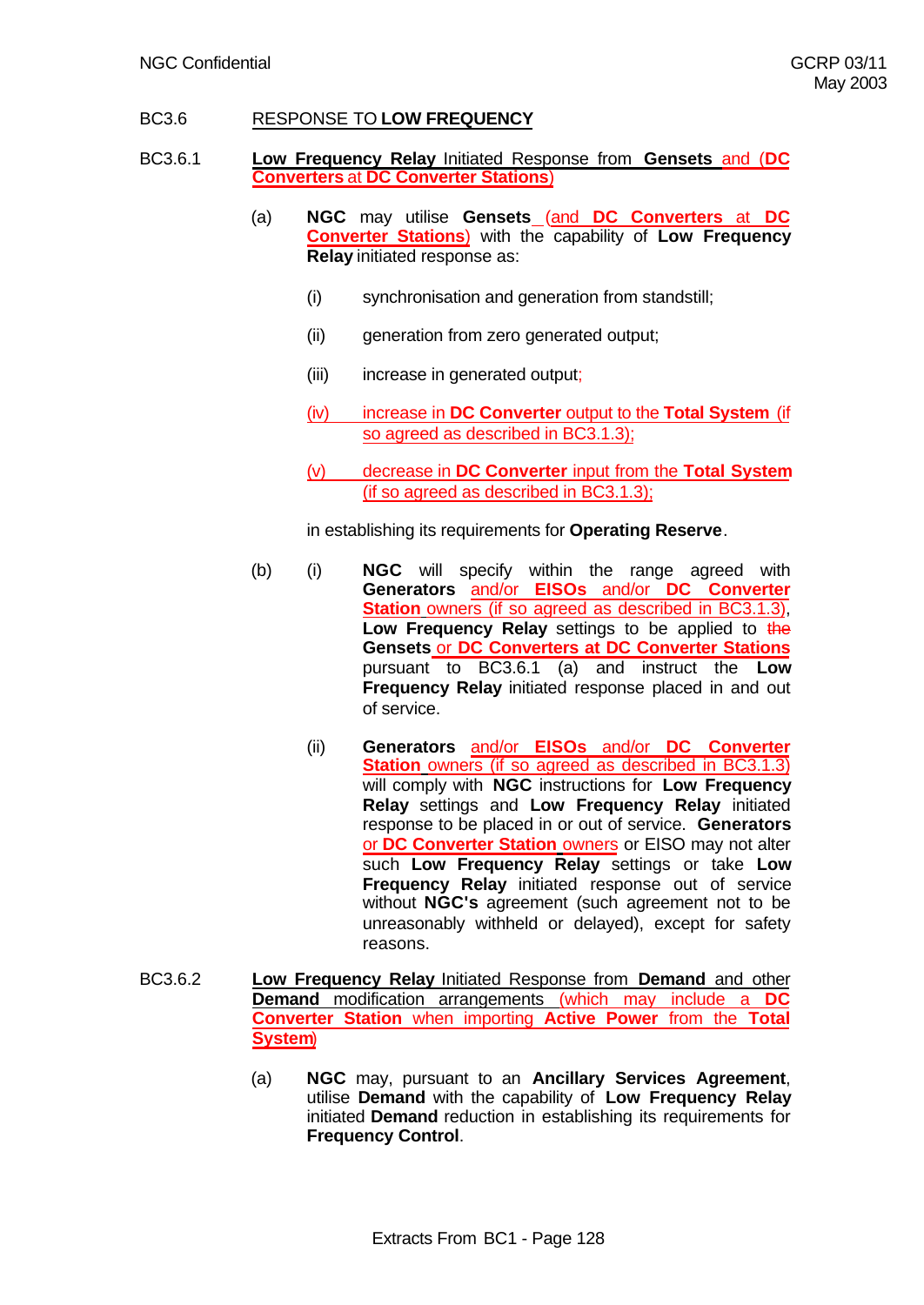- (b) (i) **NGC** will specify within the range agreed the **Low Frequency Relay** settings to be applied pursuant to BC3.6.2 (a), the amount of **Demand** reduction to be available and will instruct the **Low Frequency Relay** initiated response to be placed in or out of service.
	- (ii) **Users** will comply with **NGC** instructions for **Low Frequency Relay** settings and **Low Frequency Relay** initiated **Demand** reduction to be placed in or out of service. **Users** may not alter such **Low Frequency Relay** settings or take **Low Frequency Relay** initiated response out of service without **NGC's** agreement, except for safety reasons.
	- (iii) In the case of any such **Demand** which is **Embedded**, **NGC** will notify the relevant **Network Operator** of the location of the **Demand**, the amount of **Demand** reduction to be available, and the **Low Frequency Relay** settings.
- (c) **NGC** may also utilise other **Demand** modification arrangements pursuant to an agreement for **Ancillary Services**, in order to contribute towards **Operating Reserve.**
- BC3.7 RESPONSE TO **HIGH FREQUENCY** REQUIRED FROM **SYNCHRONISED GENSETS** (AND **DC CONVERTERS** AT **DC CONVERTER STATIONS** WHEN TRANSFERRING **ACTIVE POWER** TO THE **TOTAL SYSTEM**)
- BC3.7.1 Plant in **Frequency Sensitive Mode** instructed to provide **High Frequency Response**
	- (a) Each **Synchronised Genset** (or each **DC Converter** at a **DC Converter Station**) in respect of which the **Generator** or **DC Converter Station** owner and/or **EISO** has been instructed to operate so as to provide **High Frequency Response**, which is producing **Active Power** and which is operating above **Designed Minimum Operating Level**, is required to reduce **Active Power** output in response to an increase in **System Frequency** above the **Target Frequency** (or such other level of **Frequency** as may have been agreed in an **Ancillary Services Agreement**). The **Target Frequency** is normally 50.00 Hz except where modified as specified under BC3.4.2.
	- (b) (i) The rate of change of **Active Power** output with respect to **Frequency** up to 50.5 Hz shall be in accordance with the provisions of the relevant **Ancillary Services Agreement** with each **Generator** or **DC Converter Station** owner. If more than one rate is provided for in the **Ancillary Services Agreement NGC** will instruct the rate when the instruction to operate to provide **High Frequency Response** is given.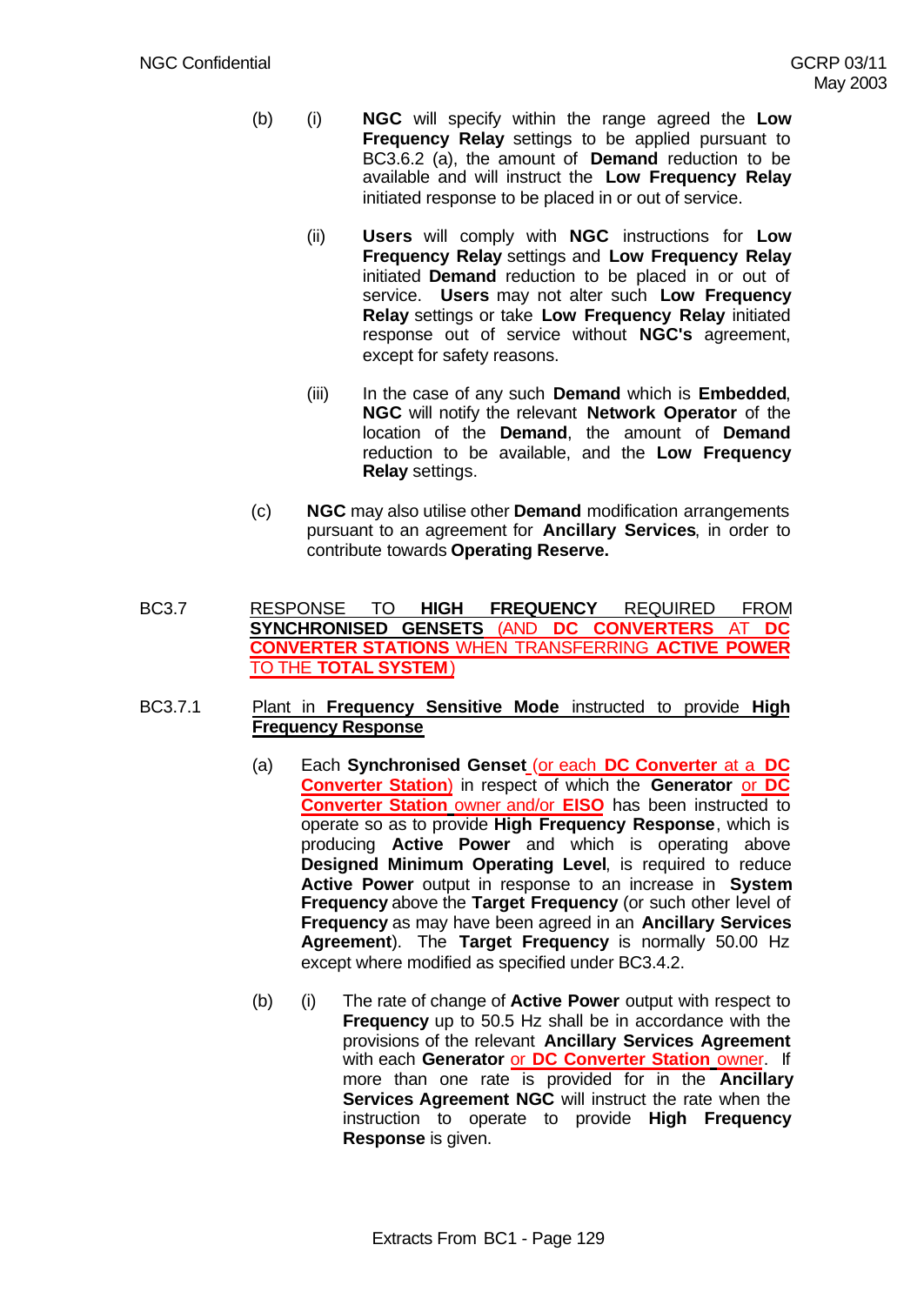- (ii) The reduction in **Active Power** output by the amount provided for in the relevant **Ancillary Services Agreement** must be fully achieved within 10 seconds of the time of the **Frequency** increase and must be sustained at no lesser reduction thereafter.
- (iii) It is accepted that the reduction in **Active Power** output may not be to below the **Designed Minimum Operating Level.**
- (c) In addition to the **High Frequency Response** provided, the **Genset** (or **DC Converter** at a **DC Converter Station)** must continue to reduce **Active Power** output in response to an increase in **System Frequency** to 50.5 Hz or above at a minimum rate of 2 per cent of output per 0.1 Hz deviation of **System Frequency** above that level, such reduction to be achieved within five minutes of the rise to or above 50.5 Hz. For the avoidance of doubt, the provision of this reduction in **Active Power** output is not an **Ancillary Service**.

# BC3.7.2 Plant in **Limited Frequency Sensitive Mode**

- (a) Each **Synchronised Genset (or DC Converter** at a **DC Converter Station)** operating in a **Limited Frequency Sensitive Mode** which is producing **Active Power** is also required to reduce **Active Power** output in response to **System Frequency** when this rises above 50.4 Hz. In the case of **DC Converters** at **DC Converter Stations,** the provisions of **BC.3.7.7** are also applicable**.** For the avoidance of doubt, the provision of this reduction in **Active Power** output is not an **Ancillary Service**. Such provision is known as "**Limited High Frequency Response**".
- (b) (i) The rate of change of **Active Power** output must be at a minimum rate of 2 per cent of output per 0.1 Hz deviation of **System Frequency** above 50.4 Hz.
	- (ii) The reduction in **Active Power** output must be continuously and linearly proportional, as far as is practicable, to the excess of **Frequency** above 50.4 Hz and must be provided increasingly with time over the period specified in (iii) below.
	- (iii) As much as possible of the proportional reduction in **Active Power** output must result from the frequency control device (or speed governor) action and must be achieved within 10 seconds of the time of the **Frequency** increase above 50.4 Hz.
	- (iv) The residue of the proportional reduction in **Active Power** output which results from automatic action of the **Genset** (or **DC Converter** at a **DC Converter Station**) output control devices other than the frequency control devices (or speed governors) must be achieved within 3 minutes from the time of the **Frequency** increase above 50.4 Hz.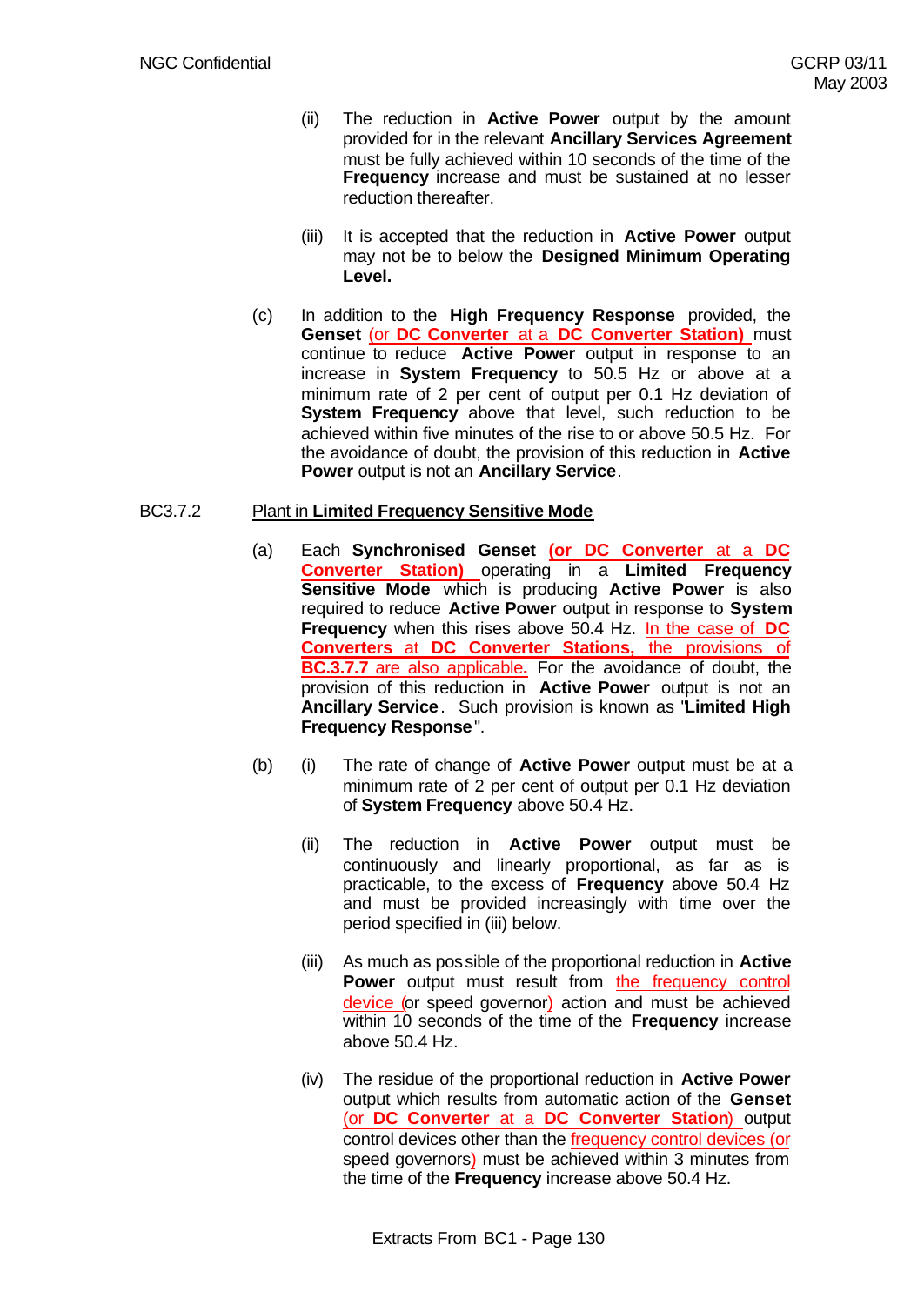- (v) Any further residue of the proportional reduction which results from non-automatic action initiated by the **Generator** or **DC Converter Station** owner shall be initiated within 2 minutes, and achieved within 5 minutes, of the time of the **Frequency** increase above 50.4 Hz.
- (c) Each **Genset** (or **DC Converter** at a **DC Converter Station**) which is providing **Limited High Frequency Response** in accordance with this BC3.7.2 must continue to provide it until the **Frequency** has returned to or below 50.4 Hz or until otherwise instructed by **NGC**.

## BC3.7.3 Plant operation to below **Minimum Generation**

- (a) As stated in CC.A.3.2, steady state operation below **Minimum Generation** is not expected but if **System** operating conditions cause operation below **Minimum Generation** which give rise to operational difficulties for the **Genset** (or **DC Converter** at a **DC Converter Station**) then **NGC** should not, upon request, unreasonably withhold issuing a **Bid-Offer Acceptance** to return the **Generating Unit, Power Park Module, DC Converter** or **CCGT Module** to an output not less than **Minimum Generation**. In the case of a **DC Converter** not participating in the **Balancing Mechanism**, then **NGC** will, upon request, attempt to return the **DC Converter** to an output not less than **Minimum Generation** or to zero transfer or to reverse the transfer of **Active Power**.
	- (b) It is possible that a **Synchronised Genset** (or a **DC Converter** at a **DC Converter Station**) which has responded as required under BC3.7.1 or BC3.7.2 to an excess of **System Frequency**, as therein described, will (if the output reduction is large or if the **Genset** (or **DC Converter** at the **DC Converter Station)** output has reduced to below the **Designed Minimum Operating Level**) trip after a time.
	- (c) All reasonable efforts should in the event be made by the **Generator** or **DC Converter Station** owner to avoid such tripping, provided that the **System Frequency** is below 52Hz.
	- (d) If the **System Frequency** is at or above 52Hz, the requirement to make all reasonable efforts to avoid tripping does not apply and the **Generator** or **DC Converter Station** owner is required to take action to protect the **Generating Units, Power Park Modules** or **DC Converters** as specified in CC.6.3.13.
	- (e) In the event of the **System Frequency** becoming stable above 50.5Hz, after all **Genset** and **DC Converter** action as specified in BC3.7.1 and BC3.7.2 has taken place, **NGC** will issue appropriate **Bid-Offer Acceptances** and/or **Ancillary Service** instructions, which may include **Emergency Instructions** under **BC2** to trip **Gensets** (or**,** in the case of **DC Converters** at **DC Converter Stations**, to stop or reverse the transfer of **Active**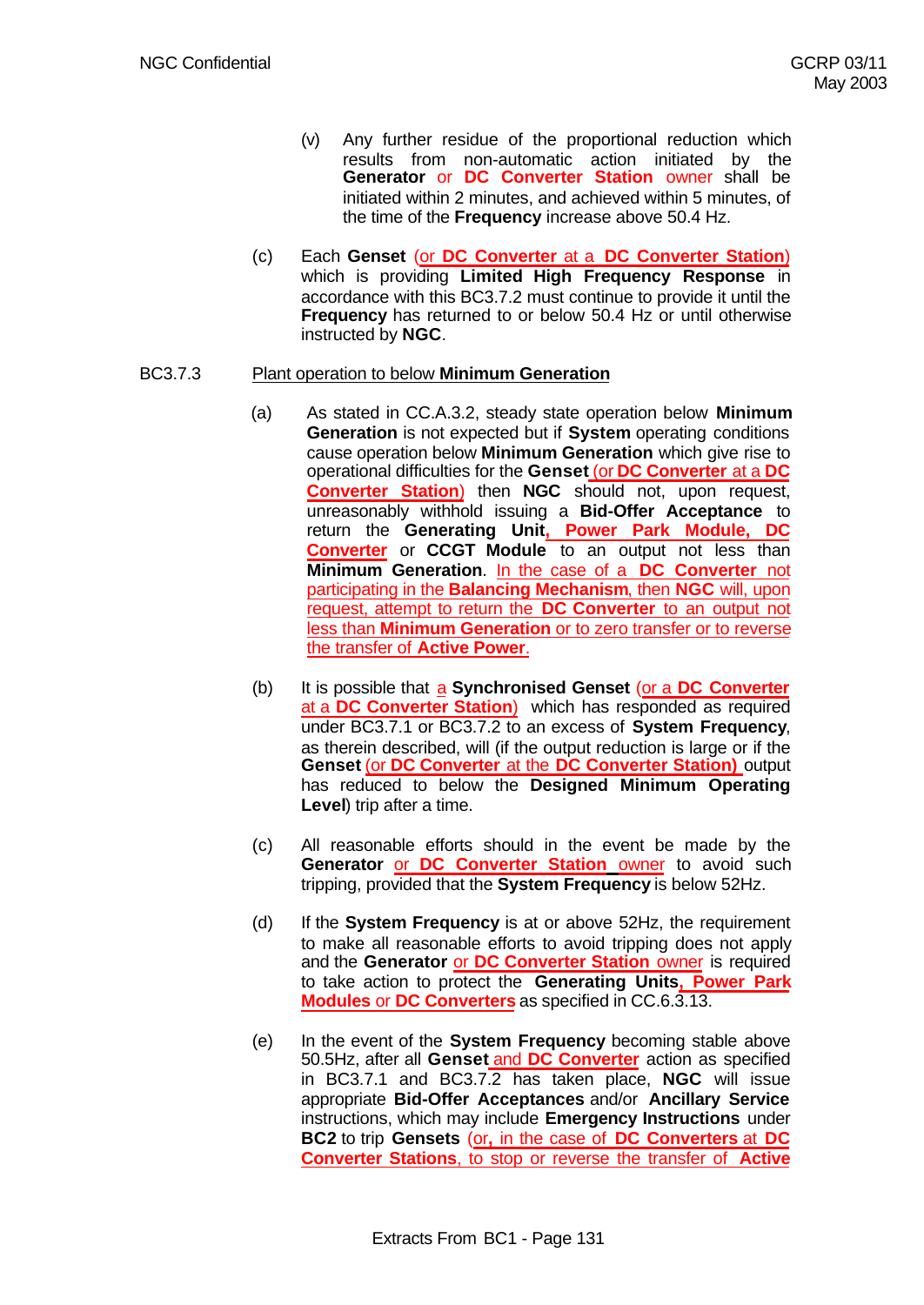**Power**) so that the **Frequency** returns to below 50.5Hz and ultimately to **Target Frequency**.

- (f) If the **System Frequency** has become stable above 52 Hz, after all **Genset** and **DC Converter** action as specified in BC3.7.1 and BC3.7.2 has taken place, **NGC** will issue **Emergency Instructions** under **BC2** to trip appropriate **Gensets** (or in the case of **DC Converters** at **DC Converter Stations** to stop or reverse the transfer of **Active Power**) to bring the **System Frequency** to below 52Hz and follow this with appropriate **Bid-Offer Acceptances** or **Ancillary Service** instructions or further **Emergency Instructions** under **BC2** to return the **System Frequency** to below 50.5 Hz and ultimately to **Target Frequency**.
- BC3.7.4 The **Generator** or **DC Converter Station** owner will not be in breach of any of the provisions of BC2 by following the provisions of BC3.7.1, BC3.7.2 or BC3.7.3.
- BC3.7.5 Information update to **NGC** In order that **NGC** can deal with the emergency conditions effectively, it needs as much up to date information as possible and accordingly **NGC** must be informed of the action taken in accordance with BC3.7.1(c) and BC3.7.2 as soon as possible and in any event within 7 minutes of the rise in **System Frequency**, directly by telephone from the **Control Point** for the **Power Station** or **DC Converter Station**.

# BC3.7.6 (a) **Existing Gas Cooled Reactor Plant**

For the avoidance of doubt, **Generating Units** within **Existing Gas Cooled Reactor Plant** are required to comply with the applicable provisions of this BC3.7 (which, for the avoidance of doubt, other than for **Frequency Sensitive AGR Units**, do not include BC3.7.1).

(b) **Power Park Modules** with **Completion Dates** before 1 January 2006

For the avoidance of doubt, **Power Park Modules** with **Completion Dates** before 1 January 2006 are required to comply with the applicable provisions of this BC3.7 (which, for the avoidance of doubt do not include BC3.7.1).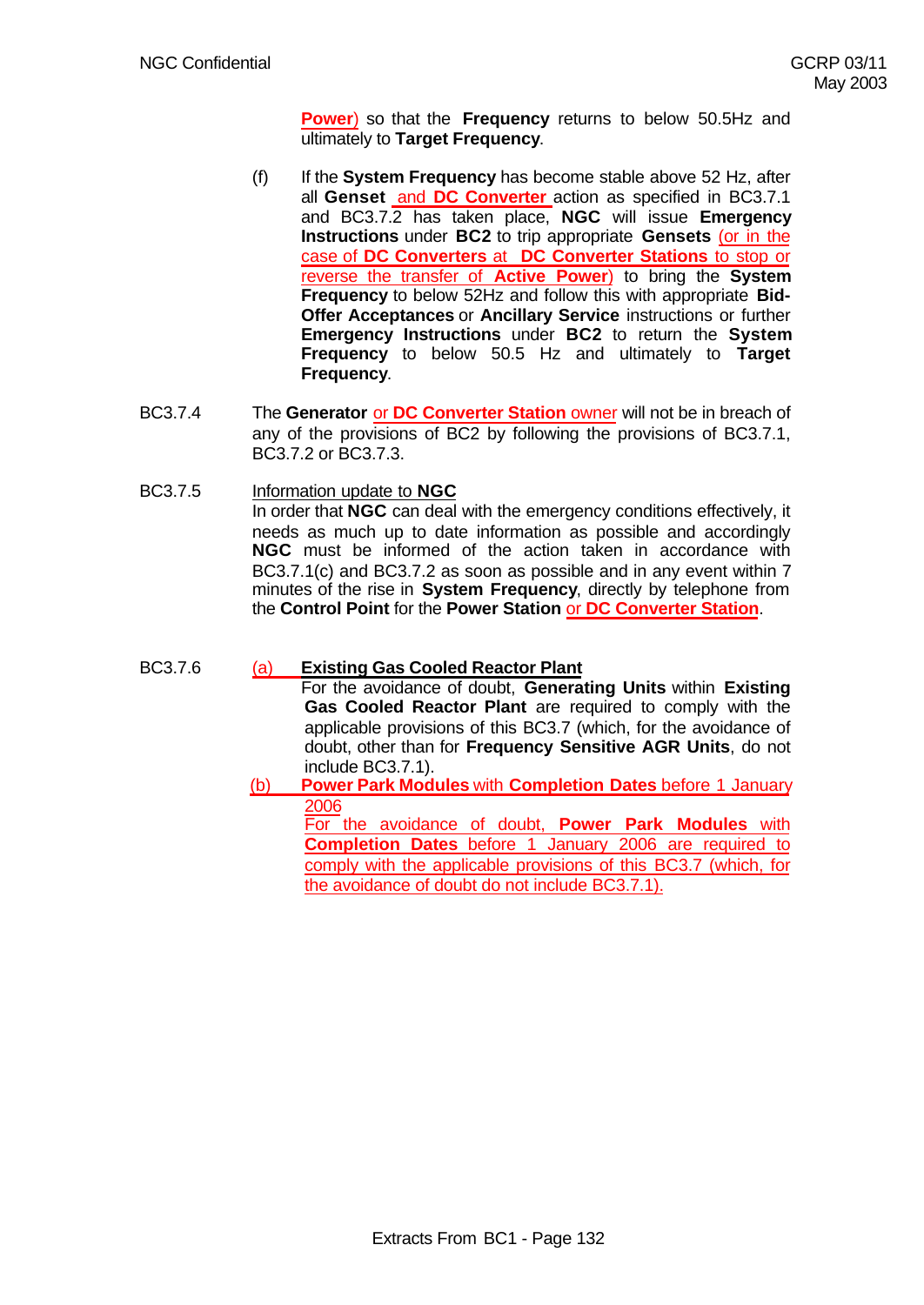# **Extracts from Data Registration Code**

DRC.3 SCOPE

DRC.3.1 The **DRC** applies to **NGC** and to **Users**, which in this **DRC** means:-

- (a) **Generators**;
- (b) **Network Operators**;
- (c) **DC Converter Station** owners
- (d) **Suppliers**;
- (e) **Non-Embedded Customers** (including, for the avoidance of doubt, a **Pumped Storage Generator** in that capacity);
- (f) **Externally Interconnected System Operators**;
- (g) **Interconnector Users;** and
- (h) **BM Participants**.

…………………………

# DRC.6 **DATA TO BE REGISTERED**

- DRC.6.1 Schedules 1 to 14 attached cover the following data areas.
- DRC.6.1.1 SCHEDULE 1 **GENERATING UNIT** (OR **CCGT Module**), **Power Park Module** and **DC Converter** TECHNICAL DATA.

Comprising **Generating Unit** (and **CCGT Module**) fixed electrical parameters.

DRC.6.1.2 SCHEDULE 2 - **GENERATION PLANNING PARAMETERS**

Comprising the **Genset** parameters required for **Operational Planning** studies.

DRC.6.1.3 SCHEDULE 3 - **LARGE POWER STATION** OUTAGE PROGRAMMES, OUTPUT USABLE AND INFLEXIBILITY INFORMATION.

> Comprising generation outage planning, **Output Usable** and inflexibility information at timescales down to the daily **BM Unit Data** submission.

DRC.6.1.4 SCHEDULE 4 - **LARGE POWER STATION** Droop and Response data.

> Comprising data on Governor droop settings, and **Primary, Secondary** and **High Frequency Response** data for **Large Power Stations** and **DC Converter Stations**.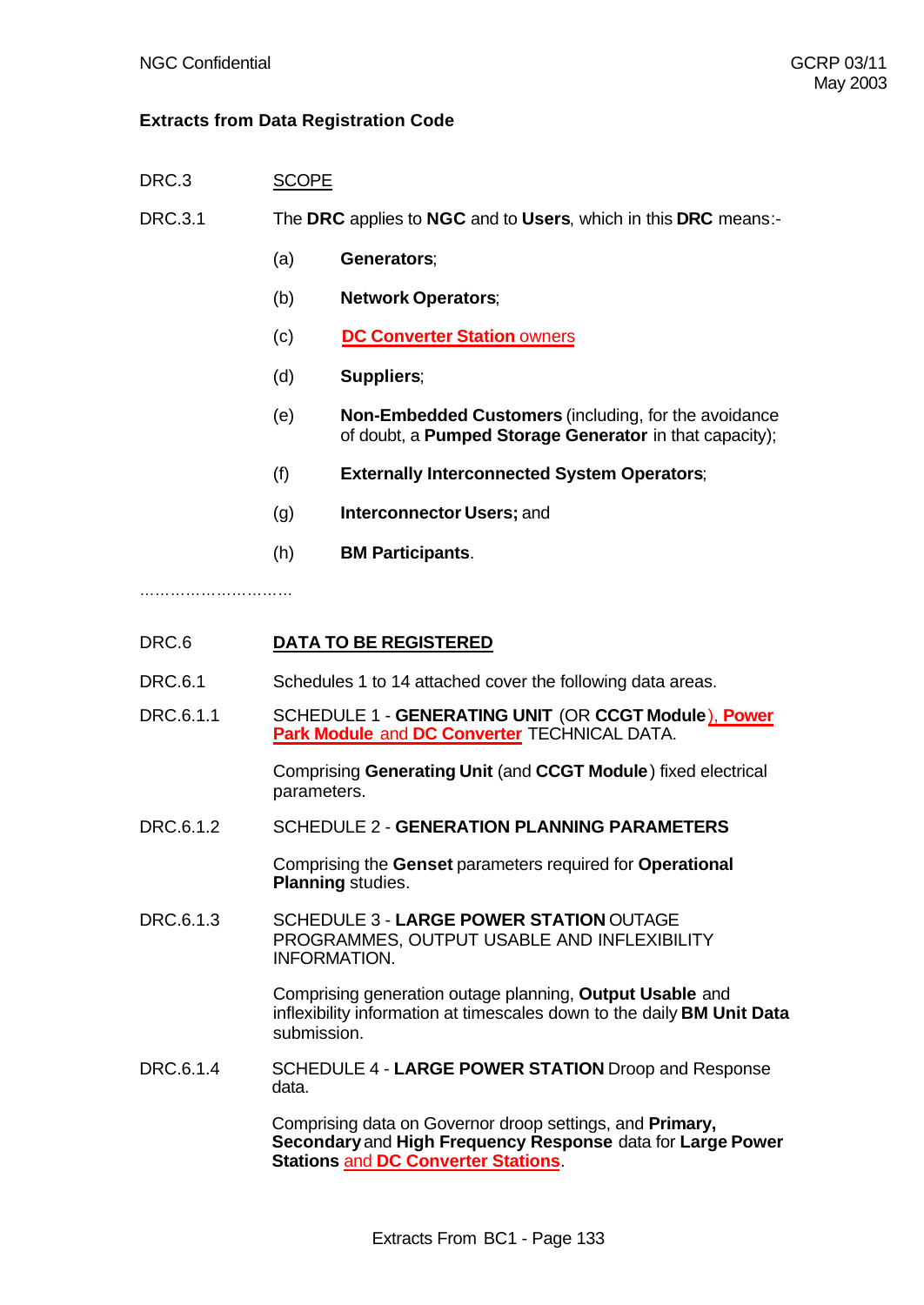DRC.6.1.5 SCHEDULE 5 - **USER'S SYSTEM** DATA.

Comprising electrical parameters relating to **Plant** and **Apparatus** connected to the **NGC Transmission System**.

DRC.6.1.6 SCHEDULE 6 - **USERS** OUTAGE INFORMATION.

Comprising the information required by **NGC** for outages on the **Users System**, including outages at **Power Stations** other than outages of **Gensets**

DRC.6.1.7 SCHEDULE 7 - LOAD CHARACTERISTICS.

Comprising the estimated parameters of load groups in respect of, for example, harmonic content and response to frequency.

- DRC.6.1.8 SCHEDULE 8 **BM UNIT** DATA.
- DRC.6.1.9 SCHEDULE 9 DATA SUPPLIED BY **NGC** TO **USERS**.
- DRC.6.1.10 SCHEDULE 10 - **USER'S DEMAND** PROFILES AND **ACTIVE ENERGY** DATA

Comprising information relating to the **User's** total **Demand** and **Active Energy** taken from the **NGC Transmission System**

DRC.6.1.11 SCHEDULE 11 - **CONNECTION POINT** DATA

Comprising information relating to **Demand**, demand transfer capability and a summary of the **Small Power Station, Medium Power Station** and **Customer** generation connected to the **Connection Point**

DRC.6.1.12 SCHEDULE 12 - **DEMAND CONTROL** DATA

Comprising information related to **Demand Control**

DRC.6.1.13 SCHEDULE 13 - **FAULT INFEED DATA**

Comprising information relating to the Short Circuit contribution to the **NGC Transmission System** from **Users** other than **Generators.**

DRC.6.1.14 SCHEDULE 14 - **FAULT INFEED DATA**

Comprising information relating to the Short Circuit contribution to the **NGC Transmission System** from **Generators** and **DC Converter Station owners.**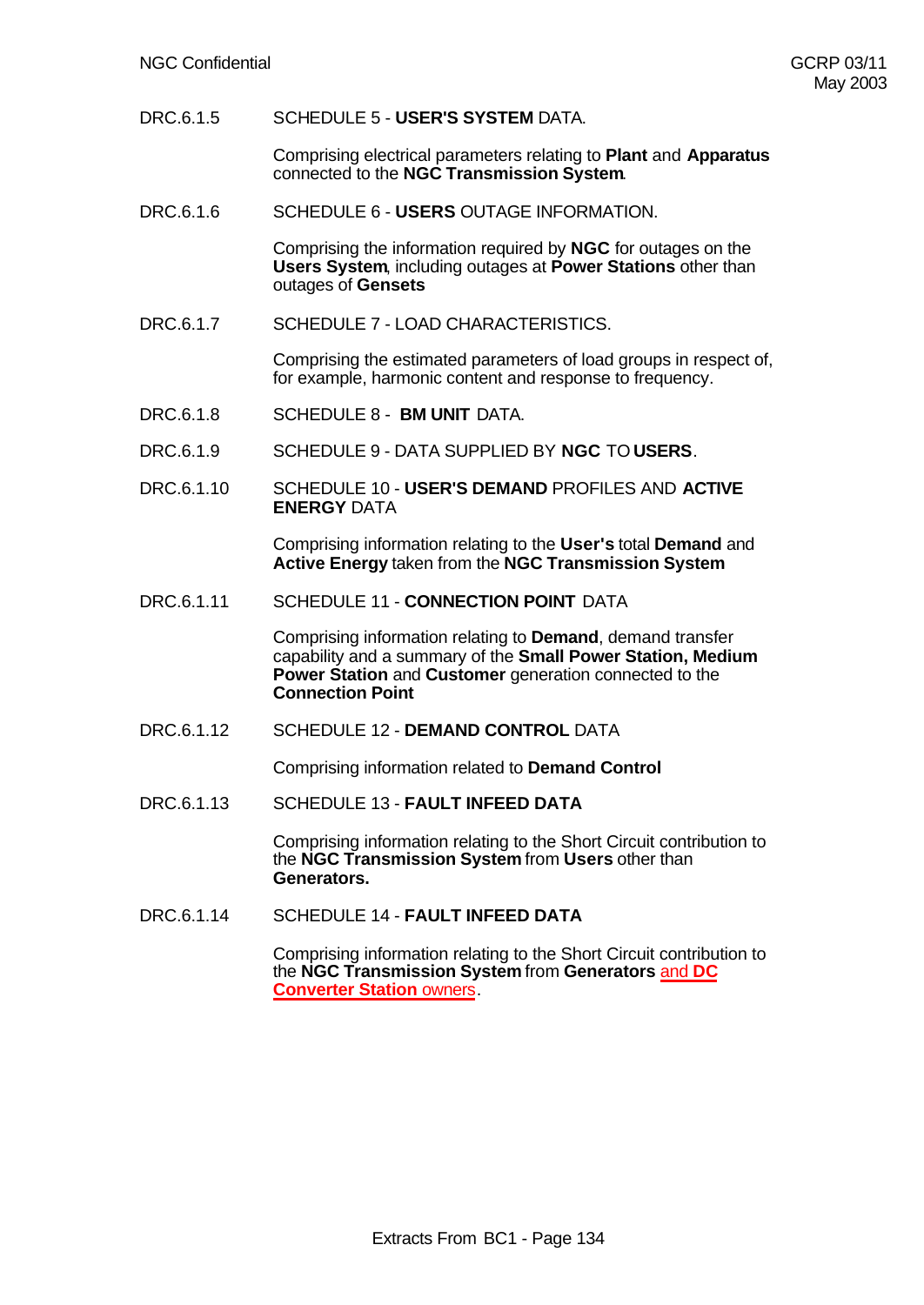# DRC.6.2 The **Schedules** applicable to each class of **User** are as follows:

| <b>Generators with Large Power Stations</b>                                                                                  | Sched 1, 2, 3, 4, 9,<br>14         |
|------------------------------------------------------------------------------------------------------------------------------|------------------------------------|
| <b>Generators with Medium Power</b><br><b>Stations</b> (See note 2)                                                          | Sched 1, 9, 14                     |
| <b>Generators with Small Power Stations</b><br>directly connected to the<br><b>NGC Transmission System</b>                   | Sched 1, 6, 14                     |
| All <b>Users</b> connected directly to<br><b>NGC Transmission System</b>                                                     | Sched 5, 6, 9                      |
| All <b>Users</b> connected directly to<br>the NGC Transmission System other<br>than Generators                               | Sched 10,11,13                     |
| All <b>Users</b> connected directly to<br><b>NGC Transmission System with</b><br><b>Demand</b>                               | Sched 7, 9                         |
| A Pumped Storage Generator,<br><b>Externally Interconnected</b><br><b>System Operator and</b><br><b>Interconnector Users</b> | Sched <sub>12</sub><br>(as marked) |
| All Suppliers                                                                                                                | Sched 12                           |
| <b>All Network Operators</b>                                                                                                 | Sched 12                           |
| All <b>BM Participants</b>                                                                                                   | Sched 8                            |
| <b>All DC Converter Station owners</b>                                                                                       | <u>Sched 1, 4, 9, 14</u>           |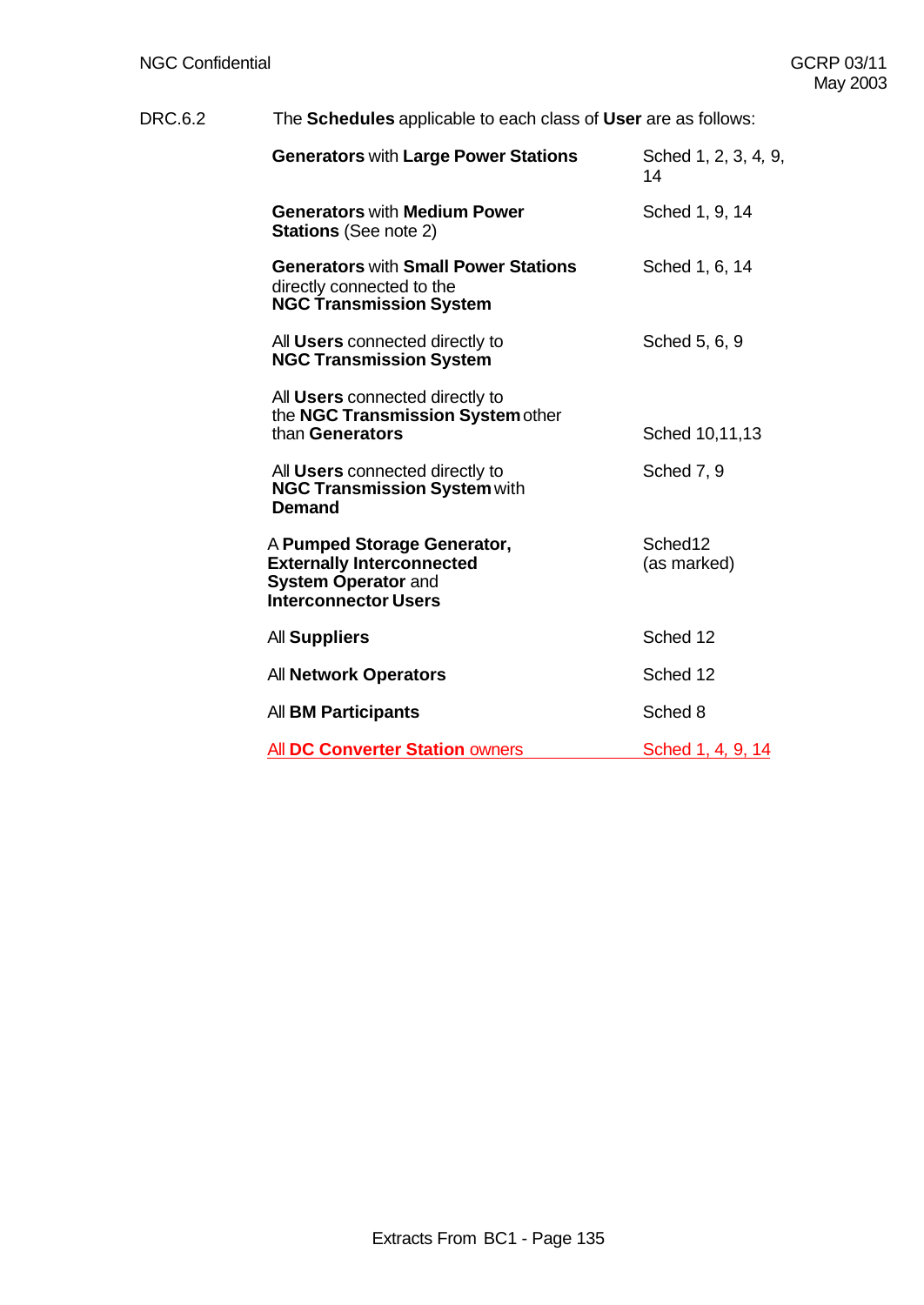# Schedule 1 Page 9 of 14

| <b>DATA DESCRIPTION</b>                                                                                                                                                                                                                                                                          | <b>UNITS</b>                                                        | <b>DATA</b><br>CAT.                                              | <b>POWER PARK UNIT (OR POWER</b><br><b>PARK MODULE, AS THE CASE</b><br><b>MAY BE)</b>                                                                     |                       |  |  |
|--------------------------------------------------------------------------------------------------------------------------------------------------------------------------------------------------------------------------------------------------------------------------------------------------|---------------------------------------------------------------------|------------------------------------------------------------------|-----------------------------------------------------------------------------------------------------------------------------------------------------------|-----------------------|--|--|
|                                                                                                                                                                                                                                                                                                  |                                                                     |                                                                  | G <sub>1</sub><br>G <sub>2</sub><br>G <sub>3</sub><br>G4<br>G <sub>5</sub>                                                                                | STN<br>G <sub>6</sub> |  |  |
| <b>Power Park Module Rated MVA</b><br><b>Power Park Module Rated MW</b><br>*Performance Chart at Power Park Module                                                                                                                                                                               | <b>MVA</b><br><b>MW</b>                                             | $SPD+$<br>$SPD+$<br><b>SPD</b>                                   | (see OC2 for specification)                                                                                                                               |                       |  |  |
| connection point<br>* <b>Output Usable</b> (on a monthly basis)<br><b>Power Park Unit Data</b>                                                                                                                                                                                                   | <b>MW</b>                                                           | <b>SPD</b>                                                       | (except in relation to CCGT<br><b>Modules</b> when required on a unit<br>basis under the Grid Code, this dat<br>item may be supplied under<br>Schedule 3) |                       |  |  |
| <b>Rated MVA</b><br><b>Rated MW</b><br><b>Rated terminal voltage</b><br>Inertia constant                                                                                                                                                                                                         | <u>MVA</u><br><b>MW</b><br>V<br><b>MW</b> secs<br>/MVA              | $SPD+$<br>$SPD+$<br>$SPD+$<br>$SPD+$                             |                                                                                                                                                           |                       |  |  |
| <b>Stator Resistance.</b><br><b>Stator Reactance.</b><br><b>Magnetising Reactance</b><br><b>Rotor Resistance.</b><br><b>Rotor Reactance.</b><br>The optimum rotor power coefficient $(C_p)$<br>versus tip speed ratio curve                                                                      | % on MVA<br>% on MVA<br>% on MVA<br>% on MVA<br>% on MVA<br>Diagram | <b>DPD</b><br>$SPD+$<br>$SPD+$<br>$SPD+$<br>$SPD+$<br><b>DPD</b> |                                                                                                                                                           |                       |  |  |
| The electrical power versus rotor speed for a range<br>of wind speeds. Where applicable a transfer<br>function block diagram including parameters of the<br>torque speed controller.<br>Note: Rotor resistance and reactance values should be given for both starting and running<br>conditions. | Diagram                                                             | <b>DPD</b>                                                       |                                                                                                                                                           |                       |  |  |
| For Doubly Fed Induction Generators the following<br><b>Power Park Unit information is also required:</b>                                                                                                                                                                                        |                                                                     |                                                                  |                                                                                                                                                           |                       |  |  |
| Rotor speed range<br><b>Power Converter Rating</b>                                                                                                                                                                                                                                               | Diagram<br>pu<br><b>MVA</b>                                         | <b>DPD</b><br>$SPD+$<br>$SPD+$                                   |                                                                                                                                                           |                       |  |  |
| Transfer function block diagram,<br>parameters and description of the<br>operation of the power electronic<br>converter including the torque speed<br>controller                                                                                                                                 | Diagram                                                             | <b>DPD</b>                                                       |                                                                                                                                                           |                       |  |  |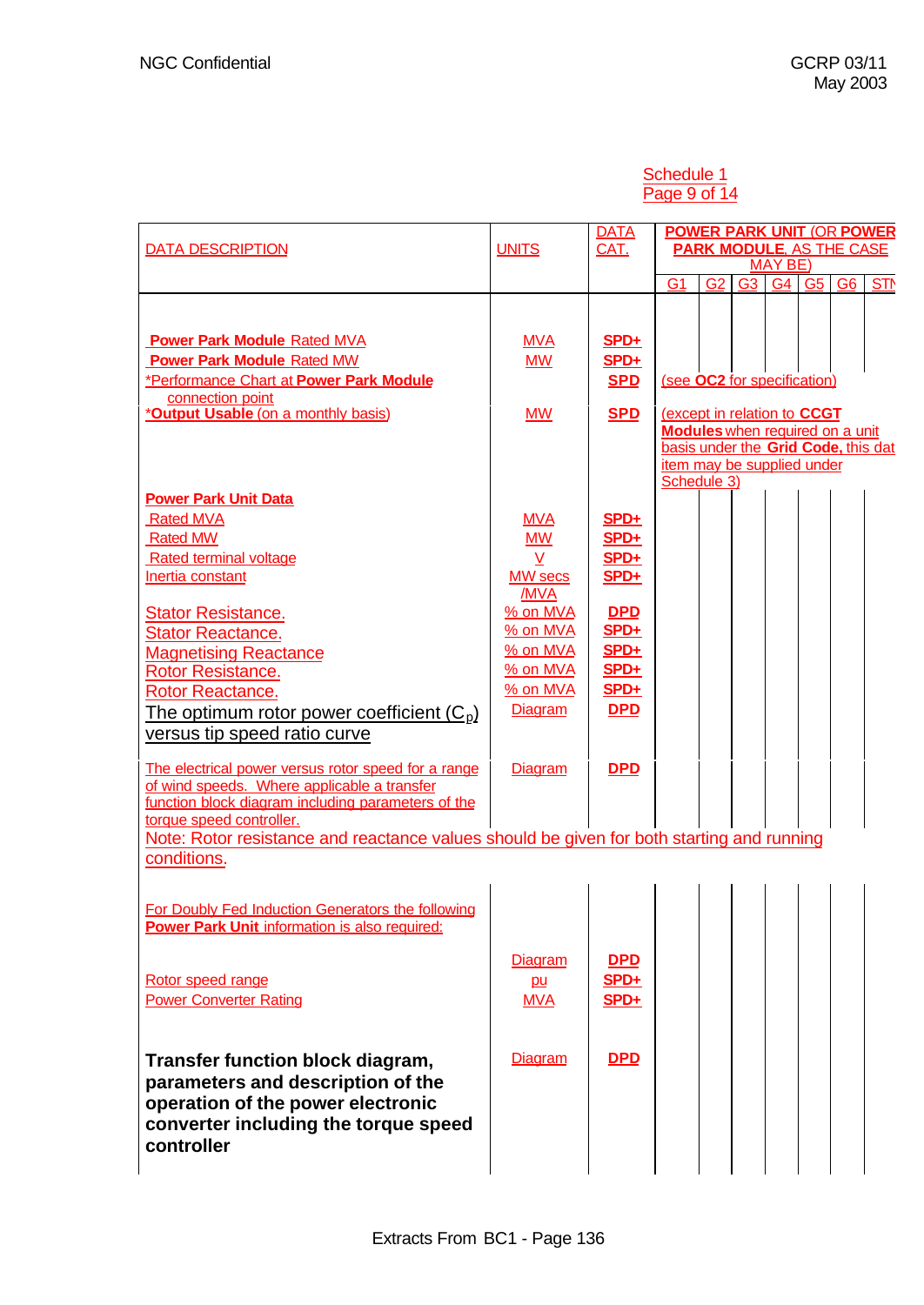| DATA DESCRIPTION | <b>DATA</b><br>CAT. | <b>POWER PARK UNIT (OR POWER</b><br><b>PARK MODULE. AS THE CASE</b><br><b>MAY BE</b> |
|------------------|---------------------|--------------------------------------------------------------------------------------|
|                  |                     | <b>STN</b><br><u>G2</u><br>G1<br><u>G3 G4 G5</u><br><u>G6</u>                        |

For a **Power Park Unit** consisting of a synchronous machine in combination with a back to back AC/DC/AC converter the information should be given in accordance with the applicable sections of PC.A.5.4.3.1 and PC.A.5.4.3.2. The following information is also required :

| I Inertia constant                                                                                                                                               | <b>MW</b> secs<br>/MVA | <u>DPD</u> |  |  |  |  |
|------------------------------------------------------------------------------------------------------------------------------------------------------------------|------------------------|------------|--|--|--|--|
| Symmetrical three phase short-circuit<br>current infeed after the subtransient<br>contribution has significantly decayed at the<br>machine side of the converter | kA                     | <u>DPD</u> |  |  |  |  |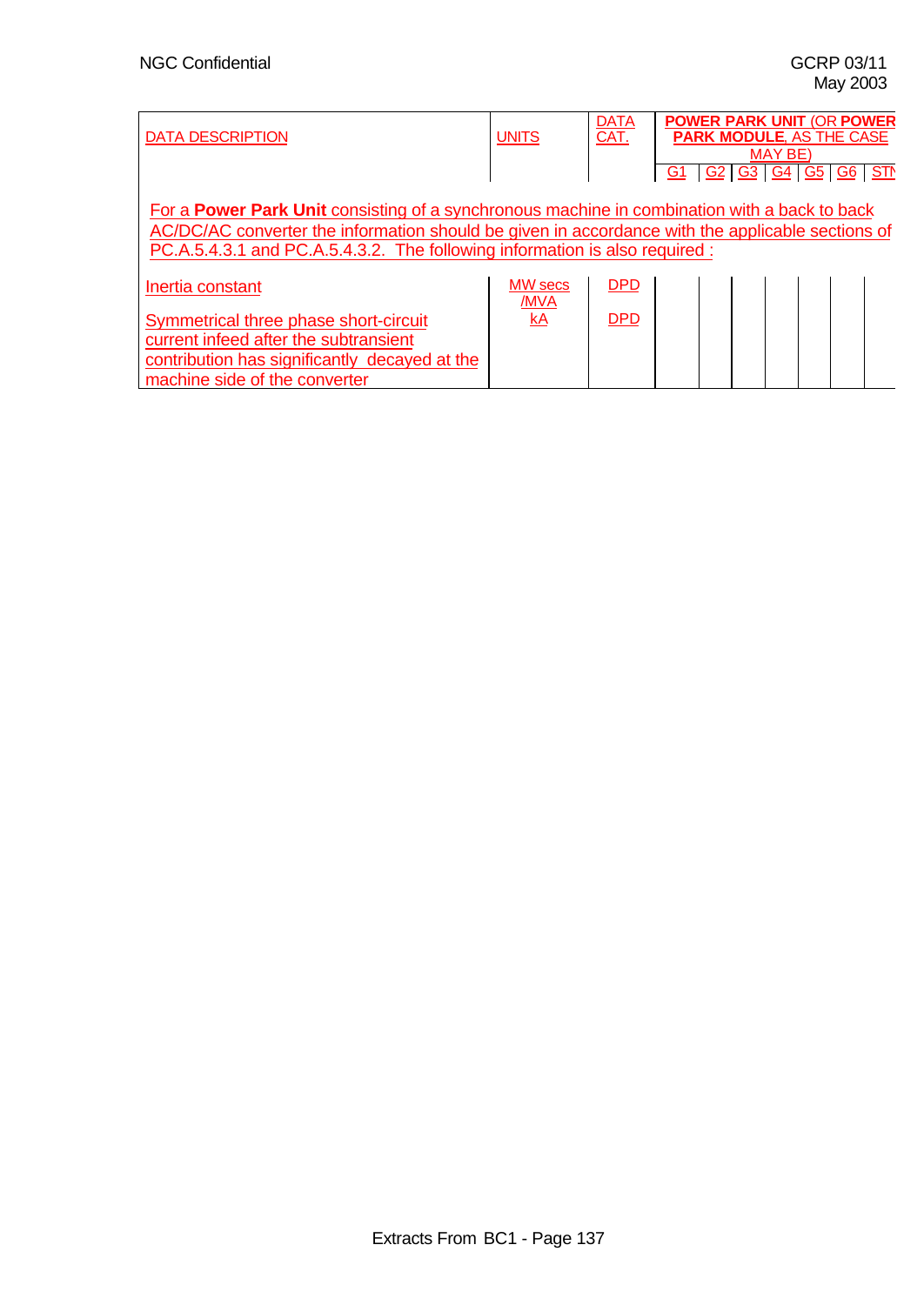#### Schedule 1 Page 10 of 14

|                                                                                     |              | <b>DATA</b> |                | <b>POWER PARK UNIT (OR POWER)</b>   |                |                |    |    |            |
|-------------------------------------------------------------------------------------|--------------|-------------|----------------|-------------------------------------|----------------|----------------|----|----|------------|
| <b>DATA DESCRIPTION</b>                                                             | <b>UNITS</b> | CAT.        |                | <b>PARK MODULE, AS THE CASE MAY</b> |                |                |    |    |            |
|                                                                                     |              |             |                |                                     |                | BE)            |    |    |            |
|                                                                                     |              |             | G <sub>1</sub> | G <sub>2</sub>                      | G <sub>3</sub> | G <sub>4</sub> | G5 | G6 | <b>STN</b> |
| <b>Voltage/Reactive Power/Power Factor</b>                                          | Diagram      | <b>DPD</b>  |                |                                     |                |                |    |    |            |
| <b>Control System parameters</b>                                                    |              |             |                |                                     |                |                |    |    |            |
|                                                                                     |              |             |                |                                     |                |                |    |    |            |
|                                                                                     |              |             |                |                                     |                |                |    |    |            |
| For the Power Park Unit and Power Park<br><b>Module details of Voltage/Reactive</b> |              |             |                |                                     |                |                |    |    |            |
| Power/Power Factor controller (and PSS if                                           |              |             |                |                                     |                |                |    |    |            |
| fitted) described in block diagram form                                             |              |             |                |                                     |                |                |    |    |            |
|                                                                                     |              |             |                |                                     |                |                |    |    |            |
| including parameters showing transfer                                               |              |             |                |                                     |                |                |    |    |            |
| functions of individual elements.                                                   |              |             |                |                                     |                |                |    |    |            |
| <b>Frequency Control System parameters</b>                                          | Diagram      | <b>DPD</b>  |                |                                     |                |                |    |    |            |
|                                                                                     |              |             |                |                                     |                |                |    |    |            |
| For the Power Park Unit and Power Park                                              |              |             |                |                                     |                |                |    |    |            |
| <b>Module</b> details of the frequency controller                                   |              |             |                |                                     |                |                |    |    |            |
| described in block diagram form showing                                             |              |             |                |                                     |                |                |    |    |            |
| transfer functions and parameters of                                                |              |             |                |                                     |                |                |    |    |            |
| individual elements.                                                                |              |             |                |                                     |                |                |    |    |            |
|                                                                                     |              |             |                |                                     |                |                |    |    |            |
|                                                                                     |              |             |                |                                     |                |                |    |    |            |
| <b>Harmonic Assessment Information</b>                                              |              | <b>DPD</b>  |                |                                     |                |                |    |    |            |
|                                                                                     |              |             |                |                                     |                |                |    |    |            |
| (as defined in IEC 61499-21 (2001)) for each                                        |              |             |                |                                     |                |                |    |    |            |
| Power Park Unit-                                                                    |              |             |                |                                     |                |                |    |    |            |
| <b>Flicker coefficient for continuous operation</b>                                 |              | <b>DPD</b>  |                |                                     |                |                |    |    |            |
| <b>Flicker step factor</b>                                                          |              | <b>DPD</b>  |                |                                     |                |                |    |    |            |
| Number of switching operations in a 10 minute<br>window                             |              | <b>DPD</b>  |                |                                     |                |                |    |    |            |
| Number of switching operations in a 2 hour window                                   |              | <b>DPD</b>  |                |                                     |                |                |    |    |            |
| Voltage change factor                                                               |              | <b>DPD</b>  |                |                                     |                |                |    |    |            |
| <b>Harmonic Current Injection</b>                                                   | A            | <b>DPD</b>  |                |                                     |                |                |    |    |            |
|                                                                                     |              |             |                |                                     |                |                |    |    |            |
|                                                                                     |              |             |                |                                     |                |                |    |    |            |
|                                                                                     |              |             |                |                                     |                |                |    |    |            |
|                                                                                     |              |             |                |                                     |                |                |    |    |            |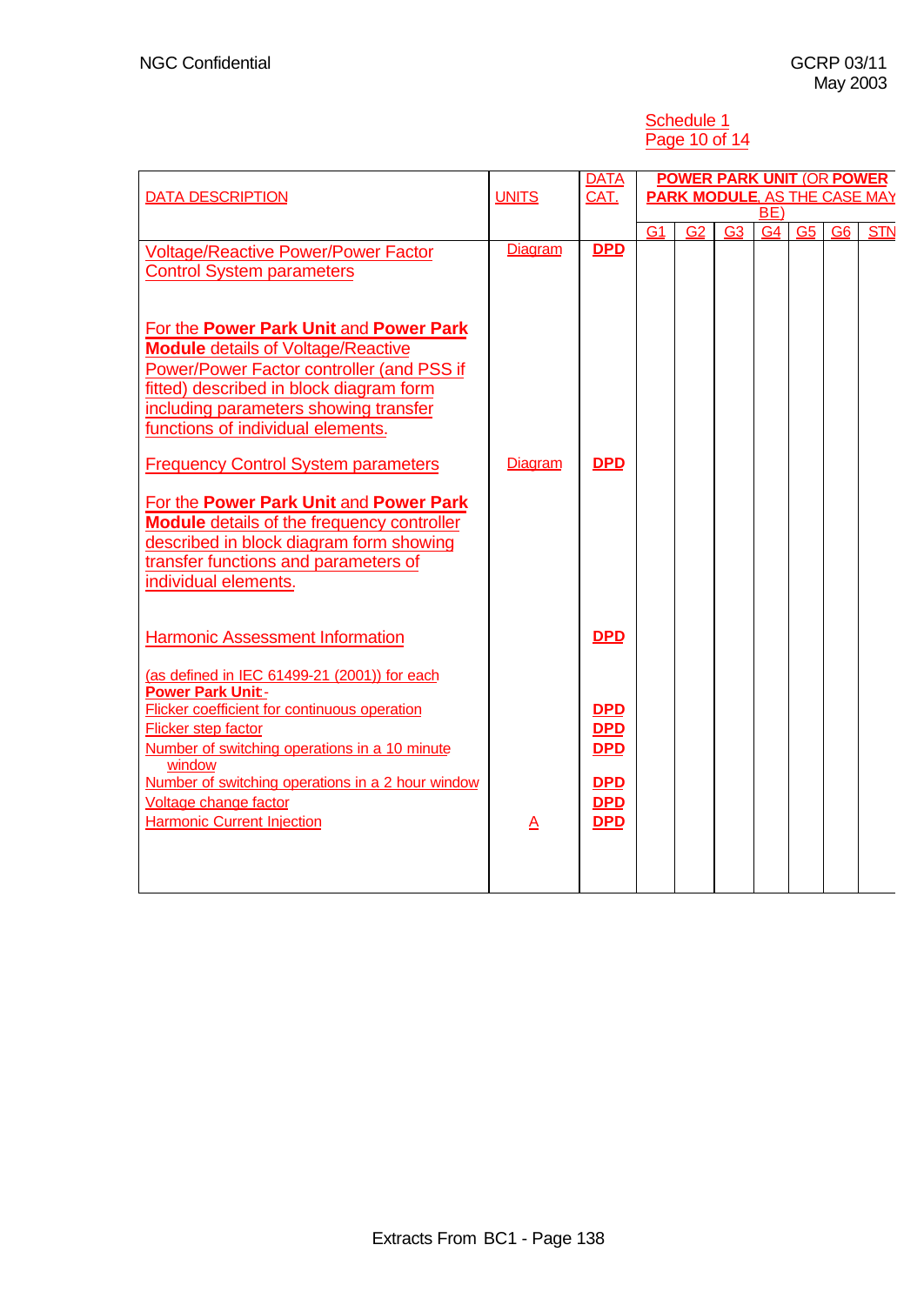# Schedule 1

Page 11 of 14

# **DC CONVERTER STATION TECHNICAL DATA**

#### DC CONVERTER STATION NAME DATE:\_\_\_\_\_\_\_\_\_\_\_

| <b>Data Description</b>                                                                                                                 | <b>Units</b>                                                         | Data<br>Category              | <b>DC Converter Station Data</b> |
|-----------------------------------------------------------------------------------------------------------------------------------------|----------------------------------------------------------------------|-------------------------------|----------------------------------|
| DC CONVERTER STATION DEMANDS:                                                                                                           |                                                                      |                               |                                  |
| <b>Demand supplied through Station</b><br>Transformers associated with the DC<br><b>Converter Station [PC.A.4.1]</b>                    |                                                                      |                               |                                  |
| - Demand with all DC Converters<br>operating at Rated MW import.                                                                        | MW.<br>Mvar                                                          | <u>DPD</u><br><b>DPD</b>      |                                  |
| - Demand with all DC Converters<br>operating at Rated MW export.                                                                        | MW.<br><b>Mvar</b>                                                   | <b>DPD</b><br><b>DPD</b>      |                                  |
| Additional Demand associated with the DC<br><b>Converter Station supplied through the</b><br><b>NGC Transmission System. [PC.A.4.1]</b> |                                                                      |                               |                                  |
| - The maximum Demand that could<br>occur.                                                                                               | <b>MW</b><br><b>Mvar</b>                                             | $rac{\text{DPD}}{\text{DPD}}$ |                                  |
| - Demand at specified time of annual<br>peak half hour of NGC Demand at<br><b>Annual ACS Conditions.</b>                                | MW.<br><b>Mvar</b>                                                   | <b>DPD</b><br><b>DPD</b>      |                                  |
| - <b>Demand</b> at specified time of annual<br>minimum half-hour of NGC Demand.                                                         | <b>MW</b><br><b>Mvar</b>                                             | <u>DPD</u><br><b>DPD</b>      |                                  |
| <b>DC CONVERTER STATION DATA</b>                                                                                                        |                                                                      |                               |                                  |
| Number of poles, i.e. number of DC<br><b>Converters</b>                                                                                 | <b>Text</b>                                                          | $SPD+$                        |                                  |
| Pole arrangement (e.g. monopole or bipole)<br>Details of each viable operating configuration                                            | Text                                                                 | $SPD+$                        |                                  |
| Configuration 1<br>Configuration <sub>2</sub>                                                                                           | <b>Diagram</b>                                                       | SPD+                          |                                  |
| Configuration 3<br>Configuration 4<br>Configuration 5<br>Configuration 6                                                                | <b>Diagram</b><br><b>Diagram</b><br><b>Diagram</b><br><b>Diagram</b> |                               |                                  |
| Remote ac connection arrangement                                                                                                        | <b>Diagram</b><br>Diagram                                            | <b>SPD</b>                    |                                  |

Schedule 1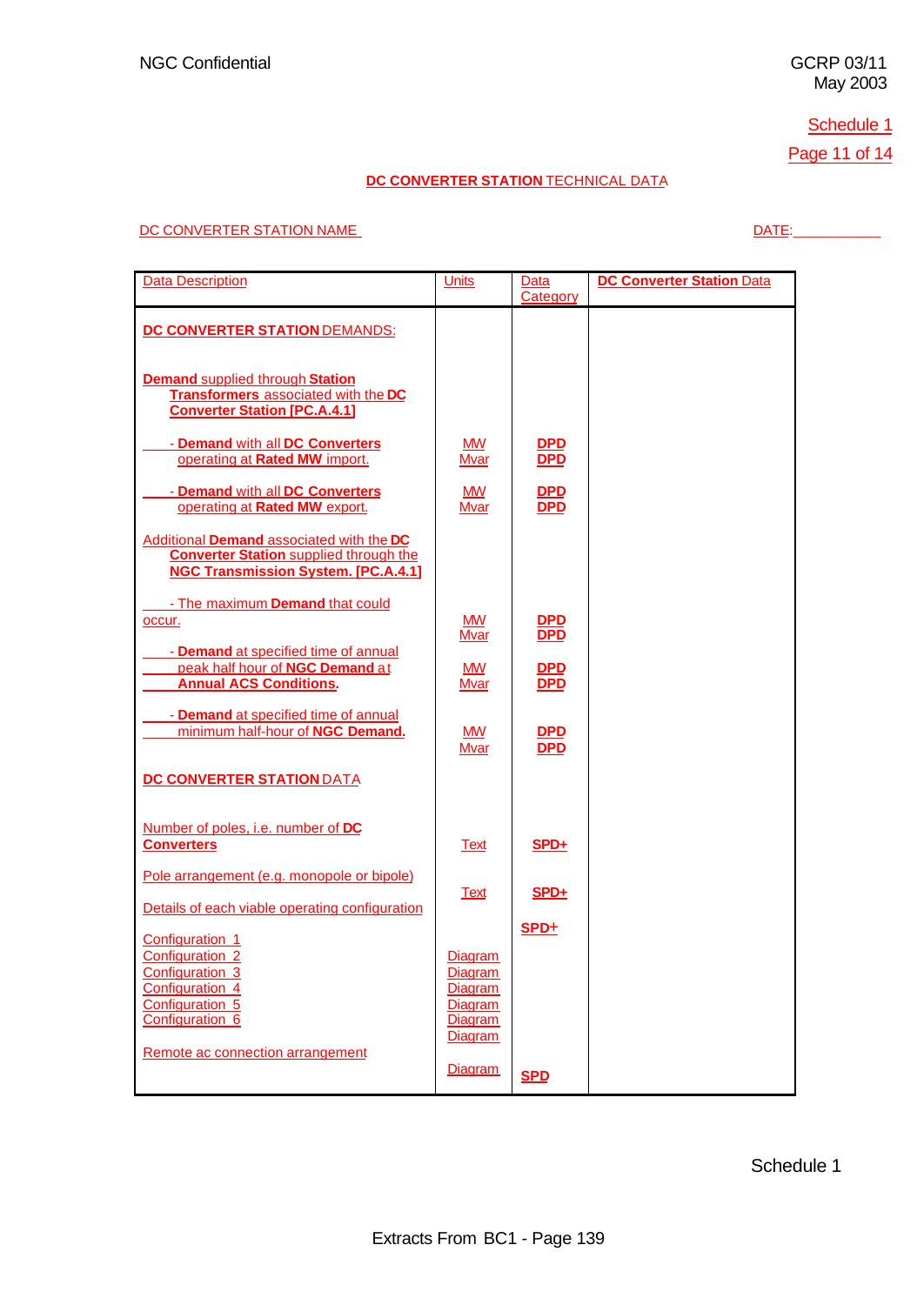# Page 12 of 14

| <b>Data Description</b>                                                                                                                                                      | <b>Units</b>                                   | Data<br>Category                | <b>Operating Configuration</b> |                |               |                |                |   |
|------------------------------------------------------------------------------------------------------------------------------------------------------------------------------|------------------------------------------------|---------------------------------|--------------------------------|----------------|---------------|----------------|----------------|---|
|                                                                                                                                                                              |                                                |                                 | 1                              | $\overline{2}$ | $\frac{3}{2}$ | $\overline{4}$ | $\overline{5}$ | 6 |
| <b>DC CONVERTER STATION DATA</b>                                                                                                                                             |                                                |                                 |                                |                |               |                |                |   |
| Point of connection to the NGC Transmission System (or<br>the Total System if embedded) of the DC Converter<br>Station configuration in terms of geographical and electrical | <b>Text</b>                                    | <b>SPD</b>                      |                                |                |               |                |                |   |
| location and system voltage<br>If the busbars at the Connection Point are normally run in<br>separate sections identify the section to which the DC                          | <b>Section</b><br><b>Number</b>                | <b>SPD</b>                      |                                |                |               |                |                |   |
| <b>Converter Station configuration is connected</b><br>Rated MW import per pole [PC.A.3.3.1]                                                                                 | <b>MW</b>                                      | $SPD+$                          |                                |                |               |                |                |   |
| Rated MW export per pole [PC.A.3.3.1]                                                                                                                                        | <b>MW</b>                                      | $SPD+$                          |                                |                |               |                |                |   |
| <b>ACTIVE POWER TRANSFER CAPABILITY (PC.A.3.2.2)</b>                                                                                                                         |                                                |                                 |                                |                |               |                |                |   |
| <b>Registered Capacity</b><br><b>Registered Import Capacity</b>                                                                                                              | <b>MW</b><br><b>MW</b>                         | <b>SPD</b><br><b>SPD</b>        |                                |                |               |                |                |   |
| <b>Minimum Generation</b><br><b>Minimum Import Capacity</b>                                                                                                                  | <b>MW</b><br><b>MW</b>                         | <b>SPD</b><br><b>SPD</b>        |                                |                |               |                |                |   |
| <b>Import MW available in excess of Registered Import</b><br><b>Capacity.</b>                                                                                                | <b>MW</b>                                      | <b>SPD</b>                      |                                |                |               |                |                |   |
| Time duration for which MW in excess of Registered Import<br><b>Capacity is available</b>                                                                                    | min                                            | <b>SPD</b>                      |                                |                |               |                |                |   |
| <b>Export MW available in excess of Registered Capacity.</b><br>Time duration for which MW in excess of Registered                                                           | <b>MW</b>                                      | <b>SPD</b>                      |                                |                |               |                |                |   |
| <b>Capacity is available</b>                                                                                                                                                 | min                                            | <b>SPD</b>                      |                                |                |               |                |                |   |
| DC CONVERTER TRANSFORMER [PC.A.5.4.3.1                                                                                                                                       |                                                |                                 |                                |                |               |                |                |   |
| <b>Rated MVA</b><br><b>Winding arrangement</b>                                                                                                                               | <b>MVA</b>                                     | <b>DPD</b>                      |                                |                |               |                |                |   |
| <b>Nominal primary voltage</b><br>Nominal secondary (converter-side) voltage(s)                                                                                              | <u>kV</u><br>$\overline{\mathsf{k}\mathsf{V}}$ | DPD<br><b>DPD</b>               |                                |                |               |                |                |   |
| Positive sequence reactance<br>Maximum tap<br>Nominal tap<br>Minimum tap                                                                                                     | % on MVA<br>% on MVA<br>% on MVA               | DPD<br><b>DPD</b><br><b>DPD</b> |                                |                |               |                |                |   |
| Positive sequence resistance<br>Maximum tap<br>Nominal tap                                                                                                                   | % on MVA<br>% on MVA                           | <b>DPD</b><br><b>DPD</b>        |                                |                |               |                |                |   |
| Minimum tap<br>Zero phase sequence reactance                                                                                                                                 | % on MVA<br>% on MVA                           | <b>DPD</b><br>$\overline{DPD}$  |                                |                |               |                |                |   |
| Tap change range<br>Number of steps                                                                                                                                          | $+$ % / $-$ %                                  | DPD<br><b>DPD</b>               |                                |                |               |                |                |   |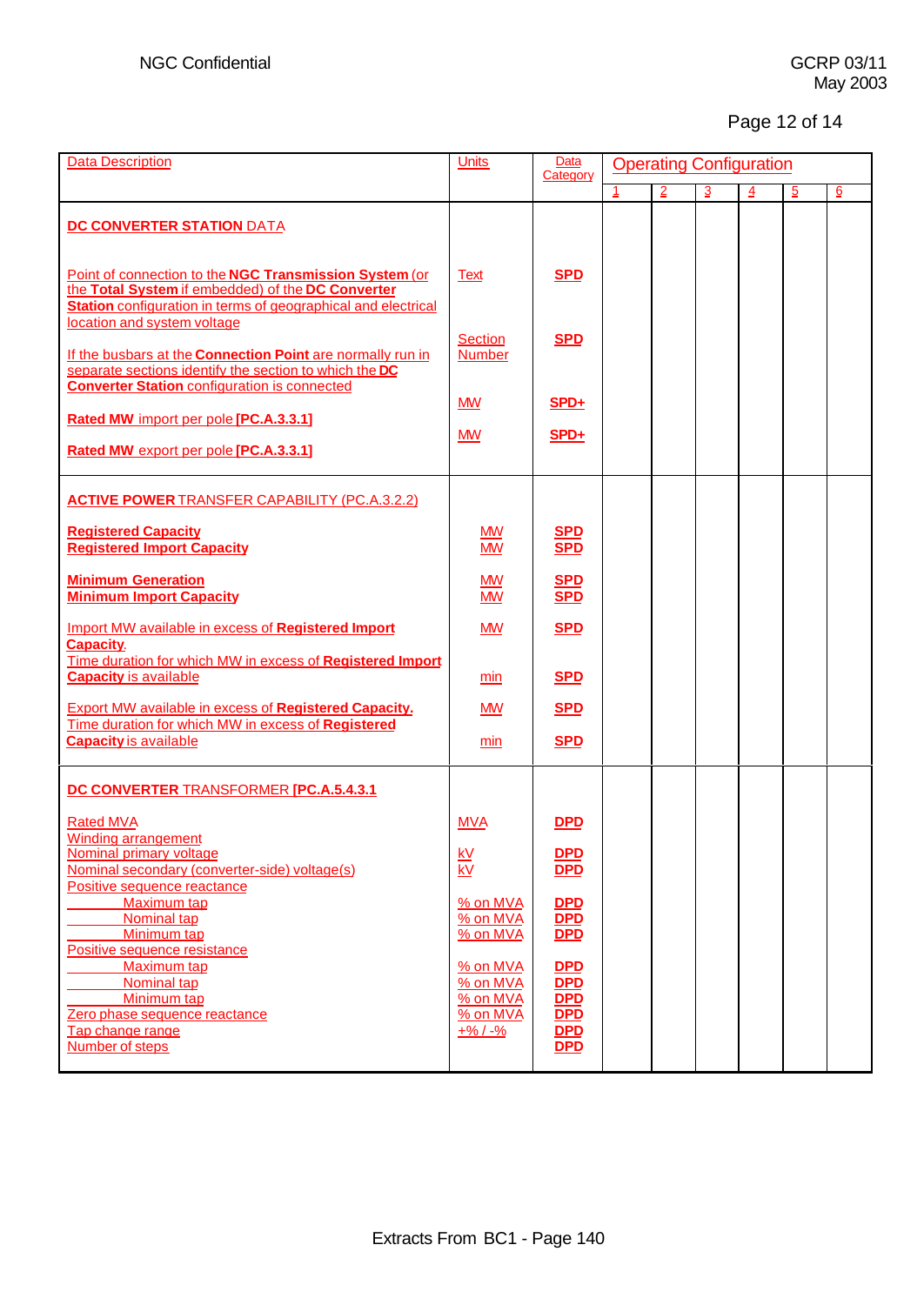# Schedule 1 Page 13 of 14

| <b>Data Description</b>                                                                                                                                                                                                                                                                                                                                                                                       | <b>Units</b>                                                      | Data<br>Category                                                   |   | <b>Operating configuration</b> |    |                |                |                |
|---------------------------------------------------------------------------------------------------------------------------------------------------------------------------------------------------------------------------------------------------------------------------------------------------------------------------------------------------------------------------------------------------------------|-------------------------------------------------------------------|--------------------------------------------------------------------|---|--------------------------------|----|----------------|----------------|----------------|
|                                                                                                                                                                                                                                                                                                                                                                                                               |                                                                   |                                                                    | 1 | $\overline{2}$                 | Ιŵ | $\overline{4}$ | $\overline{5}$ | $\overline{6}$ |
| <b>DC NETWORK [PC.A.5.4.3.1 (c)]</b><br>Rated DC voltage per pole<br><b>Rated DC current</b>                                                                                                                                                                                                                                                                                                                  | $\frac{kV}{A}$                                                    | <b>DPD</b><br>DPD                                                  |   |                                |    |                |                |                |
| Details of the DC Network<br>described in diagram form including resistance, inductance<br>and capacitance of all DC cables and/or DC lines. Details of<br>any line reactors (including line reactor resistance), line<br>capacitors, DC filters, earthing electrodes and other<br>conductors that form part of the DC Network should be<br>shown.                                                            | <b>Diagram</b>                                                    | <b>DPD</b>                                                         |   |                                |    |                |                |                |
| DC CONVERTER STATION AC HARMONIC FILTER AND<br><b>REACTIVE COMPENSATION EQUIPMENT</b><br>[PC.A.5.4.3.1 (d)]<br>For all switched reactive compensation equipment<br>Diagram of filter connections<br>Type of equipment (e.g. fixed or variable)<br>Capacitive rating; or<br>Inductive rating; or<br><b>Operating range</b><br><b>Reactive Power</b> consumption as a function of various MW<br>transfer levels | <b>Text</b><br><b>Mvar</b><br><b>Mvar</b><br>Mvar<br><b>Table</b> | <b>SPD</b><br><b>DPD</b><br><b>DPD</b><br><b>DPD</b><br><b>DPD</b> |   |                                |    |                |                |                |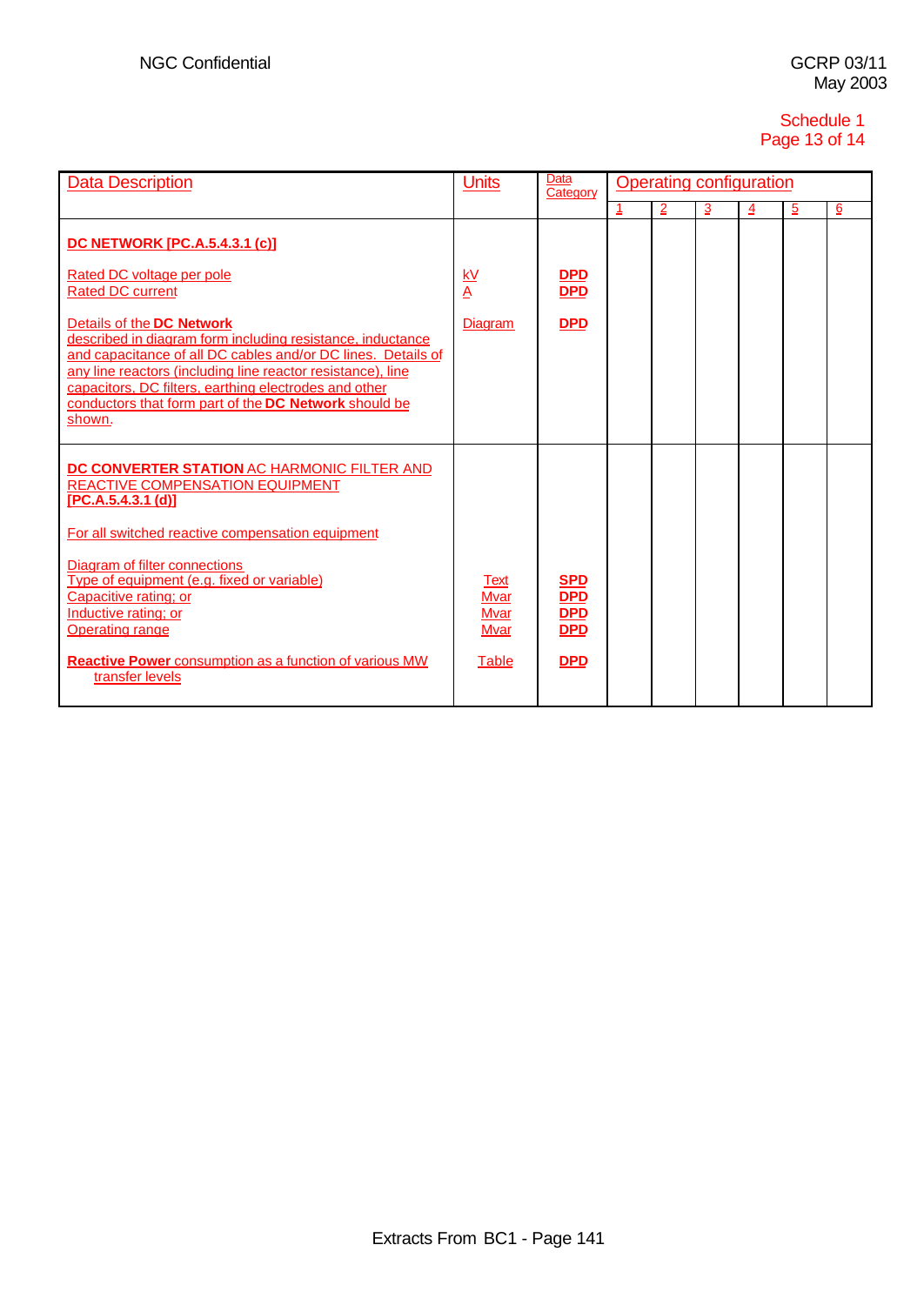#### Schedule 1 Page 14 of 14

| <b>Data Description</b>                                                                                                                                                                                                                           | <b>Units</b>                         | Data<br>Category               |  |                | Operating configuration |   |                |   |  |  |
|---------------------------------------------------------------------------------------------------------------------------------------------------------------------------------------------------------------------------------------------------|--------------------------------------|--------------------------------|--|----------------|-------------------------|---|----------------|---|--|--|
|                                                                                                                                                                                                                                                   |                                      |                                |  | $\overline{2}$ | 3                       | 4 | $\overline{5}$ | 6 |  |  |
| <b>CONTROL SYSTEMS [PC.A.5.4.3.2]</b>                                                                                                                                                                                                             |                                      |                                |  |                |                         |   |                |   |  |  |
| Static $V_{DC}$ – $P_{DC}$ (DC voltage – DC power) or<br><u> Static V<sub>DC</sub> – I<sub>DC</sub> (DC voltage – DC current)</u><br>characteristic (as appropriate) when operating as<br>$-$ Rectifier<br>$-Inverter$                            | <b>Diagram</b><br>Diagram            | <b>DPD</b><br>$\overline{DPD}$ |  |                |                         |   |                |   |  |  |
| Details of rectifier mode control system.<br>in block diagram form together with parameters<br>showing transfer functions of individual elements.                                                                                                 | <b>Diagram</b>                       | <b>DPD</b>                     |  |                |                         |   |                |   |  |  |
| Details of inverter mode control system.<br>in block diagram form showing transfer functions<br>of individual elements including parameters.                                                                                                      | <b>Diagram</b>                       | <b>DPD</b>                     |  |                |                         |   |                |   |  |  |
| Details of converter transformer tap changer control<br>system in block diagram form showing transfer<br>functions of individual elements including<br>parameters. (Only required for DC converters)<br>connected to the NGC system.)             | <b>Diagram</b>                       | <b>DPD</b>                     |  |                |                         |   |                |   |  |  |
| Details of AC filter and reactive compensation<br>equipment control systems in block diagram form<br>showing transfer functions of individual elements<br>including parameters. (Only required for DC<br>converters connected to the NGC system.) | Diagram                              | <b>DPD</b>                     |  |                |                         |   |                |   |  |  |
| Details of any frequency and/or load control systems in<br>block diagram form showing transfer functions of<br>individual elements including parameters.                                                                                          | <b>Diagram</b>                       | <b>DPD</b>                     |  |                |                         |   |                |   |  |  |
| Details of any large or small signal modulating controls,<br>such as power oscillation damping controls or sub-<br>synchronous oscillation damping controls, that<br>have not been submitted as part of the above<br>control system data.         | <b>Diagram</b>                       | <b>DPD</b>                     |  |                |                         |   |                |   |  |  |
| LOADING PARAMETERS <b>[PC.A.5.4.3.3]</b>                                                                                                                                                                                                          |                                      |                                |  |                |                         |   |                |   |  |  |
| <b>MW</b><br>Export<br>loading<br><b>Nominal</b><br>rate<br>Maximum (emergency) loading rate                                                                                                                                                      | MW/s<br>MW/s                         | <b>DPD</b><br><b>DPD</b>       |  |                |                         |   |                |   |  |  |
| <b>MW</b><br>Import<br>loading<br><b>Nominal</b><br>rate<br>Maximum (emergency) loading rate                                                                                                                                                      | MW/s<br>MW/s                         | <b>DPD</b><br>$\overline{DPD}$ |  |                |                         |   |                |   |  |  |
| Maximum recovery time, to 90% of pre-fault loading.<br>following an AC system fault or severe voltage<br>depression.                                                                                                                              | S                                    | <b>DPD</b>                     |  |                |                         |   |                |   |  |  |
| Maximum recovery time, to 90% of pre-fault loading.<br>following a transient DC Network fault.                                                                                                                                                    | $\underline{\underline{\mathsf{S}}}$ | <b>DPD</b>                     |  |                |                         |   |                |   |  |  |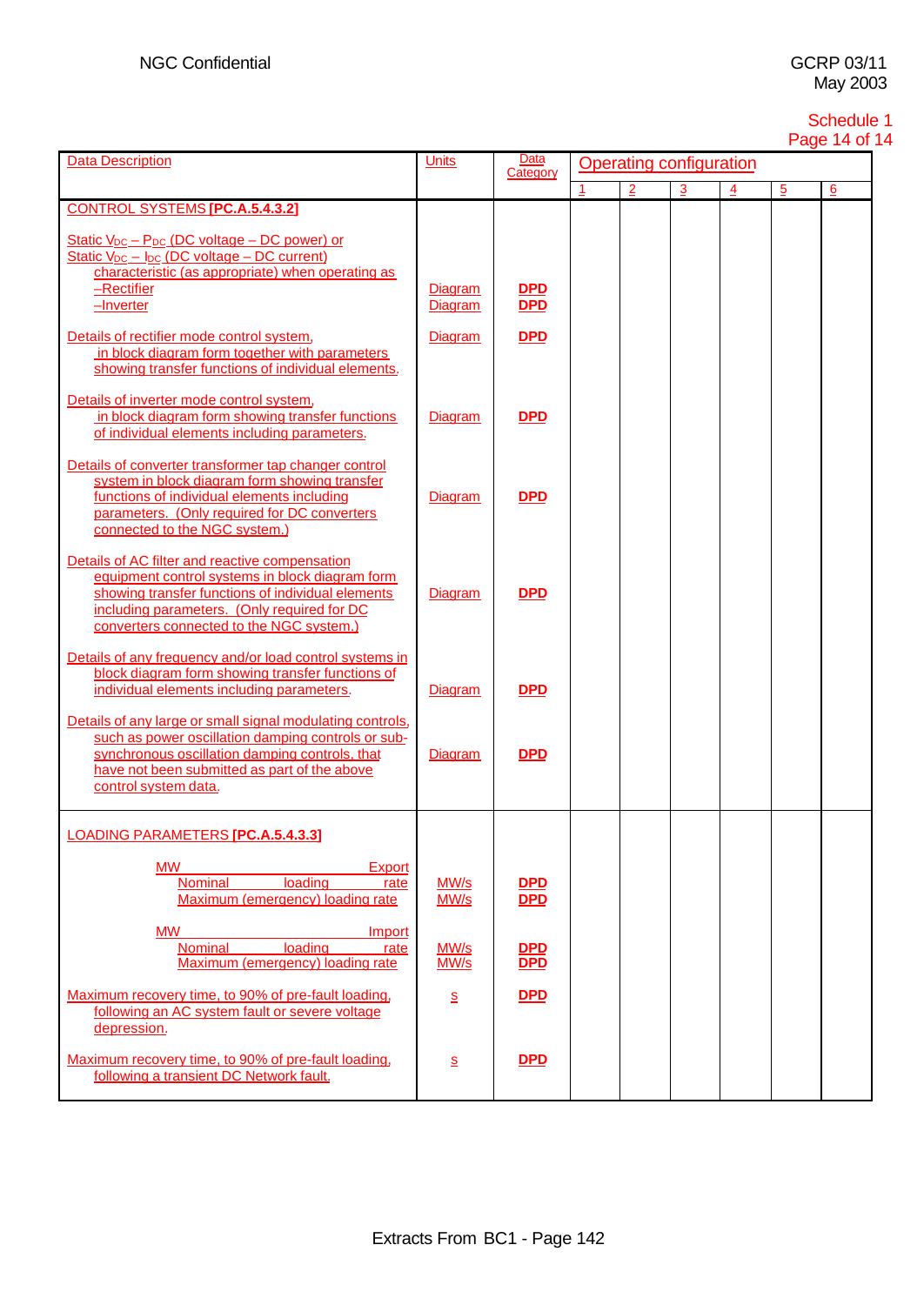#### DATA REGISTRATION CODE NEWSLET SERVICE 2

#### **GENERATION PLANNING PARAMETERS**

This schedule contains the **Genset Generation Planning Parameters** required by **NGC** to facilitate studies in **Operational Planning** timescales.

For a **Generating Unit** (other than a **Power Park Unit**) at a **Large Power Station** the information is to be submitted on a unit basis and for a **CCGT Module** or **Power Park Module** at a **Large Power Station** the information is to be submitted on a module basis, unless otherwise stated.

Where references to **CCGT Modules** or **Power Park Module** at a **Large Power Station** are made, the columns "G1" etc should be amended to read "M1" etc, as appropriate.

**Power Station:** 

#### **Generation Planning Parameters**

| DATA DESCRIPTION                                                                                                                                                           | <b>UNITS</b> | <b>DATA</b><br>CAT. |    |    |    |    |                | <b>GENSET OR STATION DATA</b> |            |
|----------------------------------------------------------------------------------------------------------------------------------------------------------------------------|--------------|---------------------|----|----|----|----|----------------|-------------------------------|------------|
|                                                                                                                                                                            |              |                     | G1 | G2 | G3 | G4 | G <sub>5</sub> | G6                            | <b>STN</b> |
| <b>OUTPUT CAPABILITY</b>                                                                                                                                                   |              |                     |    |    |    |    |                |                               |            |
| Registered Capacity on a station and unit<br>basis (on a station and module basis in the<br>case of a CCGT Module or Power Park<br><b>Module</b> at a Large Power Station) | <b>MW</b>    | <b>SPD</b>          |    |    |    |    |                |                               |            |
| Minimum Generation (on a module<br>basis in the case of a CCGT Module or<br><b>Power Park Module</b> at a Large Power<br>Station)                                          | <b>MW</b>    | <b>SPD</b>          |    |    |    |    |                |                               |            |
| MW available from Generating Units or<br><b>Power Park Module</b> in excess of<br><b>Registered Capacity</b>                                                               | <b>MW</b>    | <b>SPD</b>          |    |    |    |    |                |                               |            |
| <b>REGIME UNAVAILABILITY</b>                                                                                                                                               |              |                     |    |    |    |    |                |                               |            |

Page 3

| IDATA DESCRIPTION                                                                                                      | <b>UNITS</b> | <b>DATA</b><br>CAT. | <b>GENSET OR STATION DATA</b> |                        |    |    |    |    |            |
|------------------------------------------------------------------------------------------------------------------------|--------------|---------------------|-------------------------------|------------------------|----|----|----|----|------------|
|                                                                                                                        |              |                     | G1                            | G2                     | G3 | G4 | G5 | G6 | <b>STN</b> |
| <b>CCGT MODULE PLANNING MATRIX</b>                                                                                     |              | OC <sub>2</sub>     |                               | (please attach)        |    |    |    |    |            |
| <b>POWER PARK MODULE PLANNING</b><br><b>MATRIX</b>                                                                     |              | <b>OC2</b>          |                               | <u>(please attach)</u> |    |    |    |    |            |
| <b>Power Park Module Active Power Output/</b><br><b>Intermittent Power Source Curve</b><br>(eq MW output / Wind speed) |              | <u>OC2</u>          | (please attach)               |                        |    |    |    |    |            |
|                                                                                                                        |              |                     |                               |                        |    |    |    |    |            |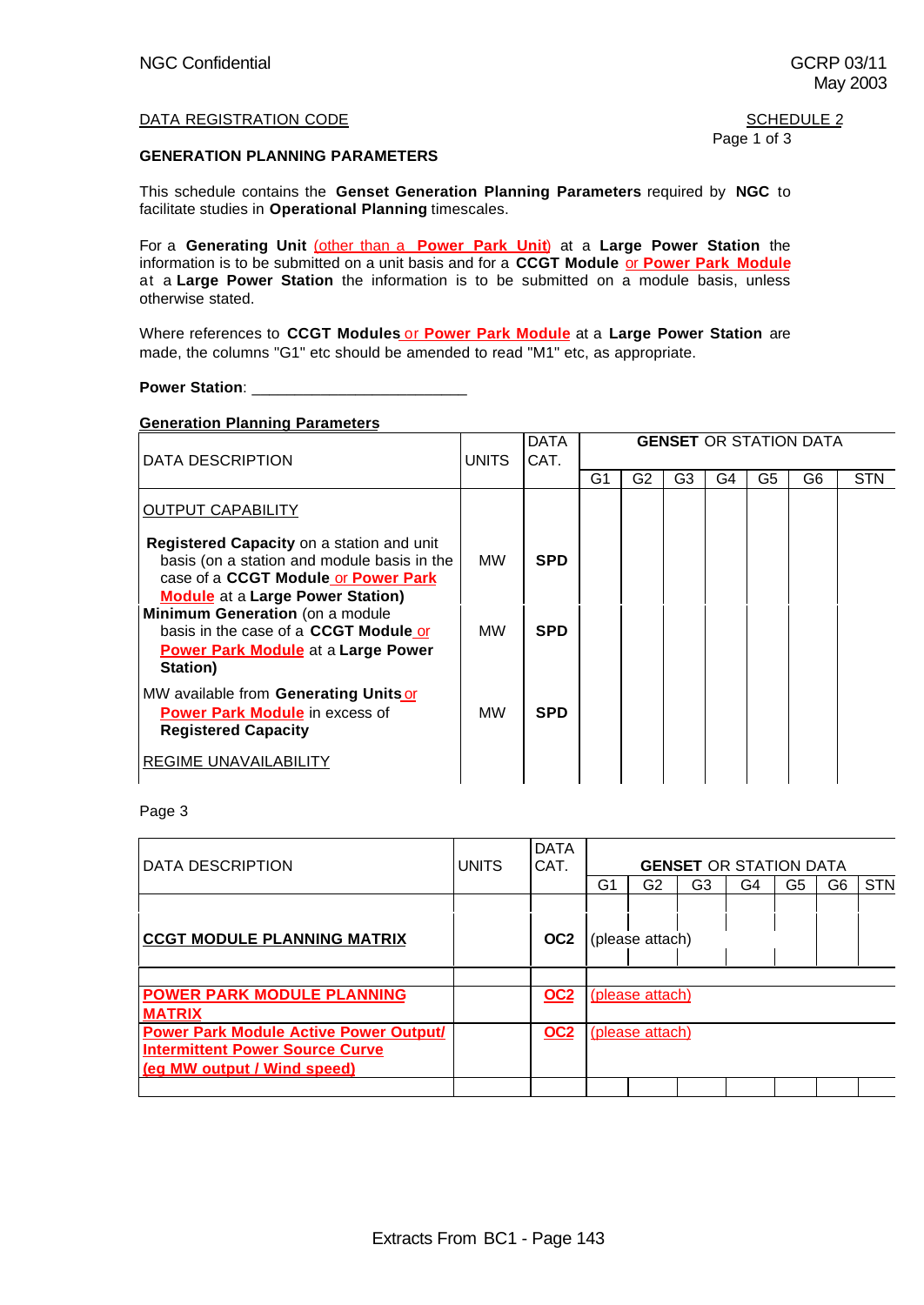May 2003

# Page 1 of 3

#### **LARGE POWER STATION OUTAGE PROGRAMMES, OUTPUT USABLE AND INFLEXIBILITY INFORMATION**

(Also outline information on contracts involving **External Interconnections**)

For a **Generating Unit at a Large Power Station** the information is to be submitted on a unit basis and for a **CCGT Module** or **Power Park Module** at a **Large Power Station** the information is to be submitted on a module basis, unless otherwise stated

| <b>IDATA DESCRIPTION</b>                                                                                                                 |                                                    |  | UNITS TIME COVERED UPDATE | TIME | <b>DATA</b><br>CAT. |
|------------------------------------------------------------------------------------------------------------------------------------------|----------------------------------------------------|--|---------------------------|------|---------------------|
| Power Station name:<br>Generating Unit (or CCGT Module or Power Park Module at<br>a Large Power Station) number:<br>Registered Capacity: |                                                    |  |                           |      |                     |
| <b>Large Power Station</b><br><b>OUTAGE PROGRAMME</b>                                                                                    | <b>Large Power Station</b><br><b>OUTPUT USABLE</b> |  |                           |      |                     |
|                                                                                                                                          | <b>PLANNING FOR YEARS 3 - 7 AHEAD</b>              |  |                           |      |                     |

**SCHEDULE 3** Page 2 of 3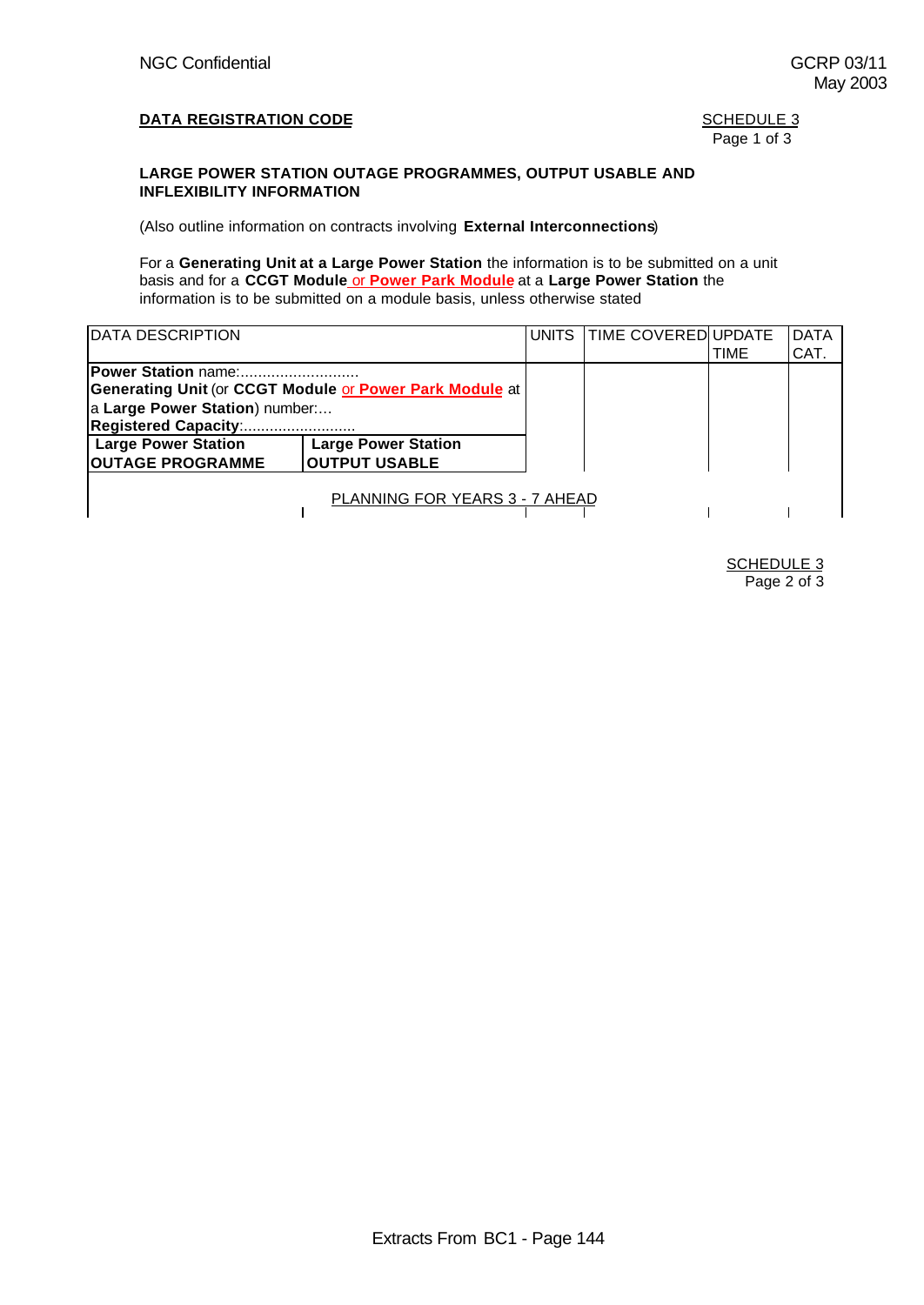| <b>NOON</b><br><b>GOVERNOR DROOP AND</b> |  |
|------------------------------------------|--|

The Data in this Schedule 4 is to be supplied by Generators with respect to all Large Power Stations and by DC Convertor Station owners (where The Data in this Schedule 4 is to be supplied by **Generators** with respect to all **Large Power Stations** and by **DC Convertor Station** owners (where agreed) whether directly connected or **Embedded** 

|                         | agreed), whether directly connected or <b>Embeddec</b>                                                                                         |     |            |        |        |        |         |                     |                       |
|-------------------------|------------------------------------------------------------------------------------------------------------------------------------------------|-----|------------|--------|--------|--------|---------|---------------------|-----------------------|
| DESCRIPTIO<br>N<br>DATA | NORMAL VALUE                                                                                                                                   | ∑ ≥ | DAT<br>CAT |        | DROOP% |        |         | RESPONSE CAPABILITY |                       |
|                         |                                                                                                                                                |     |            | Unit 1 | Unit 2 | Unit 3 | Primary | Secondary           | <b>High Frequency</b> |
| MLP <sub>1</sub>        | Level (for a CCGT Module or Power<br>Park Module, on a modular basis<br>Designed Minimum Operating                                             |     |            |        |        |        |         |                     |                       |
|                         | assuming all units are<br>Synchronised)                                                                                                        |     |            |        |        |        |         |                     |                       |
| MLP <sub>2</sub>        | on a<br>are<br>• ს<br>modular basis assuming all units<br>Minimum Generation (for a CC<br>Module <u>or Power Park Module,</u><br>Synchronised) |     |            |        |        |        |         |                     |                       |
| MLP3                    | 70% of Registered Capacity                                                                                                                     |     |            |        |        |        |         |                     |                       |
| MLP4                    | 80% of Registered Capacity                                                                                                                     |     |            |        |        |        |         |                     |                       |
| MLP5                    | 95% of Registered Capacity                                                                                                                     |     |            |        |        |        |         |                     |                       |
| MLP6                    | Registered Capacity                                                                                                                            |     |            |        |        |        |         |                     |                       |
|                         |                                                                                                                                                |     |            |        |        |        |         |                     |                       |

<u>Notes:</u><br>1. The data provided in this Schedule 4 is not intended to constrain any **Ancillary Services Agreement.** 1. The data provided in this Schedule 4 is not intended to constrain any **Ancillary Services Agreement.**  $\div$ 

Registered Capacity should be identical to that provided in Schedule 2. 2. **Registered Capacity** should be identical to that provided in Schedule 2.  $\overline{\mathbf{v}}$ 

The Governor Droop should be provided for each Generating Unit (excluding Power Park Units). Power Park Module or DC Converter. The 3. The Governor Droop should be provided for each **Generating Unit (**excluding **Power Park Units), Power Park Module** or **DC Converter**. The Response Capability should be provided for each **Genset or DC Converter**. Response Capability should be provided for each Genset or DC Converter က

- Primary, Secondary and High Frequency Response are defined in CC.A.3.2 and are based on a frequency ramp of 0.5Hz over 10 seconds. Primary 4. **Primary, Secondary** and **High Frequency Response** are defined in CC.A.3.2 and are based on a frequency ramp of 0.5Hz over 10 seconds. **Primary** Response is the minimum value of response between 10s and 30s after the frequency ramp starts, Secondary Response between 30s and 30 **Response** is the minimum value of response between 10s and 30s after the frequency ramp starts, **Secondary Response** between 30s and 30 minutes, and High Frequency Response is the minimum value after 10s on an indefinite basis. minutes, and **High Frequency Response** is the minimum value after 10s on an indefinite basis.  $\overline{4}$
- Synchronised, the values of MLP1 to MLP6 can take any value between Designed Operating Minimum Level and Registered Capacity. If MLP1 is **Synchronised**, the values of MLP1 to MLP6 can take any value between **Designed Operating Minimum Level** and **Registered Capacity**. If MLP1 is For plants which have not yet Synchronised, the data values of MLP1 to MLP6 should be as described above. For plants which have already not provided at the **Designed Minimum Operating Level**, the value of the **Designed Minimum Operating Level** should be separately stated.5. For plants which have not yet **Synchronised**, the data values of MLP1 to MLP6 should be as described above. For plants which have already not provided at the Designed Minimum Operating Level, the value of the Designed Minimum Operating Level should be separately stated ယ္ပ